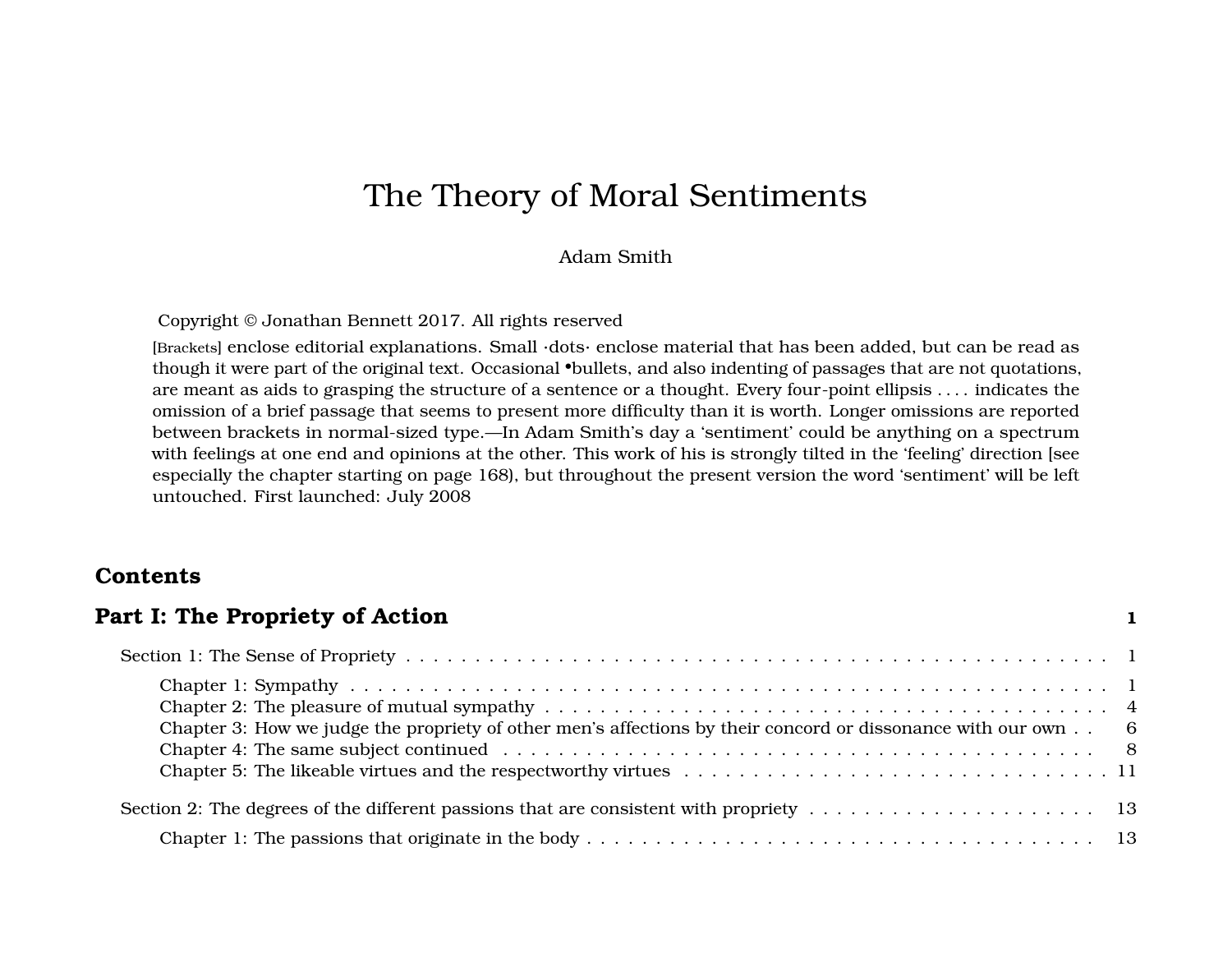| Chapter 2: The passions that originate in a particular turn or habit of the imagination $\ldots \ldots \ldots \ldots$                                                                                                                                                                                                                                              | 16<br>18<br>22 |
|--------------------------------------------------------------------------------------------------------------------------------------------------------------------------------------------------------------------------------------------------------------------------------------------------------------------------------------------------------------------|----------------|
| Section 3: How prosperity and adversity affect our judgments about the rightness of actions; and why it is easier to win                                                                                                                                                                                                                                           | 25             |
| Chapter 1: The intensity-difference between joy and sympathy with joy is less than the intensity-difference between<br>Chapter 3: The corruption of our moral sentiments that comes from this disposition to admire the rich and the<br>great, and to despise or neglect the downtrodden and poor $\ldots \ldots \ldots \ldots \ldots \ldots \ldots \ldots \ldots$ | 25<br>27<br>33 |
| Part II: Merit and demerit: the objects of reward and punishment                                                                                                                                                                                                                                                                                                   | 36             |
|                                                                                                                                                                                                                                                                                                                                                                    | 36             |
| Chapter 1: Whatever appears to be the proper object of gratitude (resentment) appears to deserve reward<br>Chapter 3: Where there's no approval of the benefactor's conduct, there's not much sympathy with the<br>beneficiary's gratitude; and where there's no disapproval of the motives of the person who does                                                 | 36<br>37       |
| someone harm, there's absolutely no sympathy with the victim's resentment                                                                                                                                                                                                                                                                                          | 39             |
|                                                                                                                                                                                                                                                                                                                                                                    | 40<br>40       |
|                                                                                                                                                                                                                                                                                                                                                                    | 42             |
|                                                                                                                                                                                                                                                                                                                                                                    | 42             |
|                                                                                                                                                                                                                                                                                                                                                                    | 45             |
|                                                                                                                                                                                                                                                                                                                                                                    |                |
| Section 3: The influence of luck on mankind's sentiments regarding the merit or demerit of actions                                                                                                                                                                                                                                                                 | 52             |
|                                                                                                                                                                                                                                                                                                                                                                    | 53             |
|                                                                                                                                                                                                                                                                                                                                                                    | 55             |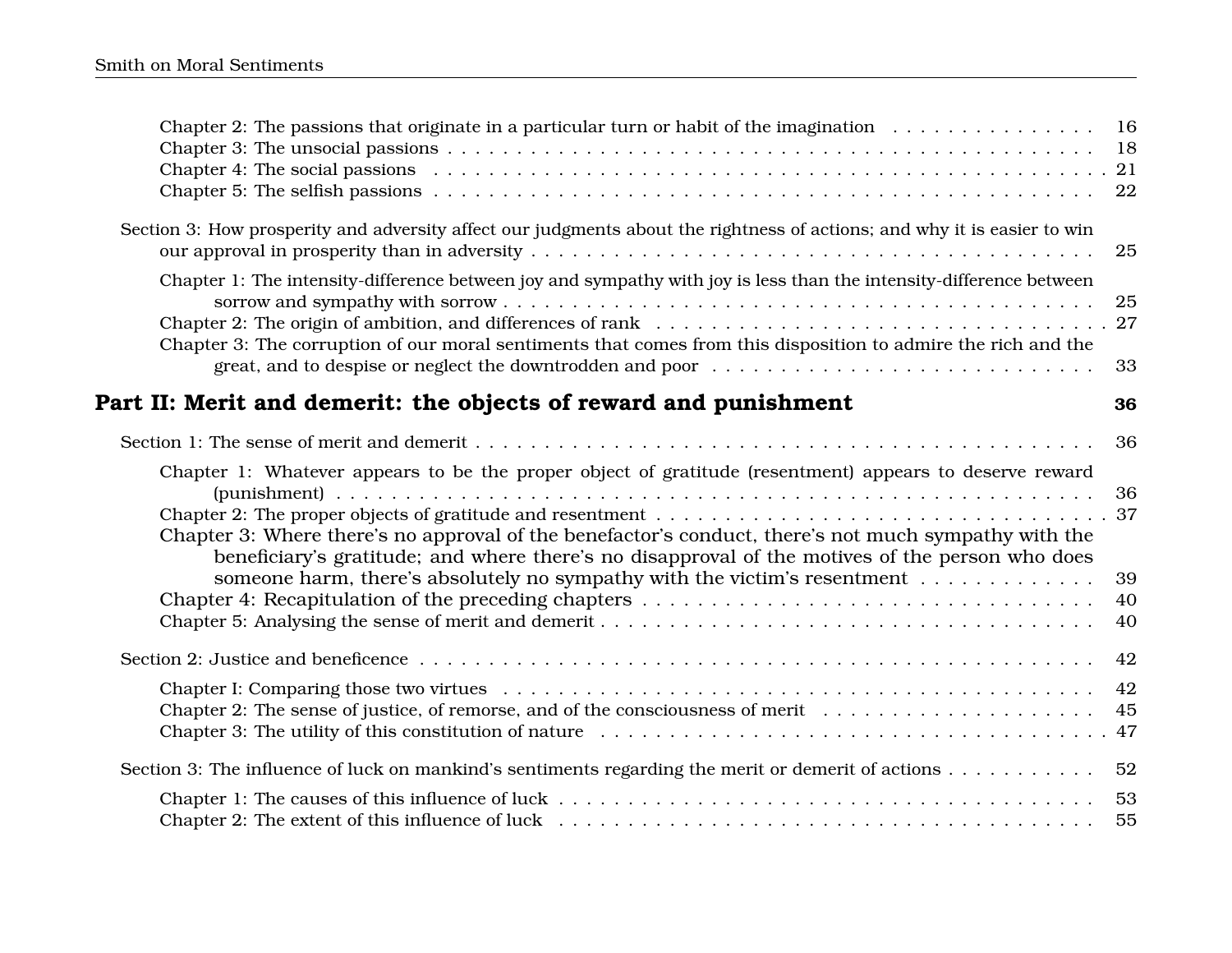|                                                                                                                                                                                                                                                                                                                                                                                                                                                                                                                                                                     | 58             |
|---------------------------------------------------------------------------------------------------------------------------------------------------------------------------------------------------------------------------------------------------------------------------------------------------------------------------------------------------------------------------------------------------------------------------------------------------------------------------------------------------------------------------------------------------------------------|----------------|
| Part III: Moral judgments on ourselves; the sense of duty                                                                                                                                                                                                                                                                                                                                                                                                                                                                                                           | 62             |
| Chapter 1: The principle of self-approval and self-disapproval $\ldots \ldots \ldots \ldots \ldots \ldots \ldots \ldots \ldots$<br>Chapter 2: The love of praise and of praiseworthiness; the dread of blame and of blameworthiness 64<br>Chapter 4: The nature of self-deceit, and the origin and use of general rules $\ldots \ldots \ldots \ldots \ldots$<br>Chapter 5: The influence and authority of the general rules of morality, and why they are rightly<br>Chapter 6: When should the sense of duty be the sole driver of our conduct? and when should it | 62<br>80<br>90 |
| Part IV: The effect of utility on the sentiment of approval                                                                                                                                                                                                                                                                                                                                                                                                                                                                                                         | 96             |
| Chapter 1: The beauty that the appearance of utility gives to all the productions of art, and the<br>widespread influence of this type of beauty $\dots \dots \dots \dots \dots \dots \dots \dots \dots \dots \dots \dots \dots \dots$<br>Chapter 2: How the characters and actions of men are made beautiful by their appearance of utility. Is                                                                                                                                                                                                                    | 96<br>100      |
| Part V: The moral influence of custom and fashion                                                                                                                                                                                                                                                                                                                                                                                                                                                                                                                   | 105            |
| Chapter 1: The influence of custom and fashion on our notions of beauty and ugliness $\dots \dots \dots$                                                                                                                                                                                                                                                                                                                                                                                                                                                            |                |
| Part VI: The character of virtue                                                                                                                                                                                                                                                                                                                                                                                                                                                                                                                                    | 112            |
| Section 1: Prudence, i.e. the character of the individual in its bearing on his own happiness                                                                                                                                                                                                                                                                                                                                                                                                                                                                       | 112            |
| Section 2: The character of the individual in its bearing on the happiness of other people contact the character                                                                                                                                                                                                                                                                                                                                                                                                                                                    | 115            |
| Chapter 1: The order in which individuals are recommended by nature to our care and attention<br>Chapter 2: The order in which societies are recommended by nature to our beneficence                                                                                                                                                                                                                                                                                                                                                                               | 116<br>120     |
|                                                                                                                                                                                                                                                                                                                                                                                                                                                                                                                                                                     |                |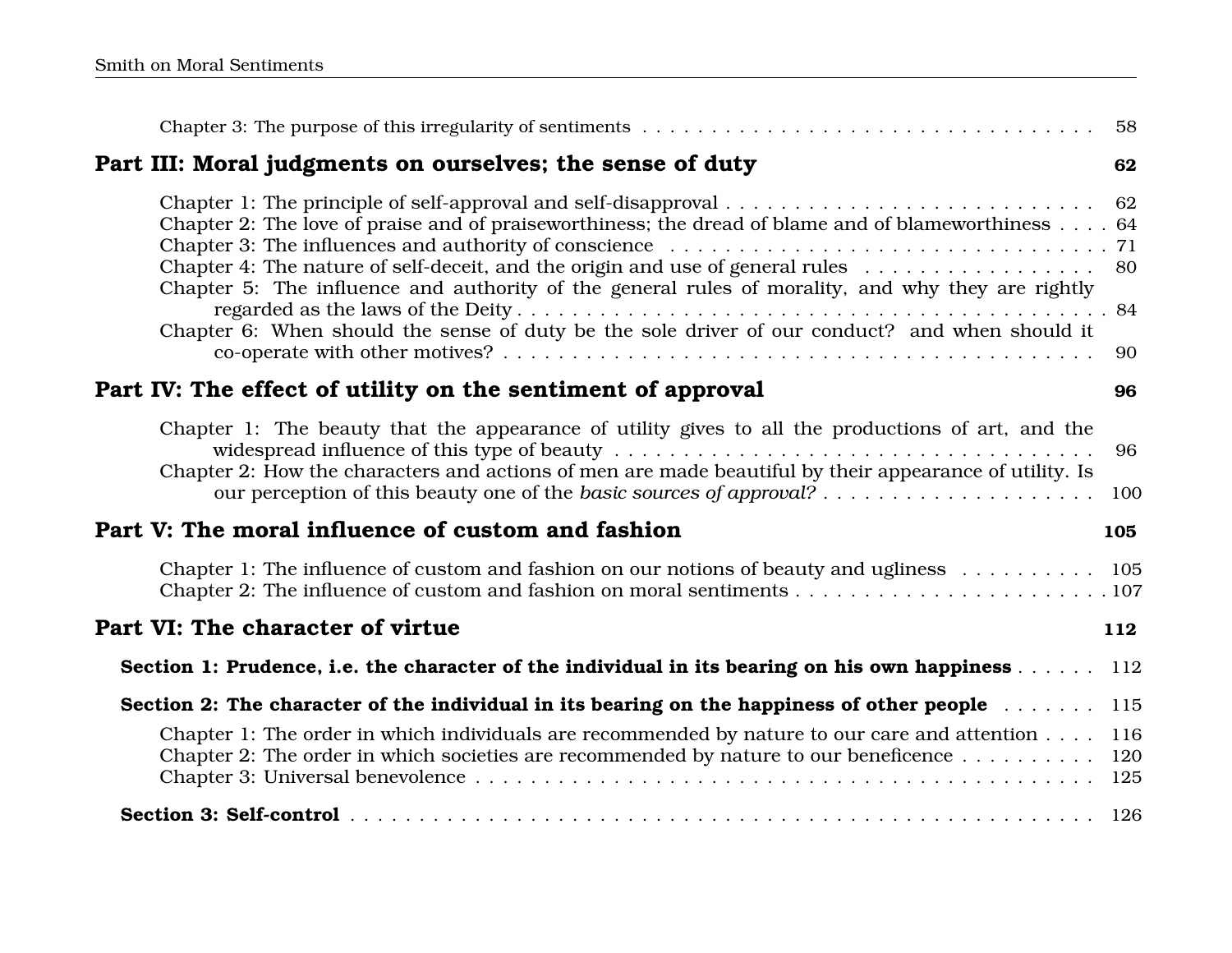| Part VII: Systems of moral philosophy                                                                    | 139 |
|----------------------------------------------------------------------------------------------------------|-----|
| Section 1: The questions that ought to be examined in a theory of moral sentiments 139                   |     |
|                                                                                                          |     |
|                                                                                                          |     |
| Section 3: The different systems that have been formed concerning the source of approval contact the 163 |     |
|                                                                                                          |     |
| Section 4: What different authors have said about the practical rules of morality 172                    |     |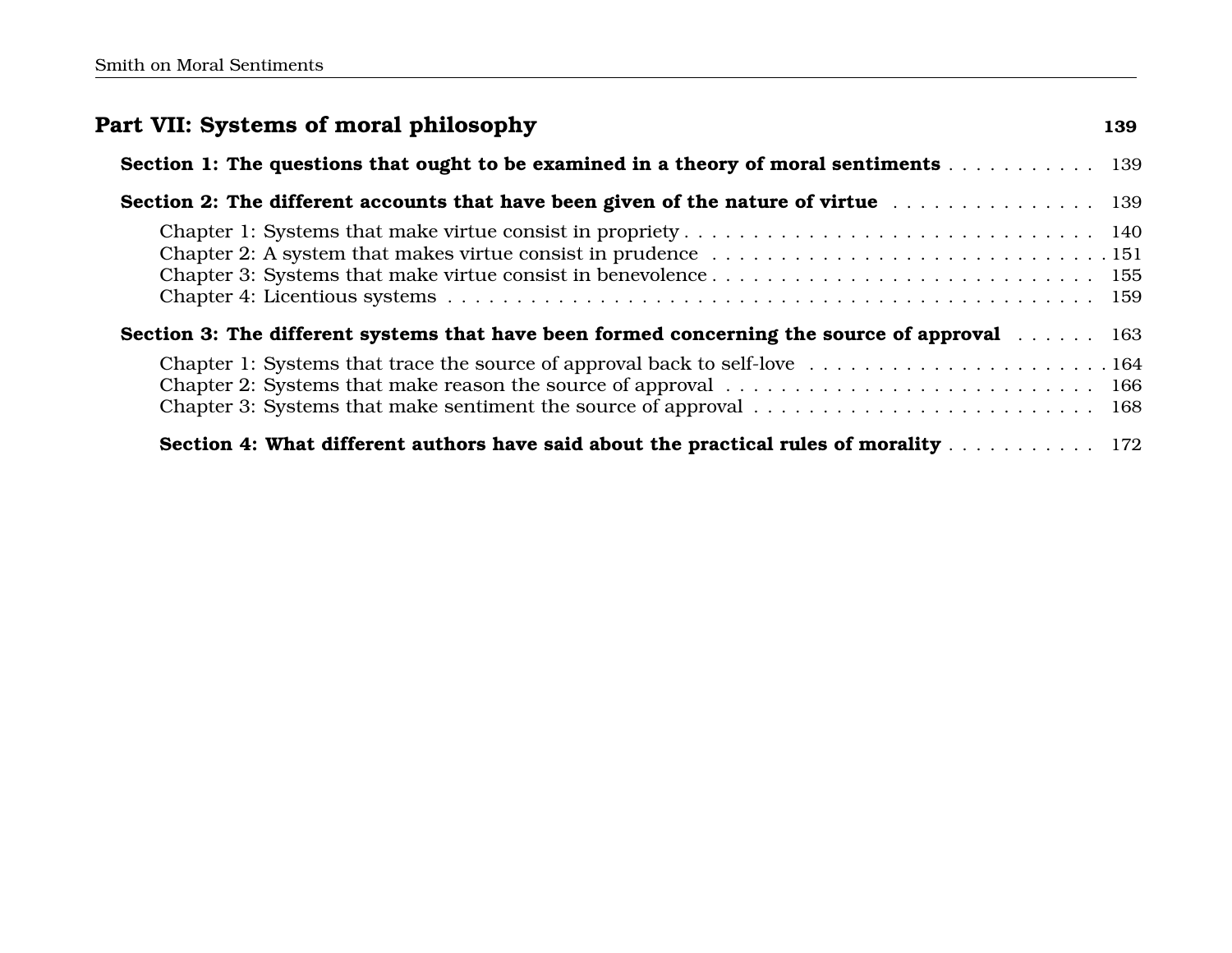# <span id="page-4-0"></span>**Part I: The Propriety of Action**

<span id="page-4-1"></span>**Section 1: The Sense of Propriety**

#### <span id="page-4-2"></span>**Chapter 1: Sympathy**

No matter how selfish you think man is, it's obvious that there are some principles [here = 'drives', 'sources of energy'; see note on page [164](#page-166-0)] in his nature that give him an interest in the welfare of others, and make *their* happiness necessary to *him*, even if he gets nothing from it but the pleasure of seeing it. That's what is involved in pity or compassion, the emotion we feel for the misery of others, when we see it or are made to think about it in a vivid way. The sorrow of others often makes us sad—that's an obvious matter of fact that doesn't need to be argued for by giving examples. This sentiment, like all the other basic passions of human nature, is not confined to virtuous and humane people, though they may feel it more intensely than others do. The greatest ruffian, the most hardened criminal, has something of it.

We have ·of course· no immediate experience of what other men feel; so the only way we can get an idea of what someone else is feeling is by thinking about what *we* would feel if we were in *his* situation.... Our imagination comes into this, but only by representing to us the feelings we would have if etc. We see or think about a man being tortured on the rack; we think of ourselves enduring all the same torments, entering into his body (so to speak) and becoming in a way the same person as he is. In this manner we form some idea of his sensations, and even feel something that somewhat resembles them, though it is less intense. When his agonies are brought home to us in this way, when we have adopted them and made them our own, they start to affect us and we

then tremble and shudder at the thought of what he feels. Just as *being* in pain or distress of any kind arouses the most excessive sorrow, so *conceiving or imagining being* in pain or distress arouses some degree of the same emotion, the degree being large or small depending on how lively or dull the conception is. [Notice Smith's talk of 'bringing home to us' someone's emotional state; he often uses that turn of phrase to express the idea of imaginatively putting oneself in someone else's position.]

So my thesis is that our fellow-feeling for the misery of others comes from our imaginatively changing places with the sufferer, thereby coming to •conceive what he feels or even to •feel what he feels. If this doesn't seem to you obvious enough, just as it stands, there is plenty of empirical evidence for it. When we see someone poised to smash a stick down on the leg or arm of another person, we naturally shrink and pull back our own leg or arm; and when the stick connects, we feel it in some measure, and are hurt by it along with the sufferer. When a crowd are gazing at a dancer on a slack rope, they naturally writhe and twist and balance their own bodies, as they see *him* do, and as they feel *they* would have to do if they were up on the rope where he is. . . . Men notice that when they look at sore eyes they often *feel* soreness in their own eyes. . . .

It's not only in situations of pain or sorrow that this fellow-feeling of ours is evoked. When someone has *any* passion about *any* object, the thought of his situation creates an analogous emotion in the breast of every attentive spectator. [In Smith's day it was normal to use 'the breast' to mean something like 'the emotional part or aspect of the person'. It will be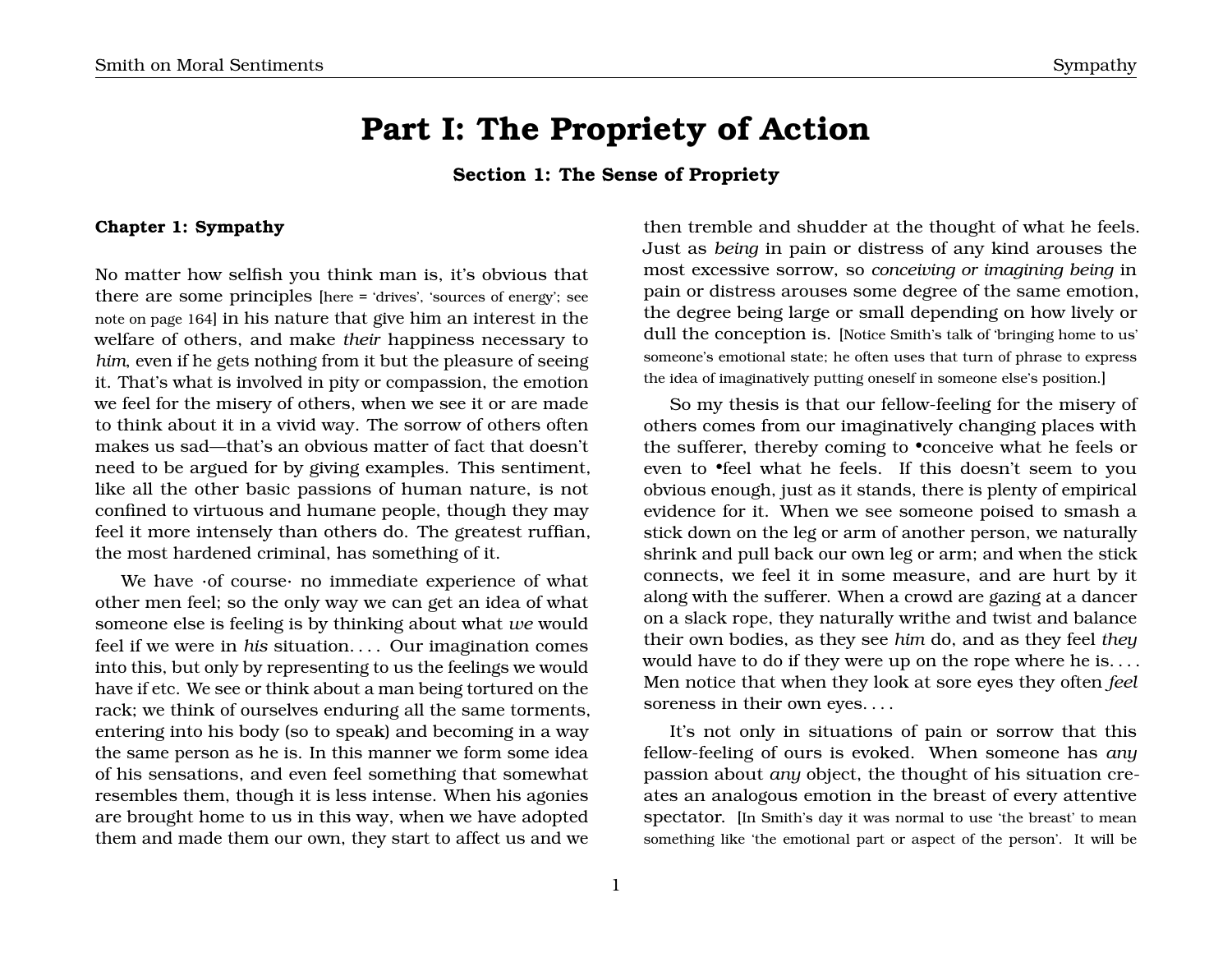retained sometimes in this version, always with that meaning.] Our joy over the deliverance of the heroes of tragedy or romance is as sincere as our grief for their distress.... We enter into their gratitude towards the faithful friends who stayed with them in their difficulties; and we heartily go along with their resentment against the perfidious traitors who injured, abandoned, or deceived them. [The phrase 'go along with', though it sounds *late* modern, is Smith's; he uses it about 30 times in this work.] In every passion of which the mind of man is capable, the emotions of the bystander always correspond to what he imagines must be the feelings of the sufferer, which he does by bringing the case home to himself, ·i.e. imagining being himself in the sufferer's situation·.

'Pity' and 'compassion' are labels for our fellow-feeling with the sorrow of others. 'Sympathy', though its meaning may originally have been the same, can now fairly properly be used to denote our fellow-feeling with any passion whatever. [Since Smith's time, 'sympathy' has moved back to what he says was its original meaning: we don't say 'She had great sympathy for his joy'. In the present version the word will be retained; his broadened meaning for it needs to be remembered.]

We sometimes see sympathy arise merely from the view of a certain emotion in another person: the passions sometimes seem to be passed from one man to another instantaneously, without the second man's having any knowledge of what aroused them in the first man. When grief or joy, for example, are strongly expressed in someone's look and gestures, they immediately affect the spectator with some degree of a similar painful or agreeable emotion. A smiling face is a cheerful object to everyone who sees it, and a sorrowful face is a melancholy one.

But this doesn't hold for every passion. There are some passions the expressions of which arouse no sort of sympathy; they serve rather to disgust and provoke us against them, before we know what gave rise to them. The furious behaviour of an angry man is more likely to exasperate us against •him than against •his enemies. Because we don't know what provoked him, we can't bring his case home to ourselves, imaginatively putting ourselves in his position. But we can put ourselves in the position of those with whom he is angry; we can see what violence they may be exposed to from such an enraged adversary. So we readily sympathize with their fear or resentment, and are immediately inclined to side with them against the man from whom they appear to be in so much danger.

·There's a very general point underlying the difference between our reaction to someone else's grief or joy and our reaction to someone's rage·. The mere appearances of grief or joy inspire us with some level of a similar emotion, because they suggest to us the general idea of some **good or bad fortune** that has come to the person in whom we observe them; and with grief and joy this is sufficient to have some little influence on us. Grief and joy don't have effects that go beyond •the person who has the grief or joy; expressions of those passions don't suggest to us—in the way that expressions of resentment do—the idea of some other person for whom we are concerned and whose interests are opposite to •his. So the general idea of **good or bad fortune** creates some concern for the person who has met with it, but the general idea of **provocation** arouses no sympathy with the anger of the man who has been provoked. It seems that nature teaches us •to be more averse to entering into this passion and •to be inclined to take sides against it until we are informed of its cause.

Even our sympathy with someone else's grief or joy is incomplete until we know the cause of his state. General lamentations that express nothing but the anguish of the sufferer don't cause in us any •actual strongly-felt sympathy;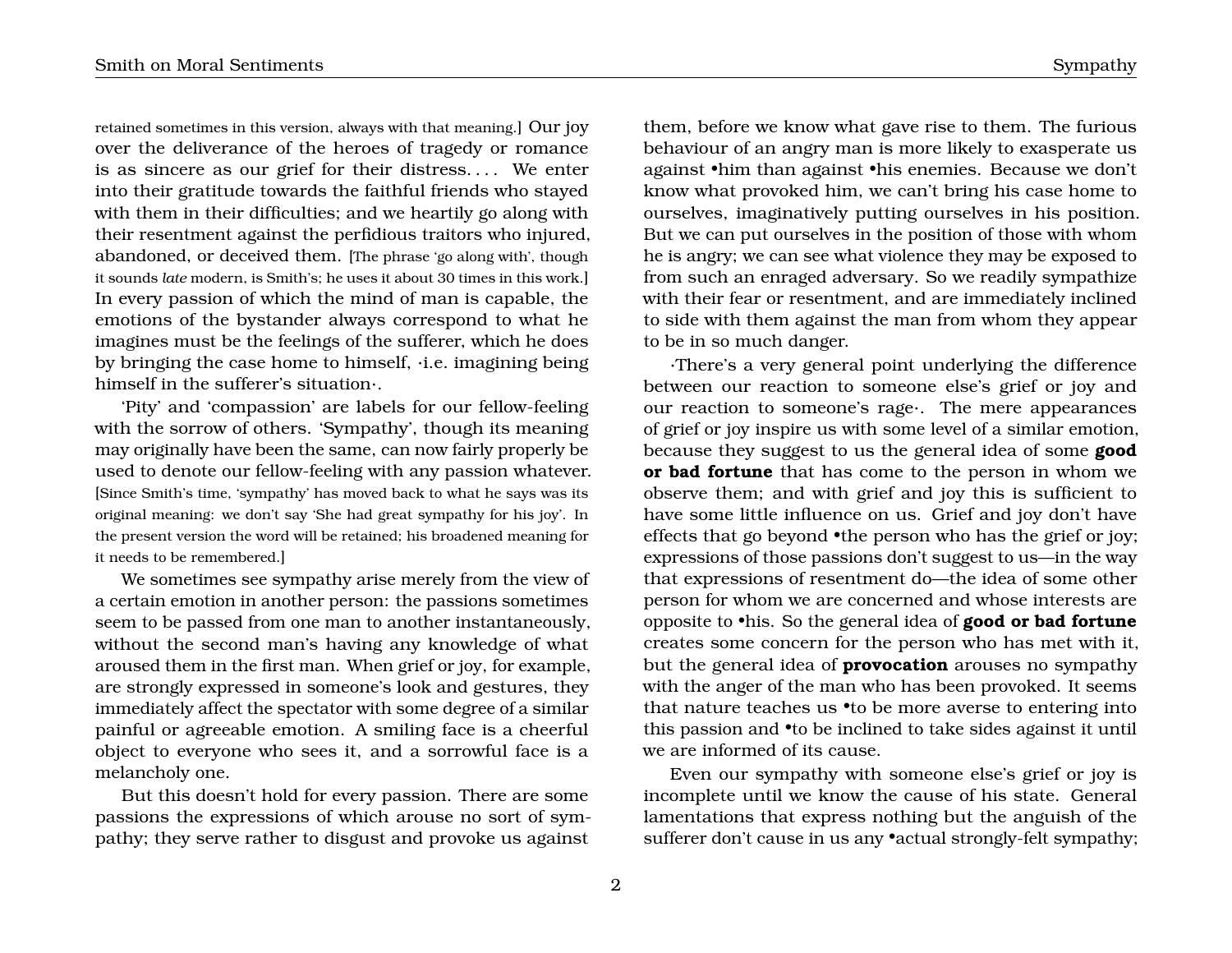what they do is to make us want to inquire into the person's situation, and to make us •disposed to sympathize with him. The first question we ask is 'What has happened?' Until this is answered, our fellow-feeling is not very considerable. We do feel unhappy, ·but that is from sources different from sympathy; it is· because of the vague idea we have of his misfortune, and still more from our torturing ourselves with guesses about what the source of his misery may be.

So the main source of sympathy is not the view of the other person's passion but rather the situation that arouses the passion. Sometimes we feel for someone else a passion that he  $-doesn't$  have and apparently isn't capable of having; because that passion arises in •our breast just from •imagining ourselves as being in his situation, though it doesn't arise in •his breast from •really being in that situation. When we blush for someone's impudence and rudeness, though he seems to have no sense of how badly he is behaving, that is because we can't help feeling how utterly embarrassed we would be if we had behaved in such an absurd manner.

Of all the calamities to which mankind can be subject, the loss of reason appears to be by far the most dreadful, in the mind of anyone who has the least spark of humanity. We behold that last stage of human wretchedness with deeper pity than any other. But the poor wretch who is in that condition may laugh and sing, having no sense of his own misery. The anguish that the rest of us feel at the sight of such a person can't be a reflection of any sentiment that *he* has. The spectator's compassion must arise purely from the thought of what he himself would feel if he were reduced to that same unhappy condition while also (this may well be impossible) regarding it with his present reason and judgment.

What are the pangs of a mother when she hears the moanings of her infant who can't express what it feels during the agony of disease? In her idea of what it suffers, she brings together

•her child's real helplessness,

•her own consciousness of that helplessness, and

•her own terrors for the unknown consequences of the child's illness,

and out of all these she forms, for her own sorrow, the most complete image of misery and distress. [The phrase 'for her own sorrow' is Smith's, as is 'for our own misery' in the next paragraph.] But the infant feels only the unpleasantness of the present instant, which can never be great. With regard to the future, the infant is perfectly secure. Its lack of thoughtfulness and of foresight gives it an antidote against •fear and •anxiety—those great tormentors of the human breast, from which reason and philosophy will in vain try to defend the child when it grows up to be a man.

We sympathize even with the dead. Ignoring what is of real importance in their situation, namely the awe-inspiring question of what future is in store for them ·in the after-life·, we are mainly affected by factors that strike *our* senses but can't have any influence on *their* happiness. It is miserable, we think, to be deprived of the light of the sun; to be shut out from life and conversation; to be laid in the cold grave, a prey to corruption and worms; to be no more thought of in this world, but to be quite soon obliterated from the affections, and almost from the memory, of their dearest friends and relatives. Surely, we imagine, we can never feel too much for those who have suffered such dreadful calamity! The tribute of our fellow-feeling seems to be doubly due to them now, when they are in danger of being forgotten by everyone; and in paying vain honours to their memory we are trying, for our own misery, artificially to keep alive our sad remembrance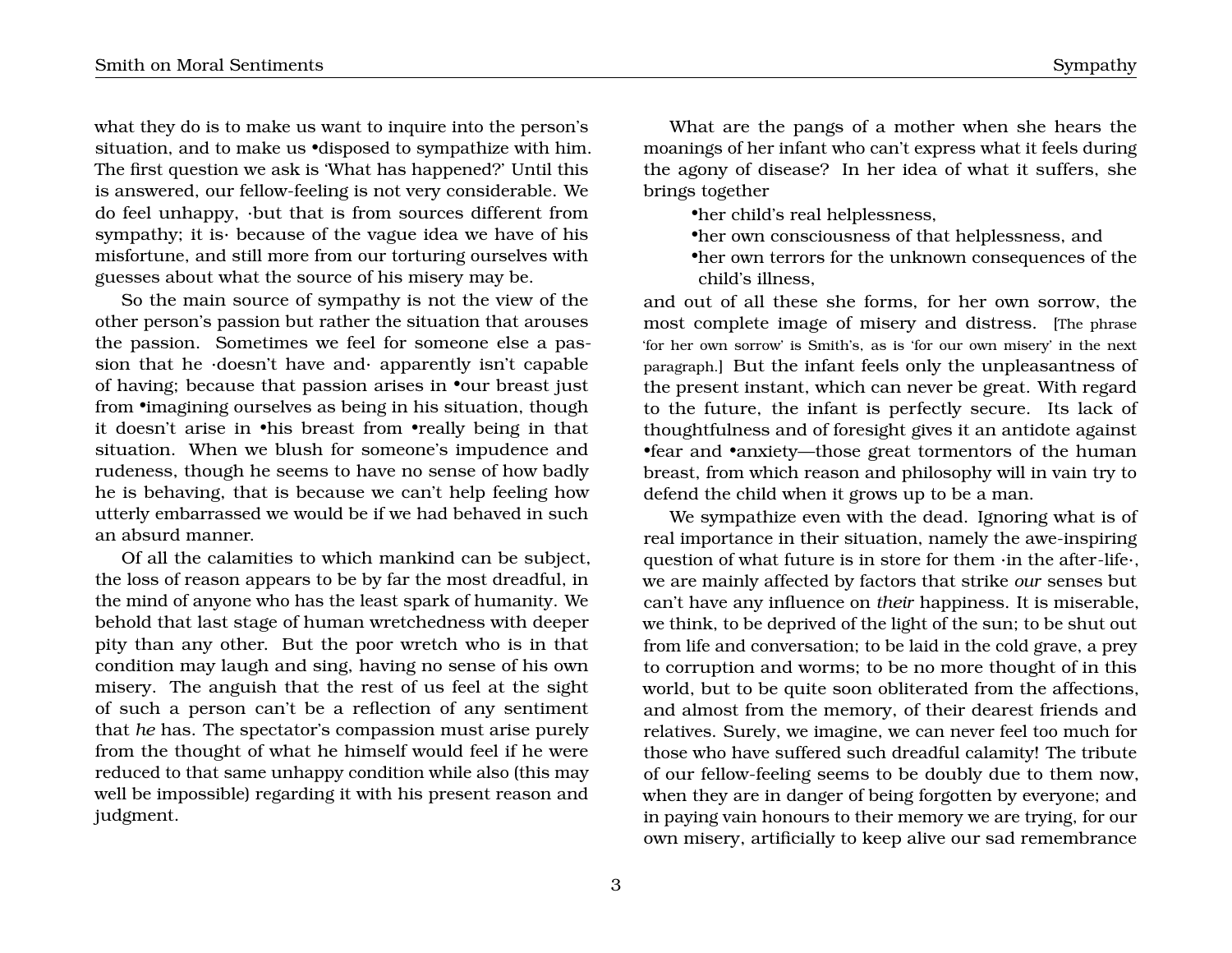of their misfortune. The fact that our sympathy can't bring them any consolation seems to add to their calamity; and our own sense of their misery is sharpened by the thought that anything we can do  $\cdot$  for them $\cdot$  is unavailing, and that the regret, the love, and the lamentations of their friends, which alleviate every other kind of distress, can't bring them any comfort. But it is absolutely certain that the welfare of the dead isn't affected by any of this; the profound security of their repose can't be disturbed by the thought of any of these things. The idea of the dreary and endless melancholy that our imagination naturally ascribes to their condition is purely a result of putting together

•the change that they have undergone,

•our own consciousness of that change,

•our putting ourselves in their situation—inserting our living souls into their dead bodies (so to speak), and conceiving what our emotions would be in that situation.

It is just •*this* illusion of the imagination that makes the thought of our own dissolution so terrible to us. It's because of •*it* that the thought of circumstances that undoubtedly can't give us pain when we are dead makes us miserable while we are alive. That is the source of one of the most important action-drivers in human nature, namely the dread of death, which is the great poison to happiness but the great restraint on the injustice of mankind; it afflicts and humiliates the individual, while guarding and protecting society.

## <span id="page-7-0"></span>**Chapter 2: The pleasure of mutual sympathy**

Whatever the cause of sympathy may be, and however it may be aroused, nothing pleases us more than to observe in others a fellow-feeling with all the emotions of our own breast,

Smith on Moral Sentiments **Example 2018** Pleasure of mutual sympathy

and nothing shocks us more than the seeming absence of such fellow-feeling. Those who are fond of deriving all our sentiments from certain refinements of self-love think they can explain this pleasure and this pain consistently with their own principles. Their explanation goes like this:

> Man is conscious of his own weakness, and of his need for the assistance of others; so he rejoices when he sees that they *do* adopt his own passions, because this assures him of that assistance; and he grieves when he sees that they *don't*, because that assures him of their opposition.

But both the pleasure and the pain are always felt so instantaneously, and often on such minor issues, that it seems evident that neither of them can come from any such self-interested consideration. A man is cast down when, after having tried to be amusing, he looks around and sees that no-one else laughs at his jokes; and when his jokes do succeed, he gets great pleasure from the amusement of the people he is with, and regards this match between their sentiments and his own as the greatest applause. ·It's not plausible to suggest that what's going on here is rapid calculation about whether he will be helped in times of need·.

[Smith's next paragraph is not unclear but is very compressed. What follows here is a more fully spelled-out statement of its content. Our immediate topic is (let's say) the pleasure I get from seeing that my companions are enjoying my jokes. Smith has been expounding this explanation of the pleasure:

> **(1)** I enjoy the jokes, and I want others to sympathize with my frame of mind by enjoying them too; and I suffer disappointment if this doesn't happen.

This, Smith holds, is an instance of the natural universal human **desire for others to show sympathy**. In our present paragraph he mentions a different possible explanation: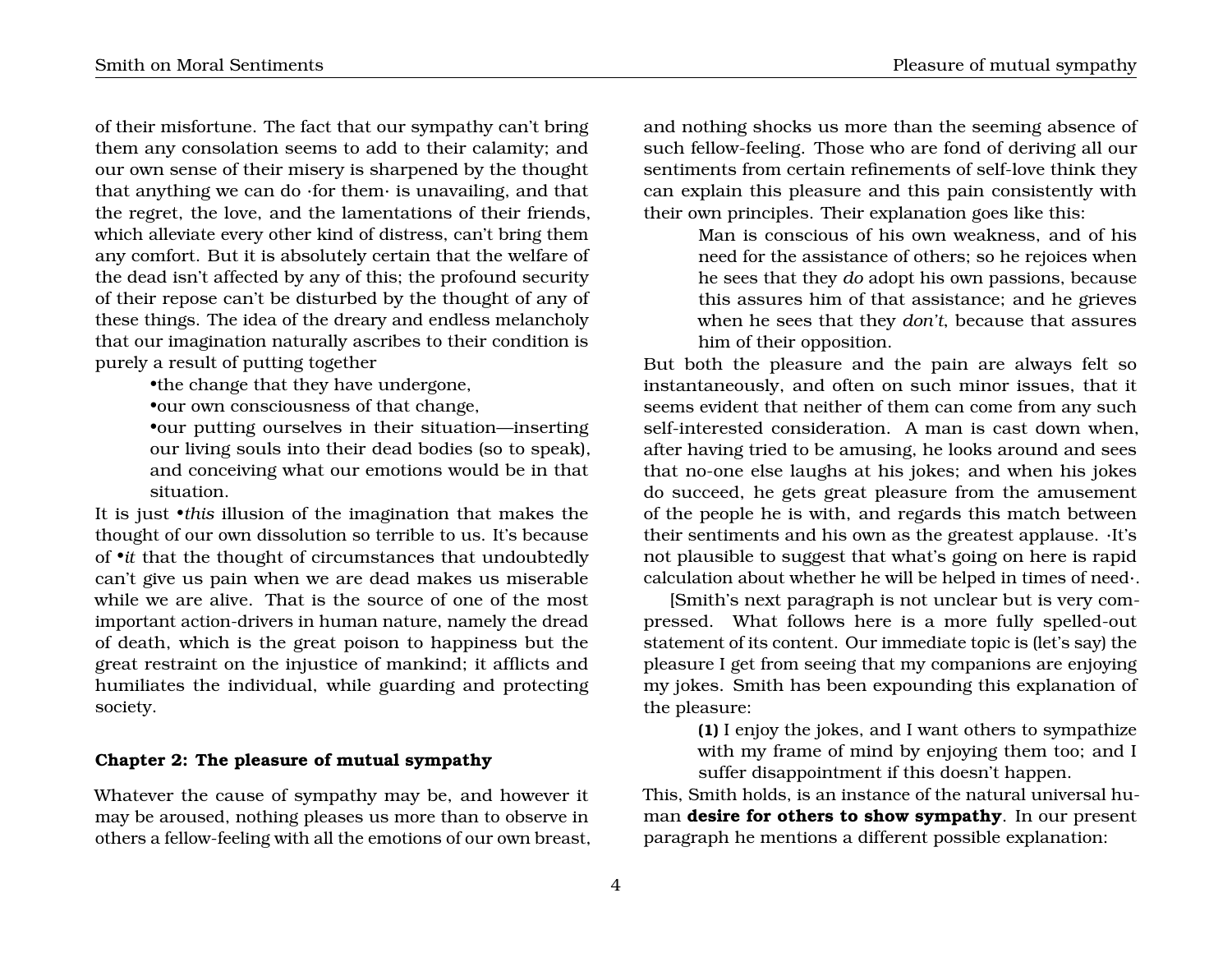**(2)** I enjoy the jokes; if others also enjoy them, then by sympathetically taking in their pleasure I increase my own; and if they don't enjoy them, I suffer from the absence of a hoped-for extra pleasure.

This has nothing to do with a desire to be sympathised with; it is simply an instance of **sympathy**. This may be a part of the story, Smith says, but isn't all of it. Now let him take over:] When we have read a book or poem so often that we can no longer enjoy reading it by ourselves, we can still take pleasure in reading it to a companion. To him it has all the graces of novelty; we enter into the surprise and admiration that it naturally arouses in him but can no longer arouse in us; we consider the ideas that it presents in the light in which they appear to him rather than in the light in which they appear to ourselves, and we enjoy by sympathy his enjoyment that thus enlivens our own. If he seemed not to be entertained by the book, we would be annoyed and could no longer take pleasure in reading it to him. It's like that with our attempts to amuse others. The company's merriment no doubt enlivens our own, and their silence no doubt disappoints us. But though this may *contribute* both to the pleasure we get from success and the pain we feel if we fail, it is far from being the *only* cause of either the pleasure or the pain; it can't account for the pleasure we get when our sentiments are matched by the sentiments of others, or the pain that comes from a failure of such a match. [The main thing Smith says about why that's not the whole story is that it can't be *any* of the grief or pain side of the story.] I hope my friends will feel sad when I am sad, but not because I want their feelings to reflect back on me and increase my sadness! I do want their sympathy; if they show that they sympathize, this alleviates grief by insinuating into the heart almost the only agreeable sensation that it is capable of receiving at that time. ·The pattern here is that of **(1)** and not **(2)**·.

So it's important to notice ·that the grief and pain side is more important to us than the joy side·. We're more concerned to communicate to our friends our disagreeable passions than our agreeable ones; and it's in connection with the disagreeable passions that we get more satisfaction from their sympathy and are more upset when they don't sympathize.

When an unfortunate person finds others to whom he can communicate the cause of his sorrow, *how* does this bring him relief? Their sympathy seems to unload some of his burden of distress; it's not wrong to say that they *share* it with him. . . . Yet by recounting his misfortunes he to some extent renews his grief. They awaken in his memory the remembrance of the circumstances that brought about his affliction. His tears accordingly flow faster than before, and he is apt to abandon himself to all the weakness of sorrow. But he takes pleasure in all this, and can be seen to be relieved by it, because the sweetness of their sympathy more than compensates for the bitterness of his sorrow—the sorrow that he had thus enlivened and renewed in order to arouse this sympathy. The cruelest insult that can be offered to the unfortunate is to appear to make light of their calamities. To seem not to be affected with the joy of our companions is mere •impoliteness; but not to have a serious expression when they tell us their afflictions is real and gross •inhumanity.

Love is an agreeable passion, resentment a disagreeable one; and accordingly we're not half so anxious that our friends should adopt our friendships as that they should enter into our resentments. We can forgive them for seeming not to be much affected when some favour comes our way, but we lose all patience if they seem not to care about injuries that have been done to us; and we aren't half as angry with them for not entering into our gratitude as for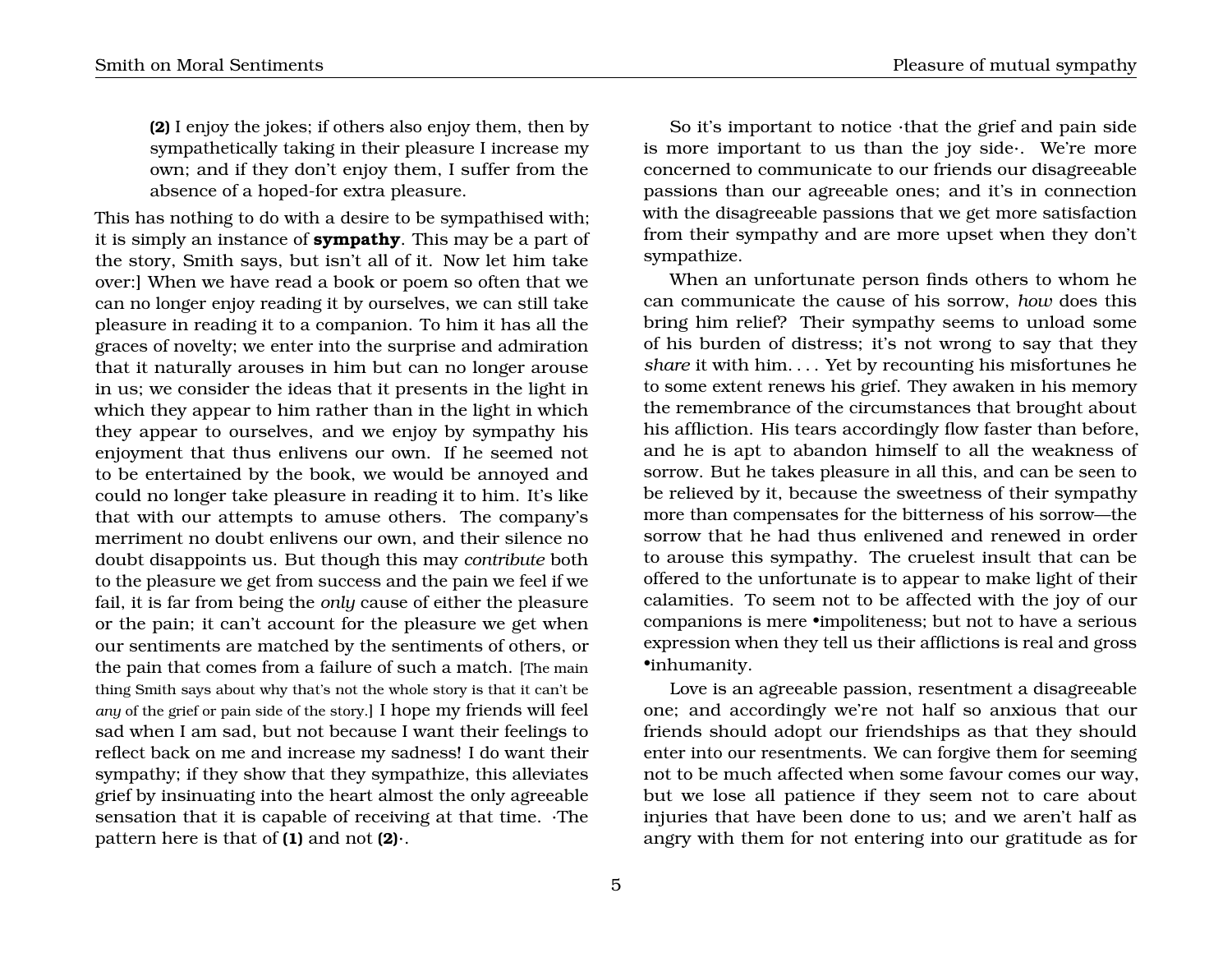not sympathizing with our resentment. They can easily avoid being friends to our friends, but can hardly avoid being enemies to those with whom we are at odds. We may sometimes make a gesture towards an awkward quarrel with them if they are at enmity with any of our friends, but we don't usually outright resent this; whereas we seriously quarrel with them if they live in friendship with any of our enemies. The agreeable passions of love and joy can satisfy and support the heart without any supplementary pleasure, but the bitter and painful emotions of grief and resentment strongly require the healing consolation of sympathy.

Just as the person who is primarily concerned in any event is pleased with our sympathy and hurt by the lack of it, so also we seem to be pleased when we can sympathize with him and upset when we can't. We run not only to congratulate the successful but also to condole with the afflicted; and the •pleasure we get from contact with someone with whom we can entirely sympathize in all the passions of his heart seems to do more than compensate for the •painfulness of the sorrow that our knowledge of his situation gives us. When we find that we can't sympathize with a friend's sorrow, that spares us sympathetic pain; but there's no pleasure in that. If we hear someone loudly lamenting his misfortunes, and find that when we bring his case home to ourselves it has no such violent effect on us, we are shocked at his grief; and because we can't enter into it we call it pusillanimity and weakness. [English still contains 'pusillanimous', from Latin meaning 'small mind'; here it means something like 'weak-spirited, lacking in gumption'.] And on the other side, if we see someone being too happy or too much elevated (we think) over some little piece of good fortune, this irritates us. . . . We are even annoyed if our companion laughs louder or longer at a joke than we think it deserves—i.e. longer than we feel that *we* could laugh at it.

# <span id="page-9-0"></span>**Chapter 3: How we judge the propriety of other men's affections by their concord or dissonance with our own**

[•Smith uses 'affection' about 200 times, usually in a meaning that sprawls across feelings and mental attitudes of all kinds; on page [117](#page-119-0) and a *few* other places it express the idea of someone's being 'affectionate' in our sense. There is no satisfactory way to sort this out; you'll have to be guided by the context of each use. As for the cognate verb: when Smith writes of our being 'differently affected' by something he means that it causes us to have different 'affections' in the very broad sense. •In Smith's day 'propriety' meant 'correctness', 'rightness'; it was a very general term to cover one side of the right/wrong line. It won't be replaced by anything else in this version; but remember that it does *not* mean here what it tends to mean today, namely 'conformity to conventional standards of behaviour'. •Smith often uses 'concord' as a musical metaphor, to express the idea of a satisfactory *match* between your sentiments and mine, in contrast to a discord or 'dissonance'. We'll see in due course that he uses musical metaphors a lot. e.g. on page [10](#page-11-0) where we find 'flatten'  $(b)$ . 'sharpness'  $(f)$ , 'tone', 'harmony', and 'concord' in one short sentence.]

When someone's passions are in perfect concord with the sympathetic emotions of the spectator, they necessarily strike the spectator as being just and proper, and suitable to their •objects; and if on the other hand the spectator finds that when he brings the case home to himself those passions don't coincide with what he feels, they necessarily appear to him unjust and improper, and unsuitable to the •causes that arouse them. Expressing approval of someone's passions as suitable to their •objects is the same thing as saying that we entirely sympathize with them; and disapproving them as not suitable to their •objects is the same thing as saying that we don't entirely sympathize with them. [Smith does not distinguish a passion's 'object' from its 'cause'.] The man who resents the injuries that have been done to me, and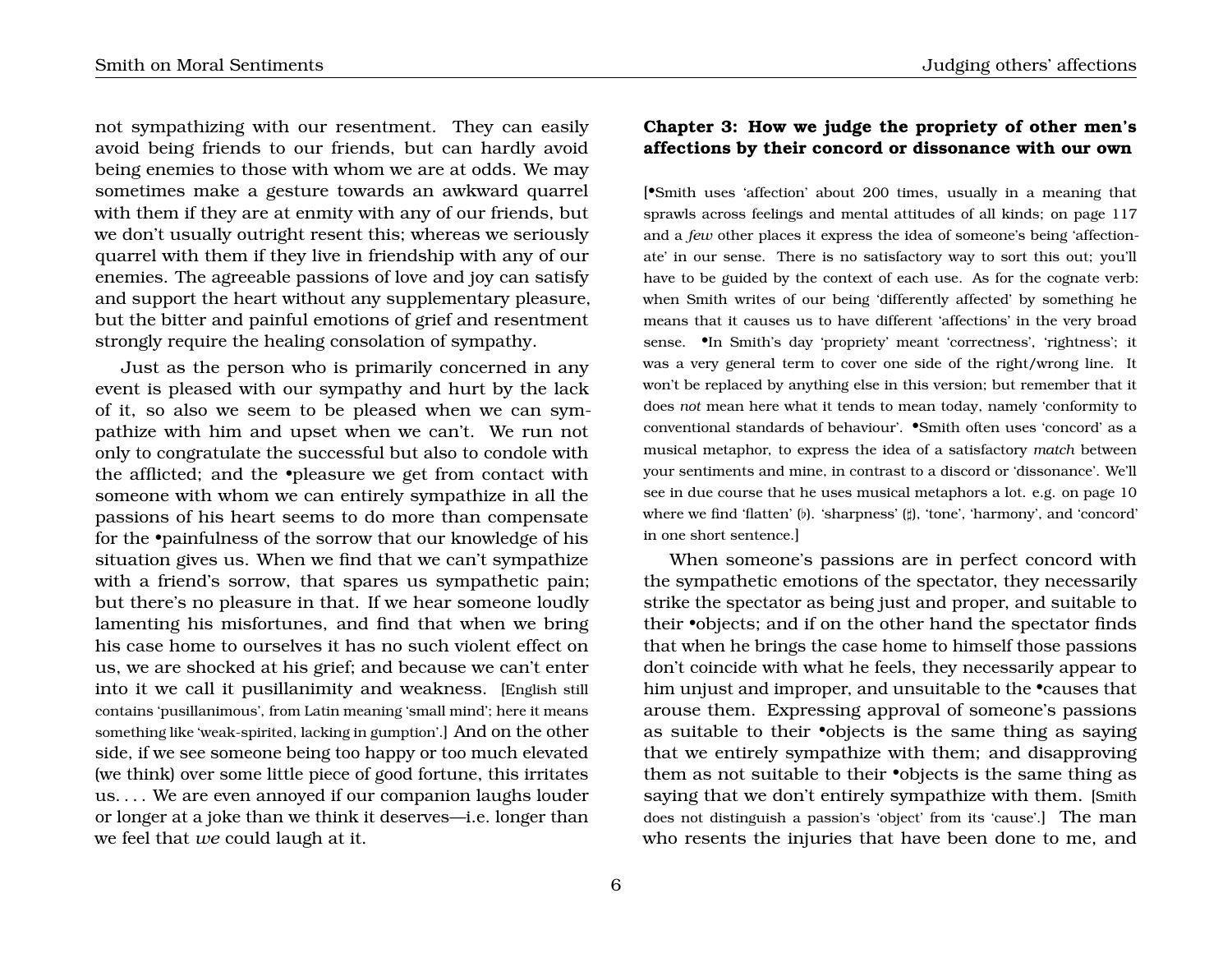sees that I resent them precisely as he does, necessarily approves of my resentment. . . . He who admires a picture or poem in the way I do must surely admit the justness of my admiration. He who laughs along with me at a joke can't very well deny the propriety of my laughter. And on the other hand, someone who in such cases either feels no emotion such as I feel, or feels none that have a level of intensity anywhere near to mine, can't avoid disapproving my sentiments because of their dissonance with his own. . . . If my grief exceeds what his most tender compassion can go along with, if my admiration is either too high or too low to fit with his, if I laugh heartily when he only smiles, or I only smile when he laughs heartily—in all these cases, as soon as he moves from considering the object to seeing how I am affected by it, I must incur some degree of his disapproval depending on how much disproportion there is between his sentiments and mine. On all occasions his own sentiments are the standards and measures by which he judges mine.

Approving of another man's opinions—adopting those opinions—they are the same thing! If the arguments that convince you convince me too, I necessarily approve of your conviction; and if they don't, I necessarily disapprove of it.... Everyone accepts that approving or disapproving of the **opinions** of others is observing the agreement or disagreement of those opinions with our own. Well, this is equally the case with regard to our approval or disapproval of the sentiments or passions of others.

[Smith mentions a class of counter-examples. •I see that the joke is funny and that I would ordinarily laugh at it, but right now I'm not in the mood for jokes. •Someone is pointed out to me on the street as grieving for the recent death of his father; I can't share in his grief, because I don't know him or his father; but I don't doubt that if I were fully informed of all the details of his situation I would fully and

sincerely sympathize with him. Smith continues:] The basis for my approval of his sorrow is my consciousness of this *conditional* sympathy, although the actual sympathy doesn't take place. . . .

The sentiment or affection of the heart that leads to some action can be considered in two different relations: **(1)** in relation to the cause that arouses it, or the motive that gives rise to it; **(2)** in relation to the end that it proposes, or the effect that it tends to produce. [Smith builds into this one-sentence paragraph a striking clause saying that the 'whole virtue or vice' of the action 'must ultimately depend' on the sentiment or affection of the heart that leads to it. And in the next paragraph he says it again:]

The propriety or impropriety. . . .of the consequent action consists in the suitableness or unsuitableness, the proportion or disproportion, that the affection seems to bear to the cause or object that arouses it.

The merit or demerit of the action, the qualities by which it is entitled to reward or deserving of punishment, consists in the beneficial or harmful nature of the effects that the affection aims at or tends to produce.

In recent years philosophers have focussed on the •behavioural upshots of affections, to the neglect of an affection's relation to the •cause that arouses it. But in everyday life when we judge someone's conduct and the sentiments that directed it we constantly consider them under both these aspects. When we blame someone's excesses of love, of grief, of resentment, we consider not only the ruinous effects that they tend to produce but also the slightness of their causes. 'The merit of his favourite', we say, 'is not so great, his misfortune is not so dreadful, his provocation is not so extraordinary, as to justify such violent passion. We would have approved or at least indulged the violence of his emotion if its cause had been anything like proportional to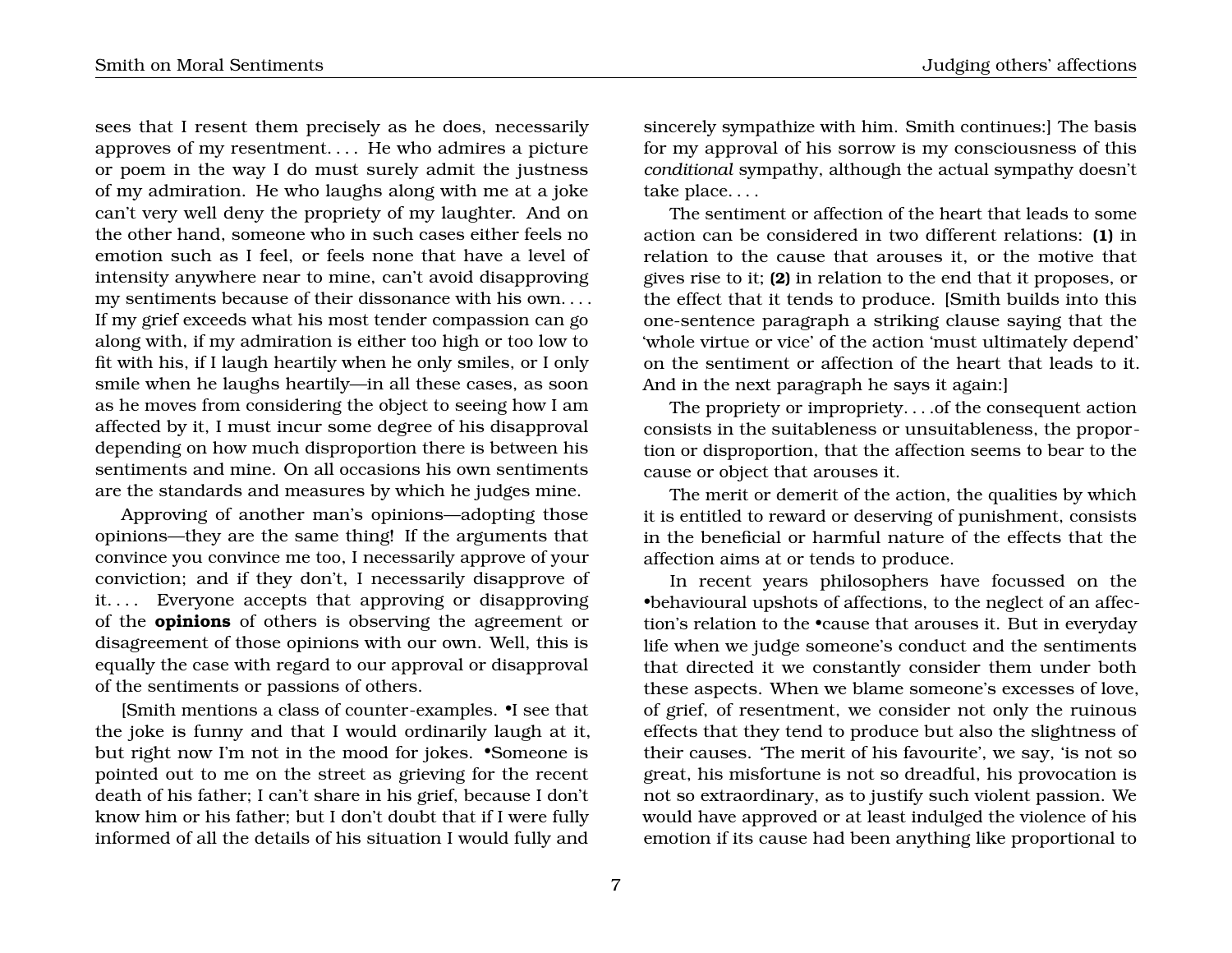#### it.'

When in this way we judge any affection to be or not be proportional to the cause that arouses it, we are judging by the corresponding affection in ourselves when we bring the case home to our own breast—what other criterion could we possibly use?. . . .

A man uses each of his faculties as the standard by which he judges the same faculty in someone else. I judge your sight by my sight, your ear by my ear, your reason by my reason, your resentment by my resentment, your love by my love. I don't have—I *can't* have—any other way of judging them.

#### <span id="page-11-0"></span>**Chapter 4: The same subject continued**

There are two different classes of cases in which we judge the propriety or impropriety of someone else's sentiments by their correspondence or disagreement with our own. **(1)** In one class, the objects that arouse the sentiments are considered without any special relation to ourselves or to the person whose sentiments we are judging. **(2)** In the other, those objects ·or causes· are considered as specially affecting one or other of us.

**(1)** With regard to objects that are considered without any special relation either to ourselves or to the person whose sentiments we are judging: wherever his sentiments entirely correspond with our own, we credit him with having taste and good judgment.

The beauty of a plain, the greatness of a mountain, the ornaments of a building, the expression of a picture, the composition of a speech, the conduct of a third person, the proportions of different quantities and numbers, the various appearances that the great machine of the universe is perpetually exhibiting, with their secret causes

—all the general subjects of science and taste are what we and the other person regard as having no special relation to either of us. We both look at them from the same point of view, and we can produce the most perfect harmony of sentiments and affections without any help from sympathy or the imaginary switch of situations from which sympathy arises. If despite this our affections are often different, this is either because •our different habits of life lead us to give different degrees of attention to the various parts of those complex objects, or •we differ in the natural acuteness of the mental faculties to which the objects are addressed.

When our companion's sentiments coincide with our own over things like this—things that are obvious and easy, things that everyone would respond to in the same way—we do of course approve of his sentiments, but they don't entitle him to praise or admiration. But when they don't just coincide with our own but lead and direct our own; when in forming them he appears to have attended to many things that we had overlooked, and to have made them responsive to all the various details of their objects; we not only approve of his sentiments but wonder and are surprised at their uncommon and unexpected acuteness and comprehensiveness. In this case he appears to deserve a high degree of •admiration and •applause. For approval heightened by wonder and surprise constitutes the sentiment that is properly called •'admiration', the natural expression of it being •applause. [In this next sentence and in many further places, 'ugliness' replaces Smith's 'deformity', and similarly with 'ugly' and 'deformed'. That clearly *is* what he means by 'deformed' and 'deformity'; like some other writers of his time he seems to have preferred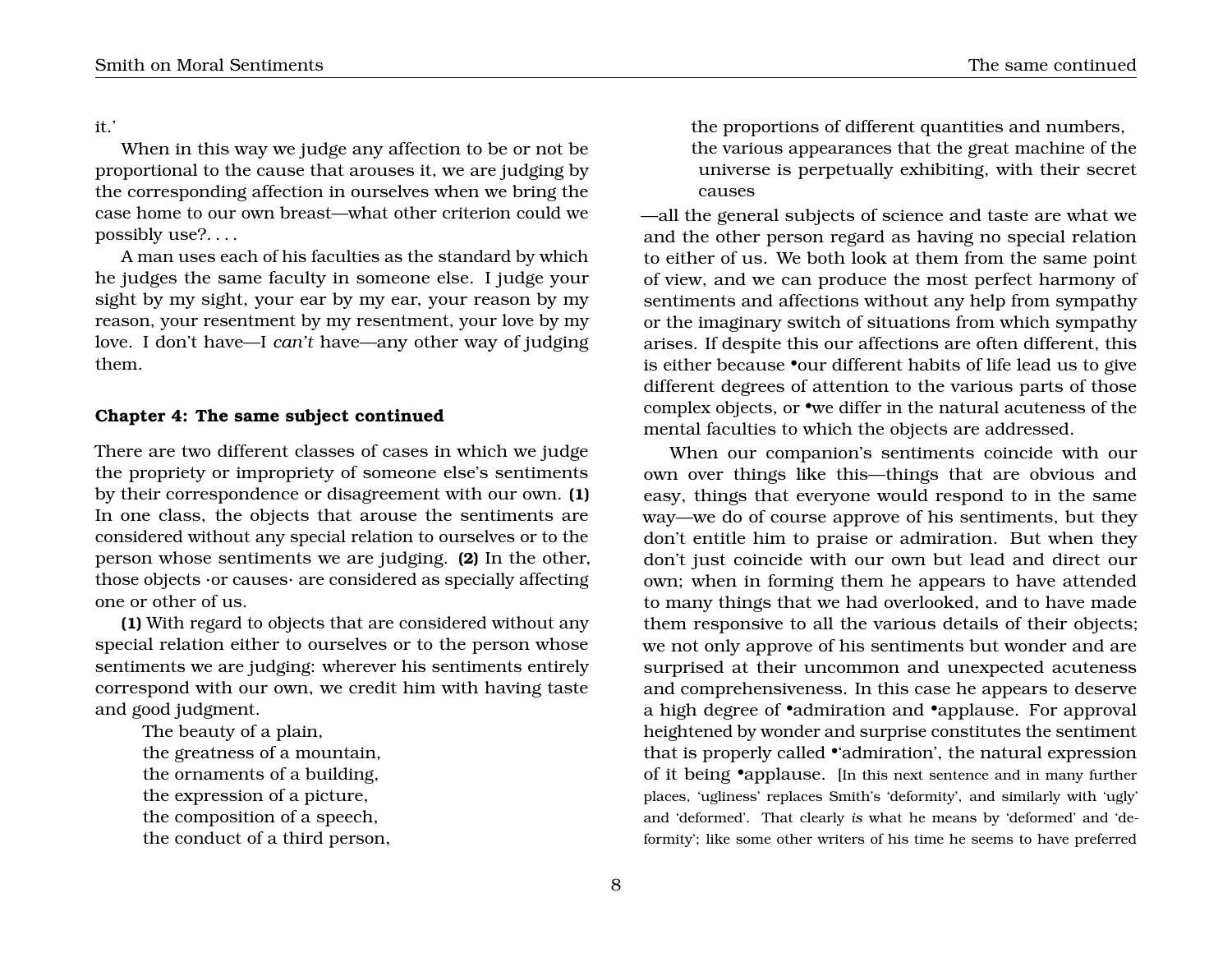those two words over 'ugly' and 'ugliness', which occur only once each in this entire work.] The verdict of the man who judges that exquisite beauty is preferable to gross ugliness, or that twice two are equal to four, must certainly be *approved* of by us all but surely we won't much *admire* it. What arouses our admiration, and seems to deserve our applause is

> •the acute and delicate discernment of the man of taste, who distinguishes the tiny barely perceptible differences of beauty and ugliness; and

> •the comprehensive accuracy of the experienced mathematician, who easily unravels the most intricate and puzzling proportions.

In short, the greater part of the praise we give to what are called 'the intellectual virtues' goes to the great leader in science and taste, the man who directs and leads our own sentiments, and fills us with astonished wonder and surprise by the extent and superior soundness of his talents.

You may think that what first recommend those talents to us is their utility; and no doubt the thought of their utility does give them a new value, once we get around to it. But at the start we approve of another man's judgment not as •useful but as •right, precise, agreeable to truth and reality; and it's obvious that we attribute those qualities to his judgment simply because it agrees with our own. In the same way, taste is initially approved of not as •useful but as •just, delicate, and precisely suited to its object. The thought that such qualities as these are useful is clearly an after-thought, not what first recommends them to our approval.

[We are about to meet the word 'injury'. Its meaning in Smith's day was in one way •broader and in another •narrower than its meaning today. •It wasn't even slightly restricted to physical injury; it covered every kind of harm, though only when •the harm was caused by a person.]

**(2)** With regard to objects that affect in some special way either ourselves or the person whose sentiments we are judging, it's •harder to preserve this matching of sentiments and also •vastly more important to do so. ·**Harder**·: When I suffer some misfortune or am done some injury, my companion doesn't *naturally* take the same view of this as I do. It affects me much more nearly. He and I don't see it from the same vantage-point, as we do a picture, a poem, or a scientific theory, so we are apt to be differently affected by it. ·**More important**·: A lack of correspondence of our sentiments with regard to objects that don't concern either me or my companion is easier for me to take than such a lack with regard to something that concerns me as much as the misfortune that I have encountered or the injury that has been done to me. There's not much danger that you and I will quarrel over a picture, a poem, or even a scientific theory that I admire and you despise. Neither of us can reasonably care very much about them. They ought all of them to be matters of little significance to us both, so that although our opinions may be opposite we may still have friendly feelings towards one another. But it's quite otherwise with regard to objects by which one of us is especially affected. Though your judgments in matters of theory or your sentiments in matters of taste are quite opposite to mine, I can easily overlook this opposition; and if I'm not temperamentally angry and quarrelsome I may still enjoy conversation with you, even on those very subjects. But if you have no fellow-feeling for the misfortunes I have met with, or none that bears any proportion to the grief that is consuming me, or if you have no indignation at the injuries I have suffered, or none that bears any proportion to the resentment that is taking me over, the two of us can't talk together about this subject. We become intolerable to one another. . . . You are bewildered by my violence and passion,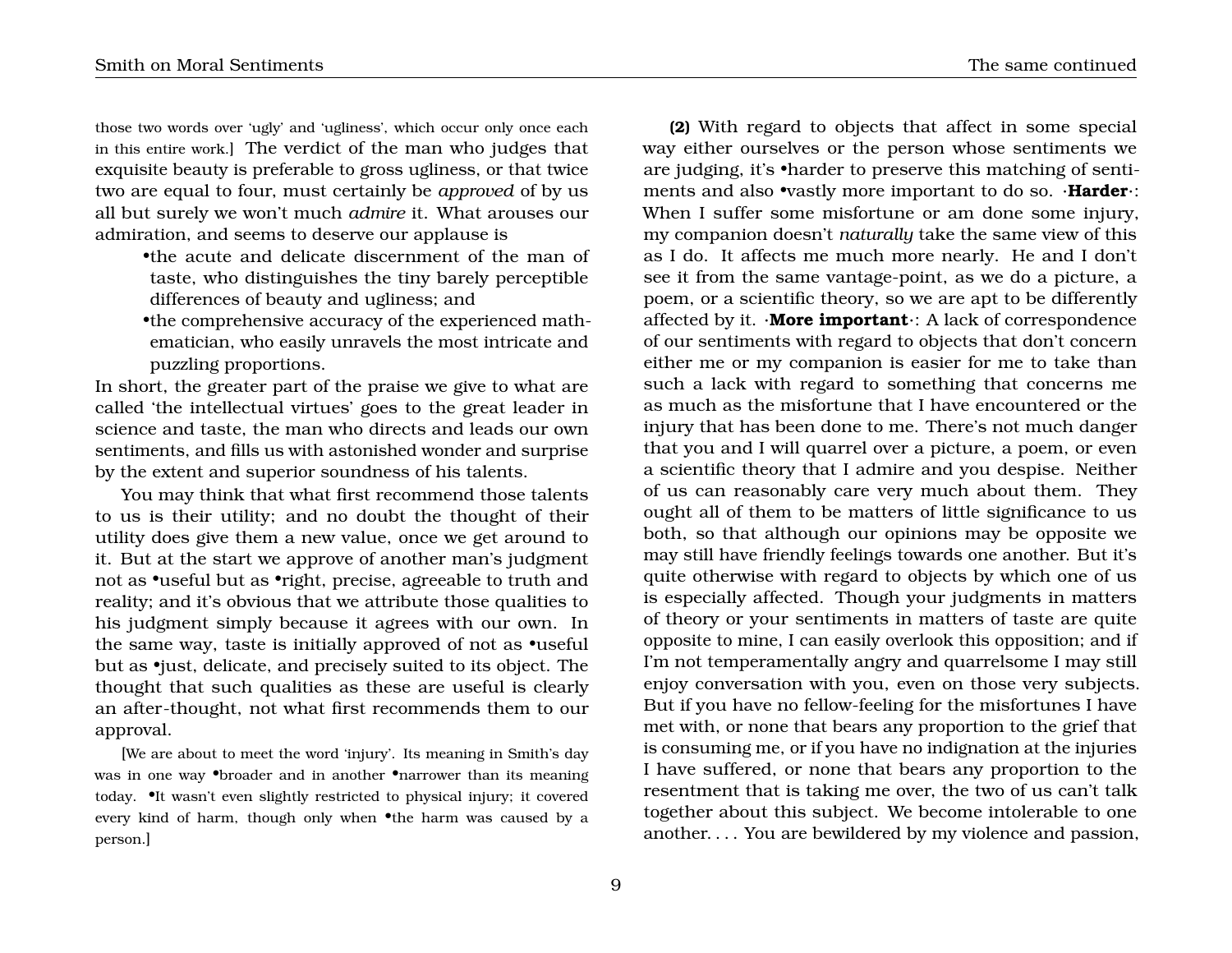and I am enraged by your cold lack of feeling.

In any such case, what is needed for there to be some correspondence of sentiments between the spectator and his companion is for the spectator to try his hardest to put himself in the other man's situation and to bring home to himself every little detail of distress that could possibly have occurred to the sufferer. He must adopt the situation of his companion with all its tiniest details, and try to make as perfect as possible the imaginary change of situation on which his sympathy is based.

Even after all this, the spectator's emotions won't be as violent as the sufferer's. Although people are naturally sympathetic, they never respond to what has happened to another person with the level of passion that naturally animates that person himself. [A couple of dozen times Smith refers to the latter as 'the person principally concerned'. This will usually be replaced by the shorter 'the sufferer', a label that Smith also uses quite often.] The imaginary change of situation on which their sympathy is based is only momentary. The thought of their own safety, the thought that *they* aren't really the sufferers, continually pushes into their minds; and though this doesn't prevent them from having a passion somewhat analogous to what the sufferer feels, it does prevent them from coming anywhere near to matching the level of intensity of his passion. The sufferer is aware of this, while passionately wanting a more complete sympathy. He longs for the relief that he can only get from the perfect concord of the spectators' affections with his own. . . . But his only chance of getting this is to lower his passion to a level at which the spectators are capable of going along with him. He must flatten (if I may put it this way) the sharpness of his passion's natural tone so as to bring it into harmony and concord with the emotions of the people he is with. What they feel will always be in some respects different from what he feels. Compassion can never be exactly the

same as original sorrow, because the sympathizer's secret awareness that he is only *imagining* being in the sufferer's position doesn't just lower the **degree** ·of intensity· of his sympathetic sentiment but also makes it somewhat different in **kind**. Still, it's clear that these two sentiments correspond with one another well enough for the harmony of society. They won't ever be unisons, but they can be concords, and this is all that is wanted or required.

In order to produce this concord, nature teaches the spectators to take on the situation of the sufferer, and teaches the sufferer to go some way in taking on the situation of the spectators. Just as they are continually placing themselves in his situation and thereby experiencing emotions similar to his, so he is as constantly placing himself in their situation and thereby experiencing some degree of the coolness that he's aware they will have regarding his fortune. They constantly think about what they would feel if they actually were the sufferers, and he is constantly led to imagine how he would be affected if he were one of the spectators. . . . The effect of this is to lower the violence of his passion, especially when he is in their presence and under their observation.

A result of this is that the mind is rarely so disturbed that the company of a friend won't restore it to some degree of tranquillity. The breast is somewhat calmed and composed the moment we come into our friend's presence. . . . We expect less sympathy from an ordinary acquaintance than from a friend; we can't share with the acquaintance all the little details that we can unfold to a friend; so when we are with the acquaintance we calm down and try to fix our thoughts on the general outlines of our situation that he is willing to consider. We expect still less sympathy from a gathering of strangers, so in their presence we calm down even further, trying—as we always do—to bring down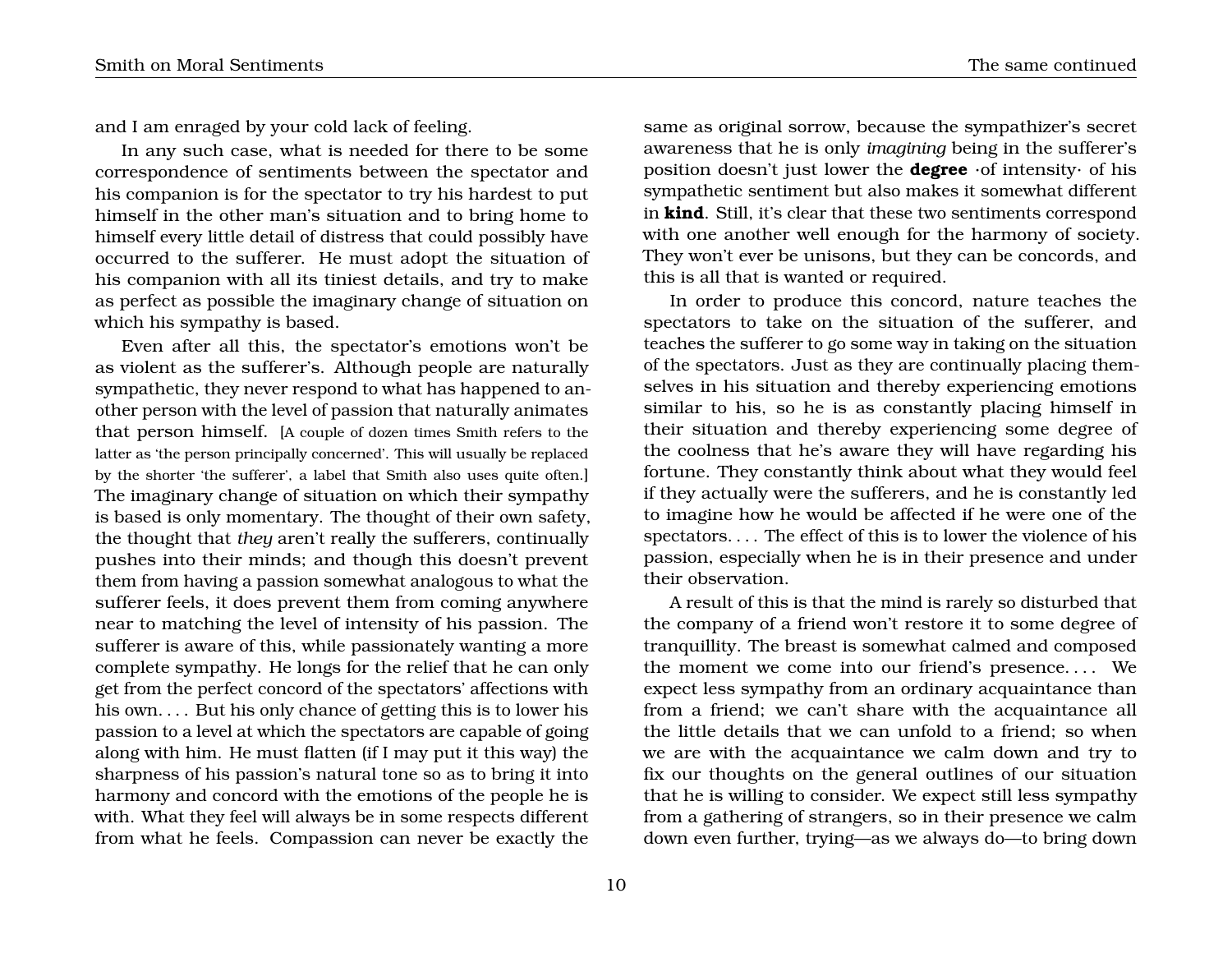Smith on Moral Sentiments Likeable and respectworthy virtues

our passion to a pitch that the people we are with may be expected to go along with. We don't just *seem to* calm down. If we are at all masters of ourselves, the presence of a mere acquaintance really will compose us more than that of a friend; and the presence of a gathering of strangers will compose us even more.

So, at any time when the mind has lost its tranquillity, the best **cures** are •society and •conversation. They are also the best **preservatives** of the balanced and happy frame of mind that is so necessary for self-satisfaction and enjoyment. Scholarly recluses who are apt to sit at home brooding over either grief or resentment, though they may have more humaneness, more generosity, and a more delicate sense of honour, seldom possess the evenness of temperament that is so common among men of the world.

#### <span id="page-14-0"></span>**Chapter 5: The likeable virtues and the respectworthy virtues**

We have here two different efforts—**(1)** the spectator's effort to enter into the sentiments of the sufferer, and **(2)** the sufferer's efforts to bring his emotions down to a level where the spectator can go along with them. These are the bases for two different sets of virtues. **(1)** One is the basis for the soft, gentle, likeable virtues, the virtues of openness to others and indulgent humaneness. **(2)** The other is the source of the great, awe-inspiring and respectworthy virtues, the virtues of self-denial and self-control—i.e. the command of our passions that subjects all the movements of our nature to the requirements of our own dignity and honour, and the propriety of our own conduct. [Smith's words are 'amiable' and 'respectable', but their present meanings—especially of 'respectable'—would make them too distracting. Regarding 'propriety': remind yourself of the note on page [116.](#page-119-0)]

**(1)** Someone whose sympathetic heart seems to echo all the sentiments of those he is in contact with, who grieves for their calamities, resents their injuries, and rejoices at their good fortune—how *likeable* he seems to be! When we bring home to ourselves the situation of his companions, we enter into their gratitude and feel what consolation they must get from the tender sympathy of such an affectionate friend. As for someone whose hard and stubborn heart feels for no-one but himself, and who has no sense of the happiness or misery of others—how disagreeable he seems to be! Here again we enter into the pain that his presence must give to everyone who has anything to do with him, and especially to those with whom we are most apt to sympathize, the unfortunate and the injured.

**(2)** Now consider someone who, in his own case, exerts the togetherness and self-control that constitute the dignity of every passion, bringing it down to what others can enter into—what noble propriety and grace do we feel in his conduct! We're disgusted with the clamorous grief that bluntly calls on our compassion with sighs and tears and begging lamentations. But we reverence the reserved, silent, majestic sorrow that reveals itself only in the swelling of the eyes, in the quivering of the lips and cheeks, and in the distant yet touching coolness of the whole behaviour. It imposes the same silence on us. We regard it with respectful attention, and keep a cautious watch on our own behaviour lest we should do anything to disturb the over-all tranquillity that it takes such an effort to maintain.

On the other side, there is nothing more detestable than the insolence and brutality of the anger of someone who indulges its fury without check or restraint. [We are about to meet the word 'generous', used—as it often is by Smith—in a sense that it doesn't often have today: 'noble-minded, magnanimous, free from meanness or prejudice'.] But we admire the noble and generous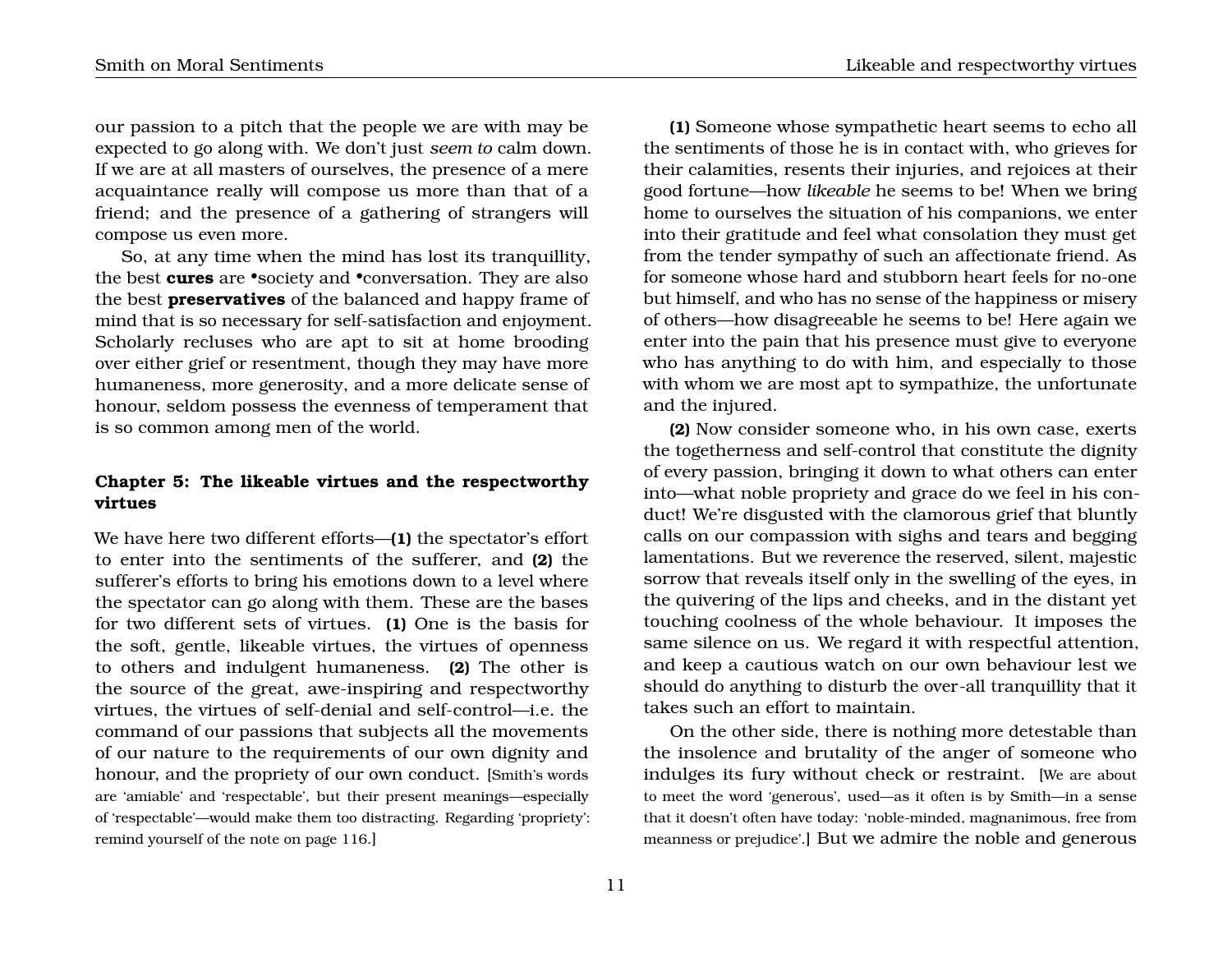resentment that •governs its pursuit of ·the author of· great injuries not by the rage that such injuries are apt to arouse in the breast of the sufferer, but by the indignation that they naturally call forth in the breast of an impartial spectator; that •allows no word or gesture to escape it that wouldn't be dictated by this more equitable sentiment [i.e. by the feelings of an impartial spectator]; that •never, even in thought, attempts any greater vengeance or wants to inflict any greater punishment than what every person who isn't directly involved would be happy to see inflicted.

·Putting those two sets of virtues together· we get the result that to feel much for others and little for ourselves, to restrain our selfish affections and indulge our benevolent affections, constitutes the perfection of human nature. It is only through this that men can have the harmony of sentiments and passions that constitutes their whole grace and propriety. The great law of Christianity is

Love your neighbour as you love yourself; and the great precept of nature is

Love yourself only as you love your neighbour —or, what comes to the same thing, as your neighbour is capable of loving you.

Just as taste and good judgment, when considered as qualities that deserve praise and admiration, are supposed to imply an uncommon delicacy of sentiment and acuteness of understanding, so the virtues of sensitivity and self-control are thought of as consisting in uncommon degrees of those qualities. The likeable virtue of humaneness requires, surely, a level of sensitivity far higher than is possessed by crude ordinary people. The great and exalted virtue of magnanimity undoubtedly demands a much higher degree of self-control than the weakest of mortals could exert. Just as the common level of intellect doesn't involve any notable talents, so the common level of moral qualities doesn't involve any virtues. Virtue is *excellence*—something uncommonly great and beautiful, rising far above what is vulgar and ordinary. The likeable virtues consist in a degree of sensitivity that surprises us by its exquisite and unexpected delicacy and tenderness. The awe-inspiring and respectworthy virtues consist in a degree of self-control that astonishes us by its amazing superiority over the most ungovernable passions of human nature.

We here encounter the considerable difference between •virtue and mere •propriety; between the qualities and actions that deserve to be •admired and celebrated, and the qualities that merely deserve to be •approved of. To act with the most perfect propriety often requires no more than the common and ordinary degree of sensitivity or self-control that even the most worthless of mankind have, and sometimes not even *that* is needed. To give a humdrum example: in ordinary circumstances if you are hungry it is perfectly right and proper for you to eat, and everyone would agree about that; but no-one would call your eating virtuous!

·Thus, there can be perfect propriety without virtue. And there can also be virtue without perfect propriety·. Actions that fall short of perfect propriety often have a good deal of virtue in them, because they are nearer to perfection than could well be expected in a context where perfection of conduct would be extremely difficult to attain; this is often the case in situations calling for the greatest efforts of self-control. Some situations put so much pressure on human nature that none of us, imperfect creatures that we are, is capable of the degree of self-control that is ·called for. I mean: the degree that is needed· to silence the voice of human weakness, or reduce the violence of the passions to a level where the impartial spectator can entirely share them. In such a case, though the sufferer's behaviour falls short of the most perfect propriety, it may deserve some applause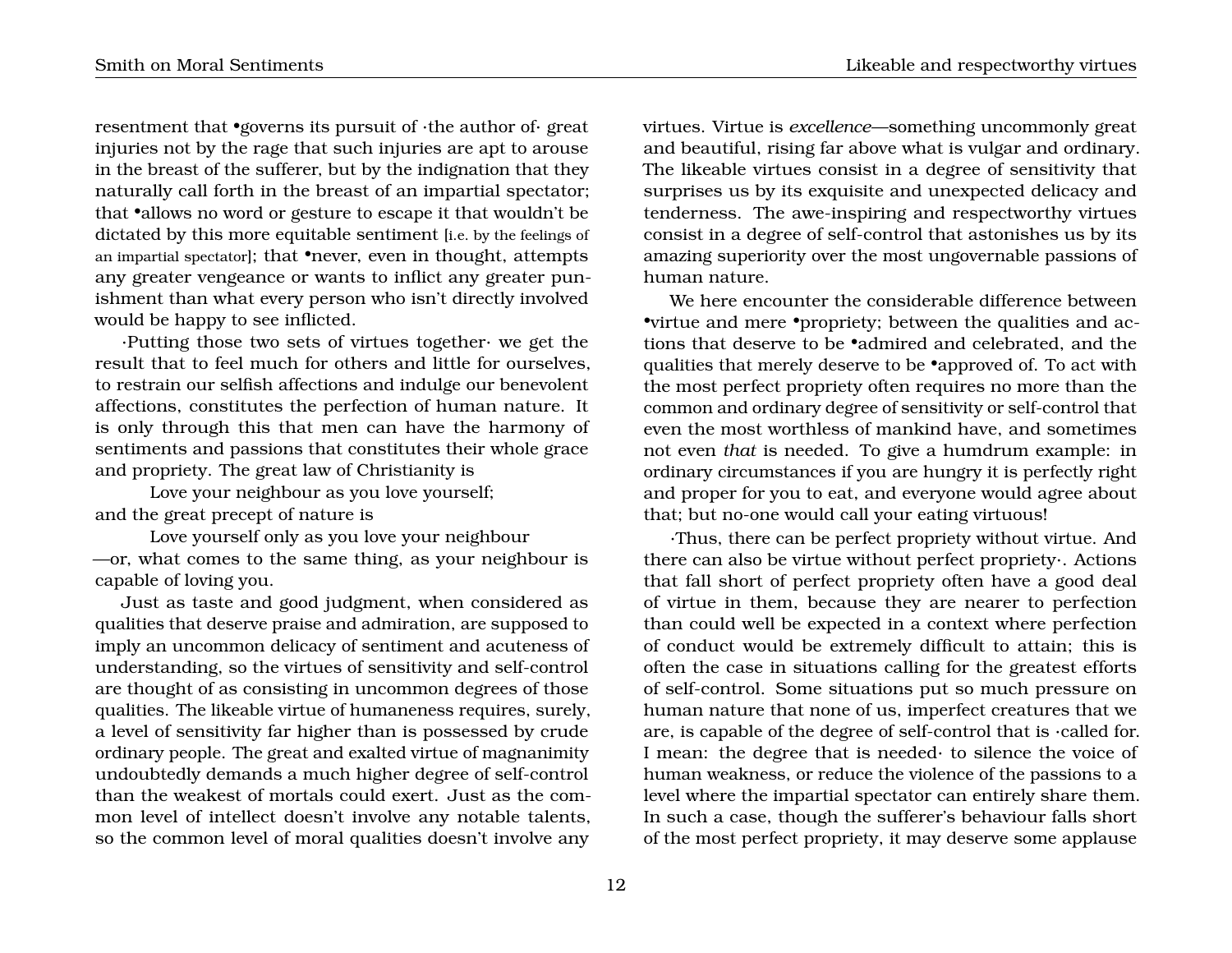and even qualify as (in a certain sense) 'virtuous', because it shows an effort of high-mindedness and magnanimity that most men are not capable of. . . .

In cases of this kind, when we are settling how much blame or applause an action deserves, we often use two different standards. **(1)** One standard is the idea of complete propriety and perfection, which in these difficult situations no human conduct could ever achieve. . . . **(2)** The other standard is the idea of the nearness to this complete perfection

that the actions of most men commonly achieve. Whatever goes beyond this seems to deserve applause, and whatever falls short of it to deserve blame.

[Smith adds a paragraph about a similar double standard in judging works of art that 'address themselves to the imagination': •the idea of complete but not humanly attainable perfection that the critic has in his mind, and •the idea of how near to complete perfection most works of art get.]

## <span id="page-16-0"></span>**Section 2: The degrees of the different passions that are consistent with propriety**

#### **Introduction**

For a passion aroused by an object that is specially related to oneself, the proper level of intensity—the level at which the spectator can go along with it—is clearly somewhere in the middle [Smith: '... must lie in a certain mediocrity']. If the passion is too high, or too low, the spectator can't enter into it. Grief and resentment for private misfortunes and injuries can easily be too high, and in most people they are. They aren't often too low, but this can happen. We call too-high passion 'weakness' and 'fury', and we call too-low passion 'stupidity', 'insensibility', and 'lack of spirit'. We can't enter into either of them, and are astonished and confused to see them.

This middling level that is needed for propriety is different for different passions. It is high for some, low for others. **(1)** There are some passions that it is indecent to •express very strongly, even when it is acknowledged that we can't avoid •feeling them in the highest degree. **(2)** And there

are others of which the strongest •expressions are often ·so proper as to count as· extremely graceful, even though the passions themselves aren't necessarily •felt so strongly. The **(1)** passions are the ones with which, for certain reasons, there is little or no sympathy; the **(2)** passions are those with which, for other reasons, there is the greatest sympathy. And if we consider the whole range of passions that human nature is capable of, we'll find that they are regarded as decent (or indecent) exactly in proportion as mankind are more (or less) disposed to sympathize with them.

#### <span id="page-16-1"></span>**Chapter 1: The passions that originate in the body**

**(1)** It is indecent to express any strong degree of •the passions that arise from a certain situation or disposition of one's body, because the people one is with aren't in that bodily state and so can't be expected to sympathize with •them. Violent hunger, for example, though on many occasions it's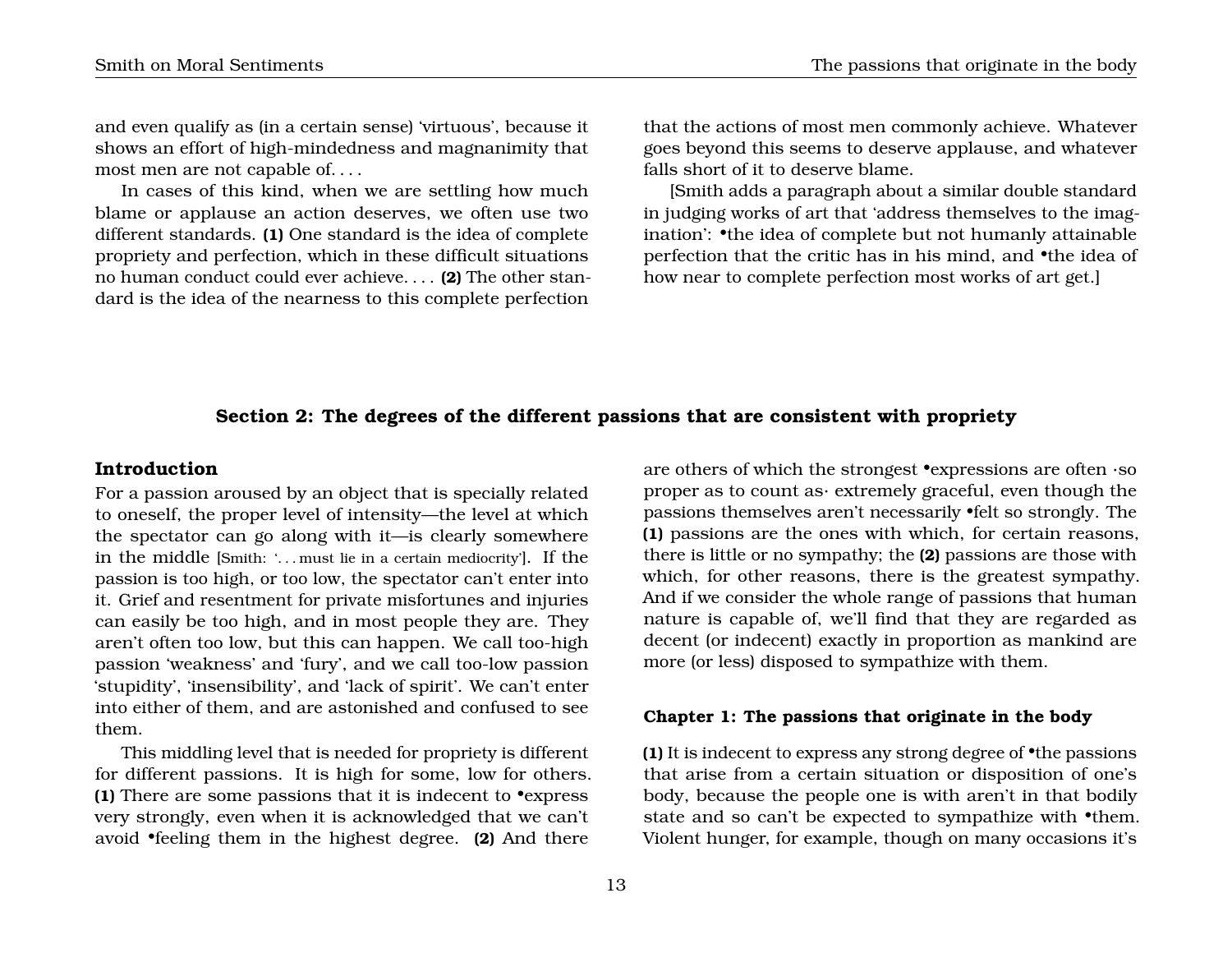not only natural but unavoidable, is always indecent, and to eat voraciously is universally regarded as a piece of ill manners. Still, there is some level of sympathy even with hunger. It is agreeable to see our companions eat with a •good appetite; any expression of •loathing for the food one has tasted is offensive. A healthy man's normal bodily state makes his stomach easily keep time (forgive the coarseness!) with **•**one and not with •the other. We can sympathize with the distress of excessive hunger when we read the description of a siege or sea-voyage. Imagining ourselves in the situation of the sufferers, we can easily conceive the •grief, fear and consternation that must necessarily distract them. We ourselves feel some degree of •those passions, and therefore sympathize with them; but reading the description doesn't make us hungry, so it's not strictly accurate to say that we sympathize with their hunger.

It's the same with the passion by which Nature unites the sexes. Though it is naturally the most furious of all the passions, strong expressions of it are *always* indecent, even between persons who are totally allowed, by human and divine laws, to indulge this passion together. Still, there seems to be some degree of sympathy even with this passion. It is not proper to talk to a woman as we would to a man; it is expected that their company should inspire us with more gaiety, more pleasantry, and more attention; and an entire insensibility to the fair sex makes a man somewhat contemptible even to men. [This paragraph seems to run together •sympathy with my female companion's sexual feelings with •sensitivity to the fact that my companion is female. This oddity is present in the original; it's not an artifact of this version.]

We have such an aversion for all the appetites that originate in the body that we find all strong expressions of them loathsome and disagreeable. Some ancient philosophers held that these are the passions that we share with the

lower animals, so that they are beneath our dignity because they have no connection with the characteristic qualities of *human* nature. But there are many other passions that we have in common with the lower animals—e.g. resentment, natural affection, even gratitude—that don't strike us as animal-like. The real cause of the special disgust we have for the body's appetites when we see them in other men is that we can't enter into them, ·can't sympathize with them·. To the person who has such a passion, as soon as it is gratified the object that aroused it ceases to be agreeable; even its presence often becomes offensive to him; he looks in vain for the charm that swept him away the moment before, and he can't now enter into his own passion any more than anyone else can. After we have dined, we order the table to be cleared; and we would treat in the same manner the objects of the most ardent and passionate desires if they were the objects *only* of passions that originate in the body.

The virtue of temperance, properly so-called, is the command of the body's appetites. •Prudence involves keeping those appetites within the limits required by •a concern for one's health and fortune. But •temperance keeps them within the limits required by •grace, propriety, delicacy, and modesty.

**(2)** It's for that same reason that it always seems unmanly and unbecoming to cry out with bodily pain, however intolerable it is. Yet there is a good deal of sympathy even with bodily pain. I remarked earlier that if I see a truncheon about to come down on someone else's arm, I naturally shrink and draw back my own arm; and when the blow falls I feel it in some measure, and I am hurt by it as well as the sufferer. But *my* hurt is very slight, so that if he makes a violent outcry I will despise him because I can't go along with him. That's how it is with all the passions that originate in the body; they arouse ·in the spectator· either no sympathy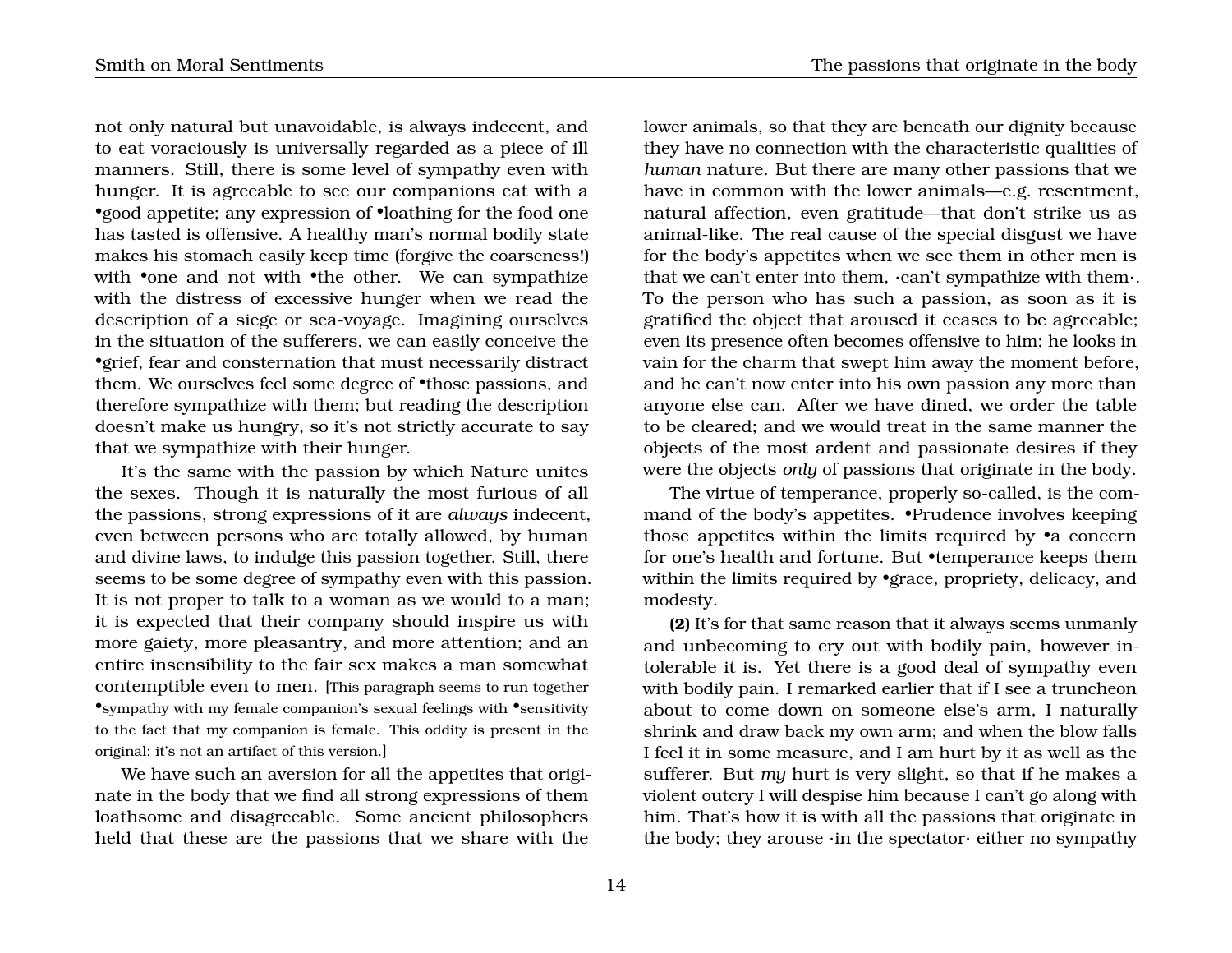at all or such a low level of sympathy that it is altogether disproportionate to the violence of what the sufferer feels.

It is quite otherwise with passions that originate in the imagination. The state of my •body can't be much affected by changes that are brought about in my companion's body; but my •imagination is more pliable, and (so to speak) more readily takes on the shape and lay-out of the imaginations of people I have contact with. That's why a disappointment in love or ambition will evoke more sympathy than the greatest bodily evil. Those passions arise purely from the imagination. The person who has lost his whole fortune, if he is in good health, feels nothing in his body. What he suffers comes entirely from his imagination, which represents to him the rapid approach of the loss of his dignity, neglect by his friends, contempt from his enemies, dependency, poverty and misery; and we sympathize with him more strongly on account of this misfortune ·than we do for any physical pain he is suffering· because it's easier for our imaginations to mould themselves on his imagination than for our bodies to mould themselves on his body.

The loss of a leg may generally be regarded as a more real calamity than the loss of a mistress. Yet it would be a ridiculous ·dramatic· tragedy of which the ·central· catastrophe was to concern the loss of a leg; whereas a misfortune of the other kind, however trivial it may appear to be, has given occasion to many a fine tragic drama.

Nothing is as quickly forgotten as pain. The moment it is gone the whole agony of it is over, and the thought of it can no longer give us any sort of disturbance. After the pain is over, we ourselves can't enter into the anxiety and anguish that we had during it. An unguarded word from a friend will cause a more durable unhappiness—the agony it creates is by no means over once the word has gone. What at first disturbs us is not the object of the senses (·the sound of the word·) but the idea of the imagination (·the meaning of the word·); and just because it is an idea, the thought of it continues to fret and ruffle the imagination until time and other episodes in some measure erase it from our memory, .

Pain never evokes any lively sympathy unless danger comes with it. We sympathize with sufferer's fear but not with his agony. Fear is a passion derived entirely from the imagination, which represents not what we really now feel but what we *may* suffer later on. (It represents this in an uncertain and fluctuating way, but that only makes it worse.) The gout or the tooth-ache, though intensely painful, arouse little sympathy; more dangerous diseases, even when accompanied by little pain, arouse sympathy in the highest degree.

Some people faint and grow sick at the sight of a surgical operation; the bodily pain caused by tearing the flesh seems to arouse the most excessive sympathy in them. We do conceive in a much more lively and distinct manner the pain that comes from an external cause than pain coming from an internal disorder. I can hardly form an idea of my neighbour's agonies when he is tortured by gout or a gallstone; but I have the clearest conception of what he must suffer from an incision, a wound, or a fracture. But the main reason why such objects produce such violent effects on us ·as spectators· is that we aren't used to them. Someone who has seen a dozen dissections and as many amputations will from then on see all operations of this kind with great calmness and often with no feeling at all for the sufferer. . . .

Some of the Greek tragedies try to arouse compassion by representing the agonies of bodily pain. Philoctetes cries out and faints from the extremity of his sufferings. Hippolytus and Hercules are both introduced as dying from the severest tortures—ones that seem to have been more than even the fortitude of Hercules could bear. But in all these cases,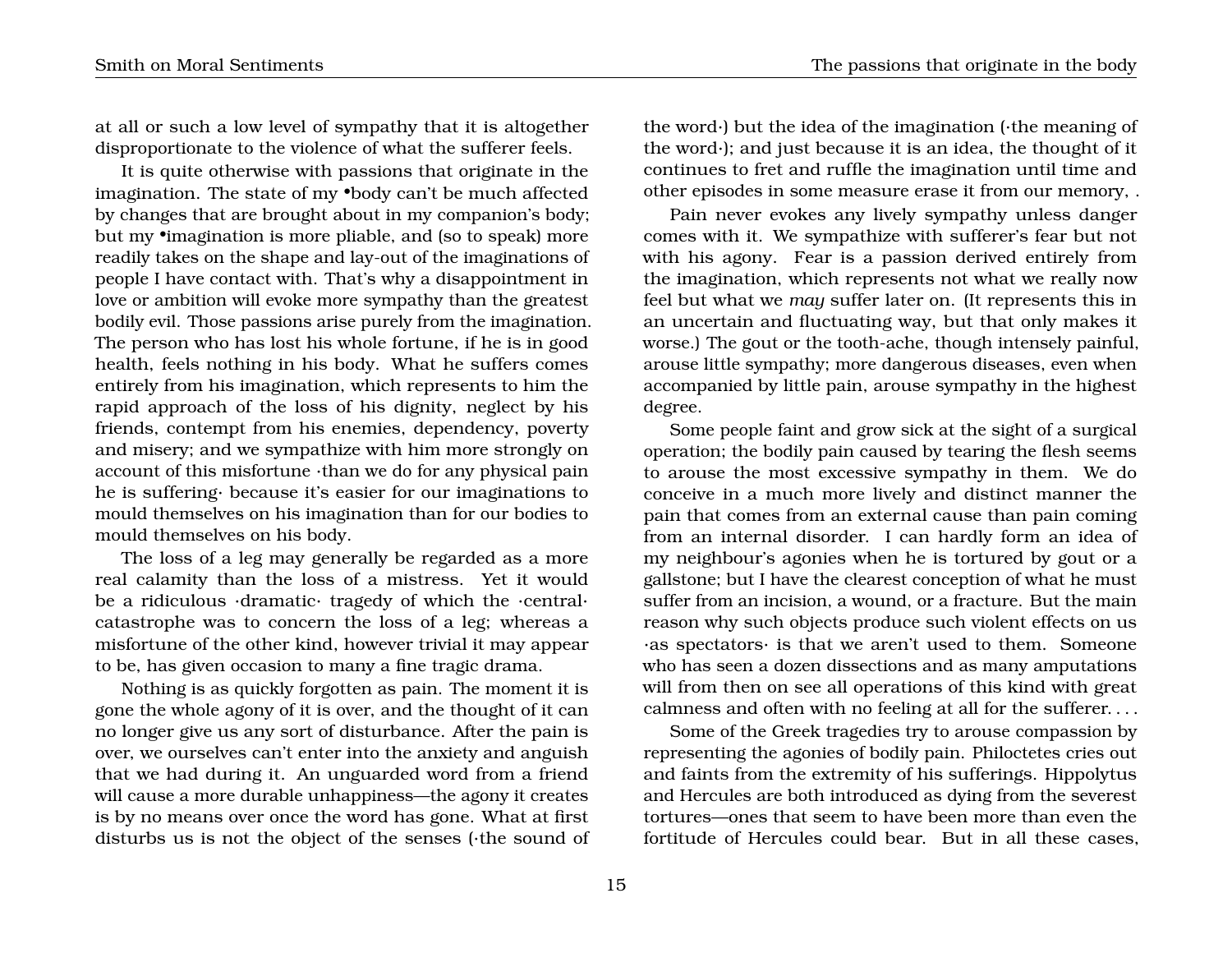Smith on Moral Sentiments Passions that originate in the imagination

what concerns us is not the pain but other features of the situation. What affects us is not Philoctetes's sore foot but his solitude, which diffuses over that charming tragedy the romantic wildness that is so agreeable to the imagination. The agonies of Hercules and Hippolytus are interesting only because we foresee that death will result from them. If those heroes recovered, we would think the representation of their sufferings to have been perfectly ridiculous. . . . These attempts to arouse compassion by the representation of bodily pain may be regarded as among the Greek theatre's greatest failures of good manners.

The propriety of constancy and patience in enduring bodily pain is based on the fact that we feel little sympathy with such pain. The man who under the severest tortures allows no weakness to escape him, who doesn't utter a groan or give way to any passion that we ·spectators· don't entirely enter into, commands our highest admiration. His firmness enables him to keep time with our indifference and insensibility. We admire and entirely go along with the magnanimous effort that he makes for this purpose. We •approve of his behaviour, and our experience of the common weakness of human nature makes us •surprised by it, and we wonder what enabled him to act so as to deserve approval. Approval, mixed with an enlivening input of wonder and surprise, constitutes the sentiment that is properly called 'admiration', of which applause—I repeat—is the natural expression.

# <span id="page-19-0"></span>**Chapter 2: The passions that originate in a particular turn or habit of the imagination**

Even some of the passions derived from the imagination get little sympathy, although they may be acknowledged to be perfectly natural. I'm talking about passions that originate in a special turn or habit that the imagination has acquired. The imaginations of people in general, not having acquired that particular turn, can't enter into these passions. The passions in question, though they may be allowed to be almost unavoidable in some part of life, are always somewhat ridiculous. An example is the strong attachment that naturally grows up between two persons of different sexes who have long fixed their thoughts on one another. Because our imagination hasn't run in the same channel as the lover's, we can't enter into the eagerness of his emotions. •If our friend has been injured, we readily sympathize with his resentment and grow angry with the person with whom he is angry. •If he has received a benefit, we readily enter into his gratitude and have a high sense of the merit of his benefactor. But •if he is in love, even though we may think his passion is just as reasonable as any of that kind, we don't think ourselves bound to develop a passion of the same kind and for the same person that he is in love with. To everyone but the lover himself his passion seems entirely disproportionate to the value of its object; and love, though it is •pardoned. . . .because we know it is natural, is always •laughed at because we can't enter into it. All serious and strong expressions of it appear ridiculous to a third person; and a lover isn't good company to anyone else except his mistress. He himself is aware of this, and during his periods of being in his sober senses he tries to treat his own passion with mockery and ridicule. That is the only style in which we care to •hear of it, because it's the only style in which we ourselves are disposed to •talk of it. We grow weary of the solemn, pedantic, long-winded lovers of Cowley and of Petrarch, who go on *and on* exaggerating the violence of their attachments; but the gaiety of Ovid and the gallantry of Horace are always agreeable.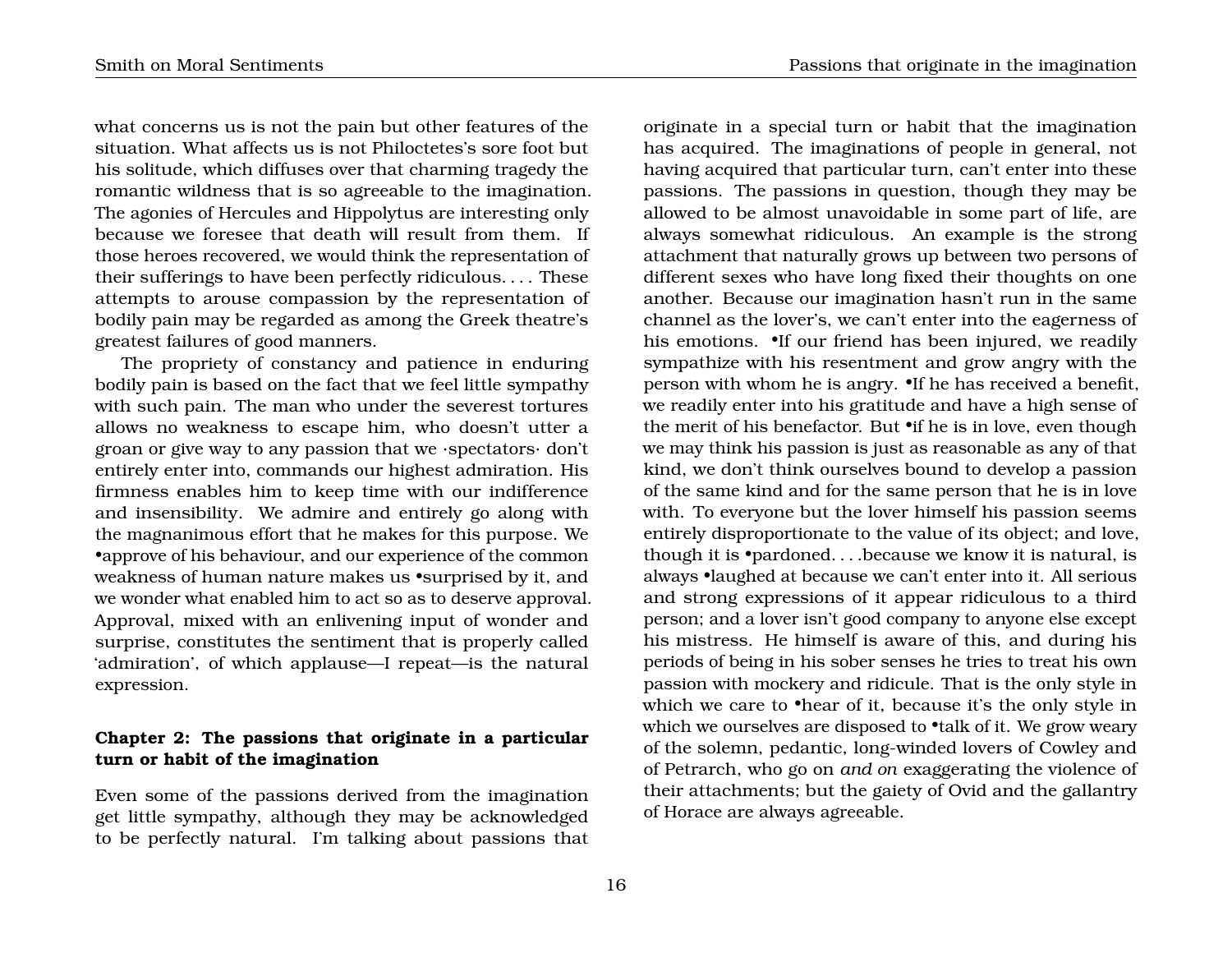But though we feel no proper sympathy with an attachment of this kind, though we never get close to *imagining* ourselves as in love with that particular person, ·we aren't entirely cut off from the lover's situation·. We have ourselves fallen in love in that way, or are disposed to do so; and that lets us readily enter into the high hopes of happiness that the lover expects from his love's gratification, as well as into the intense distress that he fears from its disappointment. It concerns us not as a passion but as a situation that gives rise to other passions that concern us—to hope, fear, and distress of every kind. (Similarly, when we read about a sea voyage, our concern is not with the hunger but with the distress that the hunger causes.) Without properly entering into the lover's attachment, we readily go along with the expectations of romantic happiness that he gets from it. We feel how natural it is for the mind, at a time when it is lazily relaxed and fatigued with the violence of desire,

> to long for serenity and quiet, to hope to find them in the gratification of the passion that distracts it, and to form for itself the idea of a life of pastoral tranquillity and retirement of the sort that the elegant, tender, and passionate ·Latin poet· Tibullus takes so much pleasure in describing—a life like the one the ·ancient· poets describe in the Fortunate Islands, a life of friendship, liberty, and repose; free from labour, from care, and from all the turbulent passions that accompany them.

Even scenes of this kind engage us most when they are depicted as •hoped for rather than •actually enjoyed. The grossness of the passion that is mixed in with love and is perhaps its foundation disappears when its gratification is far off and at a distance; but when it is described as what is immediately possessed it makes the whole description offensive. For this reason [he means: because of the grossness of lust] we are less drawn into the lover's happy passion than we are to the fearful and the melancholy ·aspects of it·. We tremble for whatever can disappoint such natural and agreeable hopes, and thus enter into all the anxiety, concern, and distress of the lover.

[Smith now has a paragraph applying this line of thought to the presentation of romantic love 'in some modern tragedies and romances'. Then:]

The reserve that the laws of society impose on the female sex with regard to this weakness [i.e. with regard to romantic love] makes it especially stressful for them; and for just that reason we are more deeply concerned with their part in a love situation. We are charmed with the •love of Phaedra as it is expressed in Racine's *Phèdre*, despite all the extravagance and guilt that come with it. That very extravagance and guilt are part of what recommends •it to us. Her fear, shame, remorse, horror, despair, become thereby more natural and engaging. All the secondary passions (if I may be allowed to call them that) that arise from the situation of love become necessarily more furious and violent, and it's only with these secondary passions that we can properly be said to sympathize.

However, of all the passions that are so extravagantly disproportionate to the value of their objects, love is the only one that appears to have anything in it that is either graceful or agreeable. (None of the others do, even to the weakest minds!) ·It has three things going for it·:

•Although it may be ridiculous, it isn't naturally odious.

•Although its consequences are often fatal and dreadful its intentions are seldom bad.

•Although there is little propriety in the passion itself, there's a good deal of propriety in some of the passions that always accompany it.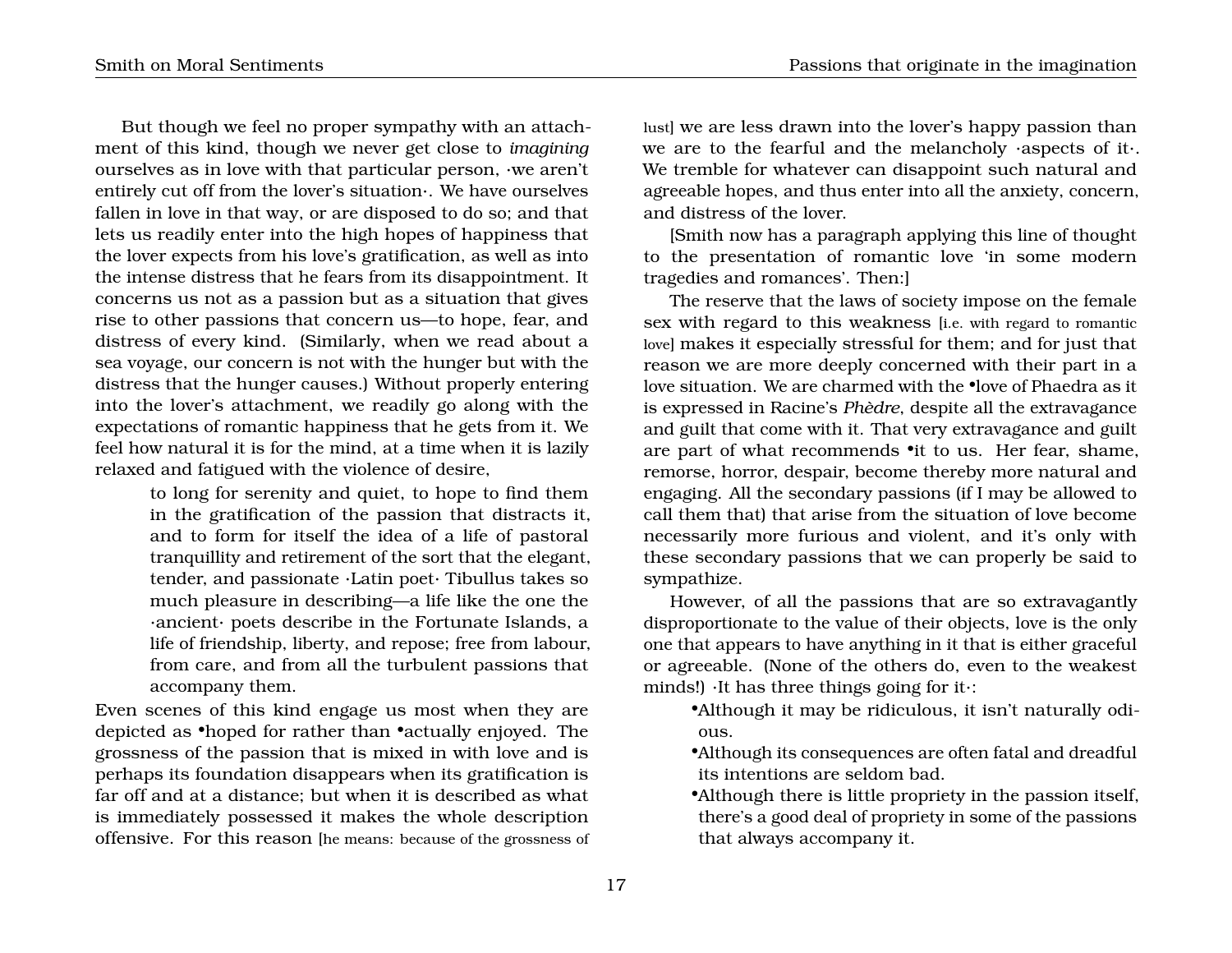There is in love a strong mixture of humaneness, generosity, kindness, friendship, esteem. And *these* are the passions that we are most disposed to sympathize with, even when we're aware that they are somewhat excessive. The sympathy that we feel with them makes the passion that they accompany less disagreeable and supports it in our imagination, despite all the vices that commonly go along with it: always eventual ruin and infamy for the woman; and for the man—though he is supposed to come off more lightly—it usually causes inability to work, neglect of duty, disregard of ·lost· reputation. [In the original, as in this version, Smith doesn't signal where he is switching from romantic love generally to what he is evidently thinking of here—consummated romantic love between two people who are not married to one another.] Despite all this, the degree of sensibility and generosity that is supposed to accompany such love makes it something that some people are vain about—they like to appear to be capable of a feeling that would do them no honour if they really did have it.

It's for this kind of reason that a certain reserve is necessary when we talk of our own friends, our own studies, our own professions. We can't expect our companions to be as interested in these topics as we are. And it's because of a lack of this reserve that one half of mankind make bad company for the other half. A philosopher is good company only to another philosopher; the member of a club is good company only to his own little knot of companions.

#### <span id="page-21-0"></span>**Chapter 3: The unsocial passions**

There is another set of passions which, though derived from the imagination, have to be scaled down if we are to be able to enter into them or regard them as graceful or becoming; I mean scaled down to a much lower level than undisciplined nature gives them. These are •hatred and •resentment, with

all their varieties. With all such passions our sympathy is divided between the person who feels them and the person who is the object of them. The interests of these two are directly opposite. What our sympathy with the person who feels the passion would prompt us to •wish for is something that our fellow-feeling with the other person would lead us to •fear. Because they are both human we are concerned for both, and our fear for what one may suffer damps our resentment for what the other has suffered. So our sympathy with the man who has received the provocation has to fall short of the passion that naturally animates him, not only for the general reason that all sympathetic passions are inferior to the original ones, but also for the special reason that in this case we also have an opposite sympathy towards someone else. That is why resentment, more than almost any other passion, can't become graceful and agreeable unless it is humbled and brought down below the pitch to which it would naturally rise.

Any human being has a strong sense of the injuries that are done to anyone else; the villain in a tragedy or romance is as much an object of our indignation as the hero is an object of our sympathy and affection. We detest Iago as much as we esteem Othello; and we delight as much in Iago's punishment as we grieve over Othello's distress. But although we have such a strong fellow-feeling with the injuries that are done to our brethren, it's not always the case that our resentment grows if the sufferer's grows. ·On the contrary·, the •greater his patience, mildness, and humaneness, the •greater our resentment against the person who injured him—provided that his patience etc. doesn't seem to show that he is afraid or that he lacks spirit. The likeableness of the sufferer's character intensifies our sense of the atrocity of the injury.

However, those passions are regarded as necessary elements in human nature. A person becomes contemptible if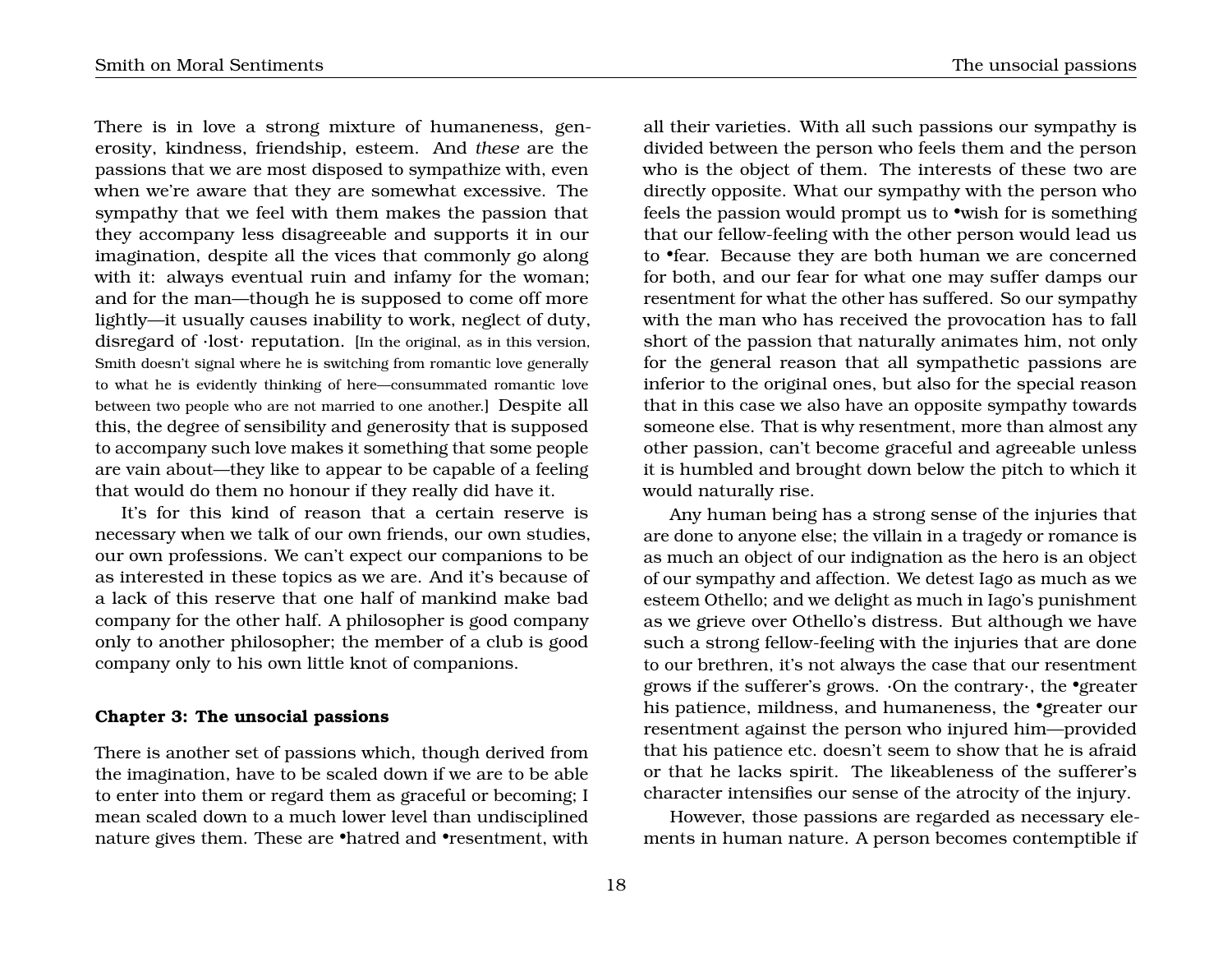he tamely sits still and submits to insults without trying to repel or revenge them. We can't enter into his indifference and insensibility. We regard his behaviour as mean-spirited, and are really provoked by it, just as much as we are by the insolence of his adversary. Even the mob are enraged to see any man submit patiently to insults and bullying. They want to see this insolence resented *by the person who suffers from it*. They angrily cry to him to defend or revenge himself. If his indignation eventually bubbles up, they heartily applaud, and sympathize with it. It enlivens their own indignation against his enemy, whom they rejoice to see him attack in his turn; and provided his revenge is not immoderate, they are as really gratified by it as they would be if the injury had been done to themselves.

•Those passions are useful to the individual, because they make it dangerous to insult or injure him; and, as I'll show later, •they are useful to the public as guardians of justice and of the equality of its administration; and yet •they have in themselves something disagreeable that makes it natural for us to dislike seeing them in other people. Suppose that we are in company, and someone insults me; if I express anger that goes beyond merely indicating that I noted the insult, that is regarded not only as an insult to him but also as a rudeness to the whole company. Respect for *them* ought to have restrained me from giving way to such a rowdy and offensive emotion. It's the •remote effects of these passions that are agreeable; the •immediate effects are mischief to the person against whom they are directed [Smith's phrase]. But what makes an object—·a passion or anything else·—agreeable or disagreeable to the imagination is its •immediate effect, not its •remote ones. A prison is certainly more useful to the public than a palace; and someone who establishes a prison is generally directed by a much sounder spirit of patriotism than someone who builds

confinement of the wretches shut up in it—is disagreeable; and the imagination either doesn't bother to trace out the remote consequences, or sees them from too great a distance to be much affected by them. So a prison will always be a disagreeable object; and the fitter it is for its intended purpose the *more* disagreeable it will be. A palace, on the other hand, will always be agreeable; and yet its remote effects may often be thoroughly bad for the public—e.g. promoting luxury, and setting an example of the dissolution of manners. [In Smith's day, 'luxury' stood for *very excessive* indulgence in physical comforts; see note on page [162.](#page-162-0)]. . . . Paintings or models of the instruments of music or of agriculture make a common and an agreeable ornament of our halls and dining-rooms. A display of that kind composed of the instruments of surgery—dissecting and amputation-knives, saws for cutting the bones, trepanning instruments, etc.—would be absurd and shocking. Yet instruments of surgery are always more finely polished, and usually more exactly adapted to their intended purpose, than instruments of agriculture. And their •remote effect—the health of the patient—is agreeable. But because their •immediate effect is pain and suffering, the sight of them always displeases us. [Smith adds that swords and such are liked, associated with courage etc., and even wanted as fashion accessories. It's true that their immediate effects are pain and suffering, but only for 'our enemies, with whom we have no sympathy'. He continues:] It is the same with the qualities of the mind. The ancient stoics held that because the world was governed by the all-ruling providence of a wise, powerful, and good God, every single event ought to be regarded as a necessary part of the plan of the universe, and as tending to promote the general order and happiness of the whole; so that men's vices and follies were as necessary a part of this plan as their wisdom or

a palace. But the immediate effect of a prison—namely, the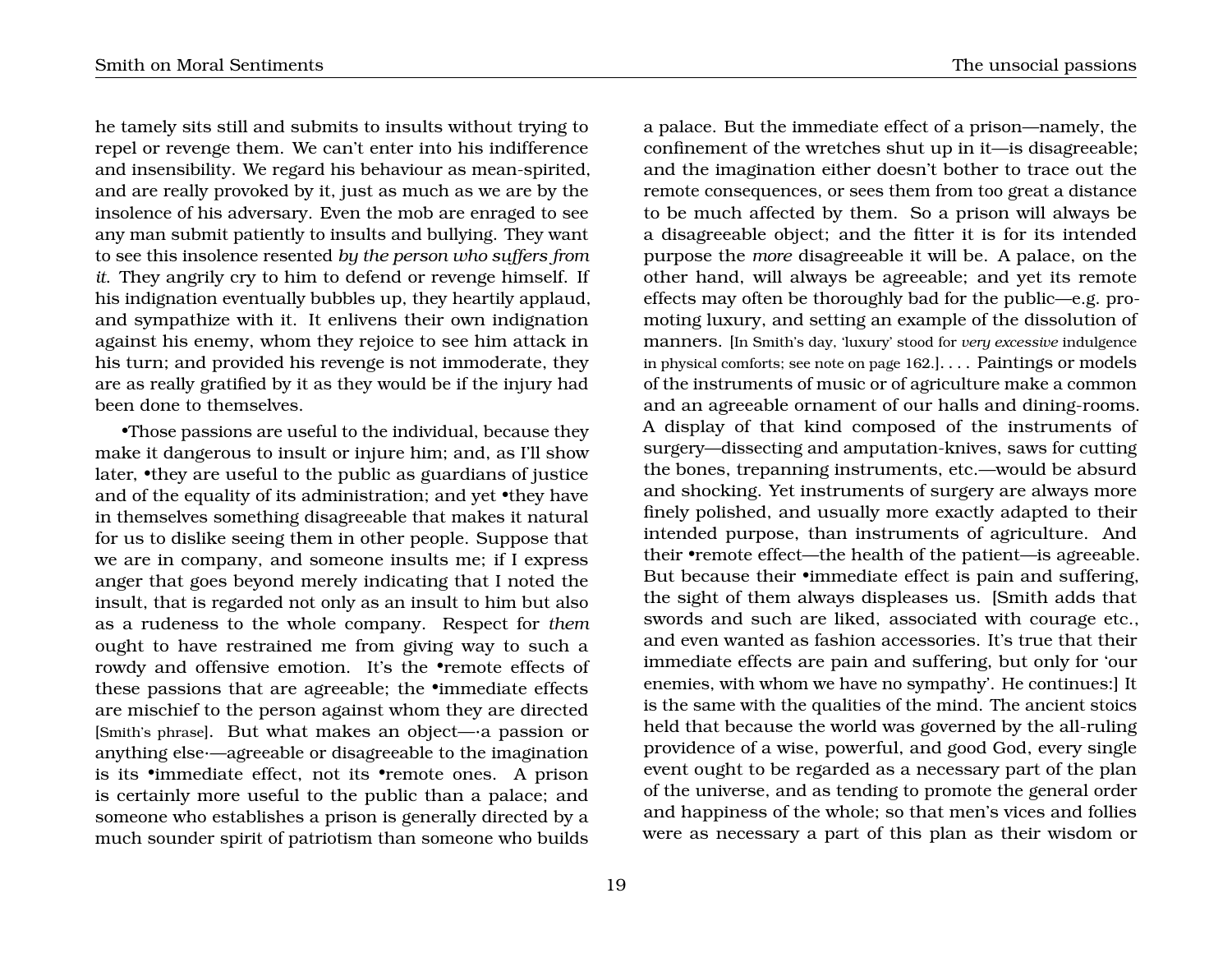their virtue. . . . No theory of this sort, however, no matter how deeply it might be rooted in the mind, could lessen our natural abhorrence for vice, whose immediate effects are so destructive and whose remote ones are too distant to be traced by the imagination.

It's the same with hatred and resentment. Their immediate effects are so disagreeable that even when the sufferer is absolutely entitled to them there's still something about them that disgusts us. That's why these are the only passions that we aren't inclined to sympathize with until we learn about the cause that arouses them. ·In contrast with that·, the plaintive •voice of misery, when heard at a distance, won't let us be indifferent about the person from whom it comes; as soon as we hear •it we are concerned about his fortune, and if •it continues it almost *forces* us to rush to his assistance. The sight of a smiling face elevates even a brooding person into a cheerful and airy mood that disposes him to sympathize with the joy it expresses; and he feels his heart, which just then had been shrunk and depressed by thought and care, instantly expanded and elated. [Smith goes on at colourful length about the different effect on us of expressions of hatred and resentment. He concludes:] Grief powerfully •engages and attracts us to the person who is grieving; and hatred and resentment, while we are ignorant of their cause, equally powerfully •disgust and detach us from the person who has *them*. It seems to have been Nature's intention that the rougher and more dislikeable emotions that drive men apart should be less easily and more rarely passed on from man to man.

When music imitates the modulations of grief or joy, it inspires *us* with those passions, or at least puts us in a mood that disposes us to have them. But when it imitates the notes of anger, it inspires us ·not with anger but· with fear. Joy, grief, love, admiration, devotion, are all *naturally*

*musical* passions. Their natural tones are all soft, clear, and melodious; and they naturally express themselves in phrases that are separated by regular pauses, which makes it easy to adapt them to them to the words of a song. In contrast with this, the voice of anger and of all the passions like it is harsh and discordant. Its phrases are all irregular, some long and others short, and not marked off by regular pauses. So it is hard for music to imitate any of those passions; and music that does so isn't the most agreeable. There would be no impropriety in making a complete concert out of imitations of the social and agreeable passions. It would be a strange entertainment that consisted of nothing but imitations of hatred and resentment!

Those passions are as disagreeable to the person who feels them as they are to the spectator. •Hatred and •anger are the greatest poison to the happiness of a good mind. In the very *feel* of them there is something harsh, jarring, and convulsive, something that tears and distracts the breast and is altogether destructive of the calmness of mind that is so necessary to happiness and is best promoted by the contrary passions of •gratitude and •love. What generous and humane people are most apt to regret ·when they are injured· is *not* the value of what they lose by the perfidy and ingratitude of those they live with. Whatever they may have lost, they can generally be happy without it. What disturbs them most is the idea of perfidy and ingratitude exercised towards themselves; and they regard the discordant and disagreeable passions that *this* arouses as constituting the chief part of the injury that they suffer.

What does it take for the gratification of resentment to be completely agreeable, and to make the spectator thoroughly sympathize with our revenge? Well, the first thing is that the provocation must be such that if we didn't somewhat resent it we would be making ourselves contemptible and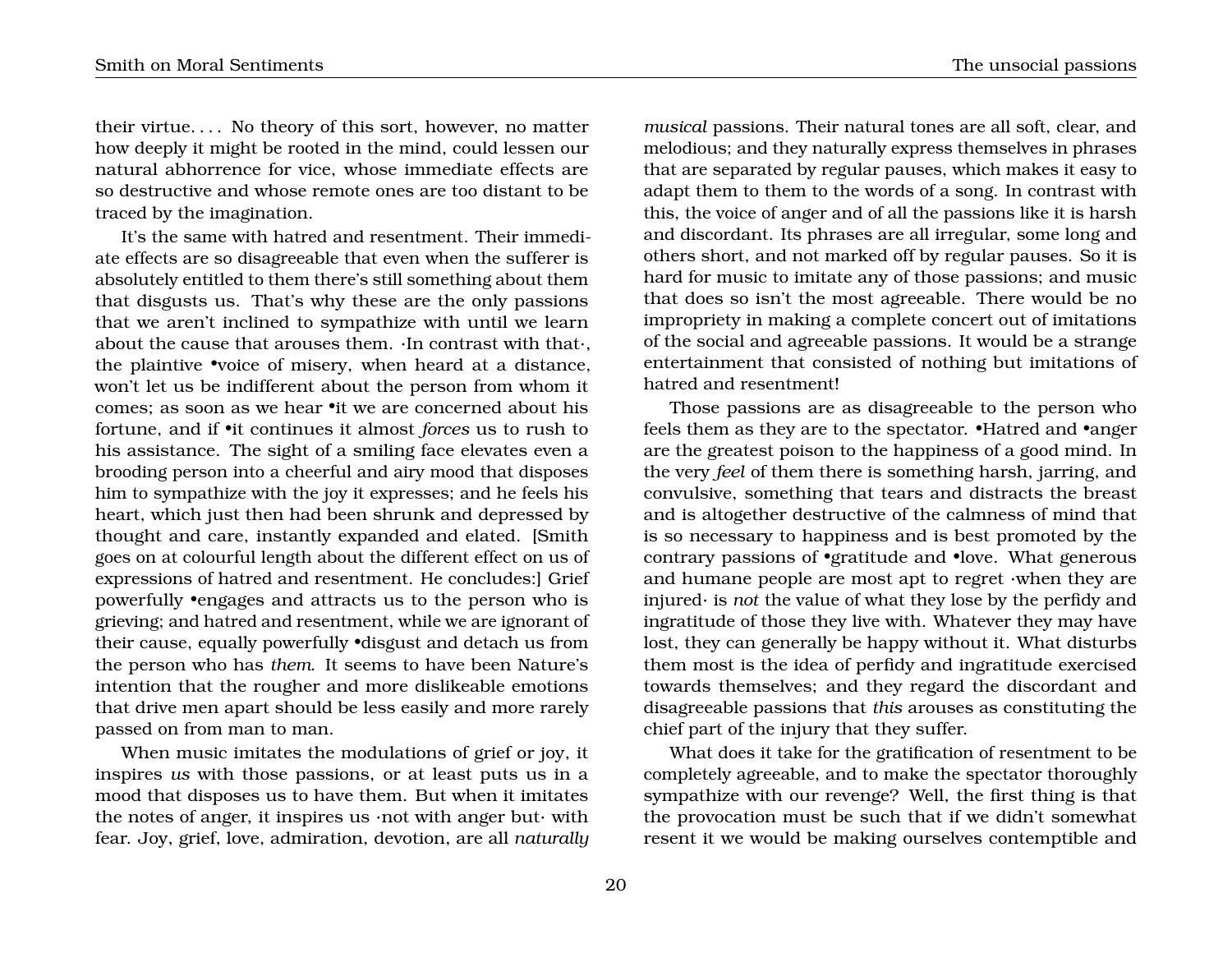exposing ourselves to perpetual insults. Smaller offences are always better neglected; and there's nothing more despicable than the quarrelsome temperament that takes fire under the slightest provocation. ·Secondly·, we should resent more from a sense of the propriety of resentment—·i.e.· from a sense that mankind expect and require it of us—than because we feel in ourselves the furies of that disagreeable passion. With the passion of resentment—more than any other of which the human mind is capable—we ought to ask ourselves sceptically 'Is it all right for me to feel this?', letting our indulgence in it be subject to careful consultation with our natural sense of propriety, i.e. to diligent consideration of what will be the sentiments of the cool and impartial spectator. The only motive that can ennoble the expressions of this disagreeable passion is *magnanimity*, i.e. a concern to maintain our own rank and dignity in society. This motive must characterize our whole style and deportment. These must be plain, open, and direct; determined but not domineering, and elevated without insolence; not only free from petulance and low abusiveness, but generous, fair-minded, and full of all proper regard even for the person who has offended us. [In that sentence 'fair-minded' replaces Smith's 'candid'. He always uses it with that meaning, which is quite remote from what it means today.] In short, it must appear from our whole manner—without our laboriously making a special point of it—that our passion hasn't extinguished our humaneness, and that if we answer the call to get revenge we do so with reluctance, from necessity, and in consequence of great and repeated provocations. When resentment is guarded and qualified in this manner it can even count as generous [see note on page [11](#page-14-0)] and noble.

#### <span id="page-24-0"></span>**Chapter 4: The social passions**

I have just been discussing a set of passions that are on most occasions ungraceful and disagreeable, being made so ·in large measure· by the •divided sympathy that they evoke. Now we come to an opposite set of passions—ones that are nearly always especially agreeable and becoming, being made so by the •redoubled sympathy that they evoke. Generosity, humaneness, kindness, compassion, mutual friendship and esteem—*all* the social and benevolent affections—when expressed in someone's face or behaviour, even towards people who aren't specially connected with ourselves, please us on almost every occasion. The impartial spectator's sympathy with the person x who feels those passions exactly coincides with his concern for the person y who is the object of them. Just by being a man, the spectator is obliged to have a concern for y's happiness, and this concern enlivens his fellow-feeling with x's sentiments, which also aim at y's happiness. So we always have the strongest disposition to sympathize with the benevolent affections. They strike us as in every respect agreeable. We enter into the satisfaction of the person who feels them *and* of the person who is the object of them. Just as

> being an object of hatred and indignation gives more pain than all the evil that a brave man can fear from his enemies,

so also

for a person with fine and sensitive feelings, the awareness that he is loved brings a satisfaction that does more for his happiness than any ·practical· advantage he can expect to derive from being loved.

The most detestable character is that of the person who takes pleasure in sowing dissension among friends, turning their most tender love into mortal hatred. But what makes this so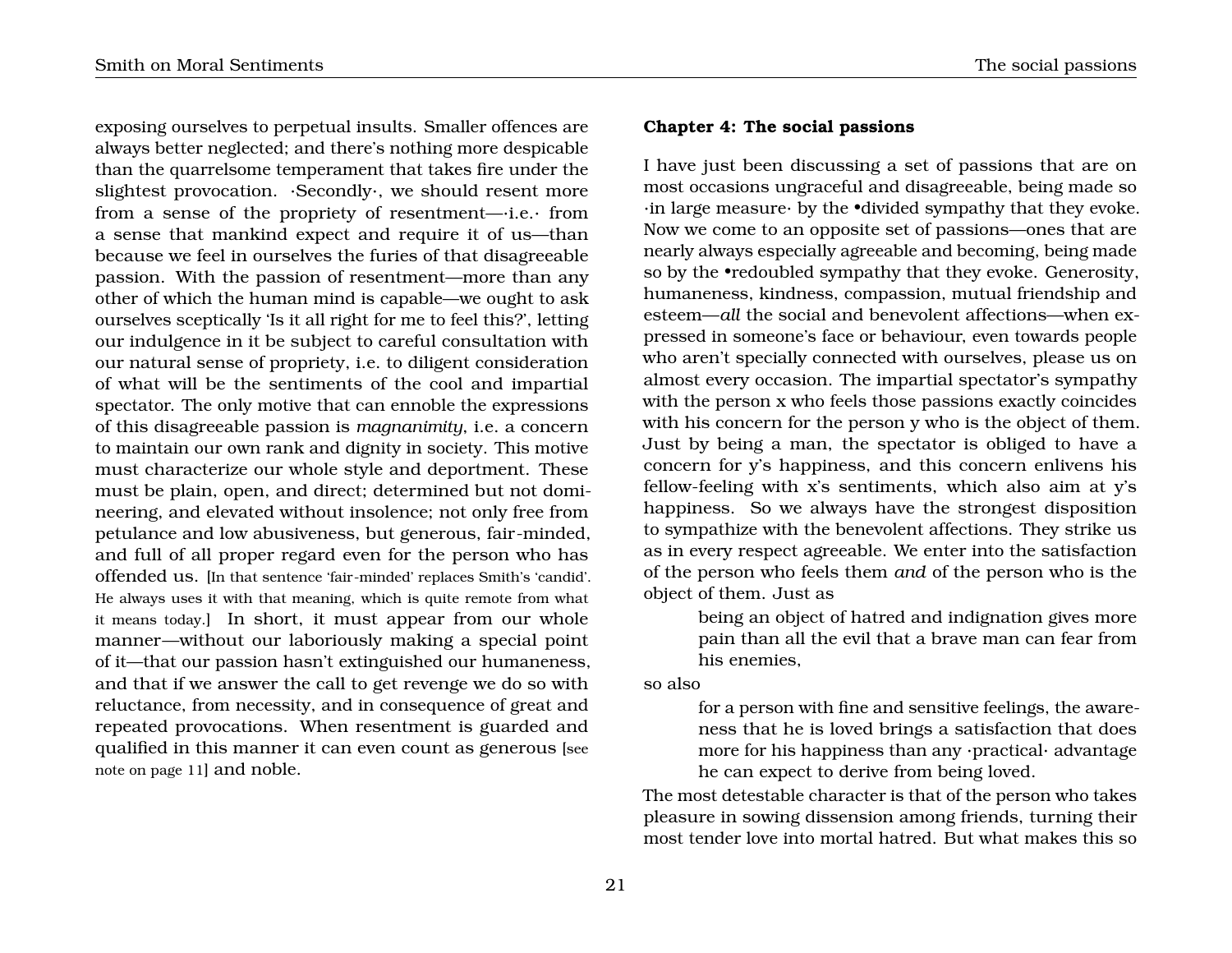atrocious? Is it that it deprives them of the trivial good turns they might have expected from one another if friendship had continued? ·Of course not·! It's the fact that it deprives them of *that friendship itself*, robbing them of each other's affections, from which both derived so much satisfaction; disturbing the harmony of their hearts and ending the happy relations that had previously held between them. •These affections, that harmony, these inter-relations, are felt—not only by tender and delicate people but also by the roughest ordinary folk—to be more important for happiness than all the little services that could be expected to flow from  $\cdot$ them.

The sentiment of love is in itself agreeable to the person who feels it. It soothes and calms his breast, and seems. . . .to promote the healthy state of his constitution; and it is made still more delightful by his awareness of the gratitude and satisfaction that his love must arouse in the person who is the object of it. Their mutual regard makes them happy with one another, and this mutual regard, added to sympathy, makes them agreeable to everyone else. Take the case of

> a family where mutual love and esteem hold sway throughout; where the parents and children are companions for one another, with no differences except what come from the children's respectful affection and the parents' kind indulgence; where freedom and fondness, mutual teasing and mutual kindness, show that the brothers are not divided by any opposition of their interests, or the sisters by any rivalry for parental favour; and where everything presents us with the idea of peace, cheerfulness, harmony, and contentment.

What pleasure we get from seeing a family like that! Then consider being a visitor to

> a household in which jarring contention sets half of the members against the other half; where, along with

the surface appearance of smoothness and good temper, suspicious looks and sudden flashes of passion reveal the mutual jealousies that burn within them, ready at any moment to burst out through all the restraints that the presence of visitors imposes.

What an unpleasant experience that is!

The likeable passions, even when they are clearly excessive, are never regarded with aversion. There's something agreeable even in the *excess* of friendship and humaneness. The too tender mother, the too indulgent father, the too generous and affectionate friend, may be looked on with a sort of pity, though there's love mixed in with it; and they can never be regarded with hatred and aversion, or even with contempt, except by the most brutal and worthless of mankind. When we blame them for the extravagance of their attachment, we always do it with concern, with sympathy and kindness. [Smith goes on to say that our only regret regarding any extreme case of the social passions is 'that it is unfit for the world because the world is unworthy of it', so that the person in question is too open to abuse and ingratitude that he doesn't deserve and couldn't easily bear. He contrasts this with our much more robust disapproval of extreme hatred and resentment.]

#### <span id="page-25-0"></span>**Chapter 5: The selfish passions**

Besides those two opposite sets of passions, the social and the unsocial, there's a third that occupies a sort of middle place between them: it's a kind of passion that is never as graceful as the social passions sometimes are, or as odious as the unsocial passions sometimes are. This third set of passions consists of *grief and joy that people have on account of their own private good or bad fortune*. Even when excessive, these passions are never as disagreeable as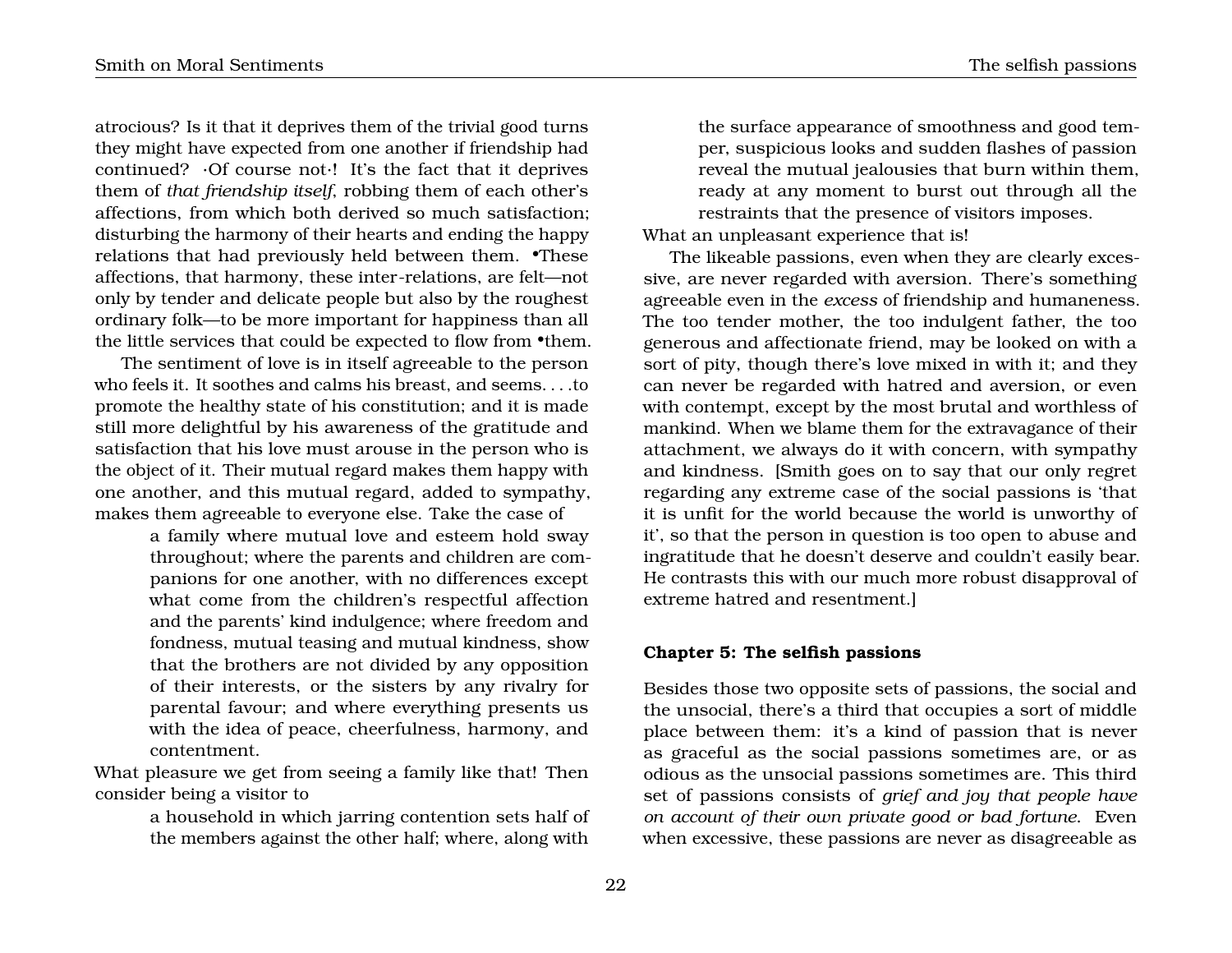excessive resentment,

•because no **opposing** sympathy can ever make us want to oppose them,

and even when they are most suitable to their objects, these passions are never as agreeable as impartial humanity and just benevolence, because

> •no **double** sympathy can ever make us want to support them.

There's this difference between grief and joy: we are generally most disposed to sympathize with small joys and great sorrows. A man who by some sudden stroke of luck is instantly raised into a condition of life far above what he had formerly lived in can be sure that the congratulations of his best friends aren't all perfectly sincere. An upstart—even if he is of the greatest merit—is generally disagreeable to us, and a sentiment of envy commonly prevents us from heartily sympathizing with his joy. If he has any judgment he is aware of this, ·and conducts himself accordingly·. Instead of appearing to be elated with his good fortune, he does his best to smother his joy, and keep down the mental *lift* he is getting, naturally, from his new circumstances. He dresses as plainly as ever, and displays the same modesty of behaviour that was suitable to him in his former station. He redoubles his attention to his old friends, and tries more than ever to be humble, attentive, and obliging. And this is the behaviour that we most approve of in someone in his situation—apparently because we look to him to have more •sympathy with our envy and aversion to his happiness than we have •sympathy with his happiness! He hardly ever succeeds in all this. We suspect the sincerity of his humility, and he grows weary of this constraint. Before long, he leaves all his old friends behind him, except perhaps some of the poorest of them, who are willing to lower themselves to the level of becoming his dependents. And he doesn't always

23

acquire new friends; the pride of his new acquaintances is as much offended at finding him their equal as the pride of his old ones had been offended by his becoming their superior; and he'll have to put up the most obstinate and persevering ·show of· modesty to atone for either offence. He generally grows weary too soon, and is provoked by the sullen and suspicious pride of his old friends to treat them with neglect, by the saucy contempt of his new acquaintances to treat them with petulance, until eventually he forms a habit of insolence, and isn't respected by anyone. If the chief part of human happiness comes from the consciousness of being beloved, as I think it does, these *sudden* changes of fortune seldom contribute much to happiness. The happiest man is one who advances more gradually to greatness, whose every step upwards is widely predicted before he reaches it, so that when his success comes it can't arouse extravagant •joy in himself, and can't reasonably create •jealousy in those he overtakes or •envy in those he leaves behind.

We are more apt to sympathize with smaller joys flowing from less imposing causes. It is decent to be humble amidst great prosperity; but we can hardly overdo our expressions of satisfaction in all the little occurrences of common life—the company we had yesterday evening, the entertainment that was provided for us, what was said and what was done, all the little incidents of the present conversation, and all the trivial nothings that fill up the void of human life. Nothing is more graceful than habitual cheerfulness, which is always based on a special liking for all the little pleasures that everyday events provide. We readily sympathize with it; it inspires us with the same joy, and makes every trifle present to us the same agreeable aspect that it presents to the person endowed with this happy disposition. That is why youth, the time of gaiety, so easily engages our affections. The propensity for joy that seems. . . .to sparkle from the eyes of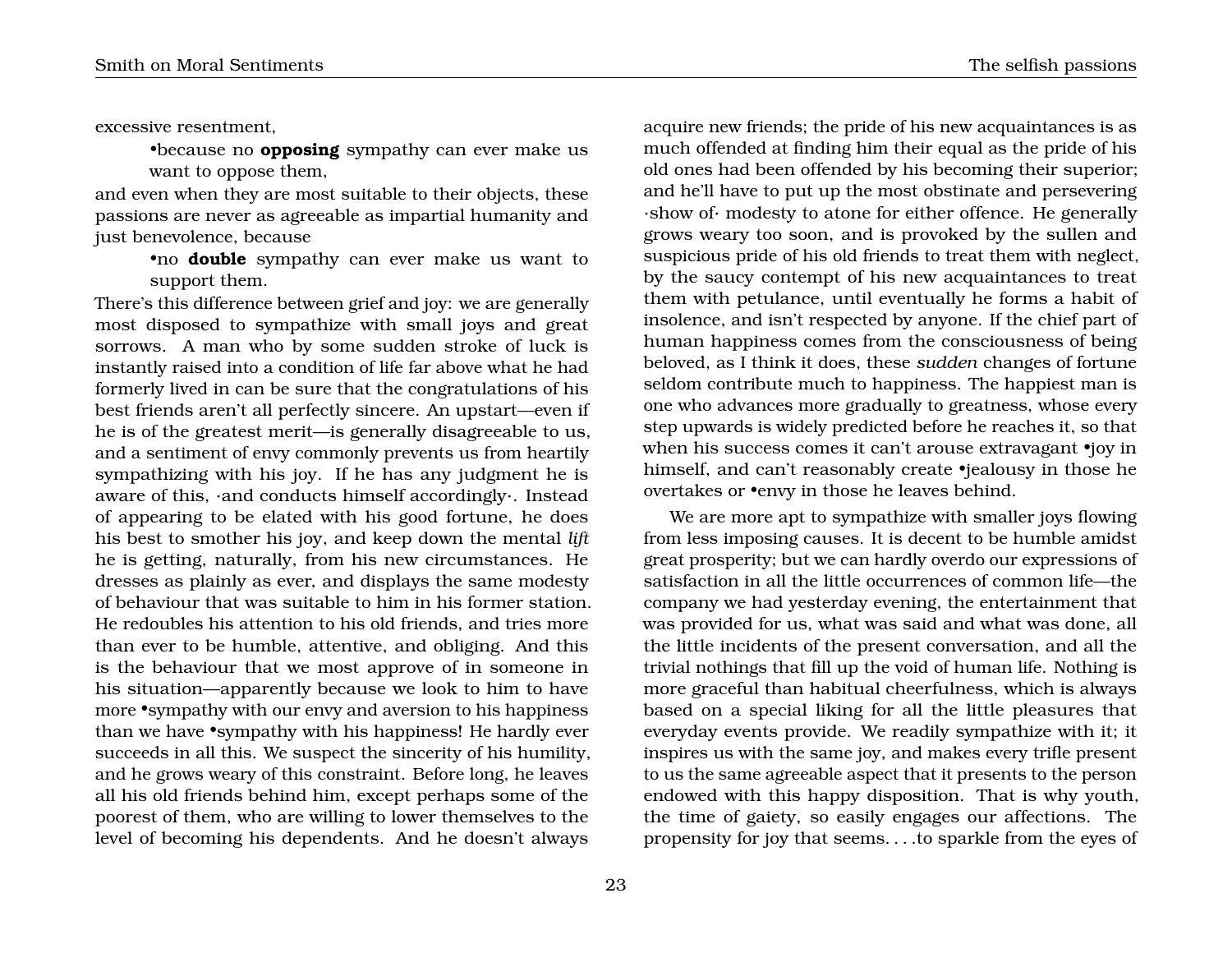youth and beauty—even in a person of the same sex—raises even elderly people to a more joyous mood than ordinary. They forget their infirmities for a while, and give themselves over to agreeable ideas and emotions to which they have long been strangers, but which return to their breast when the presence of so much happiness calls them back—like old acquaintances from whom they are sorry to have ever been parted, and whom they embrace all the more heartily because of this long separation.

[Several occurrences of 'teasing' that we are about to meet—like one on page [22—](#page-24-0)are replacements for Smith's 'raillery', which means something like 'lighted-hearted unaggressive mockery'.] It is quite otherwise with grief. Small vexations arouse no sympathy, but deep affliction calls forth the greatest. The man who is made uneasy by every little disagreeable incident. . . .will seldom meet with much sympathy. [Smith builds into that sentence sketches of *eight* such trivial incidents.] Joy is a pleasant emotion, and we gladly give ourselves over to it on the slightest occasion. So we readily sympathize with it in others except when we are prejudiced by envy. But grief is painful, and the mind naturally resists and recoils from it—and that includes resisting being grieved by one's own misfortunes. We try either not to be grieved at all, or to shake our grief off as soon as it comes over us. It's true that our aversion to grief won't *always* stop us from grieving over trifling troubles that we meet, but it *constantly* prevents us from sympathizing with the grief that others have because

of similar trivial causes. ·How can there be that difference?· It's because our •sympathetic passions are always easier to resist than our •original ones. Also, human nature includes a malice that not only •prevents all sympathy with little unhappinesses but •makes them somewhat amusing. Hence the delight we all take in teasing, and in the small vexation that we observe in our companion when he is pushed, and urged, and teased on all sides. [Smith adds details about how such matters are managed in society. A 'man who lives in the world', he says, stays in tune with his social surroundings by teasing *himself* regarding trivial calamities [Smith calls them 'frivolous calamities'] that befall him.]

On the other side, our sympathy with deep distress is strong and sincere. You don't need me to give examples. We weep even at the representation of a tragedy on the stage. So if you are labouring under some notable calamity, if through some extraordinary misfortune you have fallen into poverty, disease, disgrace or ·major· disappointment, you can generally depend on the sincerest sympathy of all your friends, and on their kindest assistance too as far as their interests and honour will permit; and that holds even if the trouble was partly your own fault. But if your misfortune is not of this dreadful kind, if you have merely been a little blocked in your ambition, if you have only been jilted by your mistress, or are only hen-pecked by your wife, you can reckon on being teased by everyone you know!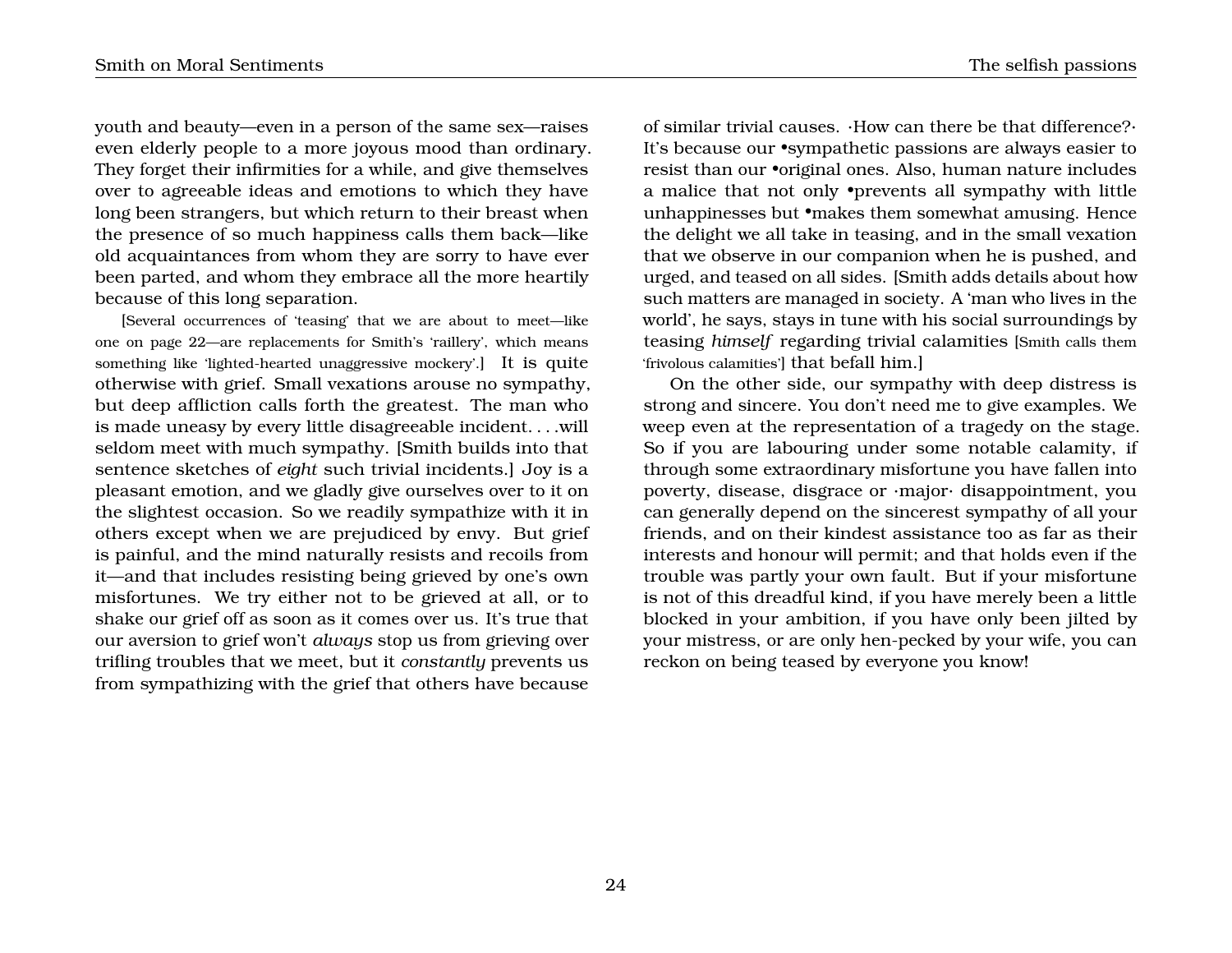# <span id="page-28-0"></span>**Section 3: How prosperity and adversity affect our judgments about the rightness of actions; and why it is easier to win our approval in prosperity than in adversity**

# <span id="page-28-1"></span>**Chapter 1: The intensity-difference between joy and sympathy with joy is less than the intensity-difference between sorrow and sympathy with sorrow**

Our sympathy with sorrow has been more taken notice of than our sympathy with joy, though it's no more real than that. The word 'sympathy', in its most strict and basic meaning, denotes our fellow-feeling with the sufferings of others, not with their enjoyments. . . .

Our sympathy with sorrow is in some sense more universal than our sympathy with joy. Even when sorrow is excessive, we may still have some fellow-feeling with it. What we feel then doesn't amount to the complete sympathy, the perfect harmony and matching of sentiments, that constitutes *approval*. We don't weep and exclaim and lament with the sufferer. We're conscious of his weakness and of the extravagance of his passion, and yet we often have a definite feeling of concern on his account. But if we don't *entirely* enter into and go along with a person's joy, we have *no* sort of regard or fellow-feeling for it. We have contempt and indignation for the man who dances about with an intemperate and senseless joy that we can't accompany him in.

It's also relevant that pain, whether of mind or body, is a more *forceful* [Smith: 'pungent'] sensation than pleasure; and our sympathy with pain, though it falls well short of what is naturally felt by the sufferer, is usually a more lively and distinct perception than our sympathy with pleasure, despite the fact that our sympathy with pleasure often comes close to the natural vivacity of the original passion.

Over and above all this, we often struggle to keep down

our sympathy with the sorrow of others. When we aren't in the presence of the sufferer we try for our own sakes to suppress it as much as we can. We don't always succeed, ·because· the opposition that we put up to sympathetic sorrow and the reluctance with which we give in to it force us to be more explicitly aware of it. In contrast, we never have occasion to put up such opposition to our sympathy with joy. Whenever there's any envy in the case, we don't feel the slightest propensity towards joy; but if there's no envy we give way to joy without any reluctance. When we are envious we are always ashamed of being so, which is why we often *say* that we sympathize with someone's joy (and perhaps even *wish* we could do so) when we are really disqualified from doing so by that disagreeable sentiment, envy. We are glad about our neighbour's good fortune, we say, when in our hearts we may be really sorry. We often feel sympathy with sorrow when we would prefer not to; and we often *don't* sympathize with joy when we would be glad to do so. Given all these facts, it is natural to be led to the conclusion that our propensity to sympathize with sorrow must be very strong, and our inclination to sympathize with joy very weak.

Despite this snap judgment, however, I venture to say that when no envy is involved our propensity to sympathize with joy is much stronger than our propensity to sympathize with sorrow; and that our fellow-feeling for the agreeable emotion comes much closer to the liveliness of what is naturally felt by rejoicing person than our fellow-feeling for someone's sorrow comes to his own sorrow.

We somewhat indulge excessive grief that we can't entirely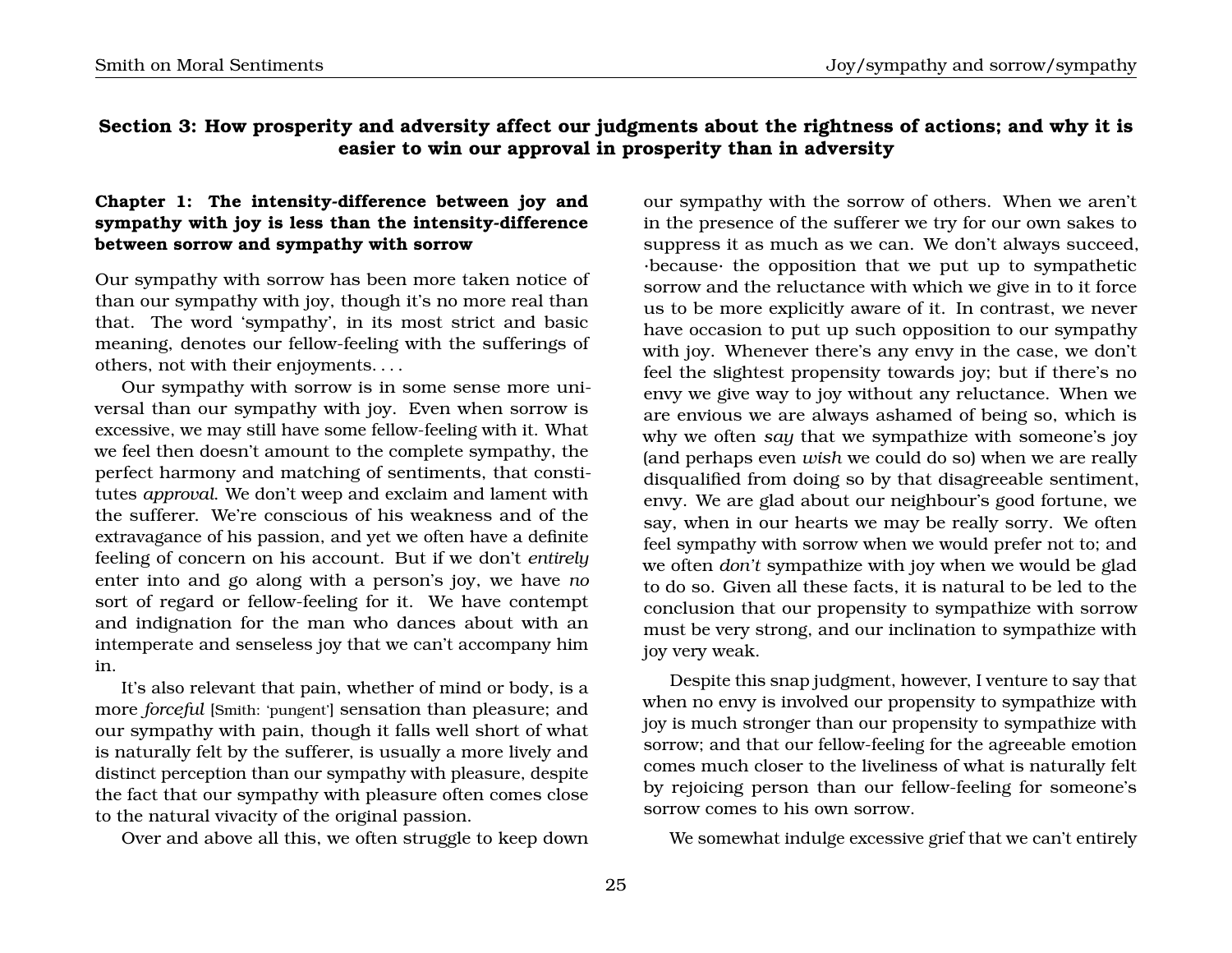go along with. We know what an enormous effort it takes for the sufferer to bring his emotion down to a level of complete harmony with what the spectator feels. So if he fails in that, it's easy for us to pardon him. But we have no such indulgence for intemperate joy, because we have no sense that any such vast effort is needed to bring *that* down to what we ·spectators· can entirely enter into. The man who can command his sorrow under the greatest calamities seems worthy of the highest admiration; but someone who can master his joy in the fullness of prosperity seems hardly to deserve any praise. The gap between •what is naturally felt by the person principally concerned and •what the spectator can entirely go along with is much wider with sorrow than with joy; and we're aware of that.

If a man has good health, is out of debt, and has a clear conscience, what can he *added* to his happiness? All increases of fortune for such a man can properly be said to be superfluous, and if he is much elated by them that must be an effect of the most frivolous levity. Yet •this situation may well be called the natural and ordinary state of mankind. Despite the present misery and depravity of the world, so rightly lamented, •this really is the state of the majority of men. So we get the result: most men can't find any great difficulty in raising themselves ·sympathetically· to the level of joy that someone else has through having come into this happy state.

But though little can be added to this state (·of good health, freedom from debt, and possession of a clear conscience·), much can be taken from it. There's only a trivial gap between this condition and the highest pitch of human prosperity, but between it and the lowest depth of misery the distance is immense. Thus, adversity depresses the sufferer's mind much further below its natural state than prosperity can raise it above that state. So the spectator must •find it much harder to sympathize entirely with his sorrow, keeping perfect time with it, than to enter thoroughly into his joy, and must •depart much further from his own natural and ordinary state of mind in the one case than in the other. That's why our sympathy with sorrow, despite being a more forceful sensation than our sympathy with joy, always falls further short than the latter does of the intensity of what is naturally felt by the person principally concerned.

Sympathy with joy is a pleasure, and as long as envy doesn't oppose it our heart is glad to abandon itself to the highest transports of that delightful sentiment. But it is painful to go along with grief, and we always enter into that with reluctance. When we are watching a dramatic tragedy, we struggle as long as we can against the sympathetic sorrow that the entertainment inspires, and eventually give way to it only when we can no longer avoid it. And even then we try to cover our concern from those we are with; if we shed any tears we carefully conceal them, for fear that the others, not entering into this excessive tenderness themselves, might regard it as effeminacy and weakness. . . .

Why should we be more ashamed to weep than to laugh when we are in company? We may often have as much reason to weep as to laugh, but we always feel that the spectators are more likely to go along with us in the agreeable emotion than in the painful one. . . .

How hearty are the acclamations of the mob, who are never envious of their superiors, at a triumphal parade! And how sedate and moderate, usually, is their grief at an execution! Our sorrow at a funeral generally amounts to nothing but a pretended gravity, but our happiness at a christening or a marriage is always from the heart, with no pretence. On all such joyous occasions our satisfaction is often as lively as that of the persons principally concerned, though perhaps not as durable. [Smith adds details about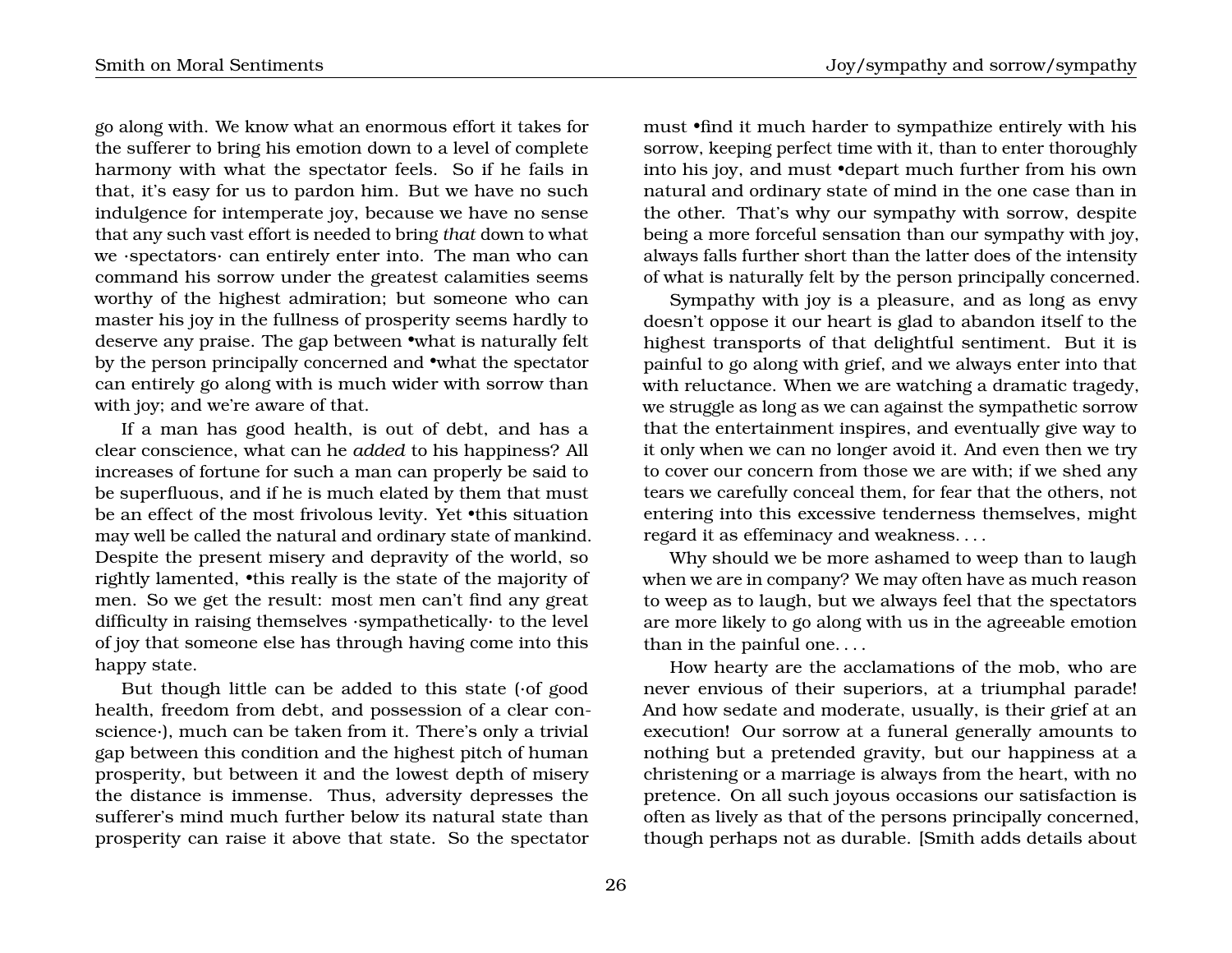our physical appearance during such bouts of sympathetic pleasure.]

Whereas when we condole with our friends in their afflictions, how little we feel in comparison with what *they* feel! [Smith adds details, including the remark that our relative lack of real sympathy may produce guilt, which makes us] work ourselves up into an artificial sympathy;. . . .but as soon as we have left the room this vanishes and is gone for ever. It seems that when Nature loaded us with our own sorrows, she thought that they were enough, and therefore didn't command us to take any share other people's sorrows except for what is necessary to prompt us to help them.

[There follow two long rapturous paragraphs in praise of 'magnanimity amidst great distress', with poetic praise for the serene suicides of Cato and Socrates. Then:]

In contrast with this, anyone who is sunk in sorrow and dejection because of some calamity that has befallen him always appears somewhat mean and despicable. We can't bring ourselves to feel for him what he feels for himself, even though we might feel it for ourselves if we were in his situation. So perhaps it is unjust of us to despise him, if any sentiment can regarded as unjust when nature compels us to have it. There's never anything agreeable about the weakness of sorrow, except when it arises from what we feel for others more than from what we feel for ourselves. A son whose kindly and respectworthy father has died may give way to sorrow without much blame. His sorrow is mainly based on a sort of sympathy with his departed parent, and we readily enter into this humane emotion. But if he were to indulge the same weakness on account of a misfortune that affected only himself, we would no longer be patient with him. If he were reduced to beggary and ruin, if he were exposed to the most dreadful dangers, indeed if he were led out to a public execution and there shed one single tear on the scaffold, he would disgrace himself for ever in the minds of all the gallant and generous part of mankind. [Re 'generous', see note on page [11.](#page-14-0)] Their compassion for him would be strong and sincere; but because it would still fall short of his excessive weakness they would not pardon his thus exposing himself in the eyes of the world. His behaviour would affect them with shame rather than with sorrow; and the dishonour that he had thus [i.e. by weeping on the scaffold] brought on himself would appear to them the most lamentable circumstance in his misfortune. . . .

# <span id="page-30-0"></span>**Chapter 2: The origin of ambition, and differences of rank**

It is because mankind are disposed to sympathize more entirely with our joy than with our sorrow that we parade our riches and conceal our poverty. Nothing is so humiliating as having to expose our distress to the public view, and to feel that although our situation is there for everyone to see, *no-one* feels for us a half of what we feel. Indeed, this concern for the sentiments of everyone else is the main reason why we pursue riches and avoid poverty. Consider: what *is* the purpose of all the toil and bustle of this world? What is the purpose of avarice and ambition, of the pursuit of wealth, power, and pre-eminence? Is it to supply the necessities of nature? The wages of the poorest labourer can supply them: his means afford him food and clothing, and the comfort of a house and of a family. If we strictly examined his personal budget we would find that he spends a great part of his income on conveniences that can be regarded as luxuries.... Why, then, are we so concerned to avoid being in his situation, and why should those who have grown up in the higher ranks of life regard it as worse than death to be reduced to live—even without his labour—on the same simple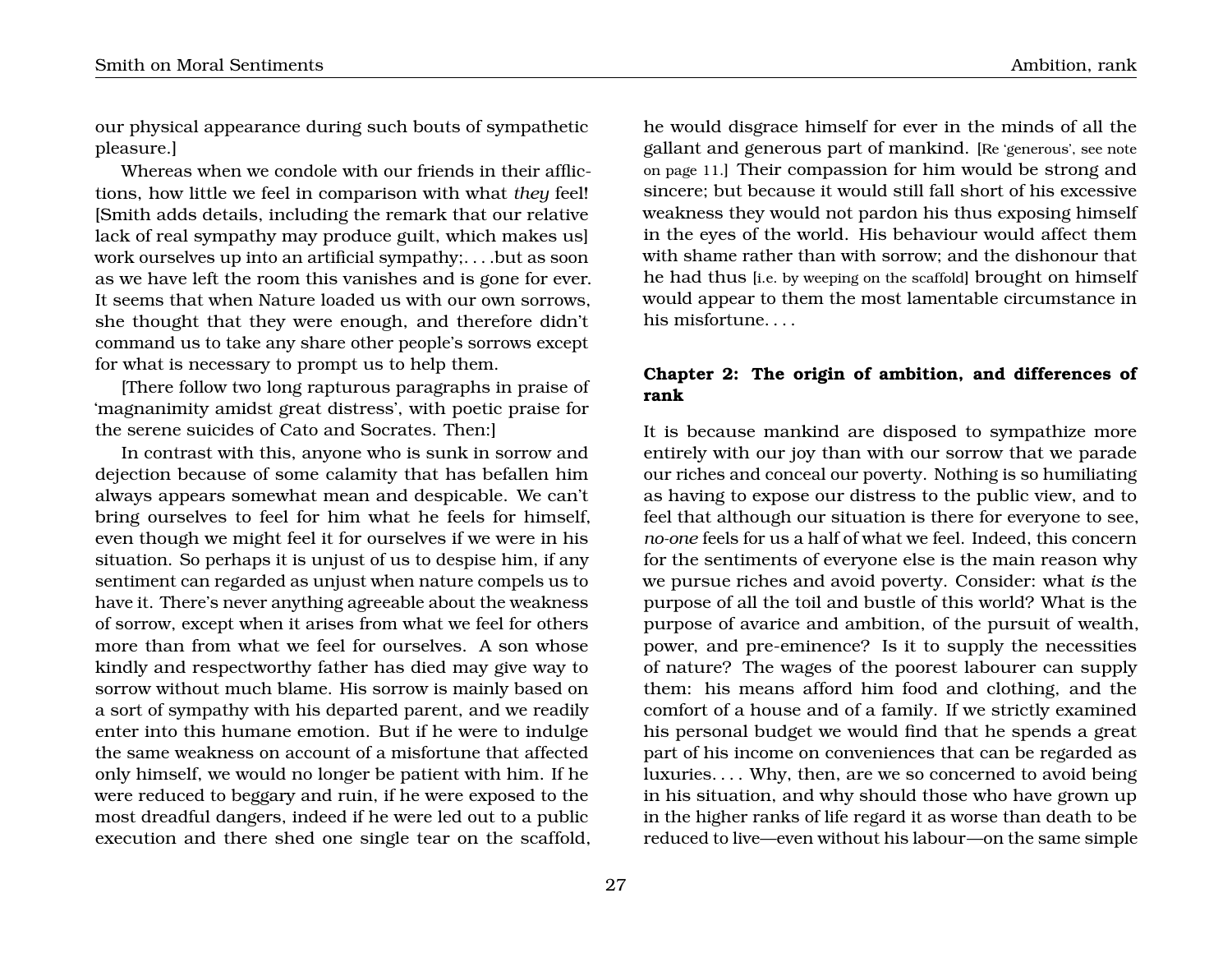food as he eats, to dwell under the same lowly roof, and to be dressed in the same humble clothes? Do they imagine that their stomach is better or their sleep sounder in a palace than in a cottage? The contrary of this has often been pointed out, and anyway it is so obvious that everyone would know it even if no-one had pointed it out! Well, then, what *is* the source of that emulation—·that *trying-to-copy*·—that runs through all the different ranks of men? What advantages do we expect from that great purpose of human life that we call 'bettering our condition'? The only advantages we can aim to derive from it are being noticed, attended to, regarded with sympathy, acceptance, and approval. It is the vanity—not the ease or the pleasure—that draws us. But vanity is always based on our thinking we are the object of attention and approval. The rich man glories in his riches because he feels that •they naturally attract the world's attention to him, and that •mankind are disposed to go along with him in all the agreeable emotions that the advantages of his situation so readily inspire in him. At the thought of *this* his heart seems to swell within him, and he is fonder of his wealth on *this* account than for all the other advantages it brings him. The poor man, on the other hand, is ashamed of his poverty. He feels that either •it places him out of everyone's sight or •if people do take any notice of him it's with almost no fellow-feeling for the misery and distress that he suffers. He is humiliated on both accounts. **Being disapproved of** is entirely different from being overlooked, ·but being overlooked is essentially tied to **not being approved of**·: the obscurity of the overlooked poor man also shuts out the daylight of honour and approval; so that his feeling of not being taken notice of necessarily damps the most agreeable hope and disappoints the most ardent desire of human nature, ·namely, the desire for the approval of one's fellow-men·. The poor man comes and goes

unheeded, and is no more noticed in the middle of a crowd than he is when shut up in his own hovel. The humble cares and earnest work that occupy people in his situation don't entertain the dissipated and the cheerful. They avert their eyes from him, or if his distress is so extreme that they have to look at him, it's only to keep themselves at a distance from such a disagreeable object. Those who are fortunate and proud are amazed that human wretchedness should dare to present itself before them, having the insolence to disturb the serenity of their happiness with the loathsome view of its misery. The man of rank and distinction, on the other hand, is observed by all the world. Everyone is eager to look at him, and to have, if only through sympathy, the joy and exultation that his circumstances naturally inspire in him. The public *care* about what he does—about his every word, every gesture. In a large assembly he is the person everyone looks at, waiting for him to start and direct their passions; and if his behaviour isn't altogether absurd, every moment gives him an opportunity to interest mankind, and to make himself an object of the observation and fellow-feeling of everyone around him. This •attention imposes restraints on him—greatness always brings a certain loss of liberty—and yet •it makes greatness an object of envy, and everyone thinks that it compensates for all the toil and anxiety involved in the pursuit of it, and (even more significant) all the leisure, ease, and carefree security that are lost for ever by the acquisition of greatness.

When we consider the condition of the great in the delusive colours in which the imagination is apt to paint it, it seems to be almost the abstract idea of a perfect and happy state. It is exactly the state that we in our daydreams had sketched out to ourselves as the ultimate object of all our desires. That gives us a special sympathy with the satisfaction of those who are in that state. We favour all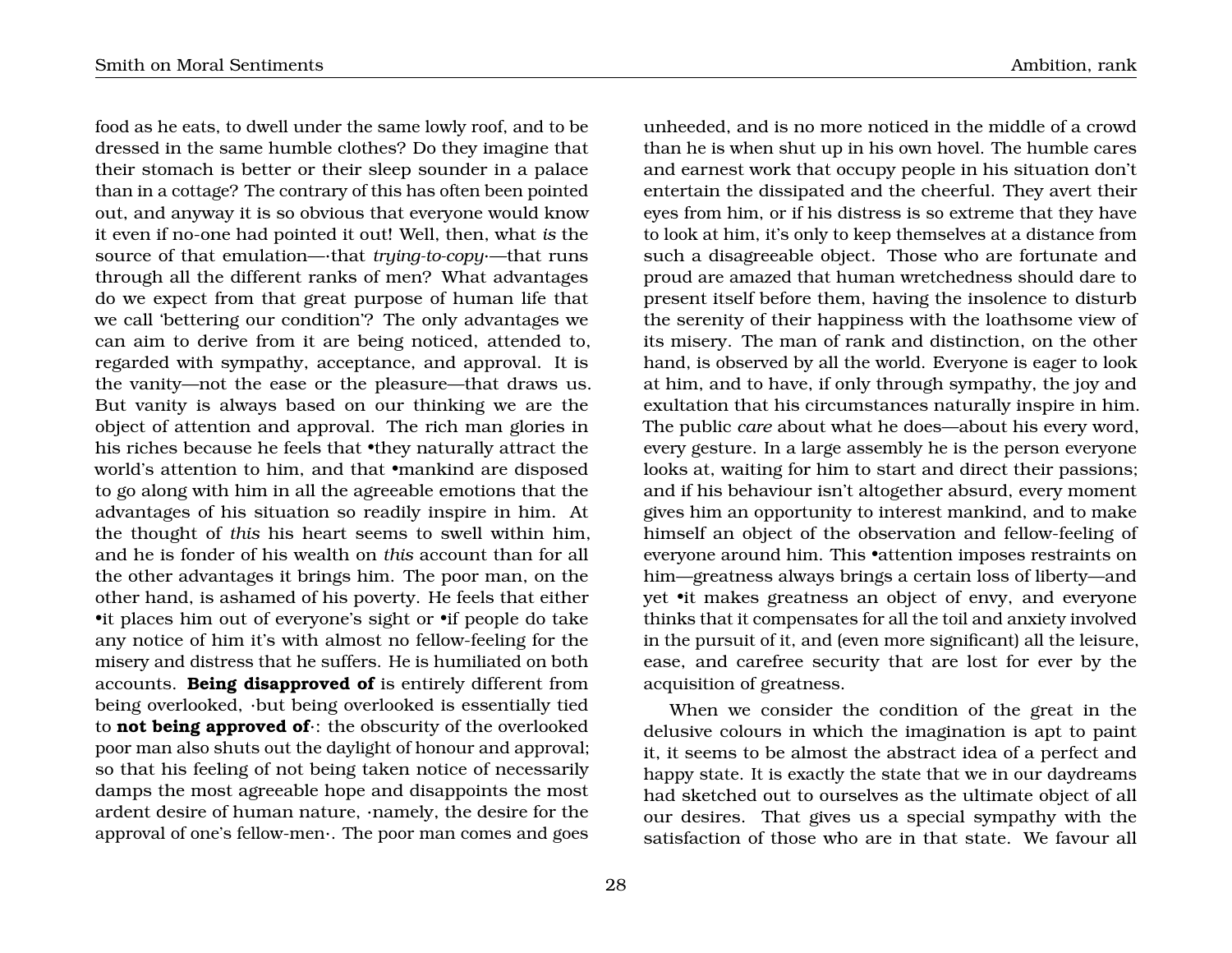their inclinations, and support all their wishes. What a pity it would be (we think) if anything were to spoil and corrupt such an agreeable situation! We could even wish them to be immortal; and it seems hard to us that death should at last put an end to such perfect enjoyment. . . . *Great King, live for ever!* is the Asian compliment that we would readily offer them if experience didn't teach us its absurdity. [In the original, as well as in this version, the preceding sentence has the first occurrence of 'king' in this work.] Every calamity that befalls them, every injury that is done them, arouses in the breast of the spectator ten times more compassion and resentment than he would have felt if the same things had happened to other men. The only proper subjects for tragedy are the misfortunes of *kings*. In this respect they resemble the misfortunes of *lovers*. Those two situations are the ones that chiefly interest us in the theatre; because, in spite of everything that reason and experience can tell us to the contrary, the prejudices of the imagination attach to these two states a happiness superior to any other. To disturb or to put an end to such perfect enjoyment seems to be the most atrocious of all injuries. . . . All the innocent blood that was shed in the civil wars provoked less indignation than the death of Charles I. A stranger to human nature who saw •men's indifference to the misery of their inferiors and •the regret and indignation they feel for the misfortunes of those above them might well think that pain must be more agonizing, and the convulsions of death more terrible, for persons of higher rank than for those lower down in the scale.

Mankind's disposition to go along with all the passions of the rich and the powerful is the basis for the ordering of society into different *ranks*. Our fawning deference to our superiors comes from our admiration for the advantages of their situation more often than it comes from any individual's expecting benefit from their good-will. Their benefits can extend to only a few, but their fortunes are a matter of concern to almost everyone. We're eager to help them to complete a system of happiness that comes so near to perfection; and we want to serve them for their own sake, without any reward but the honour of obliging them. Nor is our deference to the wishes of people of high rank primarily based on a concern for the usefulness of •such submission, a concern for the social order that is best supported by •it. Even when the order of society seems to require that we should *oppose* the high-ranking people, we can hardly bring ourselves to do it. Consider the doctrine that

> kings are the servants of the people, who are to be obeyed, resisted, deposed, or punished as the public convenience may require;

—that is the doctrine of reason and philosophy, but it isn't the doctrine of Nature! Nature would teach us to submit to kings for their own sake, to tremble and bow down before their high station, to regard their smile as a sufficient reward for any services, and to dread their displeasure—even if no other evil were to follow from it—as the severest of all humiliations. To treat them in any way as men, to reason and argue with them on ordinary occasions, requires a strength of character that few men have.... The strongest motives—the most furious •passions of fear, hatred, and resentment—are hardly enough to outweigh this natural disposition to respect them. For the bulk of the people to be willing to oppose a king with violence, or to want to see him punished or deposed, he'll have to have aroused in them—innocently or not—the highest degree of all •those passions. Even when the people have been brought this far, they are still apt to relent at any moment; they easily relapse into their habitual deference towards someone they have been accustomed to look on as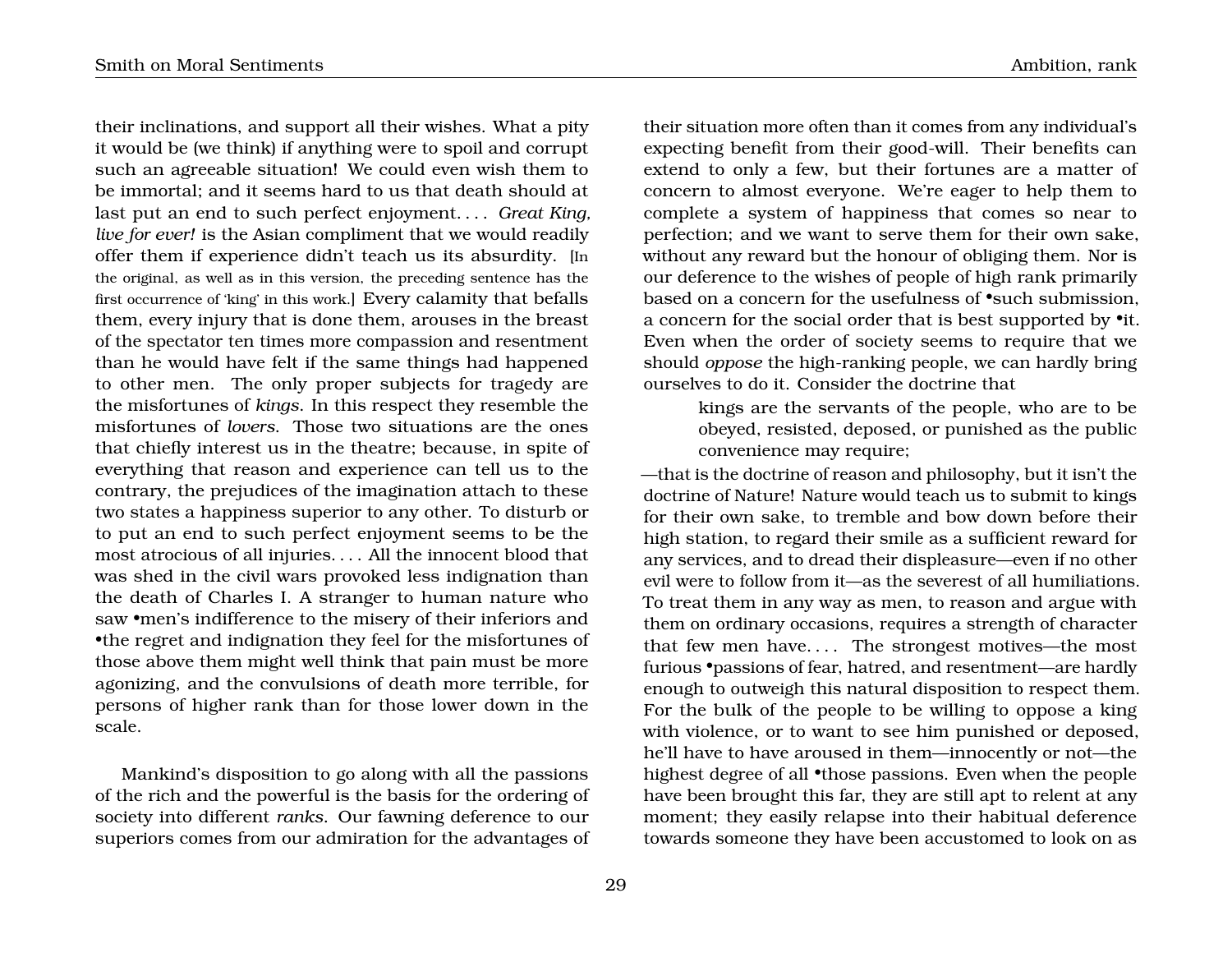their natural superior. They can't bear seeing their monarch humiliated. Resentment gives way to compassion; they forget all past provocations, their old drives towards loyalty start up again, and they run to re-establish the ruined authority of their old masters with the same violence with which they had opposed it. The death ·by beheading· of Charles I ( ·after the civil war of the 1640s·) brought about the restoration of the royal family. Compassion for James II when he was seized by the populace in making his escape on ship-board nearly prevented the revolution ·of 1688·, and did slow it down.

Do the great seem unaware of how easily they can get the admiration of the public? or do they seem to think that, for them as for anyone else, their rank must have been purchased either by sweat or by blood? If the young nobleman is instructed in how to support the dignity of his rank, and to make himself worthy of the superiority over his fellow-citizens that he has acquired through the virtue of his ancestors, *what* accomplishments is he told to acquire for this purpose? Is he to make himself worthy of his rank by knowledge, hard work, patience, self-denial, or any other kind of virtue? Because his least move is *noticed*, he acquires a habit of care over every detail of ordinary behaviour, and tries to perform all those small duties with the most exact propriety. Being conscious of how much he is observed, and of how much people are disposed to allow him to have whatever he wants, he acts—even in utterly ordinary situations—with the freedom and loftiness that are naturally inspired by the thought of how the populace view him. Everything about his conduct marks an elegant and graceful sense of his own superiority—something that those who are born lower down the social scale can hardly ever achieve. *These* are the arts [here = 'the devices' or even 'the tricks'] by which he proposes to make mankind more easily submit

to his authority and govern *their* inclinations according to *his* wishes; and in this he usually succeeds. . . . During most of his reign Louis XIV ·of France· was widely regarded as the most perfect model of a great prince. What were the talents and virtues by which he acquired this great reputation? The scrupulous and inflexible rightness—the danger and difficulty—the tireless energy—of everything he did? His broad knowledge, his exquisite judgment, his heroic valour? It was none of these. What he *did* have was the status of the most *powerful* prince in Europe, which gave him the highest rank among kings; and then, says his historian. . . [and Smith gives a long quotation about Louis XIV's grand and imposing personal manner, his fine voice, his handsomeness, and so on. Then:] These trivial accomplishments—supported by his rank and no doubt by a degree of other talents and virtues, though not an outstanding degree—established this prince in the esteem of his own age and later generations' respect for his memory. Compared with this kingly manner, no other virtue appeared to have any merit. . . .

But a man of lower rank can't hope to distinguish himself in any such way as that. *Polish* [Smith's word is 'politeness'] is so much a virtue of the great that it won't bring much honour to anyone else. The fool who imitates their manner, pretending to be eminent by the extreme *properness* of his ordinary behaviour, is rewarded with a double share of contempt for his •folly and •presumption. [Smith goes on a bit about the absurdity of pretentious behaviour in ordinary low-ranked people. Then:] The behaviour of a private man *ought to be* marked by perfect modesty and plainness, along with as much casualness as is consistent with the respect due to the people he is with. If he hopes ever to distinguish himself, it will have to be by more important virtues. He'll have to acquire dependents to match the dependents of the great; and because his only access to funds from which to support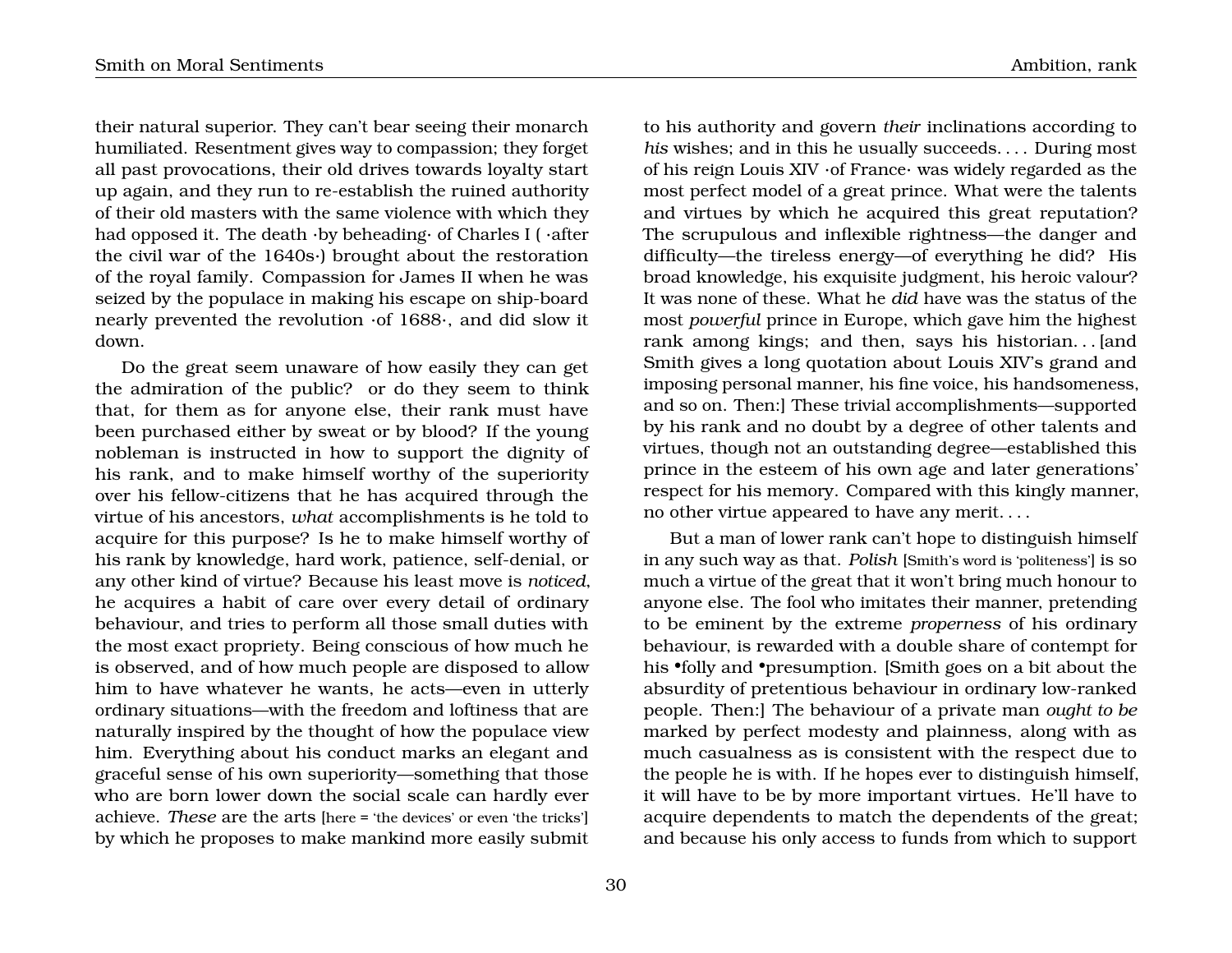them will be through the labour of his body and the activity of his mind, he'll have to cultivate these. So he'll need to acquire superior knowledge in his profession, and to work unusually hard in the exercise of it. He must be patient in labour, resolute in danger, and firm in distress. He'll have bring these talents into public view by the difficulty and importance of his undertakings, by the good judgment and the severe and unrelenting application with which he pursues them. His behaviour in all ordinary circumstances must be marked by honesty and prudence, generosity and frankness; and he must give priority to activities in which it requires the greatest talents and virtues to act properly, but in which the greatest applause goes to those who can acquit themselves with honour. ·Consider these two portraits·:

- **(1)** When the man of spirit and ambition is depressed by his situation, how impatiently he looks around for some great opportunity to distinguish himself! He won't turn down anything that can provide him with this. He even looks forward with satisfaction to the prospect of foreign war, or civil war ·in his own country·; with secret delight he sees—through all the confusion and bloodshed that wars bring—the probability of getting into some of those wished-for occasions in which he can attract the attention and admiration of mankind.
- **(2)** The man of rank and distinction, •whose whole glory consists in the propriety of his ordinary behaviour, •who is contented with the humble renown that this can bring him, and •who has no talents to acquire any other ·distinction·, is unwilling to risk embarrassing himself in any activity that might turn out to be difficult or distressing. To cut a fine figure at a ball is his great triumph, and to succeed in a romantic intrigue is his highest exploit. He hates all public

confusions, not •because he loves mankind (the great never look on their inferiors as fellow-men) and not •because he lacks courage (for he usually doesn't), but •because he is aware that he doesn't have any of the virtues that are required in such situations, and that the public attention will certainly be drawn away from him towards by others. He may be willing to expose himself to some small danger, or to conduct a military campaign when that happens to be the fashion. But he shudders with horror at the thought of any situation that would demand the continual and long exertion of patience, industry, strength, and application of thought.

Those virtues are hardly ever to be found in men who are born to high ranks. That is why in all governments—even in monarchies—the highest administrative positions are generally occupied, and the detailed administrative work done, by men who were brought up in the middle and lower social ranks, who have advanced through their own hard work and abilities, although they are loaded with the jealousy and opposed by the resentment of all those who were born their superiors. The great—·those with the very highest social rank·—at first regard these administrators as negligible, then they come to envy them, and eventually they are contented to knuckle under to them in the same abjectly *low* manner that they want the rest of mankind to adopt towards themselves.

It's the loss of this easy command over the affections of mankind that makes the fall from greatness so unbearable. [Smith gives a rather full account of one example, the family of the defeated king of Macedon who were led in triumph through Rome. The crowd, he reports, were deeply moved by the sight of the children, but were contemptuous of the king because he had chosen to stay alive and endure this disgrace.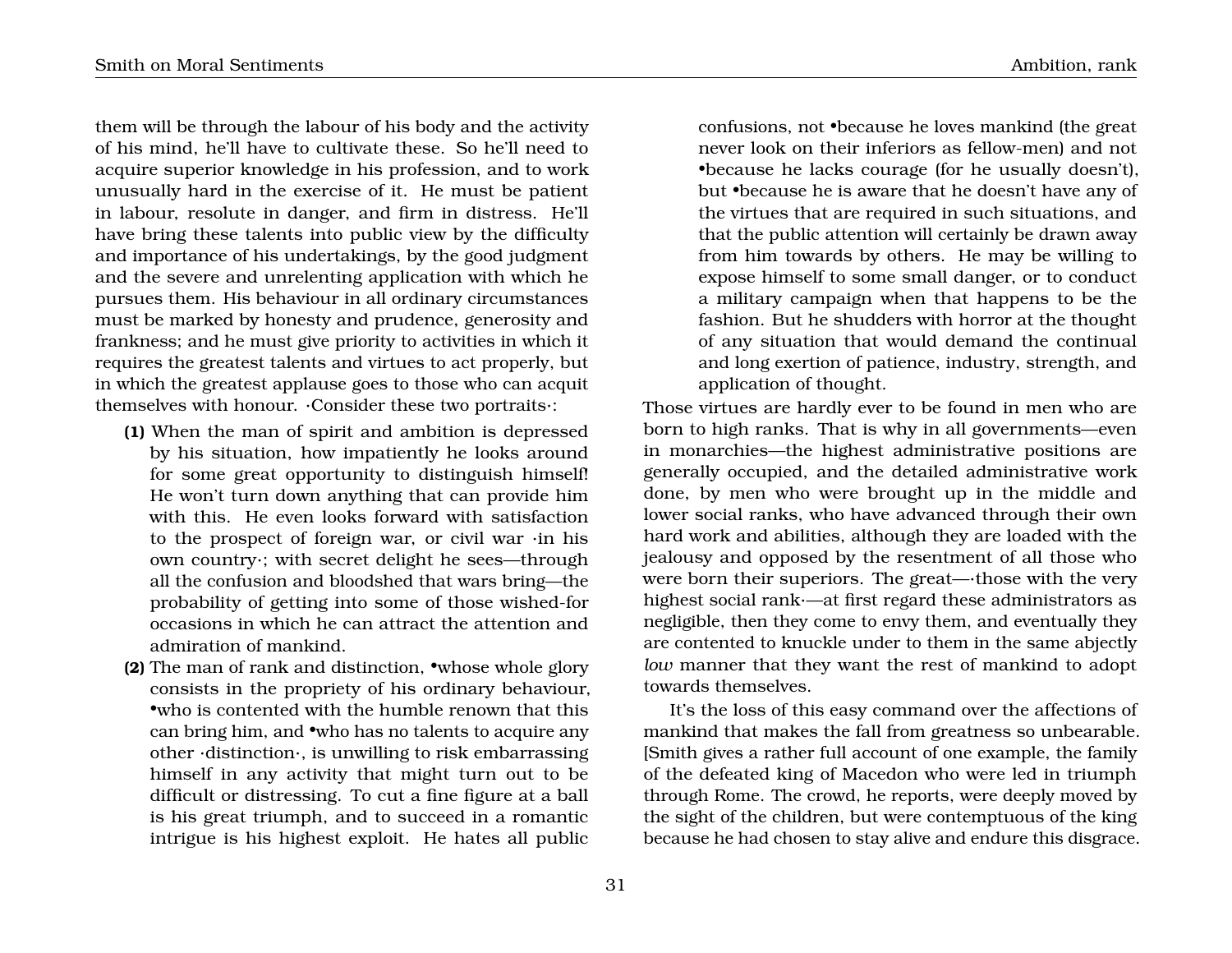The disgrace, Smith says sharply, was to spend the rest of his life in comfort and safety, on a generous pension. What he had lost was 'the admiring mob of fools, flatterers, and dependents who had formerly been accustomed to attend to everything he did'.]

'Love', says Rochefoucauld, 'is often followed by ambition, but ambition is hardly ever followed by love.' Once the passion of ambition has taken possession of the breast, it won't allow any rival or any successor. To those who have been accustomed to having or even *hoping for* public admiration, all other pleasures sicken and die. Some fallen statesmen have tried to become happier by working to overcome their ambition, and to despise the honours that they could no longer have; but how few have been able to succeed! Most of them have spent their time in listless and insipid laziness, •angry at the thought of their own insignificance, •unable to take an interest in the occupations of private life, •enjoying nothing but talk about their former greatness, •satisfied in no activity except pointless attempts to recover that. Are *you* sincerely determined never to barter your liberty for the lordly servitude of a court, but to live free, fearless, and independent? Here is one way to keep to that virtuous resolution, and it may be the only one: Never enter the place from which so few have been able to return, never come within the circle of ambition, and never compare yourself with those masters of the earth who have already occupied the attention of half of mankind before you.

[Smith's next paragraph starts with some rather obscure remarks about people's attitude to 'place', which he distinguishes from 'rank'. He continues:] But no-one despises rank, distinction, pre-eminence, unless he is either vastly •better than the human average or vastly •worse, i.e. unless he is either

•so confirmed in wisdom and real philosophy that

he is convinced that as long as the propriety of his conduct *entitles* him to approval it doesn't matter much whether people notice him or approve of him,

or else

•so habituated to the idea of his own low condition, so sunk in slothful and sottish indifference, that he has entirely forgotten the desire. . . .for superiority.

What gives to prosperity all its dazzling splendour is the prospect of being a natural object of the joyous congratulations and sympathetic attention of mankind; and, correspondingly, what makes the gloom of adversity so horribly dark is the feeling that our misfortunes are objects (not of the fellow-feeling, but) of the contempt and aversion of our brethren. It's because of this that the most dreadful calamities aren't always the ones that it is hardest to bear. It is often more humiliating to appear in public under small disasters than under great misfortunes. The small ones arouse no sympathy, whereas the great calamities evoke a lively compassion. Although in the latter case the spectators' sympathetic feelings aren't as lively as the anguish of the sufferer, the gap between sufferer and spectator is smaller in those cases than in the case of small misfortunes, so that the spectator's imperfect fellow-feeling does give the sufferer some help in bearing his misery. It would be more humiliating for a gentleman to appear at a social event covered with filth and rags than to appear with blood and wounds. The latter situation would draw people's pity, whereas the other would make them laugh. The judge who orders a criminal to be set in the pillory dishonours him more than if he had condemned him to the scaffold. [Smith adds some remarks about (dis)honour, apparently connecting it with the (un)likelihood of attracting pity. Then:] That's why persons of high rank are never subjected to lesser punishments: the law often takes their life, but it almost always respects their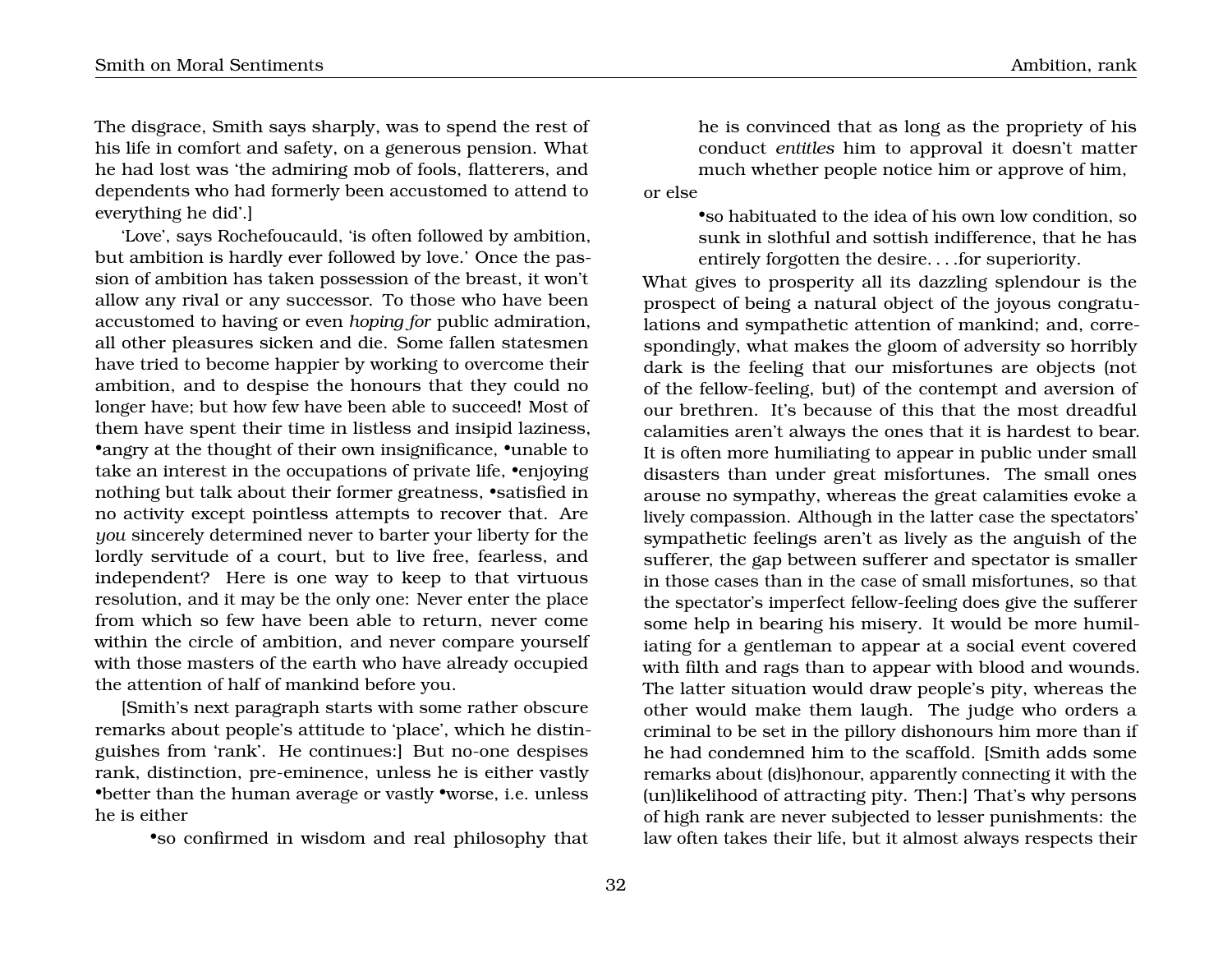honour. To flog such a person or to set him in the pillory, on account of any crime whatever, is a brutality of which no European government is capable—except Russia's.

A brave man isn't made contemptible by being brought to the scaffold; he is, by being set in the pillory. His behaviour on the scaffold may gain him universal esteem and admiration, whereas nothing he can do in the pillory can make him agreeable. The sympathy of the spectators supports him on the scaffold, saving him from the most unbearable of all sentiments, namely the shameful sense that his misery is felt by no-one but himself. There is no sympathy for the man in the pillory; or if there *is* any it's not sympathy with •his pain, which is a trifle, but sympathy with •his awareness of not getting any sympathy because of his pain. Those who pity him blush and hang down their heads for him. He droops in the same way, and feels himself irrecoverably degraded by the punishment, though not by the crime. In contrast with this, the man who dies with resolution is naturally regarded with esteem and approval by spectators who have their heads up, and he keeps *his* head up too; and if the crime doesn't deprive him of the respect of others, the punishment never will. He has no suspicion that his situation is an object of contempt or derision to anyone, and he is entitled to assume the air not only of perfect calmness but of triumph and exultation. . . .

## **Chapter 3: The corruption of our moral sentiments that comes from this disposition to admire the rich and the great, and to despise or neglect the downtrodden and poor**

This disposition to admire—and almost to *worship*—the rich and the powerful, and to despise or at least neglect persons of poor and mean condition, is (on one hand) necessary to establish and maintain the distinction of ranks and the order of society, and (on the other) the great and most universal cause of the corruption of our moral sentiments. Moralists all down the centuries have complained that wealth and greatness are often given the respect and admiration that only wisdom and virtue should receive, and that poverty and weakness are quite wrongly treated with the contempt that should be reserved for vice and folly.

We want to be respected and to be worthy of respect. We're afraid of being contemned and of being contemptible. But as we move into the world we soon find that wisdom and virtue are by no means the only objects of respect, and that vice and folly aren't the only objects of contempt. We often see the world's respectful attentions directed more strongly towards the rich and great than towards the wise and virtuous. We often see the vices and follies of the powerful much less despised than the poverty and weakness of the innocent. For us to further our great ambition to enjoy the respect and admiration of mankind, two different roads are presented to us, each leading to the desired goal: **(1)** the acquisition of wealth and greatness, and **(2)** the study of wisdom and the practice of virtue. Two different characters are presented for us to try to achieve: **(1)** proud ambition and ostentatious greed, and **(2)** humble modesty and fairness of conduct. Two different pictures are held out to us as models on which we can try to shape our own character and behaviour: **(1)** one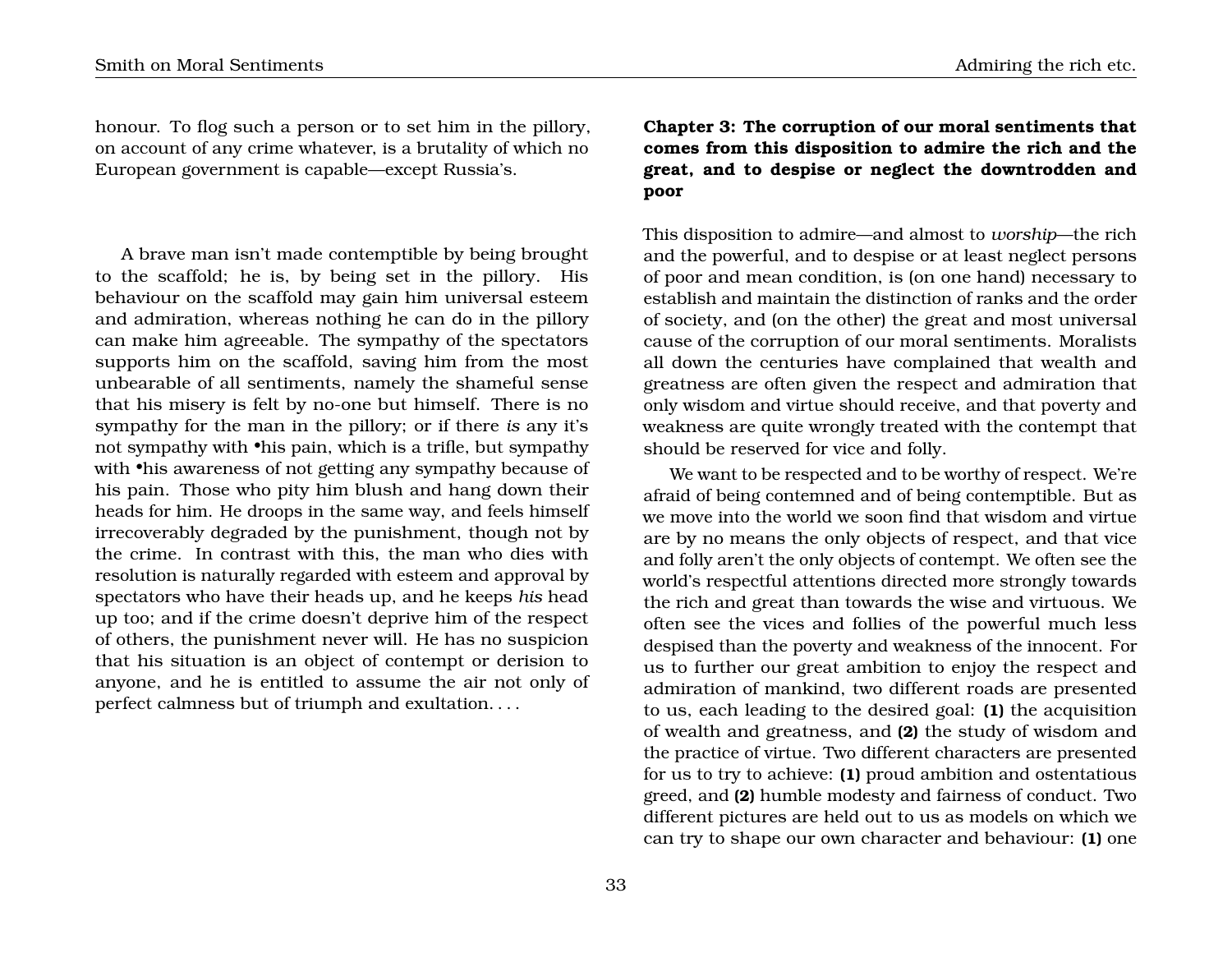is gaudy and glittering in its colouring, **(2)** the other is more correct and more exquisitely beautiful in its outline; **(1)** one forces itself on the notice of every wandering eye, **(2)** the other doesn't attract much attention from anyone but the most studious and careful observer. **(1)** The admirers and worshippers of wealth and greatness are the great mob of mankind (and how odd it seems that most of them aren't in this camp because they hope to get anything out of it). **(2)** The real and steady admirers of wisdom and virtue are mostly wise and virtuous themselves; they're a select group, but not a large one, I'm afraid. The two •objects of respect produce two •kinds of respect; it's not hard to tell them apart, and yet they have a great deal in common, so that inattentive observers are apt to mistake the one for the other, i.e. to observe a case of respect for wealth and greatness and to mistake it for a case of respect for wisdom and virtue.

Almost everyone respects the rich and great more than the poor and the humble. [Smith starts that sentence with 'In equal degrees of merit...', which suggests that his point might be: If a rich man is morally on a par with a poor one, nearly everyone will give the rich one more respect. But the rest of the paragraph doesn't suggest any concern with moral equality across differences of rank.] With most men the presumption and vanity of the rich are much more admired than the real and solid merit of the poor. It is hardly agreeable to good morals, indeed it seems like an abuse of language, to say

> 'Mere wealth and greatness, abstracted from merit and virtue, deserve our respect.'

But we have to admit that wealth and greatness so constantly *get* respect that they can be considered as in some ways the *natural* objects of it. The status of someone who is wealthy and great can be completely degraded by vice and folly, but it takes an enormous intensity of vice and folly to do this. The extravagance of a man of fashion is looked on with much less contempt and aversion than that of a man lower down the social scale. One breach of the rules of temperance and propriety by a poor man is commonly more resented than the constant and open disregard of those rules ever is in a rich man.

In the middling and lower stations of life, the road to virtue is happily pretty much the same as the road to fortune, in most cases; I'm talking here about the kind of fortune that men in such ·lower· stations can reasonably expect to acquire. In all the middling and lower professions, it's nearly always possible to succeed through real and solid professional abilities combined with prudent, just, firm, and temperate conduct. And sometimes abilities will bring success even when the conduct is far from correct. But habitual imprudence will always cloud and sometimes submerge the most splendid professional abilities, and so can injustice, weakness, and extravagance. ·That's one consideration that tends to keep· men who are in the lower or middling stations of life ·behaving properly. And there are two others: •Such men· can never be great enough to be above the law, and that inevitably overawes them into some sort of respect for the rules of justice, or at least the more important of them. •And the success of such people nearly always depends on the favour and good opinion of their neighbours and equals, and that can seldom be had unless their conduct is tolerably regular [i.e. pretty much in accordance with the rules]. So the good old proverb that *honesty is the best policy* holds true here; and we can generally expect a considerable degree of virtue in such situations, which are (fortunately for the good morals of society!) the situations that the vast majority of mankind are in.

In the upper stations of life the case is not, unfortunately, always like that. In the courts of princes and in the drawingrooms of the great, success and advancement depend not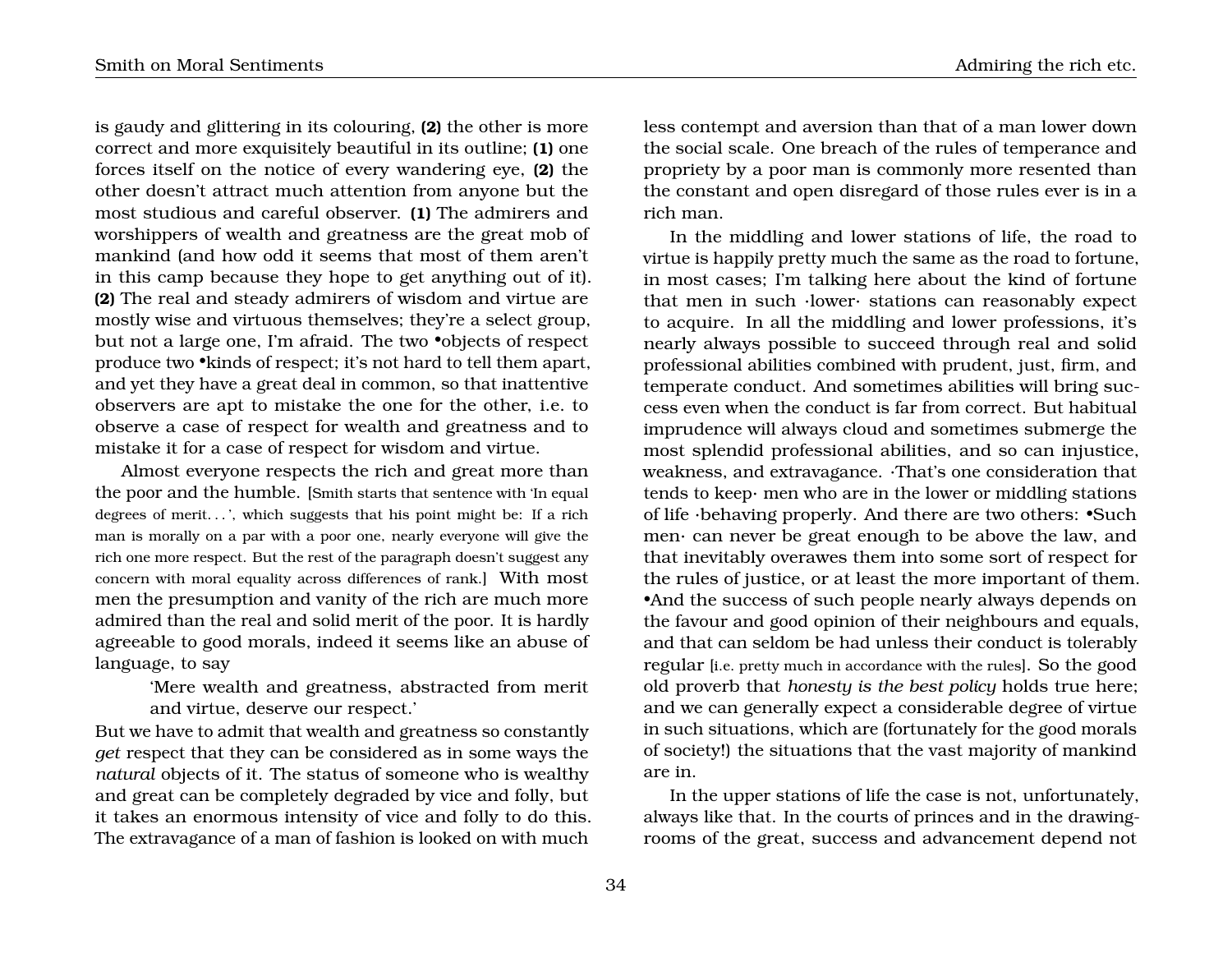on the esteem of intelligent and well-informed equals but on the fanciful and foolish favour of ignorant, presumptuous, and proud superiors; and flattery and falsehood too often prevail over merit and abilities. In such societies the ability to please is valued above the ability to serve. In times of peace a prince or great man wishes only to be amused, and is even apt to imagine •that he has almost no need for service from anyone, or •that those who amuse him are sufficiently able to serve him. The trivial accomplishments of. . . .a man of fashion are commonly more admired than the solid and masculine virtues of a warrior, a statesman, a philosopher, or a legislator. All the great and awe-inspiring virtues—the ones that can equip a man for the council, the senate, or the battlefield—are regarded with the utmost contempt and derision by the insolent and insignificant flatterers who commonly loom largest in such corrupted societies. When the duke of Sully was called on by Louis XIII to give his advice in a great emergency, he noticed the courtiers giggling to one another about his unfashionable appearance. 'Whenever your majesty's father', said the old warrior and statesman, 'did me the honour to consult me, he ordered the buffoons of the court to leave the room.'

It's because of our disposition to admire and therefore to imitate the rich and the great that they are able to set *fashions*—in dress, language, deportment. Even their vices and follies are fashionable, and most men are proud to imitate and resemble them in the very qualities that dishonour and degrade them. [Some people, Smith says, act as though they had •the vices and follies of the rich and great, wanting to be admired for this, even when they don't approve of •them and perhaps don't even have •them. 'There are hypocrites of wealth and greatness, as well as of religion and virtue.' He is sharply critical of the not-very-rich man who tries to pass himself off as rich without thinking about the fact that if he really adopts the way of life of a rich man he will soon

reduce himself 'to beggary'. Then:]

To attain to this envied situation the candidates for fortune too often abandon the path of virtue, which unfortunately sometimes goes in the exact opposite direction from the path to wealth, status, fame. The ambitious man comforts himself with the thought that in the splendid situation that he is aiming at he'll have so many ways to draw the respect and admiration of mankind, and will be able to act with such superior propriety and grace that the glow of his future conduct will entirely cover or erase the foulness of the steps by which he got there. In many governments the candidates for the highest stations are above the law [that clause is verbatim Smith]; and if they can attain the object of their ambition they have no fear of being indicted for anything they did to get there. So they often try to supplant and destroy those who oppose or stand in the way of their greatness—not only by fraud and falsehood (the ordinary and vulgar arts of intrigue and plotting), but also sometimes by committing the most enormous crimes, by murder and assassination, by rebellion and civil war. They fail more often than they succeed, and usually gain nothing but the disgraceful punishment that their crimes deserve. And even when they *do* attain that wished-for greatness, they find nothing like the happiness that they had expected to enjoy in it. What the ambitious man is really after is not ease or pleasure but always some kind of honour (though often an honour that he doesn't understand well); and the honour of his exalted station seems to him and to other people to be polluted and defiled by the baseness of his way of achieving it. [Smith continues with a colourful account of the ambitious man who reaches the top by disgusting means, tries every trick to get •others and •himself to forget how he got there, and fails in •both attempts. 'He is still secretly pursued by the avenging furies of shame and remorse.']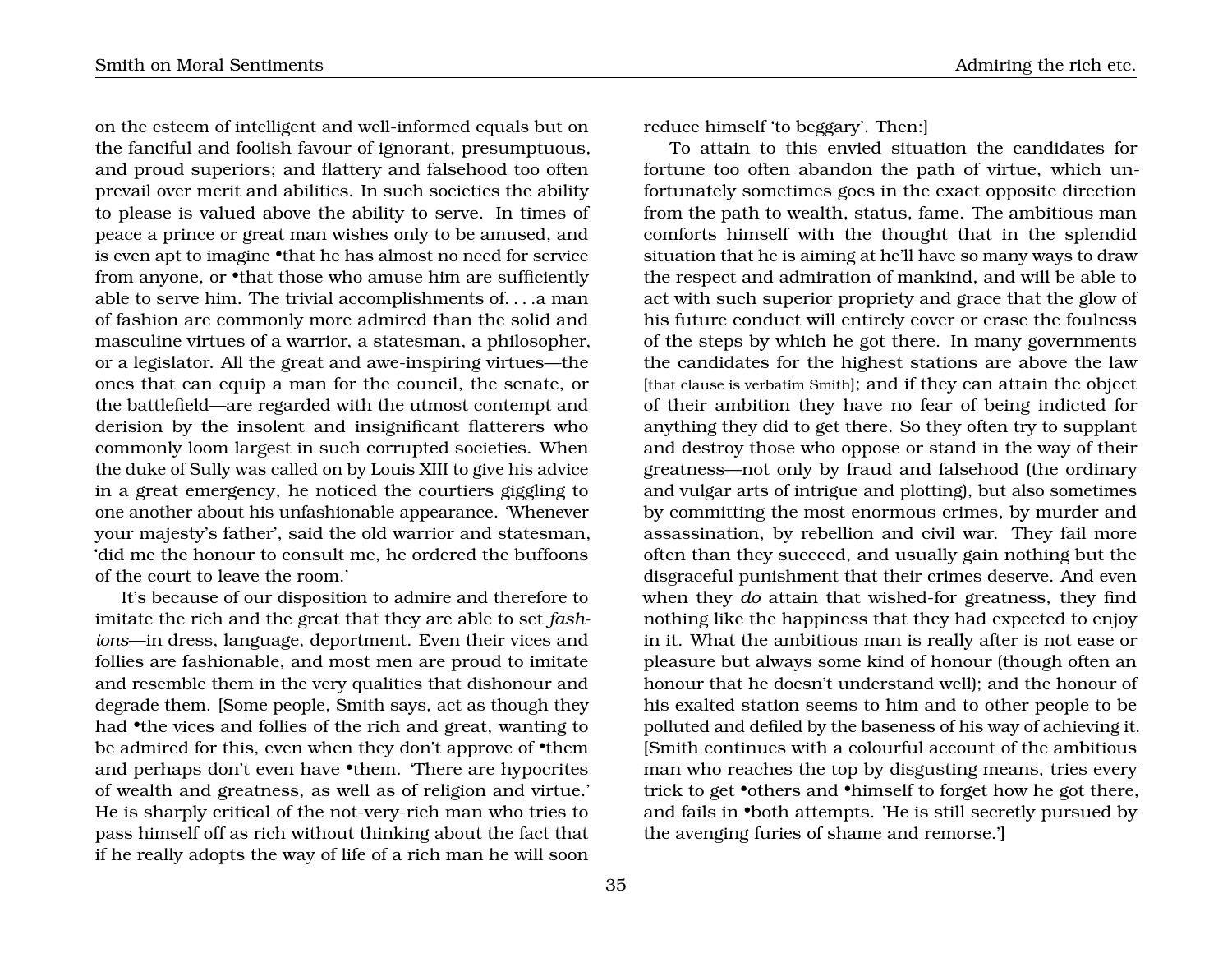## **Part II: Merit and demerit: the objects of reward and punishment**

**Section 1: The sense of merit and demerit**

## **Introduction**

The actions and conduct of mankind can be brought within range of approval/disapproval in two different ways: one is through their being proper or improper, decent or graceless, ·*right* or *wrong*·; the other is through their having merit or demerit, the qualities of deserving reward and of deserving punishment.

I have already remarked that the sentiment or affection of the heart [Smith's phrase; see note on page [116](#page-119-0) about 'affection'] from which an action comes, and on which its whole virtue or vice depends, can be considered under two different aspects or in two different relations:

- **(1)** It can be considered in relation to the cause or object that arouses it. The affection's (un)suitableness or (dis)proportion to the cause or object that arouses it is what determines the (im)propriety, ·the rightness or wrongness·, of the consequent action.
- **(2)** It can be considered in relation to the end at which it aims or the effect that it is likely to produce. The affection's tendency to produce beneficial or harmful effects is what determines the merit or demerit, the good or ill desert, of the action to which it gives rise.

In Part I of this work I have explained what our sense of **(1)** the propriety or impropriety of actions consists in. I now start to consider what **(2)** the good or ill desert of actions consists in.

## **Chapter 1: Whatever appears to be the proper object of gratitude (resentment) appears to deserve reward (punishment)**

[Smith's first paragraph repeats, at greater length but with no more content, the proposition that is the chapter-title. Then:]

The sentiment that most immediately and directly prompts us to reward ·someone· is gratitude, and what most immediately and directly prompts us to punish ·someone· is resentment. So it's bound to be the case that any action that appears to be a proper and approved object of gratitude will seem to us to *deserve* reward, and any action that appears to be a proper and approved object of resentment will seem to us to *deserve* punishment.

Rewarding is recompensing or repaying, returning good for good received. Punishing is also recompensing or repaying, though in a different manner; it is returning evil for evil that has been done.

Gratitude and resentment are not the only passions that interest us in the happiness or misery of other people; but they are the ones that most directly arouse us to cause such happiness or misery. If habitual approval of someone gives us love and esteem for him, we are of course pleased that he should have good fortune, and so we're willing to lend a hand to promote that. But our •love for him is fully satisfied if his good fortune comes about without help from us. All this passion wants is to *see him happy*, without regard for who is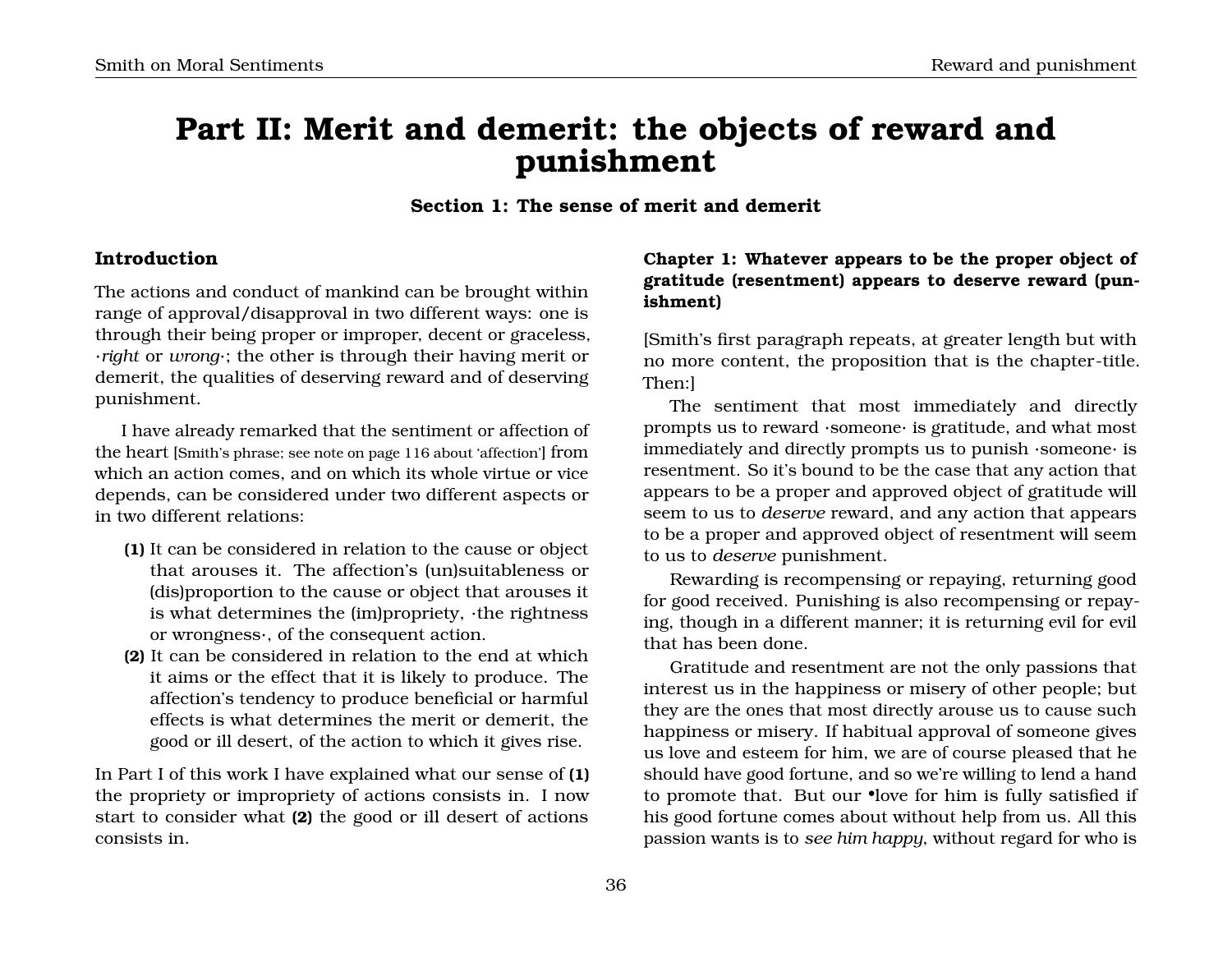the author of his prosperity. But •gratitude can't be satisfied in this way. If someone to whom we owe many obligations is made happy without our assistance, though this pleases our love it doesn't satisfy our gratitude. Until *we* have repaid him, till we ourselves have been contributed to promoting his happiness, we feel ourselves still loaded with the debt that his past services have laid upon us.

Similarly, if habitual disapproval of someone makes us hate and dislike him, that will often lead us to take a malicious pleasure in his misfortune. But although •dislike and hatred harden us against all sympathy, and sometimes even dispose us to rejoice at the person's distress, if no resentment is involved—if neither we nor our friends have received any great personal provocation—•these passions wouldn't naturally lead us to want to be instrumental in causing such distress. Even if there was no risk of punishment for having a hand in it, we would rather that his distress should happen by some other means. To someone dominated by violent hatred, it might be agreeable to hear that the person he loathes and detests has been killed in an accident. But if he has the least spark of justice (which he *might* have, though violent hatred isn't favourable to virtue), he would be tremendously upset to have been the •unintentional cause of the accident; and immeasurably more shocked by the thought of having •voluntarily contributed to it. . . . But it's not like that with resentment. If someone who has done us some great injury—murdered our father or our brother, for example—dies of a fever soon afterwards, or is executed for some other crime, this might soothe our hatred but it wouldn't fully gratify our resentment. What our resentment makes us want is not merely for

•him to be punished,

but also for

•him to be punished by us,

and for

•him to be punished for the particular injury that he did to us.

Resentment can't be fully satisfied unless the offender is not only made to grieve in his turn, but to grieve for the particular wrong we have suffered from him. He must be made to repent and be sorry for *that particular action*. And the natural gratification of this passion tends automatically to produce all the political ends of punishment—the correction of the criminal, and the example to the public (who, through fear of such punishment, will be scared off from being guilty of a similar offence). So gratitude and resentment are the sentiments that most immediately and directly prompt us to reward and to punish; that is why anyone who seems to us to be the proper and approved object of gratitude also seems to us to *deserve* reward, and anyone who seems to us to be the proper and approved object of resentment also seems to us to *deserve* punishment..

## **Chapter 2: The proper objects of gratitude and resentment**

All it can mean to say that someone is 'the proper and approved object of gratitude (or resentment)' is that he is an object of gratitude (or resentment) that naturally seems proper and is approved of. And what does it mean to say that a given instance of gratitude or resentment 'seems proper and is approved of'? The same as it means to say this about any other human passion, namely that the heart of every impartial spectator entirely sympathizes with the passion in question, i.e. that every unbiased bystander entirely enters into the passion and goes along with it.

Therefore, a person appears to deserve reward if he is the natural object of someone's gratitude, this being an instance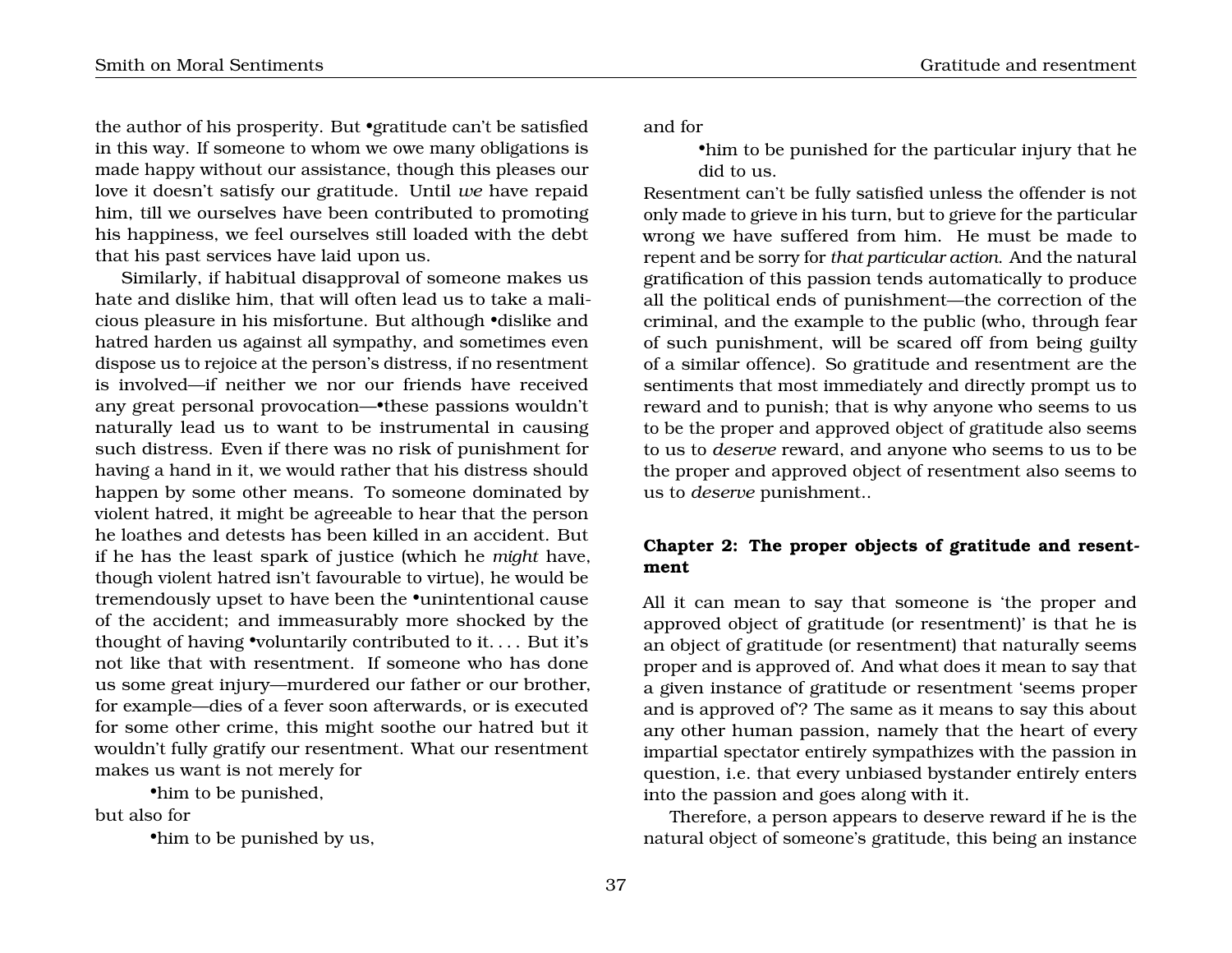of gratitude that every human heart is disposed to beat time to [Smith's phrase], and thereby applaud. And a person appears to deserve punishment if he is the natural object of someone's resentment, this being an instance of resentment that the breast of every reasonable man is ready to adopt and sympathize with. It is surely right to say that an action appears to *deserve* reward if everyone who knows of it will *want* it to be rewarded, and appears to *deserve* punishment if everyone who hears of it is angry about it and for that reason is happy to see it punished. ·I shall now put flesh on these two lots of bones·.

[The words 'benefactor' and 'beneficiary' will be used quite a lot in this version, though Smith doesn't use 'benefactor' so much and never uses 'beneficiary'. The aim is brevity—sparing us Smith's 'the person who receives the benefit' and 'the person who bestows the benefit'.]

**(1)** Just as we sympathize with the joy of our companions when they prosper, so also we join with them in their contented and satisfied attitude to whatever is the cause of their good fortune. We •enter into the love and affection that they have for that cause, and •begin to love it too. We would be sorry for their sakes if it were destroyed, or even if it were placed too far away from them, out of the reach of their care and protection, even if that distance wouldn't deprive them of anything except the pleasure of seeing it. And this holds in a quite special way if the cause of our brethren's happiness is another *person*. When we see one man being assisted, protected, and relieved by another, our sympathy with the joy of the beneficiary serves to enliven our fellow-feeling with his gratitude towards his benefactor. We look on the benefactor in the way we imagine the beneficiary must look on him; the benefactor seems to stand before us in the most attractive and amiable light. So we find it easy to sympathize with the beneficiary's grateful affection for the person to whom he has been so much obliged; and

that leads us to applaud the good things that he is disposed to do in return for the good that has been done for him. As we entirely enter into the affection that produces these return-benefits, they necessarily seem to be in every way proper and suitable to their object.

**(2)** In the same way that we sympathize with the sorrow of our fellow-creature when we see his distress, we enter into his abhorrence and aversion towards whatever has caused it. As our heart adopts •his grief and beats time to it, so it is filled with the spirit by which he tries to drive away or destroy the cause of •it. The slack and passive fellow-feeling with which we accompany him in •his sufferings gives way to the more vigorous and active sentiment with which we go along with him in his effort either to repel •them or to gratify his aversion to whatever it was that caused •them. This is especially the case when the cause of his sufferings is a human person. When we see one man oppressed or injured by another, our sympathy with the distress of the sufferer animates our fellow-feeling with his resentment against the offender. We rejoice to see him hit back at his adversary, and are eager and ready to help him whenever he exerts himself •in self-defence or even (within limits) •in getting revenge. If the sufferer dies in the quarrel, we sympathize not only with the real resentment of his friends and relatives but also with the resentment that we imagine to be felt by the dead man, who in fact can no longer feel that or any other human sentiment.... The sympathetic tears that we shed for the immense and irretrievable loss that we imagine him to have sustained seems like only a small part of the duty we owe him. The injury he has suffered demands, we think, a principal part of our attention. We feel the resentment that we imagine he. . . .would feel if his cold and lifeless body retained any awareness of what happens on earth. His blood, we think, calls aloud for vengeance.... The horrors that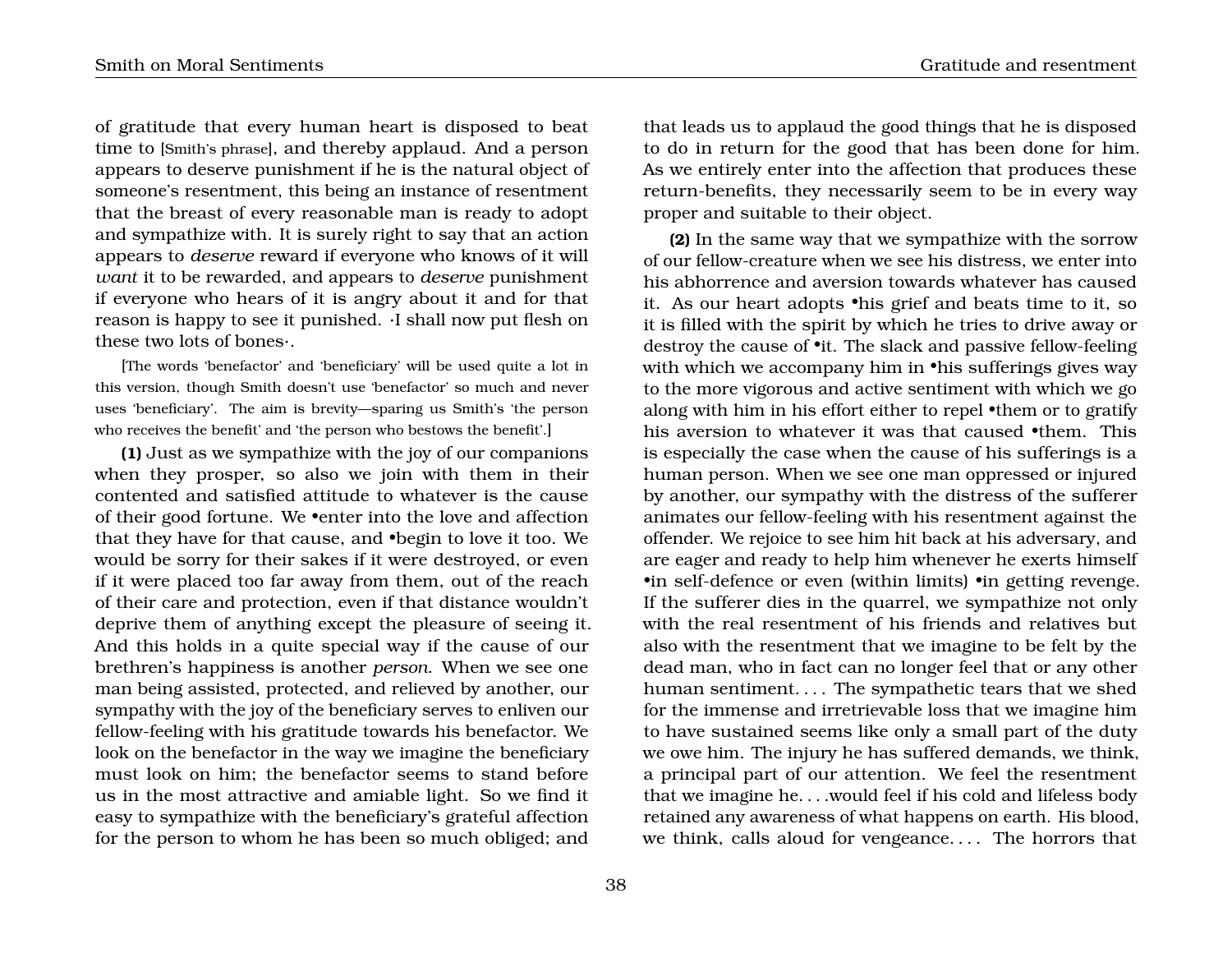are supposed to haunt the bed of the murderer, the ghosts that (superstition imagines) rise from their graves to demand vengeance on those who cut their lives short, all arise from this natural sympathy with the imaginary resentment of the murdered person. At least with this most dreadful of all crimes, nature has in this way stamped on the human heart, in the strongest and most indelible characters, an immediate and instinctive approval of the sacred and necessary law of retaliation, this being something that comes into play before any thoughts about the utility of punishment.

## **Chapter 3: Where there's no approval of the benefactor's conduct, there's not much sympathy with the beneficiary's gratitude; and where there's no disapproval of the motives of the person who does someone harm, there's absolutely no sympathy with the victim's resentment**

[The first paragraph of this chapter repeats, without significant additions, what is said in the chapter's heading. Then:]

**(1)** When we can't sympathize with the affections of the benefactor, when there seems to be no propriety in his reasons for acting as he did, we're less disposed to enter into the gratitude of the beneficiary. A *very* small return seems enough to reward the foolish and profuse generosity that confers great benefits for trivial reasons—e.g. giving a man an estate merely because he has the same personal name and family name as the giver. . . . In a case like that, our contempt for the folly of the benefactor hinders us from thoroughly entering into the gratitude of the beneficiary; the benefactor seems unworthy of it.... Monarchs who have heaped wealth, power, and honours onto their favourites haven't often aroused the degree of attachment to their persons that has often been experienced by those who were

less lavish in handing out favours. The good-natured but unwise lavishness of James I of Great Britain doesn't seem to have brought him anyone's personal loyalty; despite his social and harmless disposition, he appears to have lived and died without a friend. Whereas the whole gentry and nobility of England risked their lives and fortunes in the cause of his more frugal and discriminating son, ·Charles I·, despite the coldness and distant severity of his ordinary behaviour.

**(2)** When one person suffers at the hands of another, and the agent's conduct appears to have been entirely directed by motives and affections that we thoroughly enter into and approve of, we can't have any sort of sympathy with the sufferer's resentment, no matter how great the harm that has been done to him. When two people quarrel, if we sympathize with and entirely adopt the resentment of one of them, we can't possibly enter into the other's. Our sympathy with the person whose motives we go along with, and whom we therefore look on as in the right, is bound to harden us against all fellow-feeling with the other ·party to the quarrel·, whom we necessarily regard as being in the wrong. Whatever *he* has suffered, while it is no more than what we ourselves would have wanted him to suffer, no more than what our own sympathetic indignation would have prompted us to inflict on him, it can't either displease or provoke us. When an inhuman murderer is brought to the scaffold, though we have some compassion for his misery we can't have any sort of fellow-feeling with any resentment that he is absurd enough to express any against his prosecutor or his judge. The natural outcome of *their* just indignation is indeed most fatal and ruinous to him; but we can't be displeased with the consequences of a sentiment that we feel that *we* cannot avoid adopting when we bring the case home to ourselves.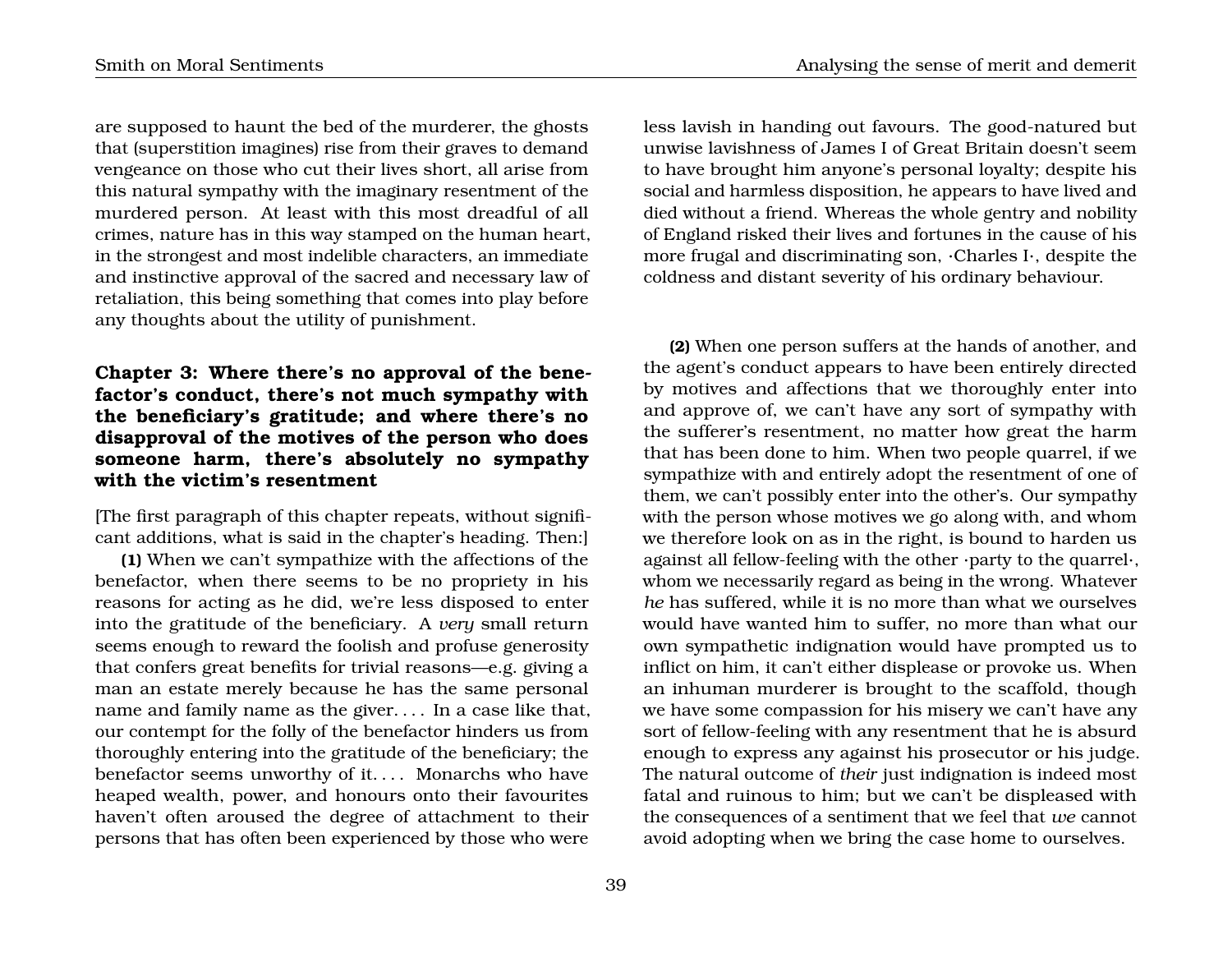## **Chapter 4: Recapitulation of the preceding chapters**

[This short chapter is what its title says it is, and no more.]

#### **Chapter 5: Analysing the sense of merit and demerit**

**(1)** So it comes down to this: When one person x acts upon another person y (if I may put it like that; ·I mean when x acts in some way that has consequences affecting y·), our sense of the **propriety** of x's conduct arises from what I'll call a •direct sympathy with x's affections and motives; and our sense of the **merit** of x's conduct arises from what I'll call an •indirect sympathy with y's gratitude. [Strictly speaking, there is nothing indirect about the latter sympathy; what is indirect is that sympathy's relationship to x.]

On this account,. . . .the sense of merit seems to be a compound sentiment, made up of two distinct emotions—a direct sympathy with the sentiments of the benefactor and an indirect sympathy with the gratitude of his beneficiaries.

[Smith now offers a fairly long paragraph applying this account to our emotions as we read works of history. This doesn't add anything to the account, except for the remark that 'we are shocked beyond all measure if beneficiaries seem by their conduct to have little sense of the obligations conferred on them'.]

**(2)** In the same way that our sense of the **impropriety** of the conduct of a person x arises from our lack of sympathy for (or even an outright antipathy to) x's affections and motives, so also our sense of its **demerit** arises from what I'll again call an indirect sympathy with the person y who has suffered from x's conduct.

So it seems that the sense of demerit is like the sense

of merit in being a compounded sentiment, made up of two distinct emotions; a direct antipathy to x's sentiments and an indirect sympathy with y's resentment.

[Again Smith applies this to the varying emotional states of a reader of history. This colourful account reaches a climax here:] Our sense of the horror and dreadful atrocity of such conduct, the delight we get from hearing that it was properly punished, the indignation we feel when it escapes this due retaliation, in short our whole sense and feeling of what that conduct deserves—of the propriety and fitness of inflicting evil on the person who is guilty of it and making him grieve in his turn—arises from the sympathetic indignation that naturally boils up in the breast of the spectator whenever he thoroughly brings home to himself the situation of the sufferer.

[The rest of this chapter was originally a long footnote.]

I have attributed our natural •sense of the ill desert of human actions to our sympathy with the resentment of the sufferer; and many people—perhaps most—will see this as a degradation of •that sentiment. Resentment is commonly regarded as so odious they they'll tend to think it impossible that something as praiseworthy as the sense of the ill desert of vice should be in any way based on it. They may be more willing to admit that our sense of the merit of good actions is based on our sympathy with the gratitude of the beneficiaries, because gratitude—along with all the other benevolent passions—is regarded as a likeable motive that can't detract from the value of whatever is based on it. ·But that immediately puts them in a difficulty, because· gratitude and resentment are obviously in every respect counterparts to one another; if our sense of merit arises from a sympathy with the one, our sense of demerit can hardly *not* come from a fellow-feeling with the other.

And here is another point. Resentment at the level at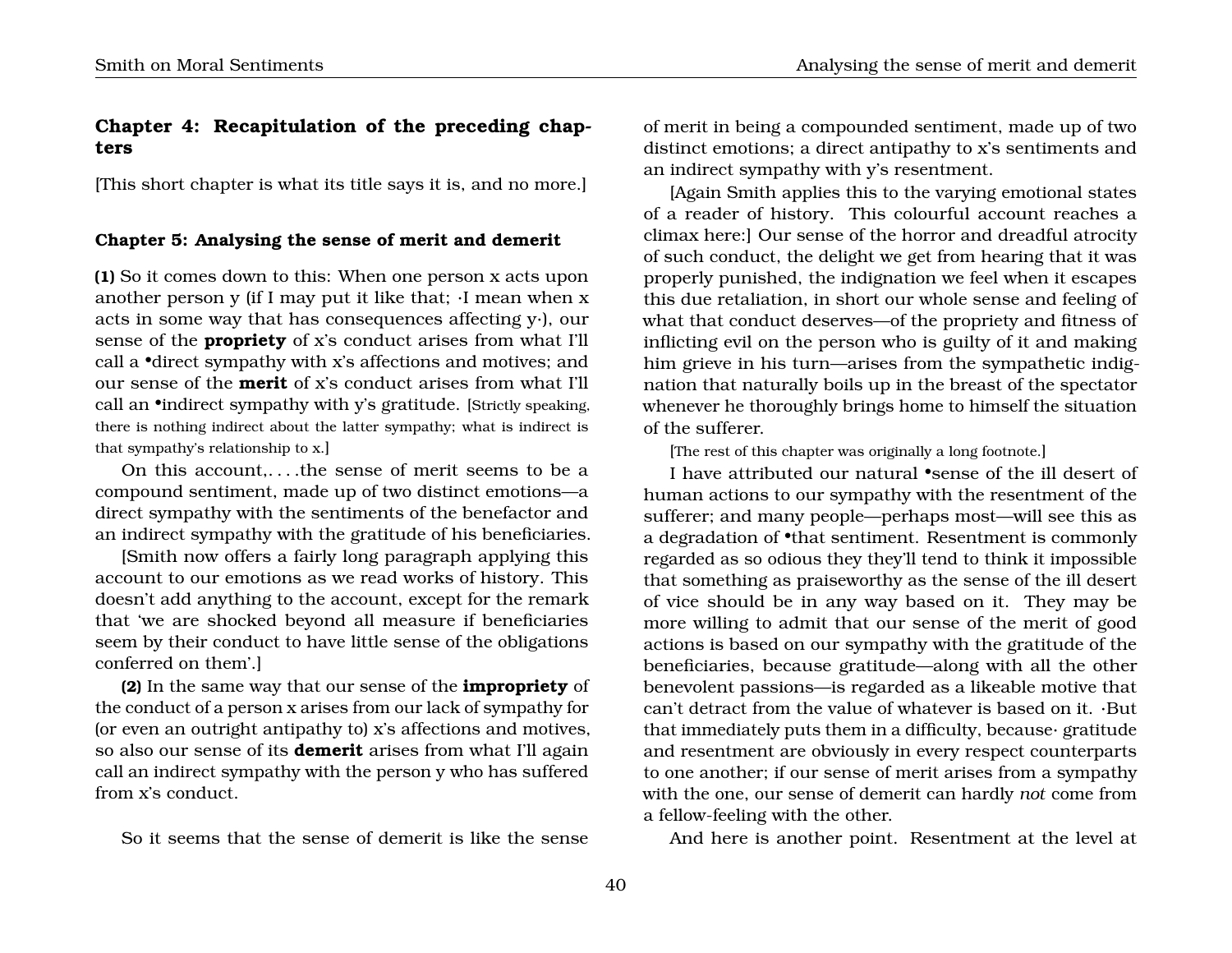which we too often see it *is* indeed just about the most odious of all the passions, but it isn't disapproved of when it doesn't fly so high and is brought right down to the level of the spectator's sympathetic indignation. When we bystanders feel that the sufferer's resentment doesn't in any way go beyond our own, when no word or gesture escapes him that indicates an emotion more violent than what we can keep time to, and when he never aims at inflicting any punishment beyond what we would rejoice to see inflicted...., it is impossible that we won't entirely approve of his sentiments. Our own emotion in this case is bound to strike us as clearly justifying his. And as we learn from experience *how* incapable most people are of this moderation, and how great an effort it would take them to bring the rough undisciplined impulse of resentment down to this suitable level, we can't help having a considerable degree of esteem and admiration for anyone who manages to do so. When the sufferer's animosity exceeds (as it nearly always does) anything that *we* can go along with, we can't enter into it and so, inevitably, we disapprove of it. [Smith says that our disapproval of excessive resentment is greater than our disapproval of any other excess of passion, amounts of excess being equal. Then:] That is why revenge, the excess of resentment, appears to be the most detestable of all the passions and is an object of everyone's horror and indignation. And because excessive instances of this passion outnumber moderate ones a hundred to one, we're much inclined to regard it as odious and detestable right across the board. (Depraved as we are, Nature hasn't built into us any drive or motive that is wholly evil in every way, i.e. that can't be properly praised and approved of whatever its intensity level and direction of aim.) On some occasions we have a sense that this usually-too-strong passion is too weak. [Smith elaborates that along the lines of page [21](#page-21-0) above.]

The writers ·in the Old Testament· wouldn't have talked

Smith on Moral Sentiments **Analysing the sense of merit and demerit** 

so often or so strongly of God's wrath and anger if they had regarded every degree of those passions as vicious and evil, even in so weak and imperfect a creature as man.

Please bear in mind that this inquiry is about a matter not of •right but of •fact. We're concerned here with principles ·or criteria· to guide approval of the punishment of bad actions; the topic isn't the principles on the basis of which **a perfect being would** arrive at such approvals but rather the ones by which **weak and imperfect men actually do** arrive at them. It's obvious that the principles I have mentioned have a great effect on a man's sentiments; and it seems wisely ordered that they should do so. The very existence of society requires that undeserved and unprovoked malice should be restrained by proper punishments, and thus that inflicting those punishments should be regarded as a proper and laudable action. And men are naturally endowed with a desire for •the welfare and preservation of society; but the Author of nature hasn't left it to men to use their reason to work out what kinds and levels of punishment are right for •this purpose; rather, he has endowed men with an immediate and instinctive approval of just precisely the kind and level of punishment that is most proper to attain •it. The arrangement that nature has made here is like what it has done in many other contexts. With regard to all the specially important purposes—the ones that we might call nature's favourites—she has endowed mankind not only with an appetite for the end that she proposes, but also with an appetite for the only means by which this end can be brought about. (I mean: an appetite for them for their own sakes, independently of any thought about what they might lead to.) Thus self-preservation and the propagation of the species seem to be the great ends that Nature has proposed in the formation of all animals; and men are endowed with a desire for those ends, and an aversion to the contrary. . . . But it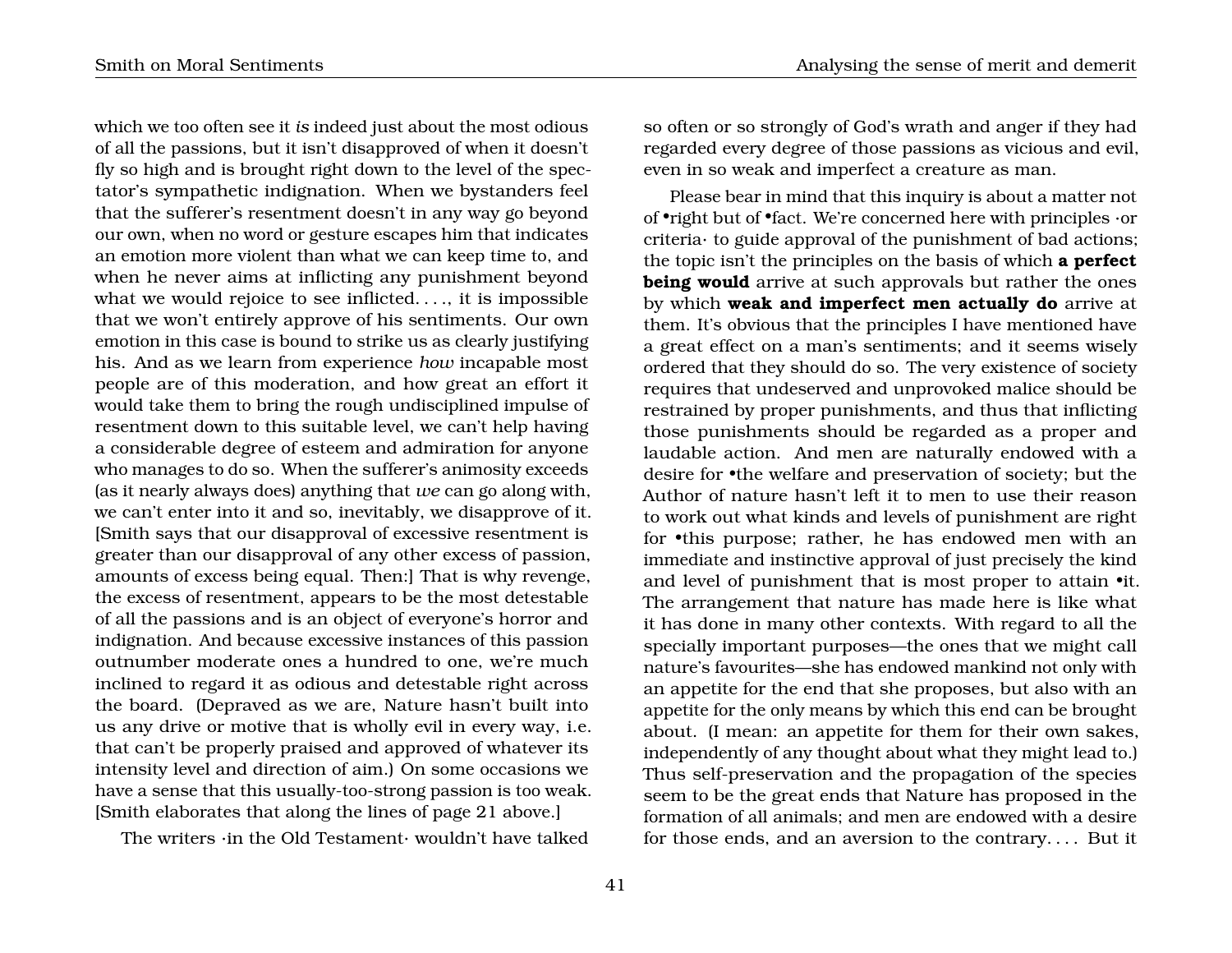hasn't been left to the slow and uncertain conclusions of our reason to discover how to bring those ends about. Nature has directed us to most of them by basic immediate instincts:

> hunger, thirst, sexual passion, the love of pleasure, the fear of pain.

We seek all these for their own sakes, and not because they are conducive to survival and the propagation of our species; but they *are* conducive to them, and they are what the great Director of nature intended as a means to them.

[The enormous footnote concludes with an extremely difficult, confusing, and probably confused paragraph about a certain 'difference between the approval of propriety and the approval of merit'.]

#### **Section 2: Justice and beneficence**

#### **Chapter I: Comparing those two virtues**

The only actions that seem to require reward are ones that •tend to do good and •come from proper motives, because they're the only ones that are approved objects of gratitude, i.e. that arouse the sympathetic gratitude of the spectator.

The only actions that seem to seem to deserve punishment are ones that •tend to do harm and •come from improper motives, because they're the only ones that are approved objects of resentment, i.e. arouse the sympathetic resentment of the spectator.

Beneficence is always free, it can't be extorted by force, and merely not giving doesn't expose one to punishment, because the mere lack of beneficence doesn't tend to produce real positive evil. It may disappoint someone who had reasonably expected some benefit, and on that account it may justly arouse dislike and disapproval; but it can't provoke any resentment that mankind will go along with. The man who doesn't recompense his benefactor when he has it in his power to do so, and when his benefactor needs his help, is no

doubt guilty of black ingratitude. No impartial spectator will have any fellow-feeling with the selfishness of his motives, and he is the proper object of the highest disapproval. But still he does no positive harm to anyone. [Smith presumably means 'he doesn't positively do harm'.] He merely doesn't do the good that in propriety he ought to have done. He is an object of •hatred, a passion naturally aroused by impropriety of sentiment and behaviour. but not of •resentment, a passion that is properly aroused only by actions that tend to do real positive harm to some particular persons. So this person's lack of gratitude can't be punished. To oblige him by force to do what gratitude should lead him to do, and what every impartial spectator would approve of him for doing, would be even more improper than his neglecting to do it. His benefactor would dishonour himself if he tried by violence to force him into gratitude, and it would be mere meddling for any third person to intervene unless he was the superior of one of the other two ['superior' here means 'employer or commanding officer or. . . ']. But of all the duties of beneficence, those that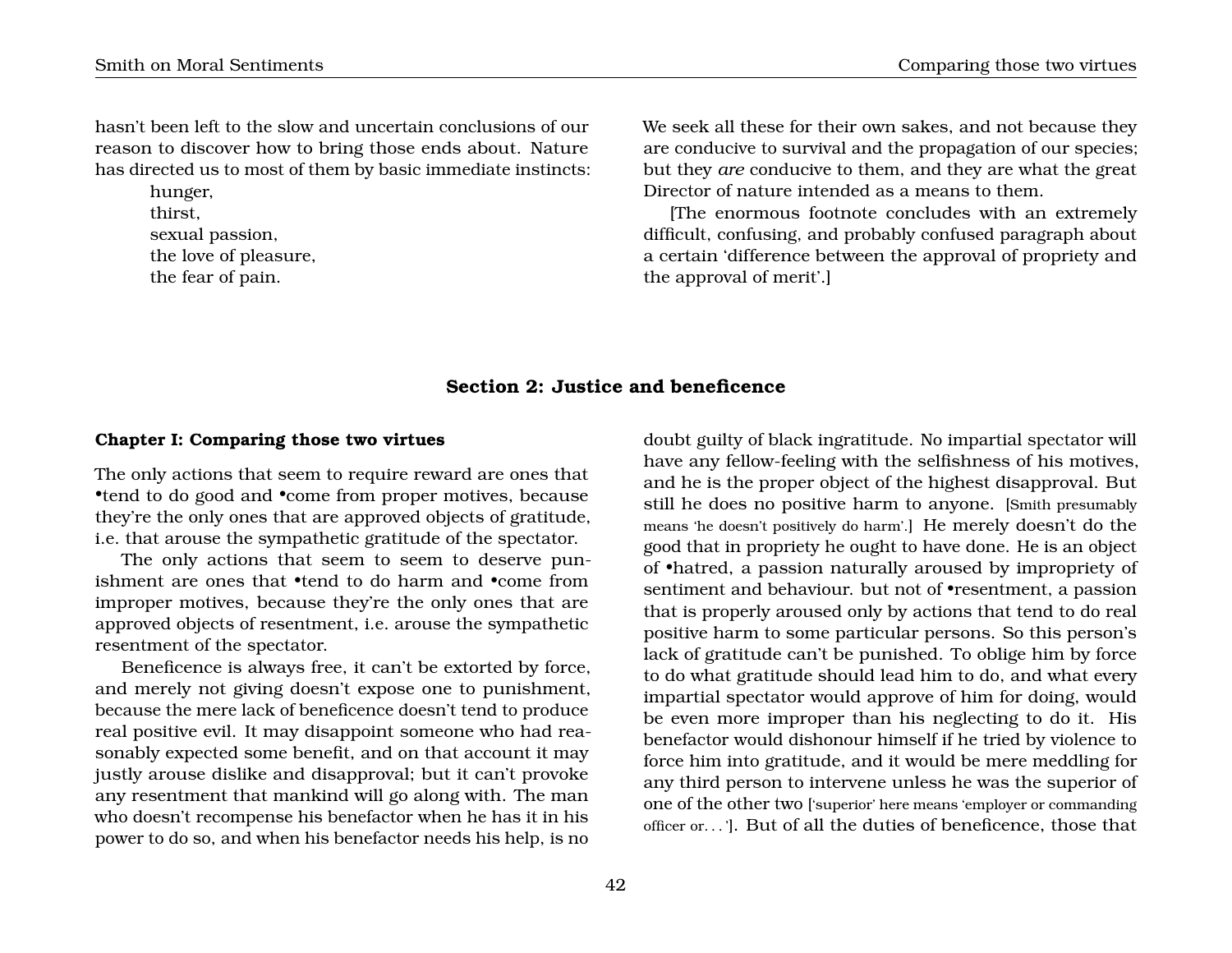are recommended by gratitude come closest to what is called a perfect and complete obligation—·i.e. come closest to the status of 'You deserve to be punished if you don't'·. What we are prompted to do by friendship, by generosity, by charity, meeting with universal approval when we do so, is even more free than the duties of gratitude, even further from being extortable by force. We have the phrase 'a debt of gratitude'; we do not speak of 'a debt of charity' or '. . . of generosity' or even '. . . of friendship' except when the friendship relation has bases for gratitude mixed in with it.

It seems that nature gave us resentment for our own defence and *only* for that. It is the safeguard of justice and the security of innocence. It prompts us to beat off harm that others are trying to do to us, and to retaliate for harm already done, so that •the offender may be caused to be sorry for what he did, and so that •others, through fear of similar punishment, may be frightened off from similar offences. So resentment must be reserved for these purposes; the spectator will never go along with it when it is exerted for any other purpose. And the mere lack of the beneficent virtues doesn't (and doesn't try to) do any harm from which we can have occasion to defend ourselves.

But there's another virtue the observance of •which is not left to the freedom of our own wills, •which may be extorted by force, and •the violation of which exposes the agent to resentment and thus to punishment. This virtue is *justice*; the violation of justice is injury; it does real positive harm to some particular persons, from motives that are naturally disapproved of. So it is a proper object of resentment, and of the natural consequence of resentment, namely punishment. Mankind go along with and approve of the violence employed to avenge the harm that is done by injustice, and to an even greater extent they go along with and approve of the violence that is used •to prevent and beat off the injury

and •to restrain the offender from harming his neighbours. Someone who is thinking of committing an injustice is aware of this, and feels that force may properly be used, both by his intended victim and by others, either to stop him from committing his crime or to punish him when he has committed it. This is the basis for the remarkable distinction between •justice and •all the other social virtues that was recently emphasized by an author of great and original genius, namely:

> We feel ourselves to be under a stricter obligation to act according to •justice than to act in ways that fit with •friendship, •charity, or •generosity. Whether we perform these last three virtues seems to be left somewhat to our own choice; but we feel somehow that we are in a special way tied, bound, and obliged to conform to justice ·in our conduct·. We feel that force may, with the utmost propriety and with the approval of all mankind, be used to make us conform to justice, but not to follow the precepts of the other social virtues.

But we must always carefully distinguish •what is only blamable or a proper object of disapproval from •what may be either punished or prevented by force. Something seems blamable if it **falls short of** the ordinary degree of proper beneficence that experience teaches us to expect of everybody; and something seems praiseworthy if it **goes beyond** that degree of beneficence. Conduct that **is at** the ordinary degree of beneficence seems neither blameworthy nor praiseworthy. Someone who behaves towards his son, his father, his brother, in a manner that is neither better nor worse than the conduct of most men, seems properly to deserve neither praise nor blame. . . .

But even the most ordinary degree of kindness or beneficence can't, among equals, be extorted by force. Among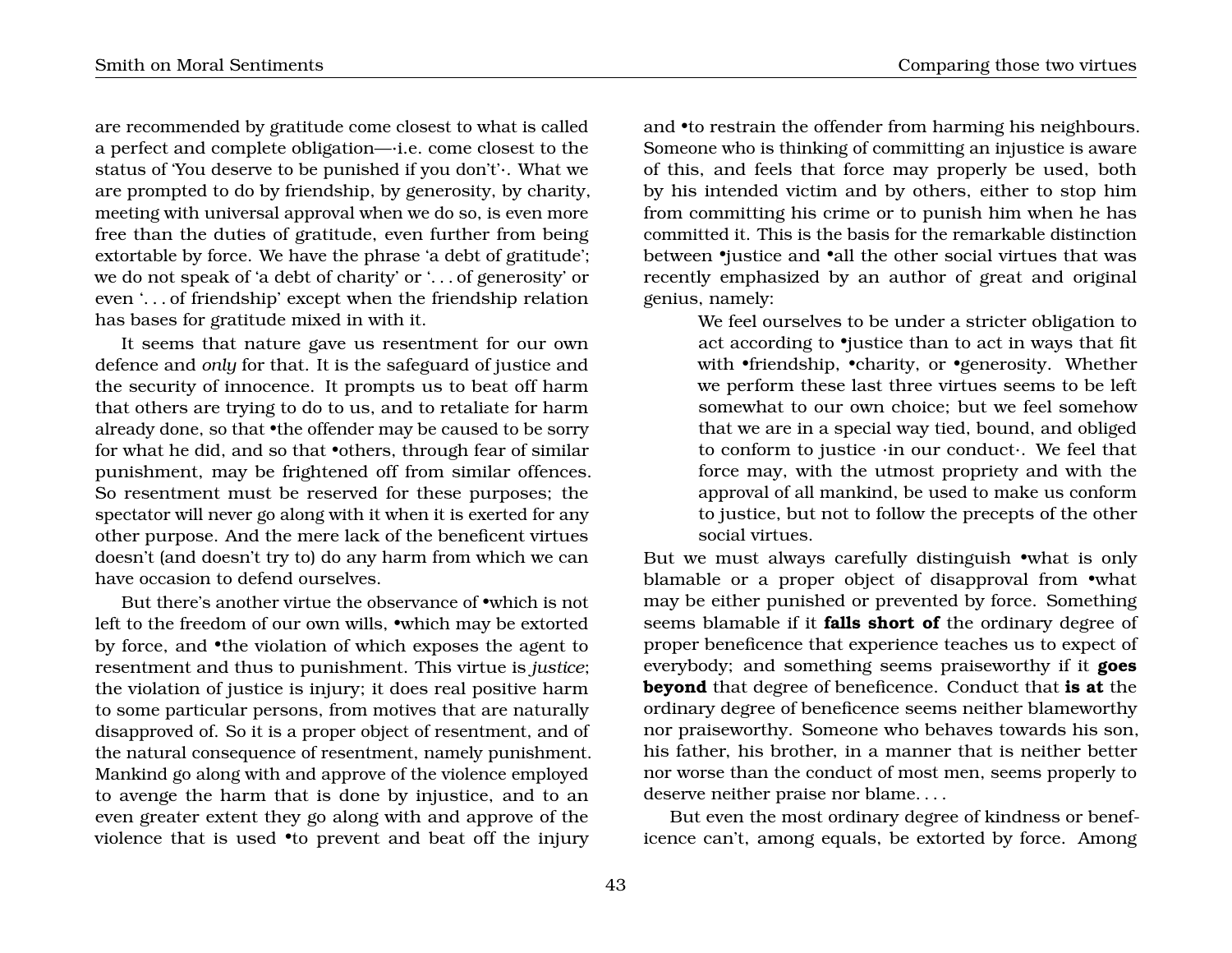equals each individual is—•naturally, and •independently of the institution of civil government—regarded as having a right to defend himself from injuries *and* to exact a certain degree of punishment for injuries that have been done to him. Every generous spectator not only •approves of his conduct when he does this, but •enters so far into his sentiments that he is often willing to help him in this. . . . But when

- •a father falls short of the ordinary degree of parental affection towards a son, or
- •a son's attitude to his father seems to lack the filial reverence that might be expected, or
- •brothers are without the usual degree of brotherly affection, or
- •a man shuts out compassion and refuses to relieve the misery of his fellow-creatures though he could easily do so

—in all these cases, though everyone blames the conduct, no-one imagines that those who might have reason to expect more kindness have any right to extort it by force. The sufferer can only complain, and the spectator can't interfere except advising and persuading. In all such cases it would be thought the highest degree of insolence and presumption for equals to use force against one another.

A superior may sometimes require people under his jurisdiction to behave, in this respect, with a certain degree of propriety towards one another; and no-one will find fault with his doing this. The laws of all civilized nations •oblige parents to support their children, and ·adult· children to support their ·aged· parents, and •impose on men many other duties of beneficence. [The phrase 'the civil magistrate', which we are about to meet, referred to any official whose job is to *apply* and *enforce* the laws; but Smith and some other writers extended it to cover also anyone who *makes* the civil laws.] The civil magistrate is entrusted with the power not only of •preserving the public peace by restraining injustice, but also of •promoting the prosperity of the commonwealth by establishing good discipline and discouraging every sort of vice and impropriety. So it is all right for him to prescribe rules that don't just prohibit citizens from harming one another but also command that they help one another to a certain degree. If the sovereign commands the citizens to do A, from then on not-doing-A is disobedience and is not only blameworthy but punishable. That holds even if before the sovereign's command there had been no blame attached to not-doing-A, and it holds more strongly still if not-doing-A had been highly blameworthy even before the sovereign commanded the doing of A. Of all the duties of a law-giver, however, this may be the one that needs the greatest delicacy and caution to perform with propriety and judgment. To neglect it altogether exposes the commonwealth to many gross disorders and shocking crimes, and to push it too far is destructive of all liberty, security, and justice.

Though the lack of beneficence doesn't seem to deserve punishment among equals, the greater efforts of that virtue do appear to deserve the highest reward. By producing the greatest good they become natural and approved objects of the liveliest gratitude. On the other hand, a man's •breach of justice exposes him to punishment, whereas his •observing the rules of that virtue hardly seem to deserve any reward. There is certainly a propriety in behaving justly, so that such conduct deserves all the approval that is due to propriety. But because it does no real positive good it isn't entitled to much gratitude. If the best we can say of someone is that he *doesn't* violate the persons or estates or reputations of his neighbours, he surely doesn't have much positive merit. But he does fulfill all the rules of justice, strictly so-called, and does everything that his equals can properly •force him to do or •punish him for not doing. We can often fulfill all the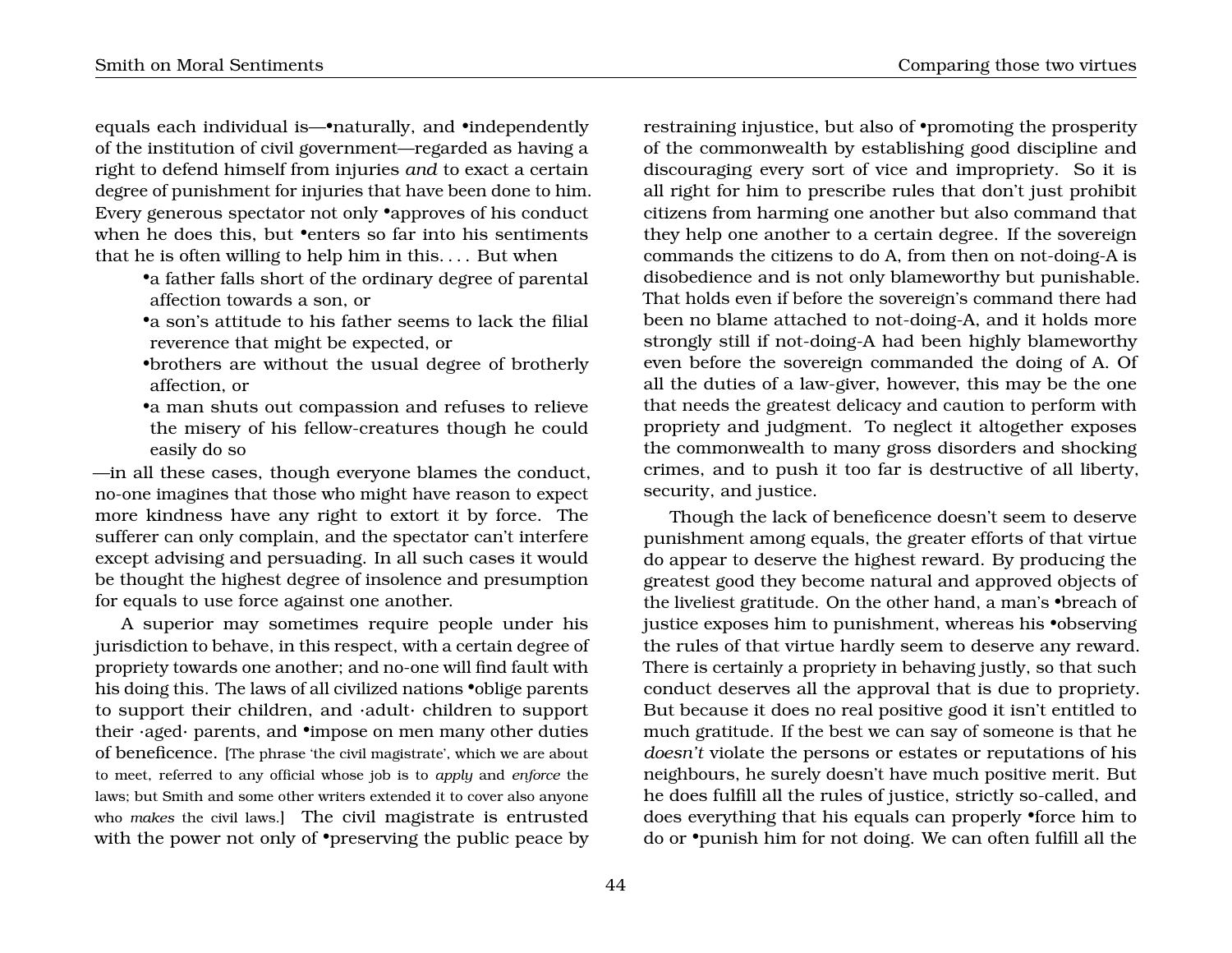rules of justice by sitting still and doing nothing!

As you treat others, so they will treat you; and *retaliation* seems to be the great law that Nature dictates to us. We think of beneficence and generosity as being owed to those who are themselves generous and beneficent. As for those who never open up their hearts to the feelings of humanity, we think that *they* should be correspondingly •shut out from the affections of all their fellow-creatures and •allowed to live in the midst of society as though in a great desert where there's nobody to care for them. . . . Someone who violates the laws of justice ought to be made to feel for himself the evil that he has done to someone else; and because he can't be •restrained by his brethren's sufferings, he ought to be •over-awed by the fear of his own! The man who is merely innocent—observing the laws of justice with regard to others, abstaining from harming his neighbours, but doing no more than that—can deserve only that his neighbours should respect his innocence in return, and that the same laws should be scrupulously observed with regard to him.

#### **Chapter 2: The sense of justice, of remorse, and of the consciousness of merit**

The only proper motive for harming our neighbour—the only incitement to do evil to someone else that mankind will go along with—is just indignation for evil that the other person has done to us. To disturb his happiness merely because it stands in the way of our own, to take from him what is of real use to him merely because it may be of equal or of more use to us, or in this way to act on the natural preference that every man has for his own happiness above that of other people, is something that no impartial spectator can go along with. There's no doubt that nature gives to each man the primary responsibility for his own care; and it's fit and right

that this should be so, because each man is better able to take care of himself than anyone else is. It follows from this that each man is much more deeply concerned •with whatever is immediately connected with himself than •with what has to do with anyone else. Hearing about the death of someone with whom we have no particular connection will probably give us less concern—will do less in the way of putting us off our food or disturbing our sleep—than would a very insignificant disaster that has befallen ourselves. But although the ruin of our neighbour may affect us much less than a small misfortune of our own, we mustn't ruin him in order to prevent that small misfortune—or even to prevent our own ruin. In all cases like this we must see ourselves not in the light in which we naturally appear to •ourselves but rather in the light in which we naturally appear to •others.... Though each man's happiness may matter to him more than the happiness of the rest of the world, to every other person it doesn't matter any more than anyone else's. So although it may be true that every individual, in his own breast, naturally prefers himself to all mankind, he won't dare to look mankind in the face and declare that he acts according to this principle. He feels that they can never go along with him in this preference, and that however natural it may be to him it must always appear excessive and extravagant to them. When he views himself in the light in which he's aware that others will view him, he sees that to them he's merely one of the multitude and in no way better than any of the others. If he wants to act in such a way that an impartial spectator can may enter into the motives of his conduct—that being what he wants most of all—he must now and always humble the arrogance of his self-love, bringing it down to something that other men can go along with. They will accept his self-love far enough to allow him to care about his own happiness more than anyone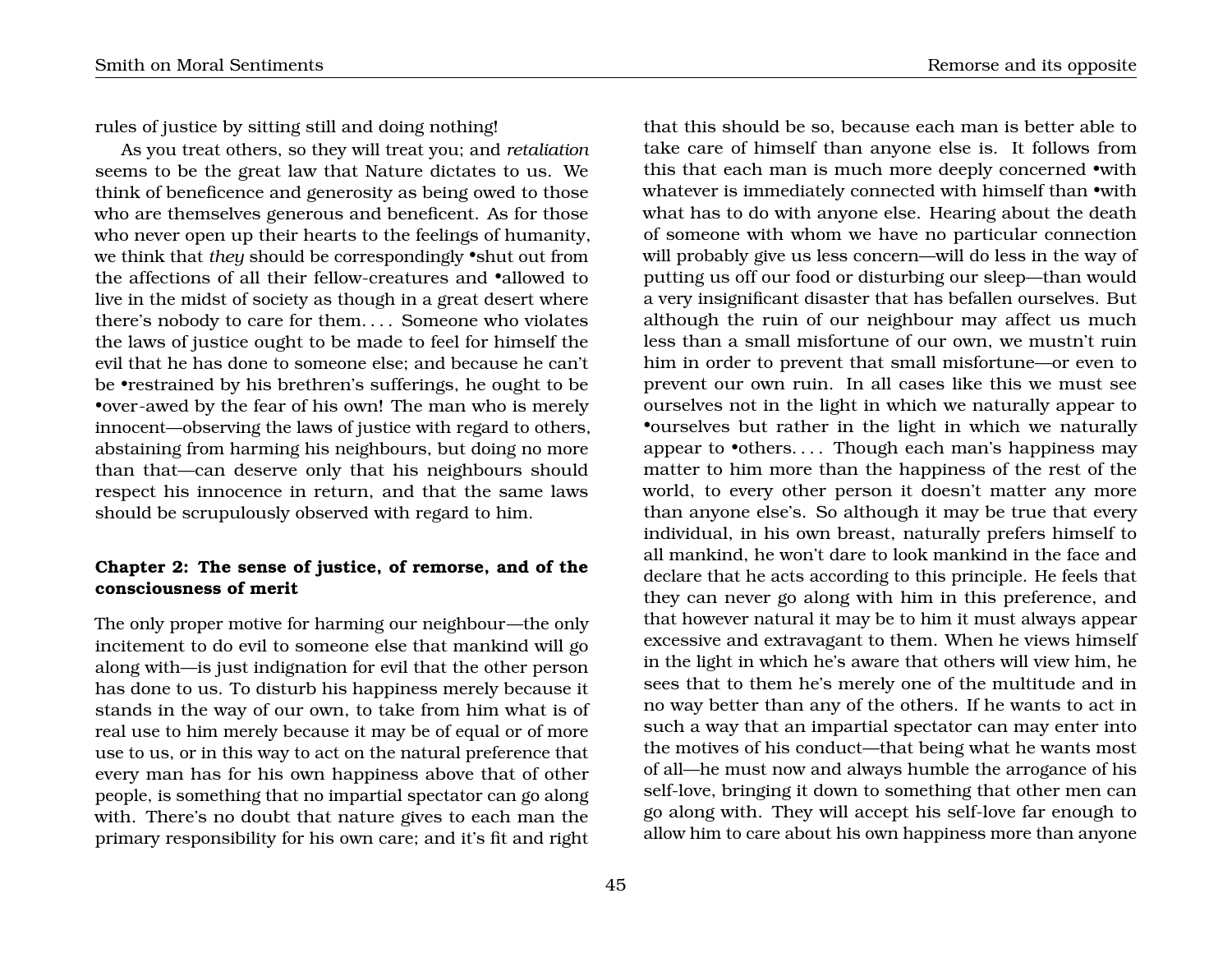else's—to care about it more and to work more intently on its behalf. When they place themselves in his situation, they'll readily go along with him to that extent. In the race for wealth, honours, and promotions he may run as hard as he can, straining every nerve and muscle in order to outstrip all his competitors. But if he should jostle or trip any of them, the allowance of the spectators is entirely at an end—that is a violation of fair play that they can't allow. . . . They now sympathize with the natural resentment of the person who was shouldered aside or tripped, and the offender becomes an object of their hatred and indignation. He is aware of this, and feels that those sentiments are ready to burst out from all sides against him.

The greater and more irreparable the evil that is done, the greater is

•the resentment of the sufferer,

•the sympathetic indignation of the spectator, and •the sense of guilt in the agent.

Death is the greatest evil that one man can inflict on another, and it arouses the highest degree of resentment in those who are immediately connected with the person who has been killed. Thus, of all the crimes that affect only individuals *murder* is the most atrocious—in the sight of mankind, and in the sight of the murderer. Being •deprived of something that we now possess is a greater evil than being •disappointed in some expectation of receiving a certain good. That is why theft and robbery (which take our possessions) are greater crimes than breach of contract (which merely disappoints our expectations). So the most sacred laws of justice—the ones the violation of which seems to call loudest for vengeance and punishment—are the laws that guard our neighbour's •life and person; next in line come those that guard his •property and possessions; and lastly those that guard what are called his •personal rights, or what is due to

him from the promises of others.

If someone who violates the more sacred laws of justice ever thinks about the sentiments that mankind must have regarding him, he has to feel all the agonies of shame, horror, and consternation. When his passion—·i.e. the passion that caused him to act so badly in the first place·—is gratified, and he starts to think coolly about his past conduct, he can't enter into  $\cdot$ or sympathize with $\cdot$  any of the motives that influenced it. They now appear as detestable to him as they always did to other people. By sympathizing with the hatred and abhorrence that other men must have towards him, he now to some extent hates and abhors himself. The situation of the person who has suffered from his injustice now draws pity from him. He is grieved at the thought of it, and regrets •the unhappy effects of his conduct, feeling that •they have made him the proper object of mankind's resentment and indignation of mankind, and of the vengeance and punishment that naturally flow from such resentment.... His fellowcreatures' memory of his crimes shuts out from their hearts all fellow-feeling with him; the sentiments that they *do* have regarding him are just what he is most afraid of. Everything seems hostile; he would like to escape to some inhospitable desert where he would never have to confront any human creature, never have to read in mankind's countenance the condemnation of his crimes. But solitude is even more dreadful than society. His own thoughts can present him with nothing but what is black, unfortunate, and disastrous, the miserable expectation of incomprehensible misery and ruin. The horror of solitude drives him back into society, and he returns—bewildered, ashamed, and terrified—into the presence of mankind, in order to beg for some little protection from the those very judges who he knows have already unanimously condemned him! Such is the nature of the sentiment of *remorse*, properly so-called; it is the most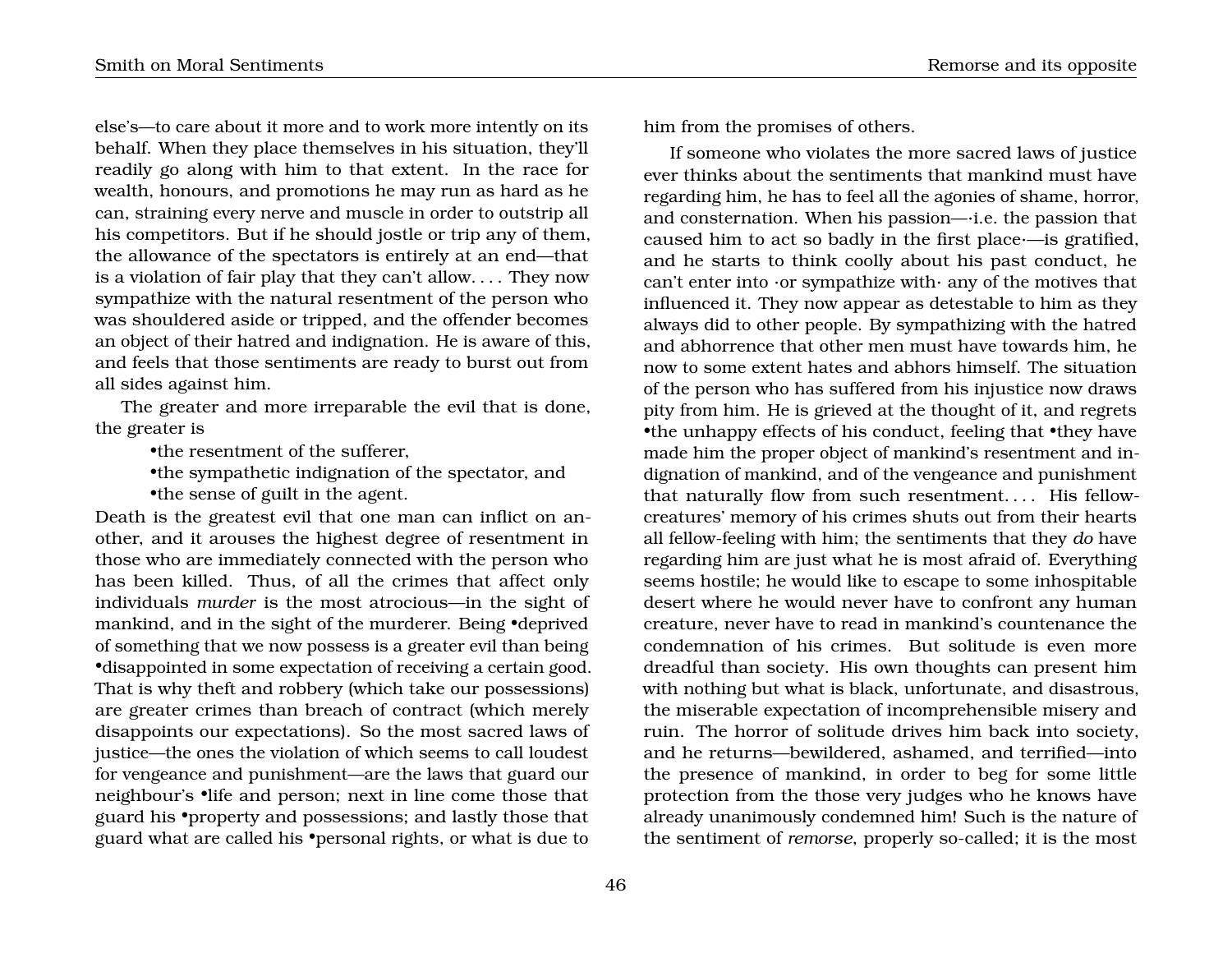dreadful sentiment that human beings are capable of. It is compounded out of •shame from the sense of the impropriety of past conduct; •grief for the effects of it; •pity for those who have suffered through it; and, because of the justly provoked resentment of all rational creatures, •the dread and terror of punishment.

The opposite behaviour naturally inspires the opposite sentiment. Take the case of a man who has performed a generous action, not as a frivolous whim but from proper motives. When *he* looks forward to those whom he has served, he feels himself to be the natural object of their love and gratitude and, by sympathy with them, of the esteem and approval of all mankind. And when he looks back to •the motive from which he acted, viewing it in the light in which the unbiased spectator will survey it, he still enters into •it and, by sympathy with the approval of this supposed impartial judge, he applauds himself. In both these points of view, ·forward and backward·, his own conduct appears to him every way agreeable. The thought of it fills his mind with cheerfulness, serenity, and composure. He is in friendship and harmony with all mankind, and looks on his fellow-creatures with confidence and benevolent satisfaction, knowing that he has made himself worthy of their most favourable regards. The combination of all these sentiments constitute the consciousness of merit, i.e. the consciousness of deserving to be rewarded.

#### **Chapter 3: The utility of this constitution of nature**

That is how man, who can't survive except in society, was equipped by nature for the situation for which he was made. Each member of the human society needs help from the others, and is vulnerable to harm from them. When the needed help is given and returned from love, gratitude,

friendship, and esteem, the society flourishes and is happy. Its different members are all bound together by the agreeable bands of love and affection. . . .

But even if the needed help is not given from such generous and disinterested motives, even if the different members of the society don't have love and affection for one another, the society won't necessarily fall apart, though it will be less happy and agreeable. Society can stay alive among different men, as it can among different merchants, from a sense of its utility, without any mutual love or affection. Even if no-one has any obligations or debts of gratitude to anyone else, society can still be held together by a *trade* [Smith says 'mercenary exchange'] in benefits, on the basis of agreed valuation for each benefit.

What society *can't* do is to survive among those who are constantly ready to harm and injure one another. The moment that injury begins, the moment that mutual resentment and hostility kick in, all society's bands are snapped and its different members are (so to speak) dissipated and scattered around by the violence and opposition of their discordant affections [see page [116](#page-119-0) note on 'affection']. (If there is any society among robbers and murderers, they must at least. . . .abstain from robbing and murdering one another.) So beneficence is less essential than justice is to the existence of society; a lack of beneficence will make a society uncomfortable, but the prevalence of injustice will utterly destroy it.

That is why Nature, while urging mankind to acts of beneficence by the pleasing awareness of deserved reward, hasn't thought it necessary to guard and enforce beneficent conduct by the terrors of deserved punishment in case it should be neglected. Beneficence is an ornament that makes the building more beautiful, not the foundation that holds it up; so it's good that it should be •recommended, but it doesn't have to be •imposed. In contrast with that, justice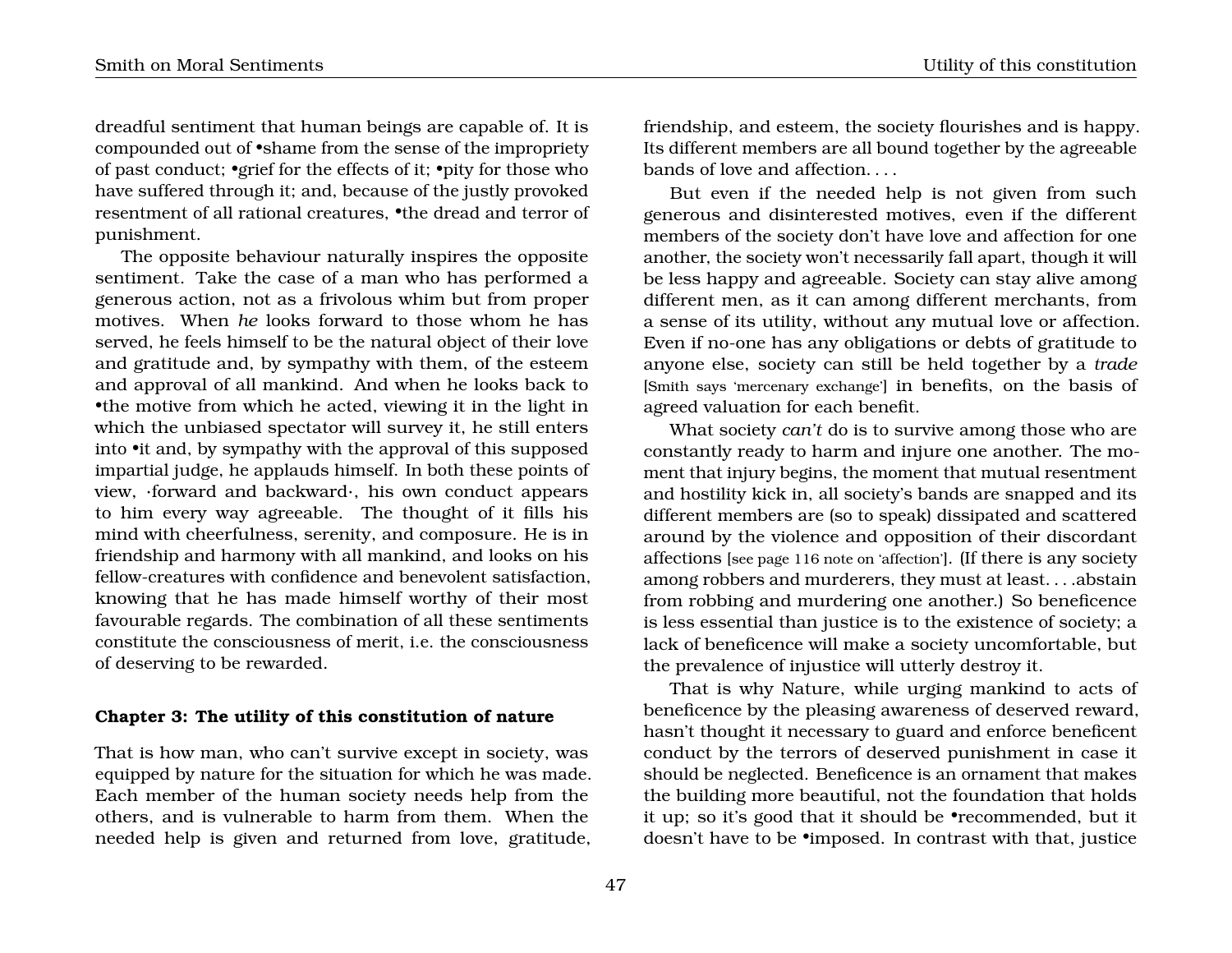is the main pillar that holds up the entire building. If it is removed, the whole of human society—

> the great, the *immense* structure whose creation and support seems to have been Nature's special care, her cherished project

—must in a moment crumble into atoms. In order to enforce the maintenance of justice, therefore, Nature has implanted in mankind the awareness of guilt, the terrors of deserved punishment that come with its violation, as the great safeguards of human society, to protect the weak, curb the violent, and punish the guilty. Although men are naturally sympathetic,

- •they feel so little for anyone with whom they have no special connection, compared with what they feel for themselves,
- •the misery of someone who is merely their fellowcreature matters so little to them in comparison with even a small convenience of their own, and
- •they have it so much in their power to harm their fellow-creature and may have so many temptations to do so,

that if this fear-of-punishment mechanism didn't go to work within them in the fellow-creature's defence, aweing them into a respect for his innocence, they would like wild beasts be ready at all times to attack him, and a man would enter an assembly of men as he enters a den of lions.

All through the universe we see means delicately adjusted to the ends they are intended to produce. In the mechanism of a plant or animal body we admire how everything is contrived for advancing the two great purposes of nature—•the support of the individual and •the propagation of the species. But in everything like this we still distinguish the *cause* of the various motions and structures from their *purpose*. [Smith calls this distinguishing their 'efficient cause' from their 'final cause'.]

The digestion of the food, the circulation of the blood,. . . .and so on are all operations that are necessary for the great purposes of animal life. But we don't try to *explain* them in terms of those purposes in the way one might explain them in terms of their efficient causes. We don't imagine that the blood circulates or the food digests of its own accord, *intending* to achieve the purposes of circulation or digestion. The wheels of a watch are admirably adjusted to the purpose for which it was made, telling the time. All their various motions work together in the most precise way to produce this effect. If they *wanted* and *intended* to tell the time, they couldn't do it better! But we attribute that desire and intention not to the wheels but to the watch-maker, and we know that what makes them move is a spring, which doesn't *intend* to produce its effect any more than they do. ·This is standard stuff·: When we are explaining the operations of **bodies**, we always in this way distinguish the cause from the purpose ['the efficient from the final cause']. Yet when we are explaining the operations of **minds**, we are apt to run these two different things together. When natural forces lead us to pursue purposes that a refined and enlightened reason would recommend to us, we're apt to think of that enlightened reason as though it were the efficient cause of the sentiments and actions by which we pursue our purpose. . . . On a superficial view, this cause seems sufficient to produce the effects that we credit it with, and the system of human nature seems to be simpler and more agreeable when all its different operations are in this way explained in terms of a single cause, ·namely *reason*·.

As society •cannot survive unless the laws of justice are mainly observed, and as social interactions •cannot take place among men who don't generally abstain from injuring one another; it has been thought that our awareness of this •necessity is what led us to approve of the enforcement of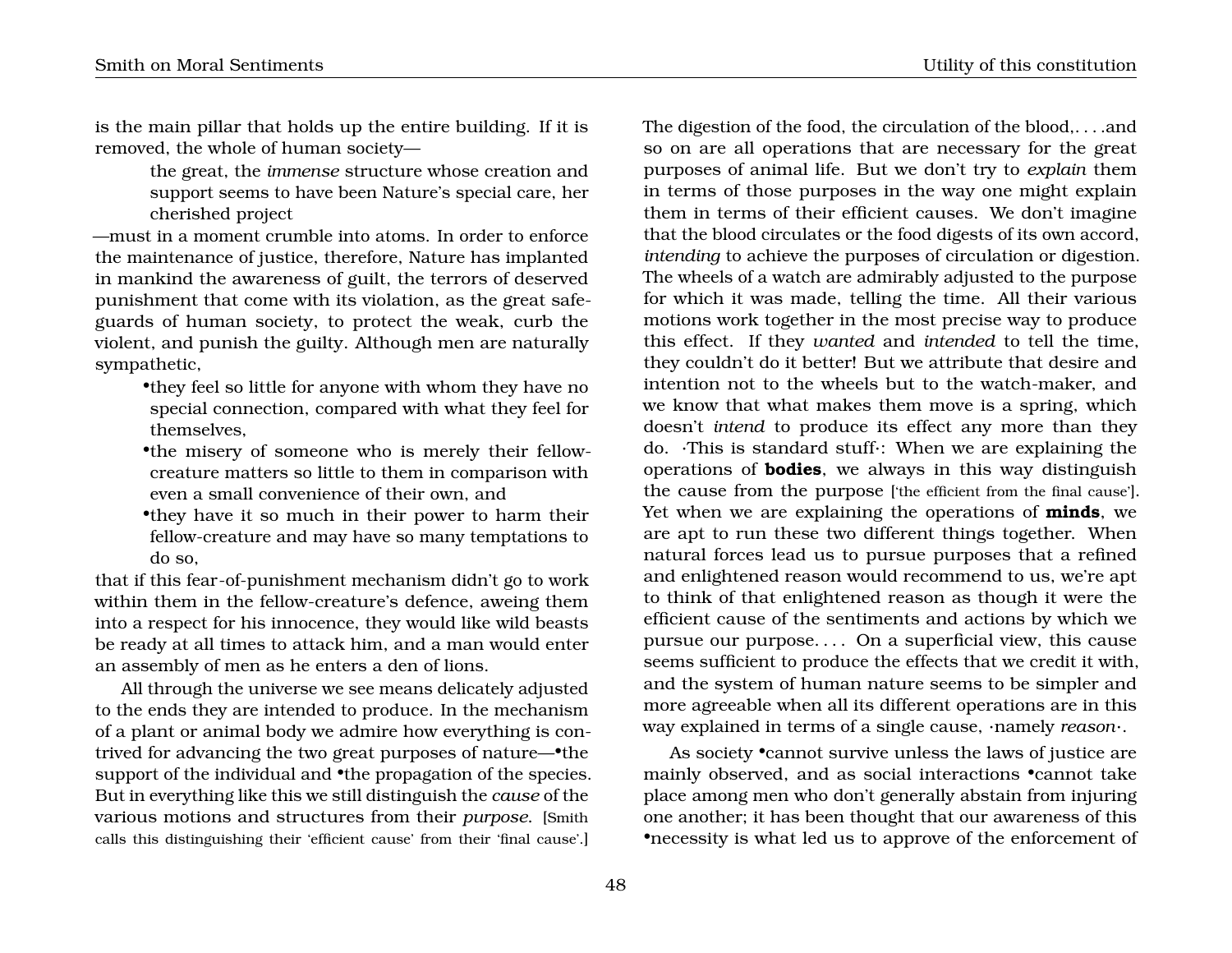the laws of justice by the punishment of those who violated them. Here in more detail is how this line of thought goes:

> Man has a natural love for society, and wants the union of mankind to be preserved for its own sake, independently of whether he himself would get any benefit from it. The orderly and flourishing state of society is agreeable to him, and he loves the thought of it. He dislikes social disorder and confusion, and is upset by anything that tends to produce it. He does also realize that his own welfare is connected with the prosperity of society, and that its preservation is needed for his happiness and perhaps for his survival. So he has every reason to hate anything that can tend to destroy society, and is willing to use every possible means to hinder such a hated and dreadful event. Injustice necessarily tends to destroy society. So every appearance of injustice alarms him, and he rushes to stop the progress of anything that would quickly put an end to all that is dear to him if it were allowed to continue unchecked. If he can't restrain it by gentle and fair means he must beat it down by force and violence—he must *somehow* put a stop to its further progress. That is why he often approves of the enforcement of the laws of justice through the punishment of those who violate them—even their *capital* punishment, which removes the disturber of the public peace from the world, and terrifies others by the example it sets.

That's what people commonly say about our approval of the punishment of injustice. And there is truth in it: we often have occasion to *confirm* our natural sense of the propriety and fitness of punishment by thinking about how necessary it is for preserving the order of society. When

•the guilty man is about to suffer the retaliation that

mankind's natural indignation declares to be due to his crimes, and

•the insolence of his injustice is broken and humbled by his terror of the approaching punishment, and

•he is no longer someone to be feared, and for generous

and humane people begins to be someone to be pitied, the thought of what he is about to suffer extinguishes people's resentment towards him—resentment arising from the sufferings of his victims. They are disposed to pardon and forgive him, and to save him from the punishment that they had in their cool hours regarded as the proper retribution for such crimes. So here they look for help to considerations of the general interests of society. They counterbalance the impulse of this weak and partial humaneness by the dictates of a humanity that is more comprehensive. They reflect that mercy to the guilty is cruelty to the innocent, and they counter the emotions of compassion that they feel for a particular person by a broader compassion that they feel for mankind.

Sometimes too we find it appropriate to use the 'It's necessary for the support of society' defence ·not merely of punishment for injustice but also· of the propriety of observing the general rules of justice in the first place. We often hear the young and the restless ridiculing the most sacred rules of morality, and proclaiming the most abominable maxims of conduct—sometimes because they have become morally rotten but more often because of the emptiness of their hearts. Our indignation rises, and we are eager to refute and expose such detestable principles. Now, what initially inflames us against these principles is their intrinsic detestableness. [Smith then presents in a rather tangled form two lines of thought involving the claims that the principles in question

**(a)** are natural and proper objects of hatred and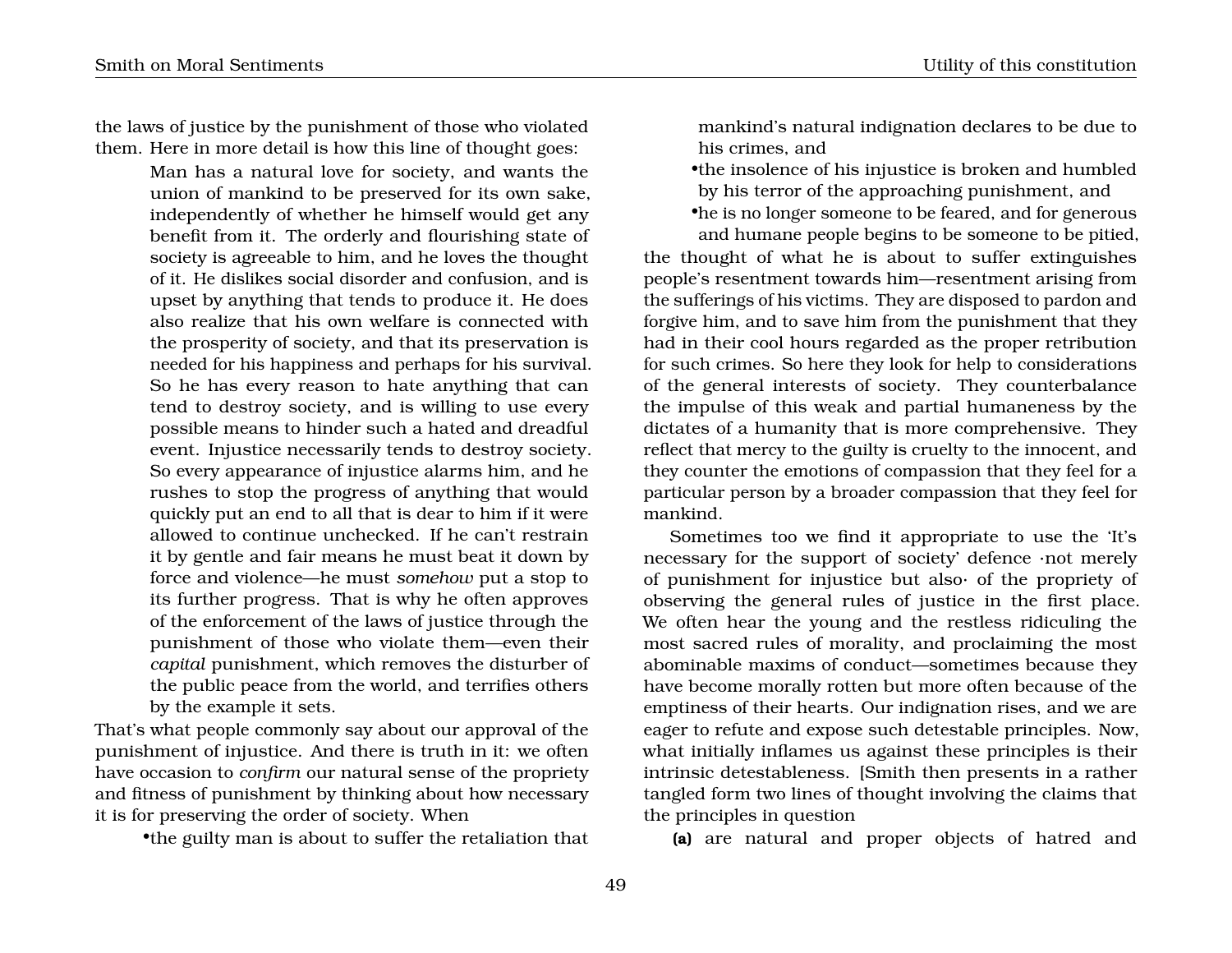detestation,

**(b)** are ones that we hate and detest,

**(c)** ought to be condemned.

Defending **(c)** purely on the basis of **(b)** wouldn't appear to be conclusive (Smith says we think). It might be better to base **(c)** on **(b)** if that were based on **(a)**. But the fact is that when we are confronted by people who reject the basic principles of justice, it's not going to do any good to talk about actual or legitimate hatred and detestation because, Smith continues:] when we are asked 'Why shouldn't we do A?' the very question seems to show that doing A doesn't appear to the questioner to be ·in itself· a natural and proper object of hatred. So we must show him that A ought to be done for the sake of something else. And that is what starts us looking around for other arguments, and then what we come up with first is the disorder and confusion of society that would result from everyone's behaving unjustly. We seldom fail, therefore, to insist on this topic.

But although it's usually obvious that the welfare of society is put at risk by  $\bullet$ licentious practices, that thought is seldom what first arouses us against •them. **All** men, even the most stupid and unthinking ones, loathe fraud, perfidy, and injustice, and are delighted to see them punished. But although it is obvious that justice is necessary for the existence of society, that's something that **few** men have ever thought about.

·I am contending that· what basically puts us in favour of the punishment of crimes against individuals is not our concern for the preservation of society. There are many obvious reasons for this. **(1)** Our concern for the fortune and happiness of •individuals doesn't ordinarily arise from our concern for the fortune and happiness of •society. This thought—

'I am concerned for the destruction of that man,

because he is a member or part of society,' when said by someone who really cares about society as a whole, is as silly as this—

> 'I am concerned for the loss of a single guinea, because it is a part of a thousand guineas'

when said by someone who really cares about a thousand guineas. In neither case does our concern for the individuals arise from our concern for the multitude; in each case our concern for the multitude is composed out of the particular concerns that we feel for the different individuals that make it up. When someone steals money from me, what motivates my prosecution of him is not a concern for the preservation of my whole fortune, but rather my concern for the particular sum that was stolen; and, similarly, when one man is harmed or destroyed, what motivates our demand that the perpetrator be punished is not our concern for the general interest of society, but rather our concern for that one individual person who has been harmed. [Smith goes on to distinguish *this* concern-for-the-individual from the delicately detailed concern that we might have for an individual friend, lover, mentor or the like. All we have here is a concern for someone because he is our fellow-creature. How we feel about him personally doesn't come into it; or anyway it shouldn't, though Smith admits that it is likely to do so, damping down our resentment of someone who has unjustly harmed a nasty victim.]

Sometimes indeed we both punish and approve of punishment purely on the grounds of the general interests of society, interests that we think can't be secured without the punishment in question. All the punishments inflicted for breaches of. . . .military discipline are examples of this. Such crimes don't immediately or directly harm any particular person; but it is thought that their remote consequences will or might included great harm to society. A sentinel who falls asleep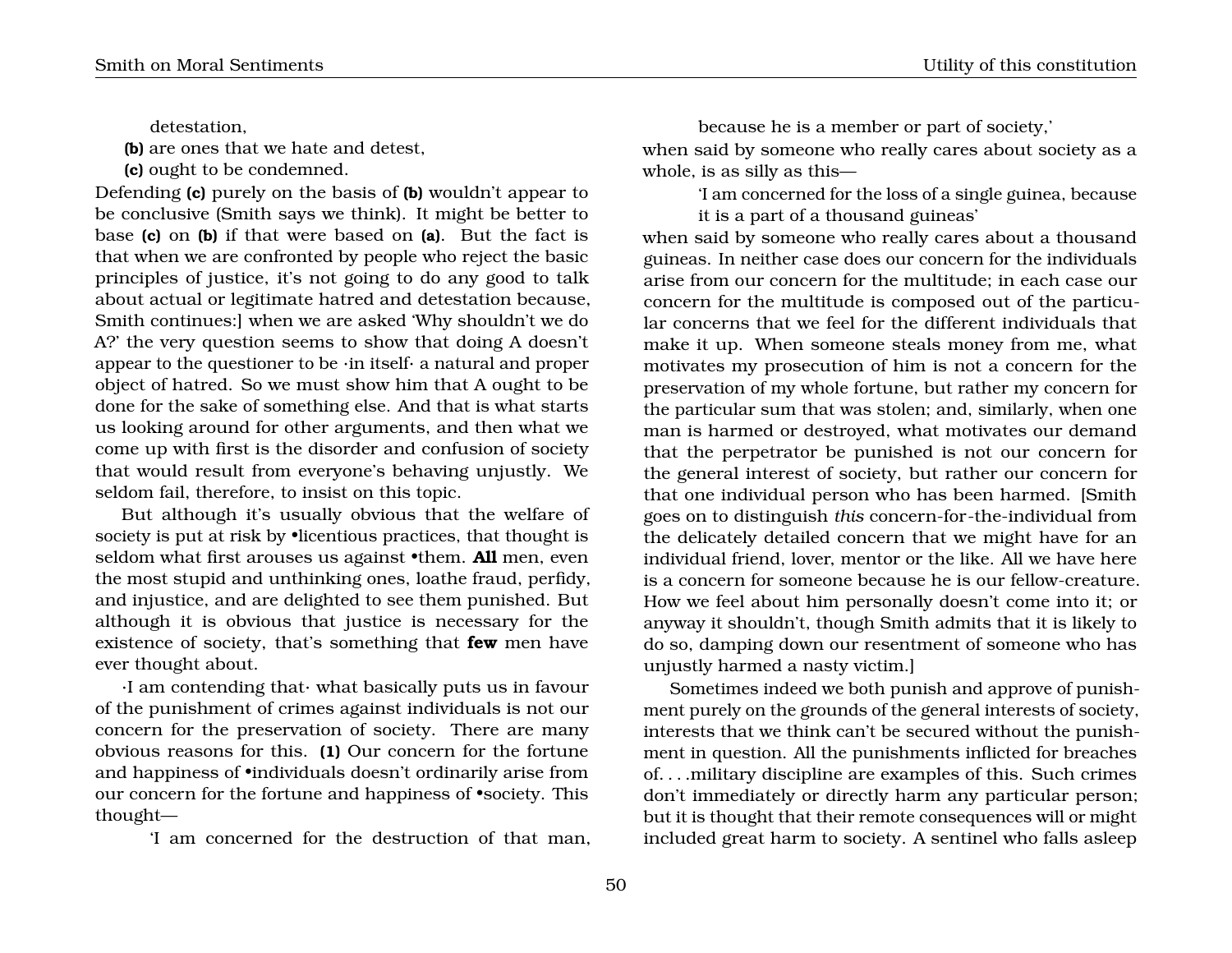on his watch suffers death by the laws of war, because such carelessness might endanger the whole army. This severity may often seem to be necessary, and therefore to be just and proper. . . . Yet this punishment, however necessary it may be, always appears to be excessively severe—a punishment so great for a crime seemingly so small. . . . A humane person must gather his thoughts, make an effort, and exert his whole firmness and resolution before he can bring himself either to inflict such a punishment or to go along with its being inflicted by others. This is different from his view of just punishment of an ungrateful murderer or parricide, where his heart vigorously—even joyfully—applauds the just retaliation that seems right for such detestable crimes. . . . The very different sentiments with which the spectator views those different punishments shows that his approvals in the two cases are not based on the same principles. The spectator looks on the sentinel as an unfortunate victim, who indeed ought to be devoted to the safety of numbers, but whom still in his heart he would be glad to save; and

he is only sorry that the interest of the many should oppose his being let off. But if the murderer escaped punishment, this would arouse the spectator's highest indignation, and he would call on God to avenge in another world the crime that mankind had wrongly neglected to punish on earth.

·A propos of that last point·: Notice that we're so far from imagining that injustice ought to be punished in this life merely in the interests of social order that can't otherwise be maintained, that •Nature teaches us to hope, and •religion (we suppose) authorises us to expect, that it will be punished even in a life to come. One might say that our sense of its ill desert pursues it beyond the grave, though the example of its punishment *there* can't serve to deter the rest of mankind—who don't see it, and don't know it—from being guilty of similar conduct *here*. But we think that the God's justice requires that he should hereafter avenge the injuries of the widow and the fatherless, who are so often harmed with impunity in this life. . . .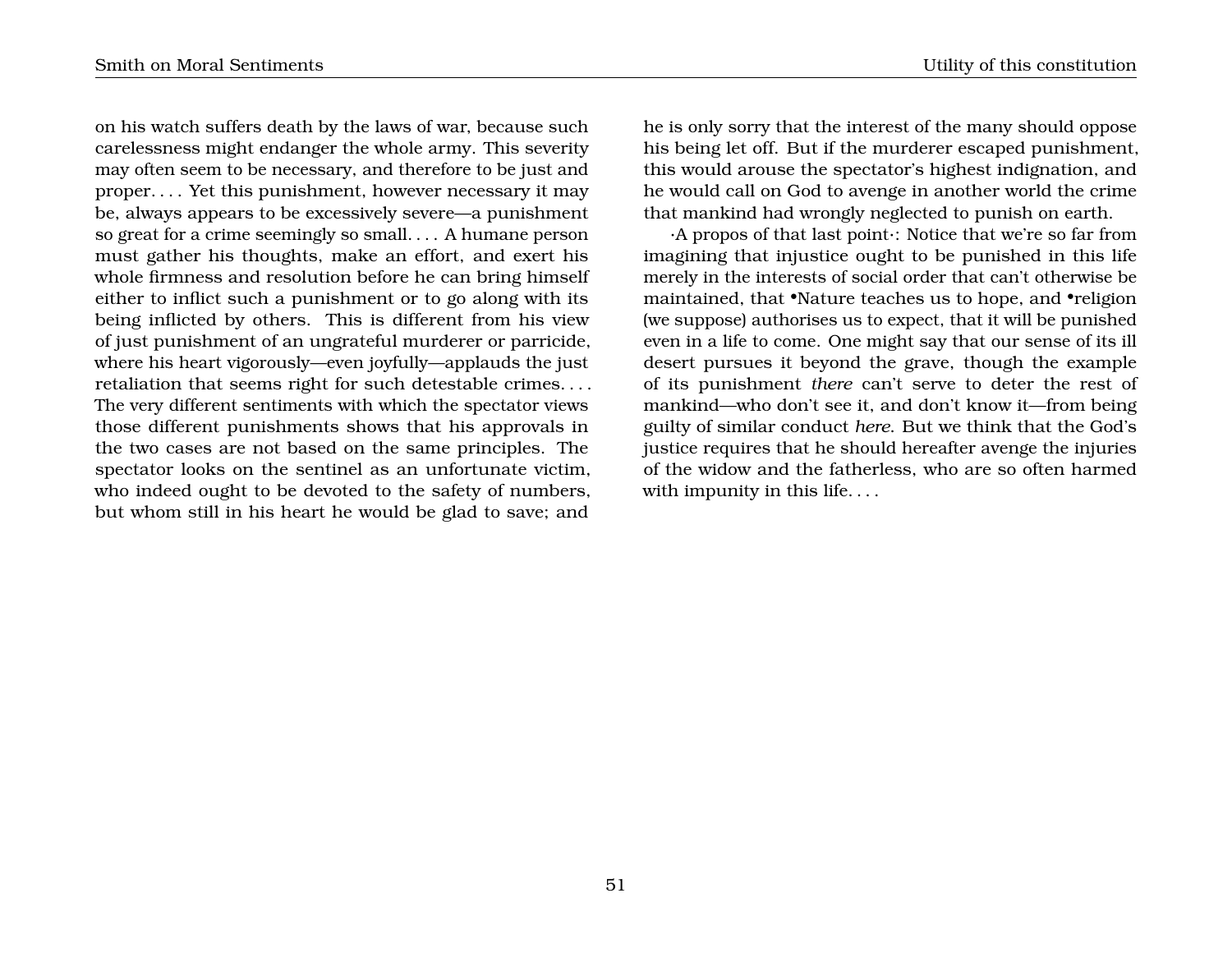#### **Section 3: The influence of luck on mankind's sentiments regarding the merit or demerit of actions**

Whatever praise or blame can be due to any action must be based on

> **(1)** the intention or affection of the heart from which the action comes,

> **(2)** the external action or movement of the body which this affection causes, or

> **(3)** the good or bad consequences that actually come from it.

These three constitute the whole nature and circumstances of the action, and must be the basis for any quality that belongs to it.

It is abundantly evident that **(2)** and **(3)** can't be a basis for any praise or blame, and no-one has ever said that they could. The **(2)** external action or movement of the body is often the same in the most innocent and in the most blameworthy actions. •Shooting a bird, •shooting a man—these are the same external movement, pulling the trigger of a gun. And **(3)** the consequences that actually happen to come from an action are as irrelevant to praise and blame as is the external movement of the body—even *more* irrelevant if that is possible! The consequences of the action depend not on the agent but on luck [Smith's word, here and throughout, is 'fortune'], so they can't be the proper basis for any sentiment of which the agent's character and conduct are the objects.

The only consequences for which he is accountable, or by which he can deserve either approval or disapproval of any kind, are ones that were in some way *intended*, or ·if not outright intended, then· at least show some agreeable or disagreeable quality in the intention from which the agent acted. So there we have it: any judgment of the action's rightness

or wrongness, its beneficence or harmfulness of design, any praise or blame for it, any approval or disapproval, is just only if it is based on the intention or affection of the heart from which the action arose.

Everyone agrees with this thesis when it is stated, as here, in abstract and general terms; its obvious rightness is acknowledged by all the world, with no dissenting voice among all mankind. Everyone accepts that the accidental, unintended and unforeseen consequences of an action, however good they are, don't make the action a suitable object of gratitude if the intention or affection was malevolent; and however bad they are, they don't make the action a suitable object of resentment if the intention or affection was good.

But however sure we are about this, stated in the abstract, when we get down to particular cases our sentiments concerning the merit or demerit of an action *are* in fact greatly affected—in one direction or the other—by what actual consequences happened to come from it. We all accept the rule that actual consequences are irrelevant to an action's moral status, and yet it hardly ever happens that our ·moral· sentiments are entirely regulated by it. This is an irregularity of sentiment that

everyone feels,

hardly anyone is sufficiently aware of, and nobody is willing to acknowledge.

I now proceed to explain it, ·in three chapters, in which· I shall discuss **(1)** the cause of this irregularity, **(2)** the extent of its influence, and **(3)** the end purpose that ·God·, the Author of nature, seems to have intended by it.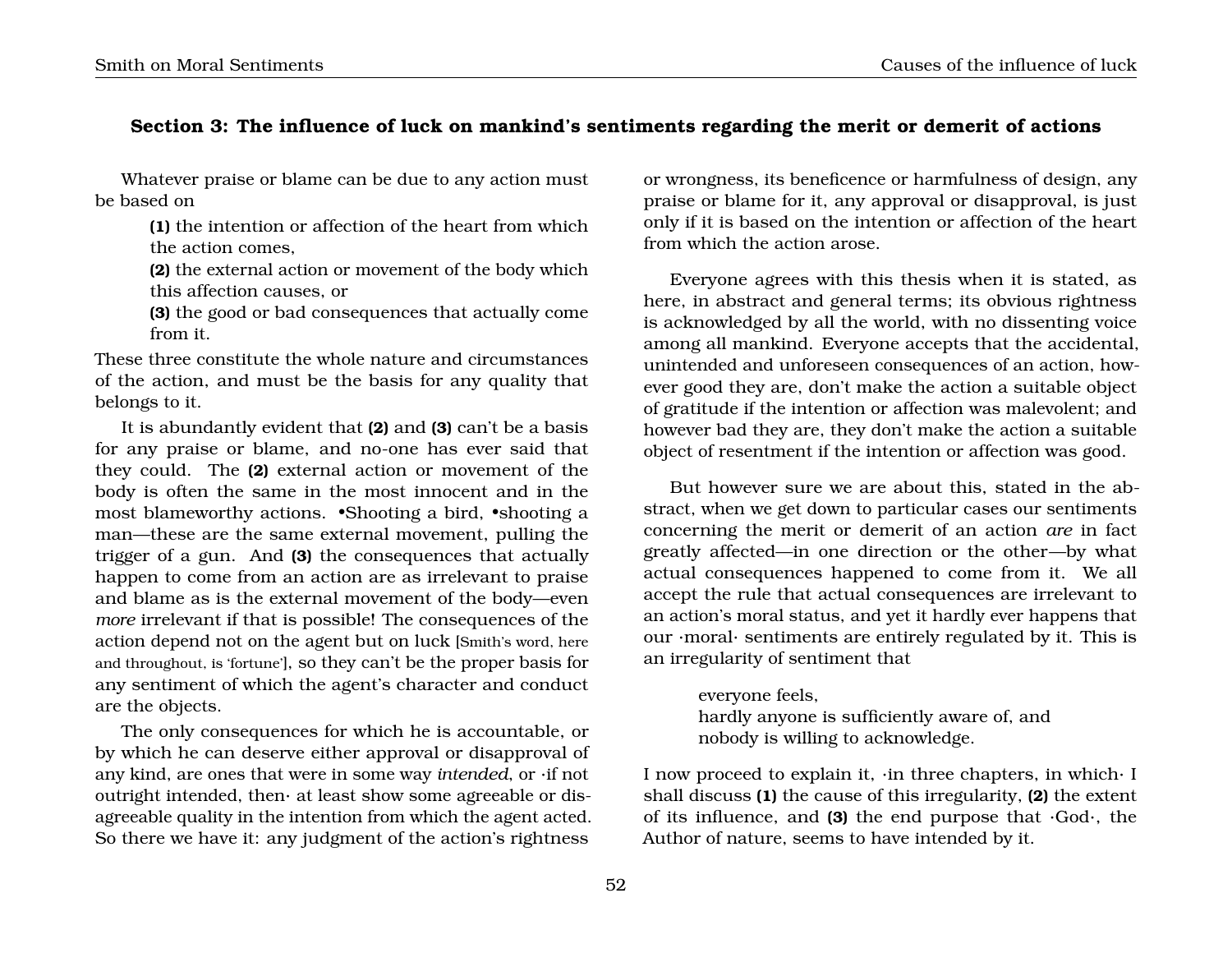#### **Chapter 1: The causes of this influence of luck**

All causes of pain and pleasure—*all* of them—seem to immediately arouse gratitude and resentment in all animals. Those passions are aroused by inanimate as well as by animate objects. We are briefly angry even with the stone that hurts us; a child beats it, a dog barks at it, a bad-tempered man is apt to curse it. A moment's thought corrects this sentiment, making us realize that something that has no feeling is a very improper object of revenge! But when great harm has been done by an inanimate object, that object becomes disagreeable to us ever after, and we take pleasure in burning or destroying it. That is how we would treat something that had accidentally been the cause of the death of a friend, and we would often think ourselves guilty of a sort of inhumanity if we *didn't* vent this absurd sort of vengeance on it.

In the same way we have a sort of gratitude for inanimate objects that have caused great pleasure or frequent pleasure. The sailor escapes from a shipwreck with the help of a plank; if as soon as he gets back to land he uses the plank as firewood, he will strike us as being guilty of an unnatural action. We would have expected him to preserve the plank with care and affection, as a monument that was dear to him. After years of using a snuff-box, a pen-knife, and a walking-stick, a man grows fond of them and feels something like a real love and affection for them. If he breaks or loses them, he is upset out of all proportion to the value of the damage. The house that we have long lived in, and the tree whose green shade we have long enjoyed, are both looked on with a sort of respect that such benefactors seem to be owed. The decay of the house or the death of the tree affects us with a kind of melancholy, even though it doesn't bring any loss to us. . . .

But for something to be a *proper* object of gratitude or resentment it must not only •cause pleasure or pain but must also •be capable of feeling them. If it doesn't have this capacity, there's no way for gratitude or resentment to be *satisfied* in relation to it. Having been aroused by the causes of pleasure and pain, those passions can be satisfied only by retaliating those sensations on what caused them; and there's no point in trying to do that with an object that isn't sentient. So animals are less improper objects of gratitude and resentment than inanimate objects. The dog that bites, the ox that gores, are both of them punished. If an animal causes someone's death, neither that person's relatives or the public in general will be satisfied unless the animal is put to death in its turn; not merely for •the security of the living, but also to some extent to •revenge the injury of the dead. On the other hand, animals that have been remarkably serviceable to their masters become objects of a lively gratitude. . . .

But. . . .animals are still far from being complete and perfect objects of gratitude or resentment. What gratitude wants most is not only •to make the benefactor feel pleasure in his turn, but •to make him aware that he is being rewarded for his past conduct, to make him pleased with that conduct, and to convince him that the person he helped was worth helping. What charms us most about our benefactor is the match between his sentiments and ours concerning the worth of our own character and the respect that is due to us. We are delighted to find someone who values us as we value ourselves, and picks us out from the rest of mankind in somewhat the way in which we pick out ourselves! One of our main purposes in rewarding him is to maintain in him these agreeable and flattering sentiments (though the best of us won't pursue this with the further purpose of getting new favours from the benefactor). And this is the reason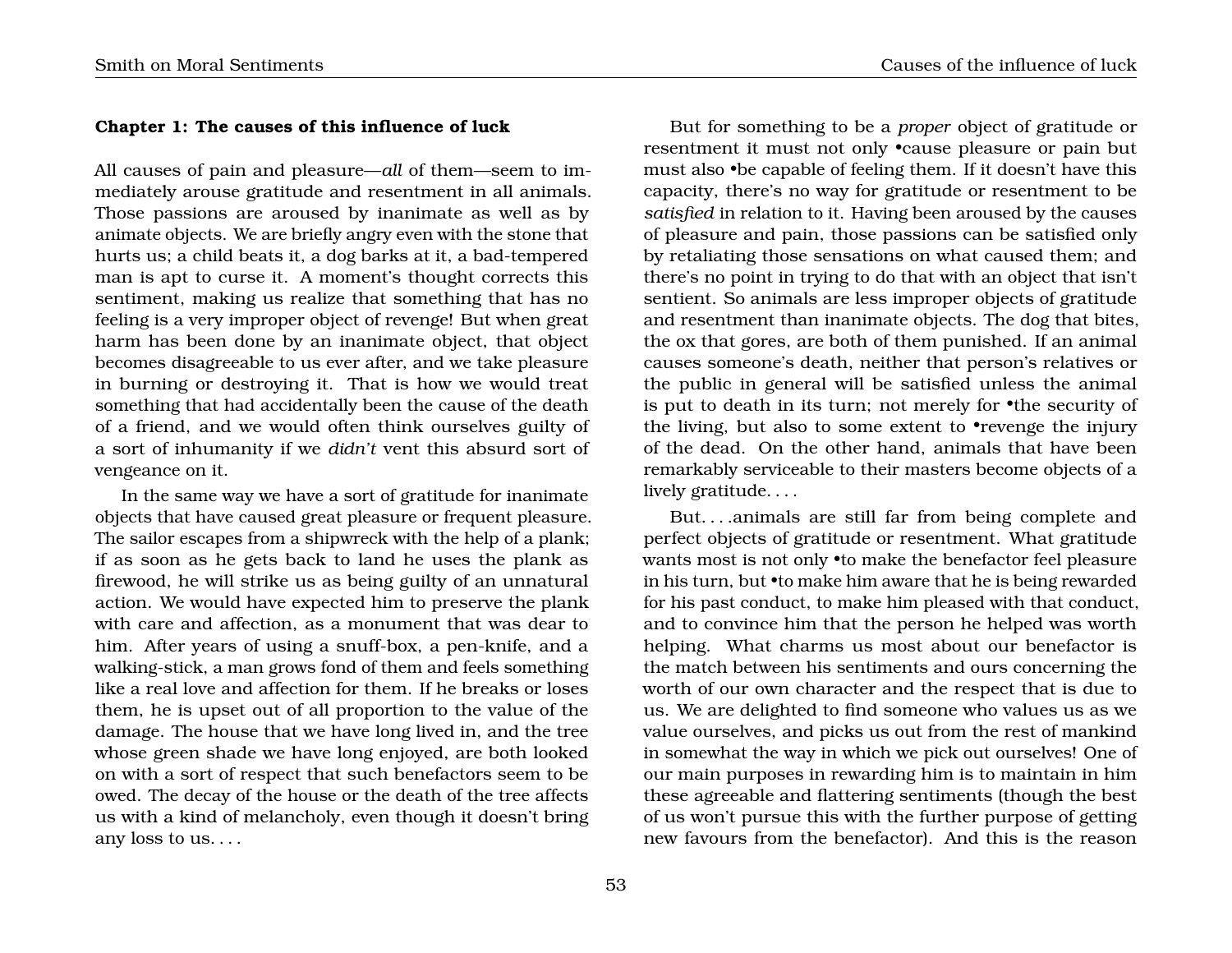for something that I pointed out earlier, namely that when we can't enter into the motives of our benefactor, when his conduct and character appear unworthy of our approval, our gratitude for his services to us—however great they have been—is significantly lessened. We are less flattered by his picking us out for special favour; and keeping the respect of such a weak or worthless patron seems not to be something worth pursuing for its own sake.

On the other hand, the chief purpose of resentment is not merely to make our enemy feel pain in his turn, but to make him aware that he is feeling pain because of his past conduct, to make him repent of that conduct, and to make him feel that the person he injured didn't deserve to be treated in that manner. What chiefly enrages us against the man who injures or insults us is his writing us off as insignificant, his unreasonable preference for himself over us, and the absurd self-love that apparently leads him to imagine that other people may be sacrificed at any time for his convenience or at his whim. The glaring impropriety of this conduct, the gross insolence and injustice that it seems to involve, often shock and exasperate us more than all the harm that we have suffered. To bring him back to a better sense of what is due to other people, to make him aware of what he owes us and of the wrong that he has done to us, is often the main purpose of our revenge, which is always incomplete when it can't accomplish this. . . .

Thus, before anything can be a complete and proper object of either gratitude or resentment it must possess three different qualifications. **(1)** It must be the cause of pleasure in one case, of pain in the other. **(2)** It must be capable of feeling those sensations. **(3)** It must not merely have produced those sensations but must have done so from design—a design that is approved of in one case and disapproved of in the other. It's **(1)** that makes an object

capable of arousing gratitude and resentment; it's because of **(2)** that these passions can in some way be satisfied; and **(3)** is not only needed for the gratitude or resentment to be complete, but also provides an extra cause of those passions because of the special and intense pleasure or pain that it involves.

The sole arousing cause of gratitude is something that gives pleasure; so that even when a person's intentions are utterly proper and beneficent, if he has failed actually to produce the good that he intended, less gratitude seems to be due to him because one of the arousing causes is lacking. And the sole arousing cause of resentment is something that gives pain; so that even when a person's intentions are utterly improper and malevolent, if he has failed actually to produce the evil that he intended, less resentment seems to be due to him because one of the arousing causes is lacking. [Smith really does move from 'the sole cause' to 'one of the causes', a move that he needs for his conclusion about 'less' gratitude or resentment rather than *none*.] On the other hand, even when a person's intentions don't have any laudable degree of benevolence, if his actions *happen* to produce great good, because one of the arousing causes has occurred some gratitude is apt to arise towards him—a shadow of merit seems to fall on him. And when a person's intentions don't have any blameworthy degree of malice, if his actions should *happen* to produce great evil, because one of the arousing causes has occurred some resentment is apt to arise towards him—a shadow of demerit seems to fall on him. And, as the consequences of actions are entirely under the dominance of luck [remember that Smith's word throughout is 'fortune'], what I have been describing is the source of luck's influence on the sentiments of mankind regarding merit and demerit.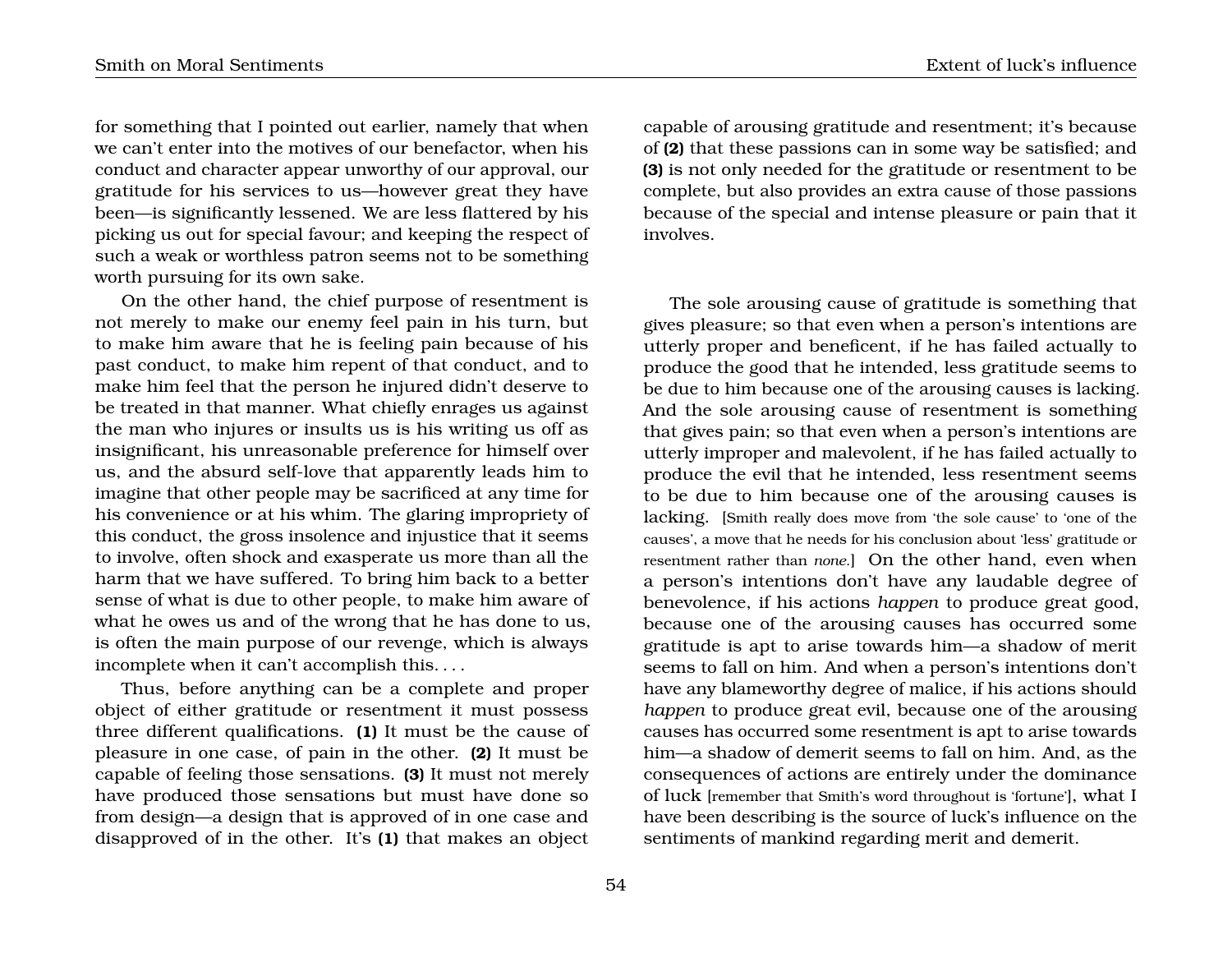#### **Chapter 2: The extent of this influence of luck**

The effect of this influence of luck is **(1)** to lessen our sense of the merit or demerit of actions that arose from praiseworthy or blameworthy intentions but failed to produce their intended effects; and **(2)** to increase our sense of the merit or demerit of actions, beyond what is due to the motives or affections that they come from, when they accidentally give rise to either extraordinary pleasure or extraordinary pain. ·This chapter will be devoted to discussions of these two effects·.

**(1)** To repeat the point: however proper and beneficent (or improper and malevolent) a person's intentions in acting are, if the intended effect doesn't happen his merit seems imperfect (or his demerit seems incomplete). This irregularity of sentiment is felt not only •by those who are immediately affected by the consequences of the action in question but also to some extent even •by the impartial spectator. ·In discussing this matter, I shall start with failed •good intentions and then turn to failed •bad ones·.

**(1a)**. . . .It is often said that we are equally obliged to •a man who has tried to help us and to **•**one who actually did so. That's the speech that we regularly make after every unsuccessful attempt of this kind; but like all other fine speeches it mustn't be taken too strictly. The sentiments that a generous-minded man has for the friend who fails ·to help him· may often be nearly the same as what he feels for the one who succeeds; and the more generous he is the nearer his sentiments will come to that level. [For 'generous' see note on page [11.](#page-14-0)] A truly generous-minded man will get more pleasure from—and be more grateful for—•the love and respect he gets from people he thinks to be worthy of respect than for all the •advantages he can ever expect to flow from that love and respect. So when he loses those

advantages he seems to be losing only a trifle that is hardly worth thinking about. But still he does lose *something*, so that his pleasure and gratitude are not perfectly complete. Therefore, as between the friend who fails and the friend who succeeds, other things being equal, the noblest and best mind will have some little difference of affection in favour of the one who succeeds. Indeed, people are so unjust about this that even when the intended benefit is procured, they are apt to think that less gratitude is due to the benefactor if he wasn't the sole producer of the benefit. . . .

Even the merit of talents and abilities that some accident has prevented from producing their effects seems somewhat imperfect, even to people who are fully convinced that the person does have the capacity to produce those effects. [Smith gives the example of a general whose battle plans were excellent but who is robbed of victory by political interference from his own side:] Although he might deserve all the approval that is due to a great military plan, he still lacks the actual merit of having performed a great action. . . . It angers an architect when his plans are either not carried out at all, or carried out with so many alterations that the effect of the building is spoiled. The only thing that depends on the architect is *the plan*; and good judges can see his genius being revealed in that as completely as in the actual building. But even to those who know most about such things a •plan doesn't give the same pleasure as does a •noble and magnificent building. . . . There may be many men of whom we believe 'He is more talented than Caesar and Alexander; placed in the situations they were in, he would perform still greater feats'. But in the mean time, however, we don't view such a man with the wonder and admiration with which those two heroes have been regarded in all ages and nations. The calm judgments of the mind may approve of him more, but the mind isn't dazzled and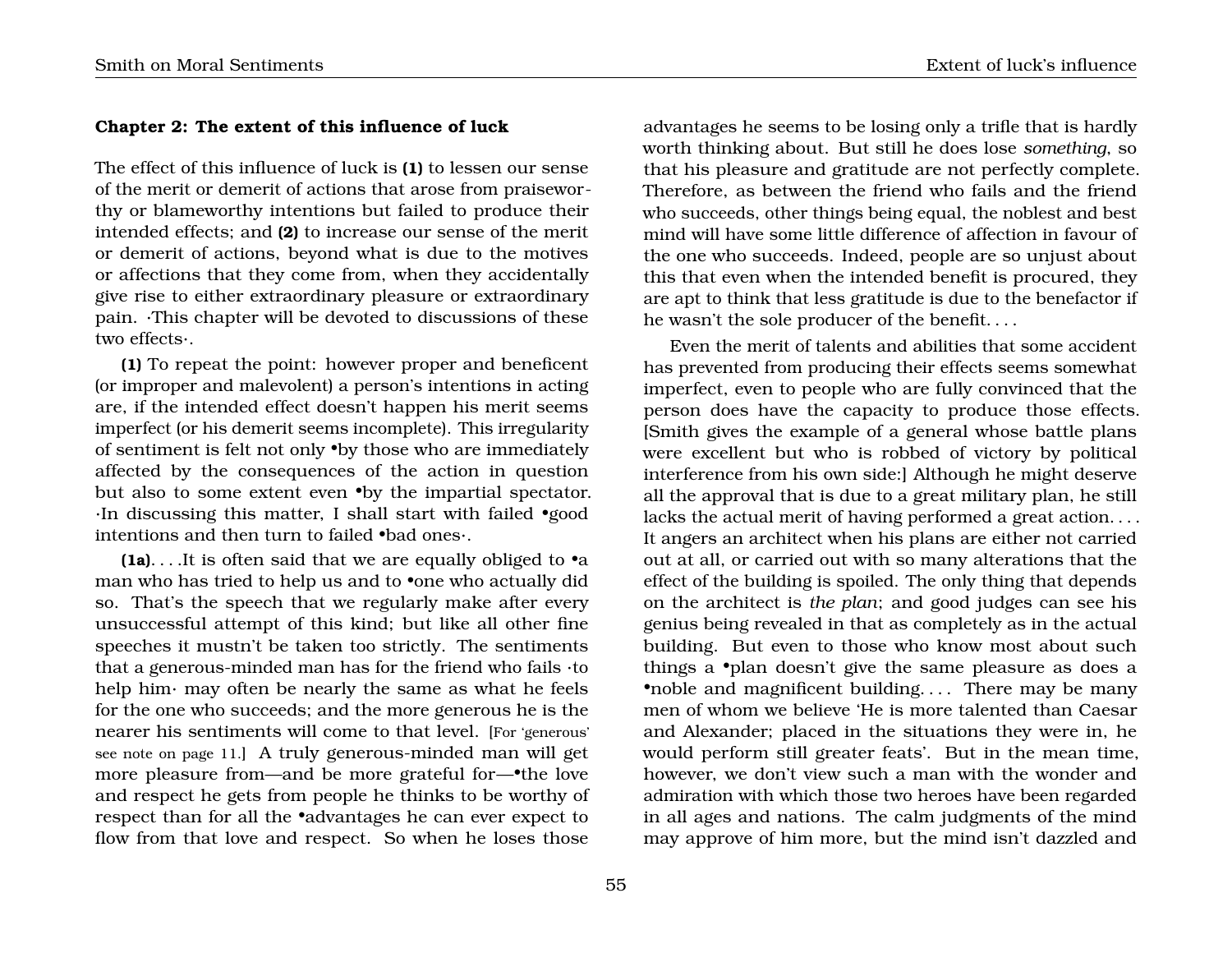carried away by the splendour of great actions. . . .

**(1b)** Just as the merit of an unsuccessful attempt to do good seems to ungrateful mankind to be lessened if the attempt fails, so also does the demerit of an unsuccessful attempt to do evil. The plan to commit a crime, however clearly it is proved to exist, is hardly ever punished with the same severity as the actual commission of the crime. The only exception to this may be the crime of *treason*. Because that crime immediately affects the existence of the government itself, the government is naturally more touchy about it than about any other. When the sovereign punishes •other crimes, he is acting on the resentment that he feels through sympathy with the victims of the crimes. But when he punishes •treason, he is acting on *his own* resentment of harm done to *himself*. So that here he is judging in his own cause, which makes him apt to be more violent and bloody in his punishments than the impartial spectator can approve of. Also, when treason is involved, it takes less to trigger the sovereign's resentment, which doesn't always wait for the committing of the crime or even for the attempt to commit it. A treasonable conspiracy, though nothing has been done or even attempted as a result of it—indeed a mere treasonable *conversation*—is in many countries punished in the same way as the actual commission of treason. With any other crime, the mere design—with no attempt to carry it through—is seldom punished at all, and is never punished severely. This may be said:

> 'A criminal •design doesn't necessarily involve the same degree of depravity as a criminal •action, and therefore shouldn't be subjected to the same punishment. We are capable of •deciding, and even of taking steps towards performing, many things that—when it comes to the point—we feel ourselves entirely incapable of •doing.'

> > 56

But this line of thought doesn't apply when the design has been carried through to the last attempt. Yet there is hardly any country where the man who fires a pistol at his enemy but misses him is punished with death. . . . But mankind's resentment against the crime of murder is so intense, and their fear of the man who shows himself capable of committing it is so great, that the mere attempt to commit it ought in all countries to be a capital offence. The attempt to commit smaller crimes is almost always punished lightly, and sometimes is not punished at all. The thief whose hand has been caught in his neighbour's pocket before he had taken anything out of it is punished only with the disgrace of being exposed as a thief; if he'd had time to steal a handkerchief, he would have been put to death. The burglar who has been found setting a ladder to his neighbour's window but hasn't gone through the window is not exposed to capital punishment. The attempt to ravish a woman is not punished as a rape. The attempt to seduce a married woman is not punished at all, though ·successful· seduction is punished severely. Our resentment against someone who tried and failed to commit a crime is seldom strong enough to lead us to punishment in the way we would have thought proper if he had succeeded. In the failure case, our joy at being spared the actual crime alleviates •our sense of the atrocity of his conduct; in the success case, the grief of our misfortune increases •it. Yet his real demerit is undoubtedly the same in both cases, since his intentions were equally criminal; and there is in this respect, therefore, an irregularity in the sentiments of all men, and a consequent relaxation of discipline in the laws of, I believe, all nations the most civilized as well as the most barbarous. [The 'irregularity' Smith speaks of is just the phenomenon of our accepting a general rule—Latin *regula*—and then having sentiments that don't conform to it. We'll meet the term again.]. . . .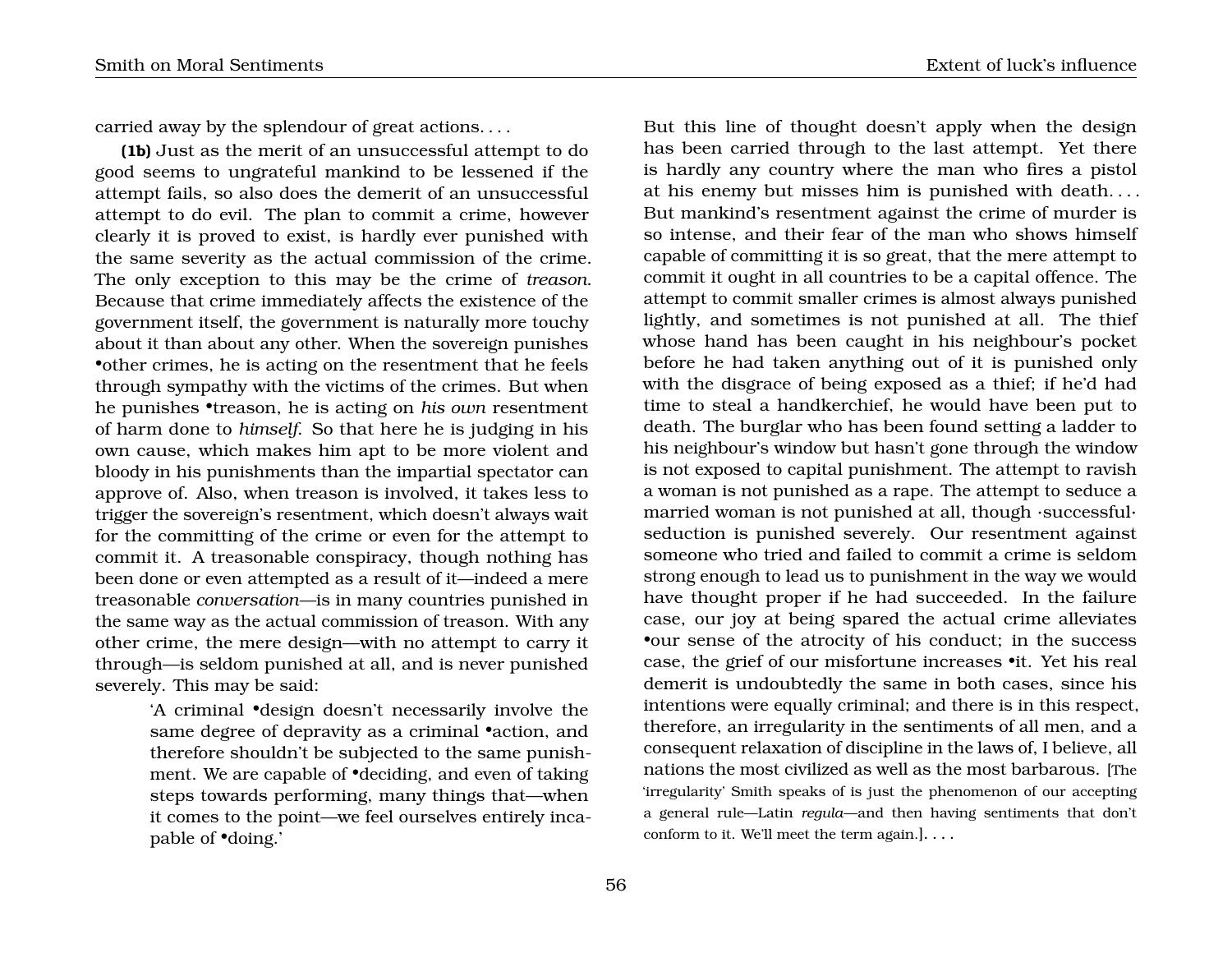[Smith next writes about the fundamentally decent person who somehow gets involved in planning a crime, and is prevented from succeeding by some accident. He must think that this was a lucky rescue, saving him from spending 'the rest of his life in horror, remorse, and repentance'. He knows that his heart is as guilty as it would have been if he had succeeded, but his failure to commit the crime eases his conscience so that he 'considers himself as less deserving of punishment and resentment' than he would have been if he has succeeded.]

**(2)** The second effect of this influence of luck is to increase our sense of the merit (or demerit) of actions beyond what is due to the motives or feelings that produce them, when they happen to cause extraordinary pleasure (or pain).... For example, a messenger who brings bad news is disagreeable to us, whereas we feel a sort of gratitude to the man who brings us good news. For a moment we regard them as the authors of our good fortune (in one case) and of our bad fortune (in the other), looking at them rather as though they had really *brought about* the events that they only report to us. [Smith goes into some details about this, concluding thus:] King Tigranes of Armenia struck off the head of the man who brought him the first account of the approach of a formidable enemy. To punish the bringer of bad news in this way seems barbarous and inhuman; but rewarding the messenger bringing good news is not disagreeable to us—we think it suitable to the generosity of kings. Why do we make this distinction when if there's no fault in the one there's no merit in the other? It is because any sort of reason seems sufficient to authorize the expressing of the social and benevolent affections, whereas it requires the most solid and substantial reasons to make us sympathetic to the expression of unsocial and malevolent ones.

. . . .There is a class of exceptions to this general rule that no-one should be punished for conduct that wasn't based on malicious and unjust intentions. When someone's *negligence* has caused unintended harm to someone else, we generally enter into the sufferer's resentment far enough to approve of his punishing the offender far more than his offence would have appeared to deserve if no such unlucky consequence had followed from it.

There is a level of negligence that would appear to deserve some punishment even if it didn't harm anyone, Suppose someone threw a large stone over a wall into a public street, without warning anyone and without considering where it was likely to fall. *He* would undoubtedly deserve some punishment. A really precise penal law would punish this absurd action even if it did no harm. The person who is guilty of it shows that he insolently regards the happiness and safety of others as negligible. There is real injustice in his conduct. He recklessly exposes his neighbour to a risk that no man in his senses would choose to expose himself to, and evidently lacks the sense of what is due to his fellow-creatures that is the basis of justice and of society. Gross negligence therefore is said in the law to be almost equal to malicious design. When such carelessness happens to have bad consequences, the guilty person is often punished as if he had really *intended* those consequences; and his conduct, which was really only •thoughtless and insolent and deserving of *some* punishment, is considered as •atrocious and as liable to the severest punishment. If the stone-throwing action that I have mentioned should accidentally kill a man, the laws of many countries—particularly by the old law of Scotland—will condemn the stone-thrower to death. This is no doubt too severe, but it's not altogether inconsistent with our natural sentiments. Our just indignation against the folly and inhumanity of the man's conduct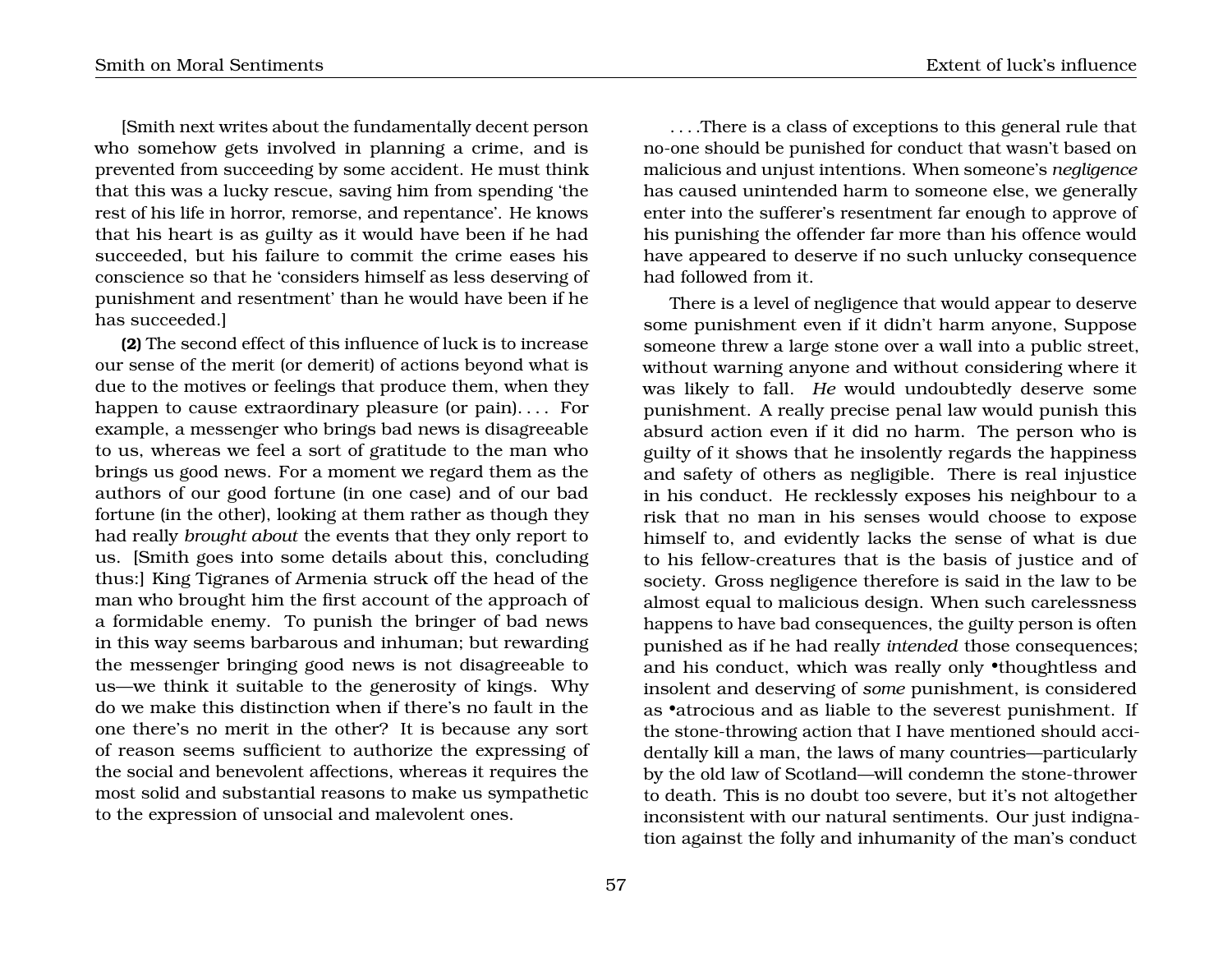is intensified by our sympathy with the unfortunate sufferer. But nothing would appear more shocking to our natural sense of fairness than to bring a man to the scaffold merely for having thrown a stone carelessly into the street without harming any body. The folly and inhumanity of his conduct would be the same in this case ·as in the case where a passer-by is killed by the stone·, but our sentiments would be different. Thinking about this difference can show us how much the indignation of the spectator is apt to be worked up by the actual consequences of the action. In cases of this kind. I think, there is a great degree of severity in the laws of almost all nations. . . .

There's another degree of negligence that doesn't involve in it any sort of injustice. The person who is guilty of it treats his neighbours as he treats himself, means no harm to anyone, and is far from having an insolent disregard for the safety and happiness of others. But he isn't as careful and circumspect in his conduct as he ought to be, and for that reason he deserves some kind of blame and censure, but no sort of punishment. However, if by a negligence of this kind he causes harm to another person, the laws of every country (I believe) will require him to pay compensation. No doubt this is a real punishment, and no-one would have thought of inflicting it on him if it hadn't been for the unlucky accident that his conduct caused; yet this decision of the law is approved of by the natural sentiments of all mankind. Nothing, we think, can be more just than that one man should not suffer through someone else's carelessness, and that the damage caused by culpable negligence should be paid for by the person who was guilty of it.

[Smith now gives us a whole page about a still lower level of negligence, which consists in not acting with 'the most anxious timidity and circumspection', i.e. with a kind of caution that would be a fault, not a virtue—a fault because

life can't satisfactorily be lived with *that* much concern for possible bad consequences. If one person hurts another through this kind of 'negligence', it is usual and natural for him to apologize and express his concern for the sufferer's welfare, and (if he is a decent person) he will offer compensation for the damage he has done and do what he can to soothe the resentment that the sufferer is likely to feel. Smith continues:] To make no apology, to offer no atonement, is regarded ·by us all· as the highest brutality. Yet why should he apologize more than anyone else? Why should he, since he was as innocent as any other bystander, be thus singled out from among all mankind to make up for someone else's bad luck? This task wouldn't have been imposed on him if it weren't for the fact that the impartial spectator feels some indulgence for what may be regarded as the unjust resentment of the sufferer. [Here and in one other place, Smith speaks of 'animal resentment', evidently meaning 'resentment that is *natural* but not defensible through any acceptable general moral principles'.]

## **Chapter 3: The purpose of this irregularity of sentiments**

That is how the good or bad consequences of an action affect the sentiments both of the agent and of others; so that is how luck ['fortune'], which governs the world, has influence in the area where we should be least willing to allow it any, and partly directs the sentiments of mankind regarding the character and conduct both of themselves and of others. *Everyone judges by the outcome, and not by the design*—that has been the complaint down through the ages, and is the great discouragement of virtue. Everyone agrees to the •general maxim that because the outcome doesn't depend on the agent it oughtn't to influence our sentiments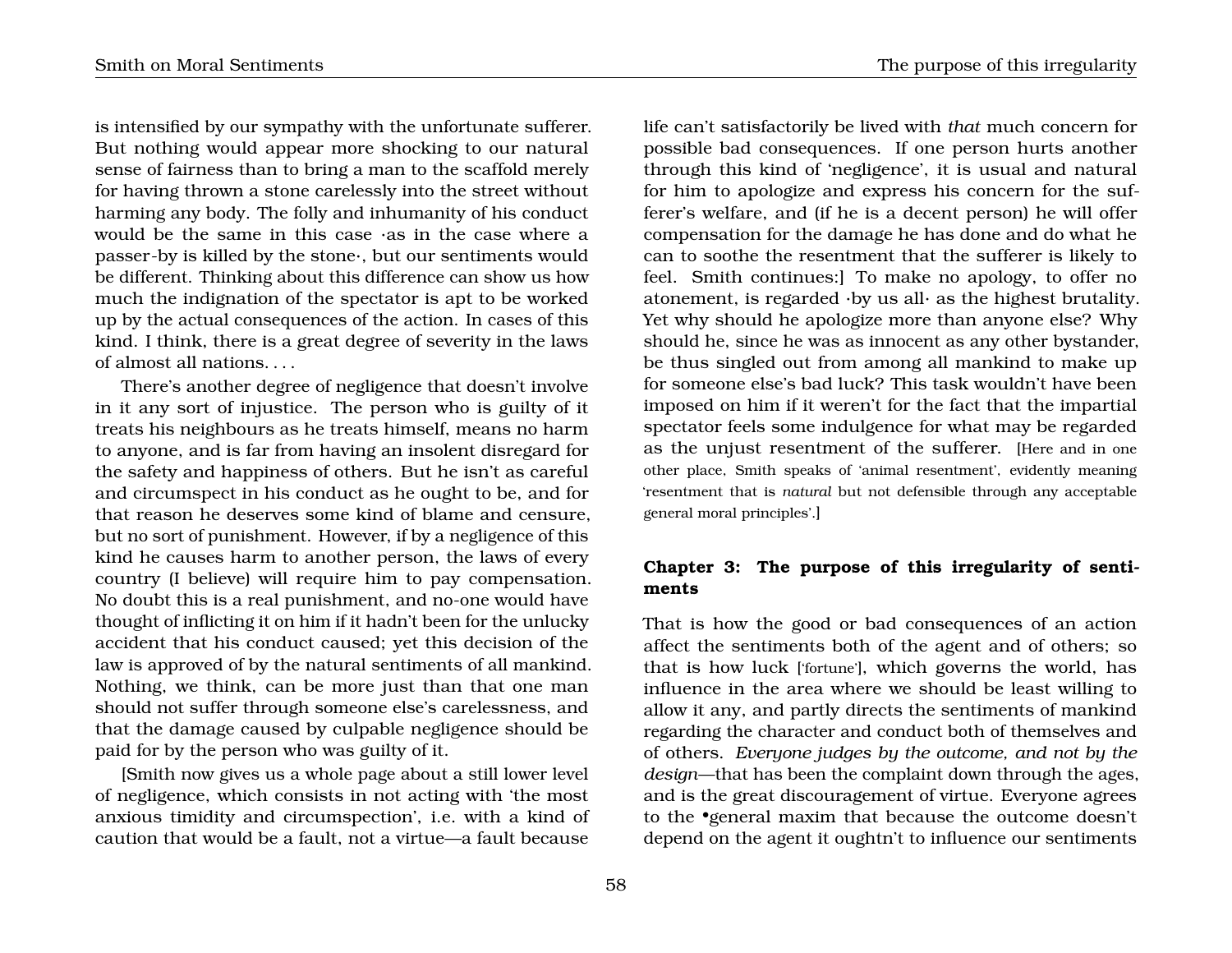regarding the merit or propriety of his conduct. But our sentiments in •particular cases almost never exactly conform to what this reasonable maxim would require. The happy or unprosperous outcome of any action not only •is apt to give us a good or bad opinion of the prudence with which it was conducted, but nearly always also •sparks our gratitude or resentment, our sense of the merit or demerit of the design.

But when Nature planted the seeds of this irregularity in the human breast, she seems to have intended—as she always does—the happiness and perfection of our species. If the *only* causes of our •resentment were the harmfulness of the design and the malevolence of the affection, we would feel all the furies of •that passion against anyone whom we suspected of having such designs or affections, even if they had never broken out into any action. Sentiments, thoughts, intentions, would become objects of punishment; and if the indignation of mankind ran as high against them as against actions—if the baseness of a •thought that didn't lead to any action seemed to us all to call as loudly for vengeance as the baseness of the •action—every court of law would become a real inquisition. There would be no safety for the most innocent and cautious conduct. Bad wishes, bad views, bad designs, might still be suspected. . . .and would expose the person to punishment and resentment just as bad actions do. So the Author of nature has seen to it that the only proper and approved objects of human punishment and resentment are *actions*—actions that either •produce actual evil or •try to produce it and thereby put us in the immediate fear of it. According to cool reason, human actions derive their whole merit or demerit from •sentiments, designs, affections; but ·God·, the great Judge of hearts has placed •these outside the scope of every human jurisdiction, reserving them to be considered in his own unerring tribunal. This salutary and useful irregularity in human sentiments

59

regarding merit or demerit, which at first sight appears so absurd and indefensible, is the basis for the necessary rule of justice that men in this life are liable to punishment only for their actions and not for their designs and intentions. In fact, when we look carefully into any part of nature we find this sort of evidence of the providential care of its Author—we can admire the wisdom and goodness of God even in the weakness and folly of man.

Here's another irregularity of sentiments that has some utility: the merit of an unsuccessful attempt to do something good appears to be imperfect; and the merit of mere good inclinations and kind wishes is even more so. Man was made for action—to exercise his faculties to promote changes in the external circumstances both of himself and others in ways that seem most favourable to the happiness of all. He mustn't be satisfied with slack benevolence, or see himself as the friend of mankind because in his heart he wishes well to the prosperity of the world! The purpose of his existence is to produce certain states of affairs; Nature wants him to call forth the whole vigour of his soul and to strain every nerve to produce them; so she has taught him that neither he nor anyone else can whole-heartedly applaud or be fully satisfied with his conduct unless he actually produces them. . . . The man who hasn't performed a single action of importance, but whose whole conversation and manner express the justest, the noblest, and most generous sentiments, isn't entitled to demand any high reward even if his inutility is purely due to his having had no opportunity to serve. . . . We can still ask him: 'What have you done? What actual service can you point to that entitles you to such a large reward? We respect you and love you, but we don't owe you anything.' It would take •the most divine benevolence to reward the virtue that has been useless only because there has been no opportunity to serve, giving it the honours and preferments that it may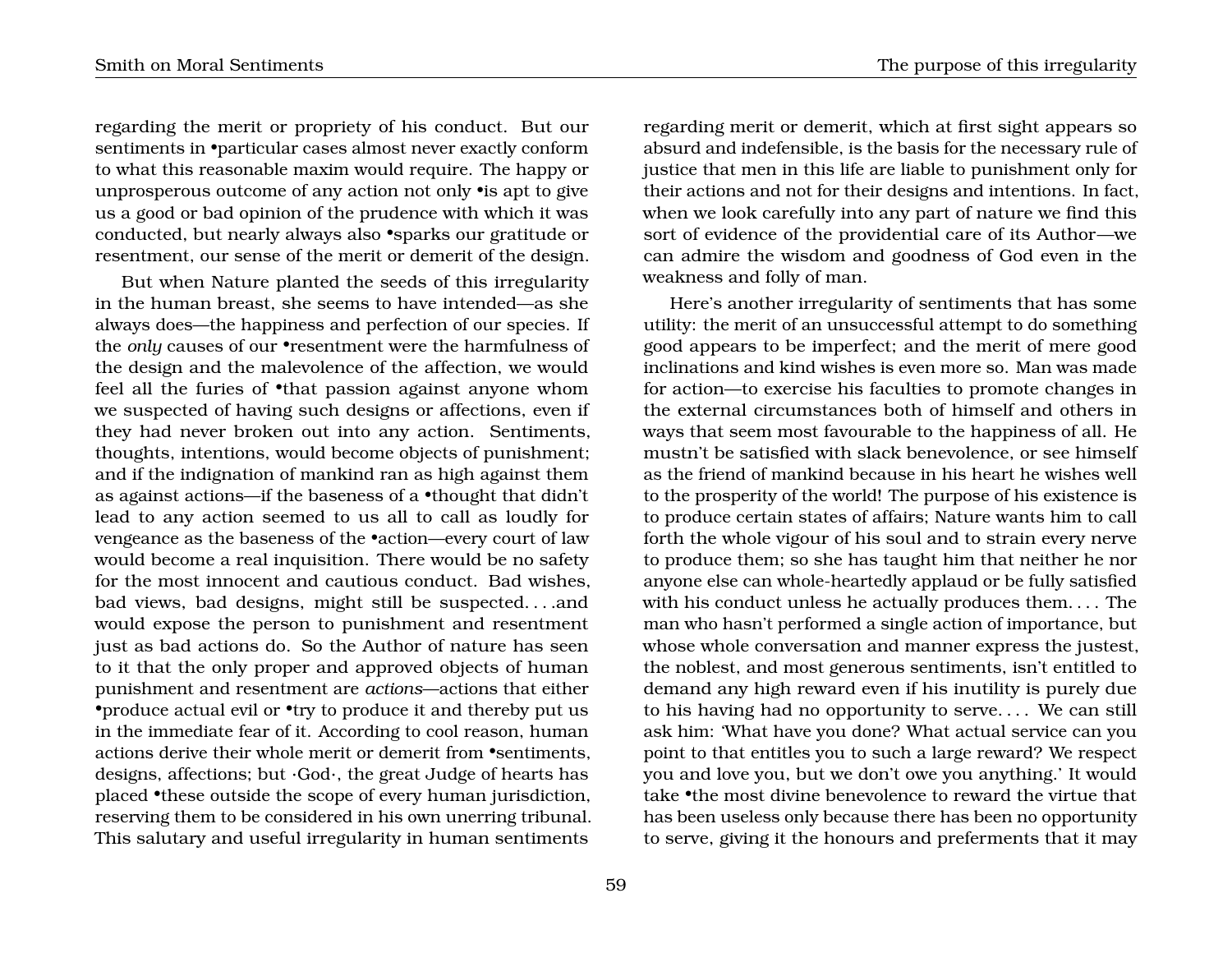be said to deserve but wasn't entitled to insist on. On the other hand, to punish mere affections of the heart where no crime has been committed is •insolent and barbarous tyranny. The benevolent affections seem to deserve most praise when they are acted on quickly (rather than being delayed until it becomes almost a crime not to act on them!); whereas it's almost impossible for a malevolent affection to be too tardy, too slow, or deliberate in being acted on.

It is important that the evil that is done without design should be regarded as a misfortune to the doer as well as to the sufferer. By having that attitude, man is taught to reverence the happiness of his brethren, to tremble lest he should unknowingly do anything that can harm them, and to fear the animal resentment that he feels is ready to burst out against him if he should unintentionally be the unhappy instrument of their calamity. ·Here is a kind of model or metaphor for the point I want to make·:

> In the ancient heathen religion, holy ground that had been consecrated to some god was not to be walked on except on solemn and necessary occasions. Someone who violated this, even if he did it in ignorance, became piacular from that moment, and until proper atonement was made he was vulnerable to the vengeance of the powerful and invisible being for whom that ground had been set apart.

[To be 'piacular' is to be in a state in which one needs to make atonement, to expiate, for something one has done.] Now compare that with this:

> By the wisdom of Nature the happiness of every innocent man is made holy, consecrated, hedged round against the approach of every other man; not to be wantonly walked on, and not even to be in any way violated, even ignorantly and unintentionally, without requiring some expiation, some atonement

in proportion to the magnitude of the unintended violation.

A humane man who accidentally and with absolutely *no* blameworthy negligence has been the cause of the death of another man feels that he is •piacular, though not •guilty. During his whole life he regards this accident as one of the greatest misfortunes that could have befallen him. If the family of the slain man is poor and he himself is fairly well off, he immediately takes them under his protection. . . .and thinks them entitled to every degree of favour and kindness. If they are wealthier than he is, he tries by every submission, by every expression of sorrow, by giving them any service that he can devise and they will accept, to atone for what has happened and to placate as much as possible their resentment for the great though unintended offence that he has given them. (Their resentment is certainly most unjust, but it is also natural.)

[Smith adds a paragraph about the role of this aspect of the human condition—'this fallacious sense of guilt'—in theatrical drama. Of Oedipus and Jocasta he says that they are both 'in the highest degree piacular' though neither is 'in the smallest degree guilty'.]

Despite all these seeming irregularities of sentiment, if a man has the bad luck to cause evils that he didn't intend, or to fail in producing good that he did intend, Nature hasn't left his innocence with no consolation or his virtue with no reward. What the man does is to get help from that just and equitable maxim: *Outcomes that didn't depend on our conduct ought not to lessen the respect that is due to us*. He summons up his whole magnanimity and firmness of soul, and works to regard himself not in the light in which he does at present appear, but in the light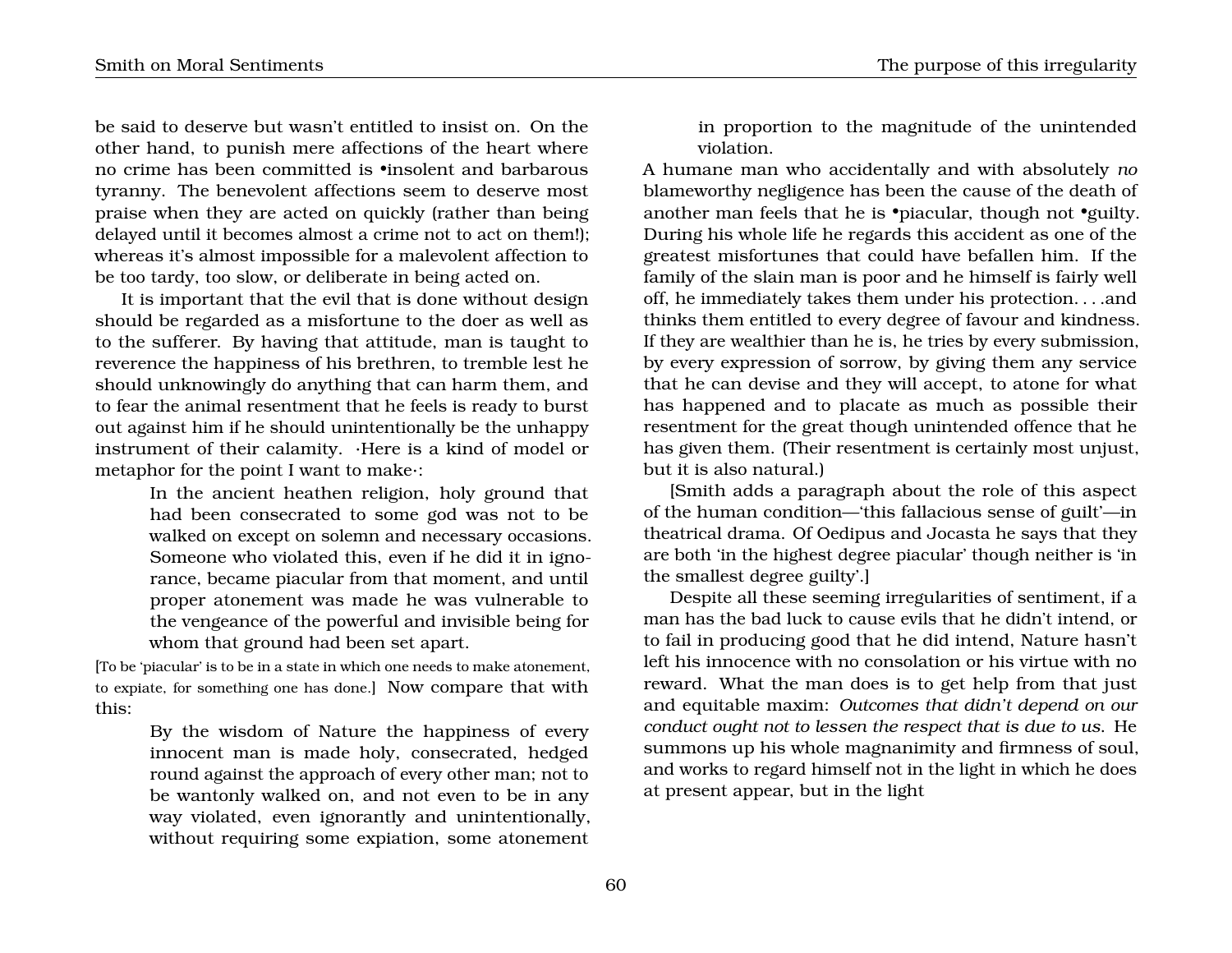•in which he ought to appear,

•in which he would have appeared if his generous plans had met with success, and

•in which he would be appearing now, despite the plans' failure, if mankind's sentiments were entirely just and fair, or even entirely consistent with themselves.

The more just and humane part of mankind entirely go along with this effort he is making to support himself in his own opinion. They exert their whole generosity of mind to correct in themselves this irregularity of human nature, and try to regard his unlucky good intention in the light in which, if it had been successful, they would have been naturally disposed to consider it, without any such moral effort.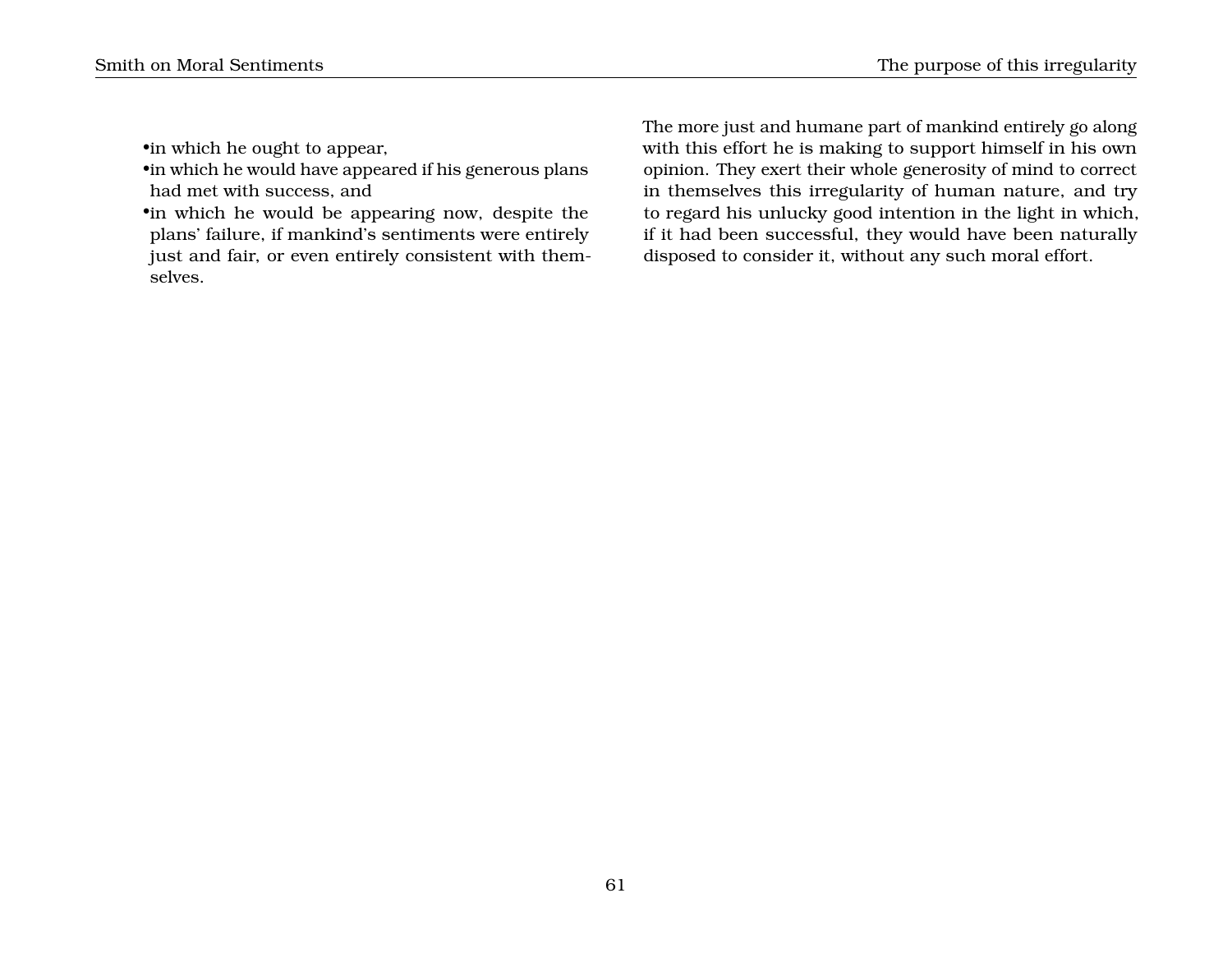Up to here I have chiefly considered the origin and foundation

**Chapter 1: The principle of self-approval and self-**

our own sentiments and conduct. The principle by which we naturally either approve or disapprove of our own conduct seems to be exactly the one by which we make such judgments about the conduct of other people. We approve (or disapprove) of another man's conduct according to whether, when we bring his case home to ourselves, we feel that we can (or cannot) entirely sympathize with the sentiments and motives that directed it. And in the same way we approve (or disapprove) of our own conduct according to whether, when we adopt the situation of a spectator, viewing our conduct with his eyes (so to speak) and from his standpoint, we feel that we can (or cannot) entirely enter into and sympathize with the sentiments and motives that influenced it. The only way we can survey our own •sentiments and motives, and the only way we can form any judgment about them, is to remove ourselves (so to speak) from our own natural station and try to view •them as from a certain distance; and our only way of doing *that* is by trying to view them with the eyes of other people, or as other people are likely to view them. Thus, any judgment we form about our own conduct tacitly refers to what others

•do judge concerning them,

•would judge concerning them if certain conditions were satisfied, or

•ought to judge concerning them.

We try to examine our own conduct as we imagine any other fair and impartial spectator would examine it. If when we place ourselves in his situation we thoroughly enter into all the passions and motives that influenced it, we approve of it by sympathy with the approval of this supposed fair judge. If otherwise, we enter into his disapproval, and condemn the conduct. ·I'll restate the 'approval' side of this story in different terms, just to make sure that it's clear to you. My judgment that my conduct is morally proper involves *two* exercises of sympathy: **(1)** the imagined spectator's sympathy with my actual motives and feelings, which leads to *his* having such feelings; then **(2)** my sympathy with those feelings of the spectator's. So I can *enter into* the mind-set that led me to act as I did by entering into an imagined mind-set that enters into the actual mind-set that led me to act·.

If it were possible for a human creature to grow to adulthood without any communication with other humans, he couldn't have thoughts about •his own character, about the propriety or demerit of •his own sentiments and conduct, about •the beauty or ugliness of his own mind, any more than he could think about •the beauty or ugliness of his own face. These are all things that he can't easily see and naturally doesn't look at, and he isn't equipped with any mirror that

# **Part III: The basis for our judgments about our own feelings and behaviour; the sense of duty**

**disapproval**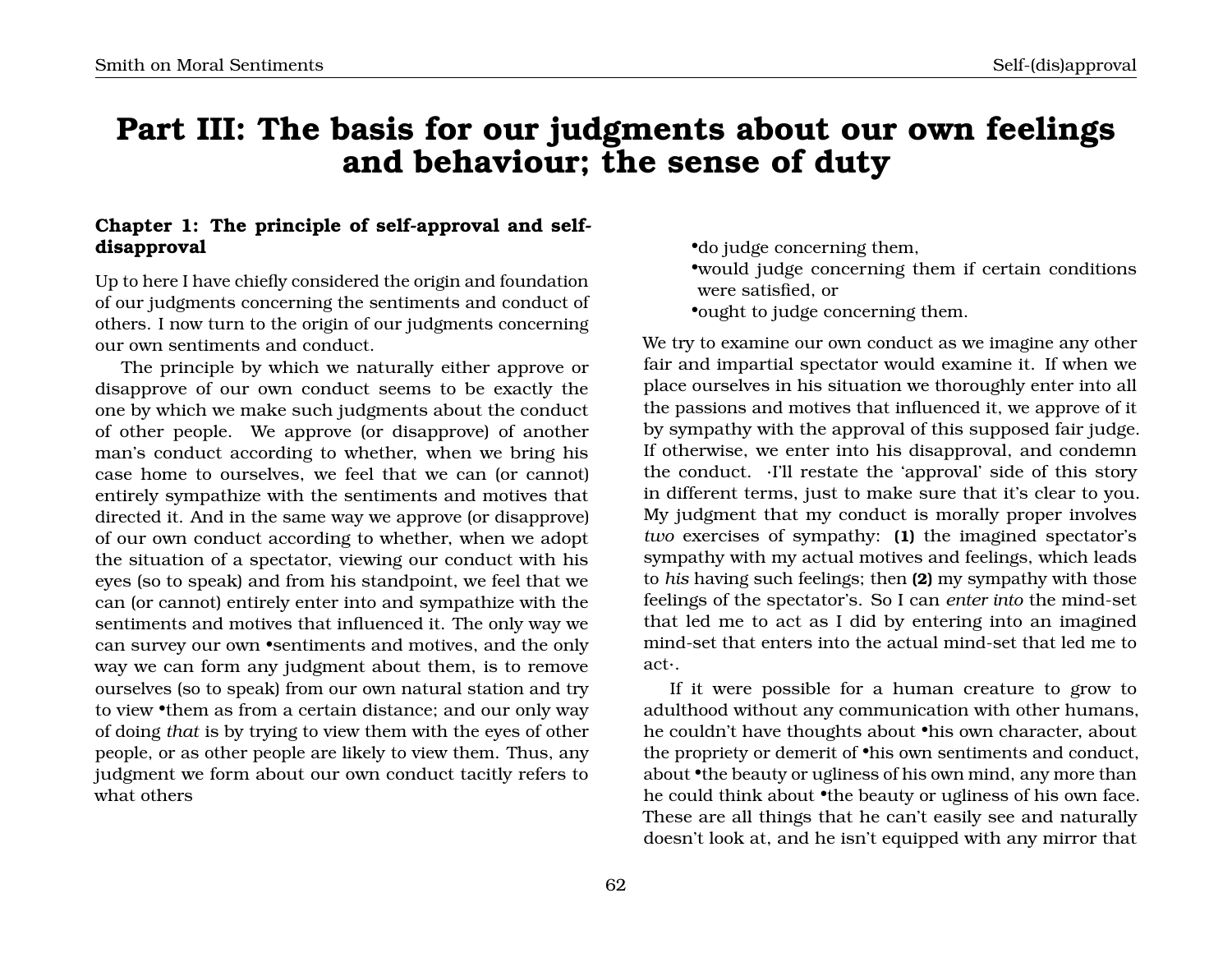can present them to his view. But now bring him into society, and he immediately has the mirror that he lacked before. It is placed in the faces and behaviour of those he lives with, which always signal when those people enter into his sentiments and when they disapprove of them; and that is what gives him his first view of the propriety and impropriety of his own passions, the beauty and ugliness of his own mind. ·I have been talking about how **hard** it would be for a solitary man to think about his own motives and conduct, but as well as being hard it would be **uninteresting** for him to do so·. If a man had been from his birth a stranger to society, his whole attention would be focussed on the objects of his passions, the external bodies that either pleased or harmed him. As for those passions themselves. . . ., although they would be more immediately present to him than anything else, he would hardly ever think *about* them. The idea of them couldn't interest him enough to call on his attentive consideration. The thought of his •joy couldn't cause any new joy, or the idea of his •sorrow any new sorrow, although thoughts about the *causes* of •those passions might often arouse both. But then, bring him into society and all his own passions will immediately become the causes of new passions. He will observe that mankind approve of some of them, and this will elate him; and that they are disgusted by others, which will cast him down. His desires and aversions, his joys and sorrows, will now often cause new desires and new aversions, new joys and new sorrows; so they will now interest him deeply, and often call on his most attentive consideration. [In this paragraph, the notion of what will 'interest' the man may be partly the notion of what will *be in his interests*.]

[Smith now compares that with our thoughts about our own physical beauty or ugliness, summing up thus:] It's obvious that we are concerned about our own beauty and ugliness only because of its effect on others. If we had no

connection with society, we would be altogether indifferent about both.

In the same way our first moral criticisms are directed at the characters and conduct of other people; and we are all conscious of how each of these affects us. But we soon learn that other people are equally frank about our own character and conduct. We become concerned to know how far we deserve their censure or applause. . . . So we start to examine our own passions and conduct, and to think about how these must appear to them by thinking about how they would appear to us if we were in the situation of the others. We suppose ourselves to be the spectators of our own behaviour, and try to imagine what effect our conduct would have on us when seen in this light. That's the only mirror in which we can, with the eyes of other people, have some kind of view of the propriety of our own conduct. . . .

Whenever I try to examine my own conduct—whenever I try to pass sentence on it, and either approve or condemn it—it's obvious •that I divide myself into two persons (so to speak), and •that in my role as examiner and judge I represent a different character [Smith's exact phrase] from that of myself as the person whose conduct is examined and judged. One is the **spectator**, whose sentiments concerning •my own conduct I try to enter into by placing myself in his situation and considering how •it would appear to me when seen from that particular point of view. The other is the **agent**, the person whom I properly call 'myself', the person about whose conduct I as spectator was trying to form some opinion. The first is the judge, the second the person judged. But the judge can't be in every respect the same as the person judged of, any more than a cause can be in every respect the same as the effect.

To be likeable and to be praiseworthy—i.e. to deserve love and to deserve reward—are the great characters [Smith's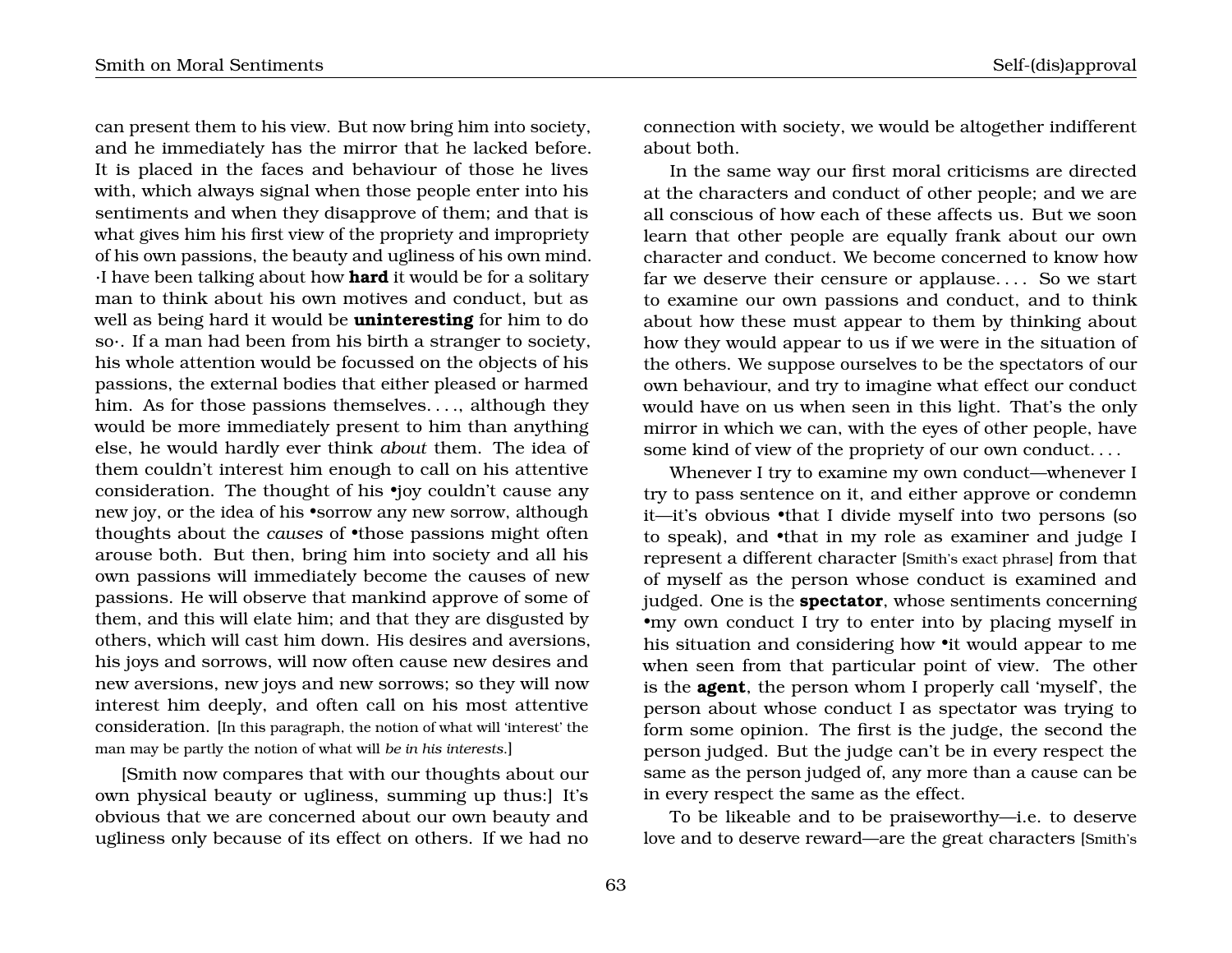word] of virtue; and to be odious and punishable are the great characters of vice. But all these characters immediately bring in the sentiments of others. Virtue is said to be likeable or praiseworthy not •because it is an object of *its own* love or gratitude but •because it arouses those sentiments in other men. The inward tranquillity and self-satisfaction that naturally accompany virtue are caused by the awareness of being an object of such favourable regards, just as the inner torment that naturally accompanies vice results from the suspicion that one is viewed with disfavour. What can be a greater happiness than to be beloved, and to know that we deserve to be beloved? What can be a greater misery than to be hated, and to know that we deserve to be hated?

## **Chapter 2: The love of praise and of praiseworthiness; the dread of blame and of blameworthiness**

Man naturally desire, not only to be loved but to be lovely, i.e. to be a natural and proper object of love. He naturally fears not only to be hated but to be hateful, i.e. a natural and proper object of hatred. [That used to be the only standard meaning of 'hateful'; is still is standard except in the USA where a 'hateful' person is one who is full of hate.] He wants not only praise but praiseworthiness, i.e. to be a natural and proper object of praise, whether or not anyone actually praises him. He fears not only blame but blameworthiness, i.e. to be a natural and proper object of blame, whether or not anyone actually blames him.

The love of praiseworthiness is emphatically *not* derived solely from the love of praise. Those two drives resemble one another, are connected, and often blend with one another, but they are in many respects distinct and independent of one another.

The love and admiration that we naturally have for those

whose character and conduct we approve of necessarily lead us to want to become, ourselves, objects of such agreeable sentiments, and to be as likeable and admirable as those whom we love and admire the most. Our intense desire to excel is based on our admiration of the excellence of others. And we aren't satisfied with being merely admired for qualities that get other people to be •admired; we have to at least *believe* that we are admirable for qualities that make other people •admirable. But to satisfy this desire we must become the impartial spectators of our own character and conduct, trying to view them with other peoples' eyes, or as other people are likely to view them. If our character and conduct when seen in this light appear to us as we wish, we are happy and contented. But this happiness and contentment are greatly confirmed if we find that other people, when they view our character and conduct with the actual eyes that we were only imagining ourselves viewing them with, see them in precisely the way we had imagined ourselves seeing them. This approval from other people necessarily confirms our own self-approval. Their praise necessarily strengthens our own sense of our praiseworthiness. In this case, far from the love of praiseworthiness being derived solely from the love of praise, the love of praise seems to a large extent to be derived from the love of praiseworthiness.

The most sincere praise can't give us much pleasure when it can't be regarded as evidence that we are praiseworthy. It won't satisfy us to have esteem and admiration bestowed on us through some kind of ignorance or mistake. . . . The man who applauds us either for actions that we didn't perform or for motives that had no influence on our conduct is really applauding not us but someone else. We can get no satisfaction from that. That kind of praise should be more humiliating than any blame, and should perpetually bring to our minds the most humbling of all reflections, namely the thought of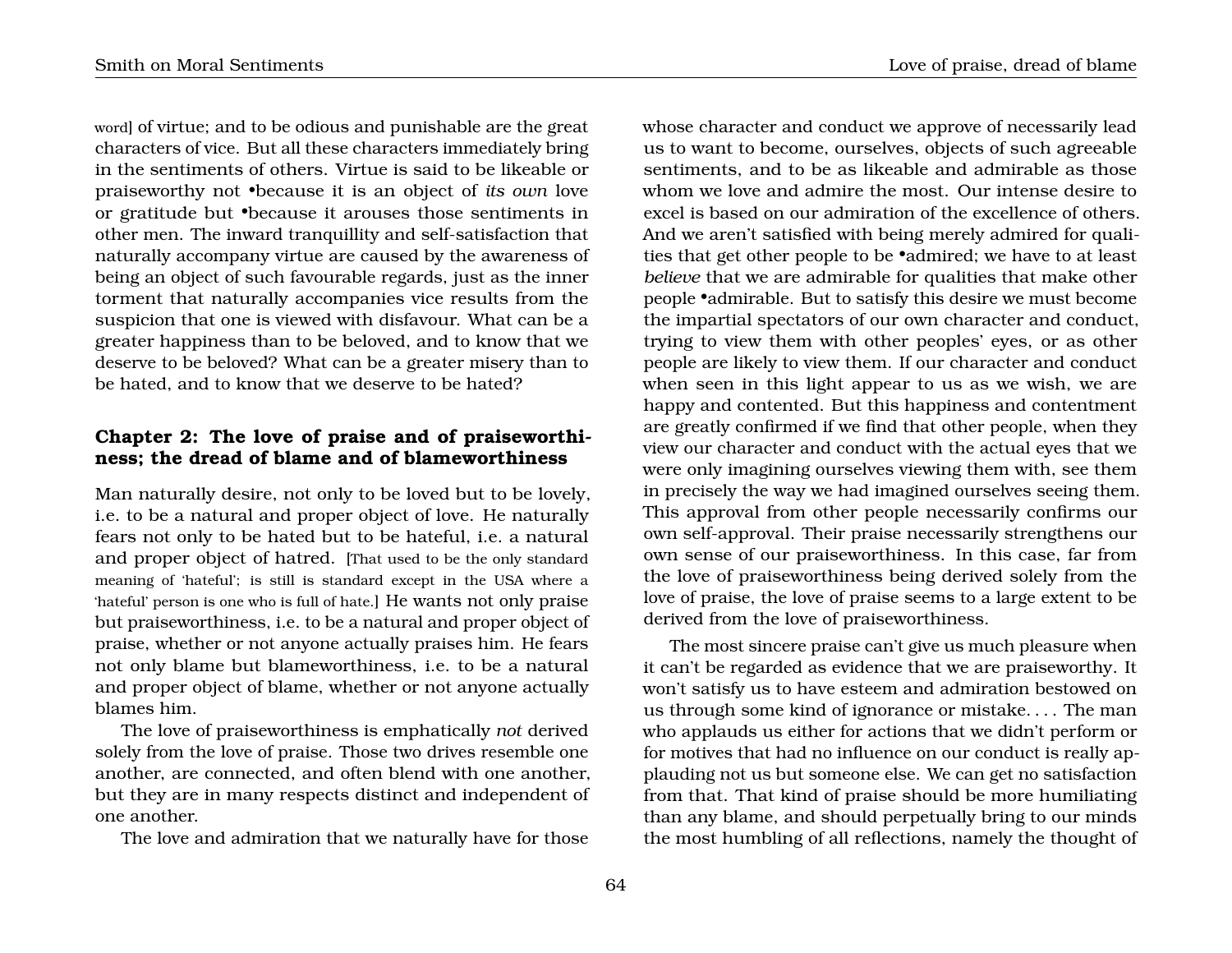what we •ought to be but •are not.... To be pleased with such groundless applause is a proof of the most superficial levity and weakness. It is what is properly called 'vanity', and is the basis for the most ridiculous and contemptible vices, namely the vices of affectation and common lying. [Smith scornfully presents two examples: a fool who tries to attract admiration by telling lying stories about adventures he has come through, and the self-important idiot who parades himself as someone with 'rank and distinction' that he knows he doesn't have. Smith continues with an acute psychological account of such people:] They look on themselves not in •the light in which they know they ought to appear to their companions, but in •the light in which they believe their companions actually look on them. Their superficial weakness and trivial folly prevent them from ever looking *into* themselves, seeing themselves in the way (their consciences must tell them) that everyone would see them if the real truth were known.

Matching the fact that ignorant and groundless praise can give no solid joy, no satisfaction that will bear serious examination, is the fact that

> it is often really comforting to reflect that although no praise has been actually bestowed on us, our conduct has deserved praise, having entirely conformed to the measures and rules by which praise and approval are naturally and commonly bestowed.

We are pleased not only with praise but also with having acted in a praiseworthy way. We are pleased to think that we have made ourselves natural objects of approval, even if no approval has ever actually been bestowed on us; just as we are humiliated by the thought that we have deserved the blame of those we live with, even if we have never been actually blamed. The man who is aware of having behaved in exactly the ways that experience tells him are generally

agreeable reflects with satisfaction on the propriety of •his own behaviour. When he views •it in the light in which the impartial spectator would view it, he thoroughly enters into all the motives that influenced it. He looks back on every part of it with pleasure and approval, and even if mankind are never acquainted with what he has done, he looks at himself not as they *do* regard him but as they *would* regard him if they were better informed. . . . Men have voluntarily thrown away life to acquire after death a renown that they could no longer enjoy. While they still lived they imaginatively anticipated the fame that was in future times to be bestowed on them. The applause that they were never to hear rang in their ears; and the thoughts of the admiration whose effects they were never to feel •played about their hearts, •banished from their breasts the strongest of all natural fears, and •led them to perform actions that seem almost beyond the reach of human nature. But in point of reality there is surely no great difference between •the approval that won't be given until we can no longer enjoy it and •the approval that won't ever be given but would be if the world ever came to understand properly the facts about how we have behaved. If the former often produces such violent effects, it's not surprising that the other should always be highly regarded.

When Nature formed man for society, she endowed him with **(1)** a basic desire to please his brethren and a basic aversion to offending them. She taught him to feel pleasure in their favourable regard and pain in their unfavourable regard. She made their approval most flattering and most agreeable to him for its own sake, and their disapproval most humiliating and most offensive.

But this alone wouldn't have equipped him for the society for which he was made. So Nature endowed him not only with a desire to be approved of but also with **(2)** a desire to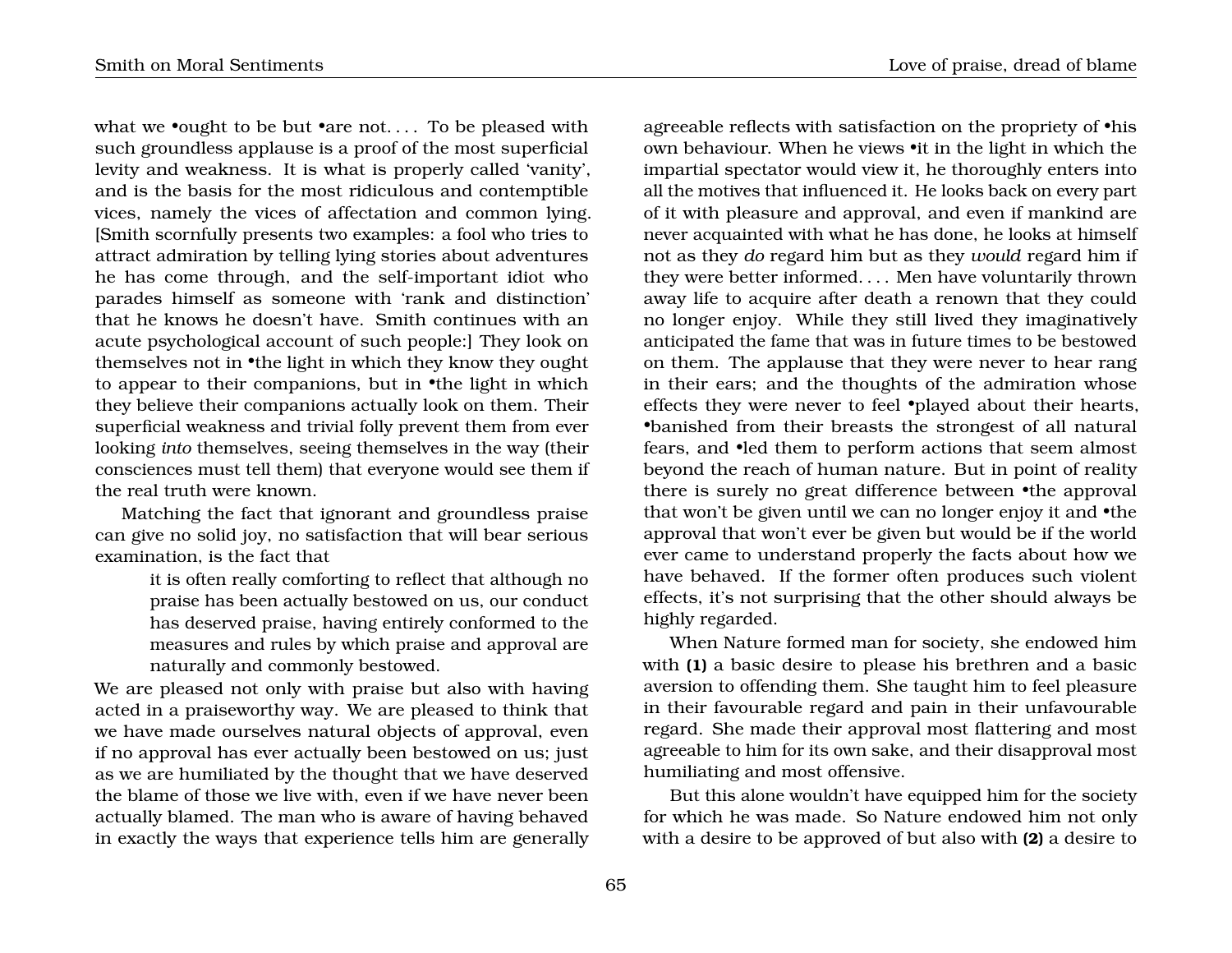be something that *ought* to be approved of, or a desire to be what he himself approves of in other men. Desire **(1)** could only have made him wish to *appear to be* fit for society; to be concerned about really *being* fit, he needed desire **(2)**. . . . In every well-formed mind desire **(2)** seems to be the stronger of the two. Only the weakest and most superficial of mankind can be much delighted with praise that they themselves know to be altogether unmerited. [Smith goes on at some length about the attitude of 'a wise man', to whom what matters above all is to deserve approval, whether or not he actually gets it from anyone.]

To want praise when none is due—or even to *accept* praise when it is not due—can only be the effect of the most contemptible vanity. To want it when it is really due is to want merely that a most essential act of justice should be done to us. The love of just fame or true glory, even for its own sake and independently of any advantage one might get from it, is not unworthy even of a wise man. But such a man sometimes neglects and even despises fame of that kind; and he is most likely to do so when he is absolutely confident of the perfect propriety of every part of his own conduct. When this is so, his self-approval doesn't need to be confirmed by the approval of other men. It is sufficient on its own, and he is contented with it. This self-approval is the principal object (if not indeed the only one) about which he can or ought to be concerned. The love of it is the love of virtue.

Just as the love and admiration that we naturally have for some others dispose us to want to become ourselves the proper objects of such agreeable sentiments, so also the hatred and contempt that we equally naturally have for some others dispose us, perhaps even more strongly, to dread the very thought of resembling them in any respect. And here again what we fear is less the thought of being hated and despised than the thought of being hateful and

despicable. . . . The man who has broken through all the measures of conduct that could make him agreeable to mankind may have the most perfect assurance that what he has done will for ever be concealed from every human eye; but that won't do him any good. When he looks back on his behaviour and views with the eyes of an impartial spectator, he finds that he can't enter into any of the motives that influenced it. He. . . .feels a high degree of the shame that he would be exposed to if his actions were ever to be generally known. . . . And if what he has been guilty of is not merely wrong actions that would be objects of simple disapproval, but an enormous crime that would arouse detestation and resentment, he can never think of it. . . .without feeling all the agony of horror and remorse. [Smith adds colourful detail about the 'natural pangs of an affrighted conscience' that can't be allayed by convincing oneself that there is no God. He says that some terrible criminals have confessed to their crimes when they were not under suspicion. He continues with this theme:] They hoped by their death •to reconcile themselves, at least in their own imagination, to the natural sentiments of mankind; •to be able to consider themselves as less worthy of hatred and resentment; •to atone in some measure for their crimes, and by thus becoming objects of compassion rather than of horror, if possible •to die in peace and with the forgiveness of all their fellow-creatures. Compared to what they felt before the discovery, even the thought of this, it seems, was happiness. . . .

Only the most frivolous and superficial of mankind can be much delighted with praise that they know they don't in the least deserve. But undeserved reproach is often capable of humiliating even men of more than ordinary constancy. . . . Such a man is humbled to find that anyone should have such a low view of his character as to suppose him capable of being guilty of whatever it is he is accused of. Though he is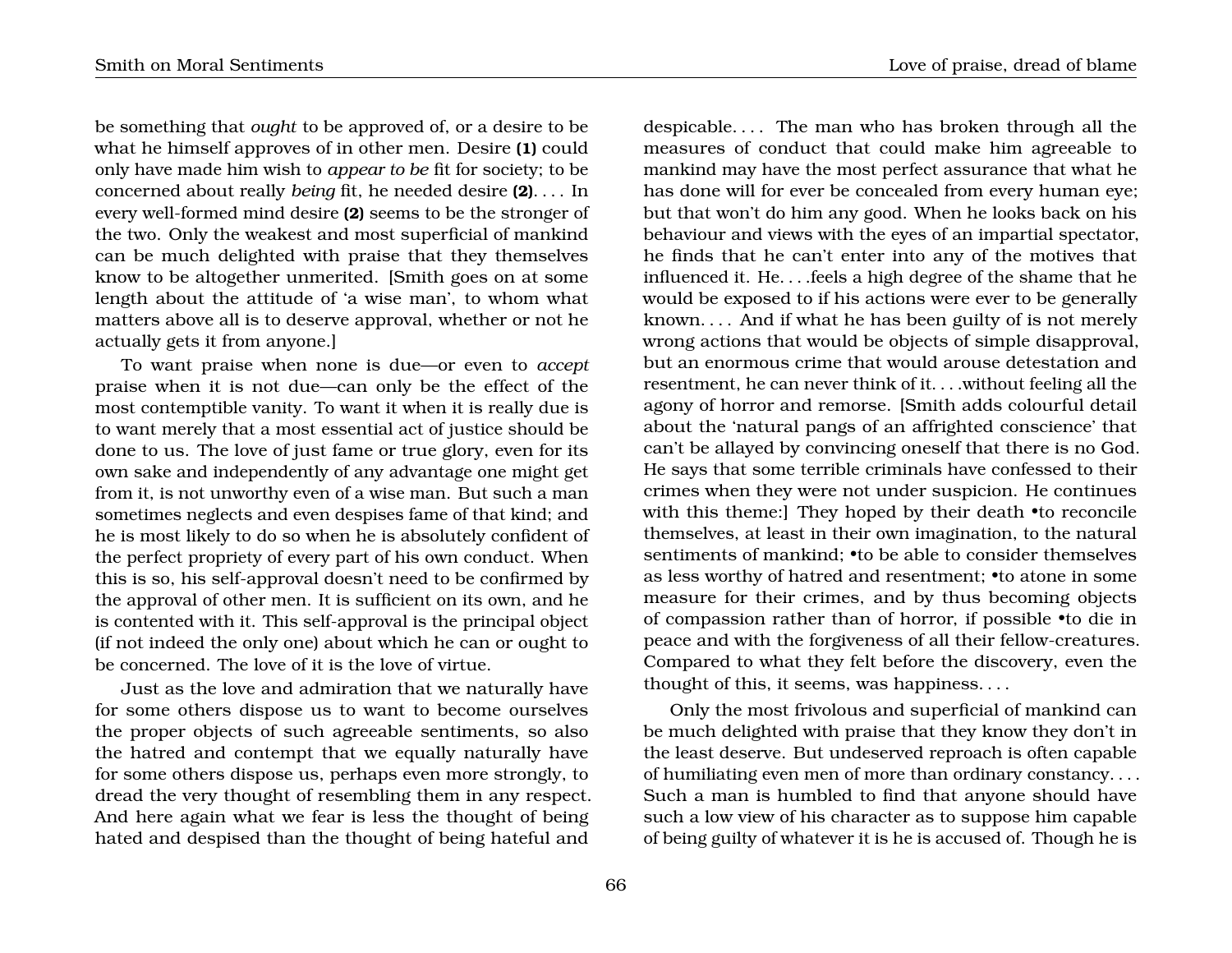perfectly conscious of his innocence, the very accusation often seems to throw—even in his own imagination—a shadow of disgrace and dishonour on his character. . . . An innocent man who is brought to the scaffold by the false accusation of an odious crime suffers the cruelest misfortune that it is possible for innocence to suffer. . . .

[For someone to whom this happens, Smith says, religion offers some consolation: the only thing that can 'strike terror into triumphant vice' is also the only thing that offers 'consolation to disgraced and insulted innocence'. There is not much consolation to be drawn from 'the humble philosophy that confines its views to this life'.]

[Continuing with this enormously long chapter [25 bookpages], Smith now presents two pages of details of how various kinds of people handle **(1)** unmerited applause and **(2)** unmerited disapproval. Its main point is that a good person won't get pleasure from **(1)** but will get pain from **(2)**. If he tries to shrug either of these off by telling the world 'I didn't do it', he is more likely to be believed in **(1)** than in **(2)**. And there's something else that makes unmerited disapproval hard for a good man to take:] He knows perfectly what he has done, but perhaps no-one can know for sure what he himself is capable of doing.... He may be confident that the unfavourable judgment of his neighbours is wrong, but his confidence can't often be strong enough to block his neighbours' judgment from making some impression upon him. . . .

I should point out that •how much importance we attach to the agreement or disagreement of other people's sentiments and judgments with our own is always exactly proportional to •how *un*sure we are about the propriety of our own sentiments and the accuracy of our own judgments.

A morally sensitive man may sometimes feel great uneasiness at the thought that he may have yielded too much to a

certain passion—even an 'honourable passion', so to speak, such as his indignation at an injury that he or a friend has sustained. He is anxiously afraid that while meaning only to act in a spirited and just way he may have been led by an unduly intense emotion to do a real injury to some other person who, though not innocent, may have been less guilty than he at first seemed to be. In this situation the opinion of other people comes to have the utmost importance for him. Their approval is the most healing ointment that can be poured into his uneasy mind; their disapproval the bitterest and most tormenting poison. When he is perfectly satisfied with every part of his own conduct, the judgment of other people is often of less importance to him.

There are some noble and beautiful **(1)** arts in which the degree of excellence can be determined only by a certain nicety of taste, the decisions of which seem always to be somewhat uncertain. There are **(2)** others in which success can be rigorously demonstrated or at least strongly argued for. Among the candidates for excellence in those different arts, a concern for public opinion is always much greater in **(1)** than in **(2)**.

[Smith elaborates this through a couple of book-pages. He puts poetry into class **(1)**, and reports cases in which fine poets have been crushed by public disapproval of their work. Mathematics is assigned to class **(2)**, because mathematical results are so certain that there's no room for wrong dissent.]

Sometimes the morals of those different classes of learned men are somewhat affected by this great difference in how they stand with relation to the public.

Because mathematicians and natural philosophers are independent of public opinion, they aren't much tempted to form themselves into factions and cliques, whether for the support of their own reputation or for lowering the reputation of their rivals. They are nearly all men of the most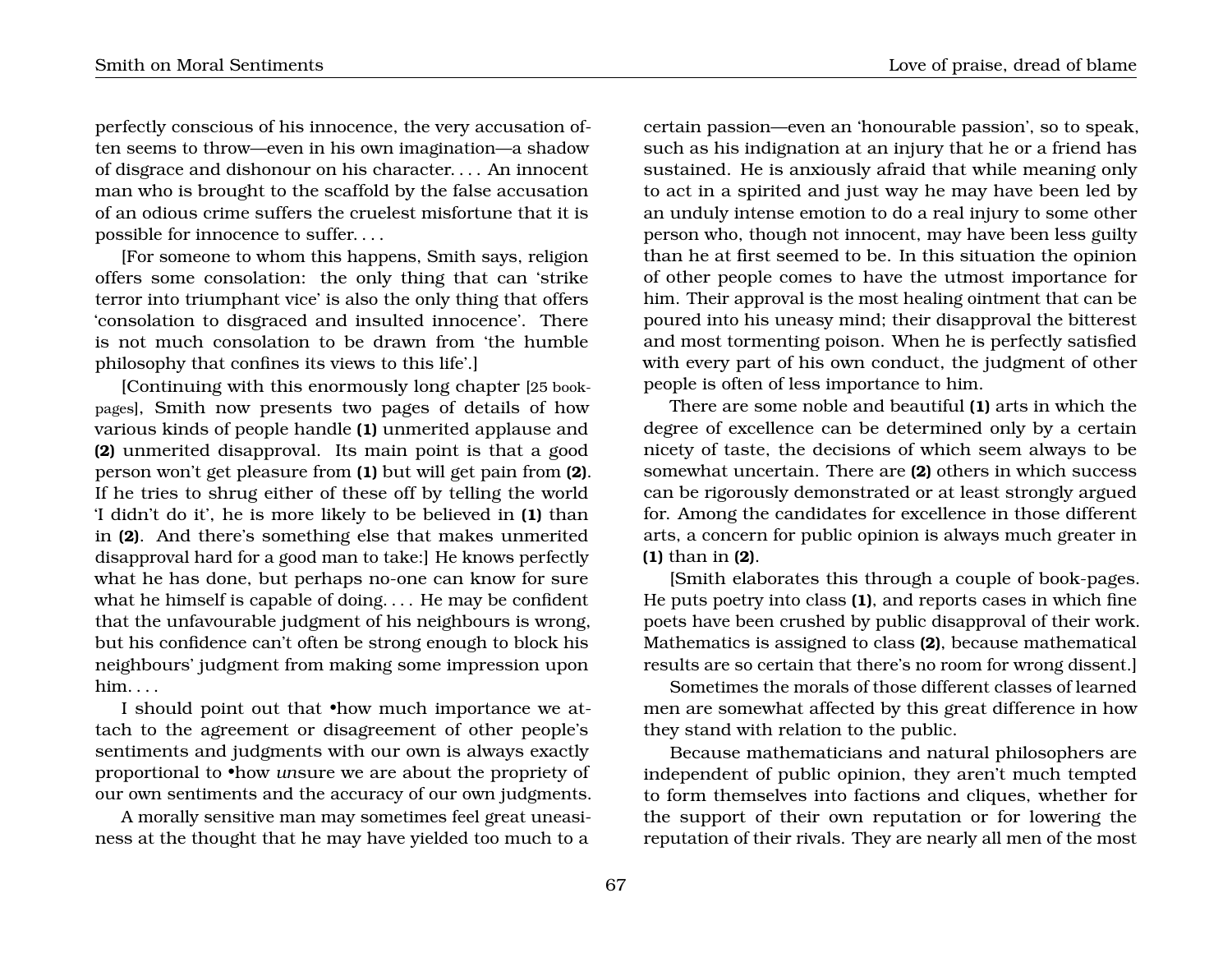likeable simplicity of manners, who live in good harmony with one another, are the friends of one another's reputation, and don't enter into intrigues in order to secure the public applause. They are pleased when their works are approved of, but not much vexed or angry when they are neglected.

It's not always like that with poets, or with those who pride themselves on what is called fine writing. They are apt to divide themselves into a sort of literary factions, with each gang being. . . .the mortal enemy of the reputation of every other, and employing all the mean arts of intrigue and persuasion to get public opinion to side with the works of its own members and against those of its enemies and rivals. [Smith gives examples from France and England, remarking that 'the likeable Mr Addison didn't think it unworthy of his gentle and modest character' to take the lead in a conspiracy 'to keep down the rising reputation of Mr Pope'. He contrasts this with the more selfless characters and conduct of 'mathematicians and natural philosophers'.]

It is natural that our uncertainty concerning our own merit, and our concern to think favorably of it, should combine to make us •want to know the opinion of other people regarding it and •to be more than ordinarily elevated when that opinion is favourable (and more than ordinarily humiliated when it is unfavourable). [Smith goes on to say that we shouldn't be willing to plot and scheme to get the favourable opinion or avoid the unfavourable one. Praise that one gets by unfair means is deprived of what mature and decent people regard as the main value of praise—namely its value as evidence that one is praiseworthy. He continues:]

The man who performs a praiseworthy action may also want the praise that is due to it—perhaps even more than is due to it. The two motivations—·to be praiseworthy and to be praised·—are in this case blended together. Even the man himself may not know how far his conduct was influenced by each of them, and it's hardly ever possible for the rest of us to know. [What we'll say about that, Smith says, will depend on how much we like the man in question and perhaps on what general view we have of human nature. He'll return later to the topic of 'splenetic' views of human nature. Then:]

Very few men can be satisfied with their own private sense that their qualities and conduct are of the kinds they admire and think praiseworthy in other people, unless they actually receive praise for those qualities and that conduct. In this respect, though, men differ considerably from one another. Some men when they are perfectly satisfied in their own minds that they are praiseworthy seem not to care whether they are praised; others seem to care much less about praiseworthiness than about praise.

Unless a man avoids being actually blamed or reproached, he can't be completely sure—he can't even be *fairly* sure that nothing in his conduct has been blameworthy. A wise man may often neglect praise [i.e. not give any thought to whether he is being praised], even when he has best deserved it; but in any seriously important matter he will try hard to act in such a way as to avoid not only •blameworthiness but also—as much as possible—every •plausible imputation of blame. . . . To show much concern about praise, even for praiseworthy actions, is usually a mark not of great wisdom but of some degree of weakness; whereas in a concern to avoid the shadow of blame or reproach there may be no weakness but the most praiseworthy prudence. . . .

The all-wise Author of Nature has in this way taught man to respect the sentiments and judgments of his brethren—to be more or less pleased when they approve of his conduct and hurt when they disapprove of it. We could put this by saying that God has appointed man to be the immediate judge of mankind, this being one of the many respects in which he has created man after his own image. . . . Each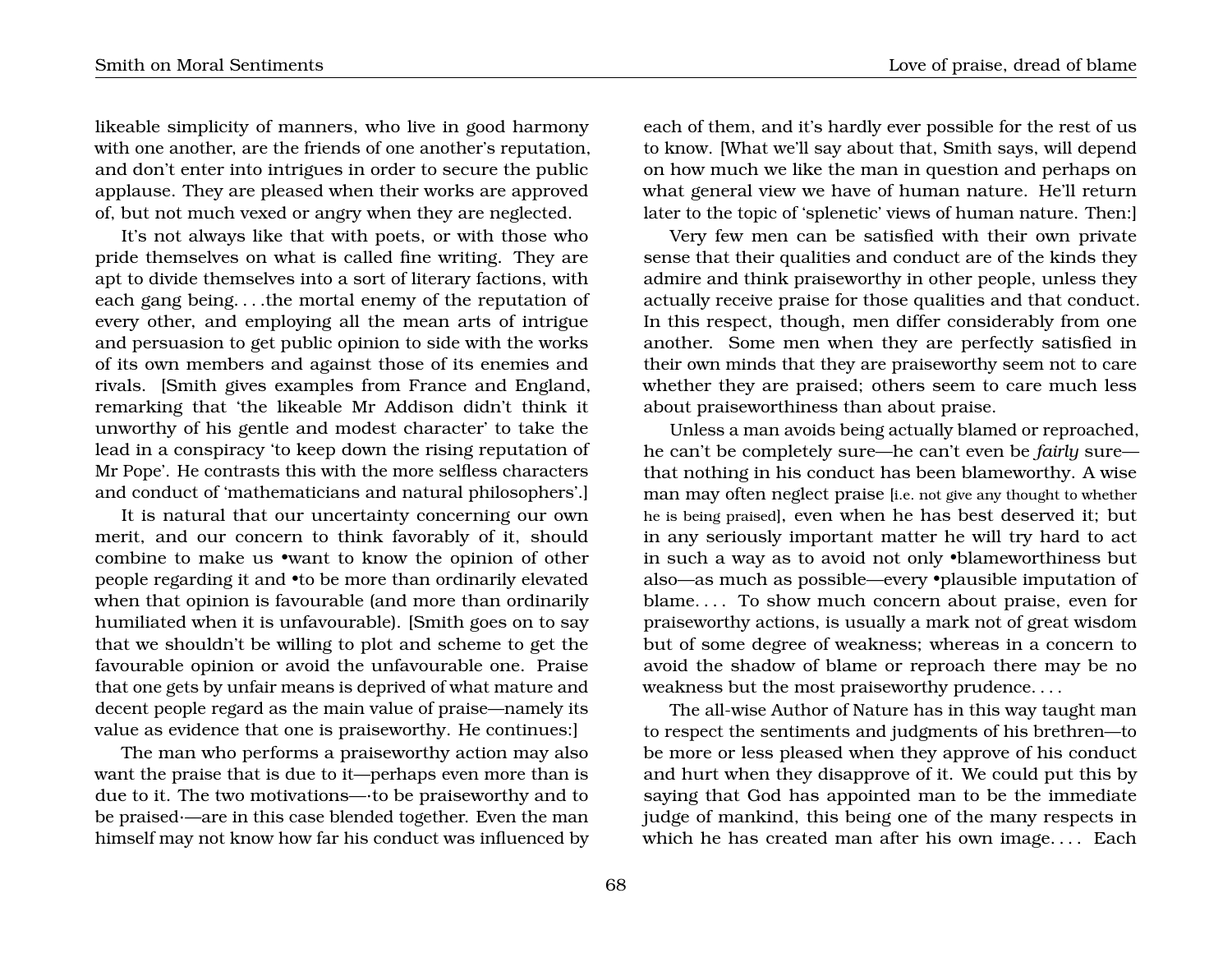man is taught by nature to acknowledge the power and jurisdiction that has thus been conferred on his fellow-men, to be more or less humbled and humiliated when he has drawn their censure, and to be more or less elated when he has obtained their applause.

But although men have in this way been appointed as the immediate judges of mankind, they are judges only in a lower court. Any sentence that they pass, ·i.e. any sentence of **the man without**·, can be appealed to a much higher court, namely to the tribunal of

> their own consciences, the supposed impartial and well-informed spectator, **the man within** the breast, the great judge and arbiter of their conduct.

The jurisdictions of those two tribunals are based on principles that are in reality different and distinct, though in some respects they are alike. . . . The jurisdiction of **the man without** is wholly based on the desire for actual praise, and aversion to actual blame. That of **the man within** is wholly based on the desire for praiseworthiness and aversion to blameworthiness, i.e.

> the desire to have the qualities and perform the actions that we love and admire in other people, and the fear of having the qualities and performing the actions that we hate and despise in other people.

If the man without should applaud us for actions we haven't performed or motives that didn't influence us, the man within can immediately humble the pride and elation that such groundless acclamations might otherwise cause, by telling us that when we accept them we make ourselves despicable because we know that we don't deserve them. And on the other side, if the man without should reproach us for actions we haven't performed or motives that didn't influence us, the man within can immediately correct this false judgment and assure us that we are *not* proper objects of

the censure that has so unjustly been laid on us. But. . . .the man within seems sometimes to be astonished and confused by the noisy vigour of the man without. The violence and loudness with which blame is sometimes poured out on us seems to stupefy and numb our natural sense of praiseworthiness and blameworthiness; and the judgments of the man within, even if not absolutely altered or perverted, are so much *shaken* in the steadiness and firmness of their decision that they lose much of their natural effect of securing the tranquillity of the mind. We hardly dare find ourselves not guilty when all our brethren appear to condemn us loudly. The •supposed impartial spectator of our conduct seems fearful and hesitating when he gives his opinion in our favour, whereas all the •real spectators. . . .are unanimous and violent in giving their judgment against us. [Smith calls the man within a 'demigod', partly mortal and partly immortal and divine. He continues:] When the judgments of the man within are steadily and firmly directed by the sense of praiseworthiness and blameworthiness, he seems to act suitably to his divine birth; but when he allows himself to be astonished and confused by the judgments of ignorant and weak man, he reveals his connection with mortality and seems to act in line with the human rather than the divine part of his origin.

When this happens, the only effective consolation for a humbled and afflicted man lies in an appeal to a still higher tribunal, namely that of the all-seeing Judge of the world, whose eye can never be deceived and whose judgments can never be perverted. Our man was supplied by nature with the man within his breast, who was to act in this life as the great guardian of his innocence and of his tranquillity; but this man within has been disturbed and astonished ·by the clamour of public disapproval·, so that our man's mind has become weak and despondent; and now the only support he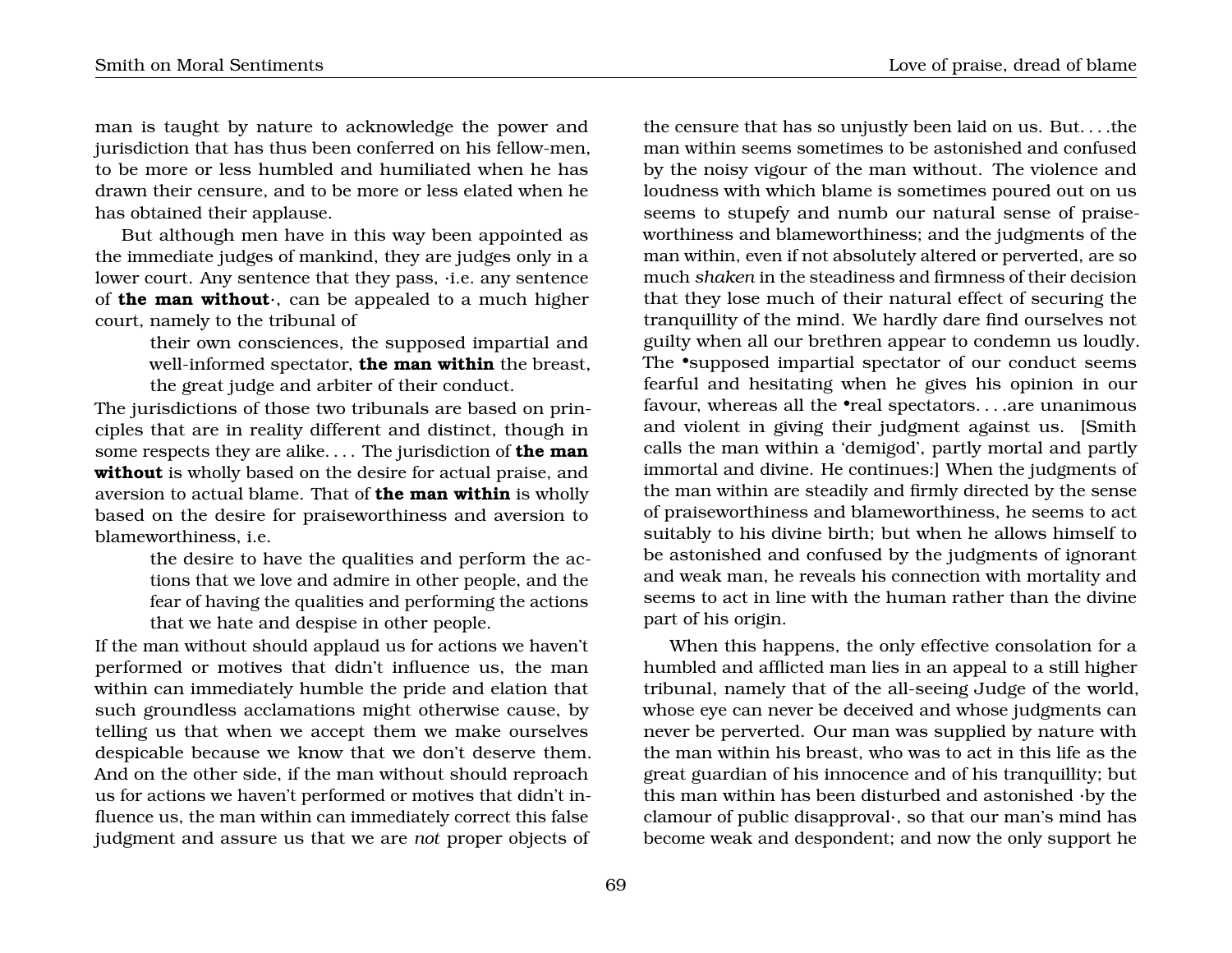can find is in a firm confidence in the unerring rightness of the judgments of God's tribunal, before which his innocence will eventually be declared and his virtue rewarded. So our happiness in this life often depends on the humble hope and expectation of a life to come. This hope and expectation is deeply rooted in human nature, which needs

•to support its lofty ideas of its own dignity,

•to brighten the dreary prospect of continually approaching •death, and

•to maintain its cheerfulness under all the heaviest calamities to which the disorders of this life sometimes expose it.

[Smith wrote 'continually approaching •mortality'—obviously a slip.] That there is a world to come, in which. . . .every man will be ranked with those who really are his equals in moral and intellectual qualities. . . .is a doctrine that is in every respect so venerable, and so comfortable to the weakness of human nature and so flattering to its grandeur, that any virtuous man who has the misfortune to doubt it can't help earnestly wishing to believe it. It wouldn't have been exposed to the derision of the scoffers if it weren't for the fact that some of its most zealous supporters have described the distribution of rewards and punishments to be made in that world to come in a way that has too often been in direct opposition to all our moral sentiments.

A complaint that we have all heard from many a venerable but discontented old officer is that

•an assiduous courtier is often more favoured than a faithful and active servant, that

•attending and applauding are often shorter and surer roads to promotion than merit or service, and that

•a 'campaign' ·of hanging around as a courtier at the court of· Versailles or St James's is often worth two ·military· campaigns in Germany or Flanders.

But what is considered as the greatest reproach even to the weakness of earthly sovereigns has been ascribed to divine perfection as an act of justice! The duties of devotion—the public and private worship of God—have been represented, even by able and virtuous men, as the only virtues that can either entitle us to reward or exempt us from punishment in the life to come. . . . The philosophically inclined Bishop Massillon, in a ceremony of blessing the flags of a military regiment of Catinat, said this to the officers:

> 'The most deplorable thing in your situation, gentlemen, is that in a hard and painful life in which your duties sometimes go beyond the rigour and severity of the most austere cloisters, your sufferings won't help you in the life to come or—in many cases—in this present life. Alas! the solitary monk in his cell, obliged to mortify the flesh [= 'to semi-starve and inflict physical pain on himself'] and to subject it to the spirit, is supported by the hope of an assured reward and by the secret support of the grace that softens the yoke of the Lord. But can you on your death-bed dare to represent to God the wearying daily hardships of your employment? can you dare to ask him for any reward?. . . . Alas! my brother, if one single day of those sufferings were consecrated to the Lord, it might have brought you eternal happiness. Offering up to God one single action that was painful to nature might have secured for you the inheritance of the saints. And you have done all this, and in vain, for *this* world!'

This comparison between •the futile mortifications of a monastery and •the ennobling hardships and hazards of war, this supposition that one day—one *hour*—employed in •the former should in God's eyes have more merit than a whole life spent honourably in •the latter, is surely contrary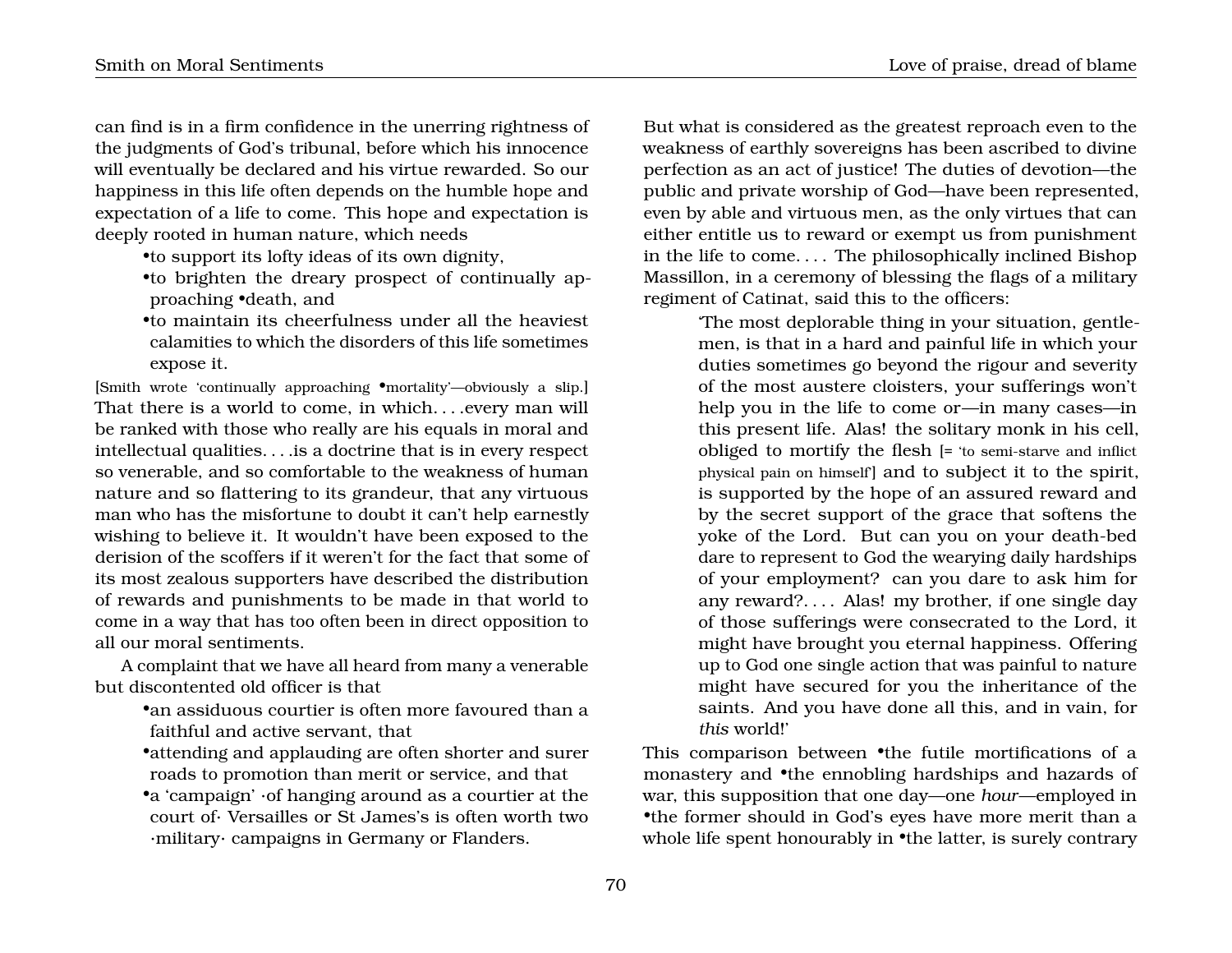to all our moral sentiments, contrary to all the principles by which nature has taught us to regulate our contempt or admiration. But this is the spirit that has

> •reserved the Heavenly regions for monks and friars, and for people whose conduct and conversation resembled those of monks and friars,

while at the same time

•condemning to Hell all the heroes, all the statesmen and lawgivers, all the poets and philosophers of former ages; all those who have invented, improved, or excelled in the arts that contribute to the survival, convenience, or ornament of human life; all the great protectors, instructors, and benefactors of mankind; all those to whom our natural sense of praiseworthiness forces us to ascribe the highest merit and most exalted virtue.

It's no wonder that such a strange application of this most respectworthy doctrine should sometimes have exposed it to contempt and derision—at least from people who didn't themselves have any taste for or skill in the devout and contemplative virtues.

# <span id="page-74-0"></span>**Chapter 3: The influences and authority of conscience**

The approval of a man's own conscience is in some special cases barely enough to content him; the testimony of the supposed impartial spectator, that great inmate of the breast, can't always give him all the support he needs. Still, the influence and authority of this principle [see note on page [164](#page-166-0)] is always very great, and it's only by consulting this inner judge that we can ever see our own character and conduct in its proper shape and dimensions, or make any proper comparison between our own interests and other people's.

We all know that to **the eye of the body** objects appear great or small not so much according to their real sizes as according to how far away they are. Well, the same is true for what may be called **the natural eye of the mind**, and we make up for the defects of both these 'eyes' in pretty much the same way. From where I am now sitting, an immense landscape of lawns, woods, and distant mountains seems to have barely the width of the little window that I write by. . . . My only way of soundly comparing those mountains etc. with the little objects in my study is to transport myself in imagination to a different viewpoint from which I can see both at nearly equal distances. . . . Habit and experience have taught me to do this so easily and smoothly that I am hardly aware of doing it at all; and it takes some knowledge of optics for a man to be thoroughly convinced of how small those distant objects would appear to the eye if the imagination didn't, knowing what their real sizes are, puff them up.

In the same way, to the selfish and basic passions of human nature the loss or gain of a very small interest of our own appears to be vastly more important than the greatest concern of someone else with whom we have no particular connection—arousing a more passionate joy or sorrow, a more ardent desire or aversion. As long as the other person's interests are surveyed from this viewpoint, they can never be put into the balance with our own, can never hold us back from doing whatever favours our interests, however ruinous to his. To make a proper comparison between his interests and ours, we must change our position. We must view both lots of interests not from our own place or from his, and not with our own eyes or with his, but from the place and with the eyes of a third person who has no particular connection with either of us, and who judges impartially between us. Here, too, habit and experience have taught us to do this so easily and smoothly that we are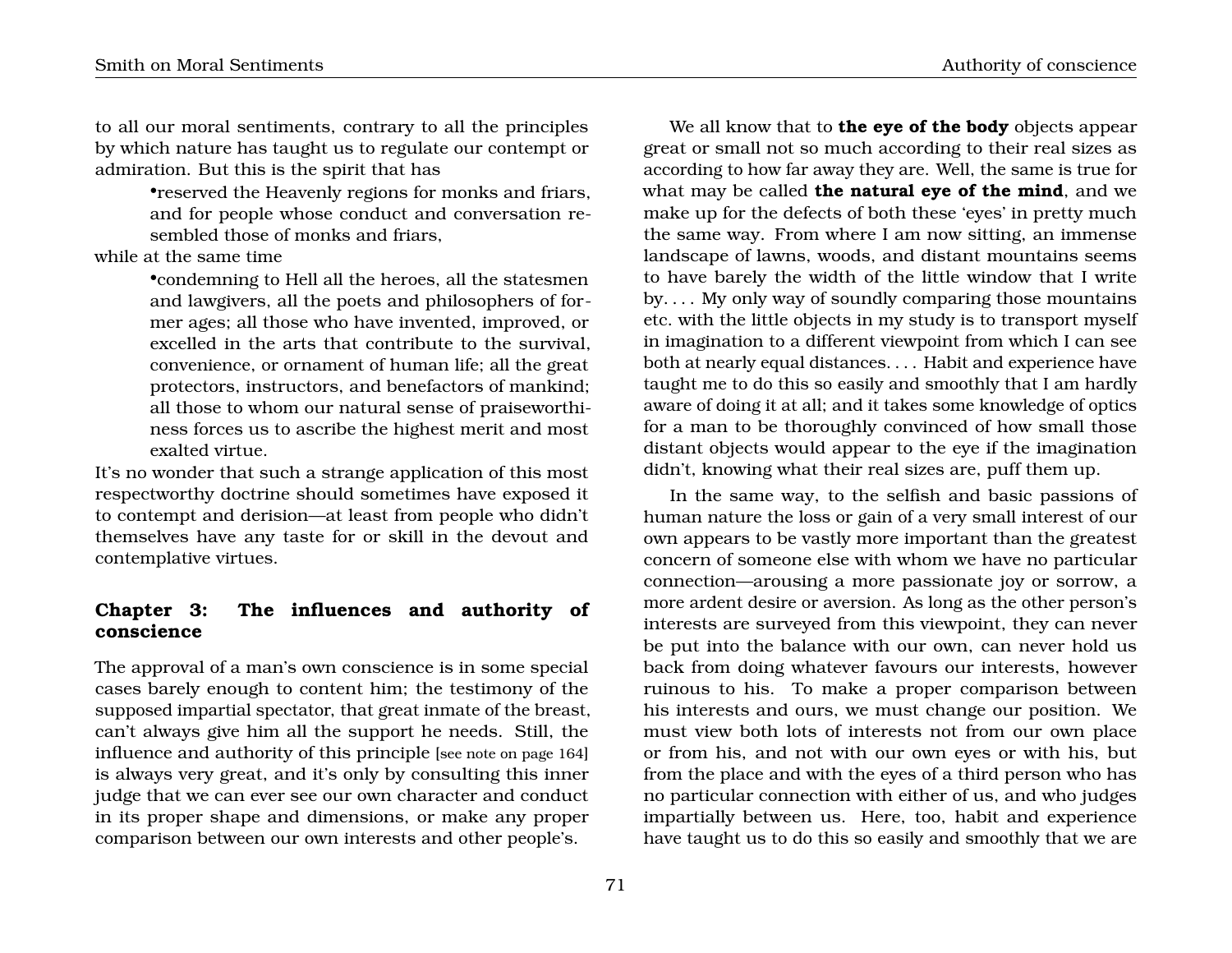hardly aware of doing it at all; and in this case too it takes some reflection—and even some philosophy—for a man to be convinced regarding how little interest he would take in his neighbour's greatest concerns. . . .if the sense of propriety and justice didn't correct the otherwise natural inequality of our sentiments.

Let us suppose that the great and populous empire of China was suddenly swallowed up by an earthquake, and let us consider how a humane man in Europe—one with no sort of connection with China—would be affected when he heard about this dreadful calamity. I imagine that he would first strongly express his sorrow for the misfortune of that unhappy people, and would make many melancholy reflections on the precariousness of human life, and the pointlessness of all the labours of man, which could thus be annihilated in a moment. He might also, if he were given to this sort of thing, think about how this disaster might affect the commerce of Europe and the trade and business of the world in general. [This was written 17 years before the appearance of Smith's *The Wealth of Nations*.] And when all this fine philosophy was over, and all these humane sentiments had been expressed, he would go about his business or his pleasure. . . .with the same ease and tranquillity as if no such accident had happened. The most trivial 'disaster' that could befall *him* would disturb him more. If he was due to lose his little finger tomorrow, he wouldn't sleep to-night; but he will snore contentedly over the ruin of a hundred million of his brethren, *provided he never saw them*; so the destruction of that immense multitude seems clearly to be of less concern to him than this paltry misfortune of his own. Well, then:

> Would a humane man be willing to avoid this paltry misfortune to himself—·this loss of a little finger· by sacrificing the lives of a hundred million of his brethren, *provided he had never seen them*?

Human nature jumps back with horror at the thought. The world in its greatest depravity and corruption never produced a villain who could *think of* behaving in such a way. But what makes this difference? When our passive feelings are almost always so sordid and selfish, how does it happen that our active drives are often so generous and so noble? Given that we're always so much more deeply affected by whatever concerns ourselves than by whatever concerns other people, what is it that prompts generous people always (and mean people sometimes) to sacrifice their own interests to the greater interests of others? It's not •the soft power of humaneness, •that feeble spark of benevolence that Nature has kindled in the human heart, that is thus capable of counteracting •the strongest impulses of self-love. What comes into play in these cases is a stronger power, a more forcible motive. It is *reason*, *principle*, *conscience*, *the inhabitant of the breast*, **the man within**, the great judge and arbiter of our conduct. It is *he* who, whenever we are about to act in some way that will affect the happiness of others, calls to us with a voice capable of astonishing the most presumptuous of our passions! What he tells us is that

•we are only one of the multitude, in no respect better than any other, and that

•when we prefer ourselves so shamefully and so blindly to others we become proper objects of resentment, abhorrence, and cursing.

It's only from *him* that we learn the real littleness of ourselves and of whatever relates to ourselves; and the natural misrepresentations of self-love can be corrected only by the eye of this impartial spectator. It is *he* who shows us

•the propriety of generosity and the ugliness of injustice,

•the propriety of forgoing our own greatest interests in favour of the still greater interests of others, and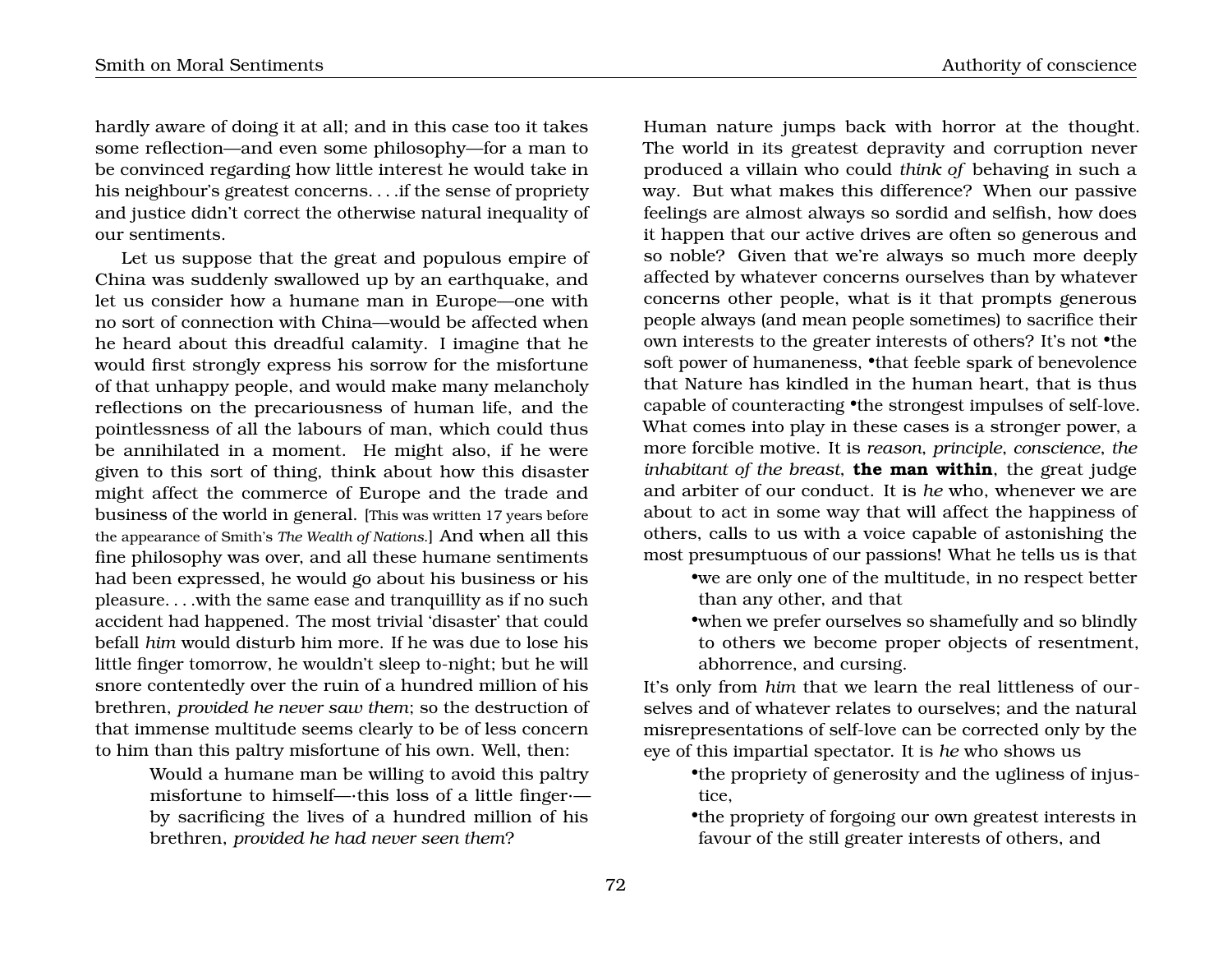•the ugliness of doing the smallest injury to someone else in order to get the greatest benefit to ourselves.

It is not the love of our neighbour, the love of mankind, that often prompts us to practice those divine virtues. What usually comes into play on such occasions is a stronger love, a more powerful affection—the love of what is honourable and noble, of the grandeur and dignity and superiority of our own characters.

When the happiness or misery of others depends in any way on how we behave, we dare not follow self-love's hint and prefer the interest of one to that of many. ·If we start to move in that direction·, the man within immediately tells us •that we are valuing ourselves too much and other people too little, and •that by doing this we make ourselves the proper object of other people's contempt and indignation. And this sentiment isn't confined to men of extraordinary magnanimity and virtue. It is deeply impressed on every reasonably good soldier, who feels that his companions would despise him if they thought him capable of shrinking from danger, or of hesitating to risk—or even to throw away—his life when the good of the service required it.

If I could bring myself a large benefit by doing you a small harm, is it all right for me to prefer myself over you to that extent? No! The poor man mustn't defraud or steal from the rich, even if the benefit the acquisition would bring him would be much larger than the harm it would do to the rich man. ·If a poor man starts to plan such a theft·, the man within immediately tells him that he is no better than his neighbour, and that by this unjust preference ·for himself over the rich man· he makes himself a proper object •of the contempt and indignation of mankind and •of the punishment that their contempt and indignation will naturally dispose them to inflict. Punishment? Yes!—for having violated one of the sacred rules that must be mainly

observed if human society is to continue in security and peace. Any ordinarily honest man will dread •the inward disgrace of such an action, stamping an indelible stain on his own mind, more than •the greatest external calamity that could possibly befall him. . . .

When the happiness or misery of others in no way depends on our conduct, when our interests are altogether separated and detached from theirs so that there's neither connection nor competition between them, we don't always think it so necessary to restrain **•**our natural and perhaps improper anxiety about our own affairs, or **•**our natural and perhaps equally improper indifference about those of other men. The most ordinary education teaches us to act on all important occasions with some sort of impartiality between ourselves and others, and even the ordinary commerce of the world is capable of adjusting our **active drives** so that they conform to some degree of propriety. But a highly developed and refined education has been said to be needed to correct the inequalities of our **passive feelings**. For this purpose, it has been claimed, we must resort to philosophical investigations that are extremely severe and extremely deep.

Two different sets of philosophers have tried to teach us this hardest of all the lessons of morality.

- **(1)** Some have worked to increase our sensitivity to the interests of others; they want us to feel for others as we naturally feel for ourselves.
- **(2)** The other group have worked to lessen our awareness of our own interests; they want us to feel for ourselves as we naturally feel for others.

It may be that both have carried their doctrines a good distance beyond the just standard of nature and propriety.

**(1)** The first group are the whining and melancholy moralists who are perpetually reproaching us for being happy when so many of our brethren are in misery, who regard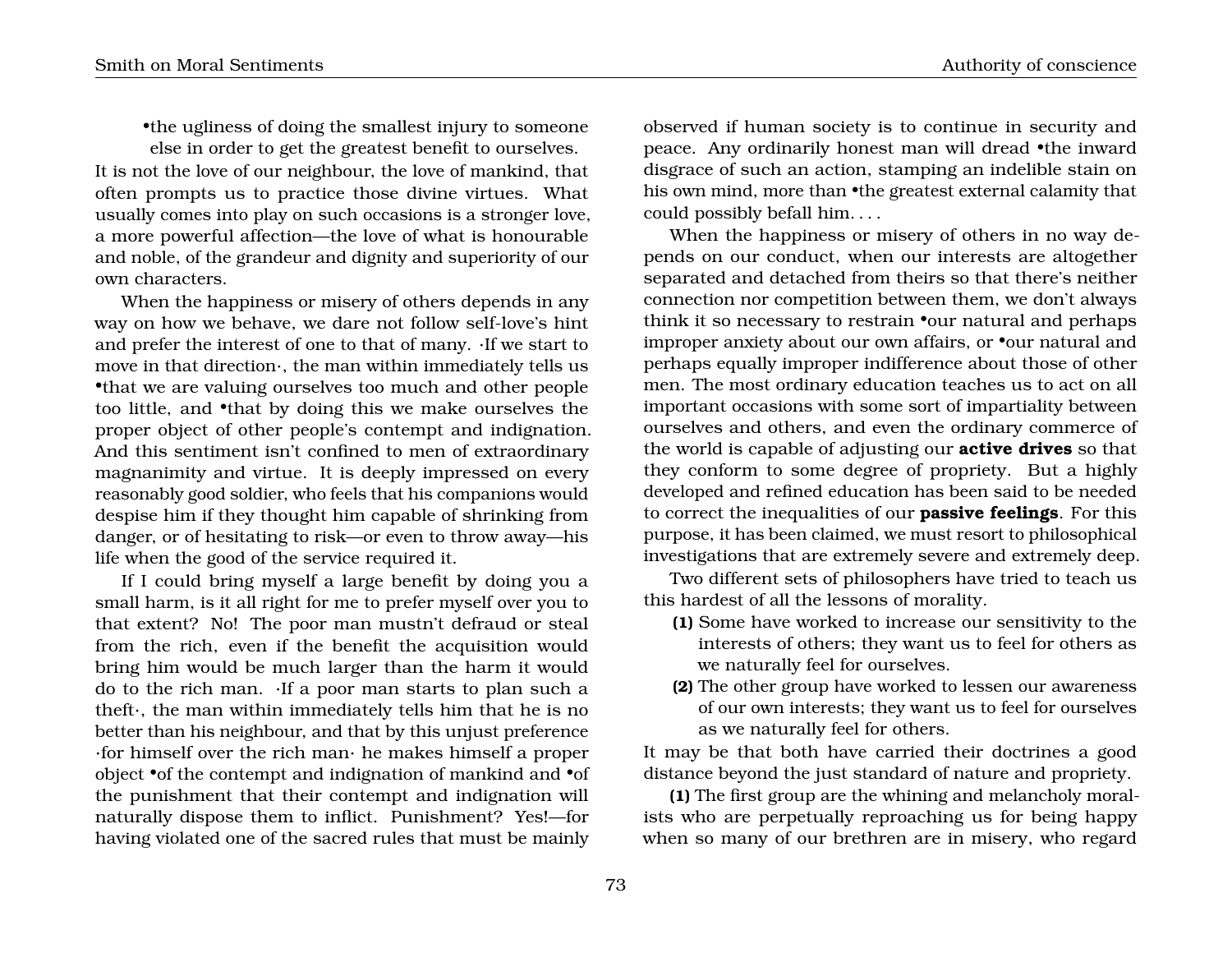as impious the natural joy of prosperity that doesn't think of the many wretches who are labouring under all sorts of calamities—poverty, disease, horrors of death, the insults and oppression of their enemies. In their opinion,

> commiseration for miseries that we never saw and never heard of, but that we can be sure are at all times infesting large numbers of our fellow-creatures, ought to damp the pleasures of people who are fortunate, and to make a certain melancholy dejection habitual to all men.

·There are three things wrong with this·. •This extreme sympathy with misfortunes that we know nothing about seems altogether absurd and unreasonable. Taking the world as a whole, for each man who suffers pain or misery there are twenty in prosperity and joy, or at least in tolerable circumstances. Surely no reason can be given why we should weep with the one rather than rejoice with the twenty. •Also, this artificial commiseration is not only absurd but seems altogether impossible for us. Those who act as though this was their frame of mind usually have nothing but a certain artificial and sentimental sadness that makes their faces and conversation irrelevantly dismal and disagreeable without reaching their heart. •And, lastly, even if this disposition of mind could be achieved it would be perfectly useless, serving merely to make miserable the person who had it.... All men, however distant, are no doubt entitled to our good wishes, and our good wishes we naturally give them. But if they should be unfortunate, it's no part of our duty to give ourselves any anxiety about that. . . .

**(2)** The moralists who try to correct the natural inequality of our passive feelings by making us less sensitive to what specially concerns ourselves include all the ancient sects of philosophers and especially the ancient Stoics. According to them a man ought to regard himself not as something

separated and detached but as a citizen of the world, a member of the vast commonwealth of nature. He ought at all times to be willing that his own little interests should be sacrificed to the interests of this great community. Whatever concerns him personally ought to affect him no more than whatever concerns any other equally important part of this immense system—·e.g. any other *one* person·. We should view ourselves not in the light that our own selfish passions are apt to throw, but in the light in which any other citizen of the world would view us. . . .

[Preparing the ground for discussing this, Smith distinguishes private misfortunes into **(a)** ones that affect us by affecting our near and dear—parents, offspring, and so on; and **(b)** ones that affect us immediately and directly. There is a great variety of possible misfortunes of either kind—pain, sickness, approaching death, poverty, disgrace, and so on.]

**(a)** In misfortunes of the first kind our emotions may go far beyond what exact propriety will accept, but they may likewise fall short of that—and they often do. A man who felt no more for the death or distress of his own father or son than for the death or distress of someone else's father or son would strike us as being neither a good son nor a good father. Such unnatural indifference, far from arousing our applause, would draw our highest disapproval. But these domestic affections ·fall into two groups for our present purposes·: we are apt to have some of them more strongly than is proper, and to have others less strongly than we should. Nature in its wisdom has, in most and perhaps all men, installed a much stronger drive towards •parental tenderness than towards •filial respect. The continuance and propagation of the species depend entirely on •the former, and not at all on •the latter. The existence and survival of the child usually depends altogether on the care of the parents, whereas parents' existence and survival seldom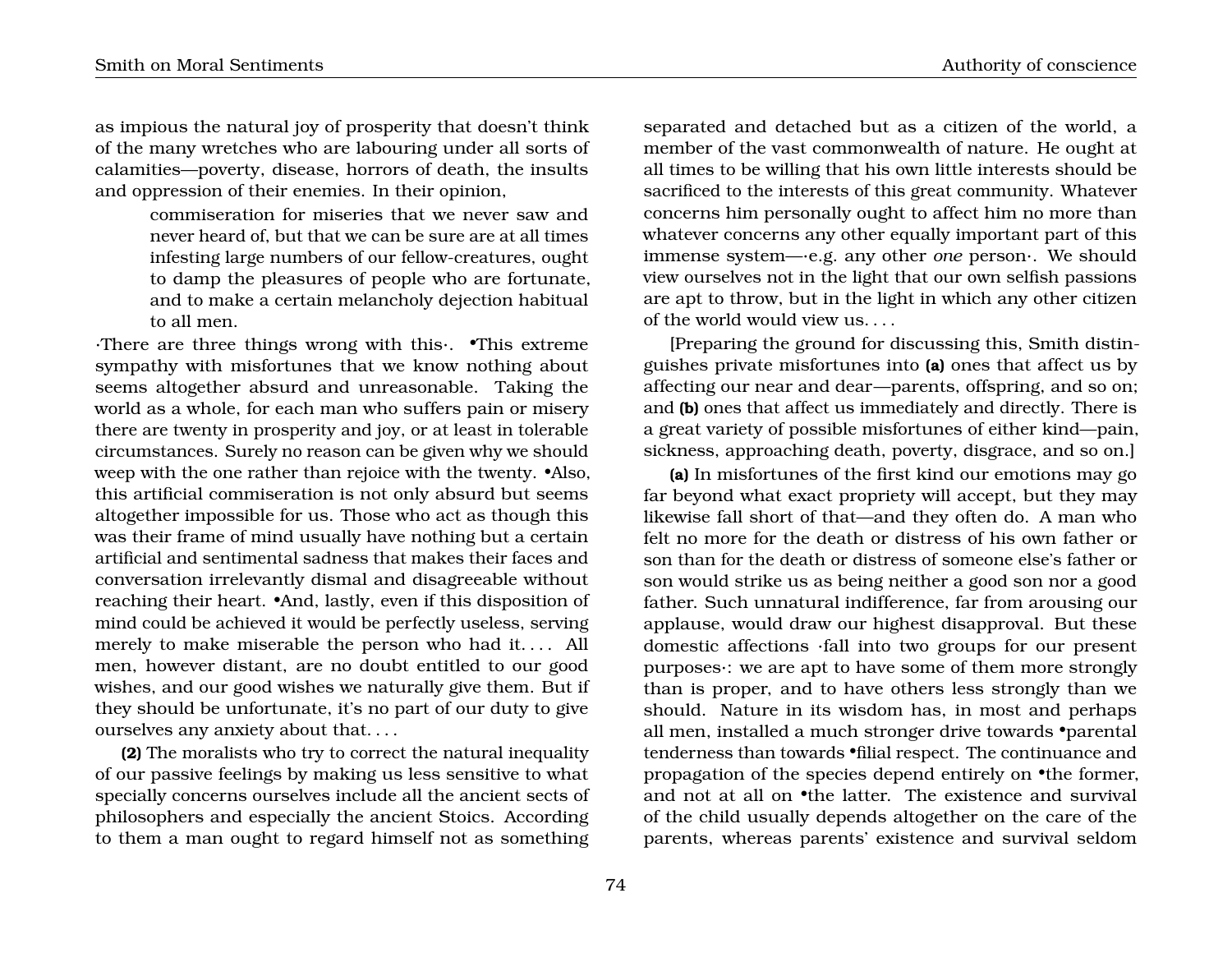depend on the care of the child. That's why Nature has made the former affection so strong that it generally requires not to be aroused but to be moderated. . . . But moralists do urge us to an affectionate attention to our parents, and to make a proper return to them in their old age for the kindness that they showed us in our youth. In the Ten Commandments we are commanded to honour our fathers and mothers; and nothing is said about our love for our children, ·because· Nature had sufficiently prepared us for the performance of this latter duty. Men are seldom accused of pretending to be fonder of their children than they really are, but they have sometimes been suspected of putting too much *show* into their displays of piety towards their parents. The ostentatious sorrow of widows has, for a like reason, been suspected of insincerity. We would respect even excessive affections [see note on page [116](#page-119-0)] of that kind if we believed them to be sincere; and even if we didn't perfectly approve, we wouldn't severely condemn either. . . .

Although the excess of affections of this sort appears to be blameworthy, it never appears to be odious. We blame a parent's excessive fondness and concern as something that may eventually be harmful to the child, and is in the meantime excessively inconvenient to the parent; but we easily pardon it and never regard it with hatred and detestation. But when a parent has •too little of this parental affection of which most parents have •too much, that always strikes us as especially odious. The man who seems to feel nothing for his own children, treating them on all occasions with undeserved severity and harshness, seems the most detestable of all brutes. Our sense of propriety, so far from requiring us to eradicate altogether the special sensitivity that we naturally have for the misfortunes of our near and dear, is always much more offended by someone's having too little of that sensitivity than it ever is by someone's having too much. When it comes to feelings and attitudes towards one's parents, one's offspring, and the like, the apathy recommended by the Stoics is never agreeable, and all the metaphysical trick-arguments by which it is supported can seldom achieve anything except to work on a coxcomb [here = 'moral idiot'], making his hard unfeelingness ten times worse than it would have been if he had been left to himself. . . .

•That moderated sensitivity to the misfortunes of others, which doesn't disqualify us for the performance of any duty; •the melancholy and affectionate remembrance of our departed friends; what ·the poet· Gray calls •'the pang, to secret sorrow dear', are by no means unpleasant sensations. Though they outwardly wear the features of pain and grief, they are all inwardly stamped with the ennobling characters of virtue and self-approval.

**(b)** When it comes to the misfortunes that affect us immediately and directly—in our body, our fortune, or our reputation—the sense of propriety is much more apt to be offended by someone's having too much sensitivity to these than by someone's having too little of it. There are few cases where we can come too near to the apathy and indifference recommended by the Stoics.

[Smith now offers a couple of pages of remarks about how our sympathy with others' misfortunes varies in intensity, in tone, and in resultant behaviour, depending on whether the misfortune in question is bodily pain, financial loss, or loss of reputation. This material is book-ended between two occurrences of the remark that although such sympathy is a kind of sadness there is also something agreeable about it. Then:]

If we examine the different shades and gradations of weakness and self-control that we meet with in everyday life, we'll see that this control of our passive feelings must be acquired not from •the abstruse syllogisms of a quibbling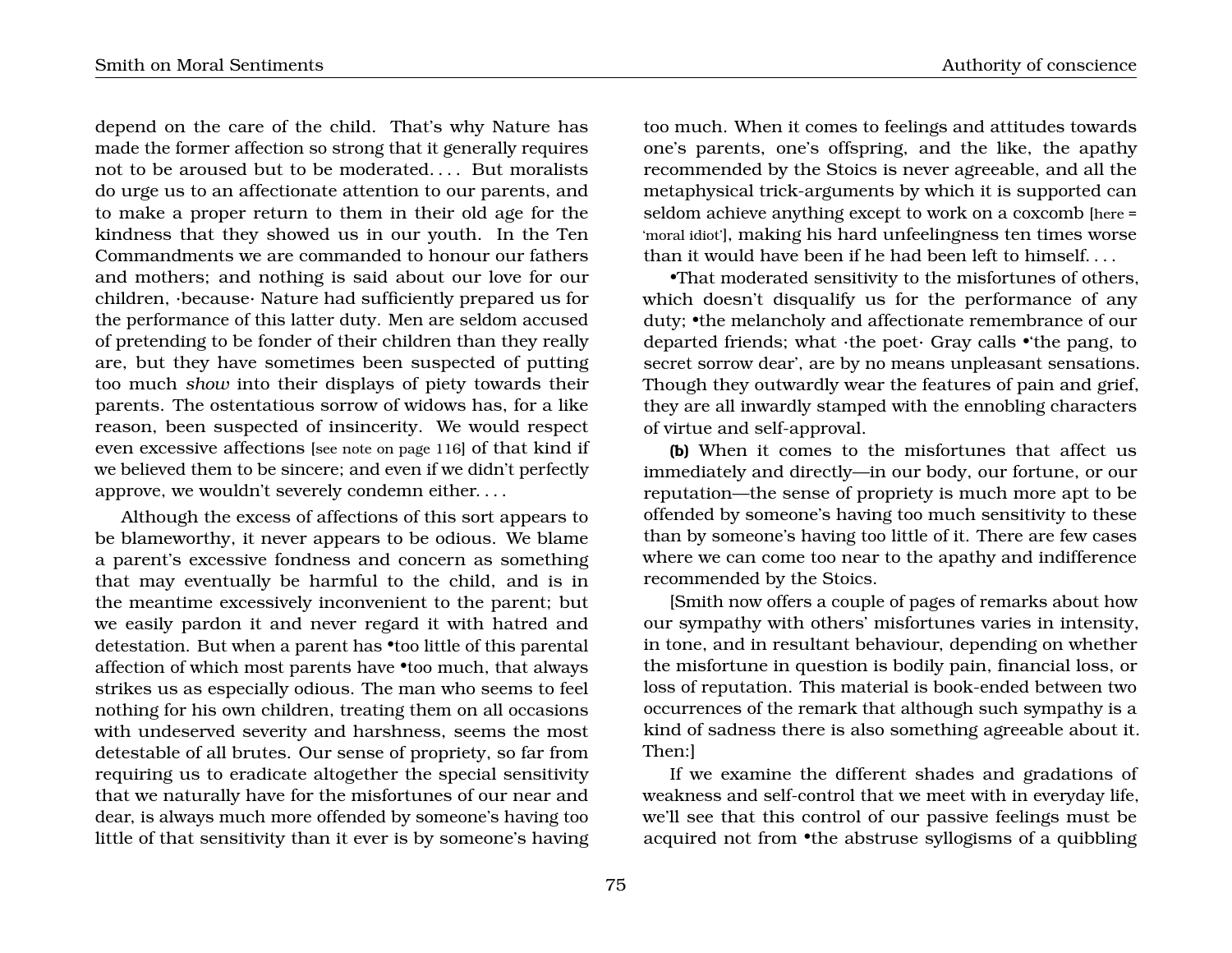dialectic but from •the great discipline that Nature has established as a means for acquiring this and every other virtue, namely a regard for the sentiments of the real or supposed spectator of our conduct.

A very young child has no self-control. Whether it is suffering fear or grief or anger, it always does its best by the violence of its outcries to alarm the attention of its nurse or its parents. While it remains under the custody of such •partial protectors [= 'protectors who are biased in its favour'], its anger is the first and perhaps the only passion it is taught to moderate. In defence of their own peace of mind, the protectors are often obliged to use noise and threatening of their own to frighten the child into a good mood, and the passion that incites it to attack is restrained by the passion that teaches it to look to its own safety. When it is old enough to go to school or to mix with its equals, the child soon finds that *they* have no such indulgent •partiality. It naturally wants to gain their favour and to avoid their hatred or contempt—indeed, regard for its own safety teaches it to do so—and it soon finds that the only way to do that is to moderate not only its anger but all its other passions, toning them down to a level that the child's playmates and companions are likely to be pleased with. It thus enters into the great school of self-control, studies to be more and more master of itself, and begins to discipline its own feelings—a task that few people bring to completion in the course of a lifetime!

[Smith now presents a long account of how someone who is suffering conducts himself in relation to friends and acquaintances, depending on whether the sufferer is **(i)** 'the weakest man', **(ii)** 'a man of a little more firmness', or **(iii)** a 'man of real constancy and firmness'. The differences are what you might expect. Notable in the account of **(i)** is Smith's remark that this weak man tries to get more

sympathy from others by upping his expressions of pain and sorrow, behaving 'like a child that has not yet gone to school'. The man in **(ii)** does better: he stays calm, feels the approval that his friends and acquaintances have for his restraint, and is thus encouraged to keep it up, silently 'applauding himself. There is much more about this, but it doesn't add significantly to the philosophical content. Then there is the man in **(iii)**:]

[This paragraph down to \* is almost exactly as Smith wrote it.] The man of real constancy and firmness, the wise and just man who has been thoroughly bred in the great school of self-control, in the bustle and business of the world, exposed perhaps to the violence and injustice of faction and to the hardships and hazards of war, maintains this control of his passive feelings on all occasions; and whether in solitude or in society he wears nearly the same countenance and is affected in nearly the same manner. In success and in disappointment, in prosperity and in adversity, before friends and before enemies, he has often had to maintain this manliness. He has never dared to forget for one moment the judgment that the impartial spectator would pass on his sentiments and conduct. He has never dared to allow •the man within the breast to be absent from his attention for one moment. He has always been accustomed to look at anything relating to him with the eyes of •this great inmate. This habit has become perfectly familiar to him.\* What he has constantly done and indeed constantly needed to do is to model—or try to model—not only what he does and how he does it, but even his inward sentiments and feelings on those of •this awe-inspiring and respectworthy judge. [Here and in a few other places, the phrase 'what he does and how he does it' replaces Smith's 'his outward conduct and behaviour'. It is a guess about what he meant.] He doesn't merely *portray* the sentiments of the impartial spectator—he really *adopts* them. He almost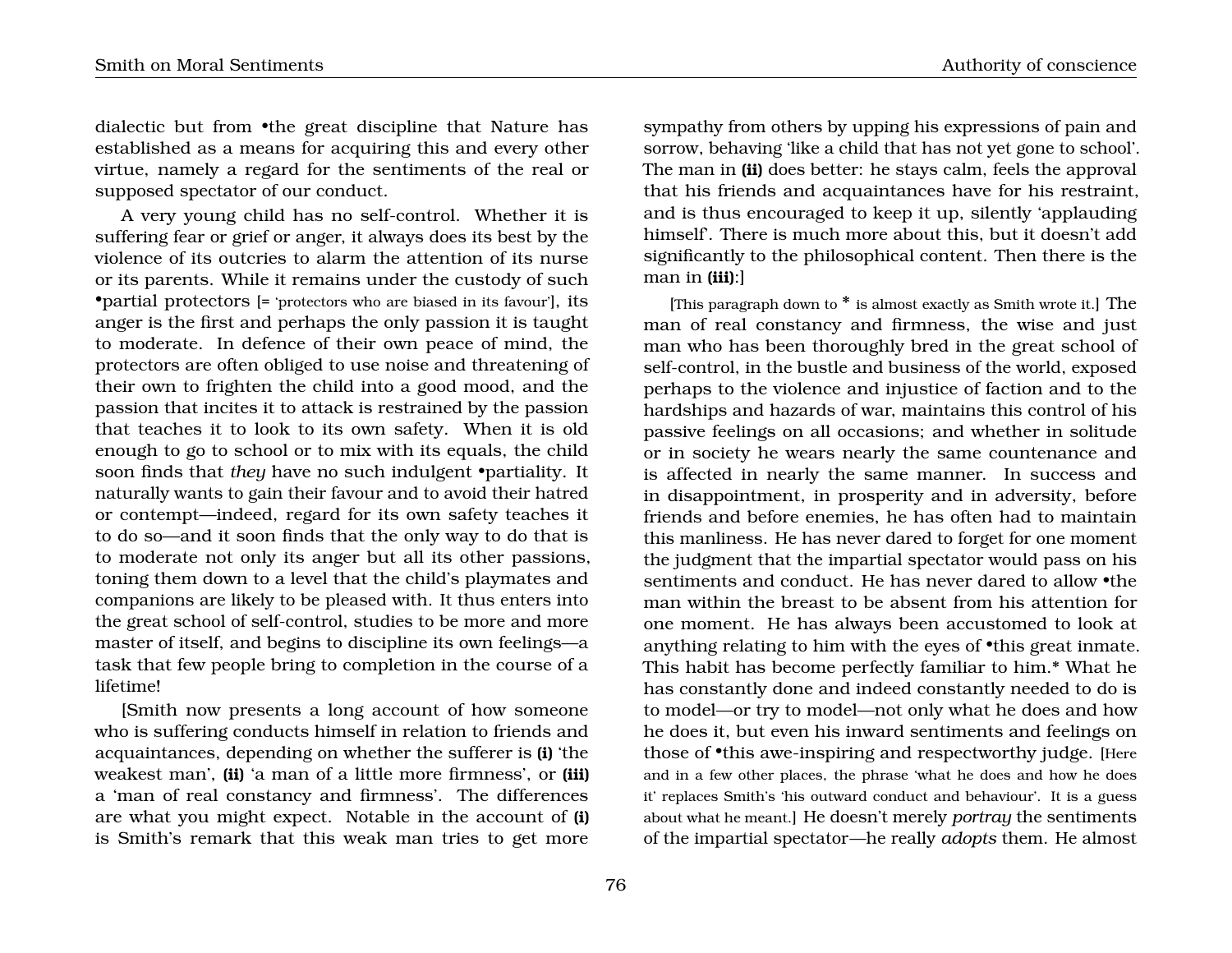identifies himself with—he almost *becomes*—that impartial spectator, and almost never feels anything that this great judge of his conduct doesn't direct him to feel.

[Then a paragraph in which Smith says that a man's approval of himself for doing A is proportional to how hard it was for him to do A. He continues:] A man who has had a leg shot off and who in the next moment speaks and acts with his usual coolness and tranquillity shows a high degree of self-control, so he naturally feels a high degree of self-approval. With most men to whom this happened, their own natural view of their misfortune would force itself on them with such a vivacity and strength of colouring that it would entirely wipe out all thought of any other way of looking at it. They wouldn't feel anything—couldn't attend to anything—except their own pain and fear; they would entirely disregard not only the judgment of the ideal man within the breast but also that of any real spectators who happened to be present.

Given that a man behaves well in face of misfortune, *how* well he counts as behaving depends on how great the misfortune is; and Nature's reward for good behaviour under misfortune is exactly proportioned to how good the behaviour is. The more self-control that is needed for us to conquer our natural sensibility—·which includes our natural inclination to whine and complain·—the greater are our pleasure and pride in achieving the conquest. And this pleasure and pride ·over having won a moral victory· are so great that no-one who has *them* can be altogether unhappy. Misery and wretchedness can't enter the breast in which complete self-satisfaction dwells. The Stoics say that a wise man who has his leg shot off will be as happy as he would have been if this hadn't happened; that may be going too far, but we do have to agree that the man's complete enjoyment of his own self-applause will greatly alleviate •his sense of his own

sufferings, even if it doesn't altogether extinguish •it.

In such paroxysms of distress, ·even· the wisest and firmest man presumably won't be able to stay calm without a considerable and even a painful exertion. He is hard-pressed by his natural feeling of his own distress, **(1)** his natural view of his own situation, and will need a great effort to fix his attention on **(2)** the view that the impartial spectator has of his situation. Both views present themselves to him at the same time. His sense of honour, his regard for his own dignity, directs him to fix his whole attention on **(2)**, while his natural—untaught and undisciplined—feelings are continually calling it away to **(1)**. On this occasion he doesn't perfectly identify himself with the ideal man within the breast; he doesn't himself *become* the impartial spectator of his own conduct. The two views both exist in his mind separate and distinct from one another, directing his behaviour in different directions. When he follows **(2)** the view that honour and dignity point out to him, •Nature gives him some reward—the enjoyment of his own complete self-approval and of the applause of every honest and impartial spectator. But this isn't enough to compensate completely for the real sufferings that he undergoes through Nature's unalterable laws. (And it's good that it doesn't! If it did *completely* make up for them, his self-interest would give him no motive for avoiding such events as the loss of a leg, which would lessen his utility both to himself and to society. . . .) So he does suffer. In the agony of the paroxysm he maintains the manhood of his countenance and the steadiness of his judgment, but it requires his utmost and most fatiguing exertions to do so.

By the constitution of human nature, however, agony can never be permanent; and if our man survives the paroxysm he soon arrives at an easy enjoyment of his ordinary tranquillity. There's no doubt that a man with a wooden leg is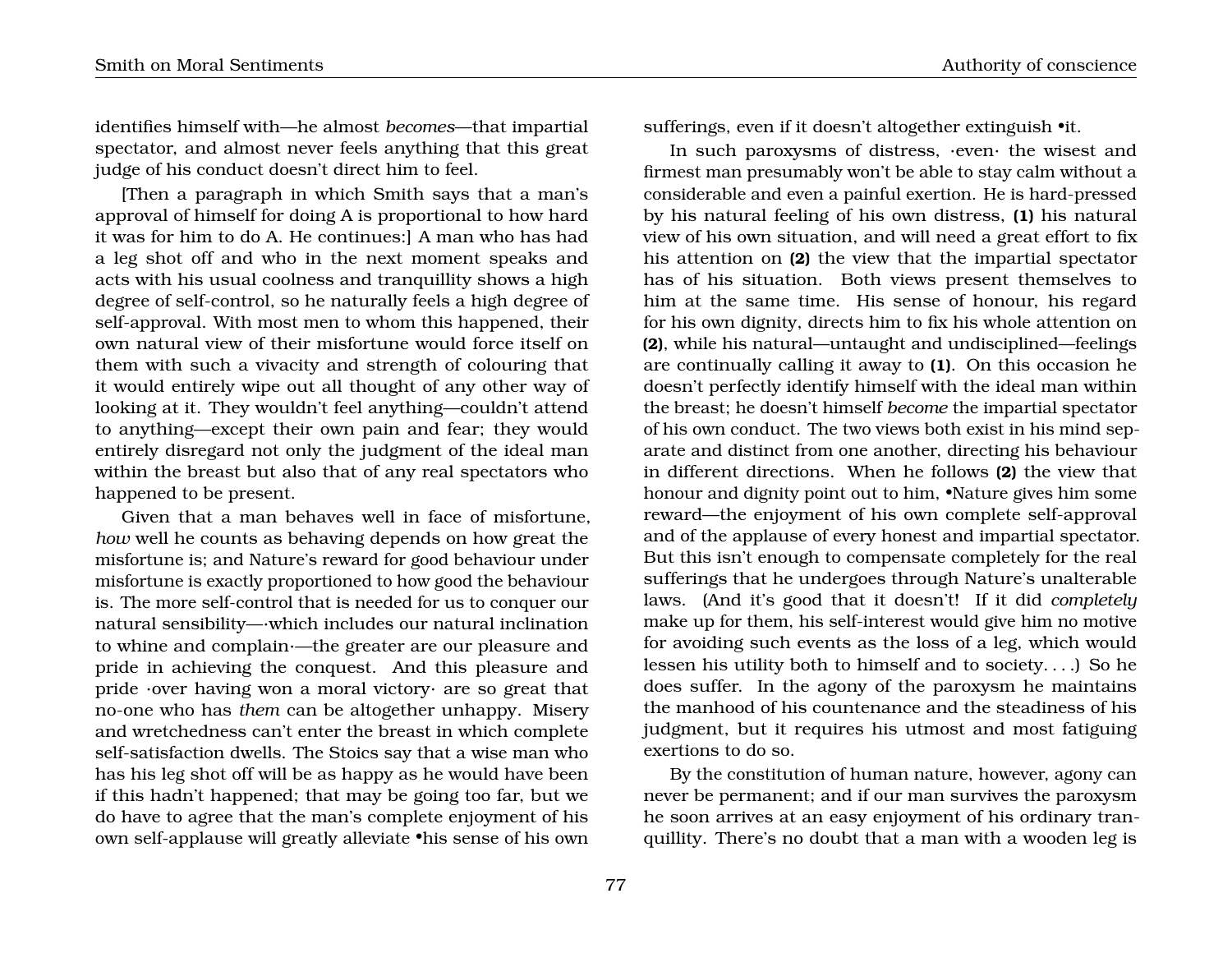burdened with a considerable inconvenience, and foresees that he'll have this for the rest of his life. But he soon comes to view it in exactly the way every impartial spectator views it—as an inconvenience under which he can enjoy all the ordinary pleasures both of solitude and of society. He soon identifies himself with the ideal man within the breast, becoming himself the impartial spectator of his own situation. He no longer weeps, laments, or grieves over it as a weak man might do in the beginning. The view of the impartial spectator becomes so perfectly habitual to him that without putting any effort or exertion into this he never thinks of surveying his misfortune in any other way.

The never-failing certainty with which all men eventually adjust themselves to fit whatever becomes their permanent situation may lead us to think that the Stoics were nearly right, to this extent:

> Between one permanent situation and another there is, with regard to real happiness, no essential difference. Or if there is, it's a difference that suffices •to support a preference for some of them, but only a simple preference, not an earnest or anxious desire; and •to support a simple rejection of others, but not an earnest or anxious aversion.

Happiness consists in tranquillity and enjoyment. Without tranquillity there can be no enjoyment; and where there is perfect tranquillity almost anything can be amusing. But in every permanent situation where there's no expectation of change, the mind of every man returns, sooner or later, to its natural and usual state of tranquillity. In prosperity it eventually falls back to that state; in adversity it eventually rises up to it. . . .

The great source of the misery and the disorders of human life seems to be men's over-rating of the difference between one permanent situation and another—the over-rating

- —by avarice of the difference between poverty and riches,
- —by ambition of the difference between a private and a public station,
- —by vain-glory of the difference between obscurity and extensive reputation.

Someone under the influence of any of those extravagant passions is not only miserable in his actual situation but is often disposed to disturb the peace of society in order to arrive at whatever it is that he so foolishly admires. [Smith now embarks on a rather preachy page and a half of reasons why behaviour in the service of any one of those ambitions is almost certain to be pointless—too much chance of failure, and too little chance of real satisfaction if one does succeed. Then:]

It may seem •strange but I think it is •true that in the misfortunes that can be somewhat remedied most men don't recover their natural and usual tranquillity as readily as they do in misfortunes that clearly can't be remedied. With misfortunes of the latter kind, ·i.e. irremediable ones·, the wise man's sentiments and behaviour don't differ noticeably from those of the weak man except in what may be called 'the paroxysm', the first attack. In the end, Time, the great and universal comforter, gradually soothes the weak man till he reaches the degree of tranquillity that the wise man, having a concern for his own dignity and manhood, assumes at the beginning. The case of the man with the wooden leg is an obvious example of this. In the irreparable misfortunes occasioned by the death of children, or of friends and relatives, even a wise man may for a while permit himself some moderate degree sorrow. An affectionate but weak woman is often on such occasions almost perfectly distracted; but Time eventually calms even her down. . . .

Our sensitivity to the feelings of others, far from being inconsistent with •the manliness of self-control, is the very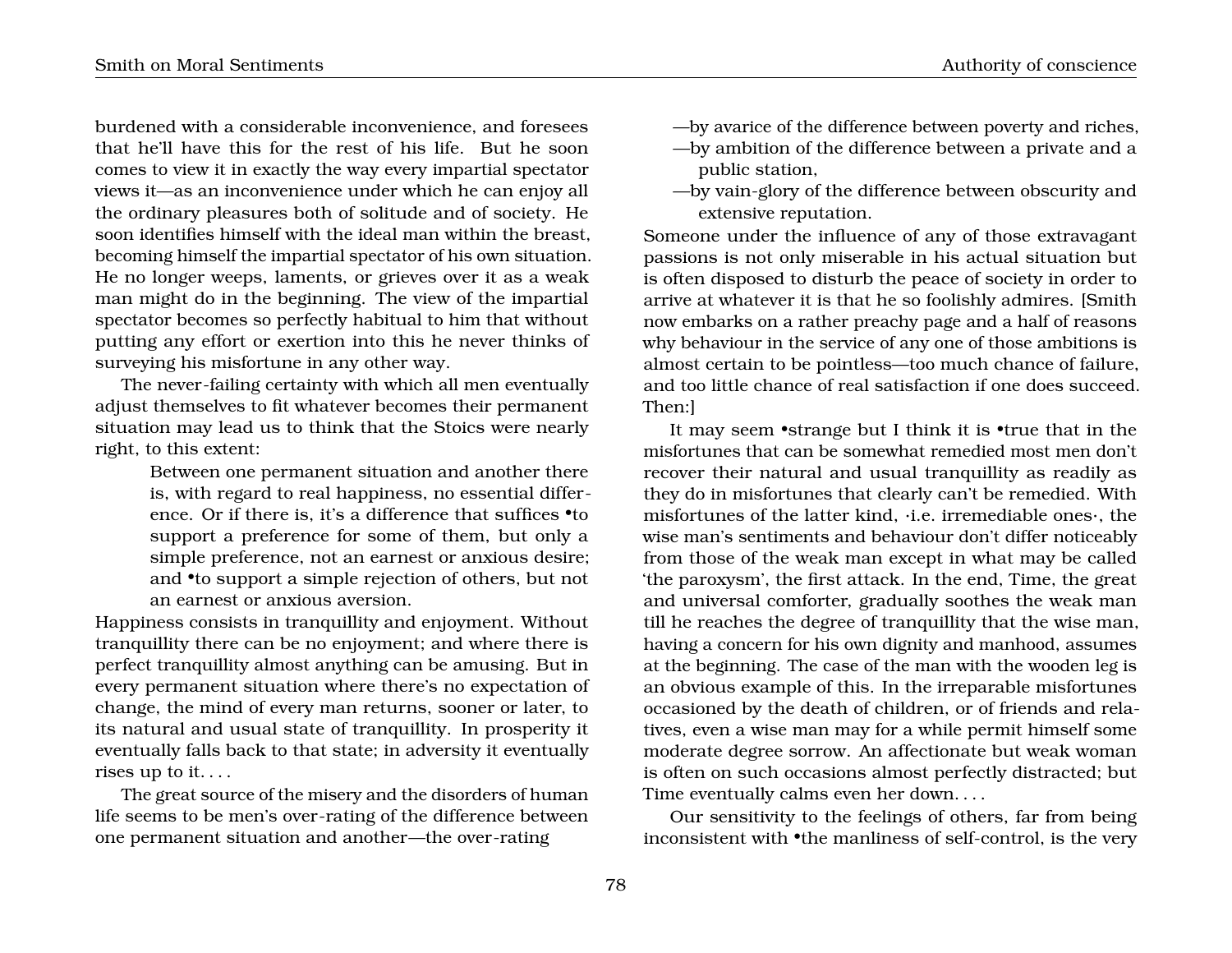source of •it. The very same drive or instinct that •prompts us to compassion for our neighbour's sorrow in his the misfortune also •prompts us in our own misfortune to restrain the abject and miserable lamentations of our own sorrow. The same drive or instinct that •prompts us to rejoice in our neighbour's joy over his prosperity and success also •prompts us to restrain the rowdy light-heartedness of our own joy. In both cases, the propriety of our own sentiments and feelings seems to be exactly in proportion to the liveliness and force with which we enter into and come to have his sentiments and feelings.

[Smith now embarks on two not *very* interesting bookpages presenting two theses about the relation between

- **(1)** the 'gentle virtue' of sensitivity to the feelings of others in their misfortunes, and
- **(2)** the 'great and awe-inspiring virtue' of self-control and moderation in the expression of one's own feelings in one's own misfortunes.

[He *states* the theses as though they held also for the versions of **(1)** and **(2)** that concern joy in good fortune; but his reason for the second of them is confined to **(1)** and **(2)** as stated above.] One thesis is that 'the person best fitted by nature for acquiring **(1)** is also best fitted for acquiring **(2)**'. The second thesis is that we don't often encounter anyone who has both of these virtues, for a reason that Smith gives. Each of those virtues, he says, requires not merely •natural fitness but also practice, and a life in which a man has plenty of opportunity to exercise **(2)** is an arduous rough-and-tumble affair, full of hardships and reverses, in which **(1)** is apt to be shouldered aside. He continues:] Hardships, dangers, injuries, misfortunes are the only masters under whom we can learn the exercise of **(2)** this virtue. But these are all masters to whom no-one willingly puts himself to school! [Smith develops this topic at some length, and then switches to a new train of thought:]

In solitude we're apt to feel *too strongly* anything relating to ourselves; we are apt to

•over-rate the help we have given to others, to

- •over-rate injuries we have suffered, to
- •be too much elated by our own good fortune, and to
- •be too much dejected by our own bad fortune.

The conversation of a friend brings us into a better frame of mind, and the conversation of a stranger does this even more. The man within the breast, the abstract and ideal spectator of our sentiments and conduct, often needs to be awakened and reminded of his duty by the presence of a real spectator; and the spectator from whom we can expect the least sympathy and indulgence is likely to be the one who can give us the most complete lesson in self-control.

Are you in adversity? Don't mourn in the darkness of solitude, don't regulate your sorrow according to the indulgent sympathy of your intimate friends; as soon as you can, get out into the day-light of the world and of society. Live with strangers who don't know or don't care about your misfortune. . . .

Are you in prosperity? Don't confine the enjoyment of your good fortune to your own household, to the company of your own friends and (perhaps) of your flatterers, of the company of people who hope to mend their fortunes by building on yours; spend time with people who are independent of you, and value you only for your character and conduct rather than for your fortune. . . .

The propriety of our moral sentiments is never so apt to be corrupted as when an indulgent and partial spectator is right here while the nearest unbiased and impartial one is a long way off.

The only unbiased and impartial spectators of the conduct of independent nations towards one another are neutral nations. But they are so far away as to be almost out of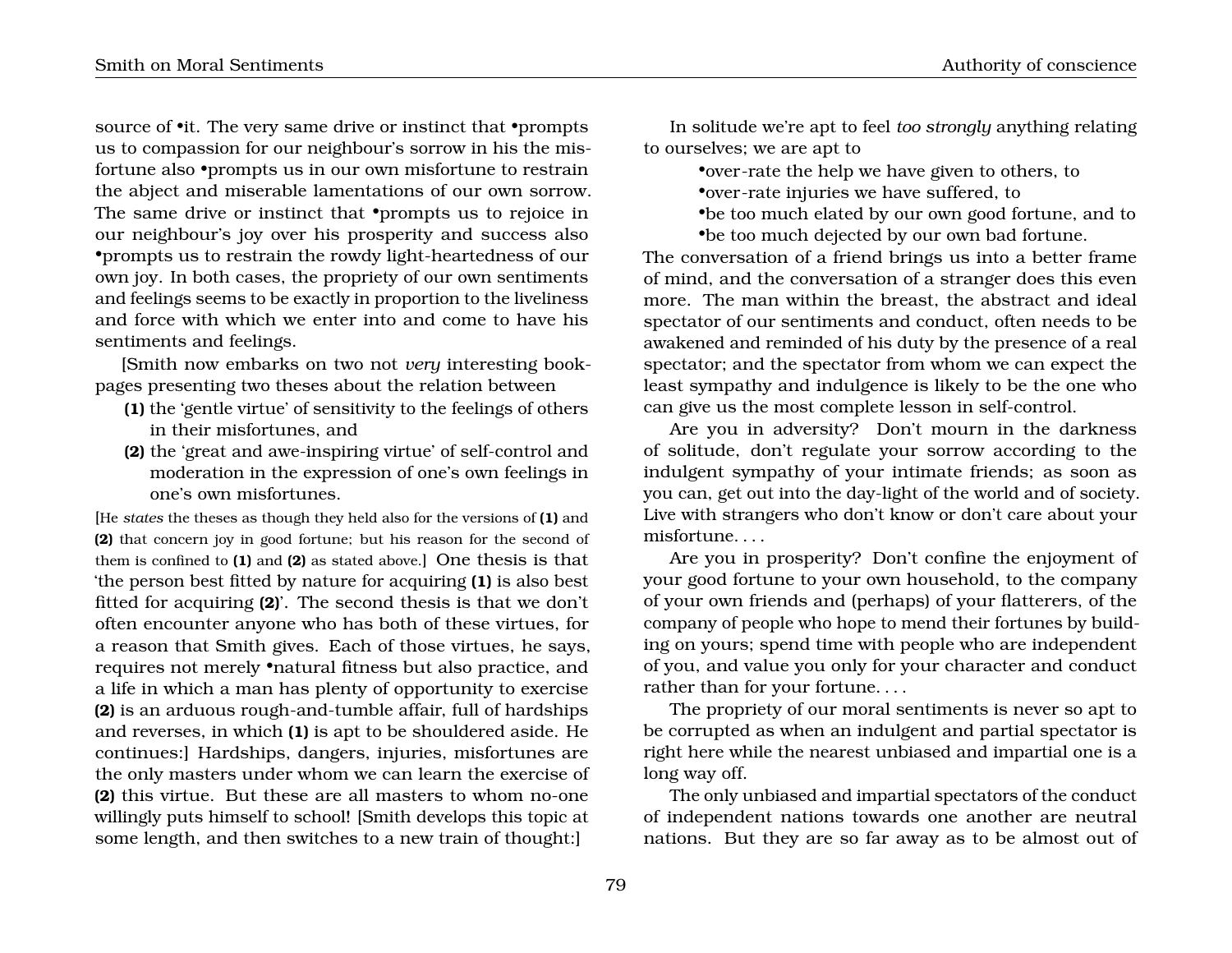sight. When two nations are at odds with one another, a citizen in either of them pays little regard to the sentiments that foreign nations may have regarding his conduct. All he wants is to have the approval of his fellow-citizens; and as they are all driven by the same hostile passions that drive him, his best way of pleasing them is to enrage and offend their enemies. So the partial spectator is *here*, the impartial one *far away*. That is why in war and negotiation the laws of justice are seldom observed: truth and fair dealing are almost totally disregarded; treaties are violated; and if a violation brings some advantage, it brings almost no dishonour on the violator. . . . In war, not only are the so-called 'laws of nations' often violated. . . .but most of those 'laws' themselves are laid down with little regard for the plainest and most obvious rules of justice. One of the plainest and most obvious rules of justice is this:

> Innocent people should not suffer or be punished because they are somehow connected with or dependent on the guilty (a connection that they may be unable to avoid).

Yet in the most unjust war it is often only the sovereign or the rulers who are guilty, their subjects being perfectly innocent. Whenever it suits the convenience of a public enemy, however, the goods of the peaceable citizens are seized, their lands laid waste, their houses burnt, and they themselves, if they dare to resist, are murdered or led into captivity—all this in perfect conformity with the 'laws of nations'!

[Smith goes on to say that the moral level of conflicts between 'hostile factions' within a nation is even lower than the moral level of wars between nations. No-one doubts that in wars between nations one *ought to* 'keep faith' with the enemy nation, i.e. keep promises given to it, keep contracts made with it, and so on. Whereas when factions are at war people seriously discuss whether faith ought to be kept with rebels, or with heretics. Smith remarks acidly that 'rebels and heretics are unlucky people who, when things have reached a certain level of violence, have the misfortune to belong to the weaker party'. He continues:] In a nation distracted by faction there are always a few, but *only* a few, who preserve their judgment untainted by the general contagion. Such people have no influence on the course of events, because the parties to the conflict won't listen to them. . . . All such people are held in contempt and derision, often in detestation, by the furious zealots of both parties. A true party-man hates and despises fair-mindedness, and the fact is that no •vice could disqualify him for the trade of a party-man as effectually as that single •virtue, fairmindedness, would. Thus, the real, revered, and impartial spectator is never further off than amidst the violence and rage of contending parties. To *them*, it may be said, such a spectator hardly exists anywhere in the universe. Even to the great Judge of the universe they attribute all their own prejudices, and often view that Divine Being as driven by all their own vindictive and implacable passions. Of all the corrupters of moral sentiments, faction and fanaticism have always been by far the greatest.

[In a final pair of paragraphs Smith returns to the topic of self-control in adversity, not adding much to what he has already said.]

# **Chapter 4: The nature of self-deceit, and the origin and use of general rules**

To pervert our own judgments about the propriety of our own conduct, it isn't always necessary for the real impartial spectator to be at a great distance. Even when he is present, the violence and injustice of our own selfish passions are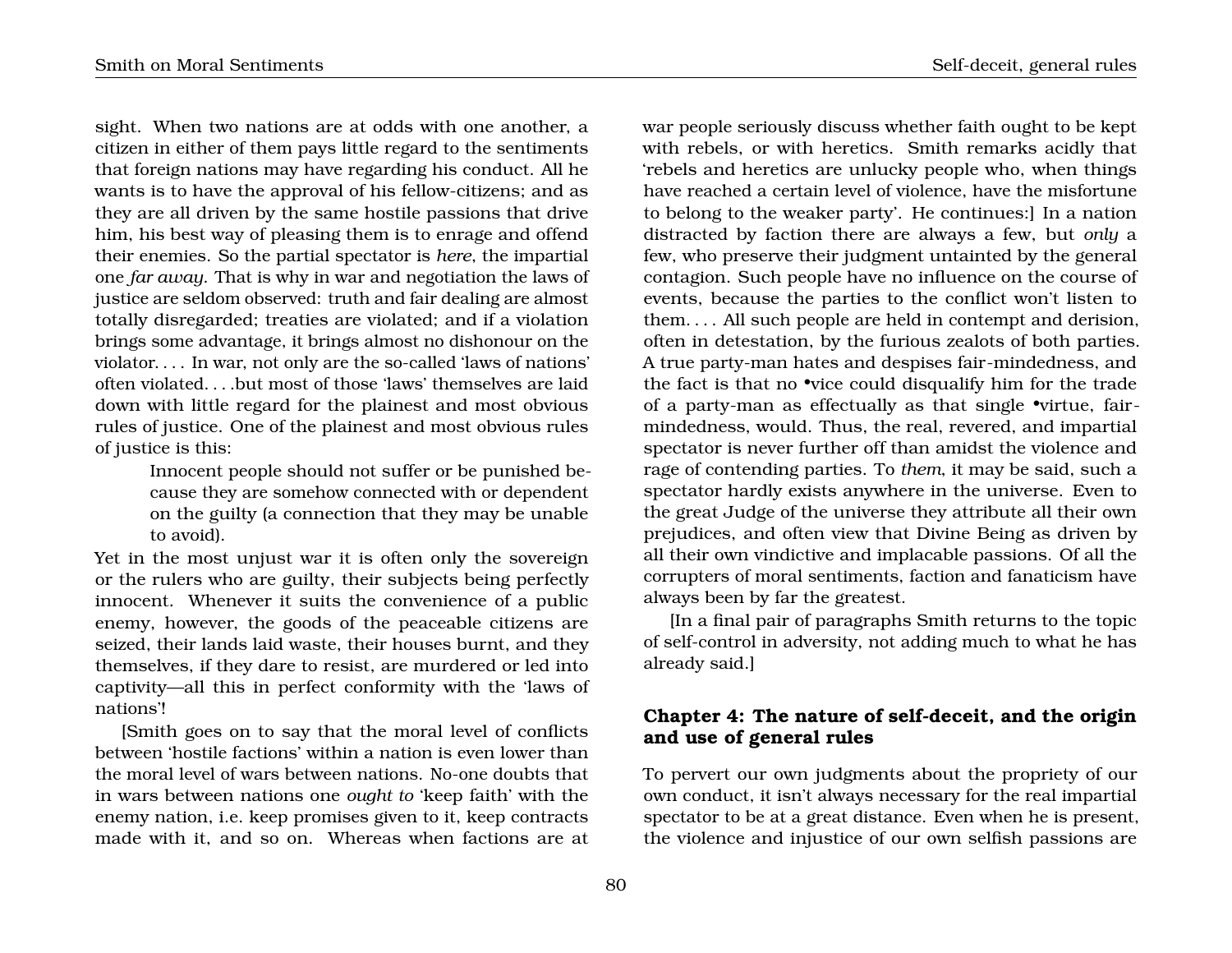sometimes sufficient to induce the man within the breast to make a report very different from what the facts of the case would authorise.

*When* do we examine our own conduct and try to see it in the light in which the impartial spectator would see it? **(1)** When we are about to act. **(2)** After we have acted. Our views are apt to be biased in both cases; but they are apt to be most biased when it is of most importance that they should be balanced and fair.

**(1)** When we are about to act, the eagerness of passion seldom allows us to consider what we are doing with the fair-mindedness of an unbiased person. The violent emotions that are agitating us then serve to discolour our views of things, even when we are *trying* to place ourselves in the situation of the impartial spectator and to see objects that concern us in the light in which they will naturally appear to him. The fury of our own passions constantly calls us back to our own viewpoint, from which everything appears magnified and misrepresented by self-love. As for how those objects would appear to someone else, the view that *he* would have of them, we get only flickering little glimpses that vanish in a moment—and aren't entirely right even while they last! We can't even for that moment rid ourselves of all the heat and eagerness with which our particular situation inspires us, or consider what we are about to do with the complete impartiality of a fair-minded judge. As Malebranche says, •the passions all seem reasonable and proportioned to their objects for as long as we continue to feel •them.

**(2)** When the action is over and the passions that prompted it have subsided, we can enter more coolly into the sentiments of •the unbiased spectator. What concerned us before ·we acted· now matters to us almost as little as it always did to •him, and we can now examine our own conduct as honestly and impartially as he does. The man

of today is no longer agitated by the same passions that distracted the man of yesterday; and when the •paroxysm of emotion is thoroughly over, we can identify ourselves with the ideal man within the breast, and look at our own •conduct with the severe eyes of the most impartial spectator. (This echoes what I said earlier [page [77](#page-74-0)] about how, when the •paroxysm of distress is over, we can look objectively and impartially at our own •situation.) But now that the action is over, our judgments are often nothing like as important as they were before; they can often produce nothing but pointless regret and useless repentance, without always securing us from similar errors in future. And even in this after-the-action situation, our judgments on our own conduct are seldom entirely fair-minded. ·That is because· our opinion of our own •character depends entirely on our judgments regarding our past •conduct. It is so disagreeable to think ill of ourselves that we often deliberately avert our eyes from facts that might make that judgment unfavourable. He is a bold surgeon (they say) whose hand doesn't tremble when he operates on himself; and it's an equally bold person who doesn't hesitate to pull off the veil of self-delusion that hides from his view the ugly parts of his own conduct [see note on 'ugly' on page [8](#page-11-0)]. Rather than having such a disagreeable view of our own behaviour, we too often—foolishly and weakly—try to revive the unjust passions that had misled us; we work to awaken our old hatreds and stir up again our almost forgotten resentments; we even *act* on them again, persevering in injustice merely because we were once unjust and are ashamed and afraid to see that we were so.

That is how biased men's views are regarding the propriety of their own conduct, both at the time of action and after it, and how hard it is for them to see it in the light in which any impartial spectator would see it. ·The most basic question of moral epistemology comes into play here·. Some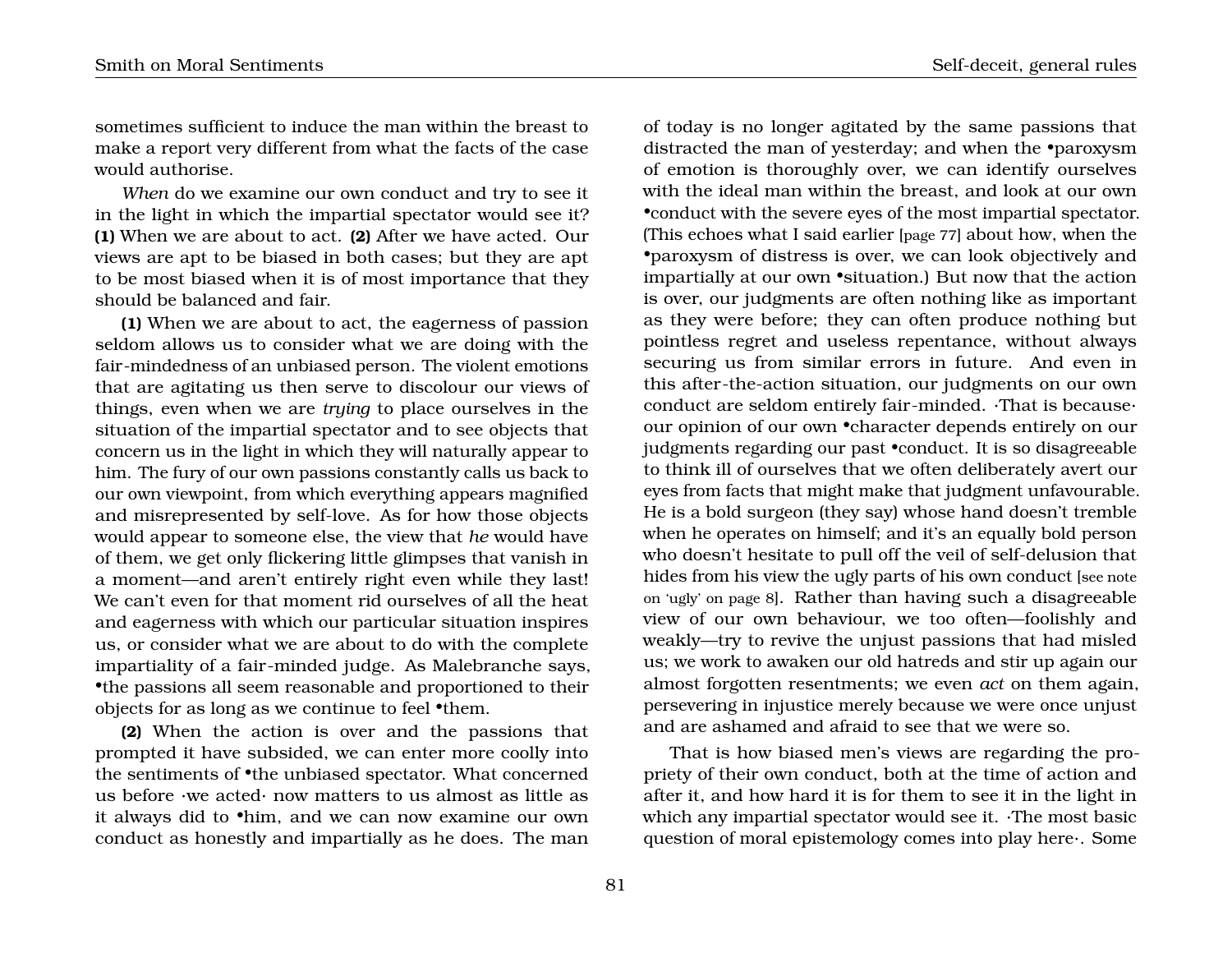theorists hold that men judge their own conduct through a special faculty, a 'moral sense', a special power of ·moral· perception that picks out the beauty or ugliness of passions and affections. But if that were right, men's own passions would be more immediately exposed to the view of *•this* faculty, and •it would judge them with more accuracy than it judged the passions of other men, which •it could view only from a distance.

This self-deceit, this fatal weakness of mankind, is the source of half the disorders of human life. If we saw ourselves in the light in which others see us, or in which they would see us if they knew all the facts, we couldn't endure the sight unless we immediately set about reforming ourselves.

But Nature hasn't left us with absolutely no remedy for this important weakness—she hasn't abandoned us entirely to the delusions of self-love. Our continual observations of the conduct of others lead us unconsciously to construct general rules about what is fit and proper to do or to avoid. Some of their actions shock all our natural sentiments. We hear everyone around expressing the same detestation of them, which confirms and even increases our natural sense of the actions' ugliness. We're satisfied that we are viewing them in the proper light when we see other people viewing them in the same light. We resolve never to be guilty of such actions, and never to do *anything* that would in this way make us objects of universal disapproval. In this natural way we lay down for ourselves a general *rule* that all such actions are to be avoided because they tend to make us odious, contemptible, or punishable—i.e. objects of the sentiments for which we have the greatest dread and aversion. On the other side, other actions call forth our approval, and we hear everyone around us express the same favourable opinion about them. Everyone is eager to honour and reward them; they arouse all the sentiments for which we have by nature

the strongest desire—the love, the gratitude, the admiration of mankind. We come to want to act in those ways, and thus naturally lay down for ourselves a rule of another kind, that we should always be on the watch for opportunities to act in this way.

That is how the general rules of morality are formed. They are ultimately based on experience of what our moral faculties—our natural sense of merit and propriety—approve or disapprove of in particular instances. What happens is **not** this:

**(a)** When we approve (or condemn) particular actions, that is always because on examination those actions appear to be agreeable to (or inconsistent with) a certain general rule.

The real order is the opposite of that, namely:

**(b)** We find from experience that all actions of a certain kind. . . .are approved of or disapproved of, and on that basis we form a general rule against all such actions. ·As an aid to seeing how wrong and unreal **(a)** is, as a general account of how our particular moral judgments relate to our general moral rules, suppose the following·:

You see an inhuman murder, committed out of greed, envy, or misplaced resentment. The victim is someone who had loved and trusted the murderer. You saw the last agonies of the dying person, and heard him with his expiring breath complain more of the treachery and ingratitude of his false friend than of the violence that had been done to him.

To arrive at a moral judgment on this horrible action you won't apply to it a general rule prohibiting the killing of innocent people! Obviously you would arrive instantaneously at your detestation of this crime, before you get to any thought about a general rule that might apply to it. If you do eventually form such a general rule, it will be based on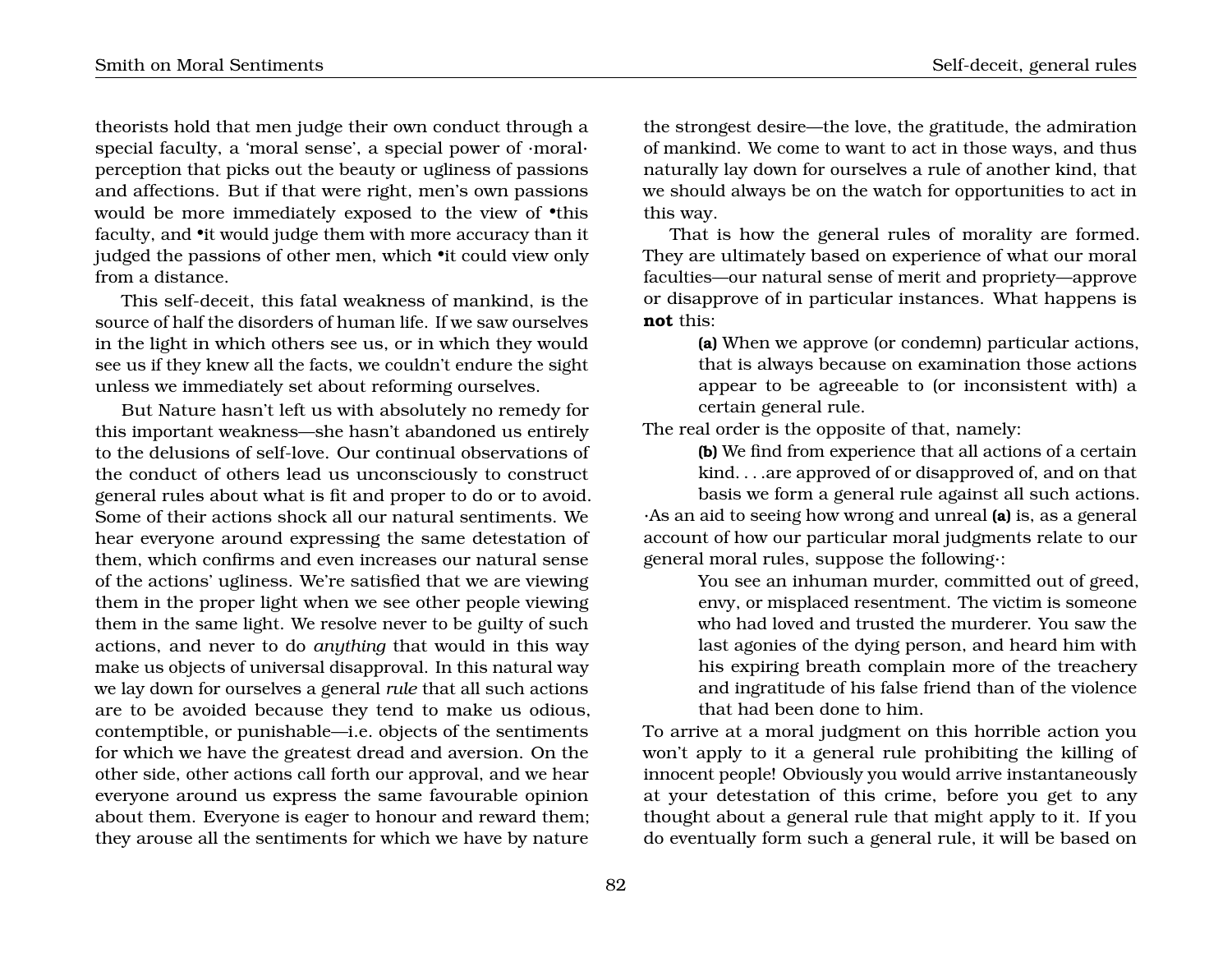the detestation that you felt unstoppably arising in your own breast at the thought of this action and any other of the same kind.

[Smith now offers two paragraphs repeating and faintly illustrating what he has just said. Then:]

Once these general rules have been formed, once they are universally accepted and established by the concurring sentiments of mankind, we often appeal to them as to standards of judgment when we are debating the degree of praise or blame that is appropriate for certain actions of a complicated and dubious nature. *On these occasions* the rules are commonly cited as the ultimate foundations of what is just and unjust in human conduct; and this fact seems to have misled several eminent authors into constructing systems that seem to presuppose that mankind's *basic* moral judgments were formed in the way a law-court reaches its decisions, namely by •first considering the general rule and •then deciding whether the particular action in question comes within its scope.

When someone is wondering what it is fit and proper for him to do at a particular moment, his self-love may give him a wrong answer; and in this situation he can be greatly helped by general rules of conduct that have been fixed in his mind by habitual reflection. A man who is furiously resentful of what someone has done to him might, if he listened to the dictates of his resentment, regard his enemy's death as a small compensation for •the wrong he thinks has been done to him—though it may in fact be merely •a slight provocation. But what he has seen of the conduct of others has taught him how horrible all such bloody revenges appear ·to people in general·. Unless he has been brought up in a *very* strange way, he has imposed on himself an inviolable rule telling him *never* to act in that way. This rule preserves its authority over him, making him incapable of being guilty

of such a violent act. If this had been the first time he ever considered such an action, the fury of his resentment might have led him to think that killing his enemy was quite just and proper, something that every impartial spectator would approve of. But his reverence for the rule that past experience has impressed on him holds back the onward rush of his passion. . . . If he does allow himself to be carried by his passion to the point where he will violate this rule, he still can't entirely throw off the awe and respect with which he has been accustomed to regard it. At the very time of acting, at the moment when passion reaches it highest pitch, he hesitates and trembles at the thought of what he is about to do; he is secretly aware that he is breaking a rule which in all his cool hours he has resolved never to break, which he has never seen broken by others without the highest disapproval ·from himself and from people in general·, and the breaking of which will (he expects) soon render him an object of the same disagreeable sentiments. Before he can make the last fatal decision, he is tormented with all the agonies of doubt and uncertainty, terrified at the thought of violating such a sacred rule, and at the same time urged to violate it by the fury of his desires. He keeps wavering. Sometimes he resolves to keep to his principle, and not give way to a passion that could spoil the rest of his life with the horrors of shame and repentance; and then a momentary calm takes possession of his breast. . . . But immediately the passion arises anew and with fresh fury drives him on to perform the action that he had a moment ago resolved to abstain from. Wearied and distracted by this continual indecision, he finally takes the last fatal and irrecoverable step of killing his enemy, doing this from a sort of despair; but doing it with the kind of terror and bewilderment experienced by someone who, flying from an enemy, throws himself over a precipice—thus making his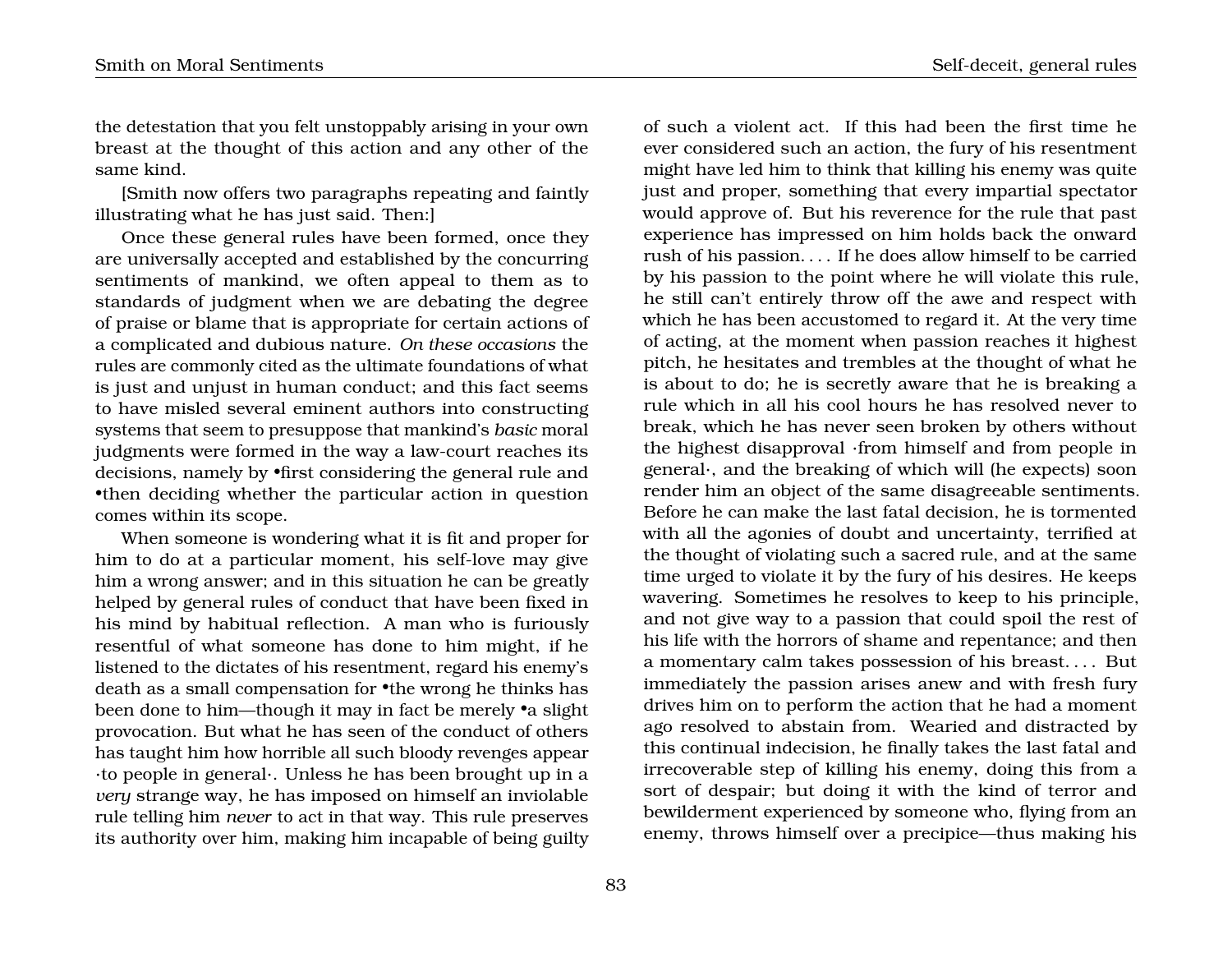destruction more certain than it would be if he had only his enemy to reckon with. Such are his sentiments even at the time of acting;. . . .and then later, when his passion has been gratified and has calmed down, he begins to see what he has done in the light in which others are apt to see it; and he feels the stings of remorse and repentance beginning to agitate and torment him.

# <span id="page-87-0"></span>**Chapter 5: The influence and authority of the general rules of morality, and why they are rightly regarded as the laws of the Deity**

A person's regard for those general rules of conduct is his *sense of duty*, a driver [Smith writes 'principle'; see note on page [164](#page-166-0)] of the greatest importance in human life, and the *only* driver that most people have to direct their actions. Many men behave decently, and don't do anything very wrong all through their lives, yet base their conduct only on a regard for what they see to be the established rules of behaviour. (That means that when we approve of their conduct on the grounds that 'The sentiment that led him to act was a proper one', we're relying on sentiments that such a person never has!) Here is an example:

> A man has received great benefits from someone else, but because of the natural coldness of his temperament he feels only a small degree of the sentiment of gratitude. But he has been virtuously educated, so that he'll often have been made to notice how odious ungrateful actions appear and how likeable grateful ones. So, although his heart is not warmed with any grateful affection, he will make an effort to act as if it were, and will try to pay to his benefactor all the regards and attentions that the liveliest gratitude could suggest.

[Smith details some of the actions this might involves. Then:] He can do all this without any hypocrisy or blameworthy deceit, without any selfish intention of obtaining new favours, and without any wish to impose on his benefactor or on the public. It may be that these grateful-seeming actions of his arise purely from •his reverence for the established rule of duty, •his serious and earnest wish to behave strictly in accordance with the law of gratitude. And again:

> A wife doesn't always feel •the tender regard for her husband that is suitable to their married state. But she has been virtuously educated, and will try to act as if she did feel •it—to be careful, dutiful, faithful, and sincere, and not to fall short in any of the attentions that the sentiment of conjugal affection would (if she had it) prompt her to perform.

Neither of these people—the friend and the wife—is the best of his or her kind. Both of them have the most serious and earnest desire to fulfill every part of their duty, but they will fail in many subtle details of conduct, miss many opportunities of obliging, which they wouldn't have overlooked if they had had the sentiment that is proper to their situation. Still, without being the very best of their kinds they are perhaps second-best; and if respect for the general rules of conduct has been strongly impressed on them, neither of them will fail in any essential part of their duty. Only people with perfect characters can adjust their sentiments and behaviour so that they stay *exactly* in tune with the smallest differences in their situation, acting on all occasions with the most delicate and accurate propriety. The coarse clay of which most of us are made can't be brought to such perfection. But almost any man can, by discipline, education, and example, be so impressed with a respect for general rules that he will act on almost every occasion with tolerable decency, and through the whole of his life avoid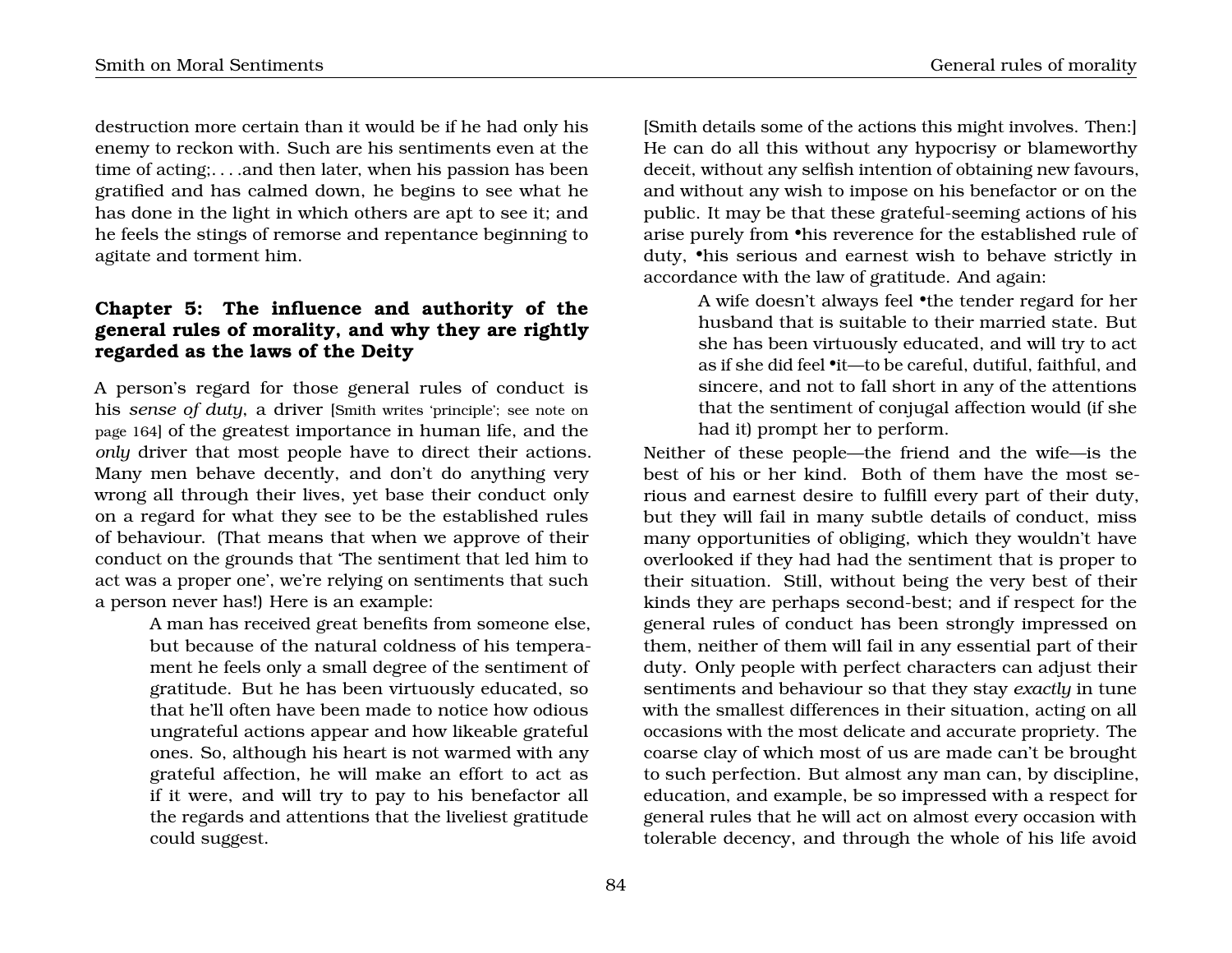doing anything considerably blameworthy.

Without •this sacred regard for general rules, no-one's conduct can be much depended on. •It is what constitutes the most essential difference between a man of principle and honour and a worthless fellow. The man of principle keeps steadily and resolutely to his maxims on all occasions, preserving through the whole of his life one even tenor of conduct. [Smith uses 'tenor' several times, in a sense that the word still has though it isn't now much employed. The 'tenor' of someone's conduct is its general *style* or *feel* or *tone* or *over-all shape*.] The worthless fellow acts variously and accidentally, depending on whether mood, inclination, or self-interest happens to be uppermost. Indeed, men are subject to such variations of mood that without this respect for general rules a man who in all his cool hours was delicately sensitive to the propriety of conduct might often be led to act absurdly on the most trivial occasions, ones in which it was hardly possible to think of any serious motive he could have for behaving in this manner. Your friend visits you when you happen to be in a mood that makes it disagreeable to receive him; in your present mood his civility is apt to appear an impertinent intrusion; and if you gave way to that way of viewing things you would behave toward him with coldness and lack of interest. What makes you incapable of such rudeness is just your respect for the general rules of civility and hospitality, which prohibit it.... Now consider: if without regard to these general rules

> even the duties of politeness, which are so easily observed and which one can hardly have any serious motive to violate,

would often be violated, what would become of

the duties of justice, truth, chastity, fidelity, which are often hard to observe, and which there can be many strong motives to violate?

A reasonable level of observance of these latter duties is required for the very existence of human society, which would crumble into nothing if mankind were not generally impressed with a reverence for those important rules of conduct.

This reverence is still further enhanced by the belief—first impressed by nature, later confirmed by reasoning and philosophy—that those important rules of morality are the commands and laws of the Deity, who will eventually reward those who obey them and punish those who don't.

**Imprinted by nature**: Men are naturally led to ascribe all their own sentiments and passions to whatever mysterious beings happen to be the objects of religious fear in their country. They attribute *their own* sentiments and passions to the gods because they can't conceive of any others. The unknown intelligences that they imagine but don't see *must* have some sort of resemblance to intelligences of which they have experience. During the ignorance and darkness of pagan superstition, mankind seem to have formed the ideas of their divinities so crudely that they ascribed to them, indiscriminately, *all* the passions of human nature, including the ones that do the least honour to our species—lust, hunger, greed, envy, revenge. So they were bound also to attribute to those beings (for whose excellence they still had the highest admiration) the sentiments and qualities that are the great ornaments of humanity, seeming to raise it to a resemblance of divine perfection—the love of virtue and beneficence, and the hatred of vice and injustice. A man who was harmed by someone else called on Jupiter to be witness of the wrong that had been done to him, and he couldn't doubt that Jupiter would behold it with the same indignation that fills ·even· the meanest human being who sees injustice being committed. The man who had harmed him felt himself to be a proper object of the detestation and resentment of mankind;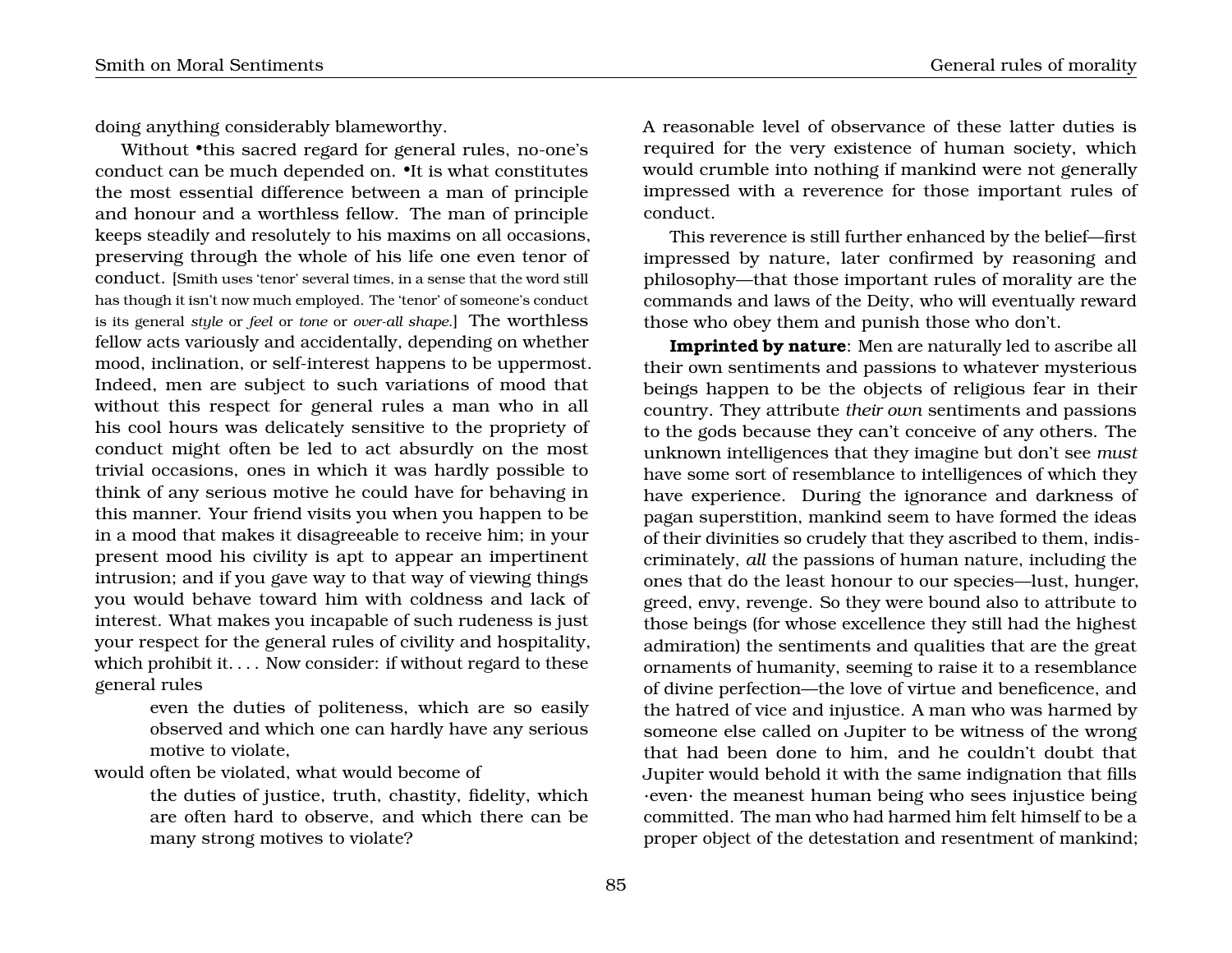and his natural fears led him to impute the same sentiments to those awe-inspiring ·divine· beings whose presence he couldn't avoid and whose power he couldn't resist. These natural hopes and fears and suspicions were propagated by sympathy, and confirmed by education; and the gods were universally represented as, and believed to be, the rewarders of humaneness and mercy and the avengers of treachery and injustice. And so it came about that religion, even in its crudest form, gave support to the rules of morality long before the age of disciplined reasoning and philosophy. It was *important* for the happiness of mankind that the terrors of religion should in this way enforce the natural sense of duty—too important for nature to let it depend on the slowness and uncertainty of philosophical researches.

**Confirmed by reasoning and philosophy**: When these researches did take place, they confirmed the basic work that nature had done. Whatever we believe about the basis for our moral faculties—•certain work by reason, •a basic instinct called a 'moral sense' or •some other source in our nature—it can't be doubted that those faculties were given to us for the direction of our conduct in this life. They bring with them the most obvious badges of this authority, signifying that they were set up within us •to be the supreme deciders in all our actions, •to superintend all our senses, passions, and appetites, and •to judge how far each of them should be indulged or restrained. Some writers have claimed that our moral faculties are in this respect on a level with the other faculties and appetites of our nature, having no more right to restrain these others than the others have to restrain *them*; but this is completely wrong. No other faculty or source of action passes judgment on any other. Love doesn't judge regarding resentment, nor does resentment judge regarding love. Those two passions may be opposite to one another, but can't properly be said to 'approve' or which are my present topic have as their special role the bestowing of censure or applause on all the other drives in our nature. They may be considered as a sort of *sense*, of which those drives are the objects. Every sense is supreme over its own objects. There is no appeal from the eye with regard to the beauty of colours, or from the ear with regard to the harmony of sounds, or from the sense of taste with regard to the agreeableness of flavours. Each of those senses is the final judge of its own objects. Whatever gratifies the sense of taste is sweet, whatever pleases the eye is beautiful, whatever soothes the ear is harmonious. The very *essence* of each of those qualities consists in its fitness to please the sense to which it is addressed. Well, the role of our moral faculties is, in the same way, to decide when the ear *ought* to be soothed, when the eye *ought* to be indulged, when the sense of taste *ought* to be gratified, when and to what extent any other drive in our nature ought to be indulged or restrained. Whatever is agreeable to our moral faculties is fit, right, and proper to be done; whatever is disagreeable to them is wrong, unfit, and improper. The sentiments that they approve of are graceful and appropriate, the ones they disapprove of are ungraceful and inappropriate. The whole *meaning* of the words 'right', 'wrong', 'fit', 'improper', 'graceful', 'inappropriate' etc. has to do only with what pleases or displeases those faculties.

'disapprove' of one another. Whereas the moral faculties

Since these faculties were plainly intended to be the governing drives in human nature, the rules that they prescribe should be regarded as the commands and laws of the Deity, passed on to us by the deputies that he has set up within us. All general rules are commonly called 'laws'—e.g. the general rules that bodies conform to in collisions are called the 'laws of motion'. But the label 'laws' is much more suitable for the general rules that our moral faculties conform to in approving or condemning sentiments or actions. Those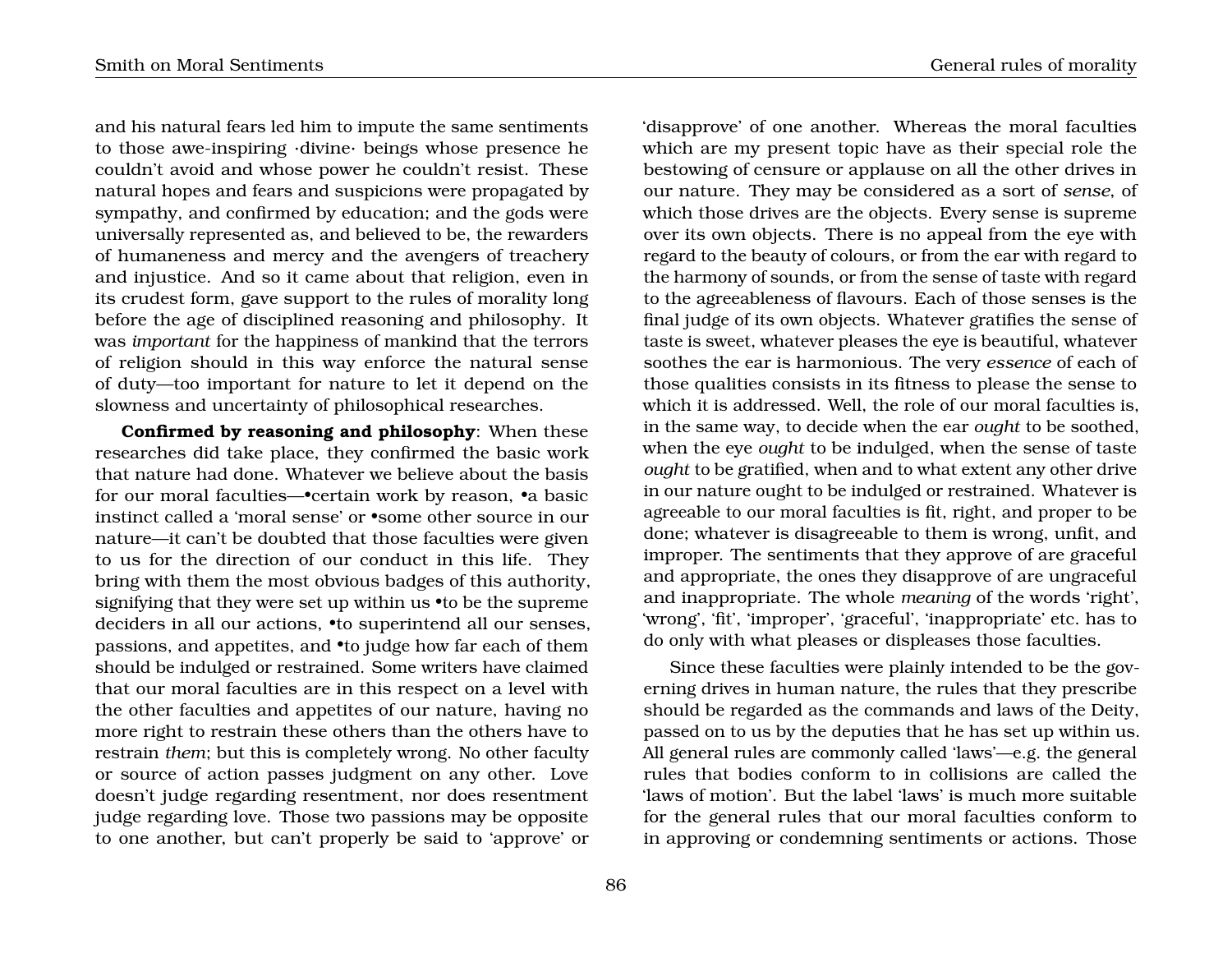rules are much more like laws *properly* so called, namely the general rules that a sovereign lays down to direct the conduct of his subjects. Like them, moral rules

•are rules to direct the free actions of men,

•are prescribed most surely by a lawful superior, and •are associated with rewards and punishments.

[The middle one of those three is exactly as Smith wrote it.] God's deputies within us always punish any violation of the rules that our moral faculties lay down, by the torments of inward shame and self-condemnation; and they always reward obedience with tranquillity of mind, contentment, self-satisfaction.

There are countless other considerations that confirm this conclusion. ·Here is a two-premise argument for it·:

> •The happiness of mankind and of all other rational creatures seems to have been the original purpose of the Author of nature when he brought them into existence.

No other end seems worthy of the supreme wisdom and divine benevolence that we necessarily ascribe to him; and this opinion that we are led to by abstract thought about his infinite perfections is further confirmed when we consider the works of nature, which all seem to be intended to promote happiness and guard against misery.

> •In acting according to the dictates of our moral faculties, we necessarily pursue the most efficient means for promoting the happiness of mankind.

#### Therefore:

•When we act in accordance with the dictates of our moral faculties, we are in a sense co-operating with the Deity and advancing as far as we can the plan of Providence.

And, by a comparable argument, when we defy the dictates of our moral faculties we seem to obstruct somewhat the scheme that the Author of nature has established for the happiness and perfection of the world, and to declare ourselves to be in some measure the enemies of God. So we are naturally encouraged to hope for his extraordinary favour and reward in the one case, and to fear his vengeance and punishment in the other.

There are many other reasons. . . .tending to confirm and teach the same salutary doctrine. Consider the general rules by which external prosperity and adversity are commonly distributed in this life. If you do, you'll find—despite the disorder that everything seems to be in—that even here in this world every virtue naturally gets its proper reward, the one that is most fit to encourage and promote it; and it's only when there's a very unusual combination of factors that virtuous behaviour goes *entirely* unrewarded. •What reward is best for encouraging hard work, prudence, and reasonable caution? Success in every sort of business. And is it possible that someone with these virtues should go through his whole life without any such success? Wealth and external honours are the proper reward for those virtues, and they nearly always produce it. •What reward is best for promoting the practice of truth, justice, and humaneness? The confidence, respect, and love of those we live with. Humaneness doesn't want to be great; it wants to be beloved. Truth and justice don't rejoice in being wealthy but in being believed and trusted, and those are rewards that those virtues must almost always acquire. A good man may by some extraordinary and unlucky circumstances come to be suspected of a crime of which he is entirely incapable, and on that account be unjustly exposed for the rest of his life to the horror and aversion of mankind. By an accident of this kind he may be said to lose his all, despite his integrity and justice; just as a cautious and prudent man may be ruined by an earthquake or a flood. Accidents of the first (unjust life-long suspicion) kind are perhaps even rarer—more contrary to the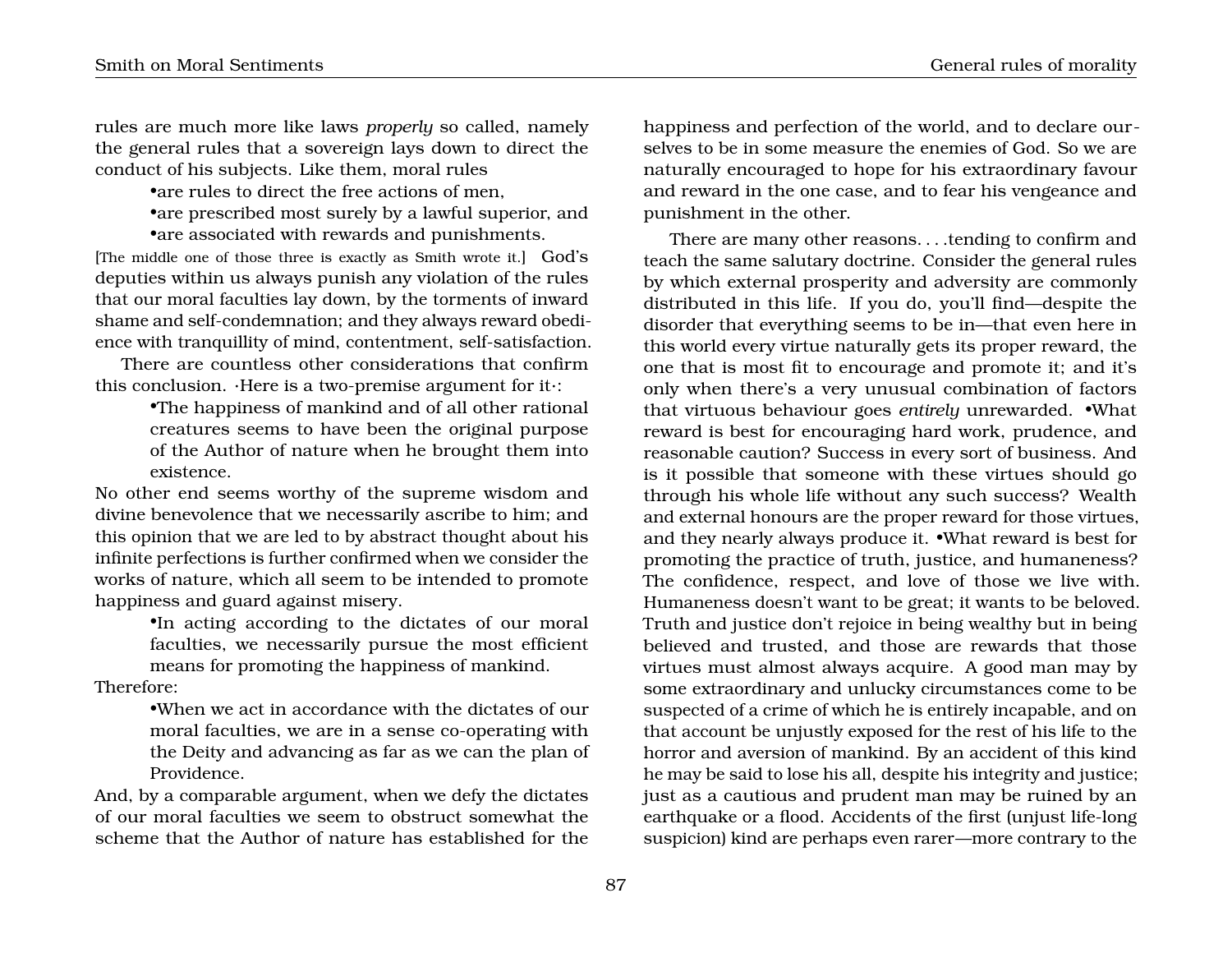general run of events—than those of the second (earthquake or flood); and it's still true that the practice of truth, justice, and humanity is an *almost* infallible method of acquiring what those virtues chiefly aim at, namely the confidence and love of those we live with. [Smith points out that an unjust suspicion will be less likely to stick if the victim of it is known to be in general a good man, and makes similar remarks about the chances of someone's getting away with a bad action if he habitually behaves badly.]

So the general rules by which prosperity and adversity are commonly distributed, when considered in this cool and philosophical light, appear to be perfectly suited to the situation of mankind in this life; but they are by no means suited to some of our natural sentiments. •We have so much natural love and admiration for some virtues that we would like them to be rewarded with all sorts of honours and rewards, including ones that we know to be proper rewards for other qualities that don't always accompany the virtues in question. Magnanimity, generosity, and justice command so much admiration that we want to see them crowned with wealth, power, honours of every kind, these rewards being the natural consequences of prudence, hard work, and persistence—qualities that don't necessarily accompany magnanimity etc. •And we loathe some vices so much that we would like to heap onto them every sort of disgrace and disaster, including ones that are the natural consequences of different qualities. Fraud, falsehood, brutality, and violence arouse in every human breast such scorn and hatred that our indignation flares up when we see them possess advantages that they may in some sense be said to have merited by the diligence and hard work with which they are sometimes attended.

> The hard-working knave cultivates the soil; the lazy good man leaves it uncultivated. Who ought to reap

the harvest? which of them should starve, and which should live in plenty?

The natural course of things decides this in favour of the knave; the natural sentiments of mankind decide in favour of the man of virtue. We judge that the good qualities of the knave are greatly overpaid by the advantages that they tend to bring him, and that the omissions of the good man are much too severely punished by the distress that they naturally bring on him. And human laws, which are consequences of human sentiments, take the life and the estate of the hard-working and careful •traitor, and provide extraordinary rewards for the fidelity and public spirit of the imprudent and careless •good citizen. ·I have stated this in terms of •Nature versus •human sentiments, but of course those sentiments are themselves parts of Nature·. So what is happening here is that man is directed *by* •*Nature* to correct somewhat the distribution of things that •she herself would otherwise have made. The rules she prompts him to follow for this purpose are different from the ones that she herself observes. She bestows on every virtue (and every vice) the precise reward (or punishment) that is best fitted to encourage (or restrain) it. That is all she aims to do; she doesn't attend to the different degrees of merit (or demerit) that actions seem to have when viewed from the standpoint of human sentiments and passions. Man, on the other hand, attends *only* to this; he would like every virtue (or vice) to be rewarded (or punished) to a degree that exactly matches the degree of love and esteem (or contempt and abhorrence) that he himself has for it. The rules that Nature follows are fit for her, and those that man follows are fit for him; but both are calculated to promote the same great end, the order of the world and the perfection and happiness of human nature.

In his work of altering the distribution of things that natural events would make if they were left to themselves, man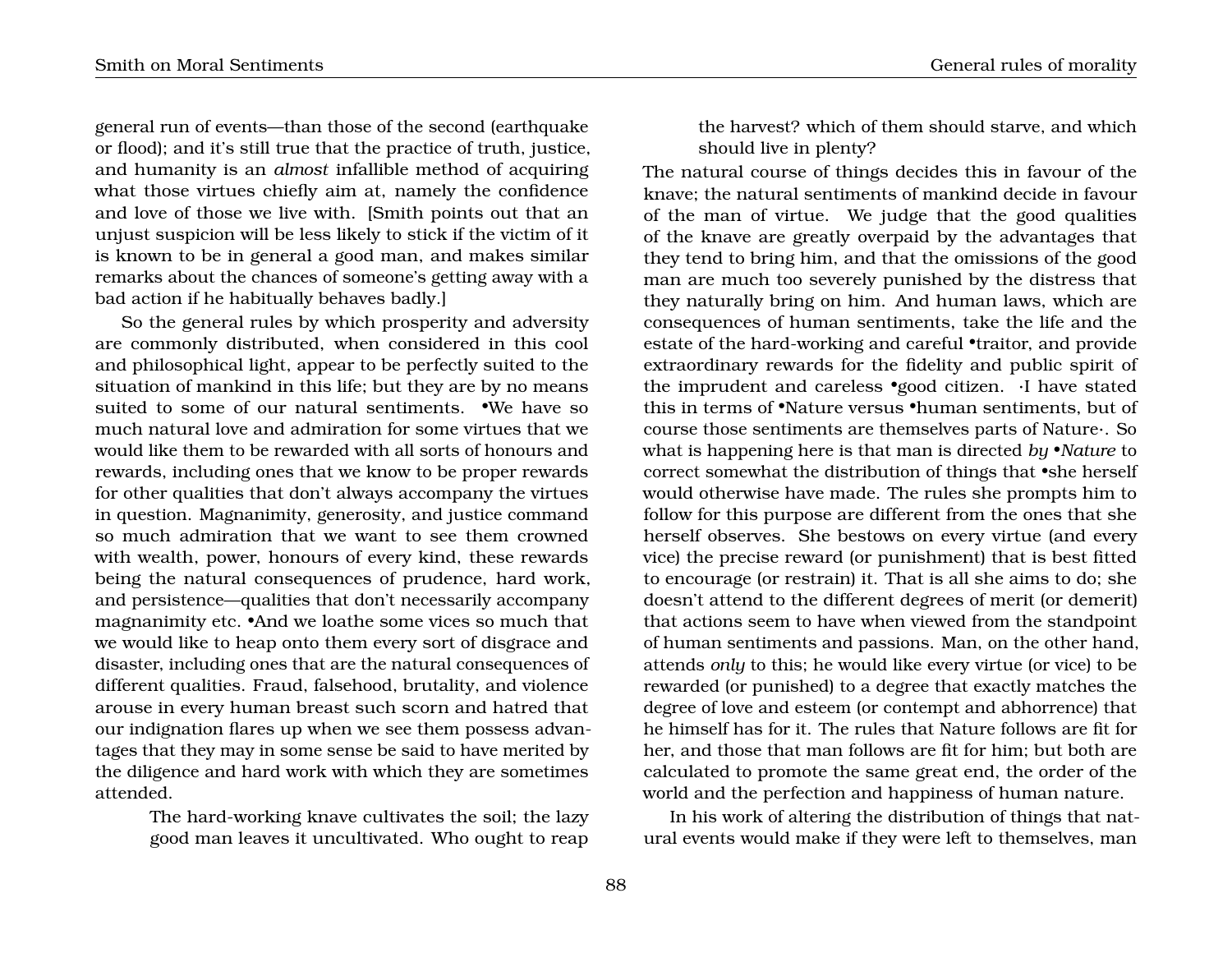is like the gods of the poets: he is perpetually intervening by extraordinary means in favour of virtue and in opposition to vice, trying to turn away the arrow aimed at the head of the righteous and to accelerate the sword of destruction lifted up against the wicked. But he can't make the fortune of either the righteous or the wicked perfectly suitable to his own sentiments and wishes. •The natural course of events can't be entirely controlled by man's weak endeavours; the current is too rapid and too strong for him to stop it; and though the ·natural· rules that direct •it seem to have been established for the wisest and best purposes, they sometimes produce effects that shock all man's natural sentiments. These rules:

•A large body of men will prevail over a small one,

•Those who launch a project with forethought and all necessary preparation will prevail over those who oppose them without any forethought or preparation; ·are special cases of the more general rule, which is my present topic·,

> •No end can be achieved except by means that Nature has established for achieving it.

This rule seems to be not only necessary and unavoidable in itself, but even useful for getting men to pay attention and get to work. But when as a result of this rule violence and trickery prevail over sincerity and justice, what indignation it arouses in the breast of every human spectator! What sorrow and compassion for the sufferings of the innocent, and what furious resentment against the success of the oppressor! We are equally **•**grieved and •enraged at the wrong that is done, but we often find that we have no power to set it right. When this happens—when we despair of finding any force on earth that can check the triumph of injustice—we naturally appeal to heaven, in the hope that in the after-life the great Author of our nature •will himself carry out the things that we have tried to carry out in this life under prompting by

the principles that he has given us for the direction of our conduct; •will complete the plan that he has taught us to begin; and •will treat each person according to the works he has performed in this world. And so we are led to believe in a future state not only by the weaknesses of human nature and its hopes and fears, but also by the noblest and best action-drivers that it has—the love of virtue and hatred of vice and injustice. . . .

When the general rules that determine the merit and demerit of actions come in this way to be regarded as the •laws of an all-powerful Being who watches over our conduct and who will in a life to come reward the observance of •them and punish the breach of •them, this endows them with a new sacredness. Nobody who believes that there is a Deity can doubt that the supreme rule of our conduct ought to be **respect for the will of the Deity**. The very thought of disobedience seems to have the most shocking wrongness built into it. How pointless and absurd it would be for man to oppose or neglect the commands laid on him by ·God's· infinite wisdom and infinite power. How unnatural, how impiously ungrateful, not to reverence the laws that were prescribed to him by the infinite goodness of his Creator, even if there weren't to be any punishment for violating them. The sense of propriety is also backed by the strongest motives of self-interest. The idea that. . . .we are *always* acting under the eye of God, always exposed to the punishments of that great avenger of injustice, is a motive capable of restraining the most headstrong passions in anyone who has constantly thought about divine punishment and thus become familiar with the idea of it.

That is how religion reinforces the natural sense of duty; and it's the reason why mankind are generally disposed to trust the honesty of those who seem deeply impressed with religious sentiments. . . . Mankind assume that the religious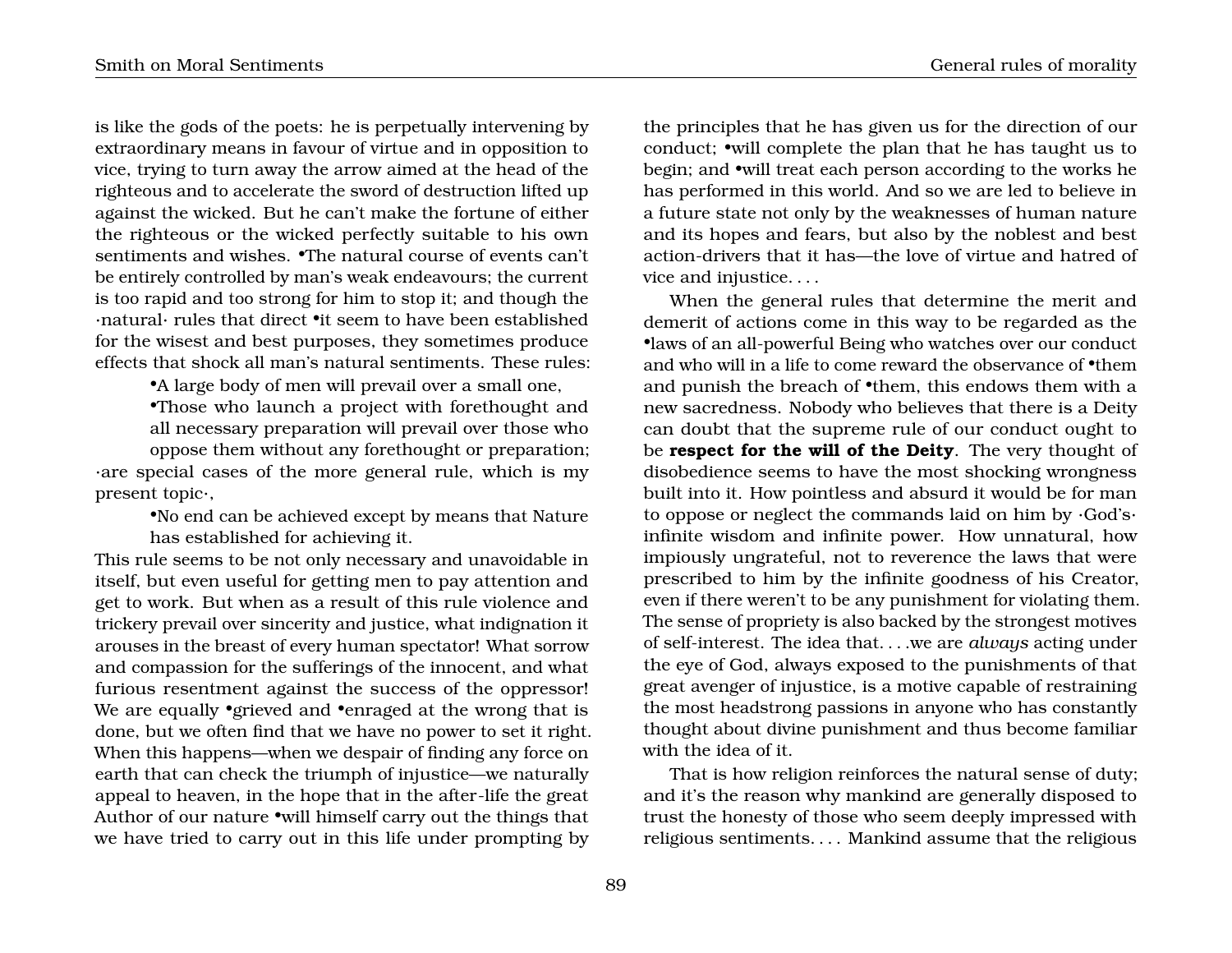man is influenced as everyone else is by

•a concern for the propriety of action,

•a concern for reputation, and

•a desire for the applause of his own breast as well as for the applause of others,

but they think that the religious man is subject to another restraint as well, and never knowingly does anything that he wouldn't do in the presence of ·God·, that great superior who will eventually reward or punish him according to his deeds. . . . People undoubtedly judge rightly on this matter, and are right to place a double confidence in the rightness of the religious man's behaviour in any context where the first duty that religion requires is to fulfill all the obligations of morality. But this extra confidence of theirs is *not* justified in any context where •the natural principles of religion are corrupted by the quarrelsome and partisan zeal of some worthless clique or sect, or where •men are taught to regard trivial ceremonies as more immediate duties of religion than acts of justice and beneficence, and to imagine that by sacrifices and ceremonies and pointless begging they can bargain with the Deity for ·permission to engage in· fraud, perfidy, and violence!

### **Chapter 6: When should the sense of duty be the sole driver of our conduct? and when should it co-operate with other motives?**

Religion provides such strong motives for the practice of virtue, and guards us by such powerful restraints from the temptations of vice, that many writers have thought that religious principles are the sole praiseworthy motives for action. Their view has been this:

> We ought not to reward from •gratitude or punish from •resentment; and we ought not to protect the helpless

ness of our children, or support the infirmities of our parents, from •natural affection. We should cleanse our breasts of all affections for particular objects, replacing them by one great affection, namely the love of God, the desire •to make ourselves agreeable to him and •to direct every detail of our conduct according to his will. We ought not to be grateful from gratitude, charitable from humaneness, public-spirited from the love of our country, or generous and just from the love of mankind. The sole driver and motive of our conduct in performing all those duties ought to be a sense that God has commanded us to perform them.

I shan't stop now to examine this position in detail, and will only remark that it's surprising to find it accepted by any sect who claim to belong to a religion in which, after the first precept, •to love the Lord our God with all our heart, with all our soul, and with all our strength, has as its second precept •to love our neighbour as we love ourselves—because we love ourselves, surely, for our own sakes and not merely because we are commanded to do so! Christianity doesn't teach that the sense of duty should be the *only* driver of our conduct, but only that it should be the *dominant* one, which is also said by philosophy and indeed by common sense. Still, questions can arise about what distinguishes •cases where our actions ought to arise chiefly or entirely from a sense of duty or regard to general rules from **•**cases where some other sentiment or affection ought to join in and have a principal influence.

This distinction (which perhaps can't be made very precise) depends on two things: **(1)** the natural agreeableness or ugliness of the sentiment or affection that would prompt us to act without any regard for general rules; and **(2)** the precision and exactness, or the looseness and imprecision, of the general rules themselves.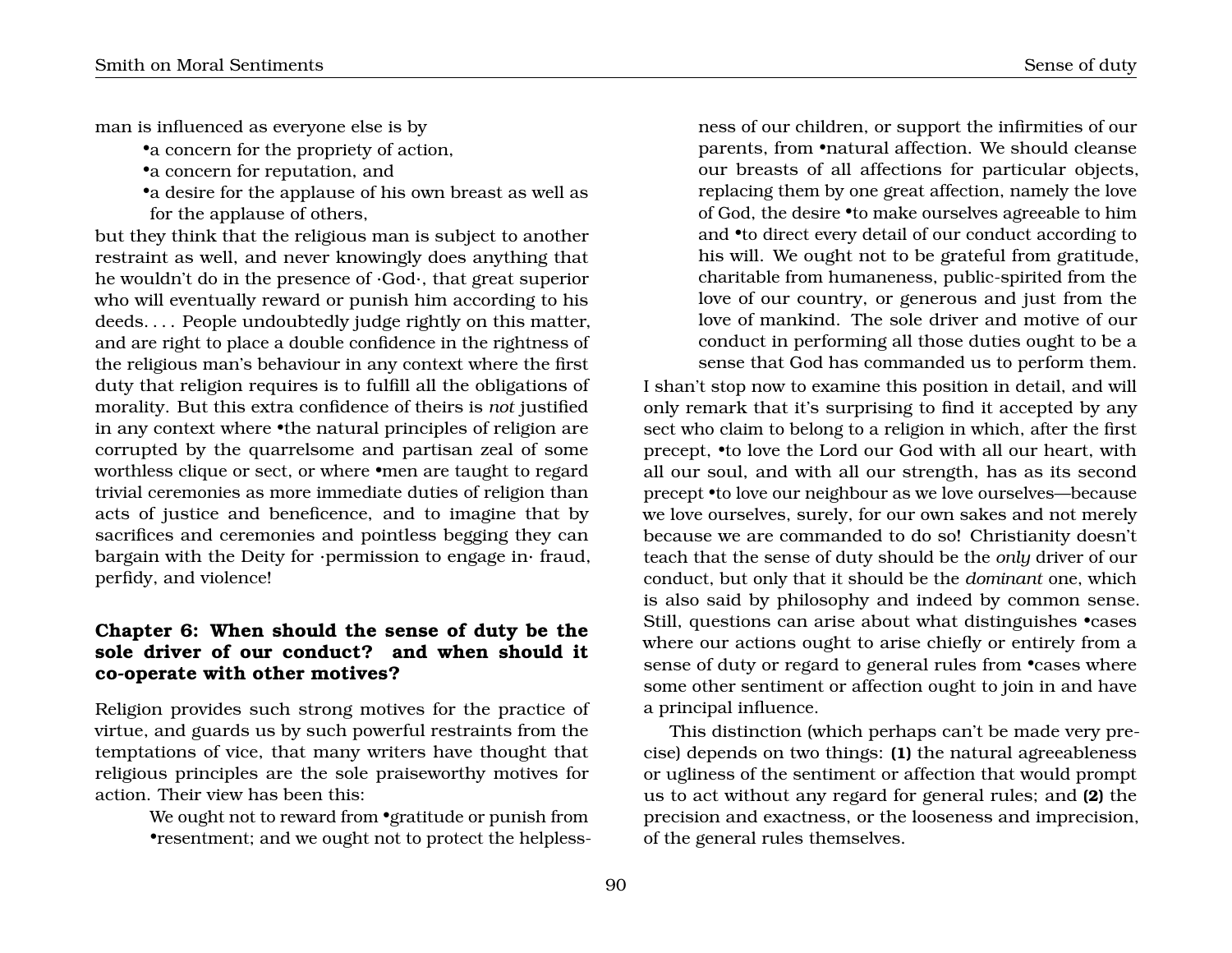**(1)** I repeat, how far our actions ought to arise from a given affection rather than being based entirely on regard for a general rule depends on the natural agreeableness or ugliness of the affection itself.

All the graceful and admired actions to which the benevolent affections would prompt us ought to be based as much on the passions themselves as on any concern with general rules of conduct. A benefactor will think he has been poorly repaid if the beneficiary, in acknowledging the help he has been given, is acting merely from a cold sense of duty, with no affection towards the benefactor personally. A husband is dissatisfied with the most obedient wife when he imagines that her conduct is driven by nothing except her regard for what the marriage relation requires. A parent whose son, though not failing in any part of filial duty, isn't acting from the affectionate reverence that would be so appropriate, can fairly complain of his indifference. And a son couldn't be quite satisfied with a parent who, while performing all the duties of his ·parental· situation, has none of the fatherly fondness that might have been expected from him. With regard to all such benevolent and social affections, it is agreeable to see the sense of duty coming into play as a restraint rather than as a driver, •stopping us from doing too much rather than to •prompting us to do what we ought. It gives us pleasure to see a father obliged to restrain his own fondness, a friend obliged to set limits to his natural generosity, a person who has received a benefit obliged to restrain the naively enthusiastic gratitude arising from his own frame of mind.

When it comes to the malevolent and unsocial passions the contrary maxim holds. Whereas we ought

> to reward from the gratitude and generosity of our own hearts, without reluctance and without being obliged to think about how *right* rewarding is,

we ought always

to punish with reluctance, more from a sense of the rightness of punishing than from any savage disposition to get revenge.

Nothing is more graceful than the behaviour of someone who seems to resent the greatest injuries more from a sense that they deserve resentment, are *proper* objects of it, than from himself feeling the furies of that disagreeable passion. That is someone •who (like a judge) considers only the general rule that settles what vengeance is due for each particular offence; •who in acting on that rule feels less for what *he* has suffered than for what the offender is going to suffer; •who, though he is angry, remembers mercy and is disposed to interpret the rule in the gentlest and most merciful way that fair-minded humaneness could permit, consistently with good sense.

I remarked at the start of I.ii.5 [page [22](#page-25-0)] that the selfish passions occupy a sort of middle place, between the social affections and the unsocial ones. They're in the middle in our present context also. In all **small and ordinary** cases the pursuit of objects of individual self-interest ought to flow from a regard for the general rules that prescribe such conduct, rather than from any passion for the objects themselves. Even the most ordinary tradesman would be lowered in the opinion of his neighbours if he *earnestly plotted* to gain or to save a shilling. However poor he is, he shouldn't let his conduct express any attention to any such small matters for the sake of the things themselves. His situation may require him to be severely economical and carefully exact about money, but each particular exercise of that economy and care must come not so much from •a concern for that particular saving or gain as from •respect for the general rule that rigorously commands such a tenor of conduct. His parsimony today mustn't come from a desire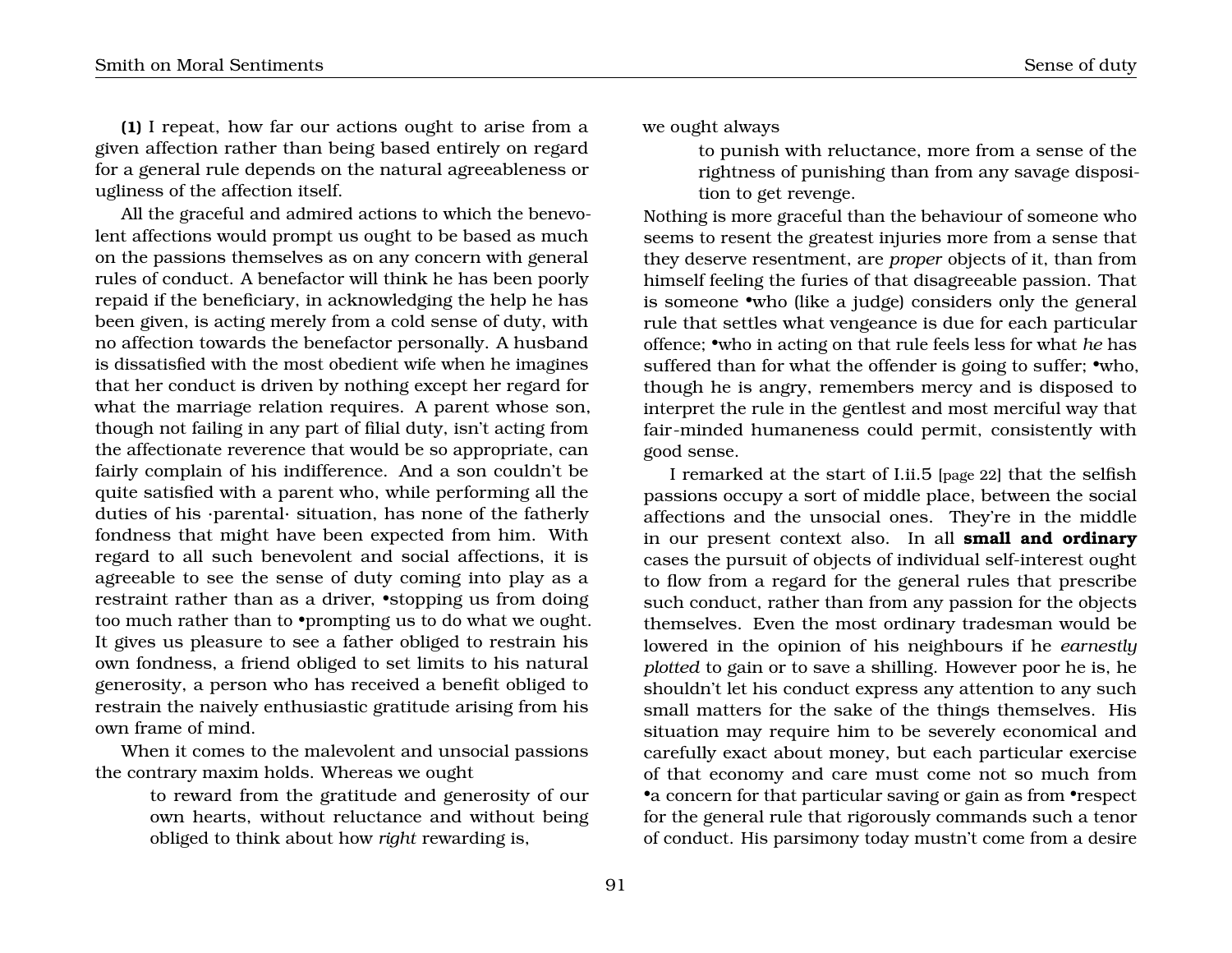for the particular threepence that he will save by it; and his attendance in his shop mustn't come from a passion for the particular tenpence he will acquire by it. Rather, both of these ought to come purely from a regard for the general rule, which prescribes with unrelenting severity this plan of conduct to every tradesman. That is how the character of a •miser differs from the character of a •person who works hard and is careful with money.  $\bullet$ One is anxious about small matters for their own sake; •the other attends to them only in consequence of the scheme of life that he has laid down to himself.

It is quite otherwise with regard to the more **extraordinary and important objects** of self-interest. A person who doesn't pursue these with some earnestness for their own sake appears mean-spirited. We would despise a prince who wasn't anxious about conquering or defending a province. We would have little respect for a private gentleman who didn't make an effort to gain an estate or a considerable position in government, when he could get them without doing anything mean or wrong. A member of parliament who shows no keenness about getting re-elected is abandoned by his friends as altogether unworthy of their support. Even a tradesman is thought a poor-spirited fellow among his neighbours if he doesn't bestir himself to get a special job or some uncommon advantage. This spirit and keenness constitutes the difference between an enterprising man and a dully regular one. . . .

**(2)** I also repeat: how far our actions ought to arise from a given affection rather than being based entirely on regard for a general rule will depend partly on what the relevant general rule is like—where it comes on the scale from •precise and exact through to •loose and imprecise.

The general rules of most of the virtues—the rules that fix how we are to behave in matters of prudence, charity,

generosity, gratitude, friendship—are in many respects loose and imprecise, admitting of so many exceptions and needing so many riders and qualifications that it's hardly *possible* to regulate our conduct entirely in terms of them. Because the common proverbial maxims of •prudence are based on everyone's experience, they are perhaps the best general rules that can be given about •it. But it would be obvious and ridiculous pedantry to make a show of strictly and literally abiding by them. Of the virtues I have just listed, gratitude may be the one whose rules are the most precise and admit of the fewest exceptions. Thus:

> As soon as we can, we should give to our benefactor something that is at least as valuable as what he has given us

—that seems to be a pretty plain rule, and one that admits of hardly any exceptions. But look into this rule just a little and you'll see that it is extremely loose and imprecise, and admits of ten thousand exceptions. If your benefactor attended you in your sickness, ought you to attend him in his? or can you fulfill the obligation of gratitude by repaying him in some other way? If you ought to attend him, for how long ought you to do so? For the same time that he attended you, or longer, and how much longer? If your friend lent you money in your distress, ought you to lend him money in his? How much ought you to lend him? When ought you to lend it to him? Now, or tomorrow, or next month? And for how long a time? Obviously no general rule can be laid down that will give a precise answer to any of these questions. The difference between his character and yours, between his circumstances and yours, may be such that this could be the case:

> He lends you money, for which you are perfectly grateful; you refuse to lend him a halfpenny; and you are quite right to do so;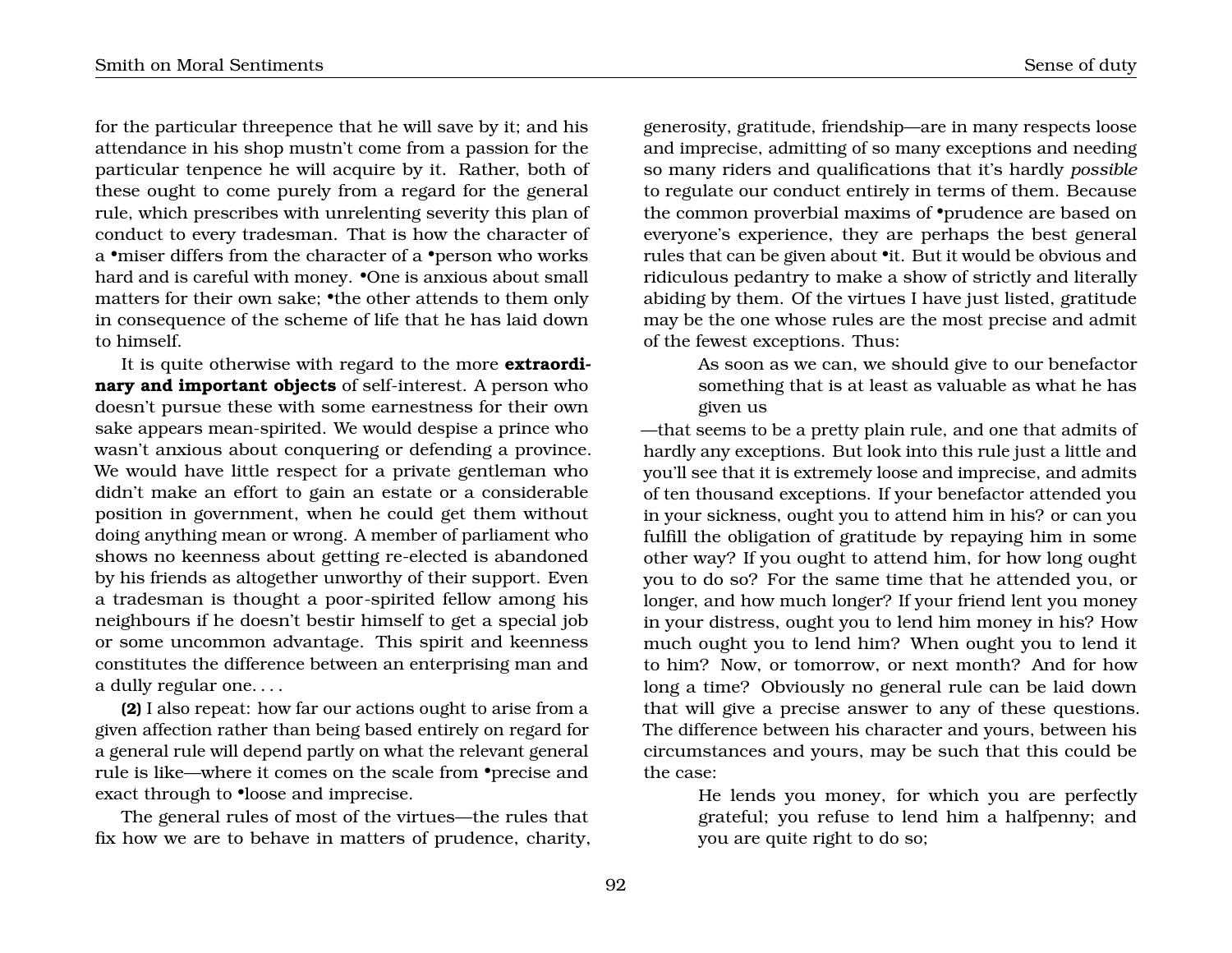or this:

He lends you money; you are willing to lend or even to give him ten times as much as he lent you; and this shows you to be guilty of the blackest ingratitude, not having fulfilled the hundredth part of your obligation to him.

Yet the general rules governing the duties of gratitude—which may be the most sacred of all the duties that the beneficent virtues prescribe to us—are the most precise. The rules setting out the actions required by friendship, humaneness, hospitality, generosity, are even more vague and indeterminate.

But there is one virtue whose general rules determine with the greatest exactness every action that it requires. This virtue is **justice**. The rules of justice are enormously precise, and don't allow for any exceptions or modifications other than ones that can be ascertained as precisely as the rules themselves (in fact most of them follow from the same principles as the rules of justice do). If I owe a man ten pounds, justice requires that I should pay him precisely ten pounds, either at the time agreed on or when he demands it. What I ought to perform, how much I ought to perform, when and where I ought to perform it, the whole nature and circumstances of the action prescribed, are all precisely fixed and determined. It may be clumsy and pedantic to make a show of too strictly keeping to the common rules of prudence or generosity, but no pedantry is involved in holding firmly to the rules of justice. Quite the contrary! The most sacred respect is due to them; and the actions that justice requires are *most* properly performed when the chief motive for performing them is a reverential and religious respect for the general rules that require them. In the exercise of any of the other virtues, our conduct should be directed by a certain idea of rightness, a certain taste

for a particular tenor of conduct, rather than by obedience to a precise maxim or rule; and ·when a rule does come into it·, we should attend less to •the rule itself than to •what it is for and •what it is based on. But that's not how things stand with justice. Faced with the question 'What does justice require me to do in this situation?', the man who does •least in the way of hair-splitting and who adheres with the •most obstinate steadfastness to the general rules of justice themselves is the •most commendable man and the one who can •most be depended on. What the rules of justice are *for* is to stop us from harming our neighbour; but it can often be a crime to break them in cases where we could make some sort of case for the view that this particular breach couldn't harm anyone. A man often becomes a villain the moment he begins, even in his own heart, to chicane in this manner [i.e. to engage in tricky, hair-splitting, special pleading]. The moment he *thinks of* departing from the most staunch and positive adherence to what those unbreakable rules tell him to do, he is no longer to be trusted, and there's no telling how far down the path of guilt he may go. The thief imagines that he does nothing wrong when he steals from the rich, stealing things that (he supposes) they can easily do without, things that they may indeed never even know to have been stolen from them. The adulterer imagines that he does nothing wrong when he corrupts his friend's wife, provided he hides his affair from the suspicion of the husband and doesn't disturb the peace of the family. Once we *begin* to give way to such subtleties, there is no wickedness so gross that we couldn't be capable of it.

We can compare •the rules of justice to the •rules of grammar, and compare the •rules of the other virtues to the •rules that critics lay down for achieving sublimity and elegance in writing. One lot of rules are precise, detailed, and indispensable. The other lot are loose, vague, and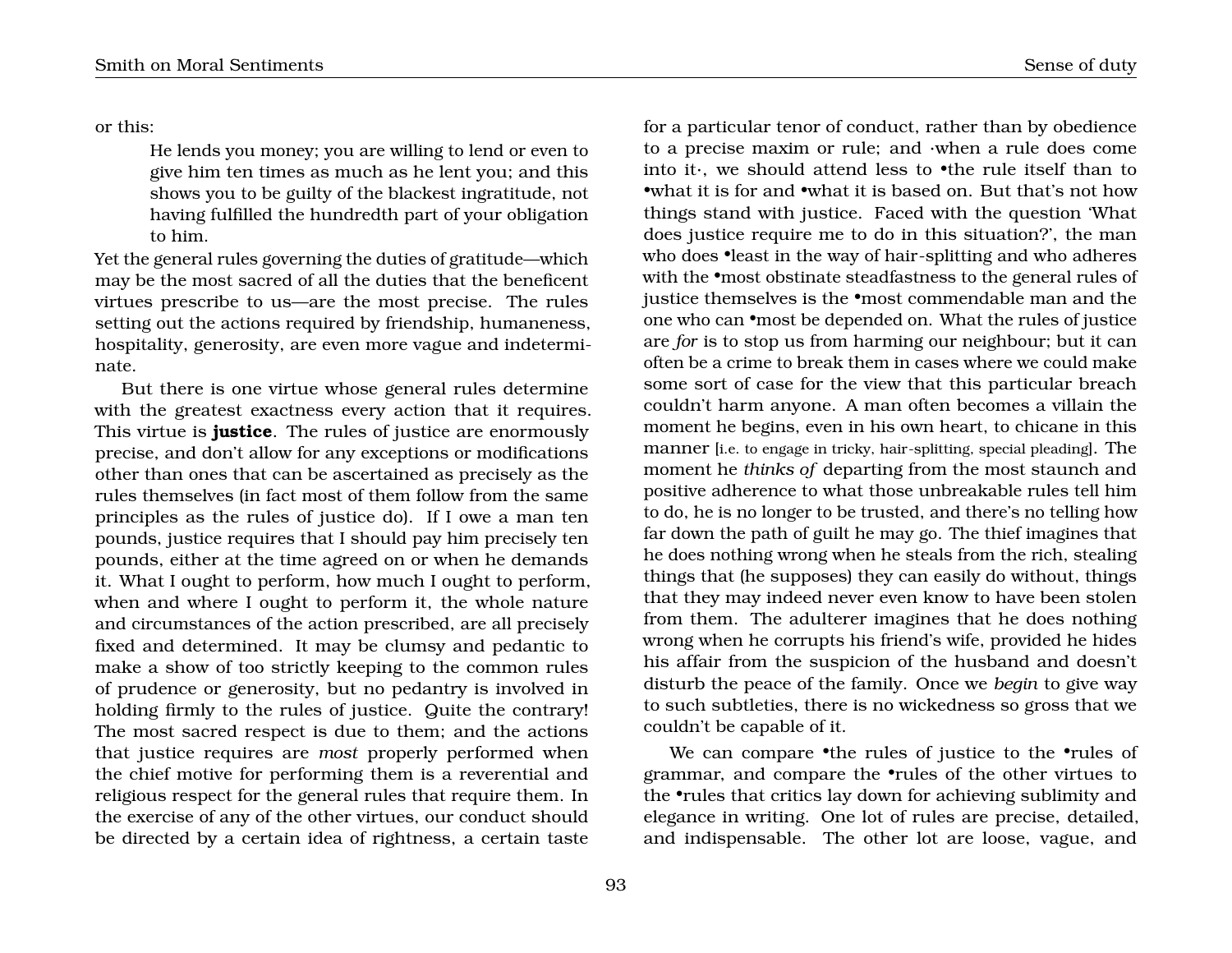indeterminate, and give us only a general idea of the perfection we ought to aim at, rather than giving us any certain and infallible directions for achieving it. . . .

It can happen that we seriously and earnestly want to act so as to deserve approval, but mistake the proper rules of conduct and are thus misled by the very principle that ought to direct us. ·Although our conduct here is in a way *conscientious*·, it's no use expecting people entirely to approve of our behaviour. They can't enter into the absurd idea of duty that influenced us, or go along with any of the actions that followed from it. But there is something respectworthy in the character and behaviour of someone who is in this way betrayed into vice by a wrong sense of duty, or by what is called 'an erroneous conscience'. However bad the upshot of his mistake, generous and humane people will view him more with pity than with hatred or resentment. They will lament the weakness of human nature, which exposes us to such unfortunate delusions even while we are •sincerely working to achieve perfection and •trying to act in accordance with the best principle that can possibly direct us. What causes such gross perversions of our natural sentiments? The culprit is nearly always some false notion of religion. ·There is a reason for that·: the source of the greatest authority of the rules of duty is the only one that can distort our ideas of them to any considerable extent. In all other cases common sense is sufficient to direct us to something that is not far from the most exact rightness of conduct; and as long as we earnestly want to do well, our behaviour will always be praiseworthy on the whole. Everyone agrees that the first rule of duty is to obey the will of God. But when it comes to the specific commandments that God's will may impose on us, men differ widely from one another. So this is a matter requiring the greatest restraint and mutual toleration; and although the defence of

society requires that crimes should be punished, whatever the motives for them were, •a good man will always punish them reluctantly when they have clearly come from false notions of religious duty. •He will regret and sometimes even *admire* the unfortunate firmness and conscientiousness ·of the deluded criminals· at the very time that he punishes their crime; he won't have against them the indignation that he feels against other criminals. In Voltaire's fine tragedy *Mahomet* [full title: *Mahomet, or Fanaticism*] there is a good presentation of what ought to be our sentiments for crimes that come from such motives. (This is one of the most interesting spectacles that was ever presented on any stage, and perhaps the most instructive one.) In Voltaire's tragedy two innocent and virtuous young people. . . .are driven by the strongest motives of a false religion to commit a horrible murder, one that shocks all the principles of human nature. A venerable old man is pointed out to them as a sacrifice that God has explicitly demanded from them, and they are ordered to kill him. (The old man has expressed the most tender affection for them both; they have both felt the highest reverence and esteem for him, although he is an open enemy of their religion; and he is their father, though they don't know this—they don't even know that they are brother and sister.) Facing the prospect of committing this crime, they are tortured with all the agonies that can arise from the struggle between

•the idea of the indispensableness of religious duty on one side and

> •compassion, gratitude, reverence for the age, and love for the humanity and virtue of the person they are going to destroy

on the other. But the sense of duty eventually prevails over all the likeable weaknesses of human nature. They carry out the crime that was demanded of them, then immediately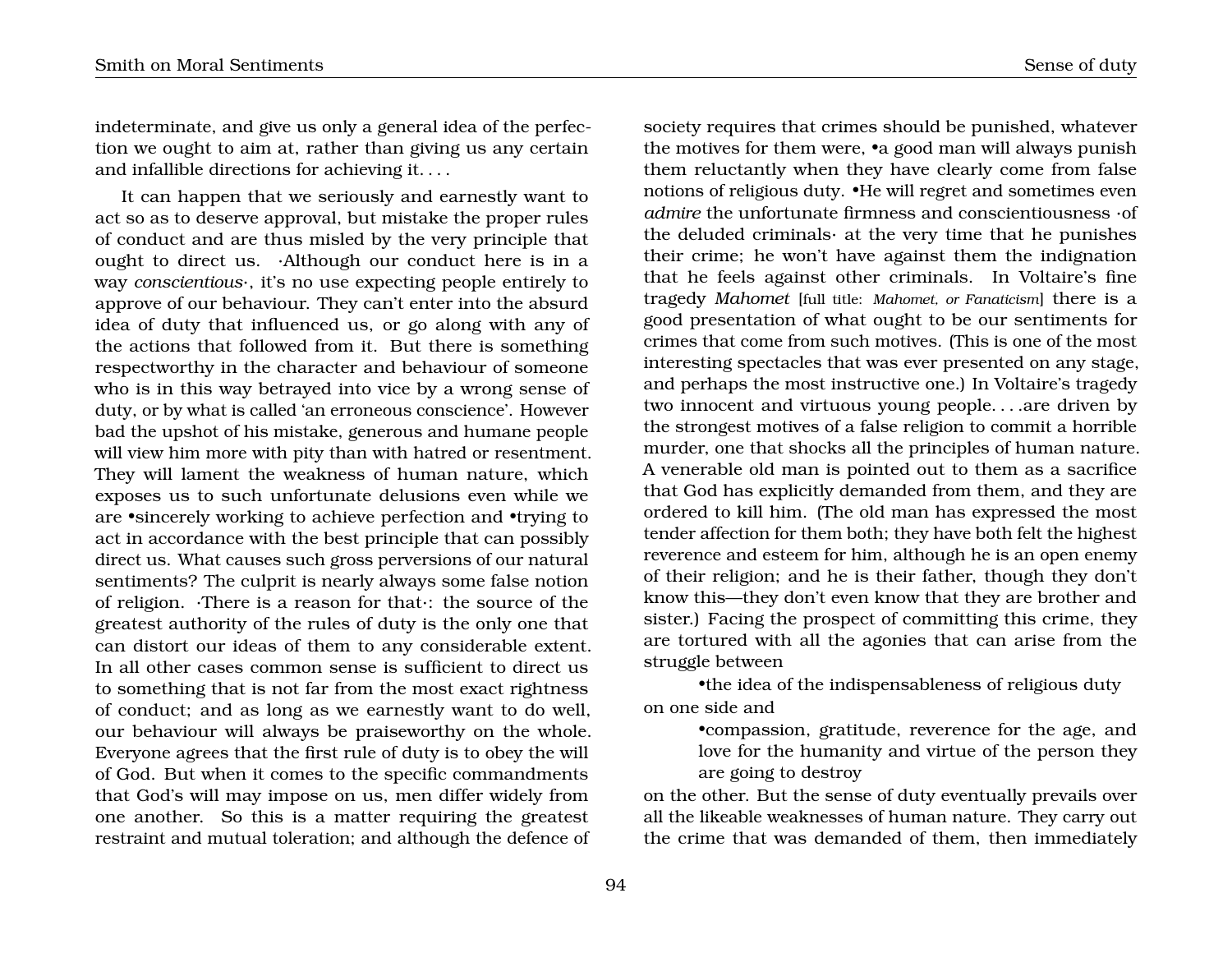learn their error and the fraud that had deceived them, and are driven wild with horror, remorse, and resentment. The way we *do* feel towards this unhappy pair is how we *ought to* feel for anyone who is in this manner misled by religion—provided we are sure that it really *is* religion that misleads him, and not the pretence of it that has been used to cover some of the worst human passions.

Just as a person may act wrongly by following a wrong sense of duty, so nature may lead him to act rightly in opposition to such a wrong sense. When this happens, we can't be unpleased to see the victory go to the motive that we think ought to prevail, though the person himself is so misguided as to think otherwise. But because his conduct is an effect of weakness and not of principle, we are far from giving it our complete approval. [Smith wrote 'so weak as to think otherwise', but this was surely a slip. The phrase 'an effect of weakness' is all right; it can refer to the person's 'weakness' in not doing what he thinks to be his duty.] Take the case of a bigoted Roman Catholic who is present at the massacre of St Bartholomew, and is so overcome by compassion that he saves some unhappy Protestants whom he thinks it his

duty to destroy. He doesn't seem to be entitled to the high applause that we would have given him if he had exerted that same generosity with complete self-approval. We might be pleased with the humaneness of his feelings, but we would still regard him with a sort of •pity that is flatly inconsistent with the •admiration that is owed to perfect virtue. It's the same case with all the other passions. We don't dislike seeing them lead the person to behave rightly, even when his false notion of duty directs him to restrain them. Suppose that a devout Quaker is struck on one cheek and instead of turning up the other he so completely forgets his literal interpretation of our Saviour's precept and bestows some good discipline on the brute who hit him. We wouldn't find this disagreeable! We would laugh and enjoy his spirit, liking him all the better because of it. But we wouldn't regard him with anything close to the respect and esteem that would seem to be owing to someone who on such an occasion had acted rightly from a just sense of what was the right thing to do. No action can properly be called virtuous unless it is accompanied with the

sentiment of self-approval.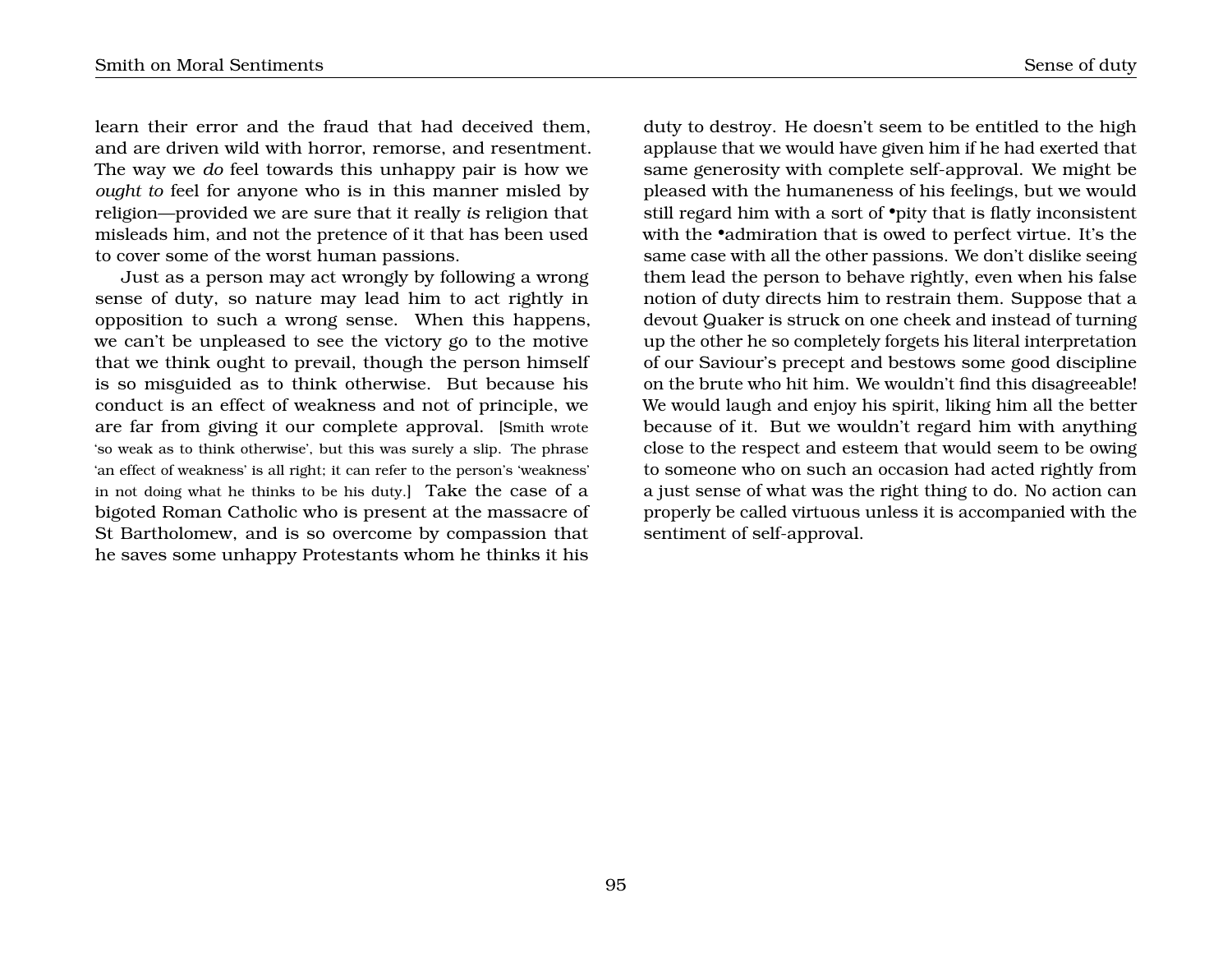# **Part IV: The effect of utility on the sentiment of approval**

# **Chapter 1: The beauty that the appearance of utility gives to all the productions of art, and the widespread influence of this type of beauty**

Everyone who has thought hard about what constitutes the nature of beauty has seen that one of its principal sources is *utility*. Someone looking over a house gets pleasure from its convenience as well as from its ·formal· regularity [and, Smith adds with a rather obscure example, he is as much displeased when he sees features of the house that interfere with its function as when he sees features that are aesthetically displeasing. Then:] The fitness of any system or machine to produce the end for which it was intended confers a certain rightness and beauty on the whole thing, making it a pleasure to think about—and this is so obvious that nobody has overlooked it.

Why is utility so pleasing? This has been answered by Hume [whom Smith doesn't name, but identifies through a series of compliments to his thought and writing]. According to him, a thing's utility pleases its owner by continually suggesting to him the pleasure or convenience that it is fitted to promote. Every time he looks at it he is reminded of this pleasure, so that the object in question becomes a source of continual satisfaction and enjoyment. The spectator's sympathy leads him to have the sentiments of the owner, making him view the object in that same agreeable light. When we visit the palaces of the great, we can't help feeling the satisfaction that *we* would enjoy if we were the owners of so much ingeniously contrived accommodation. And he gives a similar account of why the appearance of *in*convenience should make an object disagreeable to the owner and to the spectator.

But there's another fact ·about utility and beauty· that hasn't previously been noticed by anyone, so far as I know. It is this:

> An artifact's being skillfully designed so as to be suitable for some purpose is often valued more than is the purpose itself; exact adjustment of the means for attaining some convenience or pleasure is often valued more highly than the convenience or pleasure itself, though *they* would seem to be the sole source of the artifact's merit.

Although this phenomenon hasn't been noticed before, it is quite common, and can be observed in a thousand instances, both in the most trivial and in the most important concerns of human life.

A man comes into his chamber and finds the chairs all standing in the middle of the room; he is angry with his servant; and rather than see the chairs stay there he takes the trouble himself to put them all in their proper places with their backs to the wall. The whole propriety of this new state of affairs comes from its greater convenience in leaving the floor free and disengaged. To get this convenience he gives himself more trouble than he could have suffered from the lack of it; because he could easily have sat down on one of the chairs, which is probably what he does when his work is finished. So it seems that what he wanted was not so much •this convenience as •an arrangement of things that promotes it. Yet this convenience is what ultimately recommends that arrangement, giving it all its propriety and beauty.

Another example: A watch that loses two minutes a day is despised by its owner, who cares about watches. He sells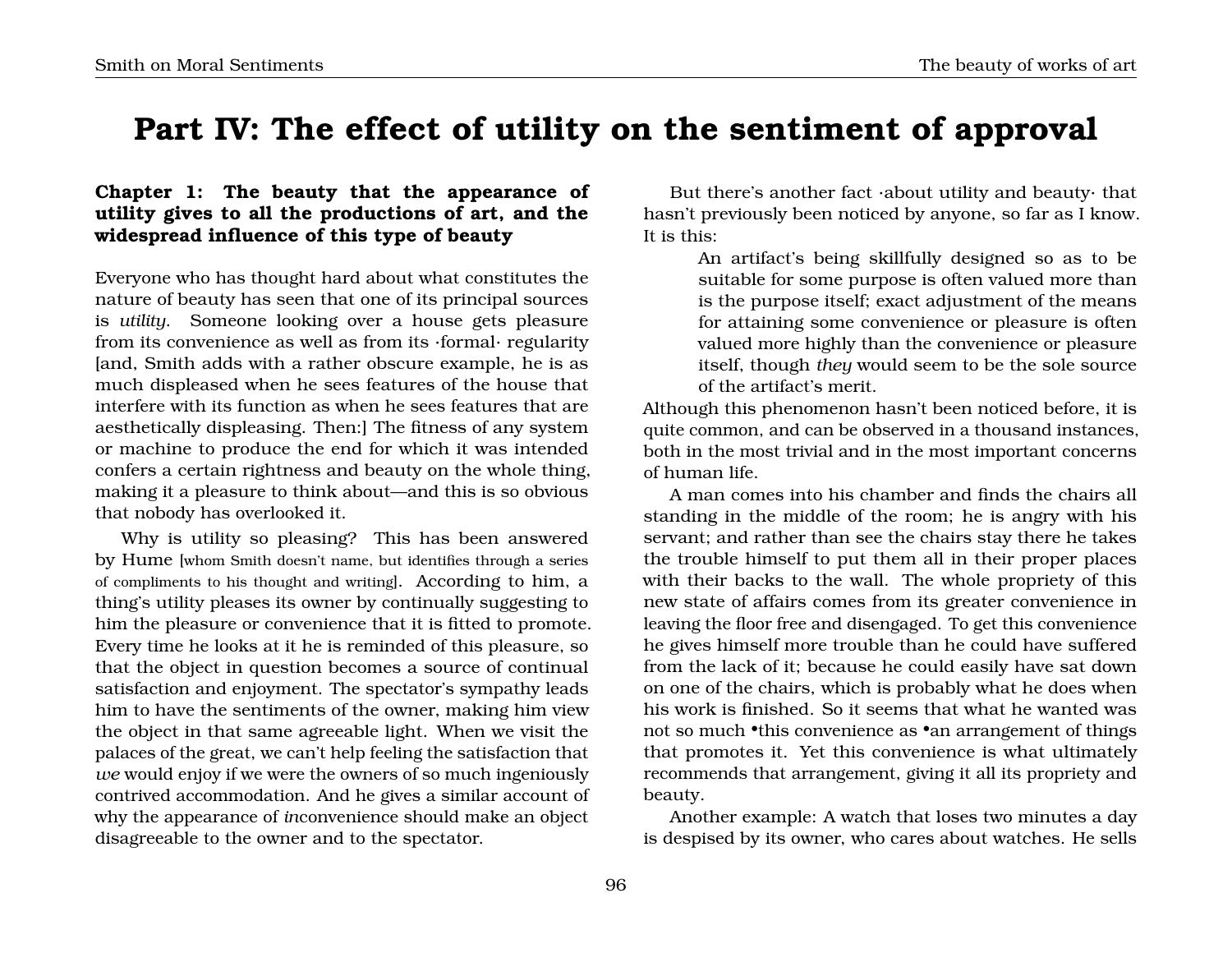it for a couple of guineas and spends fifty guineas on a new watch that won't lose more than thirty seconds a week. Now, the only use of watches is to tell us what the time is, to save us from missing an appointment or suffering some other inconvenience through not knowing the time; but the person who is so choosy about his watch won't always be found to be more scrupulously punctual than other men, or more anxiously concerned for any other reason to know precisely what time of day it is. What interests him is not so much •the acquiring of this piece of knowledge as •the perfection of the machine that enables him to acquire it.

It's common for people to ruin themselves by spending money on trinkets that are useful in some trivial way. What pleases these lovers of toys is not so much •the use they make of their little machines as •the machines' fitness to be used. Their pockets are stuffed with little conveniences; they have new pockets, unknown in the clothes of other people, in order to carry a greater number ·of 'useful' gadgets·. They walk around about loaded with a multitude of baubles,. . . .some of which may sometimes be of some little use, but all of which might at all times be well done without. The whole use that is made of them is certainly not worth the fatigue of bearing the burden!

And it's not only with regard to such trivial objects that our conduct is influenced by this motive—·this liking for things because of what they *could* do, without much interest in having them actual *do* those things·. It is often the secret motive of very serious and important pursuits in both private and public life.

Consider the case of a poor man's son whom heaven in its anger has infected with ambition. When he begins to look around him, he admires the condition of the rich. [Smith goes into details: the convenience of larger home, the ease of riding on horseback and of having servants to do everything,

and so on; and his idea that with all these conveniences of wealth he would be contentedly idle. Then:] He devotes himself for ever to the pursuit of wealth and greatness. To get the conveniences that these provide, he *works*, giving himself in the first year—indeed in the first *month*—of his work more fatigue of body and more anxiety of mind than he would have suffered through the whole of his life from the lack of wealth. He works to distinguish himself in some laborious profession, labouring night and day to acquire talents superior to those of his competitors. He then tries to bring those talents into public view, taking every chance to get employment. For this purpose he makes himself pleasant to everyone, serves people whom he hates, and is deferential to people he despises. Throughout his life he pursues the idea of a certain artificial and elegant *repose* •which he may never arrive at, •for which he sacrifices a real tranquillity that is always in his power, and •which, if in old age he at last achieves it, he will find to be in no way preferable to the humble security and contentment that he had gave up in order to pursue wealth and greatness. *Then*. . . .he will start to learn that wealth and greatness are only trivially useful, mere trinkets, no more fit for procuring ease of body or tranquillity of mind than the tweezer-cases of the lover of toys; and, also like them, giving trouble to the person who carries them around with him that far outweighs any advantages they can provide him with. [Smith develops this comparison at great length. The useful little 'toys', he says, may actually be as useful as a grand house or a retinue of servants, he says, but the owner of the 'toys' won't be admired and envied as much as the owner of the things that wealth and greatness procure. The only real advantage of the latter is the attitude of other people to the wealthy great man. But that (Smith continues) throws our attention onto the admiring spectators: why do *they* so much admire the condition of the wealthy man? It's not that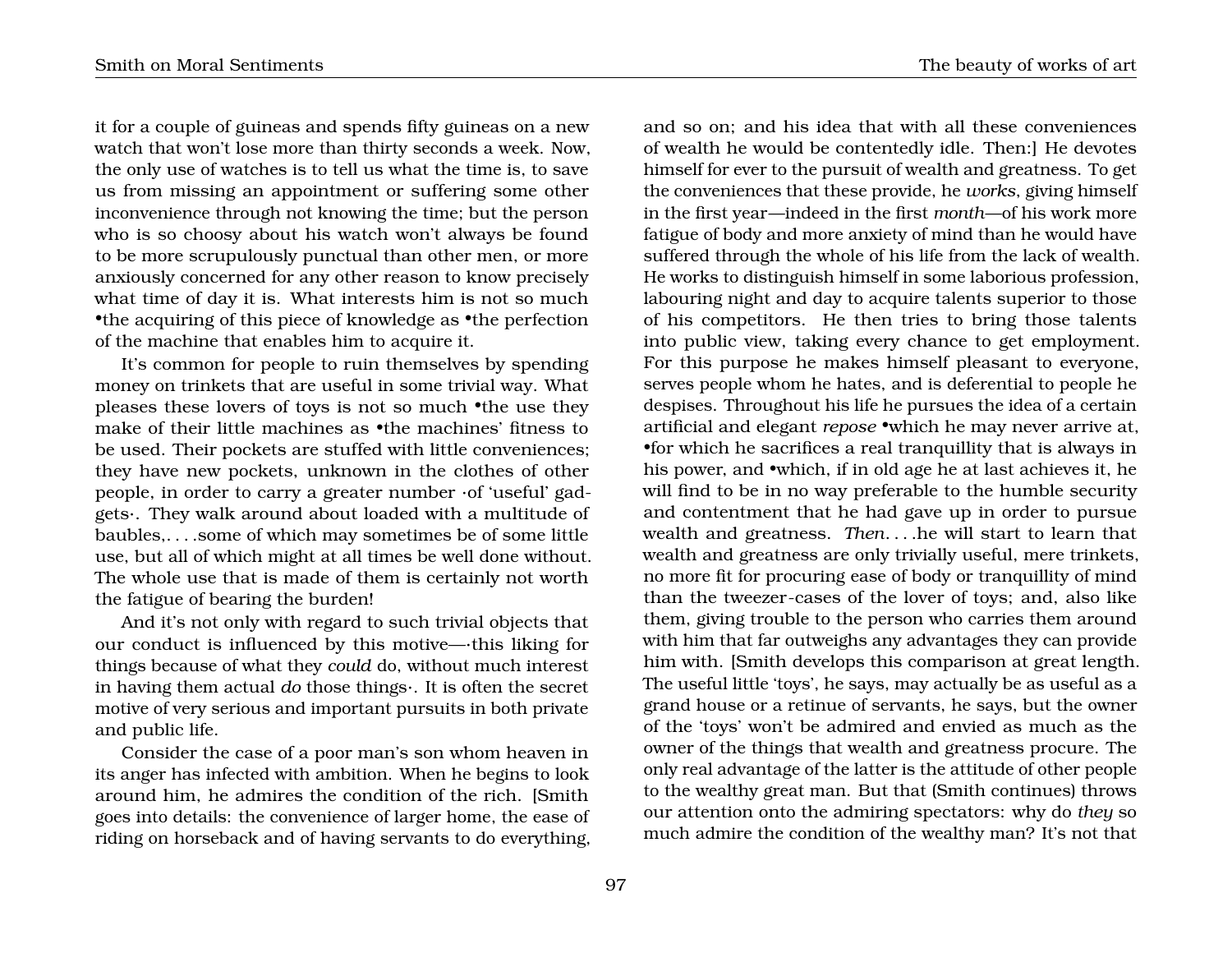they think he is happier than other people; the object of their admiration is the wealthy man's ownership of so many things that are *fitted to* produce ease and happiness. Having thus brought the wheel full circle, Smith returns to the state of the wealthy man in old age:] In his heart he curses ambition, and vainly pines for the ease and idleness of youth, pleasures that are gone for ever, having been foolishly sacrificed for something that can't give him real satisfaction now that he has it. That's how things look to every wealthy man who is led by depression or disease to *attend* to his own situation and to think about why he is actually so unhappy. Power and riches appear then to be what they actually are. . . . They are immense structures

•which it takes a lifetime's work to build,

•which are constantly threatening to ·collapse and· overwhelm the person who lives in them, and •which, while they stand, may save him from some smaller inconveniences but can't protect him from any of the severer harshnesses of the season.

They keep off the summer shower (·to continue the metaphor·) but not the winter storm. They always leave the rich man as much—sometimes even *more*—exposed to anxiety, fear, and sorrow; to diseases, danger, and death.

Any of us when ill or depressed may have this view of things, entirely depreciating the great objects of human desire; but when we're in better health and a better mood we always see them in a more favourable light. When we are in pain and sorrow our imagination seems to be confined and cooped up within our own persons, but in times of ease and prosperity it expands itself to everything around us. *Then* we are charmed by the beauty of the accommodation that palaces provide, and the living arrangements of the great; and we admire how everything is fitted to promoting their ease, anticipating their wants, gratifying their wishes, and

entertaining their most trivial desires. If we take the real satisfaction that any of these things is capable providing, and consider it *in itself*, independently of the beauty of the arrangement that is fitted to promote it, it will always appear to be enormously negligible and trivial. But we don't often look at it in this abstract and philosophical way. We naturally run it together it in our imagination with the order, the regular and harmonious movement, of the system or machine. . . .that produces it. The pleasures of wealth and greatness, when considered in this complex view, strike the imagination as something grand and beautiful and noble, the attainment of which is well worth all the toil and anxiety that we are so apt to bestow on it. [By 'this complex view' Smith means the way of looking at the thing that runs together •the thing's fitness to produce a certain result and •the pleasures of that result.]

[From here to the end of this chapter, Smith goes on at undue length about matters that aren't central to his announced main topic in the chapter. That material won't be much abbreviated here, because it's a notable precursor of ideas that Smith was to present 17 years later in *The Wealth of Nations*, widely regarded as the first work in theoretical economics. We find here the phrase 'invisible hand', which was made famous by the later work.]

It's just as well that nature deceives us in this way. This deception is what starts men working and keeps them at it. It is what first prompted men to cultivate the soil, to build houses, to found cities and commonwealths, and to invent and improve all the sciences and arts that make human life noble and glorious, having entirely changed the whole face of the globe, turning the nature's primitive forests into agreeable and fertile plains, and making the trackless and barren ocean a new source of food and the great high road of communication to the different nations of the earth. These human labours have required the earth to redouble her natural fertility, and to maintain a greater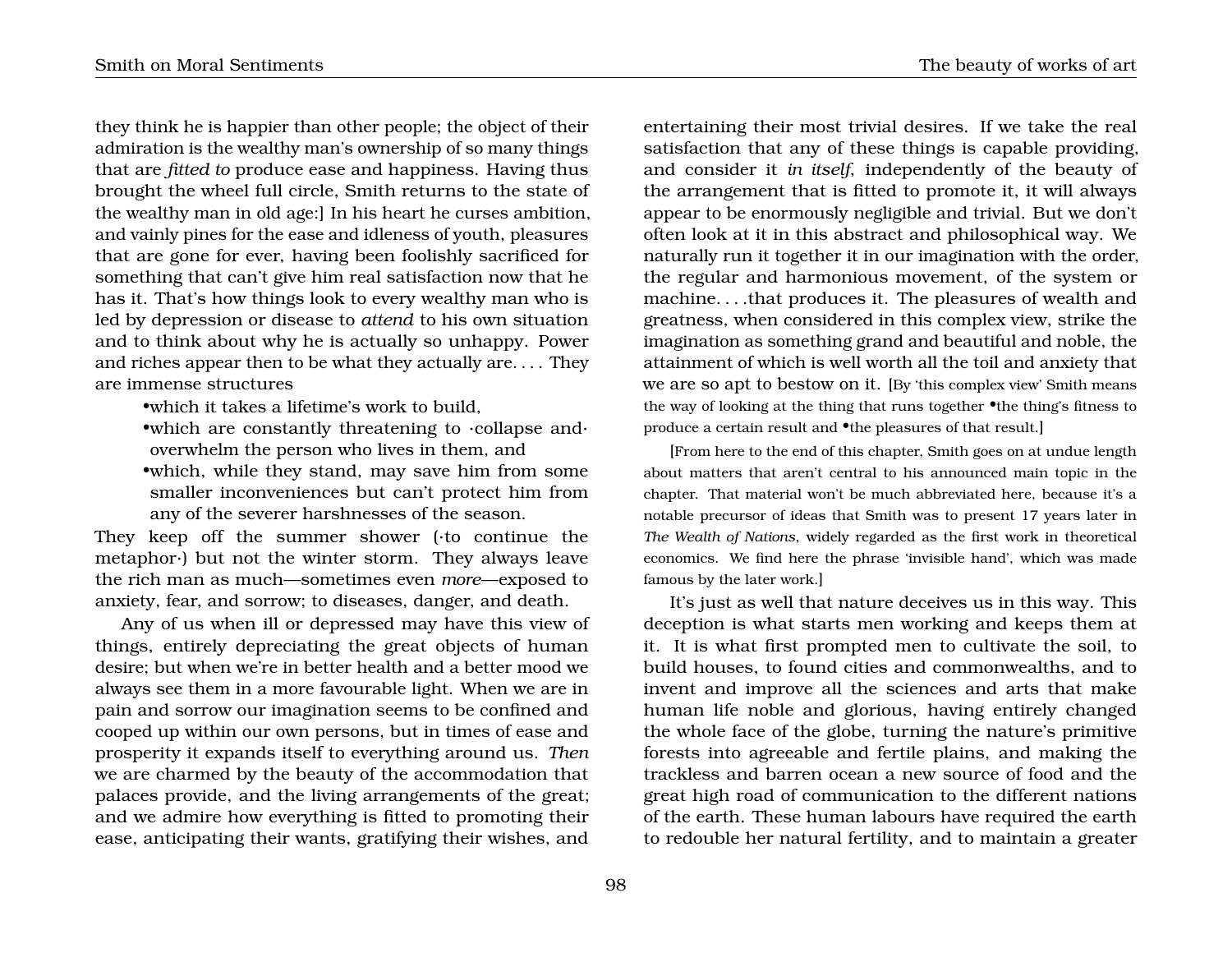number of inhabitants. The proud and unfeeling landlord views his extensive fields and—without a thought for the wants of anyone else—imaginatively consumes himself the whole harvest that grows on them; but what of it? The homely and common proverb *The eye is larger than the belly* is exactly true of this landlord. The capacity of his stomach bears no proportion to the vastness of his desires, and won't receive any more food than does the stomach of the lowest peasant. He has to distribute the rest among

•those who elegantly prepare the little that he himself makes use of,

•those who manage the palace in which this little is to be consumed, and

•those who provide and service all the baubles and trinkets that have a role in the great man's way of life.

[Smith isn't talking about the great man's tweezers and nail-clippers! He is implying, through a metaphor, that a carriage and a grand kitchen and servants' uniforms etc. are—from a serious and mature point of view—on a par with such 'baubles and trinkets'.] Thus, all these people get •through his luxury and caprice the share of the necessities of life that they would never have received •through his humaneness or his justice. The produce of the soil always maintains just about as many inhabitants as it is capable of maintaining. All the rich do is to select from the heap the most precious and agreeable portions. They consume little more than the poor; and in spite of their natural selfishness and greed, and despite the fact that

> they are guided only by their own convenience, and all they want to get from the labours of their thousands of employees is the gratification of their own empty and insatiable desires,

they do share with the poor the produce of all their improvements [meaning: their well-cultivated land, their up-to-date ploughs,

their state of the art milking sheds, etc.]. They are **led by an invisible hand** to share out life's necessities in just about the same way that they would have been shared out if the earth been divided into equal portions among all its inhabitants. And so without intending it, without knowing it, they advance the interests of the society ·as a whole·, and provide means for the survival of the species. When Providence divided the earth among a few lordly masters, it didn't forget or abandon those who seemed to have been left out in the distribution—these too enjoy their share of all that the earth produces. In terms of the *real* happiness of human life, they are in no respect inferior to those who seem to be so far above them. In ease of body and peace of mind, all the different ranks of life are nearly on a level; the beggar sitting in the sun beside the highway *has* the security that kings *fight for*.

·There are also other motivations that lead to conduct serving the public good although they don't involve any thought of doing such a thing·. Institutions that tend to promote the public welfare often arise not from a wish for *that* but from a love of system, a regard for the beauty of order, of art and contrivance. [In Smith's day any activity could be called an 'art' if it involved general techniques needing skill to implement. So clockmaking and plumbing would be 'arts'. The arts in *our* narrower sense of the word are specifically referred to on page [113](#page-115-0) as 'the superior arts' and on page [131](#page-129-0) as 'the liberal and ingenious arts'.] When a patriot makes efforts to improve any part of the nation's public life, his conduct doesn't always arise from pure sympathy with the happiness of those who are to get the benefit of it. When a public-spirited man encourages the mending of highways, it's not usually from a fellow-feeling with those who earn their living driving carts or carriages. When a legislature establishes premiums and other encouragements to advance the manufacture of linen or woollen garments, its conduct seldom comes from pure sympathy with the wearer of cheap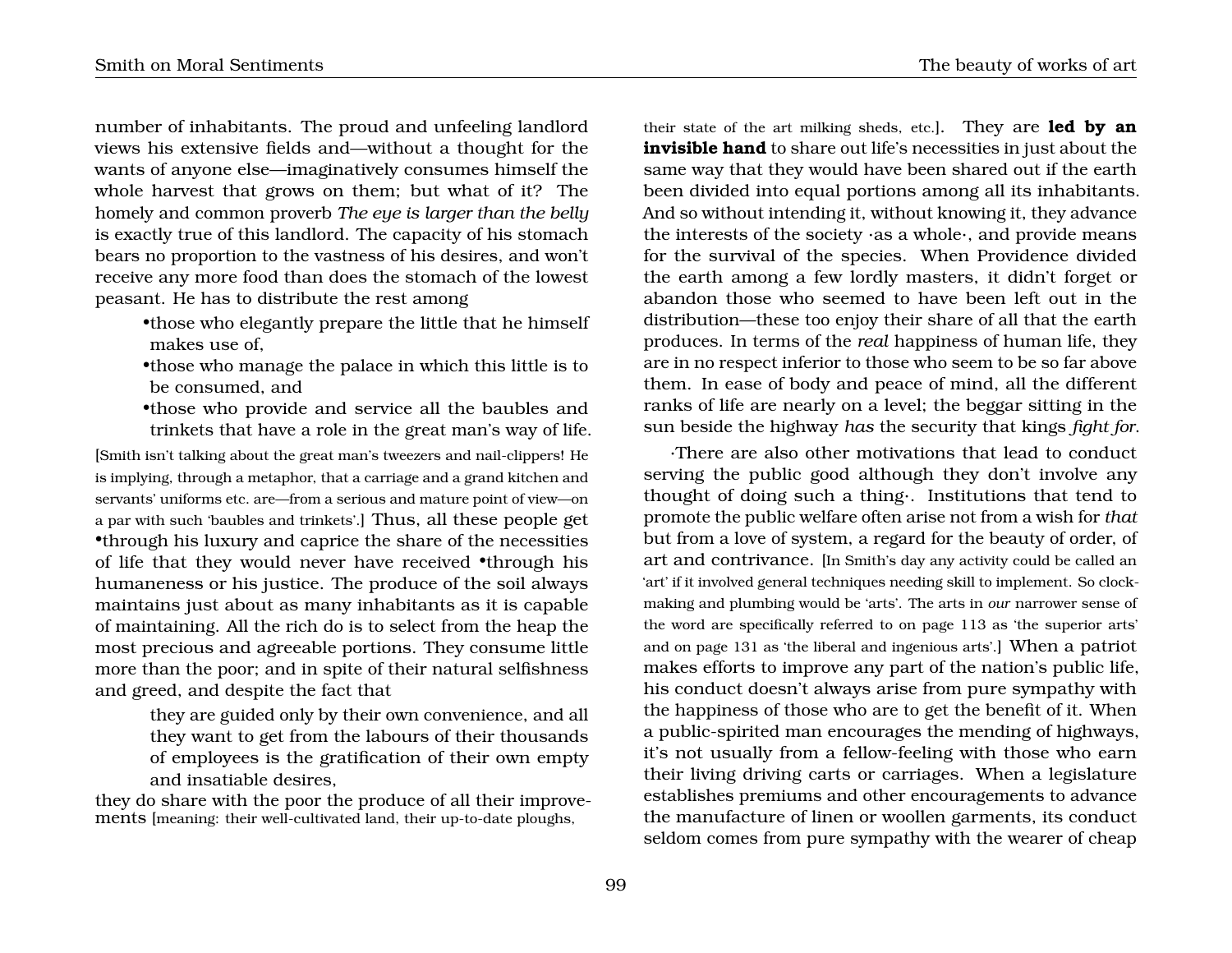or fine cloth, let alone sympathy with the manufacturer or merchant. The perfection of policy, the extension of trade and manufacturing, are noble and magnificent objectives. The thought of them pleases us, and we have a concern with anything that can tend to advance them. They are part of the great system of government, and the wheels of the political machine seem to turn more smoothly by means of them. We do take pleasure in seeing the perfection of such a beautiful and grand system, and we're uneasy until we can remove anything that might in any way disturb or overload the regularity of its motions. But no constitution of government is valued except in proportion as it tends to promote the happiness of those who live under it. That is its sole use and end—·it's all it *does* and all it *is for*·. And yet we have certain spirit of system, a certain love of art and contrivance, that leads us sometimes to seem to value the means more than the end, and to be eager to promote the happiness of our fellow-creatures not so much from  $\cdot$ any immediate sense of what they either suffer or enjoy as from •a desire to perfect and improve a certain beautiful and orderly ·political· system. Some public-spirited men have shown themselves to be in other respects not very sensitive to the feelings of humaneness. And there have been men of the greatest humaneness who seem to have been entirely devoid of public spirit. You'll probably find in the circle of your acquaintance instances both these kinds. . . . If you want to implant public virtue in the breast of someone who seems not to care about his country's interests, it will often be no use telling him about the advantages people get from living in a well-governed state—that they are better housed, better clothed, better fed. These considerations make no great impression on many people. You'll have a better chance of persuading your man if you describe the great system of public policy that procures these advantages, if you explain

the inter-connections of its various parts, the subordination of some of them to others, and the subservience of all of them to the happiness of the society; if you show

•how this system might be introduced into his own country,

•what is obstructing it from existing there at present, •how those obstructions might be removed, and all the wheels of the machine of government be made to move with more harmony and smoothness, without grating on one another or retarding one another's motions.

It's hardly possible that someone should listen to all that without feeling some degree of public spirit coming to life within him. He will, at least for the moment, feel some desire to remove those obstructions and to put into motion that beautiful and orderly machine. Nothing tends to promote public spirit as much as the study of politics does—the study of •the various systems of civil government, their advantages and disadvantages, of •the constitution of our own country, its situation and interests in relation to foreign nations, its commerce, its defence, the disadvantages it struggles with, the dangers to which it may be exposed, how to remove the disadvantages and guard against the dangers. . . .

# **Chapter 2: How the characters and actions of men are made beautiful by their appearance of utility. Is our perception of this beauty one of the** *basic sources of approval?*

The characters of men, as well as the institutions of civil government that they construct, can be fit to promote or to disturb the happiness of individuals and of the society. The prudent, equitable, active, resolute, and sober character promises prosperity and satisfaction to the person himself and to everyone connected with him. The rash, insolent,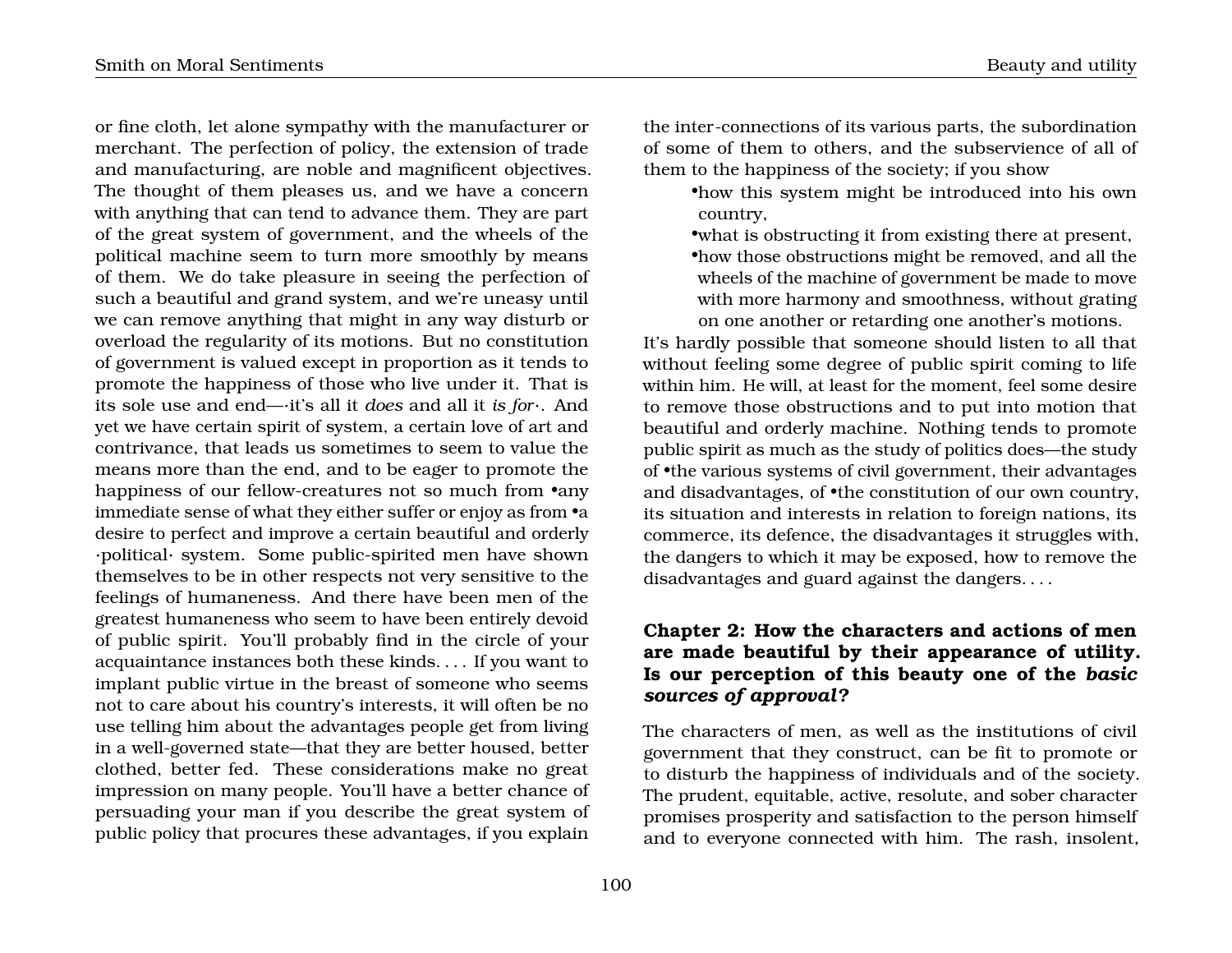slothful, effeminate, and voluptuous character points to ruin for the individual and misfortune for everyone who has anything to do with him. The first turn of mind has at least all the beauty that can belong to the most perfect machine that was ever invented for promoting the most agreeable purpose; and the second has all the ugliness [Smith: 'deformity'; see note on page 8] of the most awkward and clumsy contraption. What other •institution of government could have as much tendency to promote the happiness of mankind as •the general prevalence of wisdom and virtue? What government *is* is merely an imperfect remedy for the shortage of wisdom and virtue. So any beauty that a civil government can have because of its utility must in a much higher degree be a beauty of wisdom and virtue. And on the other side, no public policy can be as ruinous and destructive as the vices of ·individual· men. When bad government has terrible consequences, the way it does so—*always*—is by not sufficiently guarding against the mischiefs arising from human wickedness.

This beauty and ugliness that characters seem to derive from their usefulness or inconvenience are apt to make their greatest impression on people who are thinking about the actions and conduct of mankind in an abstract and philosophical way. When a philosopher sets out to examine why humaneness is approved of, or why cruelty condemned, he doesn't always form a clear and distinct conception of any one particular action either of cruelty or of humaneness; he is likely to be contented with the vague and indeterminate idea that the general names of those qualities suggest to him. But the propriety or impropriety, the merit or demerit, of actions stands out clearly only in particular instances. It's only when particular examples are given that we get a clear idea of the concord or disagreement between our own affections and those of the agent, or feel a social gratitude towards him in one case and a sympathetic resentment in the other. When we think about virtue and vice in an abstract and general manner, the qualities by which they arouse these various sentiments seem to a large extent to disappear, and the sentiments themselves become less obvious and noticeable. Instead, the good effects of virtue and the disastrous consequences of vice seem then to rise up, to stand out, to distinguish themselves from all the other qualities of virtue and vice.

The same able and enjoyable author who first explained why utility pleases us—·David Hume·—has been so struck with this view of things that he has reduced all our approval of virtue to a perception of the kind of beauty that results from the appearance of utility. He says that

•the only qualities of the mind that are approved of as virtuous are ones that are useful or agreeable either to the person himself or to other people; and •the only qualities that are disapproved of as vicious

are ones that have the opposite tendency.

If you look into this carefully you'll find, I think, that this is entirely correct. That's apparently because Nature has neatly adjusted our sentiments of approval and disapproval to ·fit· the convenience of the individual and of the society. But I maintain that our view of this utility or harmfulness isn't the first source, or the principal source, of our approval and disapproval. These sentiments ·of approval or disapproval· are no doubt enriched and enlivened by our perception of the beauty or ugliness that results from this utility or harmfulness; but they are basically and essentially different from this perception. Here are two reasons for saying this.

**(1)** It seems impossible that our approval of virtue should be a sentiment of the same kind as we have when we approve of a convenient and well-designed building; or that we should have no reason for praising a man except one that would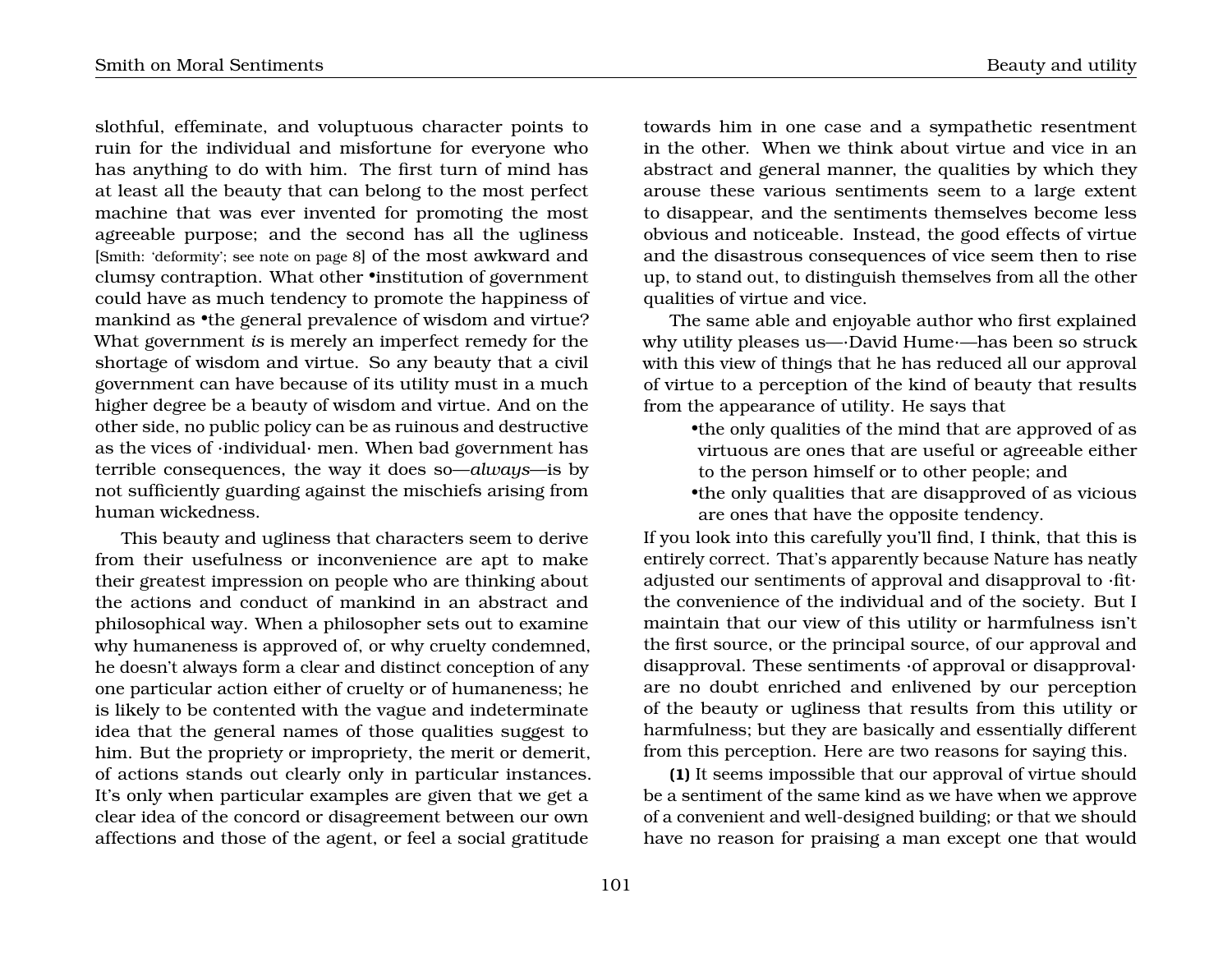also be a reason for commending a chest of drawers!

**(2)** If you look into it you'll find that our approval of a given state of mind is seldom based primarily on its utility, and that the sentiment of approval always has as one of its components a sense of propriety that is quite distinct from the perception of utility. We can see this with regard to *all* the qualities that are approved of as virtuous—the ones that are (according to me) valued as useful to ourselves, as well as those that are valued because of their usefulness to others.

The qualities that are most useful to ourselves are **(a)** superior reason and understanding, enabling us to work out what consequences, good or bad, are likely to result from our actions; and **(b)** self-control, enabling us to abstain from present pleasure (or endure present unpleasure) in order to get greater pleasure (or avoid greater unpleasure) at some future time. The virtue of *prudence*, which is of all the virtues the one that is most useful to the individual, consists in the union of those two qualities—·i.e. in the combination of •superior reason and understanding and •self-control·.

**(a)** Superior reason and understanding are—as I pointed out earlier [page [8](#page-11-0)]—basically approved of as just and right and precise, not merely as useful or advantageous. The greatest and most admired exercises of human reason have been in the abstruser sciences, especially the higher parts of mathematics; but it's not very obvious that those sciences are useful to individuals or to the public, and to show that they are would require a train of thought of which some parts would be hard to grasp. So it wasn't •their utility that first recommended the mathematical sciences to public admiration. •This quality wasn't emphasized at all until there came to be a need for some reply to the reproaches of people who, having no taste for such sublime discoveries, tried to dismiss them as useless.

**(b)** The exercise of self-control in restraining our present appetites so as to gratify them more fully later on is approved of not only as *useful* but also, equally, as *right*. When we act like that the sentiments that influence our conduct seem to coincide exactly with those of the spectator. The spectator doesn't feel the tug of our present appetites. To him the pleasure that we are to enjoy next week or next year matters just as much as the pleasure that we are to enjoy right now. When ·our self-control lapses, and· we sacrifice the future for the sake of the present, our conduct appears to the spectator to be utterly wild and absurd; he can't enter into our motivation for behaving like that. On the other side, when we abstain from present pleasure so as to get greater pleasure later on, acting as if we were as concerned about the remote object as we are about the one that presses on the senses right now, the spectator is bound to approve of our behaviour because our affections in this matter exactly correspond with his. Also, he knows from experience how few are capable of such self-control, so he looks on our conduct with a considerable degree of wonder and admiration. That is the source for the enormous respect that all men naturally have for a steady perseverance in the practice of frugality, hard work, and application, even when these are directed solely to the project of becoming rich. [Smith now says all this again, in only slightly different words. Then:] Without his consciousness of this deserved approval and respect, the agent wouldn't be able to keep up this tenor of conduct [see note on 'tenor' on page [85](#page-87-0)]. The pleasure that we're to enjoy ten years hence concerns us so little in comparison with the pleasure that we can enjoy to-day, the passion aroused by the future pleasure is naturally so weak in comparison with the violent emotion that the present pleasure is apt to give rise to, that the former could never outweigh the latter unless it was supported by the sense of propriety, the consciousness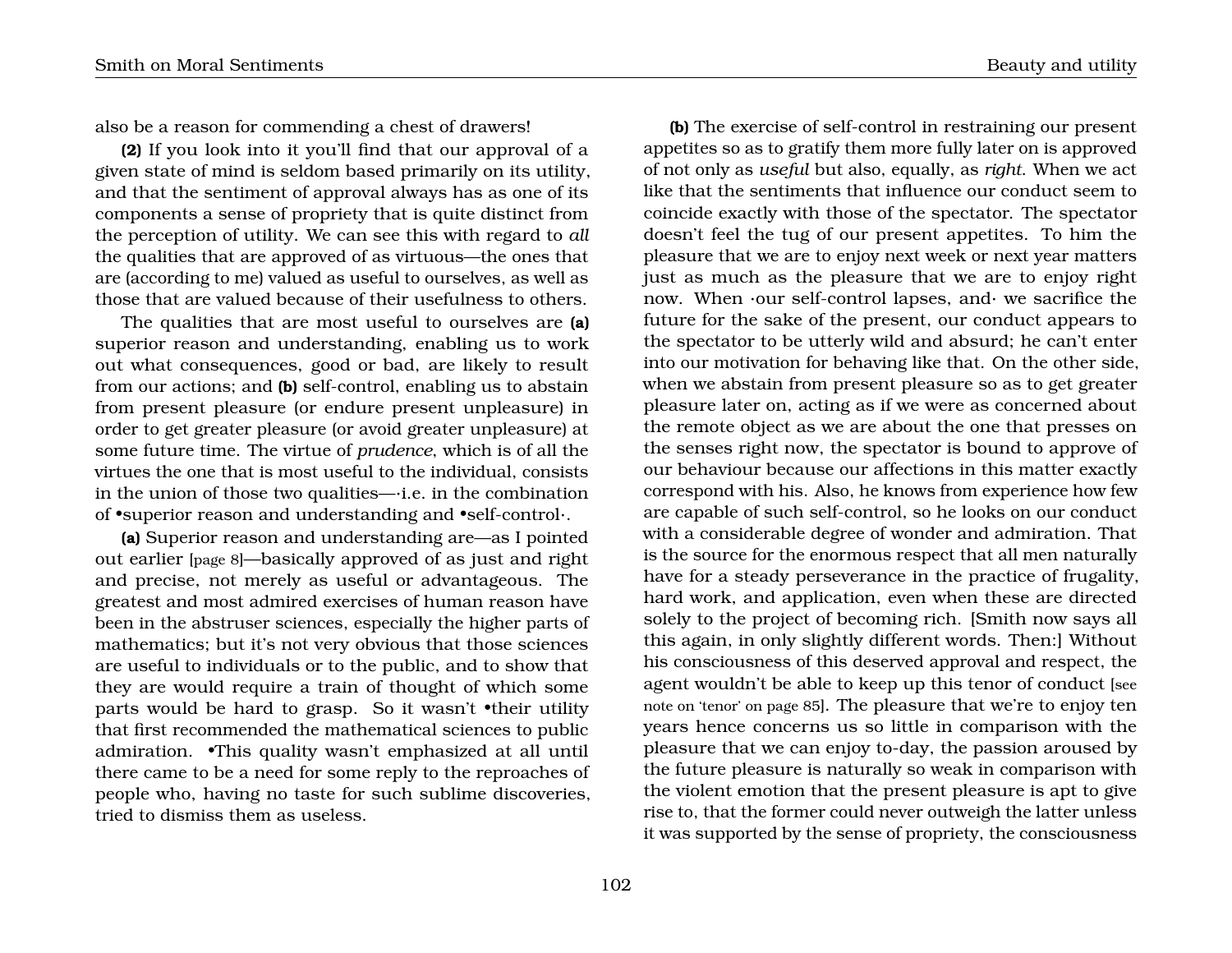that we deserve •everyone's respect and approval if we act in one of the two ways and •everyone's contempt and derision if we act in the other.

Humaneness, justice, generosity, and public spirit are the qualities most useful to others. I have already explained what the propriety of humaneness and justice consists in: I showed how greatly our respect and approval of those qualities depends on the match between the affections of the agent and those of the spectators.

Generosity and public spirit are proper for the same reason that justice is. Don't confuse generosity with humaneness. Those two qualities seem at first sight to be close relatives of one another, but it isn't always true that someone who has one will have the other. Humaneness is the virtue of a woman, generosity the virtue of a man. The fair sex, who usually have much more tenderness than we males do, seldom have as much generosity. That women rarely make considerable donations is an observation of the civil law. [That sentence is verbatim Smith.] Humaneness consists merely in the spectator's sharp fellow-feeling with the sentiments of the persons principally concerned—his grieving for their sufferings, resenting their injuries, and rejoicing at their good fortune. The most humane actions don't need self-denial or self-control or much exercise of the sense of propriety. They consist only in doing what this sharp sympathy would, on its own, prompt us to do. But generosity is different. Whenever we are generous it is because in some respect we put some other person ahead of ourselves, sacrificing some great and important interest of our own to an equal interest of a friend or of a superior. When someone x

> gives up his claim to a governmental position that was the great object of his ambition, because he thinks that someone else y is better entitled to it,

or when someone x

risks his own life in defence of the life of his friend y, because he judges y's life to be more important than his own,

he isn't acting from humaneness, feeling y's concerns more sharply than he feels his own. He considers those conflicting interests not in the light in which they naturally appear to •him but in the light in which they appear to •others. All the bystanders can rightly have a greater concern for y's success or preservation than for x's, but that can't be x's position. So when he sacrifices his own interests to those of y, he is accommodating himself to the sentiments of the spectator, making an effort of magnanimity to act in accordance with what he thinks must naturally be the view of the matter that any third person has. When a soldier gives up his life in order to defend that of his officer, it may be that the death of that officer, if it happened without this soldier's being at fault, wouldn't have affected the soldier much, causing him less sorrow than a quite small disaster to himself—·e.g. his loss of a finger·—would cause. ·So his act of self-sacrifice isn't to be understood in terms of the relative value of lives·. He is trying to act so as to deserve applause, giving the impartial spectator a role in the guidance of his conduct; he feels that *to everyone but himself* his own life is a trifle compared with that of his officer.... [Note with care that he is trying to act so as to *deserve* applause; this doesn't mean that he is trying to win applause.]

[Smith now reworks these same ideas in connection with 'greater exertions of public spirit'. One example concerns a soldier who risks his life in an attempt to add to 'the dominions of his sovereign' some little sliver of territory that he doesn't care about in the least, on his own account. Another is historical: 'the first Brutus' [this is centuries before the Brutus who was Julius Caesar's friend and assassin] delivered his sons up for capital punishment 'because they had conspired against the rising liberty of Rome'. In doing this, 'he viewed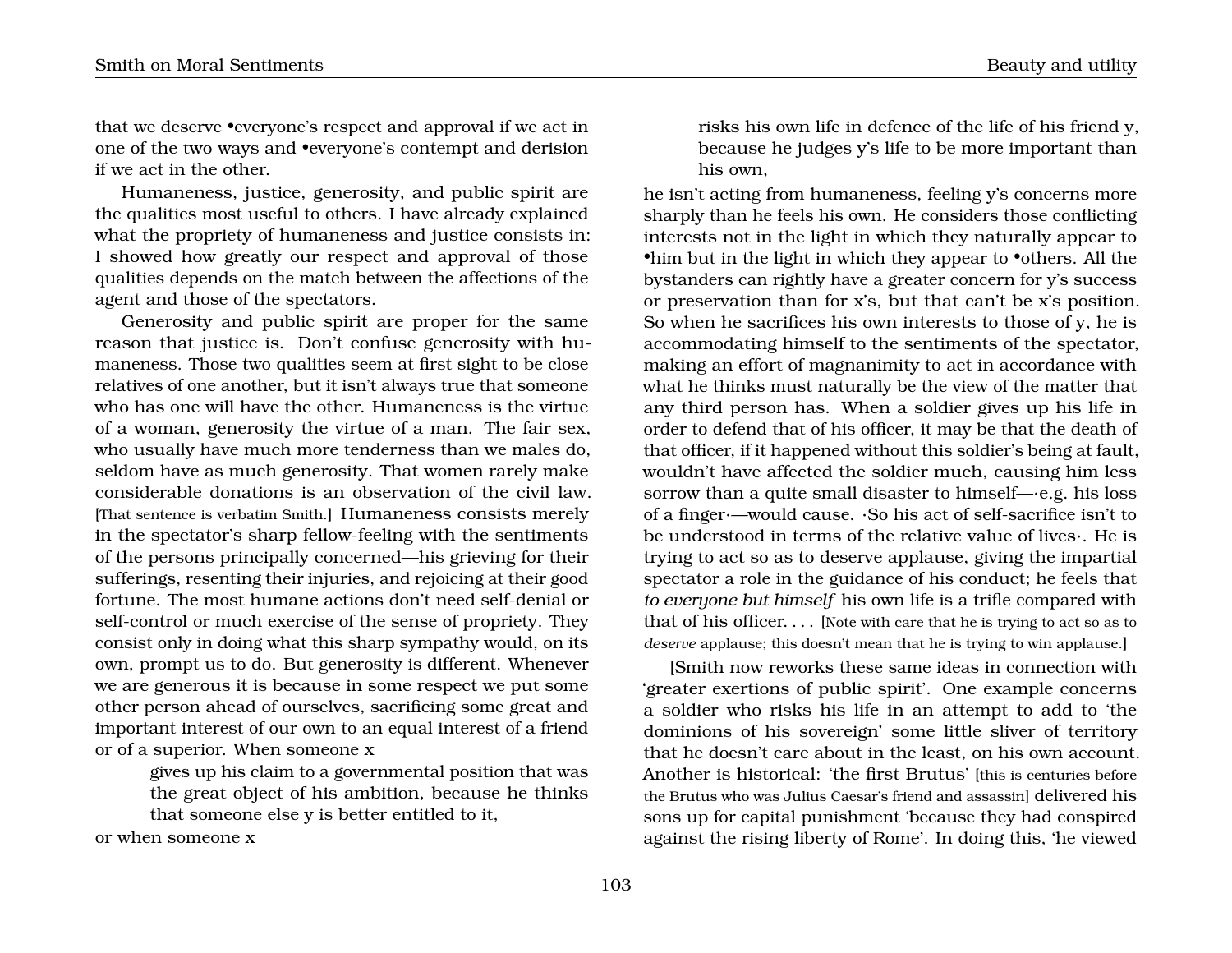them with the eyes not of a father but of a Roman citizen'. Smith continues:] In cases like these our admiration is based not so much on the •utility of the action as on its •propriety—its unexpected and therefore great, noble, and exalted propriety. When we take into account the action's utility, that undoubtedly gives it a new beauty and still further recommends it to our approval. But this beauty isn't much noticed except by men who reflect and theorize; it is *not* the quality that first recommends such actions to the natural sentiments of the bulk of mankind.

Notice that insofar as the sentiment of approval arises from a perception of this beauty of utility, it doesn't involve *any* reference to the sentiments of anyone else. Suppose it were possible that a person should grow up to manhood without any communication with society, ·and consider what his attitudes to his own conduct could be·. His own actions might be agreeable or disagreeable to him on account of their tendency to his happiness or disadvantage. He might perceive beauty of this kind in prudence, temperance, and good conduct (and ugliness in the opposite behaviour); he might view his own temperament and character with the

sort of satisfaction we get from a well-contrived machine (or distaste and dissatisfaction from an awkward and clumsy contrivance). These perceptions of his, however, would be merely matters of *taste*. They would be weak and delicate, like the perceptions whose correctness is the basis for taste properly so-called; and someone in this solitary and miserable condition probably wouldn't pay much attention to them. Even if they did occur to him, they wouldn't affect him before he was connected to society in the way they would affect him after, and because of, the making of that connection. He wouldn't be cast down with inward shame at the thought of this ugliness; nor would he be elated with secret triumph by the consciousness of the contrary beauty. He wouldn't exult from the notion of deserving reward in the one case, or tremble from the suspicion of deserving punishment in the other. All such sentiments presuppose the idea of some *other* being who is the natural judge of the person that feels them; and it's only by sympathy with the decisions of that judge of his conduct that he can experience either the triumph of self-applause or the shame of self-condemnation.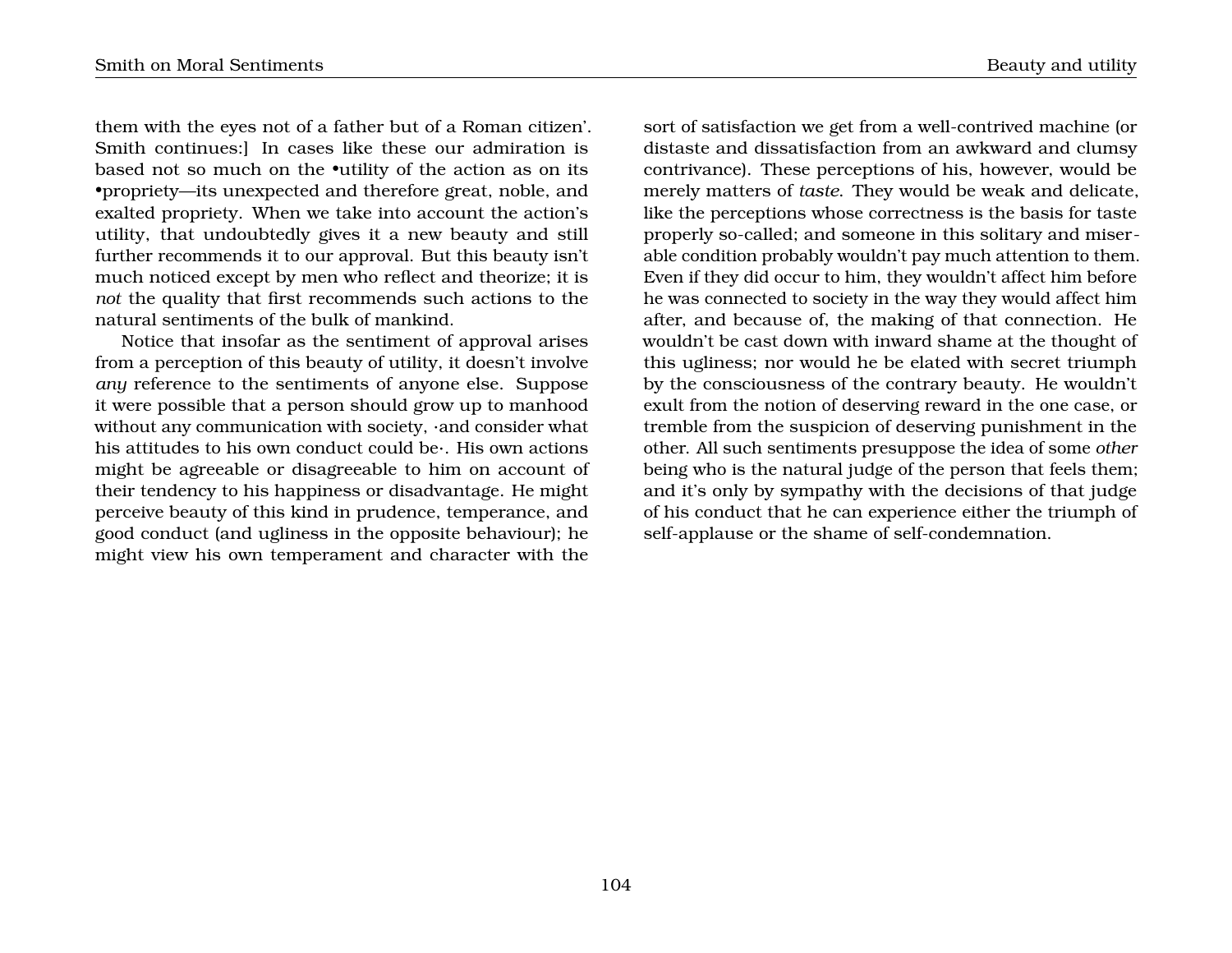## **Part V: The influence of custom and fashion on the sentiments of moral approval and disapproval**

## **Chapter 1: The influence of custom and fashion on our notions of beauty and ugliness**

In addition to the ones I have listed, there are ·two· other considerable influences on the moral sentiments of mankind; they are the main causes of the many irregular and discordant opinions that become dominant in different ages and nations concerning what is blameworthy or praiseworthy. These two sources of influence are •custom and •fashion forces that extend their sway over our judgments concerning beauty of every kind.

When two objects have often been seen together, the imagination acquires a habit of passing easily from one to the other: when one appears we're willing to bet that the second will follow. With no outside help they put us in mind of one another, and our attention glides easily along them. If we didn't have this habit, we wouldn't see any real beauty in their union; but when custom *has* connected them together in this way, we feel that something is *wrong* when they are separated. We think that one of them is awkward [Smith's word, here and below] when it appears without its usual companion; we miss something that we expected to find, and the habitual arrangement of our ideas is disturbed by the disappointment. A suit of clothes, for example, seems to lack something if it doesn't have some ornament—however insignificant—that it usually has. . . . When there is something *naturally* proper in the union ·of the two items·, custom increases our sense of it, and makes a different arrangement appear even more disagreeable than it would otherwise seem to be. Anything that is clumsy or awkward will be especially disgusting to

people who have been accustomed to seeing things ·that were made or chosen or arranged· in good taste. When a conjunction of items is improper, we'll have less sense of its impropriety—perhaps even *no* sense of it—if it's something to which we have become accustomed. Those who have been accustomed to slovenly disorder lose all sense of neatness or elegance. . . .

Fashion is different from custom—or, rather, it's a particular species of it. Something that everybody wears can't be called *fashion*. The word applies to what is worn by people who are of a high rank or exceptional character. The graceful, easy, commanding manners of the great, when joined to the usual richness and magnificence of their clothing, make the style they adopt seem graceful. As long as they continue to use this style, it is connected in our imaginations with the idea of something genteel and magnificent, so that we come to see the style itself as genteel and magnificent, even if there's nothing special about it considered in itself. As soon as the higher ranks in society drop it, the style loses all the grace it seemed to possess before, and instead seems to have something of the meanness and awkwardness of the inferior ranks of people who now use it.

[The remaining seven book-pages of this chapter contain a sober discussion of fashions in the arts. Everyone agrees that custom and fashion rule in matters of clothing and furniture; but they also have great influence over people's tastes in music, poetry, and architecture. Some of those fashions last a long time, because the objects they concern are very durable—e.g. buildings, poems. Most people know little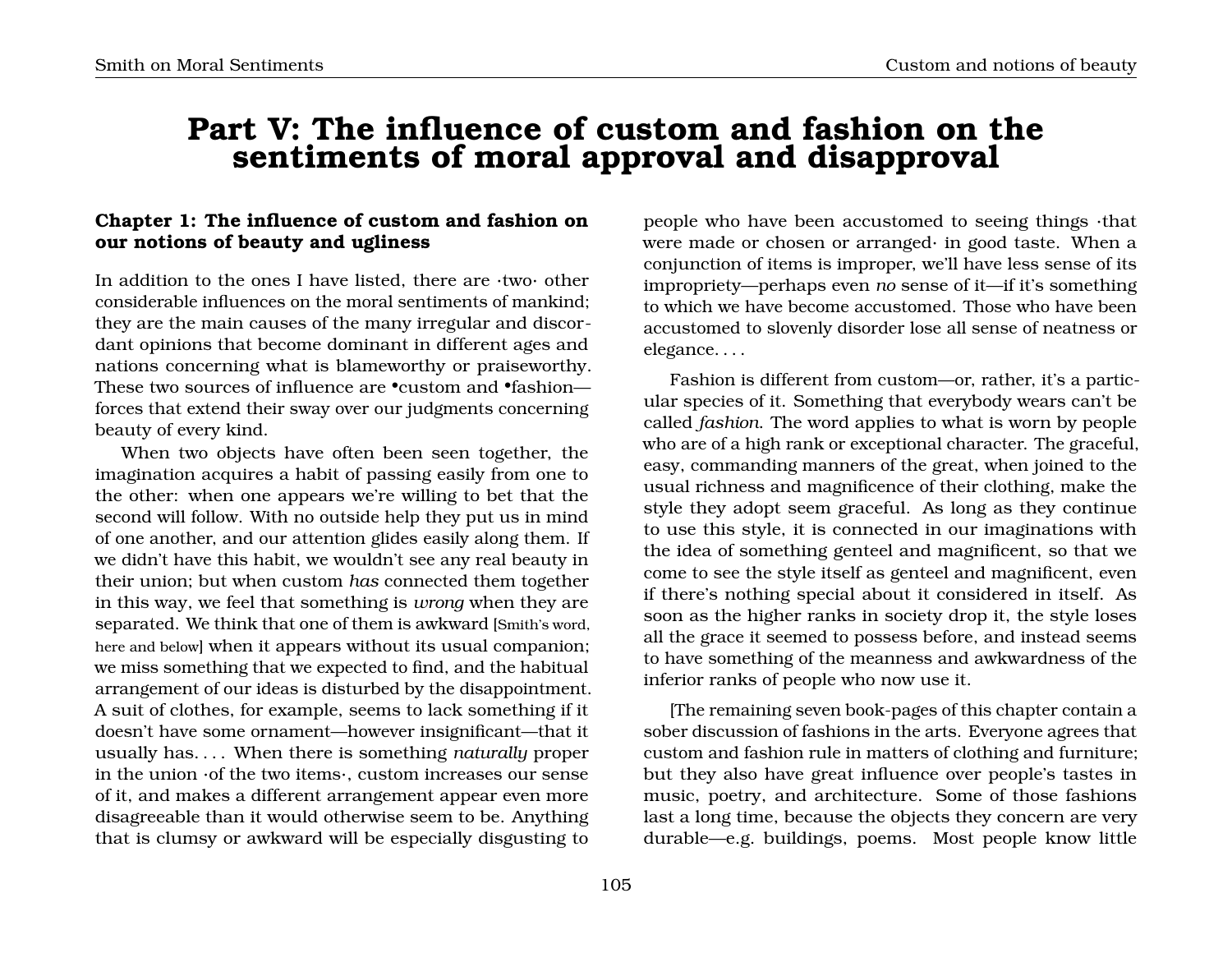about what customs and fashions prevailed at other times and/or in other places, and this ignorance leads them to downplay fashion and to think that *their* tastes 'are founded on reason and nature, not on habit'. Smith challenges them on this, demanding to know what objective reason can be given for the rightness of various time-honoured features of ancient Greek temples. And fashion governs literary judgments too. A verse-form that the French regard as right for tragedy would strike the English as an absurd vehicle for that kind of dramatic content. Then Smith turns to the more interesting topic of enforced changes in fashion:]

An eminent artist will bring about a considerable change in the established modes of any one of those arts, introducing a new fashion of writing, music, or architecture. Just as the dress of an agreeable man of high rank recommends itself, and comes soon to be admired and imitated, however peculiar and fantastic it is, so the excellences of an eminent master ·in one of the creative arts· recommend his peculiarities, and his manner becomes the fashionable style in the art that he practises. Within the past fifty years the Italians' taste in music and architecture has undergone a considerable change, resulting from imitating the peculiarities of some eminent masters in each of those arts. [He gives examples of Latin writers who were criticised for features of their style that were later followed by many others, and remarks:] A writer must have many great qualities if he is to be able to make his very faults agreeable! The highest praise one can give to an author is to say that he •refined the taste of a nation; the second highest may be to say that he •corrupted it! In our own language,. . . .the quaintness of Butler has given place to the plainness of Swift. The rambling freedom of Dryden, and the correct but often tedious and prosaic languor of Addison, are no longer objects of imitation; all long verses are now written after the manner of the vigorous

precision of Pope.

And it's not only over the productions of the •arts that custom and fashion hold sway. They have the same kind of influence over our judgments regarding •natural objects. Think about the variety of the forms that are found to be beautiful in different species of things! The proportions that are admired in one animal are altogether different from the ones that are valued in another. Every class of things has its own special conformation—one that is approved of and has a beauty of its own—distinct from that of every other species. That is what led Buffier to maintain that the beauty of any object consists in the form and colour that are centrally typical of the species to which the object belongs, because they will be the form and colour that we are, in our experience of that species, most accustomed to. [Smith expounds this theory at great length, without doing much to make it seem worth studying. Smith agrees that our judgments about things' beauty are much affected by what we are *used to*, but he denies that that's the whole story:] The utility of any form, its fitness for the useful purposes for which it was intended, obviously counts in its favour and makes it agreeable to us, independently of custom ·or usualness·. Certain colours are more agreeable than others, and give more delight to the eye the *first* time it ever beholds them. A smooth surface is more agreeable than a rough one. Variety is more pleasing than a tedious undiversified uniformity. Connected variety, in which each new appearance seems to be introduced by what went before it, and in which all the adjoining parts seem to have some natural relation to one another, is more agreeable than a disjointed and disorderly assemblage of unconnected objects. But. . . .I go along with Buffier's ingenious theory to this extent: it hardly ever happens that a particular thing's external form is so beautiful that it gives pleasure although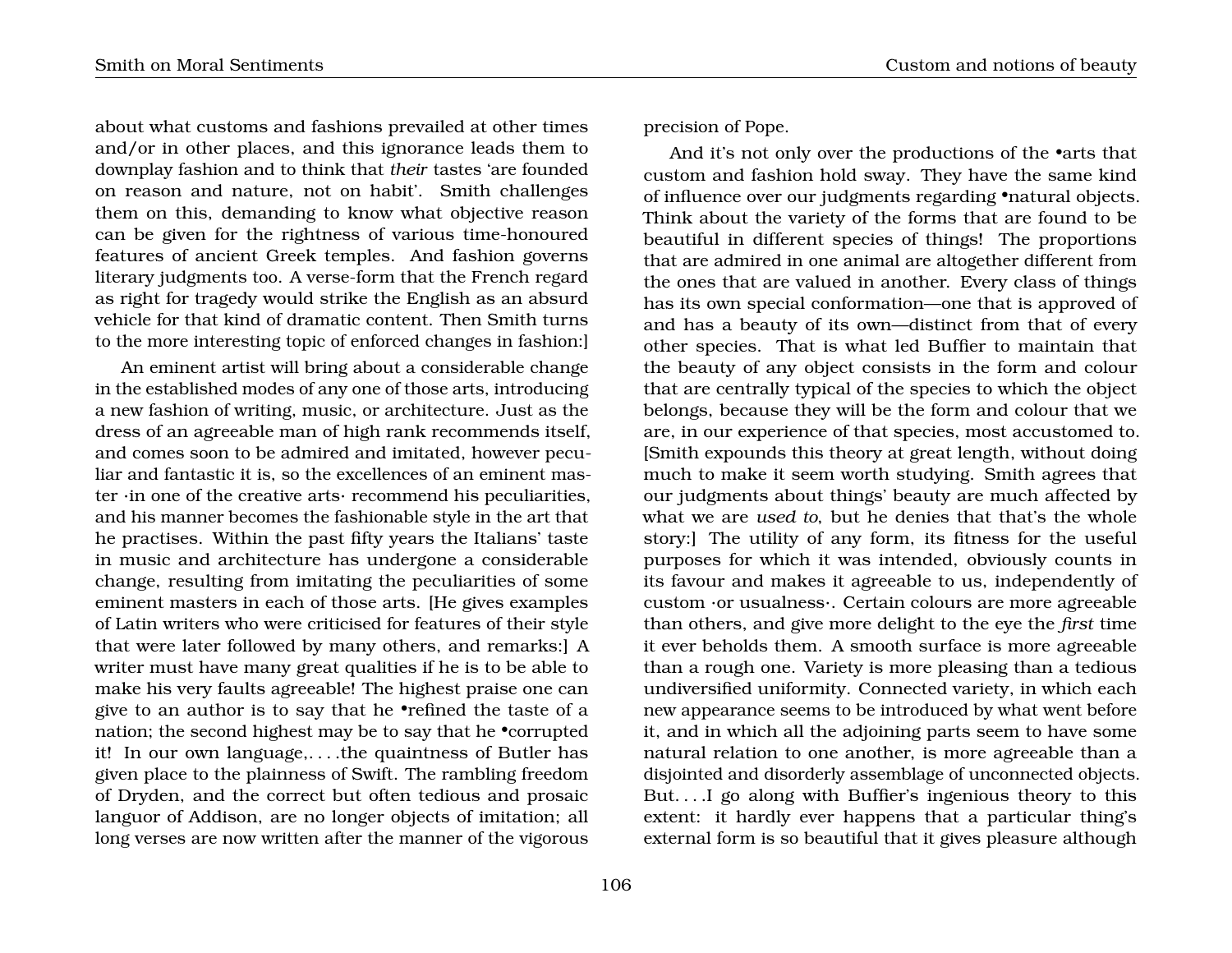it is quite contrary to custom and unlike anything we have been used to in that species of things; or so ugly as to be disagreeable although custom uniformly supports it and gets us used to seeing it in every single individual of the kind.

## **Chapter 2: The influence of custom and fashion on moral sentiments**

Our sentiments concerning every kind of beauty are so much influenced by •custom and fashion that •those forces are bound to have some influence on our sentiments concerning the beauty of conduct. But their influence in this domain seems to be much less than it is everywhere else. It may be that custom can reconcile us to *any* form of external objects, however absurd and fantastical; but no custom will ever reconcile us to the characters and conduct of a Nero or a Claudius—one will always be an object of dread and hatred, the other of scorn and derision. The mechanisms of the imagination, on which our sense of beauty depends, are delicately fine-tuned and can easily be altered by habit and education; but our sentiments of moral approval and disapproval are based on the strongest and most vigorous passions of human nature; and though they may be somewhat warped ·by custom and fashion·, they can't be entirely perverted.

However, the influence of custom and fashion on moral sentiments is •similar in kind to their influence everywhere else; it is merely •different in strength. When custom and fashion coincide with the natural principles of right and wrong, they heighten the delicacy of our sentiments [Smith's words] and increase our loathing for everything that approximates to evil. Someone who has been brought up in really good company—not what is commonly *called* 'good company'—will have become used to seeing in the people

he lived with nothing but justice, modesty, humaneness, and good order. Because of his upbringing, he will be more shocked ·than the rest of us are· by anything that seems to be inconsistent with the rules that those virtues of modesty etc. prescribe. And someone who has had the misfortune to be brought up amidst violence, licentiousness, falsehood, and injustice may still have some sense of the impropriety of such conduct, but he won't have any all sense of *how* dreadful it is, or of the vengeance and punishment that it deserves. He has been familiarized with it from his infancy, custom has made it habitual to him, and he's apt to regard it as 'the way of the world', as it is called—something that may, or even something that *should*, be practised so as to stop us from being the dupes of our own integrity [Smith's wording].

[Smith says that a certain degree of disorder can he liked because it is fashionable, and that fashion can lead to people's disliking qualities that deserve to be respected. He cites the reign of Charles II as a time when a degree of licentiousness was connected in people's minds with various virtues, and was taken to show that the licentious person 'was a gentleman, not a puritan'. He describes with colourful indignation the upside-down morality that arises from this kind of fashion. Then:]

Men in different professions and states of life naturally come to have different characters and manners, because of differences in the kinds of objects they have been used to and the passions that they have formed. We expect each man to behave somewhat in the way that experience has taught us belong to his rank or profession;. . . .and we'll be especially pleased if he has neither too much nor too little of the character that usually accompanies his particular 'species' (if I may use the word in that way). A man, we say, should look like his trade and profession; but the pedantry [= 'excessive attention to correctness of details'] of every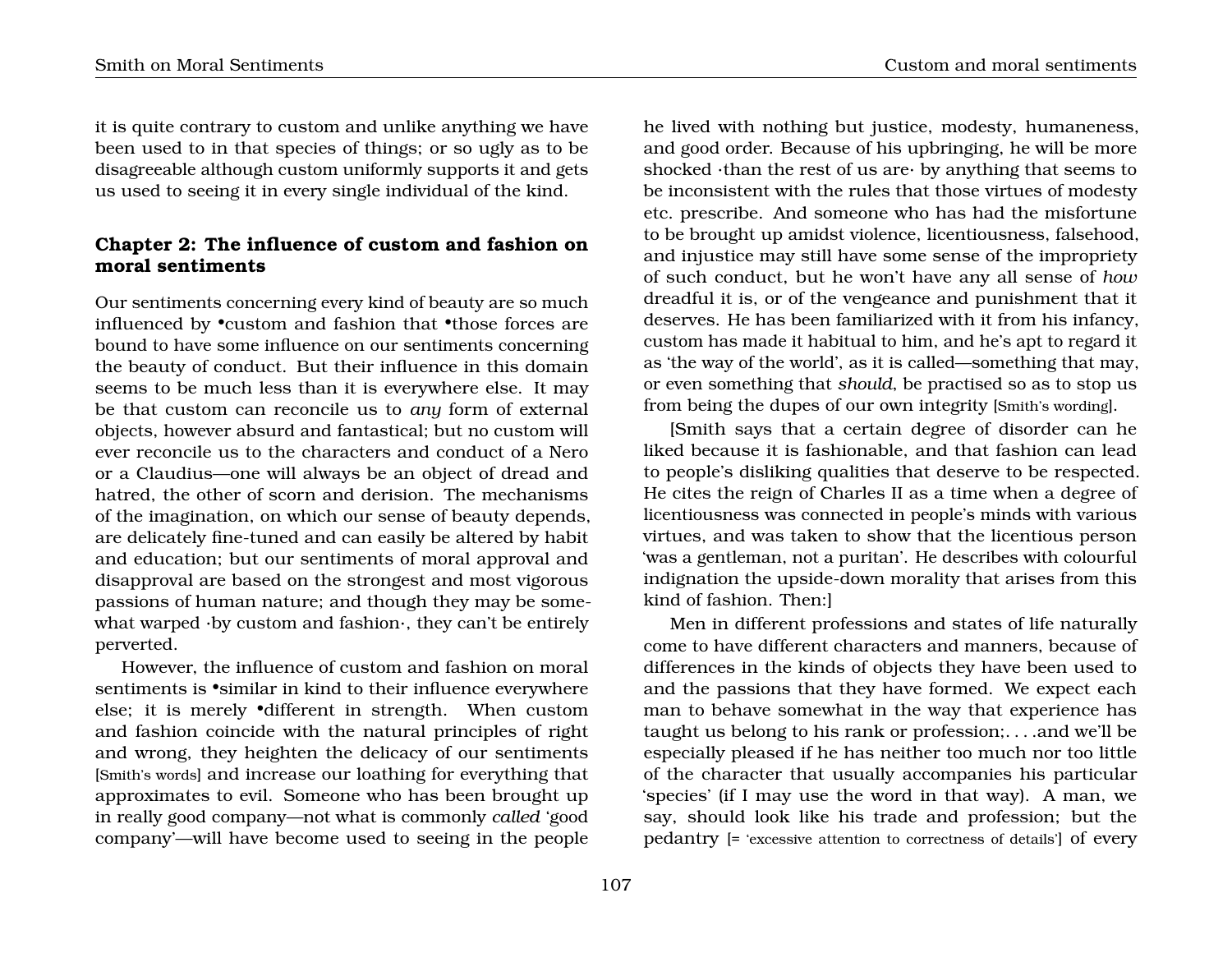profession is disagreeable. The different periods of life have different manners assigned to them, for the same reason. We expect in old age the gravity and calm that its infirmities, its long experience, and its worn-out sensibility seem to make natural and respectworthy; and we expect to find in youth the sensibility, gaiety and sprightly vivacity that experience teaches us to expect from the lively impressions that objects are apt to make on the unpractised senses of the young. But each of those two ages can easily have too much of its special features. The flirting levity of youth, and the immovable insensibility of old age, are equally disagreeable. The young (as the saying goes) are most agreeable when their behaviour has something of the manners of the old, and the old are most agreeable when they retain something of the gaiety of the young. But either of them could go too far: the extreme coldness and dull formality that are pardoned in old age make youth ridiculous; and the levity, carelessness, and vanity that are permitted to the young make old age contemptible.

The special character and manners that custom leads us to associate with a given rank or profession may sometimes have a propriety independent of custom; they are the character and manners that we would approve of for their own sakes if we took into consideration all the different circumstances that naturally affect those in each 'species'. [Smith goes on about this, with some 'very obvious' reflections, such as: our approval of someone's passion regarding something depends in part on *what else* the person's situation involves. We don't blame a mother who expresses, over the death of her soldier son, a level of grief that would be inexcusable in a general at the head of an army, who has so much else on his plate. We disapprove of levity or casualness in the manner of a preacher 'whose special occupation it is to •keep the world in mind of the awe-inspiring after-life that awaits them, and

108

The basis for the customary character of some other professions is not so obvious, and our approval of it is based entirely on habit, without being confirmed or enlivened by any thoughts of the kind I have been discussing. For example, custom leads us to associate the character of gaiety, levity, and sprightly freedom, as well as of some degree of dissipation, to the military profession. But if we thought about what mood or tone of temper would be most suitable to a soldier's situation, we would be apt to conclude that a serious and thoughtful cast of mind would be the most appropriate for men whose lives are continually exposed to uncommon danger. [Smith develops this thought, and suggests that the levity of serving soldiers may be their way of coping with their dangerous situation, 'losing their anxiety' about it. He offers evidence for that hypothesis:] Whenever an officer has no reason to think he is faced with any uncommon danger, he is apt to lose the gaiety and dissipated thoughtlessness of his character. The captain of a city guard is usually as sober, careful, and penny-pinching as the rest of his fellow-citizens!. . . .

The different situations of different times and countries are apt to give different characters to the general run of people who live in them; and their sentiments regarding what *degree* of this or that quality is either blameworthy or praiseworthy vary according to the degree that is usually blamed or praised in their own country at their own time. A degree of politeness that would be regarded as rude and barbaric at the court of France might be highly esteemed in Russia—unless it was condemned there as effeminate! The degree of order and frugality that would be regarded in a Polish nobleman as •excessive parsimony would be regarded as •extravagance in a citizen of Amsterdam. . . .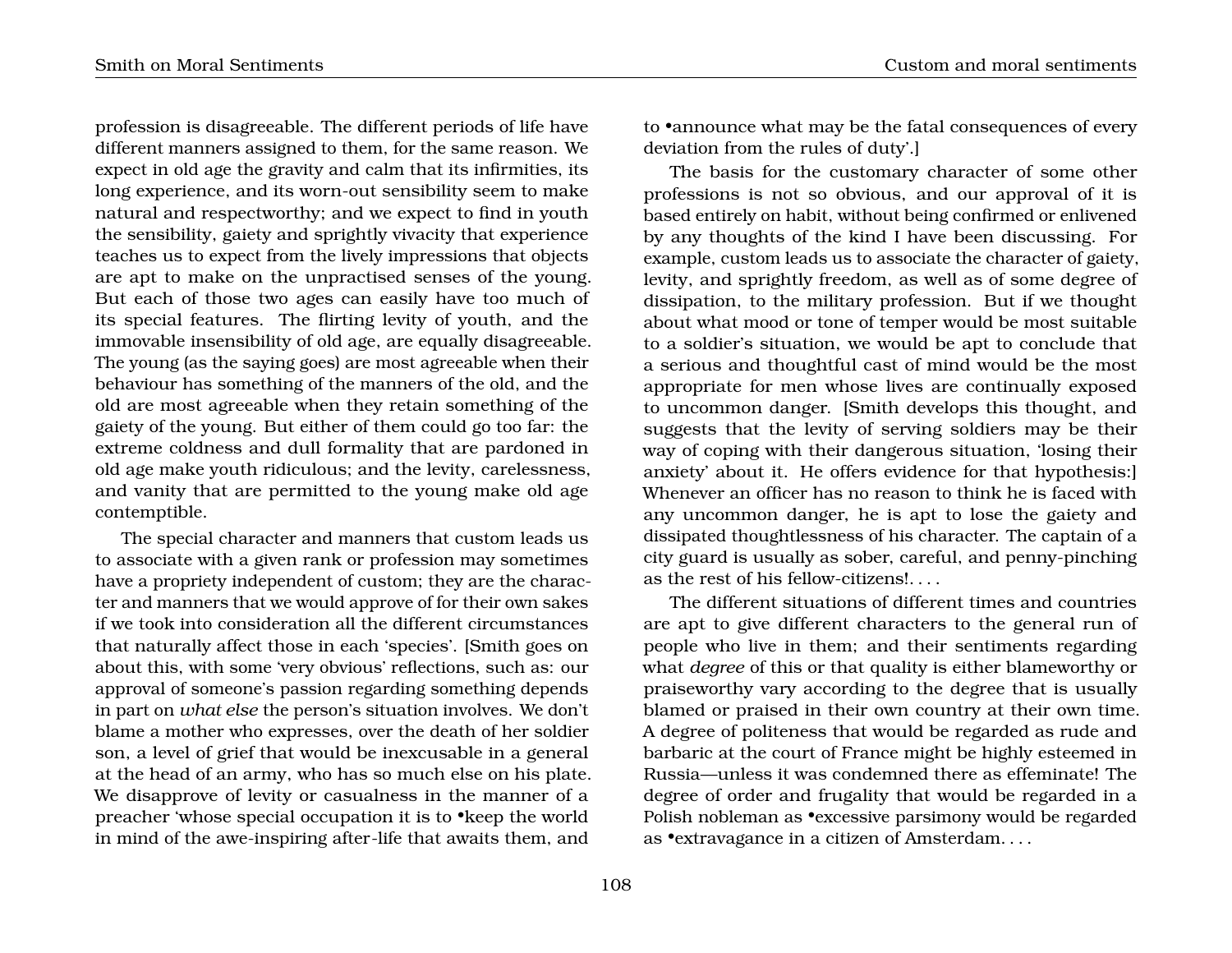Smith on Moral Sentiments Custom and moral sentiments

Among civilized nations, the virtues that are based on humaneness are cultivated more than the ones based on selfdenial and the command of the passions. Among rude and barbarous nations it is quite otherwise: in them the virtues of self-denial are more cultivated than those of humaneness. The general security and happiness that prevail at times of civic-mindedness and highly developed society don't call for contempt of danger, or patience in enduring labour, hunger, and pain. Because poverty can easily be avoided, disregard for it almost ceases to be a virtue. . . .

Among savages and barbarians it is quite otherwise. [Smith now launches on three harrowing pages about how 'savages and barbarians'—he mentions in particular 'the savages in North America'—have a value-system that is shaped by the hardships and necessities of their situation. One example: arranged marriages; sexual activity between spouses conducted in secret; no expressions of affection. Then the main example: a régime of discipline to enable any young savage to be able to preserve calm equanimity under threat of death and during horrible tortures (Smith gives details). The closing passage on this theme is notable. [In it, 'magnanimity' means 'courage and calmness in the face of danger'. The second occurrence of 'contempt' means what we mean by the word, but the first occurrence means 'disregard' or 'refusal to treat as important'. The passage is an explosion of Smith's rage at the thought of savage 'heroes' being ill-treated by slave-traders (and their hirelings) who are garbage from the jails.] Smith continues:] The same contempt for death and torture prevails in all the other savage nations. There's not a negro from the coast of Africa who doesn't in this respect have a degree of magnanimity that the soul of his sordid master is too often hardly able to conceive of. Fortune never used her dominance of mankind more cruelly than when she subjected those nations of heroes to the sweepings of the jails of Europe, to wretches who don't have

the virtues of the countries they come from or of the ones they go to—wretches whose levity, brutality, and baseness so deservedly expose them to the contempt of the vanquished.

This heroic and unconquerable firmness. . . .is not required from those who are brought up to live in civilized societies. If *they* complain when they are in pain, grieve when they are in distress, allow themselves to be overcome by love or ruffled by anger, they are easily pardoned. Such weaknesses are not seen as affecting the essential parts of their character. As long as they don't do anything contrary to justice or humaneness, they lose little reputation, even if the serenity of their countenance or the calmness of their discourse and behaviour is somewhat disturbed. A humane and polished people, who have more sensitivity to the passions of others, can more easily sympathize with animated and passionate behaviour, and can more easily pardon any slight excess of it. The person principally concerned is aware of this,. . . .and is accordingly less afraid of exposing himself to others' contempt by the violence of his emotions. [Smith goes on about differences in conversational style between civilised people and barbarians, and also about how some European nations differ in this respect, the French and Italians being much more lively than people with 'duller sensibility' such as the English. He reports one writer who said that 'an Italian expresses more emotion on being sentenced to a fine of twenty shillings than an Englishman on receiving a sentence of death'. (Smith seems to have an ascending scale of polish and civilisedness, and a corresponding scale of increasingly expressive and emotional ways of talking and behaving; with 'savages' at the bottom of each scale, the French and Italians at the top, and the English somewhere in between.) He follows this up with examples from ancient Rome. Then:]

This difference gives rise to many others that are equally essential ·as national characteristics·. A polished people,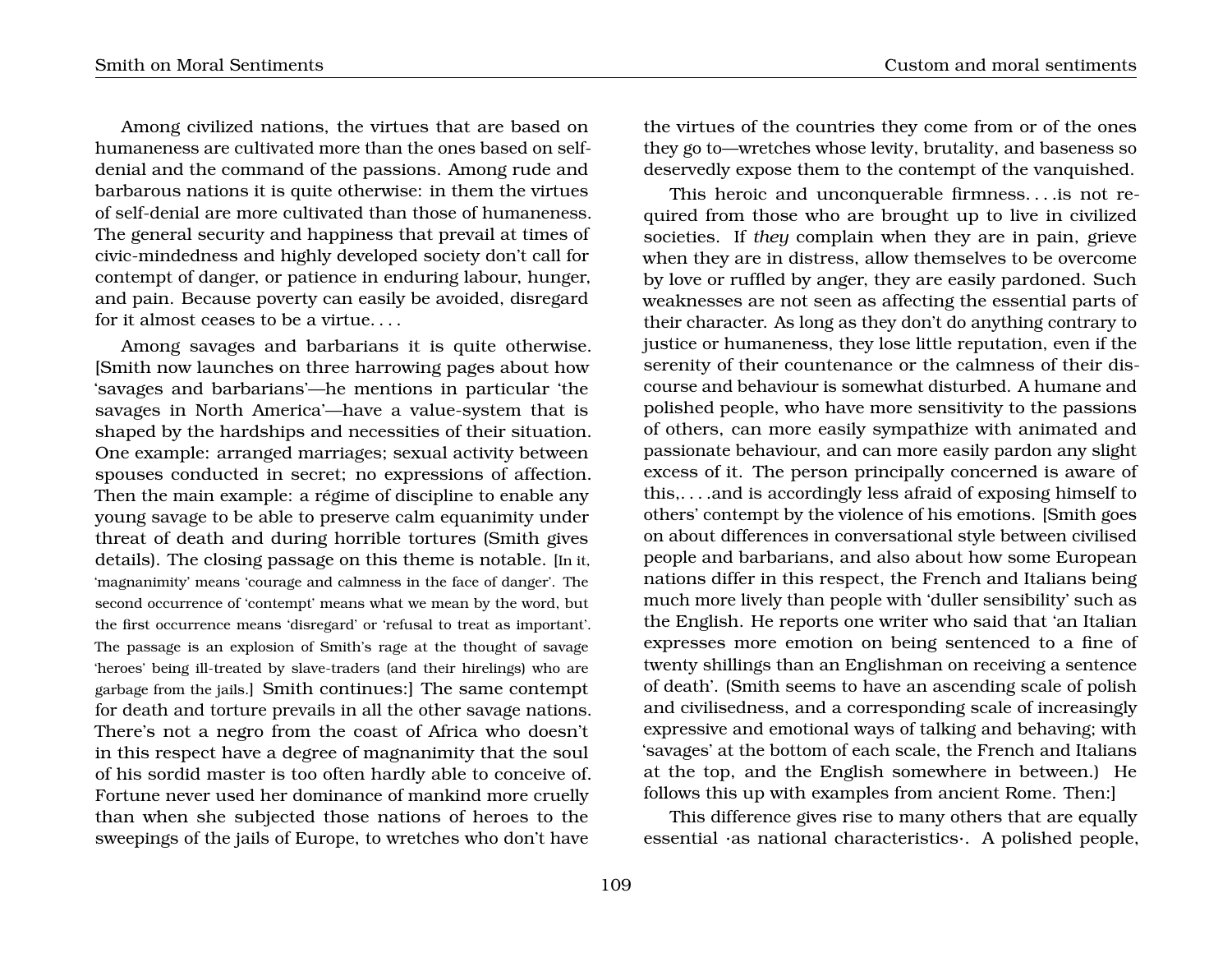being accustomed to giving way somewhat to their natural feelings, become frank, open, and sincere. Whereas barbarians, being obliged to smother and conceal the appearance of every passion, inevitably acquire the habits of falsehood and pretence. Everyone who has had any dealings with savage nations—whether in Asia, Africa, or America—has found them equally impenetrable, finding that when they want to conceal the truth there's no way of getting it out of them. They can't be tricked by artful questions, and not even torture can get them to tell anything that they don't want to tell. But the passions of a savage, though never expressed by any outward emotional display and always hidden in the person's breast, rise to the highest pitch of fury. Though the savage seldom shows any symptoms of anger, his vengeance—when he gets to it—is always bloody and dreadful. The least insult drives him to despair. His countenance and discourse remain sober and calm, expressing nothing but the most perfect tranquillity of mind; but his actions are often furious and violent. Among the North-Americans it is not uncommon for girls to drown themselves after receiving only a slight reprimand from their mothers, doing this without expressing any passion or indeed saying anything except 'You shall no longer have a daughter'. In civilized nations the passions of men are not usually so furious or so desperate. They are often noisy, but are seldom very harmful; and they seem often to have no purpose except to convince the spectator that they are in the right to be so much moved, thereby getting his sympathy and approval.

All these effects of custom and fashion on the moral sentiments of mankind are minor in comparison to some of their other effects. Where custom and fashion produce the greatest perversion of judgment is not in connection with the •general style of character and behaviour (·which is what I have been discussing·) but in connection with the propriety or impropriety of •particular usages.

The different manners that custom teaches us to approve of in the different professions and states of life don't concern things of the greatest importance. We expect truth and justice from an old man as well as from a young, from a clergyman as well as from an officer; and it's only in minor matters that we look for the distinguishing marks of their respective characters [meaning: the characteristics that are typical of them as old, as young, as clergyman, as officer]. Also, the character that custom has taught us to ascribe to a given profession may be *proper*, independently of custom, because of details that we haven't noticed. So these matters don't involve any *large* perversion of natural sentiment. What the manners of different nations require in a character that they think worthy of esteem are different degrees of the same quality, ·but there's nothing bad about that·. The worst that it can be said to involve is that the duties of •one virtue are sometimes extended so as to encroach a little on the territory of •some other. The rustic hospitality that is in fashion among the Poles may perhaps encroach a little on economy and good order; and the frugality that is esteemed in Holland may encroach on generosity and goodfellowship. The hardiness demanded of savages diminishes their humaneness; and the delicate sensitivity required in civilized nations may sometimes destroy masculine firmness of character. But the style of manners that obtains in any nation is often, on the whole, the one that is most suitable to its situation. Hardiness is the character most suitable to the circumstances of a savage; sensitivity to the circumstances of life in a very civilized society. So even in this area we can't complain that men's moral sentiments are grossly perverted.

Thus, where custom authorises the widest departure from the natural propriety of action is not in the general style of conduct or behaviour, but in regard to particular practices.

110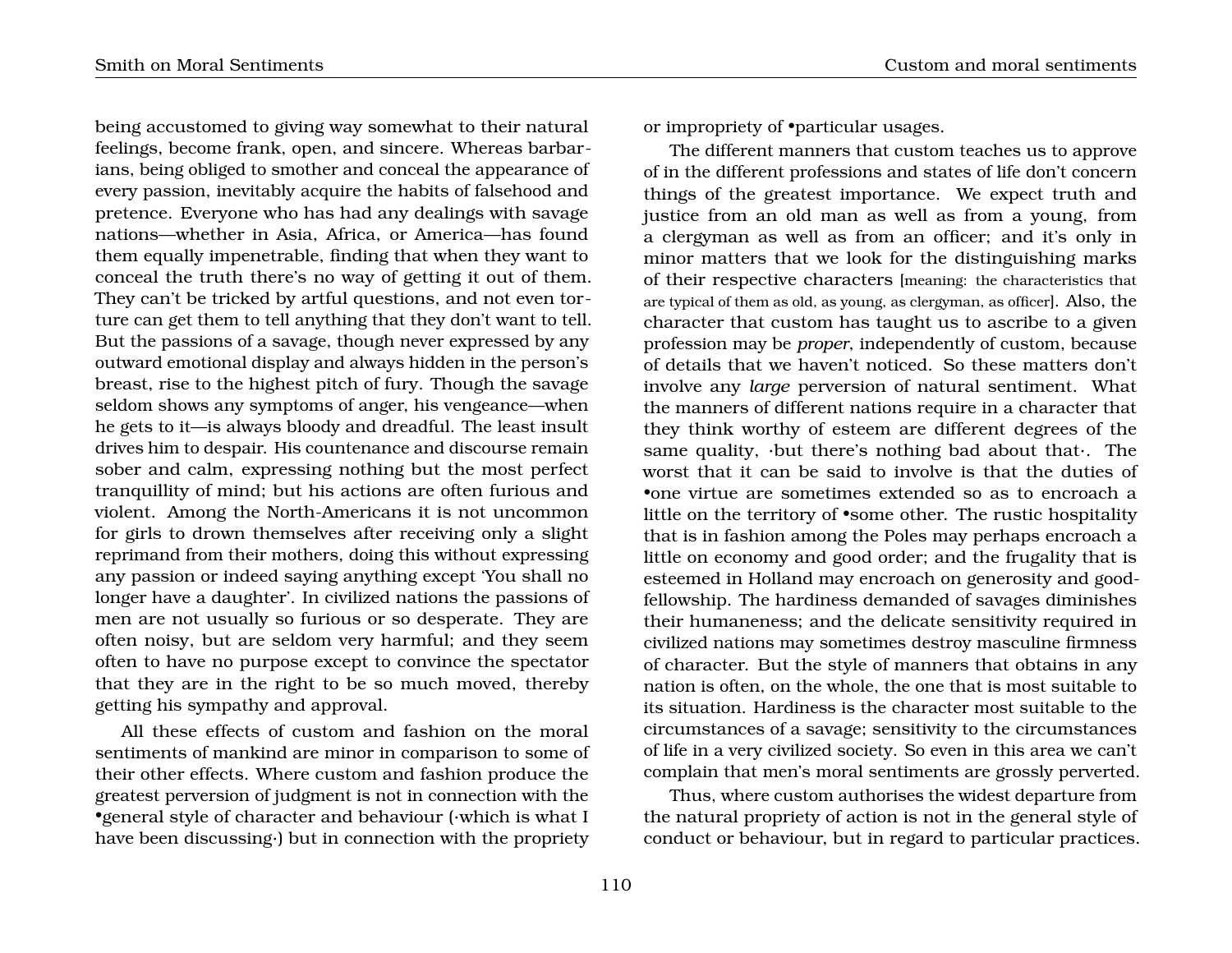*That* is where custom's influence is often much more destructive of good morals. It can establish, as ·supposedly· lawful and blameless, particular actions that shock the plainest principles of right and wrong. ·I shall give just one example of this·.

Can there be greater barbarity than to harm an infant? Its helplessness, its innocence, its likeableness, call forth the compassion even of an enemy; not to spare that tender age is regarded as the most furious effort of an enraged and cruel conqueror. Well, then, what can be the heart of a •parent who could injure a weakness that even a •furious enemy is afraid to violate? Yet the murder of new-born infants was a permitted practice in almost all the states of ·ancient· Greece, even among the polished and civilized Athenians; and whenever the circumstances of the parent made it inconvenient [here = 'difficult and burdensome'] to bring up the child, it could be abandoned to hunger or to wild beasts without attracting blame or censure. This practice probably began in times of the most savage barbarism: men's imaginations were first made familiar with it in that earliest period of society, and the unbroken continuity of the custom hindered them from later seeing how abominable it is. Even today we find that this practice prevails among all savage nations; and in that roughest and lowest state of society it is undoubtedly more excusable than in any other. A savage can have such a lack of food that it isn't possible for him to support both himself and his child; so it's not surprising that in this case he abandons it.... In the latter ages of ·ancient· Greece, however, the same thing—·leaving babies out in the wilds, to starve or be eaten by wild animals·—was permitted on the grounds of *minor* interest or convenience which could by no means excuse it. Uninterrupted custom had by this time so thoroughly authorised the practice that it was tolerated not only •by the loose maxims of the world but even •by the doctrines of philosophers, which ought to have been more just and precise. . . . Aristotle talks of it as though he thought that the authorities ought often to encourage it. The humane Plato is of the same opinion, and—despite all the love of mankind that seems to animate all his writings—he never expresses disapproval of this practice. When custom can give sanction to such a dreadful violation of humanity, we can well imagine that hardly any particular practice is so gross that custom couldn't authorise it. We constantly hear men saying 'It's commonly done', apparently thinking that this a sufficient excuse for something that is in itself the most unjust and unreasonable conduct.

There's an obvious reason why custom never perverts our sentiments with regard to •the general style and character of behaviour in the same degree as it does with regard to •the propriety or unlawfulness of particular practices. It's that there never can be any such custom! No society could survive for a moment if in it the usual strain of men's behaviour was of a piece with the horrible practice I have been discussing.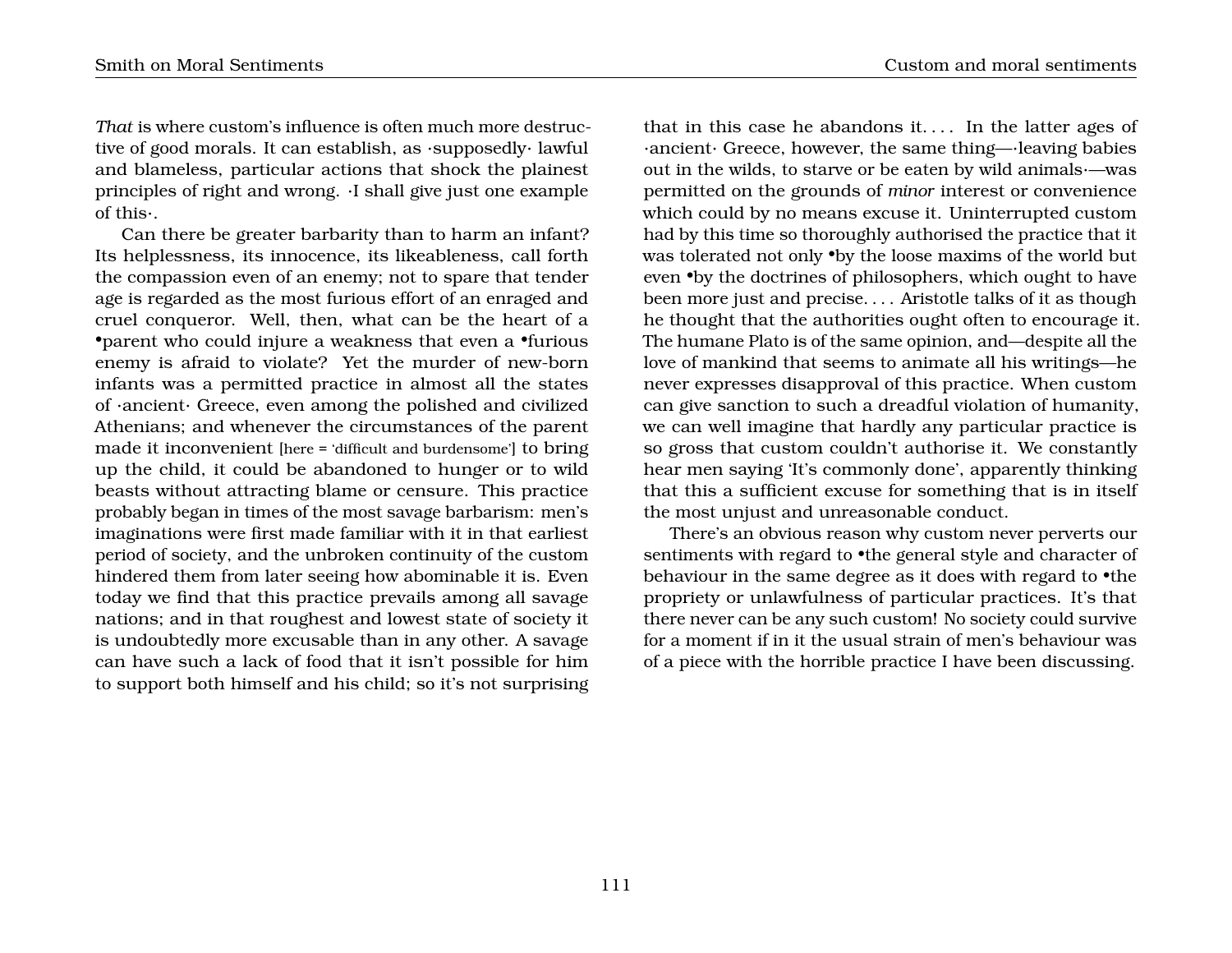# **Part VI: The character of virtue**

When we consider the character of any individual, we naturally view it under two different aspects: •as it may affect his own happiness (the topic of Section 1) and •as it may affect that of other people (the topic of Section 2).

#### **Section 1: Prudence, i.e. the character of the individual in its bearing on his own happiness**

What Nature first recommends to the care of every individual, it seems, is the preservation and healthful state of his body. The appetites of hunger and thirst, the agreeable or disagreeable sensations of pleasure and pain, of heat and cold, etc. can be considered as lessons given by Nature in her own voice, telling him what he ought to choose for this purpose and what he ought to avoid. The first lessons he learns from those who care for him in his childhood are mostly aimed the same way: their main purpose is to teach him how to keep out of harm's way.

As he grows up, he soon learns that some care and foresight are needed if he is to satisfy those natural appetites, to procure pleasure and avoid pain, to procure agreeable temperatures and avoid disagreeable heat and cold. The art of preserving and increasing what is called his external fortune consists in the proper direction of this care and foresight. [To increase one's 'external fortune' is to become more prosperous (in money, property, land etc.). There is an 'art' of doing this, in Smith's sense, simply because doing it requires skill in the mastery of techniques.]

The *basic* advantage of external fortune is that it enables one to provide the necessities and conveniences of the body, but we can't live long in the world without noticing that the respect of our equals, our credit and rank in the society we live in, depend very much on how large an external fortune

we possess, or are supposed to possess. The wish to become proper objects of this respect, to deserve and obtain this credit and rank among our equals, may be the strongest of all our desires; so that our anxiety to obtain the advantages of fortune is stimulated much more by *this* desire than by the desire to supply all the necessities and conveniences of the body—a desire that is always easily satisfied.

Our rank and credit among our equals *also* depends heavily on something that a virtuous man might wish to be the sole source of them, namely our •character and •conduct, or on the confidence, esteem, and good-will that •these naturally arouse in the people we live with.

The care of the health, the fortune, and the rank and reputation of the individual—these being the items on which his comfort and happiness in this life are supposed principally to depend—is regarded as the proper business of the virtue commonly called 'prudence'.

I have already pointed out that our suffering when we fall from a better to a worse situation is greater than any enjoyment we get in rising from a worse to a better. For that reason, the first and the principal object of prudence is *security*. Prudence is opposed to our exposing our health, our fortune, our rank, or our reputation to any sort of risk. It is cautious rather than enterprising, and more concerned to preserve the advantages that we already possess than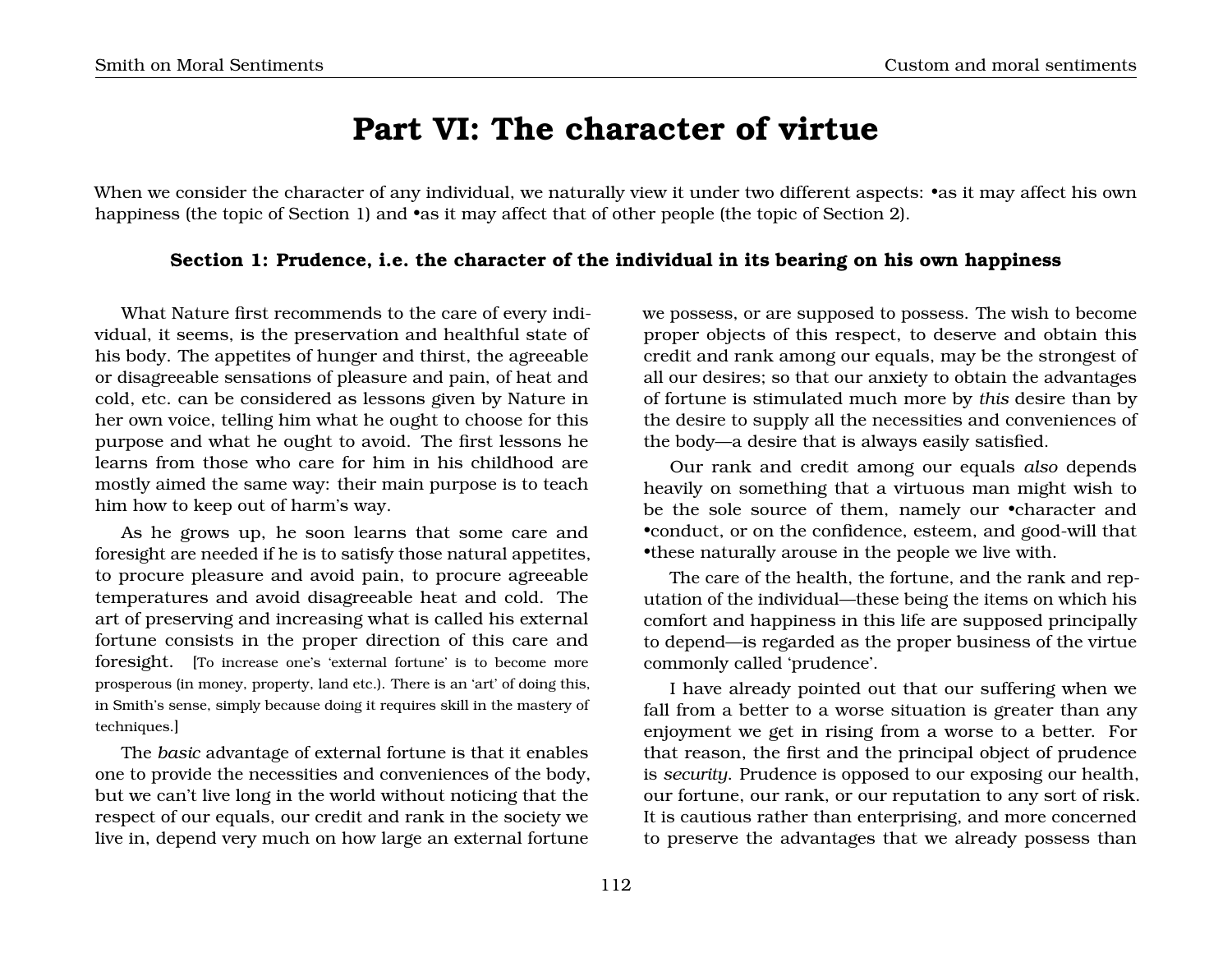to prompt us to the acquisition of still greater advantages. The methods of improving our fortune that it principally recommends to us are the ones that don't involve risk: real knowledge and skill in our trade or profession, hard work and persistence in the exercise of it, frugality to the point of parsimony in all our expenses.

The prudent man always makes a serious point of actually understanding whatever he professes to understand, not merely trying persuade other people that he understands it; and though his talents may not always be brilliant they are always perfectly genuine. [Note the connection between what he *professes* to understand and his *profession*.] He doesn't try to impose on you by

the cunning tricks of an artful impostor,

the arrogant airs of a pretentious pedant, or

the confident assertions of a rash and superficial pretender.

He doesn't make a great show even of the abilities that he really does have. His conversation is simple and modest, and he dislikes all the quackish [Smith's word] arts by which other people so often thrust themselves into public notice and reputation. For reputation in his profession he is naturally inclined to rely a good deal on the solidity of his knowledge and abilities; and he doesn't always think of trying to please the little clubs and gangs who, in the superior arts and sciences, set themselves up as the supreme judges of merit, and celebrate one another's talents and virtues while decrying anything that can come into competition with them. . . .

The prudent man is always sincere. He hates the thought of exposing himself to the disgrace that comes from the detection of falsehood. But though always sincere, he isn't always frank and open; he never says anything that isn't true, but he doesn't always think he is obliged to volunteer the whole truth. To match his cautious way of •acting, he is reserved in his •speech, and never forces on people his opinions about anything or anyone.

[The prudent man is always capable of friendship, Smith says, but his friendship (with a few chosen people) is solid and durable rather than ardent and passionate. He doesn't go in for socializing, because parties and such would interfere too much with his chosen way of life. Also:]

Though his conversation isn't always very sprightly or diverting, it is always perfectly inoffensive. The prudent man hates the thought of being guilty of any petulance or rudeness. . . . In both conduct and conversation he strictly preserves decency and is almost religiously scrupulous in maintaining all the established decorums and ceremonials of society. In this respect he sets a much better example than was set, down through the centuries, by many men with much more splendid talents and virtues than his—from Socrates and Aristippus down to Swift and Voltaire, and from Philip of Macedon and Alexander the Great down to Peter the Great of Russia. These men have too often stood out because of their improper and even insolent contempt for all the ordinary decorums of life and conversation, setting a most pernicious example to anyone wanting to resemble them followers who too often content themselves with imitating their follies, without even trying to attain their perfections.

The prudent man keeps at his work, and is always frugal, thereby sacrificing the ease and enjoyment of the present moment for the probable expectation of greater ease and enjoyment later on and for a longer time; and in this conduct he is always supported and rewarded by the complete approval of the impartial spectator, and of that spectator's representative, the man within the breast. The impartial spectator doesn't feel *himself* worn out by the present work of the people whose conduct he surveys; nor does he feel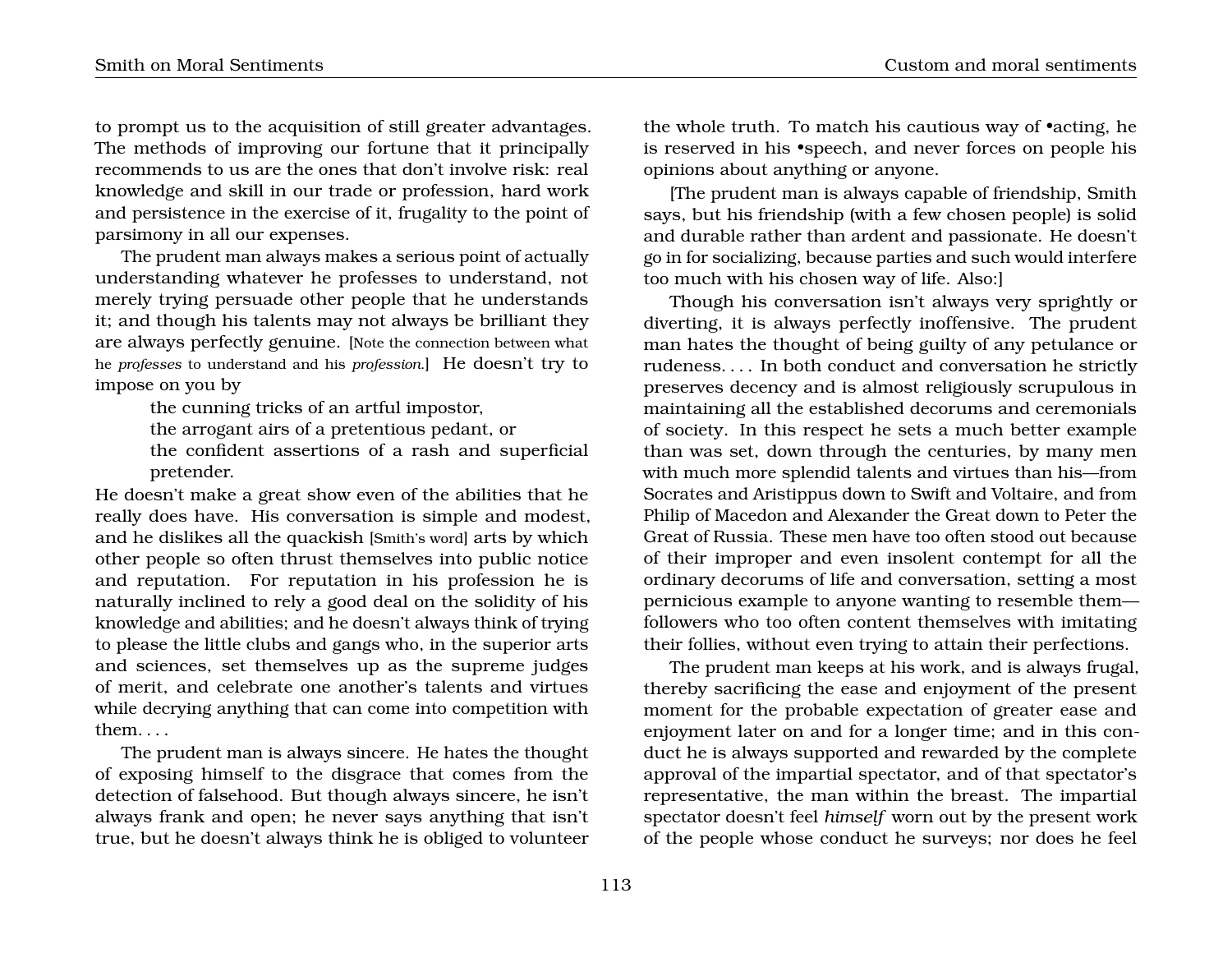*himself* pulled by the loud and persistent demands of their present appetites. To *him* the •present situation ·of those people· is nearly the same as •their likely future situation. He sees •them from nearly the same distance and is affected by them in nearly in the same manner. But he knows that to the people principally concerned—·the ones whose present and future situations are in question·—they're far from being the same, and naturally affect them differently. So he can't help approving—even applauding—the proper exercise of self-control that enables them to act as if their present and their future situation affected •them in nearly the same way that they affect •him.

[Smith now has a paragraph concerning the prudent man's attitude to wealth. He is 'naturally contented with his situation' because he lives within his income. As he gradually becomes wealthier, he can gradually relax his frugality, enjoying modest luxuries both for themselves and for their contrast with his previous way of life. He doesn't rush, unprepared, into any new enterprises. Also:]

The prudent man isn't willing to undertake any responsibility that his duty does not impose on him. He

•doesn't bustle in matters where he has no concern;

•doesn't meddle in other people's affairs;

•doesn't set himself up as a counsellor or adviser, pushing his advice at people who haven't asked for it. . . . .He is averse to taking sides in any party disputes, hates faction, and isn't always attentive to the voice of ambition even of noble and great ambition. He won't refuse to serve his country when clearly called on to do so, but he won't scheme and plot in order to force himself into such service; he would prefer public business to be well managed by someone else. . . .

In short, when prudence aims merely at taking care of the *individual* person's health, fortune, and rank and reputation, though it's regarded as a most respectworthy and even somewhat likeable and agreeable quality, it is never regarded as one the most endearing or ennobling of the virtues. It commands a certain cold esteem, but seems not to be entitled to any ardent love or admiration.

We often label as 'prudence' wise and judicious conduct that is directed to greater and nobler purposes than the care of the health, the fortune, the rank and reputation of the individual. This is a legitimate usage. We talk of the 'prudence' of a great general, a great statesman, a great legislator. In all these cases prudence is combined with many greater and more splendid virtues—valour, extensive and strong benevolence, a sacred regard for the rules of justice, and all these supported by a proper degree of self-control. For this superior ·kind of· prudence to reach the highest degree of perfection it has to involve the art, the talent, and the habit or disposition of acting with the most perfect propriety in every possible situation. [Remember that for Smith 'propriety' means *rightness* in a strong moral sense.] It has to involve the utmost perfection of all the •intellectual and of all the •moral virtues—the best head joined to the best heart, perfect wisdom combined with perfect virtue. [Smith adds that this superior public kind of virtue approximates to the character of a 'sage' according to Aristotle, and that the inferior private kind of virtue approximates to the character of a 'sage' according to the Epicureans.]

Mere imprudence—the mere inability to take care of oneself—is *pitied* by generous and humane people. People with less delicate feelings treat imprudence with •neglect or, at worst, •contempt, but never with •hatred or •indignation. Whereas the infamy and disgrace that accompany other vices are enormously intensified when those vices are combined with imprudence. The rogue whose skill enables him to escape detection and punishment (though not to escape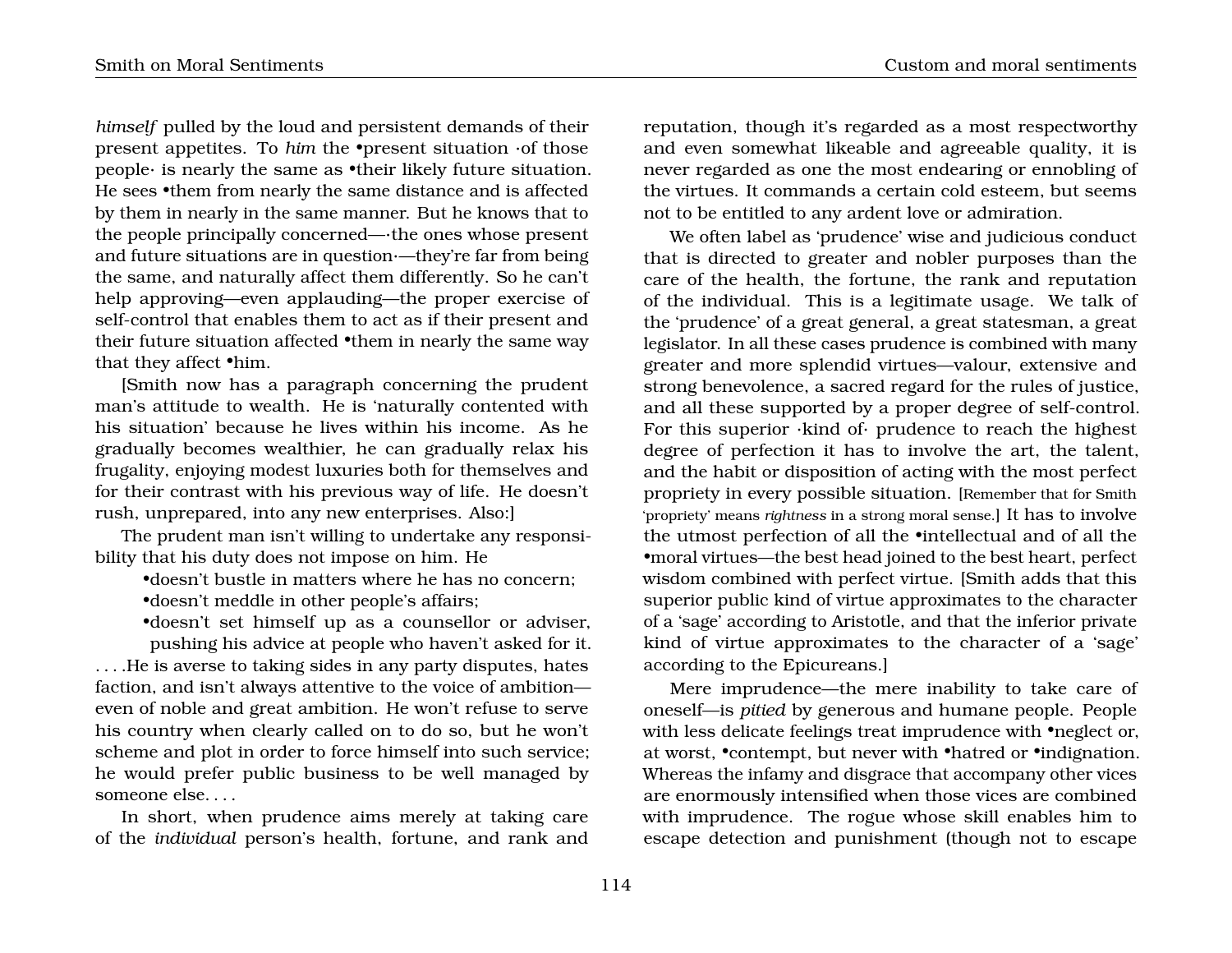strong suspicion) is too often received in the world with a permissiveness that he doesn't deserve. The awkward and foolish rogue whose lack of skill leads to his being convicted and punished is an object of universal hatred, contempt, and derision. In countries where great crimes often go unpunished, really *atrocious* actions become almost familiar, and stop impressing the people with the kind of horror that everyone feels in countries where the administration of justice is properly carried out. The injustice is the same in both countries, but the level of imprudence may be different. In countries of the latter kind—·the ones with good justice systems·—great crimes are obviously great follies. In countries of the other kind they aren't always seen in that way. In Italy, during most of the sixteenth century, assassinations and murders. . . .seem to have been almost familiar among the upper classes. Cesare Borgia invited four of the little princes in his neighbourhood—all with little kingdoms and their own little armies—to a friendly

conference in Senigaglia; and as soon as they arrived there he put them all to death. Although this dreadful action wasn't approved of, even in that age of crimes, it doesn't seem to have contributed much to the discredit of the perpetrator, and contributed nothing towards his ruin. . . . The violence and injustice of •great conquerors are often regarded with foolish wonder and admiration; the violence and injustice of •minor thieves, robbers, and murderers are always regarded with contempt, hatred and even horror.... The injustice of the •former is certainly at least as great as that of the •latter, but their folly and imprudence are nowhere near as great. A wicked and worthless man who is clever and skillful often goes through the world with much more credit than he deserves. A wicked and worthless fool always appears to be the most hateful, as well as the most contemptible, of mortals. Just as prudence combined with other virtues constitutes the noblest of all characters, imprudence combined with other vices constitutes the vilest.

### **Section 2: The character of the individual in its bearing on the happiness of other people**

#### **Introduction**

The character of any individual can affect the happiness of other people only through its disposition either to harm them or to benefit them.

The •only motive that the impartial spectator can justify for our harming or in any way disturbing the happiness of our neighbour is •proper resentment for injustice attempted or actually committed. To harm someone from any other motive is itself a violation of the laws of justice—the sort

of thing that should be restrained or punished by force. The wisdom of every state or commonwealth does its best to use the force of the society to restrain its subjects from harming or disturbing one another's happiness. The rules it establishes for this purpose constitute the civil and criminal law of that state or country. The principles on which those rules are—or *ought to be*—based are the subject of one particular science, by far the •most important of all the sciences though until now perhaps the •least cultivated. I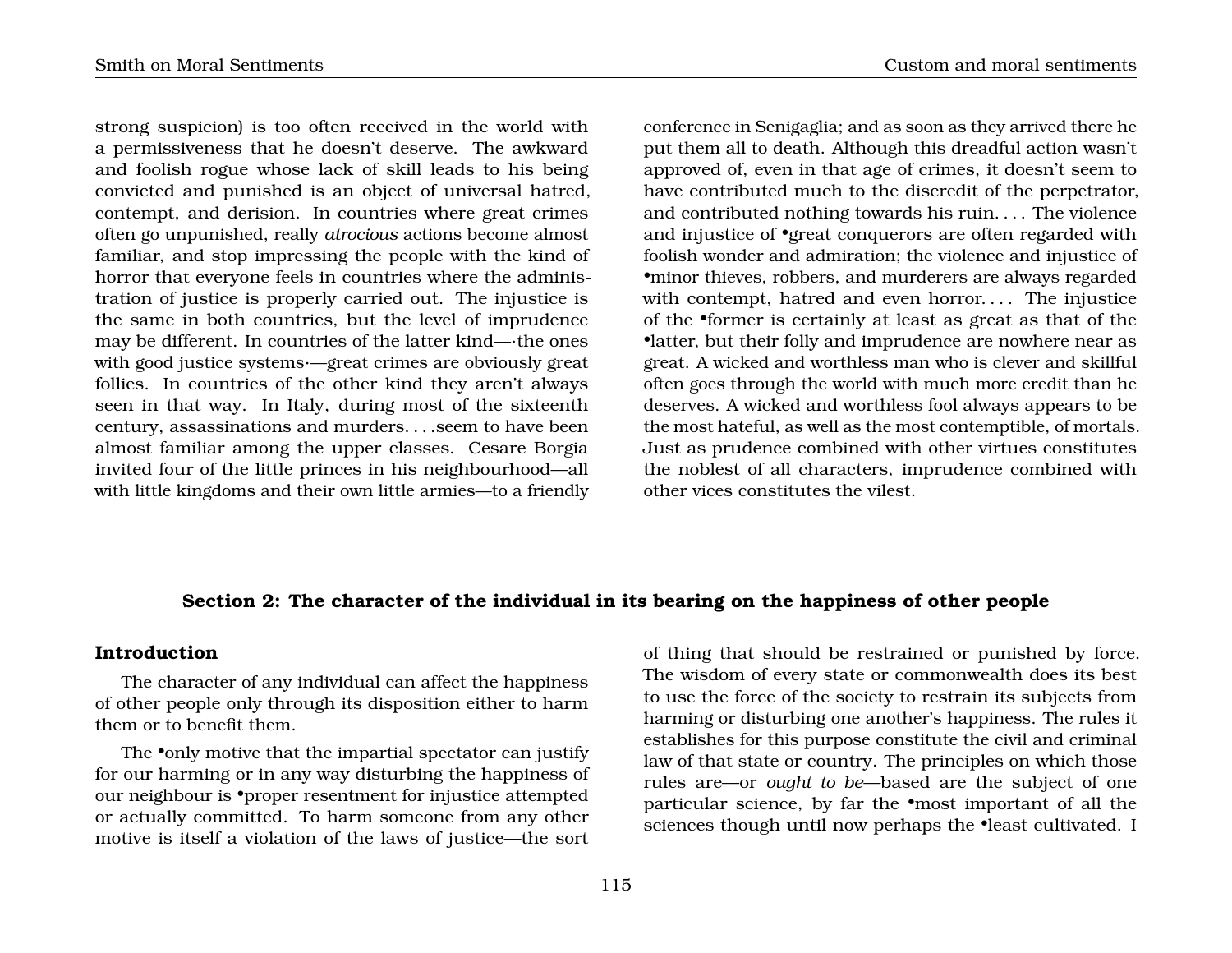Smith on Moral Sentiments Who should have our care and attention

am talking about the science of natural jurisprudence. My present topic doesn't require me to go into this in any detail. A sacred and religious regard not to harm or disturb our neighbour's happiness in any way, even over something for which no law can properly protect him, constitutes the character of the perfectly innocent and just man. [Smith uses 'sacred' (often) and 'religious' (occasionally) with no religious meaning, as we have just seen him do. His topic is simply strict, scrupulous, careful obedience to a rule. On page [89](#page-87-0) he said that for anyone who thinks that the rule is a law of God, it acquires a 'new sacredness'.] Whenever someone has this character to the point of being *really careful* not to harm or disturb his neighbour, the character is highly respectworthy and even venerable for its own sake, and is nearly always accompanied by many other virtues, with great feeling for other people, humaneness, and benevolence. We all understand this character well enough; it needn't be further explained by me. All I'm going to attempt in the present section is to explain the basis for the *order* that Nature seems to have marked out for the direction and employment of our limited powers of beneficence—towards individuals (Chapter 1) and towards societies (Chapter 2). [Smith often uses 'order' to mean 'organisation' etc., but his present topic is the down-to-earth sense of 'order' that concerns who or what comes first, second etc. in the queue.]

It will turn out that the same unerring wisdom that regulates every other part of Nature's conduct also governs the ordering of her recommendations that we attend to potential beneficiaries. The more a particular benefaction is needed, the more useful it can be, the stronger is Nature's recommendation that we make it.

#### **Chapter 1: The order in which individuals are recommended by nature to our care and attention**

Every man, as the Stoics used to say, is first and principally recommended ·by Nature· to care for himself; and every man is indeed in every way fitter and abler to take care of himself than to take care of anyone else. Every man feels •his own pleasures and his own pains more intensely [Smith says 'sensibly'] than •those of other people, feels •the original sensations more intensely than •the reflected or sympathetic images of those sensations, feels •the substance more intensely than •the shadow.

**(1)** After himself, the members of his own family—his parents, his children, his brothers and sisters—are naturally the objects of his warmest affections. They are naturally the persons on whose happiness or misery his conduct must have the greatest influence. He is more accustomed to sympathizing with them, he knows better how everything is likely to affect them, and he can have a more precise and definite sympathy with them than he can have with most other people. In short, what he feels for •them is a close approximation to what he feels for •himself.

This sympathy and the affections based on it are naturally directed more strongly towards his children than towards his parents, and his tenderness for the children seems generally to be more *active* than his reverence and gratitude towards his parents. In the natural state of things the child, for some time after it comes into the world, depends for its survival entirely on the care of the parent, whereas the parent's survival doesn't naturally depend on the care of the child. In nature's way of looking at things, a child seems to be a more important object than an old man; and it arouses a much livelier and much more universal sympathy. It ought to do so. Everything can be expected or at least hoped for from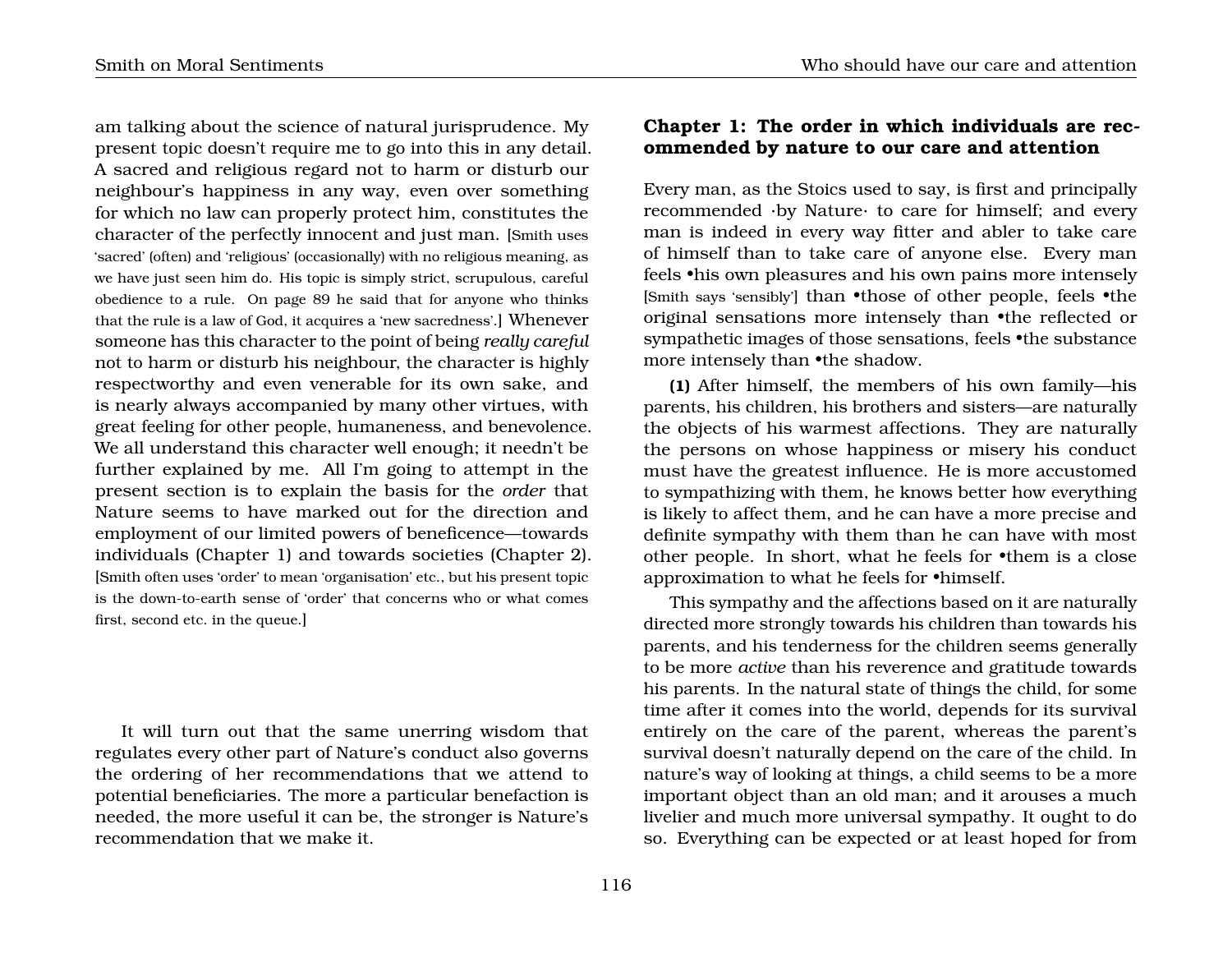Smith on Moral Sentiments Who should have our care and attention

the child, whereas ordinarily little can be expected or hoped for from the old man. [Smith was 36 years old when he wrote this.] The weakness of childhood draws the affections of ·even· the most brutal and hard-hearted, but the infirmities of old age are objects of contempt and aversion for everyone who isn't virtuous and humane. Ordinarily an old man dies without being much regretted by anyone, but it's not often that a child can die without breaking someone's heart.

The earliest friendships—the ones that are naturally formed when the heart is most liable to that feeling—are the friendships among brothers and sisters. While they are still living together their being on good terms with one another is necessary for the household's tranquillity and happiness. They can give more pleasure or pain to one another than to most other people. Their situation ·as siblings living together· makes their mutual sympathy utterly important to their common happiness; and by the wisdom of nature that same situation, by obliging them to accommodate to one another, makes that sympathy more habitual and thus more lively, sharp and definite.

[The same holds for •cousins, though less strongly, Smith says. The friendship among siblings is enhanced if their offspring are also on good terms, but the sympathy between cousins is less necessary than between siblings, and 'so it is less habitual and therefore correspondingly weaker'. Between the •children of cousins etc. 'the affection diminishes as the relation grows more remote'.]

What is called 'affection' is really nothing but habitual sympathy. Our concern for the objects of our 'affections' our desire to promote their happiness or prevent their misery—is either the actual feeling of that habitual sympathy or a necessary consequences of it. Relatives are usually placed in situations that naturally create this habitual sympathy, so a suitable degree of affection is expected to

hold among them. We generally find that it does indeed hold:...and we're shocked whenever we find that it doesn't. The established general rule says that persons related to one another in a certain degree ought always to have mutual affections of a certain kind, and whenever they don't there is the highest impropriety, and sometimes even a sort of impiety. A parent without parental tenderness, a child devoid of all filial reverence, appear to be monsters—objects not only of hatred but of horror.

Sometimes the circumstances that usually produce those 'natural affections' happen not to have existed; but even in those cases the general rule will often make up for that to some extent, producing something that at least is *like* those affections. A father is apt to be less attached to a child who for some reason was separated from him in its infancy and returns to him only as an adult. The father is apt to feel less paternal tenderness for the child, and the child less filial reverence for the father. When siblings are brought up in distant countries they are apt to feel a similar lessening of affection; but if they are dutiful and virtuous, their respect for the general rule will often produce, again, something that at least is *like* those natural affections. Even during their separation, the father and the child, the brothers and the sisters, are by no means indifferent to one another. They consider one another as persons to and from whom certain affections are due, and they hope some day to be in a position to enjoy the friendship that ought naturally to have taken place among such close relatives. Until they meet, the absent son or brother is often the favourite son or brother. He has never offended, or he offended so long ago that the offence is forgotten—a childish prank not worth remembering. . . . When they meet, it is often with a strong disposition to have the habitual sympathy that constitutes family affection—so strong that they're apt •to imagine they actually *have* that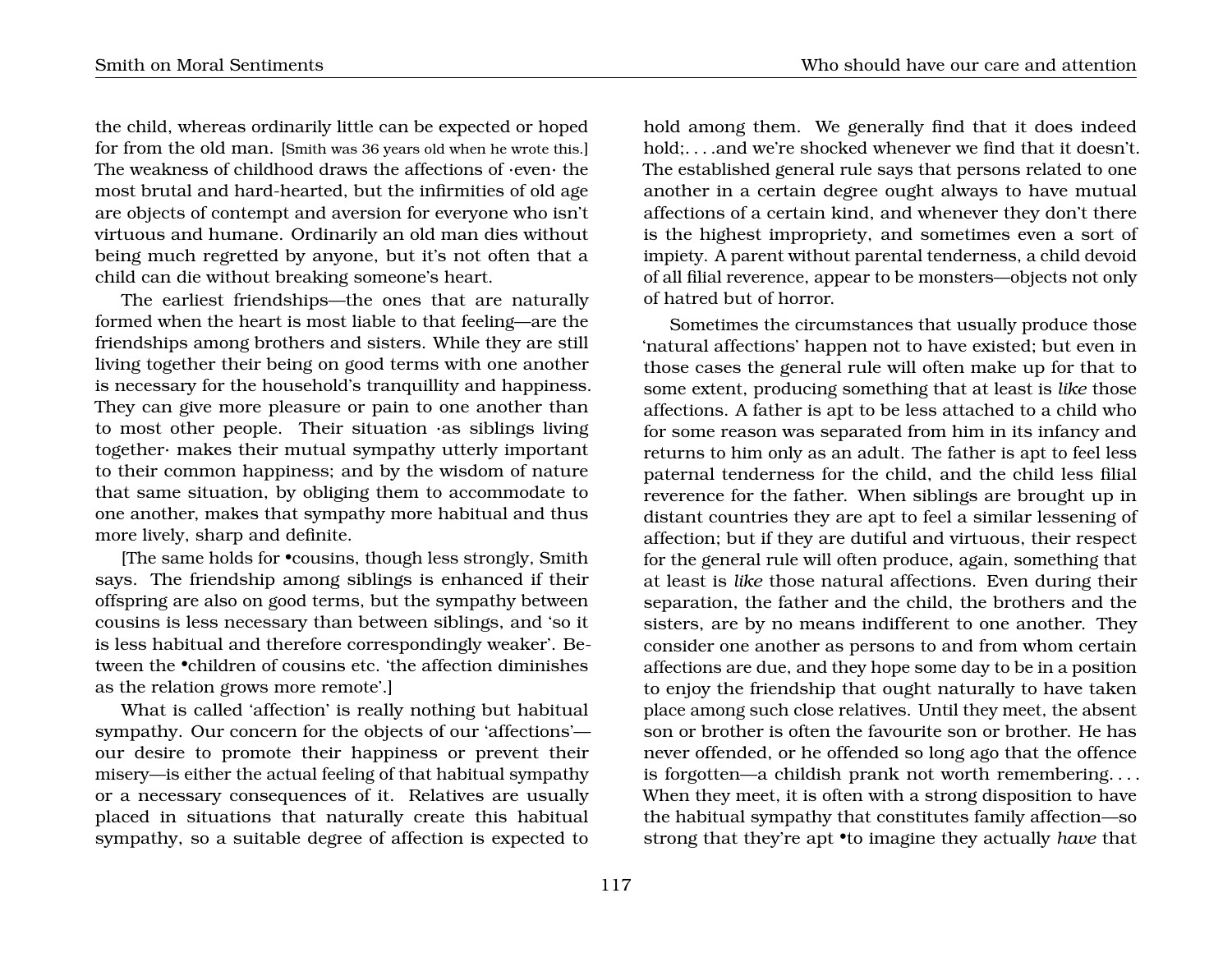so-called. . . .

sympathy and •to behave to one another as if they had. But I'm afraid that in many cases time and experience undeceive them. On coming to know one another better, they often turn out to have habits, moods, and inclinations that are different from what the others expected; and they can't easily adjust to these because of the lack of the *habitual* sympathy that is the basis and driving force of 'family affection' properly

Anyway, it is only with dutiful and virtuous people that the general rule has even this slender authority. People who are dissipated, profligate or vain will disregard the rule entirely. They will be so far from respecting it that they'll seldom talk of it except with indecent derision; and an early and long separation of this kind always completely estranges them from one another. With such persons, respect for the general rule can at best produce only a cold and affected civility (a faint copy of real regard), and even this is commonly abolished by a slight offence, a tiny conflict of interests.

The education of boys at distant great schools, of young men at distant colleges, of young ladies in distant nunneries and boarding-schools, seems in the higher ranks of society to have done crucial harm to domestic morals and thus to domestic happiness, both in France and in England. Do you want to bring up your children to be dutiful to their parents, kind and affectionate to their brothers and sisters? Then bring them up in your own home—make it *necessary* for them to be dutiful children, kind and affectionate brothers and sisters! From their parents' house the children may, with propriety and advantage, go out every day to attend public schools; but let them continue to live at home. That way of bringing up a child is the institution of nature; education away from home at a boarding school is a contrivance of man. You don't need me to tell you which is likely to be wiser!

[Smith's next three paragraphs make these points: •In 'tragedies and romances' we meet stories about people who are drawn to one another because they are blood-related, though they don't know that they are; but this never happens in real life. •In 'countries where the authority of law is not alone sufficient to give perfect security to everyone', the different branches of a growing extended family often choose to live close to one another; and that gives any two of them a weakened version of the kind of connection most of us have with members of our more immediate family.  $\bullet$ In countries where the authority of law is enough to protect everyone, as families grow they spread and scatter, and the parts of them stop mattering to one another.]

I regard natural affection (as they call it) as an effect of the moral connection between the parent and the child more than of the supposed physical connection. [The 'moral connection' is the fact that the parent and child live together.] ·But sometimes a belief about physical connection outweighs the actual facts about moral connection·. A jealous husband, despite the moral connection—despite the child's having been brought up in his own house—often hates the unhappy child whom he supposes to be the offspring of his wife's infidelity. . . .

Among well-disposed people who need ·in their occupations· to accommodate themselves to one another there often comes to be a friendship not unlike what holds between those who are born to live in the same household. Colleagues in office, partners in trade, call one another 'brothers', and often feel towards one another as if they really were so. . . .

Even the trivial fact of living in the same neighbourhood has some effect of the same kind. We respect the face of a man whom we see every day, provided he has never offended us. Neighbours can be convenient to one another, and they can also be troublesome. If they are a good sort of people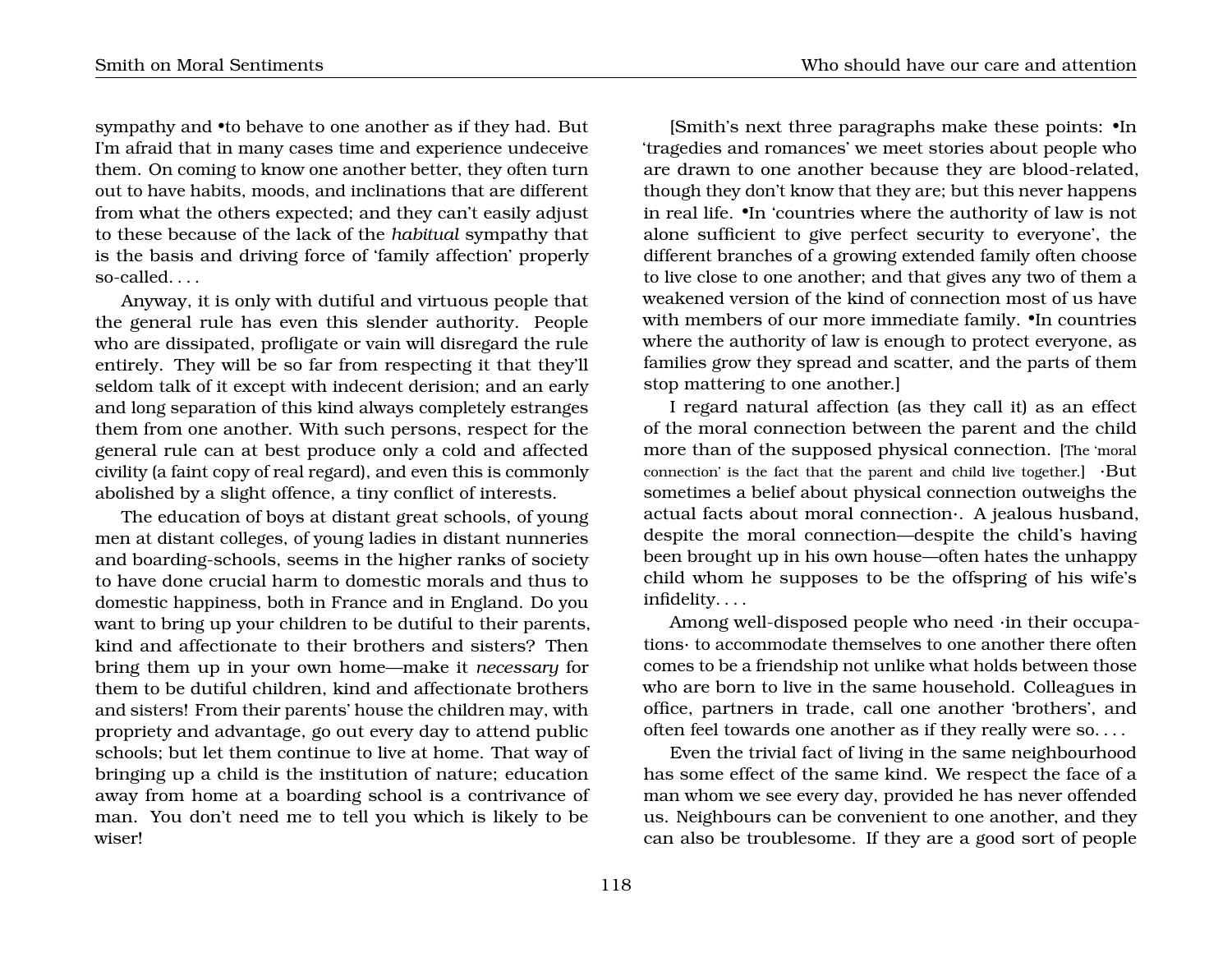they are naturally disposed to agree. . . . So there are certain small favours that everyone agrees are due to a neighbour in preference to anyone who has no such connection.

This natural disposition to do our best to make our own sentiments, principles, and feelings fit with the sentiments etc. that we see fixed and rooted in persons whom we are obliged to live and converse with is the cause of the contagious effects of both good and bad company. A man who associates chiefly with the wise and the virtuous, though he may not become either wise or virtuous himself, can't help acquiring at least a certain respect for wisdom and virtue; and one who associates chiefly with profligate and dissolute people, though he may not become profligate and dissolute himself, must soon at least lose all his original loathing of profligacy and dissoluteness. This same disposition may contribute something to the similarity of family characters that we often see transmitted through several generations; but the family character seems not to come only from the moral connection but also in part from the physical connection—which is of course the sole cause of the family face.

**(2)** But by far the most respectworthy of all attachments to an individual is the one that is wholly based on respect and approval of what he does and how he does it, confirmed by much experience and long acquaintance. The sympathy that underlies such friendships isn't •constrained—it isn't a sympathy that has been assumed and made habitual for the sake of convenience and getting along together. It is a •natural sympathy that comes from an involuntary feeling that the persons we choose as friends are natural and proper objects of respect and approval. Such friendship is possible only between men of virtue. Only *they* can feel the entire confidence in one another's conduct that gives them a guarantee that they will never offend or be offended

by one another. Vice is always capricious; it's only virtue that is regular and orderly. The attachment that is based on the love of virtue is the •happiest of all attachments as well as the most •permanent and secure. Such friendships needn't be confined to a single person; they can safely include *all* the wise and virtuous people whose wisdom and virtue we can wholly depend on because we have seen them from close up for a long period of time. Those who want to confine friendship to two persons seem to be confusing •the wise security of friendship with •the jealousy and folly of love. The hasty and foolish intimacies of young people are often based on

•some slight similarity of character, quite unconnected with good conduct, on

- •a taste for the same studies, the same amusements, the same diversions, or on
- •their sharing some special opinion that isn't widely held.

These intimacies that begin from a whim and are ended by another whim, however agreeable they may appear while they last, come nowhere near to deserving the sacred and venerable name of 'friendship'.

**(3)** Of all the persons whom nature points out for our special beneficence, however, there are none to whom it seems more properly directed than those who have already been our benefactors. Nature, which formed men for a mutual kindness that is necessary for their happiness, makes every man the special object of the kindness of people to whom he himself has been kind. Even when the beneficiaries' gratitude doesn't correspond to what their benefactor has done for them, the sense of his merit—the sympathetic gratitude of the impartial spectator—will always correspond to it. And sometimes the general sense of someone's merit can be increased by people's indignation over the ingratitude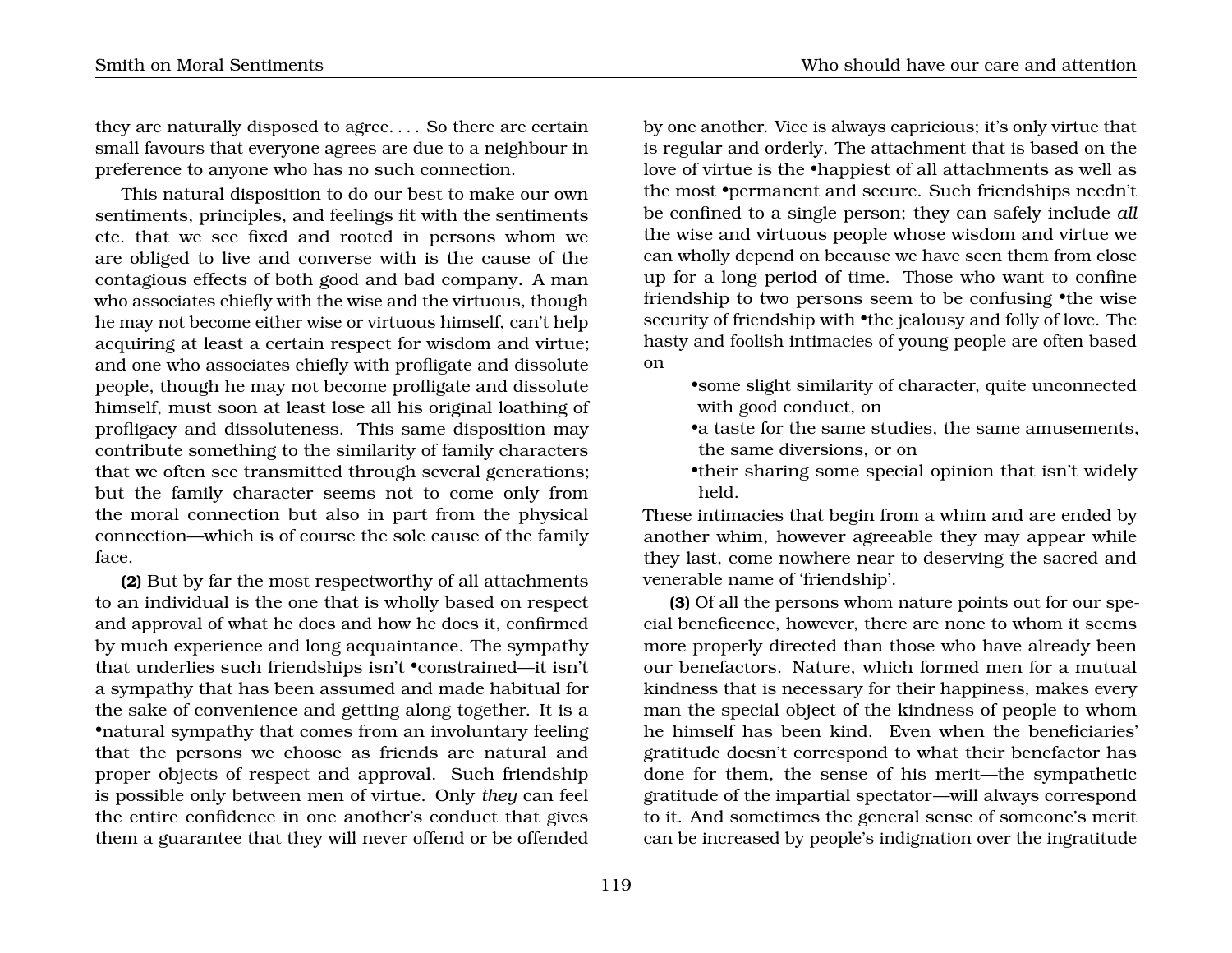of his beneficiaries. No benevolent man ever lost altogether the fruits of his benevolence. If he doesn't always gather them from the persons from whom they *ought* to have come, he nearly always gathers them, and with a tenfold increase, from other people. Kindness is the parent of kindness; and if the great object of our ambition is to be beloved by our brethren, the surest way of obtaining it is to show by our conduct that we really love them.

After the persons who are recommended to our beneficence by **(1)** their connection with ourselves, by **(2)** their personal qualities, or by **(3)** their past services, come **(4)** those whom nature points out to us not for •friendship with us but for •our benevolent attention. What picks these people out is ·not any special intrinsic qualities that they have, but· their special situation: they are •greatly fortunate or •greatly unfortunate—•rich and powerful •or poor and wretched. [In what follows, the phrases 'the distinction of ranks' and 'the peace and order of society' are Smith's.]

- •The distinction of ranks, the peace and order of society, are *largely* based on the respect that we naturally have for the rich and powerful.
- •The relief and consolation of human misery depend *altogether* on our compassion for the poor and wretched.

The peace and order of society is more important than even the relief of the miserable. So our respect for the great is most apt to offend by going too far, while our fellow-feeling for the miserable is more apt to offend by not going far enough. Moralists urge us to exhibit charity and compassion, and warn us against the fascination of greatness. It's true that this fascination ·can easily be overdone·: it is so powerful that **(4)** the rich and great are too often preferred to **(2)** the wise and virtuous. Nature has wisely judged that •plain and obvious differences of birth and fortune provide a more

stable basis for the distinction of ranks, the peace and order of society, than would the •invisible and often uncertain differences of wisdom and virtue. The undiscriminating eyes of the great mob of mankind can see the differences of birth and fortune well enough, whereas difference of wisdom and virtue—well, even those who are wise and virtuous sometimes have trouble distinguishing them! In the order of all these recommendations, the benevolent wisdom of nature is equally evident. . . .

Those different beneficent feelings sometimes pull in different directions, and we don't—perhaps we *can't*—have any precise rules to settle which way we should go in a given case. When should **(2)** friendship give way to **(3)** gratitude, or gratitude to friendship? When should **(1)** the strongest of all natural affections give way to a regard for **(4)** the safety of superiors on whose safety the welfare of the whole society depends, and when can that choice go the other way without impropriety? Such questions must be left altogether to the decision of the man within the breast, the supposed impartial spectator, the great judge and arbiter of our conduct. If we place ourselves completely in his situation, if we *really* view ourselves with his eyes, and listen with diligent and reverential attention to what he suggests to us, his voice will never deceive us. We shan't need any applied-ethics rules to direct our conduct....

## **Chapter 2: The order in which societies are recommended by nature to our beneficence**

The motivational forces that direct the order in which •individuals are ·naturally· recommended to our beneficence also direct the order in which •societies are recommended to it. The ones that we find it natural to attend to first are those that are or may be of most importance ·to us·.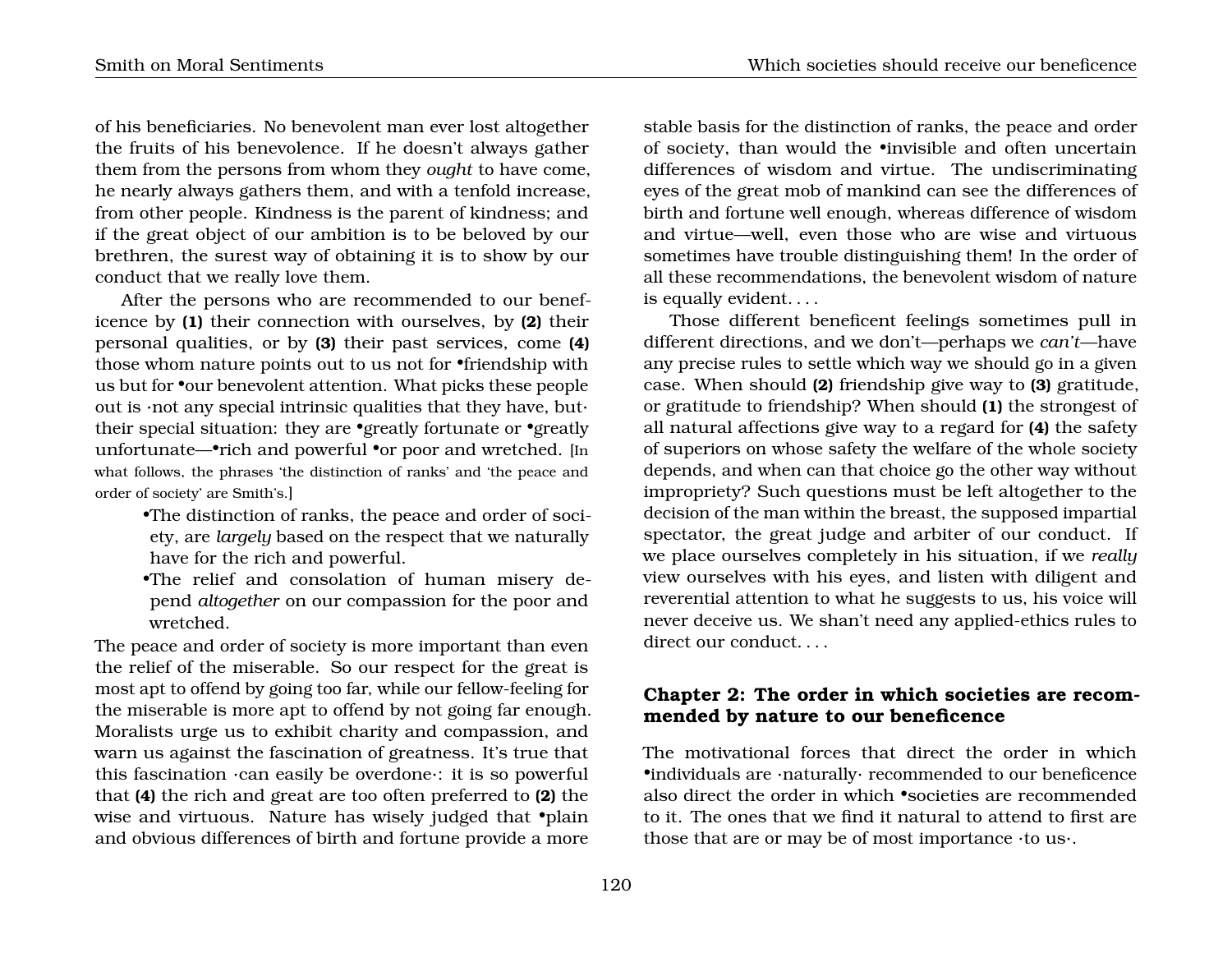•The state in which we have been born and brought up, and under the protection of which we continue to live, is ordinarily the biggest society on whose happiness (or misery) our good (or bad) conduct can have much influence. So fittingly •it's the one that nature most strongly recommends to us. Not only we ourselves but all the people we care about most—our children, our parents, our relatives, our friends, our benefactors, *all* those whom we naturally love and revere the most—are usually included within •it, and their prosperity and safety depend to some extent on its prosperity and safety. So nature makes it dear to us not only through all our selfish feelings but also through all our private benevolent feelings. On account of our own connection with it, its prosperity and glory seem to reflect some sort of honour on ourselves. When we compare our society with others of the same kind, we are proud of its superiority and are somewhat humiliated if it seems to be in any way below them. All the illustrious characters that it has produced in former times....—its warriors, statesmen, poets, philosophers, and writers of all kinds—we're inclined to view with the most partial [opposite of 'impartial'] admiration, and to rank (sometimes quite wrongly) above those of all other nations. The patriot who lays down his life for the safety of this society—or even for its vain-glory!—appears to do precisely the right thing. He appears to view himself in the way the impartial spectator has to view him, as merely one of the multitude, of no more importance than any of the others, and as bound at all times to sacrifice and devote himself to the safety, the service, and even the glory of the greater number. Although this sacrifice seems to be perfectly right and proper, we know how hard it is to make it and how few people are capable of making it. So someone who does sacrifice himself in this way arouses not only our entire approval but our highest wonder and admiration; he seems

to deserve all the applause that the most heroic virtue can deserve. On the other side, the traitor who in some special situation imagines he can promote his own interests by betraying the interests of his native country appears to be of all villains the most detestable. He is disregarding the judgment of the man within the breast, and shamefully and basely putting himself ahead of all those with whom he has any connection.

Our love for our own nation often disposes us to look with malignant jealousy and envy at the prospering of any neighbouring nation. All nations live in continual dread and suspicion of their neighbours, because there is no independent superior ·to whom they can appeal· to decide their disputes, Each sovereign, not expecting much justice from his neighbours, is inclined to treat them with as little justice as he expects from them. There are laws of nations—rules that independent states claim to think they are obliged to conform to in their dealings with one another—but the regard for those laws is often little more than mere pretence. [Citing an example from ancient Rome, Smith distinguishes •the defensible wish for neighbouring nations not to have too much power from •the coarsely primitive wish for neighbouring nations to fail in every way. Then:] France and England may each have some reason to fear the other's increase of the naval and military power, but for either of them to envy

> the internal happiness and prosperity of the other, the cultivation of its lands, the advancement of its manufactures, the increase of its commerce, the security and number of its ports and harbours, its proficiency in all the liberal arts and sciences,

is surely beneath the dignity of two such great nations. Those are all real improvements of the world we live in. . . . They all proper objects of national emulation, not of national prejudice or envy. [To 'emulate' something is to *try to* copy it.]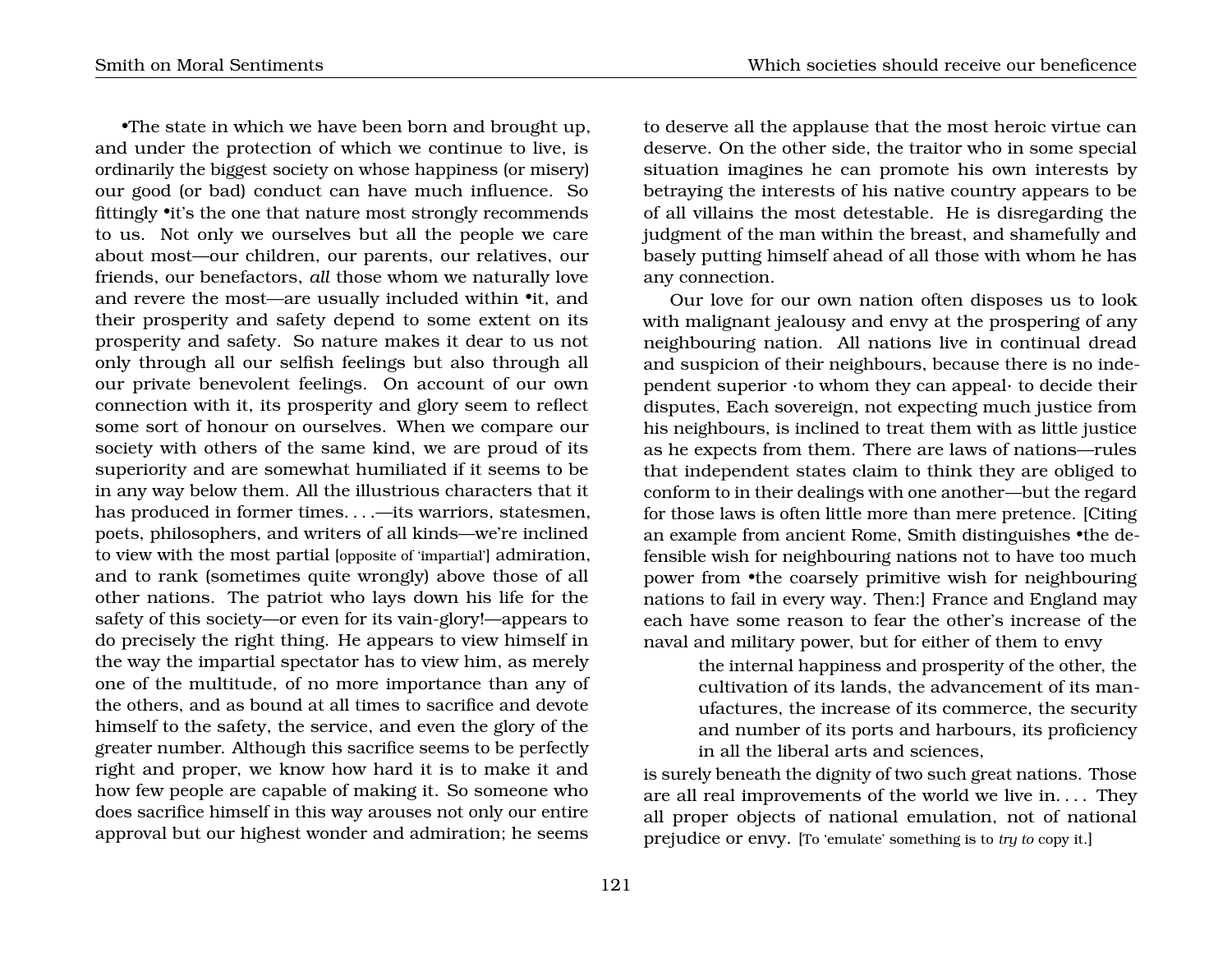The love for our own country seems not to come from love for mankind—and indeed sometimes seems to dispose us to act in ways that are inconsistent with a love for mankind. France has nearly three times the population of Great Britain, so that within the great society of mankind France's prosperity should appear to be much more important than Great Britain's. Yet a British subject who took that view and accordingly always preferred France's prosperity to Great Britain's would *not* be thought a good citizen of Great Britain. We don't love our country merely as a part of the great society of mankind; we love it for its own sake, and independently of any thoughts about mankind in general. The wisdom that designed the system of human affections, as well as the system of every other part of nature, seems to have thought that the best way to further the interests of the great society of mankind would be for each individual to attend primarily to the particular portion of it that lies most within the sphere both of his abilities and of his understanding.

National prejudices and hatreds seldom extend beyond neighbouring nations. We may weakly and foolishly call the French our 'natural enemies', and it may be that they, equally weakly and foolishly, think the same about us. Neither they nor we have any sort of envy for the prosperity of China or Japan, though we can't often employ our good-will towards such distant countries in any way that does them much good.

The most extensive public benevolence that can commonly be exercised to good effect is that of statesmen who plan and create alliances among neighbouring or nearneighbouring nations, for the preservation of the so-called 'balance of power' or of the general peace and tranquillity of the states that are involved. Yet the statesmen who plan and implement such treaties are seldom *aiming at* anything but the interest of their respective countries; though sometimes

they are looking wider than that. [Smith suggests some historical examples.]

Every independent state is divided into many different orders and societies, each of which has its own particular powers, privileges, and immunities. Every individual is naturally more attached to his own particular order or society than to any other. His own interests, his own vanity, the interests and vanity of many of his friends and companions, commonly have a lot to do with this: he is ambitious to extend this group's privileges and immunities, and is zealous to defend them against the encroachments of every other order or society.

What is called the *constitution* of any particular state depends on how that state is divided into the different orders and societies that make it up, and on how powers, privileges, and immunities have been distributed among them.

The *stability* of a state's constitution depends on the ability of each of its particular orders or societies to maintain its own powers, privileges, and immunities against the encroachments of all the others. A particular constitution inevitably undergoes *some* change whenever the rank and condition of any of its subordinate parts goes up or down.

All those different orders and societies depend on the state to which ·they belong, because it's to the state that· they owe their security and protection. Even the most biased member of any one of them will agree to this—i.e. will agree that his order or society is subordinate to the state, and dependent for its existence on the prosperity and preservation of the state as a whole. But it may be hard to convince such a person that the prosperity and preservation of the state requires any lessening of the powers etc. of his own particular order or society. This bias is sometimes unjust, but that doesn't mean that it is useless. It holds back the spirit of innovation, tending to preserve the established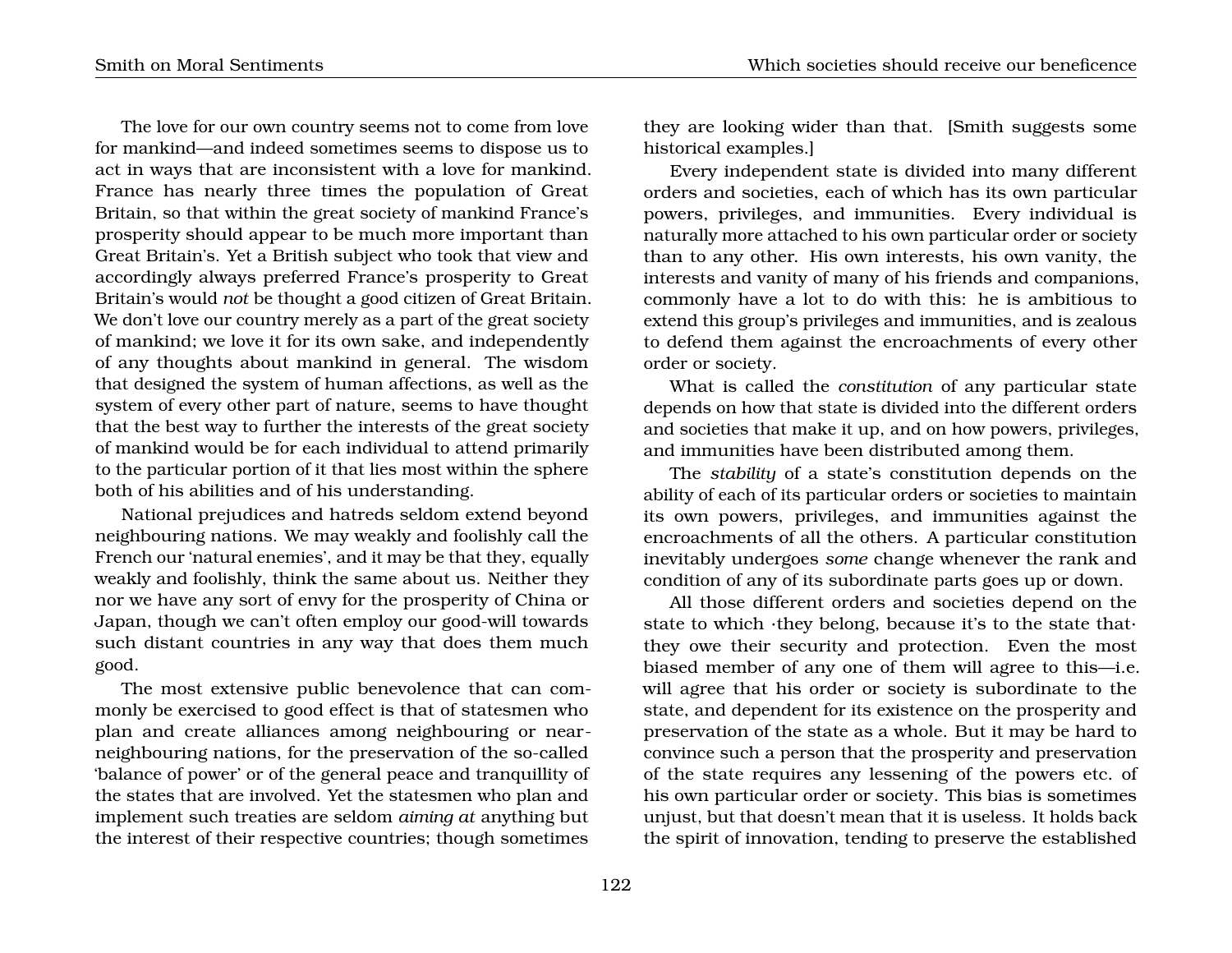balance among the different orders and societies into which the state is divided. While it sometimes appears to obstruct some political changes that may be fashionable and popular at the time, it really helps to make the whole system stable and permanent.

The love of our country ordinarily seems to have two motivational drivers: **(1)** a certain respect and reverence for the constitution or form of government that is actually established; and **(2)** an earnest desire to make our fellow-citizens as safe, respectworthy, and happy as we can. Someone who isn't disposed **(1)** to respect the laws and to obey the lawful authorities •is not a citizen; and someone who doesn't want to **(2)** do everything he possibly can to promote the welfare of the whole society of his fellow-citizens •is not a *good* citizen.

In times of peace those two motivations generally coincide and lead to the same conduct. It seems obvious that the best way of maintaining the safe, respectworthy, and happy situation of our fellow-citizens is to support the established government—when we see that this government *does* maintain them in that situation. But in times of public discontent, faction, and disorder those two motivations can pull in different directions, and even a wise man may be inclined to think that the present government appears plainly unable to maintain public tranquillity and that some change should be made in its constitution or form. In such cases, however, it often needs the highest effort of political wisdom for a real patriot to decide whether to **(1)** support and try to re-establish the authority of the old system or rather **(2)** to go along with the more daring but often dangerous spirit of innovation.

Foreign war and civil faction provide the most splendid opportunities for the display of public spirit. The hero who serves his country successfully in foreign war satisfies the wishes of the whole nation, which makes him an object

of universal gratitude and admiration. In times of civil discord, the leaders of the opposing parties may be admired by half their fellow-citizens but are likely to be cursed by the other half. Their characters and the merit of their respective services often seem more doubtful, which is why the glory that is acquired through foreign war is almost always purer and more splendid than any that can be acquired through civil faction.

Yet the leader of the successful party ·in a factional dispute·, if he has enough authority to prevail on his own friends to act with moderation (and often he doesn't!), may be able to serve his country in a much more essential and important way than the greatest victories and the most extensive conquests ·in foreign wars·. . . .

Amidst the turbulence and disorder of faction, •a certain spirit of *system* is apt to mix itself with •the public spirit that is based on the love of humanity, on a real fellow-feeling with the difficulties and distresses to which some of our fellowcitizens are exposed. This spirit of system commonly goes in the same direction as that gentler public spirit, pumping energy into it and often inflaming it even to the madness of fanaticism. Nearly always the leaders of the discontented party display some plausible plan of reformation which, they claim, will not only remove the difficulties and relieve the distresses immediately complained of, but will prevent anything like them from *ever* occurring again. To this end they propose to rebuild the constitution, altering some of the most essential parts of a system of government under which the subjects of a great empire may have enjoyed peace, security, and even glory through a period of several centuries. The great mass of party-members are commonly intoxicated with the imaginary beauty of this ideal system: they have had no experience of it, but it has been represented to them in the most dazzling colours in which the eloquence of their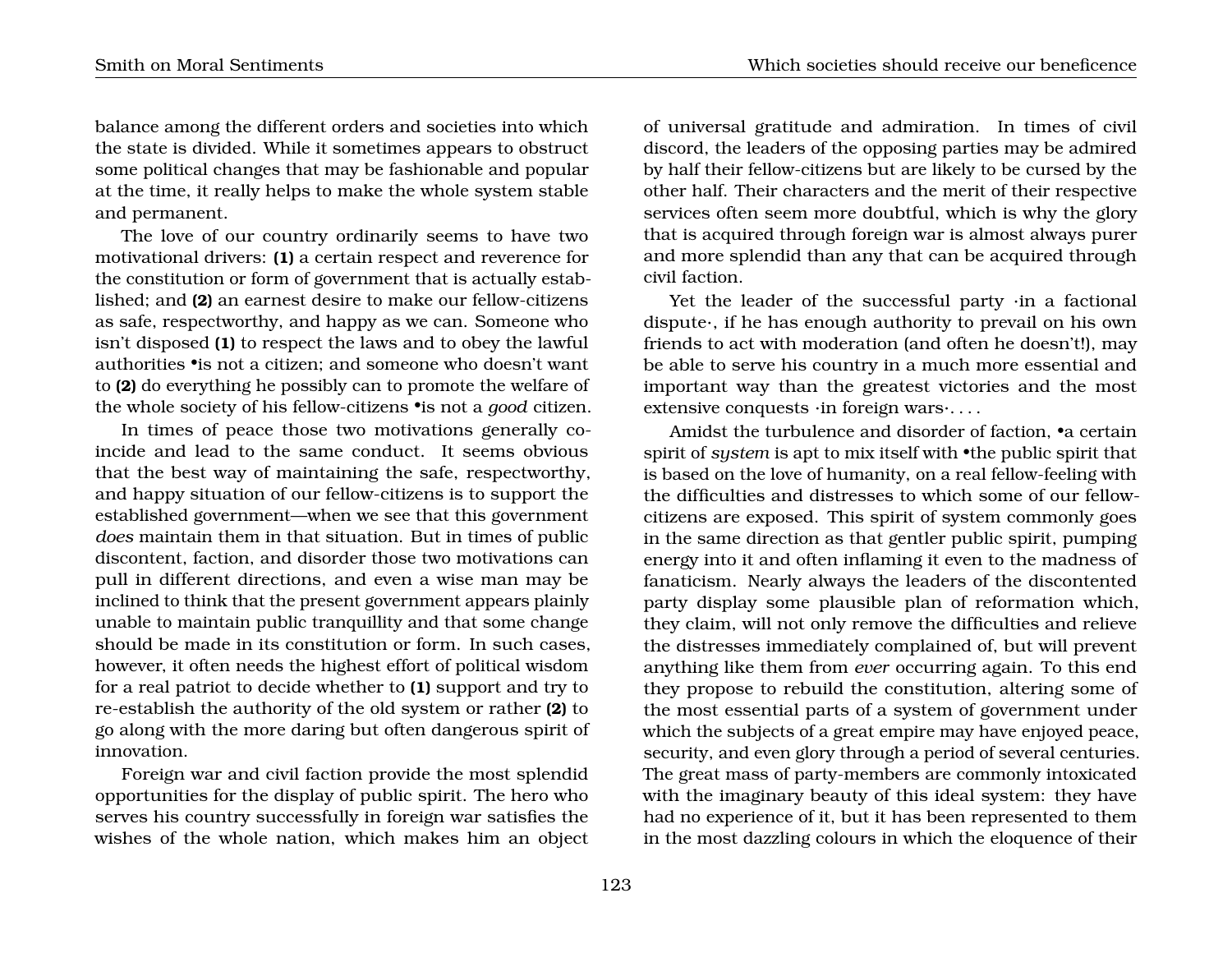leaders could paint it. [Calling it 'ideal', Smith means merely that it exists only as an *idea* that someone has.] Many of those leaders themselves, though they may at first have aimed only at a growth of their own personal power, eventually become dupes of their own sophistry, and are as eager for this great reformation as the weakest and stupidest of their followers. There are other leaders who keep their own heads free from this fanaticism, but don't dare to disappoint the expectation of their followers; so they are constantly forced to act as if they were under the common delusion, doing this in defiance of their principles and their conscience. The violence of the party, refusing all offers of reasonable compromise, by requiring too much often gets *nothing*; and difficulties and distresses which with a little moderation might have been considerably removed and relieved are left with absolutely no hope of a remedy.

A man whose public spirit is prompted only by humaneness and benevolence will respect the established powers and privileges of individuals, and even more those of the great orders and societies into which the state is divided. If he regards some of them as somewhat abusive, he'll settle for •moderating things that he often can't •annihilate without great violence. . . . He will do his best to •accommodate public arrangements to the confirmed habits and prejudices of the people, and to •remedy any inconveniences that flow from the lack of regulations that the people are unwilling to submit to. When he can't establish the right, he won't be too proud to ameliorate the wrong. Like Solon, when he can't establish the best system of laws he will try to establish the best that the people can bear.

The man of system is nothing like that. He is apt to be sure of his own wisdom, and is often so in love with the supposed beauty of his own ideal plan of government that he can't allow the slightest deviation from any part of it. He

goes on to establish it completely and in detail, paying no attention to the great interests or the strong prejudices that may oppose it. He seems to imagine that he can arrange the members of a great society as easily as a hand arranges the pieces on a chess-board! He forgets that the chessmen's *only* source of motion is what the hand impresses on them, whereas in the great chess-board of human society every single piece has its own ·private· source of motion, quite different from anything that the legislature might choose to impress on it. If •those two sources coincide and act in the same direction, the game of human society will go on easily and harmoniously, and is likely to be happy and successful. If •they are opposite or different, the game will go on miserably and the society will be in the highest degree of disorder all the time.

The views of a statesman need, no doubt, to be guided by some •general idea of the perfect state of policy and law—perhaps even a •systematic idea of these. But to insist on establishing *everything* that that idea may seem to require, and on establishing it all at once and in spite of all opposition, must often be the highest degree of arrogance. The statesman who does that is holding up his own judgment as the supreme standard of right and wrong. He imagines himself to be the only wise and worthy man in the commonwealth, and thinks that his fellow-citizens should accommodate themselves to him and not he to them. That is why of all political theorists sovereign princes are by far the most dangerous! This arrogance ·that I have just described· is perfectly familiar to them. They have no doubt as to the immense superiority of their own judgment. So when such imperial and royal reformers are graciously willing to give thought to the humdrum topic of the constitution of the country they have to govern, the worst things they see in it are obstructions that the country sometimes sets up against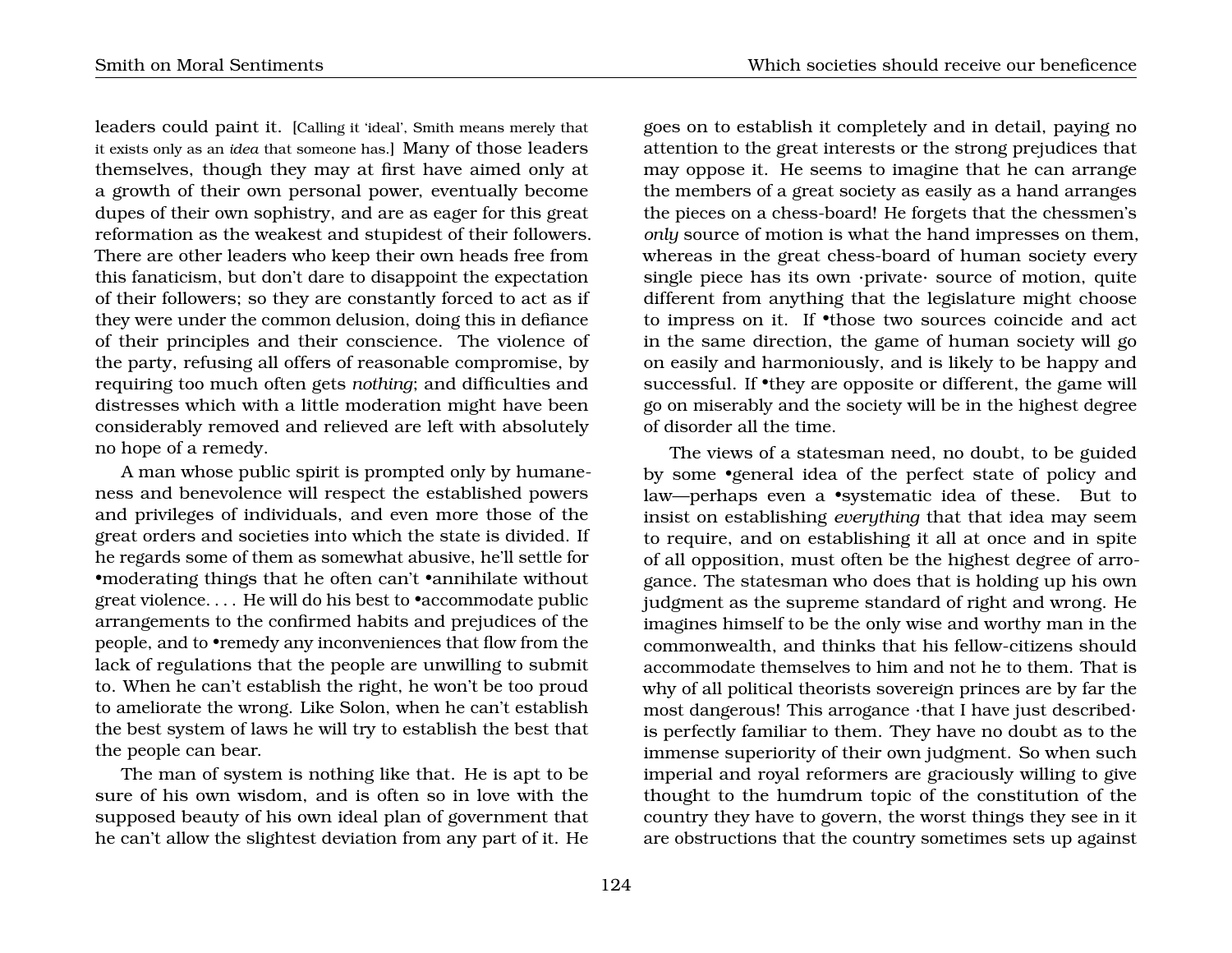the carrying out of their own will. They. . . .consider the state as made for themselves, not themselves for the state. So the great object of their 'reformation' is to remove those obstructions, to reduce the authority of the nobility, to take away the privileges of cities and provinces, and to bring it about that the greatest individuals *and* the greatest orders of the state are as incapable of opposing their commands as the weakest and most insignificant.

#### **Chapter 3: Universal benevolence**

Although our effective *help* can't often be extended to any society wider than that of our own country, our *good-will* isn't hemmed in by any boundary—it can embrace the universe. We can't form any idea of an innocent and sentient being whom we wouldn't want to be happy. . . . The idea of a mischievous sentient being naturally provokes our hatred; but our hostility to such a being is really an effect of our universal benevolence. It comes from our sympathy for the misery and resentment of the other innocent and sentient beings whose happiness is disturbed by the malice of this one.

This universal benevolence, however noble and generous it may be, can't be the source of any solid happiness for any man who isn't thoroughly convinced that *all* the inhabitants of the universe, low and high, are under the immediate care and protection of the great, benevolent, and all-wise Being who •directs all the movements of nature, and who •is determined [here = 'caused'] by his own unalterable perfections to maintain in it always the greatest possible amount of happiness. To ·someone who has· this universal benevolence the mere *suspicion* of a fatherless world must be the saddest of all thoughts, involving the thought that all the unknown regions of infinite and incomprehensible space may be filled

with nothing but endless misery and wretchedness. All the splendour of the highest prosperity can't lighten the gloom that this dreadful idea must necessarily inflict on imagination; just as, in a wise and virtuous man, all the sorrow of the most terrible adversity can't ever dry up the joy that necessarily arises from the habitual and thorough conviction of the truth of the contrary system, ·i.e. the truth of theism·.

The wise and virtuous man is always willing for his own private interest to be sacrificed to the public interest of his own particular order or society. He is always willing, too, for the interests of this order or society to be sacrificed to the greater interests of the state of which it is a subordinate part. So he should be equally willing for all those inferior interests to be sacrificed to the greater interests of the universe—of the great society of all sentient and thinking beings whose immediate administrator and director is God himself. If he *really does believe* that this benevolent and all-wise Being can't allow any partial evil that isn't necessary for the universal good, he must regard all the misfortunes that may happen to himself, his friends, his society, or country as necessary for the prosperity of the universe. This involves believing that not only should he patiently put up with them but also that his attitude should be: 'If I had known all the connections and dependences of things, I would have sincerely and devoutly wanted all those misfortunes to happen.'

This noble-minded acceptance of the will of the great Director of the universe doesn't seem to be beyond the reach of human nature. Good soldiers who both love and trust their general often march with more alacrity and gaiety •to a **forlorn station** from which they don't expect to return than they would •to one that didn't involve difficulty or danger. [Smith contrasts these as •'the noblest thing a man can do' and •'the dullness of ordinary duty' respectively; and he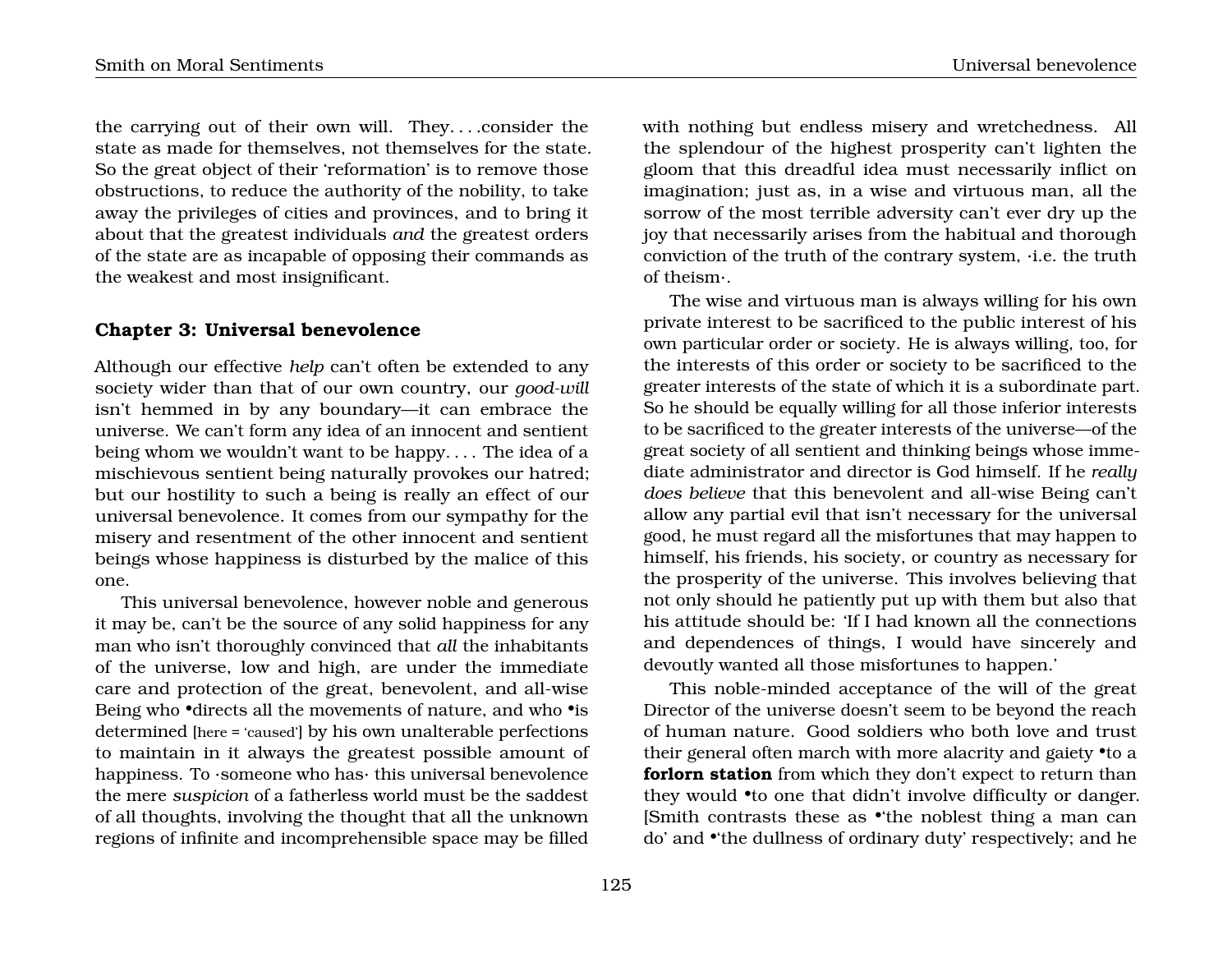likens the former of them to what a convinced theist is called upon to do:] No conductor of an army can deserve more unlimited trust. . . .than the great Conductor of the universe. In the greatest disasters a wise man ought to think that he himself, his friends and his countrymen have only been ordered to the **forlorn station** of the universe; that they wouldn't have been so ordered if it hadn't been necessary for the good of the whole; and that it's their duty not only to accept this order humbly but to try to embrace it with alacrity and joy. Surely a wise man should be capable of doing what a good soldier is at all times ready to do.

The idea of

the divine Being whose benevolence and wisdom have from all eternity directed the immense machine of the universe so as to produce at every moment the greatest possible amount of happiness

is the most sublime thought human beings can have. Every other thought necessarily appears mean in comparison with it. We usually have the highest veneration for anyone whom we believe to be principally occupied with this sublime thought; even if his life is altogether contemplative, we often regard him with a higher kind of religious respect than we

have for the most active and useful servant of the commonwealth. The *Meditations* of Marcus Aurelius, which are mainly devoted to this subject, may have contributed more to the general admiration of his character than everything he did in the course of his just, merciful, and beneficent reign ·as emperor of Rome·.

Still, the administration of the great system of the universe—the care of the universal happiness of all rational and sentient beings—is God's business, not man's. Man is assigned a role that is much humbler but also much more suitable to the limited nature of his powers and his intellect—namely the care of his own happiness and of the happiness of his family, his friends, his country. A man can't be excused for neglecting this humbler task on the grounds that he is busy contemplating the more sublime one! Marcus Aurelius was accused, perhaps wrongly, of doing this. It was said that while he was busy with philosophical speculations and thoughts about the welfare of the universe he neglected the welfare of the Roman empire. The most sublime theory-building of the contemplative philosopher can hardly compensate for the neglect of the smallest active duty.

#### <span id="page-129-0"></span>**Section 3: Self-control**

A man who acts according to the rules of perfect prudence, strict justice, and proper benevolence may be said to be perfectly virtuous. But a complete knowledge of those rules won't, unaided, enable him to act in this manner. His own passions ·play a role in this, and they· are apt to mislead

him—sometimes •driving him to violate all the rules that in his sober and cool hours he approves of, and sometimes •seducing him into doing this. The most perfect knowledge won't always enable him to do his duty if it isn't supported by the most perfect self-control.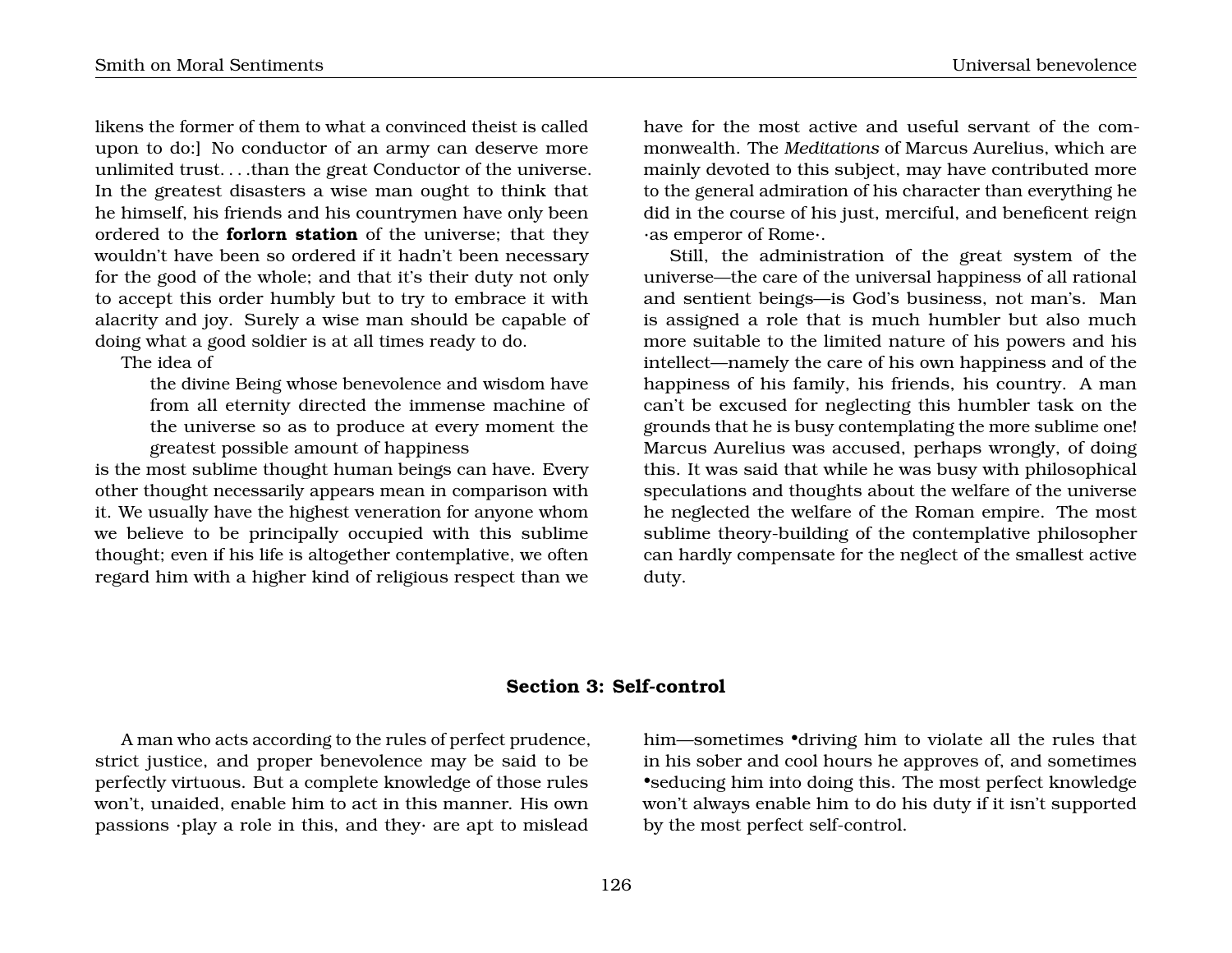Some of the best ancient moralists seem to have divided passions into two classes: **(1)** those that can't be restrained, even for a moment, by a considerable exertion of self-control;

and **(2)** those that it's easy to restrain for a short period of time, although over the course of a lifetime they are apt to lead us far astray through their continual quiet urgings.

**(1)** The first class consists of •fear and •anger and some other passions that are mixed or connected with those two. **(2)** The second class contains love of ease, of pleasure, of applause, and of many other selfish satisfactions. Extravagant fear and furious anger are often hard to restrain, even for a moment. As for the love of ease and the others in **(2)**, it's always easy to restrain those for a short period of time; but through their continual urgings they often mislead us into weaknesses that we later have much reason to be ashamed of. We could say that the **(1)** passions •drive us from our duty, whereas the **(2)** passions •seduce us from it. The ancient moralists that I have referred to used the labels 'fortitude', 'manliness', and 'strength of mind' for control over the passions in group **(1)**; and 'temperance', 'decency', 'modesty', and 'moderation' for control over the ones in group **(2)**.

Control of each of those sets of passions has a beauty that comes from its utility—from its enabling us always to act according to the dictates of prudence, of justice, and of proper benevolence. But it also has an ·intrinsic· beauty of its own, and seems to deserve a certain degree of esteem and admiration for its own sake, because of the qualities of the exertion involved in such self-control—its strength and greatness with passions in group **(1)**, and its uniformity, evenness and unflinching steadiness in group **(2)**.

A man who keeps his tranquillity unaltered at a time when he is in danger, or being tortured, or nearing death, and doesn't allow a word or gesture to escape him that

doesn't perfectly match the feelings of the most uninvolved spectator, inevitably commands a high degree of admiration from us. [Smith elaborates on this, mentioning great men of the remote past (Socrates) and of the more recent past (Sir Thomas More) who went to their deaths in a calm and dignified manner, and whose great posthumous reputation has derived from this. We even have a certain admiration for a truly wicked man who deserves to be sent to the gallows, if he goes there 'with decency and firmness'.]

War is the great school both for acquiring and for exercising this sort of magnanimity. Death is called the 'king' of terrors; and a man who has conquered his fear of death isn't likely to be thrown off-balance by the approach of any other natural evil. In war, men become familiar with death, and this cures them of the superstitious horror with which death is viewed by weak and inexperienced. They consider it merely as the loss of life, and as an object of aversion only to the extent that life happens to be an object of desire. Also, they learn from experience that many seemingly great dangers are not as great as they appear, and that with courage, energy and presence of mind they often have a good chance of extricating themselves with honour from situations where at first they could see no hope. [Smith elaborates on our admiration for the calmly bold warrior, even one who is fighting on the wrong side in a wicked war.]

Control over anger often seems to be just as generous [see note on page [11](#page-14-0)] and noble as control over fear. Many of the most admired examples of ancient and modern eloquence have been *proper* expressions of righteous indignation. The speeches of Demosthenes against Philip of Macedonia, and Cicero's speeches against Catiline, derive all their beauty from the noble propriety with which indignation is expressed in them. And this just indignation is simply anger restrained and properly damped down to something that the impartial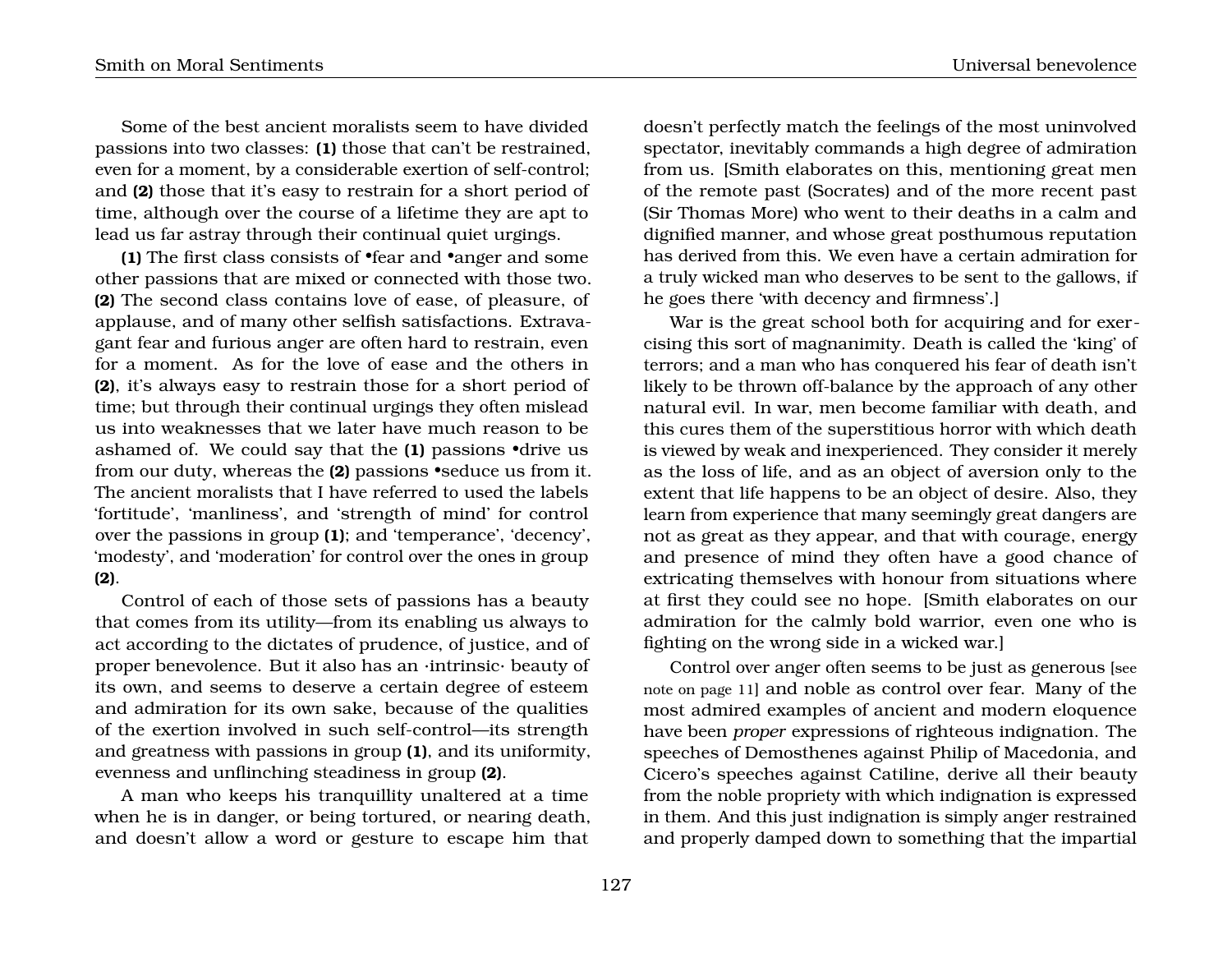spectator can enter into. The blustering and noisy passion that goes beyond this is always odious and offensive, and it draws us in not on the side of the angry man but on the side of the man he is angry with. The nobleness of pardoning often seems better than even the most perfect propriety of resenting. When

•the offending party has properly acknowledged what he did, or even without that when

•the public interest requires that mortal enemies should unite to carry out some important duty,

the man who sets aside all animosity and acts with confidence and cordiality towards the person who has most grievously offended him seems to be entitled to our highest admiration.

But the command of anger doesn't always appear in such splendid colours. Fear is contrary to anger, and is often the motive that restrains it; and in such cases the lowness of the motive takes away the nobleness of the restraint. Anger prompts us to attack, and giving way to it seems sometimes to show a sort of courage and superiority to fear. People sometimes take pride in having acted on their anger; no-one takes pride in having acted out of fear!. . . .

Acting according to the dictates of prudence, justice, and proper beneficence seems to have no great merit when there's no temptation to do otherwise. But

•acting with cool deliberation in the midst of the greatest dangers and difficulties,

•observing religiously the sacred rules of justice, in spite of being tempted by self-interest and provoked by great injuries to violate them; and

•never allowing the benevolence of our temperament to be damped or discouraged by malignity and ingratitude on the part of some beneficiaries,

is the character of the most exalted wisdom and virtue.

Self-control is not only itself a great virtue, but it seems to be the source of most of the *glow* of all the other virtues.

Control over one's fear and over one's anger are always great and noble powers; and when they're directed by justice and benevolence they increase the splendour of those other virtues as well as being great virtues themselves. But when they are directed by other motives they can be (though still great and respectworthy) excessively dangerous. [Calm self-control in the deceitful pursuit of really bad objectives has sometimes been admired by people with good judgment, Smith says; and he cites examples, ancient and modern. Then:] This character of dark and deep dissimulation occurs most commonly in times of great public disorder, in the violence of faction and civil war. When the law has become largely powerless, when perfect innocence can't guarantee safety, a concern for self-defence obliges most men to resort to dexterity, to skill, and to *apparent* agreement with whatever party happens to be uppermost at the moment. This false character is also often accompanied by cool and determined courage, which is needed because being detected in such a deception often leads to death. . . .

Control over one's less violent and turbulent passions seems less open to being abused for any pernicious purpose. Temperance, decency, modesty, and moderation are always likeable, and can seldom be directed to any bad end. It is from the unremitting steadiness of those gentler exercises of self-control that the likeable virtue of •chastity and the respectworthy virtues of •industry and •frugality derive all the sober *shine* that they have. The conduct of everyone who is content to walk in the humble paths of private and peaceable life has a beauty and grace that are less •dazzling but not always less •pleasing than the beauty and grace of the more splendid actions of the hero, the statesman, or the legislator.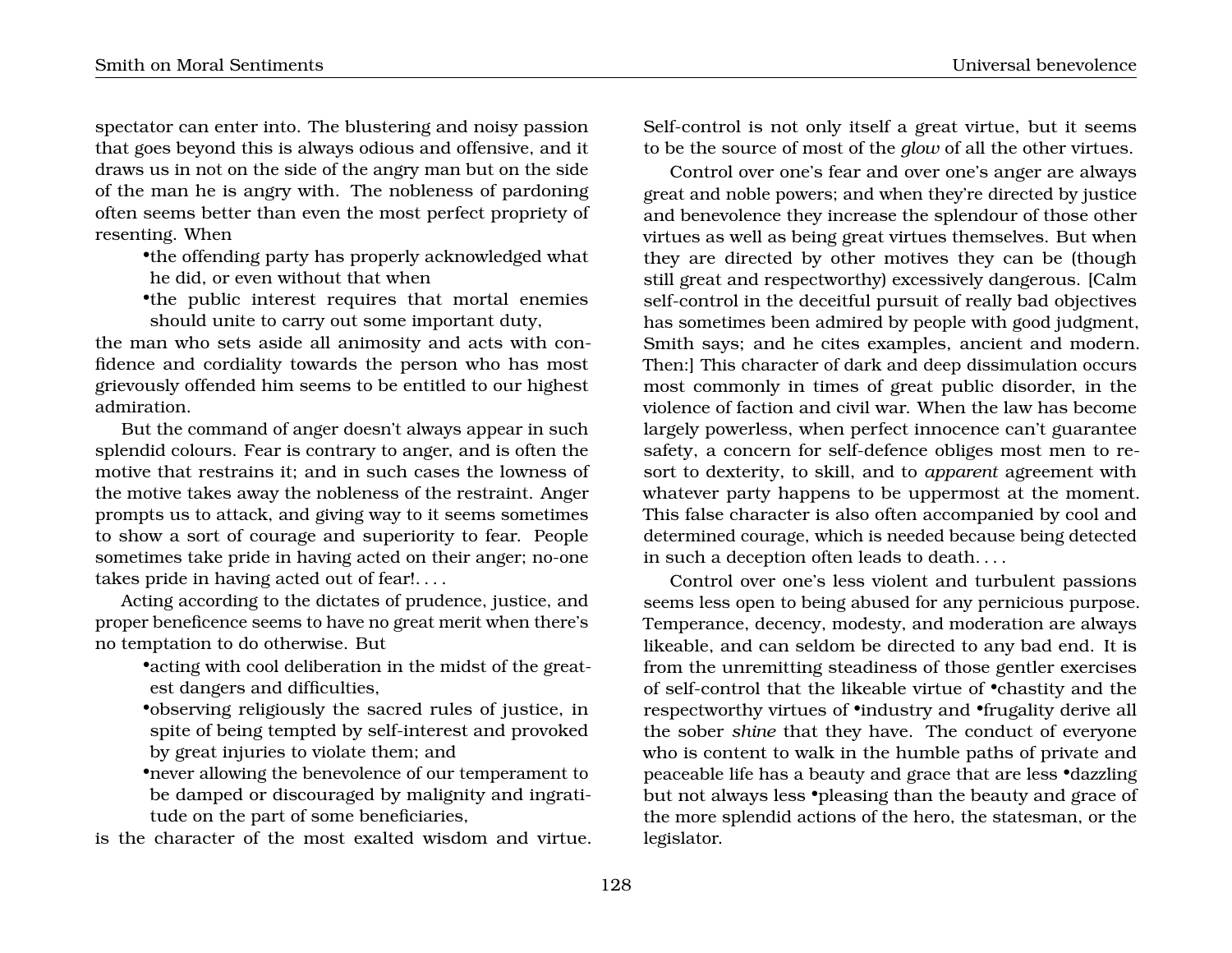After what I have already said in different parts of this work concerning the nature of self-control, I don't think I need to go into any more detail concerning those virtues. All I'll say now is that the intensity-scale's •point of propriety, the •degree of a passion that the impartial spectator approves of, is differently placed for different passions. **(1)** Of some passions it's better to have too much than to have too little, an excess being less disagreeable than a shortage; and in such passions the point of propriety seems to stand high—i.e. nearer to 'too much' than to 'too little'. **(2)** With other passions a shortage is less disagreeable than an excess; and their point of propriety seems to stand low—i.e. nearer to 'too little' than to 'too much'. The **(1)** passions are the ones the spectator is most disposed to sympathize with, the **(2)** the ones he is least likely to sympathize with. Also, the **(1)** passions are the ones that *feel* good to the person who has the passion, and the **(2)** passions are the ones that feel bad to the person who has them. So out of this we get a general rule:

- **(1)** The passions that the spectator is most disposed to sympathize with, and that have a correspondingly high point of propriety, are the ones that feel good to the person who has them; and
- **(2)** the passions that the spectator is least disposed to sympathize with, and that have a correspondingly low point of propriety, are the ones that feel disagreeable to the person who has them.

I haven't found a single exception to this general rule. A few examples will sufficiently explain it while also demonstrating its truth. [Smith's 'few examples' and his comments on them fill the remaining *thirty* book-pages of this section. The present version will reduce the length considerably,]

It's possible for someone to be •too much disposed to have the affections that tend to unite men in societyhumaneness, kindness, natural affection, friendship, esteem. [Notice that in that sentence Smith uses 'affections' in the broad sense and 'affection' in the narrow one—see note on page 6.] But even this •excess makes the person interesting to everybody [=, roughly, 'gives us all a concern for him, puts us all on his side, sort of']. We blame him for it, but we still regard it with compassion and even with kindness, and never with dislike. We're sorry rather than angry about it. To the person himself, having such excessive affections is often not only agreeable but delicious. On some occasions, especially when directed towards unworthy objects (as it too often is), it exposes him to much real and heartfelt distress. Even then, though, a well-disposed person will regard him with intense pity, and will be highly indignant with those who despise him as weak and imprudent. As for having •too little disposition to have such feelings—what we call 'hardness of heart'—it makes a man insensitive to the feelings and distresses of other people, while also making them insensitive to *his*. This excludes him from the friendship of all the world, cutting him off from the best and most comfortable of all social enjoyments.

As for the disposition to have the affections that drive men away from one another, tending to break the bands of human society (so to speak)—i.e. the disposition to anger, hatred, envy, malice, revenge—one is more apt to offend by having too much of this disposition than by having too little. Having too much of it makes a man wretched and miserable in his own mind, and draws down on him the hatred, and sometimes even the horror, of other people. It's not often that anyone is complained of for having too little of this disposition, but there *is* such a thing as having too little of it. The lack of proper indignation is a most essential defect in the manly character, and it often makes a man incapable of protecting himself or his friends from insult and injustice. The odious and detestable passion of envy consists in a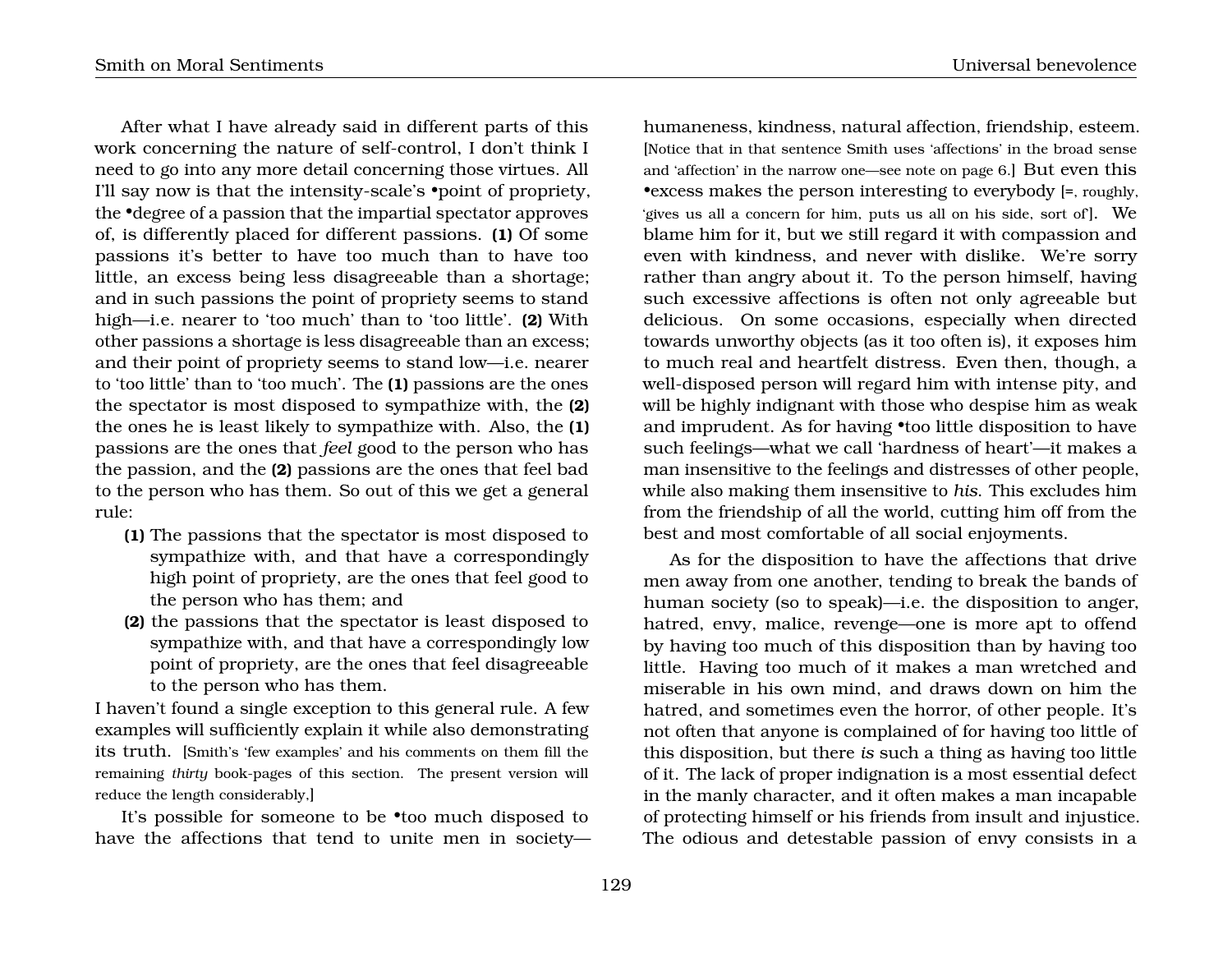[Then a paragraph about a moral risk involved in having too fine a sensitivity to personal injury, danger and distress.

possible to have *too little* of that drive. Envy is the passion that views with malignant dislike the greater success of people who are really entitled to all the success they have had. A man who in matters of consequence tamely allows other people who are *not* entitled to any such success to rise above him or get before him is rightly condemned as poor-spirited. This weakness is commonly based on laziness, sometimes on good nature, on a dislike for confrontation and for bustle and pleading, and sometimes also on a sort of ill-judged magnanimity. [This last basis for poor-spiritedness, Smith says, involves the person's having a dismissive attitude to the advantages that he is passing up, and fancying that he'll be able to keep up this attitude indefinitely. He is apt to be wrong in this belief, and to end up with 'a most malignant envy' and hatred for the success of the others.]

misdirected excess of a certain motivational drive, and it's

One is more likely to offend by •being too sensitive to personal danger and distress than by •not being sensitive enough to these. (This is similar to being too sensitive or not sensitive enough to personal provocation.) No character is more contemptible than that of a coward; no character is more admired than that of the man who faces death bravely, maintaining his tranquillity and presence of mind amidst the most dreadful dangers. [Smith develops this line of thought, mainly repeating things he has said earlier.]

But although our sensitivity to our own injuries and misfortunes is usually •too strong, it *can* be •too weak. A man who feels little for his own misfortunes will always feel less for those of other people, and be less disposed to relieve them. [And so on, as Smith develops the general theme that a proper care for the welfare of others requires a proper care for one's own interests. The most striking thing here is the description of the internalized impartial spectator as 'the great inmate, the great demi-god within the breast'.]

It's possible to have this and yet behave well, Smith says, because this extreme sensitivity can be controlled by 'the authority of the judge within the breast'. But this may be too fatiguing for the inner judge, giving him 'too much to do'. In such a case, Smith says, there will be a constant inner conflict between (for example) cowardice and conscience, depriving the person of 'internal tranquillity and happiness'. He continues:] A wise man whom Nature has endowed with this too-fine sensitivity, and whose too-lively feelings haven't been sufficiently blunted and hardened by early education and proper exercise, will do whatever he decently can to avoid situations for which he isn't perfectly fitted. . . . A certain boldness, a certain firmness of nerves and hardiness of constitution, whether natural or acquired, are undoubtedly the best preparatives for all the great exercises of self-control. . . .

It is also possible to have too much, or to have too little, sensitivity to the pleasures, amusements and enjoyments of human life. Having too much seems less disagreeable than having too little. A •strong propensity for joy is certainly more pleasing—to the person himself and to the spectator—than a •dull numbness towards objects of amusement and diversion. We are charmed with the gaiety of youth, and even with the playfulness of childhood, but we soon grow weary of the flat and tasteless solemnity that too often accompanies old age. It can happen that a great propensity for joy etc. isn't restrained by a sense of propriety—is unsuitable to the time or the place, or to the age or the situation of the person—so that in giving way to it the person is neglecting his interests or his duty; and when that happens, the propensity is rightly blamed as excessive, and as harmful both to the individual and to the society. But in most of these cases the chief fault is not so much the strength of the propensity for joy as the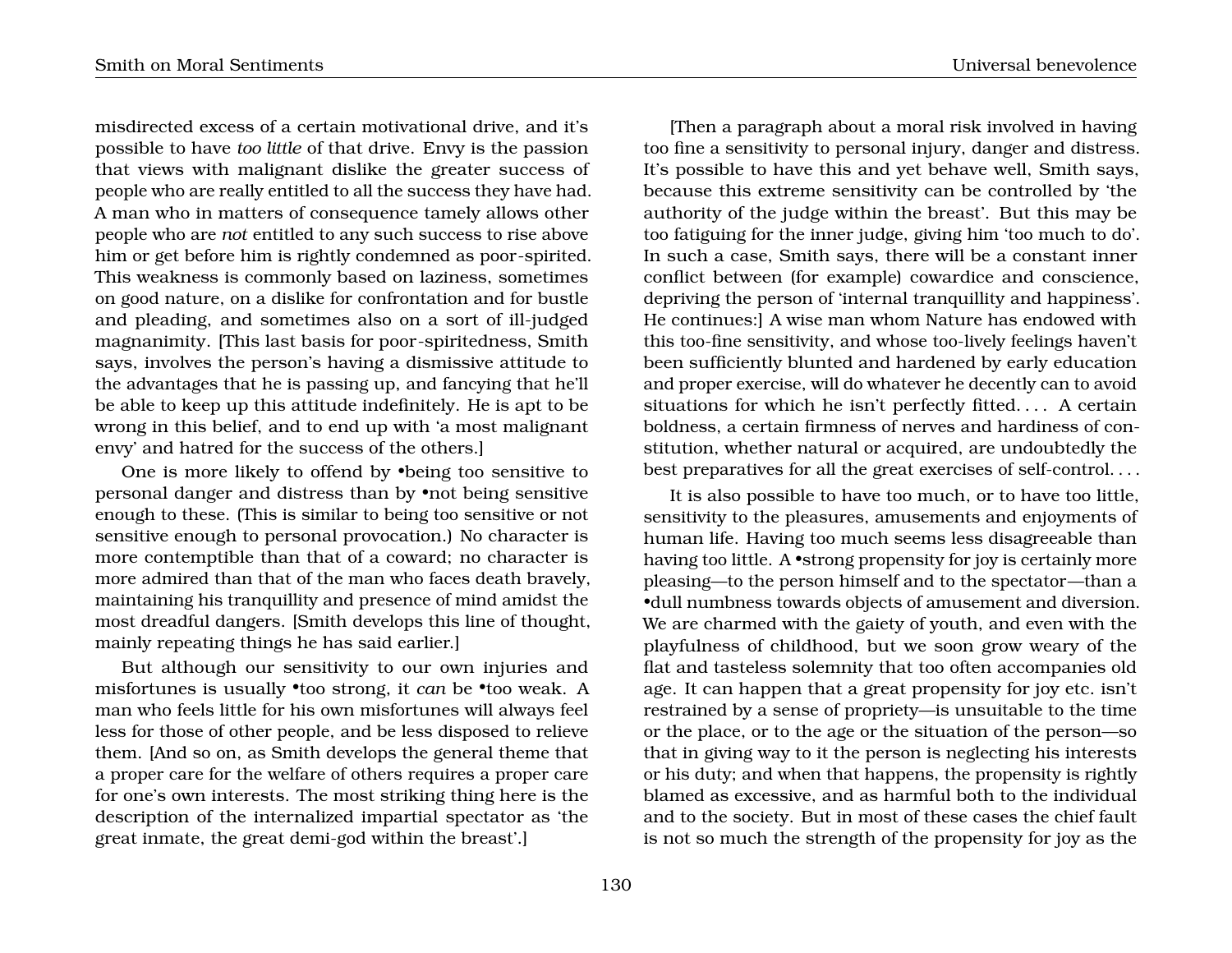weakness of the sense of propriety and duty. . . .

[The twenty-odd book-pages that Smith has ahead of him in this section are entirely devoted to 'self-estimation'—thinking too highly of oneself, not thinking highly enough of oneself, or getting it right.]

One's estimate of oneself may be too high, and it may be too low. It is so agreeable to think highly of ourselves, and so disagreeable to take a low view of ourselves, that for the person himself some degree of over-rating must be much less disagreeable than any degree of under-rating. But it may be thought that things must appear quite differently to the impartial spectator, who must always find under-rating less disagreeable than over-rating. . . .

In estimating our own merit, judging our own character and conduct, there are two different standards to which we naturally compare them. **(1)** One is the idea of *exact propriety and perfection*, so far as each of us can comprehend that idea. **(2)** The other is ·the idea of· *a certain approximation to exact propriety and perfection*—specifically, the degree of perfection etc. that is commonly achieved in the world, the degree that most of our friends and companions, and most of our rivals and competitors, may have actually arrived at. We don't often—I'm inclined to think we don't *ever*—try to judge ourselves without paying some attention to both these standards. But different men distribute their attention between them differently; so indeed does one man at different times.

So far as our attention is directed towards **(1)** the first standard, ·even· the wisest and best of us can see nothing but weakness and imperfection in his own character and conduct, finding no reason for arrogance and presumption, and plenty of reason for humility, regret and repentance. So far as our attention is directed towards **(2)** the second standard, we may be affected in either way, feeling ourselves to be really above the standard to which we are comparing ourselves, or really below it.

The wise and virtuous man directs his attention mainly to **(1)** the first standard, the idea of exact propriety and perfection. There exists in every man's mind an idea of this kind, gradually formed from his observations on the character and conduct both of himself and of other people. It is slowly and steadily under construction by the great demigod within the breast, the great judge and arbiter of conduct. [Smith writes about how the wise and virtuous man constantly measures himself against this standard, trying to get closer to it in his own character and conduct. But never fully succeeding, because, Smith says, 'he is imitating the work of a divine artist, which can never be equalled'. He may cheer himself up by comparing himself with **(2)** the second standard, 'but he is necessarily much more humbled by **(1)** one comparison than he ever can be elevated by **(2)** the other'. And he won't let the results of **(2)** the second comparison lead him to behave arrogantly or dismissively towards other people.]

In all the liberal and ingenious arts [see note on page [99](#page-99-0)] painting, poetry, music, eloquence, philosophy—the great artist always feels the real imperfection of his own best works, and is more aware than anyone else is of how far short they fall of the •ideal perfection of which he has formed some conception. He does what he can to imitate that ideal, but he despairs of ever equalling it. Only the inferior artist is ever perfectly satisfied with his own works. He has little conception of •ideal perfection, and doesn't think about it much. What he mostly compares his works with are the works of other artists, perhaps less good artists than he is. [Smith decorates this point with an anecdote: a great French poet said that no great man is ever completely satisfied with his own works, and an inferior poet replied that *he* was always completely satisfied with *his*! Smith then goes on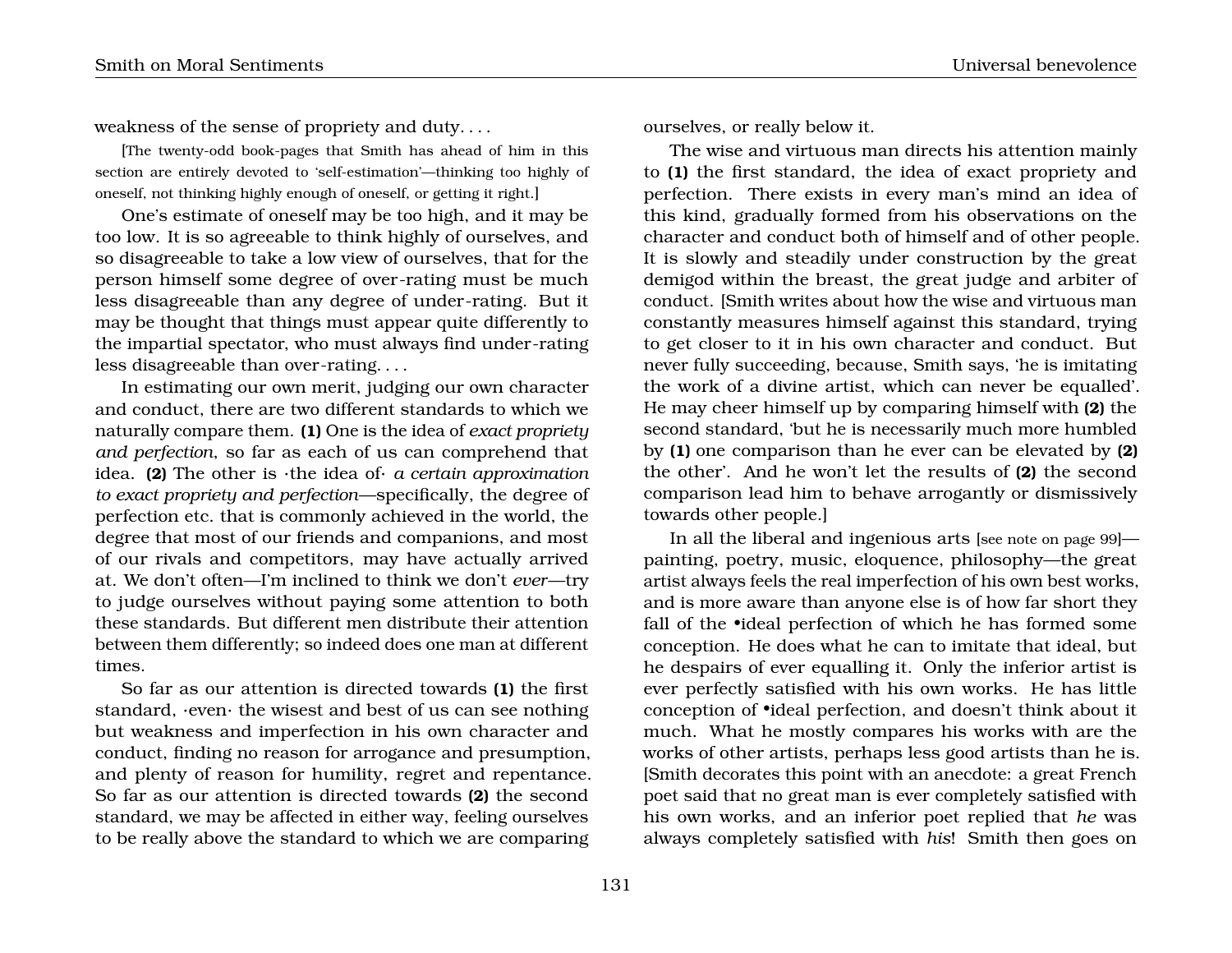to say that the situation of an artist in relation to his work is *not* after all a good model of the situation of a good man in relation to his whole life. He handles this point in terms not of **(1)** as a standard by which to *evaluate* one's work or one's life but rather of it as a standard by which to *make* one's works or to *live* one's life:] But to support and finish off (if I may put it that way) the conduct of a whole life to some resemblance to this ideal perfection is surely much more difficult than to work up to an equal resemblance any of the productions of any of the ingenious arts. The artist sits down to his work undisturbed, at leisure, in the full possession and recollection of all his skill, experience, and knowledge. The wise man must support the propriety of his own conduct in health and in sickness, in success and in disappointment, in the hour of fatigue and drowsy indolence as well as in that of the most awakened attention. The most sudden and unexpected assaults of difficulty and distress must never surprise him. The injustice of other people must never provoke him to injustice. The violence of faction must never confound him. All the hardships and hazards of war must never either dishearten or appal him.

[The next topic is the person who, when he judges himself by **(2)** the second standard—the one set by how well the general run of people are performing—*rightly* thinks that he is 'very much above it'. If this person doesn't attend carefully to **(1)** the ideal standard (and most such people *don't*), he will become arrogant and inappropriately self-admiring, and will often persuade the gullible multitude to take him at his (over-)valuation. This creates for him a kind of 'noisy fame' that may stay with him down the centuries. It may be—Smith allows—that a high-achieving person *needed* this self-overestimation—both to embolden him to embark on his ventures and to get others to join and support him in them. But if he becomes (by worldly standards) extremely successful while still having this unduly high opinion of himself, he may be betrayed into 'a vanity that approaches almost to insanity and folly'. Smith cites the ancient examples of Alexander the Great and Julius Caesar. Intelligent as Caesar was, he says, he *liked* being said to have descended from the goddess Venus; and he was guilty of various instances of 'an almost childish vanity', which may have helped to motivate his assassins. Then:] The religion and manners of modern times don't encourage our great men to think they are gods or even prophets. But the combination of success and popularity has led many of the greatest of them to credit themselves with far more importance and far more ability than they really possess; and this has sometimes pushed them into rash and sometimes ruinous adventures. [The only exception to this in modern times, Smith says, is the great Duke of Marlborough, an enormously successful general who was never undermined by immodesty.]

In the humble projects of private life as well as in the ambitious and proud pursuit of high rank and high office, great ability and success at the outset often encourage people to tackle projects that are bound to lead to bankruptcy and ruin in the end.

[Smith now embarks on four book-pages of reflection about how self-overestimation figures in the lives and reputations of notably able people who are guilty of it. He repeats at length that it can be an aid to success but can also be a trap, leading the person to ruin himself in one way or another; and he describes in glowing terms the situation of an able person who is truly modest. He speculates on the interplay, in a great man's reputation, between knowledge of his real successes and inflated beliefs about how great he was—e.g. what would Caesar's reputation be *now* if he had lost the battle of Pharsalia? He describes in some detail the disgusting moral depths to which a great man—Alexander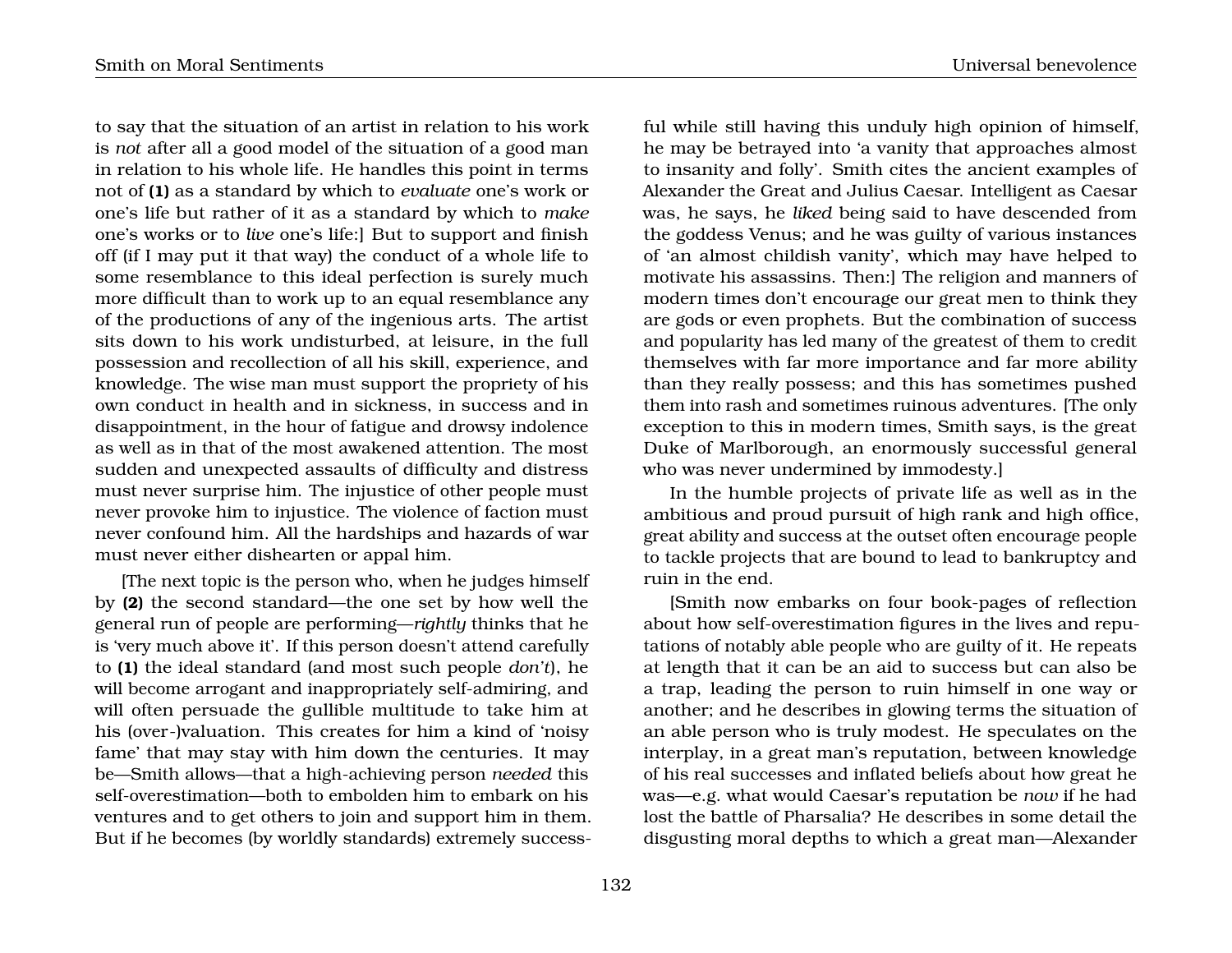the Great—descended because of the weight of his grossly exaggerated idea of who he was. And he also describes a further upshot:] The humble, admiring, and flattering friends whom Alexander left in power and authority at his death divided his empire among themselves, and after having thus robbed his family and kindred of their inheritance, put to death every single surviving member of the family, male and female, one by one.

[The next paragraph leads Smith into one special department of the self-overestimation topic, a department that will be his topic through the remaining ten book-pages of the section:] Faced with the excessive self-estimation of the splendid people in whom we observe a notable superiority above **(2)** the common level of mankind, we don't just •pardon it but often •thoroughly enter into it and sympathize with it. We call such people 'spirited', 'magnanimous', and 'high-minded'—labels that all convey a considerable degree of praise and admiration. But we can't enter into and sympathize with •the excessive self-estimation of people in whom we don't see any such distinguished superiority. We're disgusted and revolted by •it, and we find it hard to forgive and hard to put up with! We call it 'pride', a word that •usually conveys a considerable degree of blame, or 'vanity', a word that •always does so. [This version will use those two words exactly as Smith does, not getting into questions about whether what they meant to him is exactly what they mean to us. (Hume in *Treatise* II treats them as synonyms.)]

Pride and vanity are alike in some ways, because each is a variety of self-overestimation; but in many respects they are different.

The proud man is sincere: he really is thoroughly convinced of his own superiority, though it's not always easy to see what this conviction is based on. He wants you to view him in just the way he views himself when he looks

at himself from your viewpoint. All he demands from you (he thinks) is justice. If you seem not to respect him as he respects himself, he is offended rather than humiliated, and feels the kind of indignant resentment he would feel if you had harmed him in some way. (·He would feel humiliated only if he had a *tentative* high opinion of himself and was looking to you to confirm him in it·.) Even then, he doesn't condescend to explain his reasons for his own conviction of his worth. He is too proud to make an effort to win your esteem. He even acts as though he despises it, and tries to keep his end up by making you aware not of how high he is but of how low you are. He seems to want not so much to arouse your esteem for *him* as to grind down your esteem for yourself.

The vain man is not sincere: he usually isn't convinced, in his heart of hearts, that he really has the superiority that he wants you to ascribe to him. He wants you to view him in much more splendid colours than those in which he can view himself when he places himself in your situation and supposes you to know everything that he knows. So when it seems that you view him in different colours, perhaps in his proper colours, he is humiliated rather than offended. He takes every opportunity to display the grounds for his claim to the character that he wants you to ascribe to him; he does this by ostentatious and unnecessary parades of the good qualities and accomplishments that he does possess in some tolerable degree, and sometimes even by false claims to good qualities that he *doesn't* have, or that he does have but only in such a low degree that he might as well be said not to have them at all. Far from despising your esteem, he anxiously and busily courts it. Far from wishing to grind down your self-estimation, he is happy to accept it, in the hope that you will accept his own in return. He flatters in order to be flattered. He works on pleasing people; and he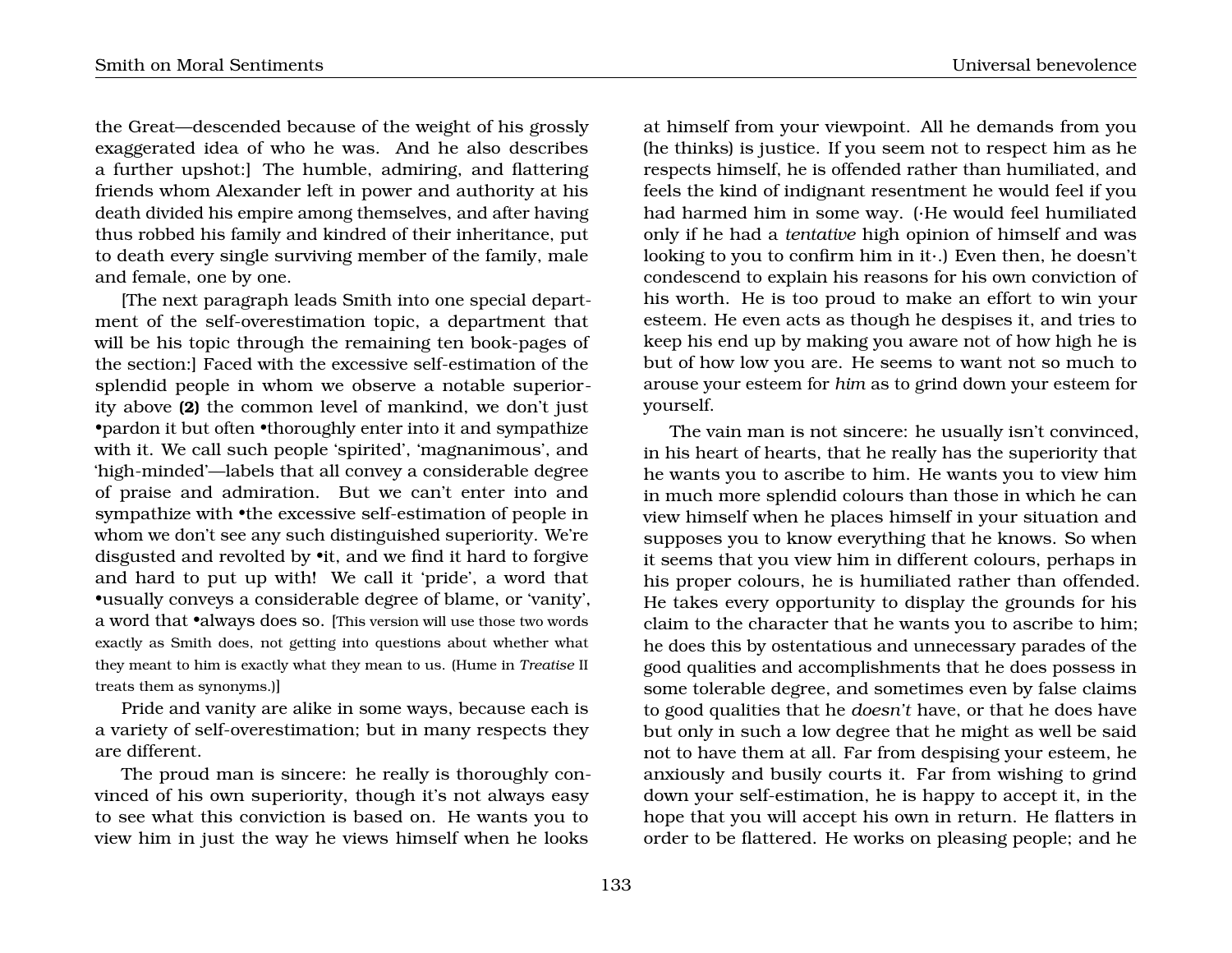tries to bribe you into a good opinion of him by politeness and acceptance, and sometimes even by giving real and essential help—though often in an unnecessarily showy manner.

The vain man sees the respect that is paid to rank and fortune, and wants to usurp this respect as well as respect for talents and virtues. So his dress, his art collection, his carriage and horses, his way of living all announce a higher rank and a greater fortune than he really has; and in order to support this foolish deception for a few years early in his life, he often reduces himself to poverty and distress later on. . . . Of all the illusions of vanity this may be the most common. Obscure strangers visiting foreign countries, or paying a brief visit to the capital of their own country, often try to practise it; and although this is foolish and most unworthy of a man of sense, it isn't quite *as* foolish in these cases as it is on most other occasions. If their visit is short, they may escape any disgraceful detection; and after they have given full play to their vanity for a few months or a few years, they can return home and start living frugally so as to recover from the extravagant spending during the visit.

A proud man is seldom guilty of this folly. His sense of his own dignity makes him careful not to become anyone's dependent; and if his fortune isn't large he will—while wanting to be decent—be carefully frugal and careful in all his expenses. He is offended by the vain man's ostentatious extravagance, which may out-spend his own. It provokes his indignation as an insolent assumption of a rank to which the vain man isn't entitled, and he never talks about it without loading it with the harshest and severest reproaches.

The proud man doesn't always feel at his ease in the company of his equals, let alone his superiors. He can't give up •his lofty claims, and the faces and conversation of such company awe him so much that he doesn't dare to display •them. He resorts to humbler company, for which he has

little respect, and which he wouldn't *willingly* choose and doesn't find in the least agreeable—I mean the company of his inferiors, his flatterers, and his dependants. He seldom visits his superiors; and when he does, it's not because he will get any real satisfaction from such a visit, but rather to show that he is *entitled* to keep such people company. As Lord Clarendon says about the Earl of Arundel: he sometimes went to court because that's the only place where he could he could find a greater man than himself, and he seldom went to court because it's a place where he found a greater man than himself!

The vain man is different. He seeks the company of his superiors as much as the proud man shuns it. He seems to think that *their* splendour reflects a splendour onto those who are often in their company. He haunts the courts of kings and the receptions of ministers, and puts on the manner of someone who is •a candidate for fortune and promotion, when really he has the much more precious happiness, if he knew how to enjoy it, of *not* being •one! [Smith adds details about how the vain man treats his superiors, ending with:  $\vert \ldots$  often flattery, though mostly pleasant flattery delivered with a light touch, and seldom the gross and overdone flattery of a parasite. The proud man, on the other hand, never flatters, and is often hardly civil to anybody.

Notwithstanding the falsity of its basis, however, vanity is usually a sprightly, cheerful, and often good-natured passion. Pride is always grave, sullen, and severe. Even the falsehoods of the vain man are innocent falsehoods, meant to raise himself, not to lower other people. The proud man (let's be fair) doesn't often go as low as falsehood; but when he does, his falsehoods are far from innocent. They are all trouble-making, and meant to lower other people. He is full of indignation against people who are accorded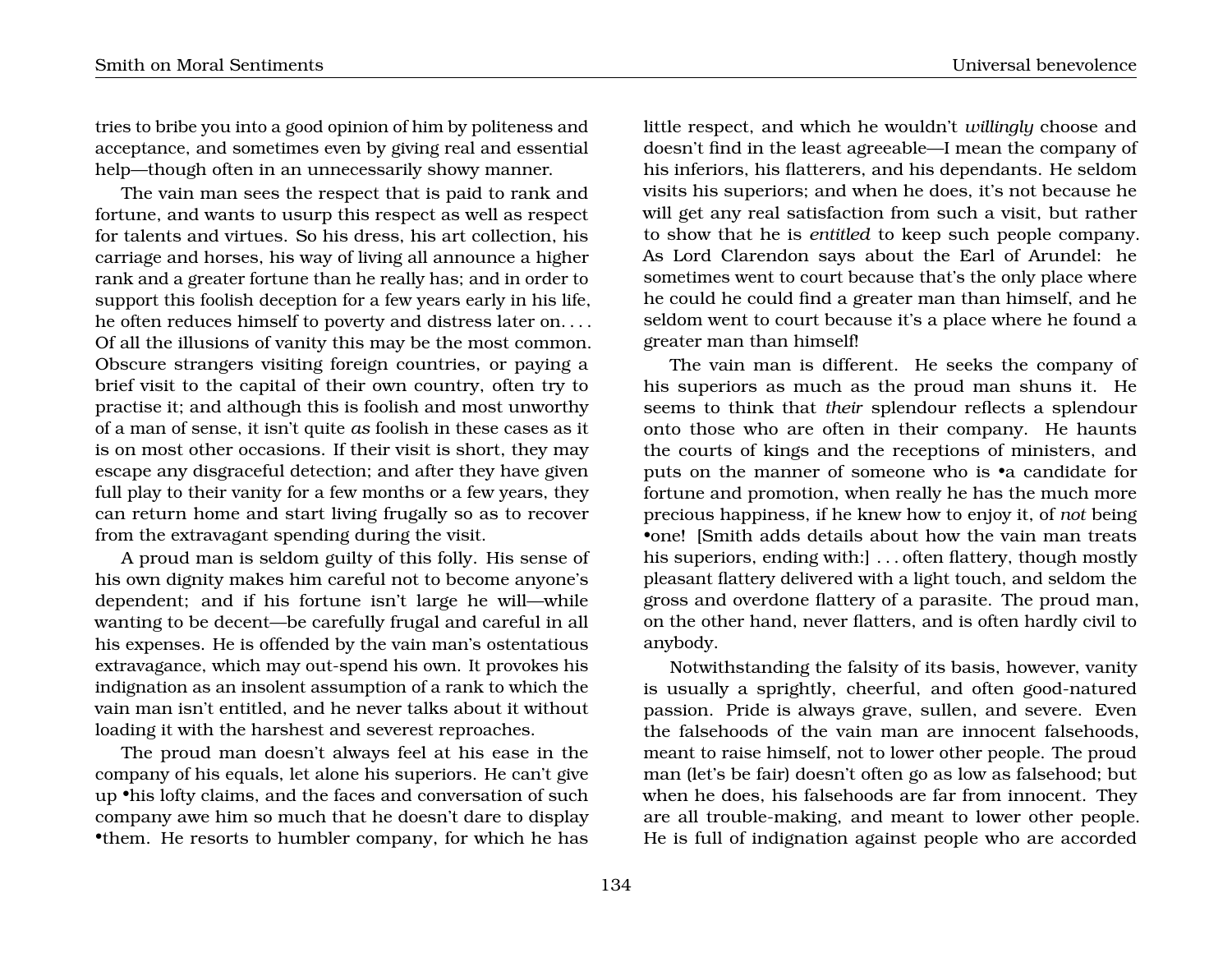a superiority that he thinks they don't deserve; and this makes him energetic in saying what he can to undermine the supposed basis for their superiority, and to pass on, uncritically, stories that discredit them. The worst falsehoods of vanity are all so-called 'white lies'; when pride sinks to the level of falsehoods, they are falsehoods of the opposite colour!

Our dislike of pride and vanity generally inclines us to rank •below rather than above the common level the people we think of as proud or vain. I think we are usually wrong about this, and that the proud man and the vain one are often and perhaps usually a good deal •above the common level, though nowhere near *as much* above it as the proud man thinks he is or as the vain man wants *you* to think he is. . . . Pride is often accompanied by many •respectworthy virtues—truthfulness, integrity, a high sense of honour, cordial and steady friendship, unshakable firmness and resolution. Vanity is often accompanied by many •likeable virtues—humaneness, politeness, a desire to be helpful in all little matters, and sometimes real generosity in great matters. . . . In the last century, the French were accused of vanity by their rivals and enemies, while the Spanish were accused of pride; and foreign nations were inclined to regard the French as more likeable and the Spanish as more respectworthy.

[Smith's next three points can be reported briefly. **(i)** The word 'vain' is never used approvingly; 'proud' is sometimes used as a term of praise, though when that happens 'pride is being confused with magnanimity'. **(ii)** A proud man is likely to be too contented with himself to try for self-improvement, unlike the vain man, who would like to have the qualities and talents that people admire. A vain young man shouldn't be discouraged from trying to become something worthy of admiration; and his vanity—which is really just his trying to

get admiration too soon—should be treated with forbearance. **(iii)** Pride and vanity often go together in one man, and Smith explains why this is natural:] It is natural that a man who thinks more highly of himself than he deserves should want other people to think still more highly of him; and that a man who wants other people to think more highly of him than he thinks of himself should also think more highly of himself than he deserves.

[On page [129](#page-129-0) Smith introduced the 'point of propriety' for this or that passion, and discussed 'too much' and 'too little' for various passions. When on page [131](#page-129-0) he turned to self-estimation, this led him into two topics—•different standards for self-estimation, and •pride and vanity that mostly breathed the air of 'too high'. Now at last he is going to discuss the 'too low' side of self-estimation.]

Men whose merit is considerably above the common level sometimes *under*-rate themselves. Such a person is often pleasant to be with, in private: his companions are at ease in the society of such a perfectly modest and unassuming man. But those companions, though they are fond of him, are likely not to have much respect; and the warmth of their fondness usually won't be enough to make up for the coolness of their respect. That won't apply if the companions have more discernment *and* more generosity than people usually have. Men of ordinary discernment never rate a person higher than he appears to rate himself. 'Even *he* seems unsure whether he is perfectly fit for the post we are considering him for', they say, and they immediately appoint some impudent blockhead who has no doubt about *his* qualifications. And even discerning people, if they are mean-minded, will take advantage of his simplicity and impertinently set themselves up as superior to him although they are nothing of the sort. His good nature may enable him to put up with this for some time, but he'll grow tired of it eventually. That is apt to happen when it is too late, i.e. when the rank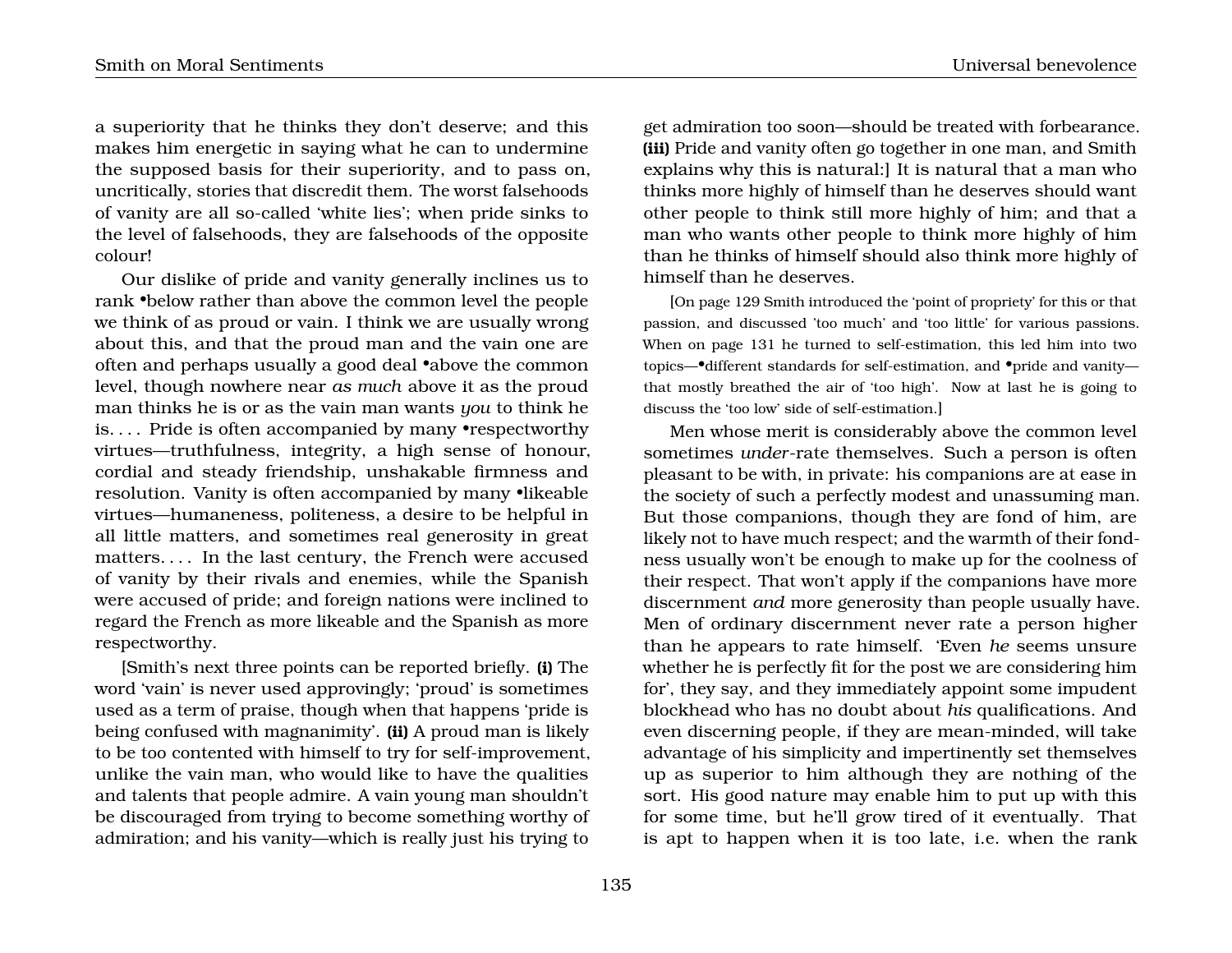that he ought to have had is lost irrecoverably, having been stolen—through his failure to push his own merits—by some more pushy but less meritorious companion. . . . Such a man, too unassuming and unambitious in his younger years, is often insignificant, complaining, and discontented in his old age.

The unfortunate folk whom nature has formed a good deal *below* the common level seem sometimes to rate themselves as even *further* below it than they really are. This humility appears sometimes to sink them into idiotism. [Smith could mean 'sink them into *behaving like* idiots' or 'sink them into *being* idiots'. The ensuing discussion implies a challenge to the very distinction between those two.] Examine idiots carefully and you'll find that many of them have faculties of understanding that are quite as strong as those of many people who, though acknowledged to be dull and stupid, are not classified as 'idiots' by anyone. Many idiots who have had no more than ordinary education have learned to •read, •write, and •do sums tolerably well. And many persons who were never classified as 'idiots' and who received careful education have never been able to acquire a reasonable level in any one of •those three accomplishments—not even when, later on in life, they have had spirit enough to try to learn what their early education hadn't taught them. ·They have escaped being classed as 'idiots' because· an instinct of pride has led them •to set themselves on a level with their equals in age and situation, and—with courage and firmness—•to maintain their proper station among their companions. By an opposite instinct, the idiot feels himself to be below every company into which you can introduce him. Ill-treatment (which is extremely likely to come his way) can throw him into violent fits of rage and fury. But no good usage, no kindness or patience, can ever raise him to converse with you as your equal. If you can bring him into conversation with

you at all, you'll often find his answers •relevant enough and even •sensible; but they will always be marked by his strong sense of his own great inferiority. He seems to shrink back from your look and conversation, and to feel—seeing himself from your viewpoint—that despite your apparent kindness to him you can't help considering him as immensely below you. **(a)** Some idiots—perhaps most idiots—seem really to be immensely below the rest of us, mainly or entirely because of a certain numbness or sluggishness in their faculties of the understanding. But there are **(b)** other idiots whose faculties of understanding don't appear to be more sluggish or numb than in **(c)** many people who are not regarded as idiots. ·Then what is the difference between the **(b)** group and the **(c)** group? It's that· the instinct of pride that is needed if they are to maintain themselves on a level with their brethren seems to be totally lacking in the **(b)** group and not in the **(c)** group.

So it seems that the degree of self-estimation that contributes most to the happiness and contentment of the person himself seems also to be the degree that is most agreeable to the impartial spectator. The man who values himself as he ought and no more than he ought is nearly always valued by other people at the level that he thinks is right. He wants no more than is due to him, and he settles for that with complete satisfaction.

The proud man and the vain man, on the other hand, are constantly dissatisfied. One is tormented with indignation at the high ranking that other people get (wrongly, he thinks). The other is in continual fear of the shame that he predicts he would suffer if his deceit were discovered. Take the special case of a vain man who makes extravagant claims about himself although he really *does* have a fine mind and splendid abilities and virtues and is also favoured by good luck. His claims will be accepted by the multitude, whose applause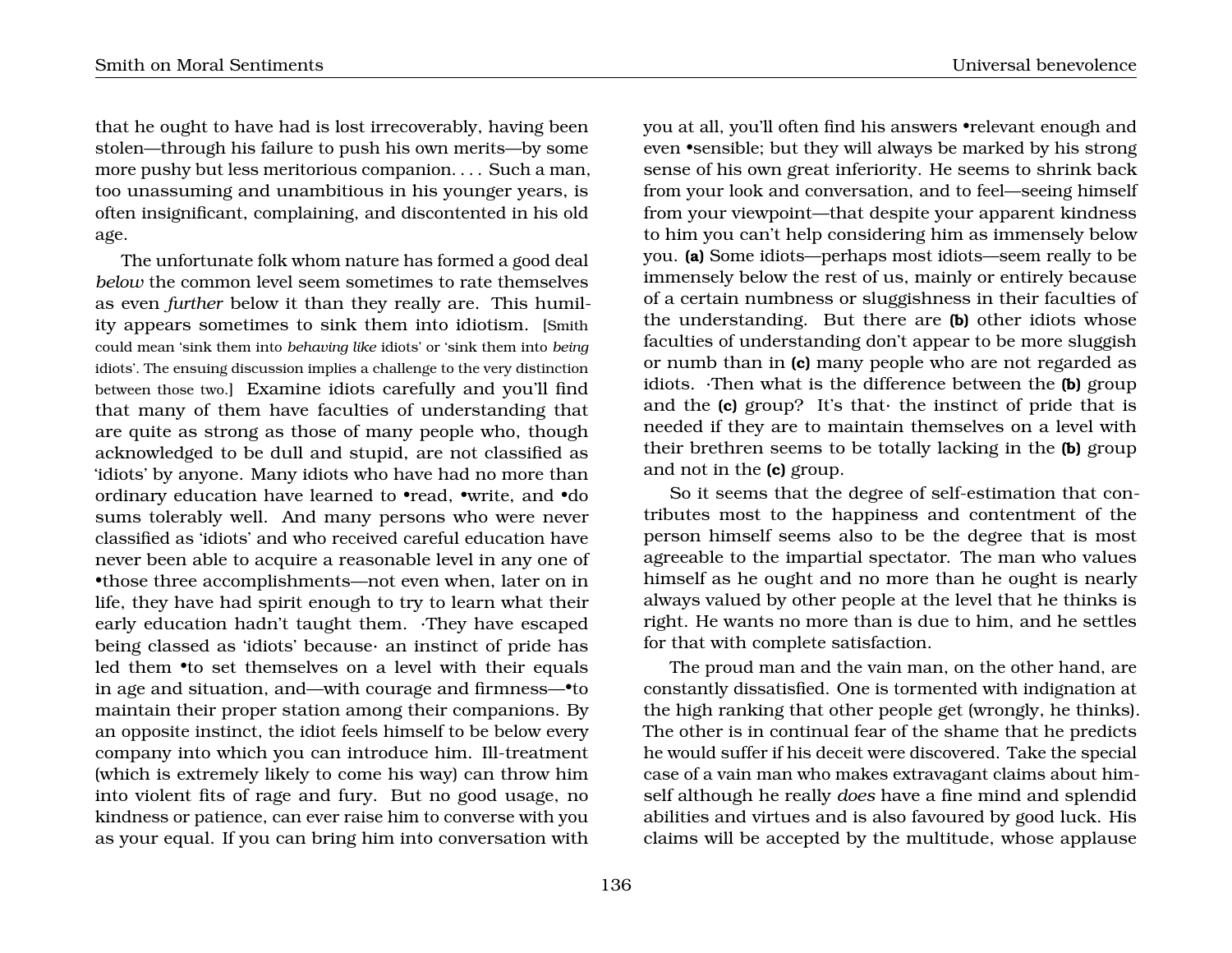he doesn't care about much; but they won't be accepted by the wise people whose approval is just what he is most anxious to get. He feels that they see through his deceptions and suspects that they despise him for them; and he may well suffer the cruel misfortune of becoming. . . .a furious and vindictive enemy of the very people whose friendship he would have most enjoyed.

Though our dislike for the proud and the vain often inclines us to rank them rather below than above their real level, we seldom venture to treat them badly unless we are provoked by some particular and personal impertinence. In common cases we find it more comfortable to accept their folly and adjust ourselves to it as best we can. But with the man who *under*-rates himself the situation is different: we usually do to *him* all the injustice that he does to himself, and often much more (unless we are more discerning and more generous than most people are). As well as being more unhappy in his own feelings than either the proud or the vain man is, he is much more open ·than they are· to every sort of ill-treatment by other people. It is almost always better to be •a little too proud than to be •in any respect too humble. In the sentiment of self-estimation, some degree of excess seems—to the person himself *and* to the impartial spectator—to be less disagreeable than any degree of defect.

In this respect, therefore, self-estimation is like every other emotion, passion, and habit: the degree that is most agreeable to the impartial spectator is likewise most agreeable to the person himself. . . .

#### **Conclusion of Part VI**

Concern for our own happiness recommends to us the virtue of **(1)** prudence; concern for the happiness of other people recommends to us the virtues of **(2)** justice, which restrains us from harming their happiness, and **(3)** beneficence, which prompts us to promote it. Quite apart from any considerations about the sentiments of other people—facts about what those sentiments

are, or

ought to be, or

would be if such-and-such were the case

—**(1)** prudence is **basically** recommended to us by our selfish affections, and **(2)** justice and **(3)** benevolence by our benevolent ones. But a regard for the sentiments of other people enters the picture after the **basis** is laid, serving to enforce and to direct the practice of all those virtues. Anyone who has for many years walked steadily and uniformly in the paths of prudence, justice, and proper beneficence has been primarily guided in his conduct by a concern for the sentiments of •the imagined impartial spectator, •the great inmate of the breast, •the great judge and arbiter of conduct. If in the course of the day we have in any way swerved from the rules that •he prescribes to us, if we have

**(1)** gone too far or not far enough in our frugality,

**(2)** in any way harmed the interests or happiness of our neighbour (through passion or by mistake), or **(3)** neglected a clear and proper opportunity to do something *for* those interests and that happiness,

it is this inmate of the breast who, in the evening, challenges us concerning those omissions and violations, and his reproaches often make us blush inwardly for our folly and inattention to our own happiness and for our still greater indifference and inattention to the happiness of other people.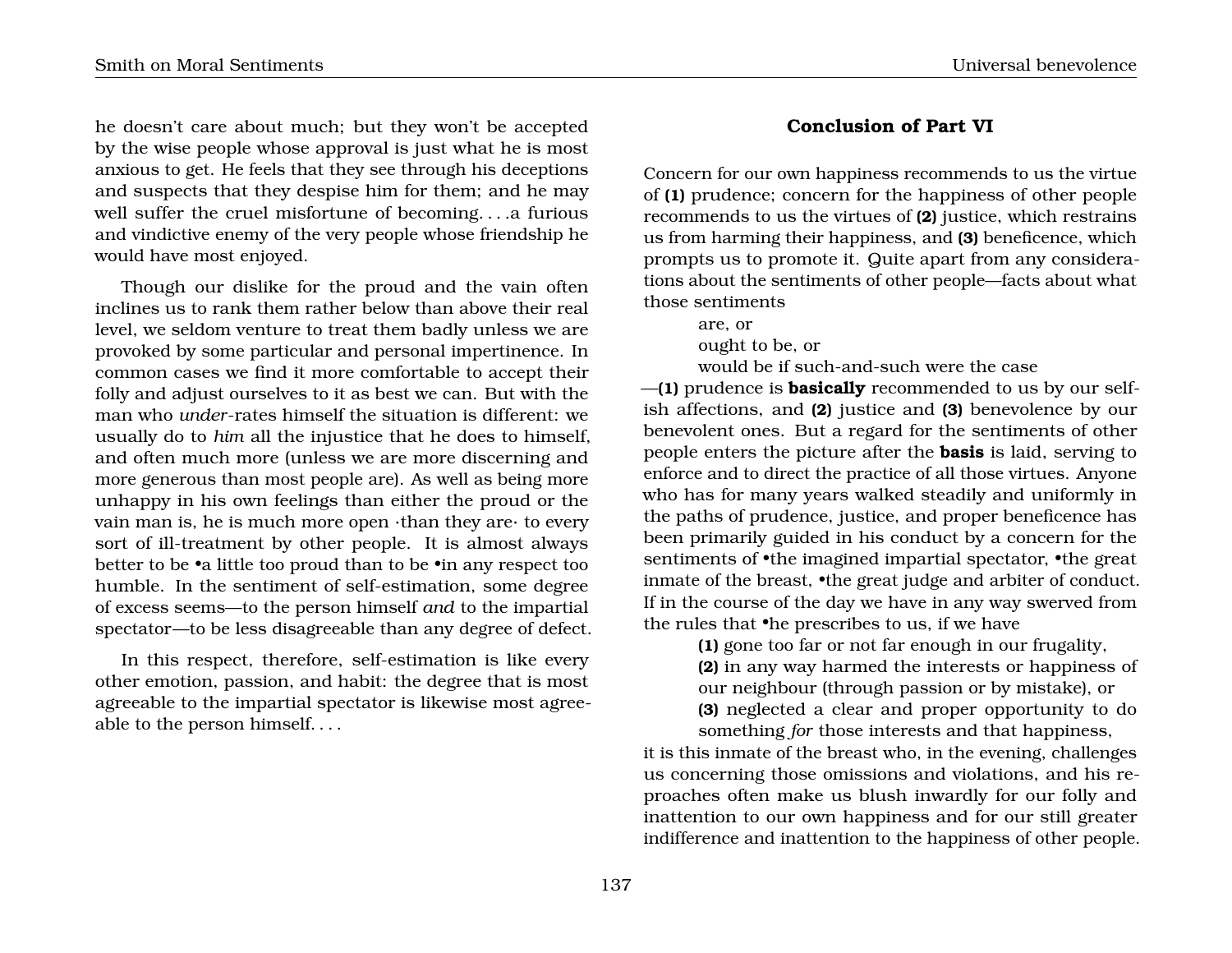But though the virtues of **(1)** prudence, **(2)** justice, and **(3)** beneficence can at different times be recommended to us almost equally by two different sources (·our feelings and those of the impartial spectator·), the virtues of **(4)** self-control are in most cases recommended to us almost entirely by one source—our sense of propriety, our regard for the sentiments of the imagined impartial spectator. Without the restraint that *this* imposes, every passion would usually rush headlong to its own gratification. . . . No facts about time or place would restrain vanity from loud and impertinent showing off, or restrain voluptuousness from open, indecent, and scandalous indulgence. In nearly every case, the only thing that overawes all those mutinous and turbulent passions, toning them down into something that the impartial spectator can enter into and sympathize with, is a concern for what the sentiments of other people are, or ought to be, or would be if such-and-such were the case.

It's true that sometimes those passions are restrained not so much by •a sense of their impropriety as by •a prudential consideration of the bad consequences that might follow from letting them have their way. In these cases the passions are *restrained* but aren't always *subdued*, and they often remain lurking in the breast with all their original fury. The man whose anger is restrained by fear doesn't always get rid of his anger, but only delays acting on it until it is safer for him to do so. Contrast that with the following case:

> A man tells someone else about the harm that has been done to him, and immediately feels the fury of his passion being cooled and calmed down through sympathy with the more moderate sentiments of his companion. He adopts those more moderate sentiments for himself, coming to view the harm not in the black and atrocious colours in which he had originally saw it but in the much milder and fairer light in which his companion naturally views it.

This man doesn't just restrain his anger; he to some extent subdues it. The passion becomes really less than it was before, and less capable of arousing him to the violent and bloody revenge that he may at first have thought of inflicting.

When any passion is restrained by the sense of propriety it will be somewhat moderated and subdued. But when a passion is restrained only by prudential considerations of some sort, it is often inflamed by the restraint, and sometimes. . . .it bursts out with tenfold fury and violence in some context where nobody is thinking about the matter and the outburst is merely absurd.

[The remaining three paragraphs of the section are mainly repetitions of things said earlier.]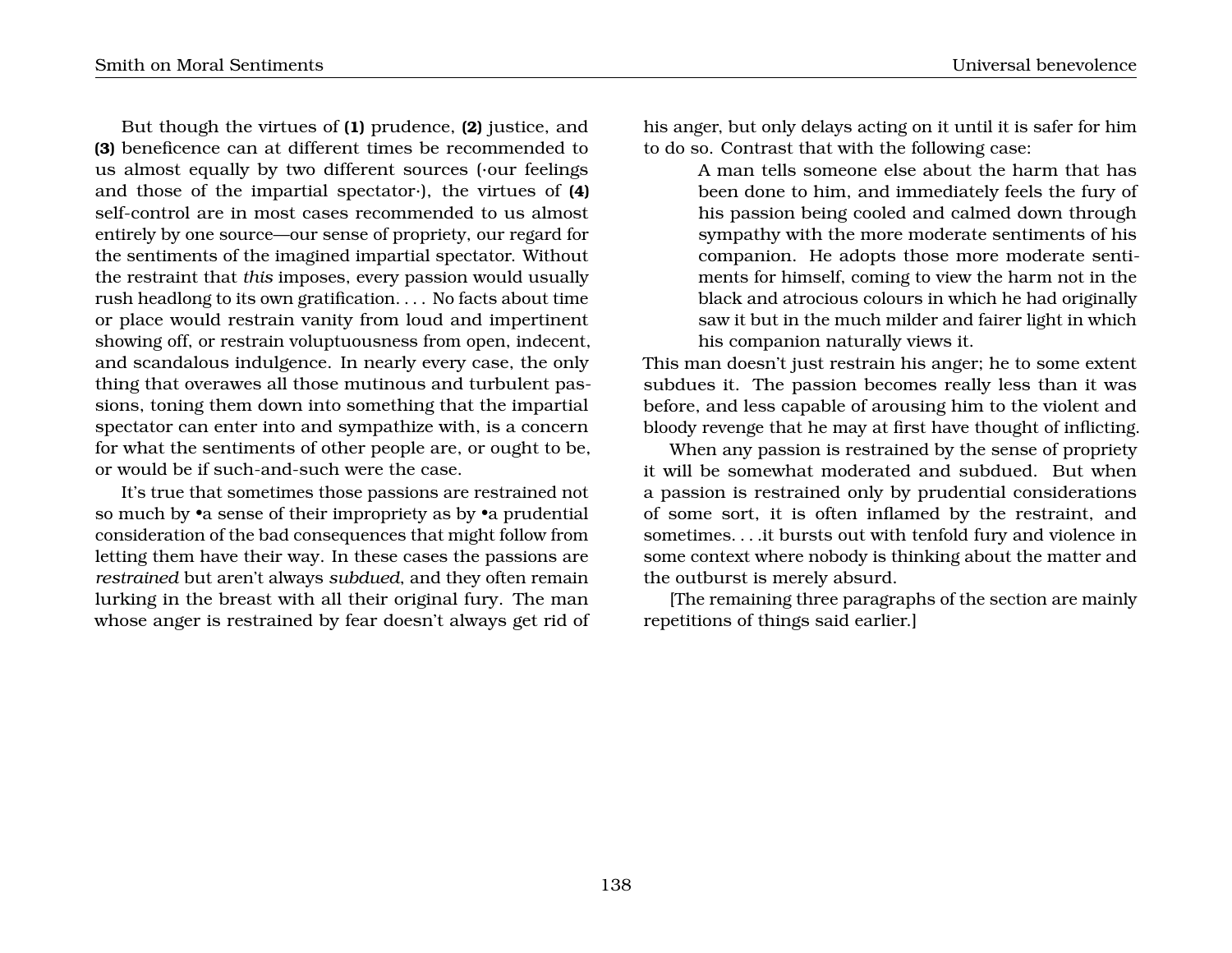## **Part VII: Systems of moral philosophy**

### **Section 1: The questions that ought to be examined in a theory of moral sentiments**

If we examine the most famous and remarkable of the various theories that have been given regarding the nature and origin of our moral sentiments, we'll find that almost all of them coincide with *some part* of the account I have been giving; and that if everything that I have said is fully taken into account, we'll be able to explain what the view or aspect of nature was that led each particular author to form his particular system. It may be that *every* system of morality that ever had any reputation in the world has ultimately come from one or other of the sources that I have been trying to unfold. Because all those systems are in this way based on natural principles, they are all to some extent right. But because many of them are based on a partial and imperfect view of nature, many of them are in some respects wrong.

In discussing the sources of morals we have to consider two questions:

- **(1)** What does virtue consist in? That is, what kind of temperament and tenor of conduct is it that constitutes the excellent and praiseworthy character, the character that is the natural object of esteem, honour, and approval?
- **(2)** By what power or faculty in the mind is this character—whatever it may be—recommended. to us? That is, how does it come about that the mind prefers

one tenor of conduct to another, calling one 'right' and the other 'wrong', regarding one as an object of approval, honour and reward, and the other as an object of blame, censure and punishment?

We are addressing **(1)** when we consider whether virtue consists in •benevolence, as Hutcheson imagines; or in •acting in a way that is suitable to the different relations we stand in, as Clarke supposes; or in •the wise and prudent pursuit of our own real and solid happiness, as others have thought.

We are addressing **(2)** when we consider whether the virtuous character—whatever it consists in—is recommended to us •by self-love, which makes us perceive that this character in ourselves and in others tends most to promote our own private interests; or •by reason, which points out to us the difference right and wrong behaviour in the same way that it points out the difference between truth and falsehood; or •by a special power of perception called a 'moral sense', which this virtuous character gratifies and pleases while the contrary character disgusts and displeases it; or •by some other drive in human nature, for example some form of sympathy or the like.

I'll address **(1)** in the next section, and **(2)** in section 3.

#### **Section 2: The different accounts that have been given of the nature of virtue**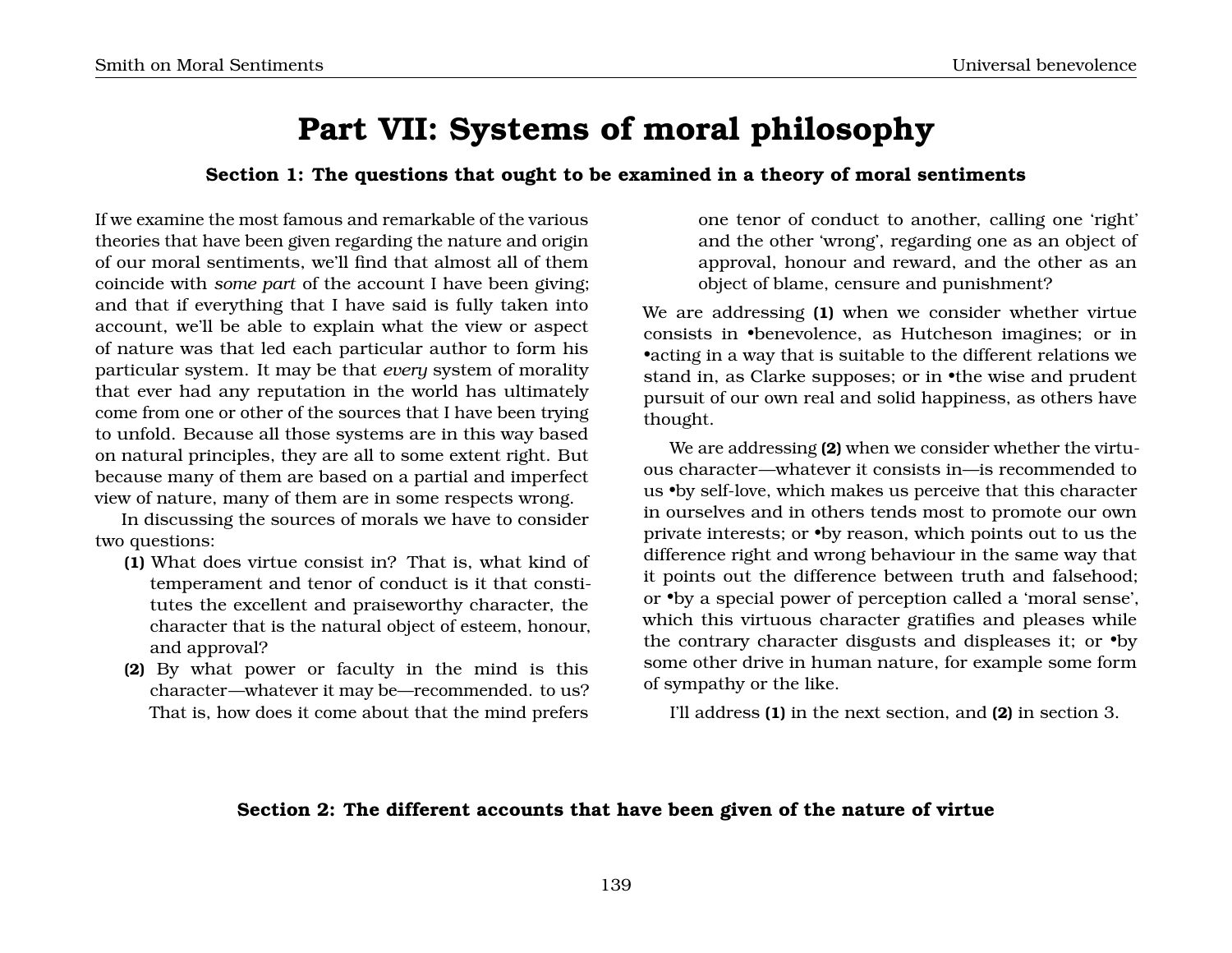The different accounts that have been given of the nature of virtue, i.e. of what temper of mind makes a character excellent and praiseworthy, can be put into three classes. **(1)** According to some accounts, the virtuous temper of mind doesn't consist in any one kind of affection but in the **proper** controlling and directing of all our affections, which may be either virtuous or vicious according to the objects they pursue and the level of intensity with which they pursue them. According to these authors, virtue consists in **propriety**.

**(2)** According to others, virtue consists in the judicious pursuit of our own private interest and happiness, or in the proper controlling and directing of the selfish affections that aim solely at this end. In the opinion of these authors, virtue consists in **prudence**.

**(3)** Yet another set of authors make virtue consist only in the affections that aim at the happiness of others, not in the ones that aim at our own happiness. According to them, the only motive that can stamp the character of virtue on any action is **disinterested benevolence**.

It's clear that the character of virtue must either •be ascribed to all and any our affections when properly controlled and directed, or •be confined to some one class of them. The big classification of our affections is into *selfish* and *benevolent*. It follows, then, that if the character of virtue can't be ascribed to all and any affections when properly controlled and directed, it must be confined either to •affections that aim directly at our own private happiness or •affections that aim directly at the happiness of others. Thus, if virtue doesn't consist in **(1)** propriety, it must consist either in **(2)** prudence or in **(3)** benevolence. It is hardly possible to imagine any account of the nature of virtue other than these three. I shall try to show later on how all the other accounts that seem different from any of these are

basically equivalent to some one or other of them.

## **Chapter 1: Systems that make virtue consist in propriety**

According to Plato, Aristotle, and Zeno, virtue consists in the propriety of conduct, or in the suitableness of the affection from which we act to the object that arouses it.

**(1)** In Plato's system (see *Republic* Book 4) the soul is treated as something like a little state or republic, composed of three different faculties or orders.

**(i)** The first is the judging faculty, which settles not only what are the proper means for achieving any end but also what ends are fit to be pursued and how they should be ordered on the scale of value. Plato rightly called this faculty 'reason', and thought it should be the governing mechanism of the whole. He was clearly taking 'reason' to cover not only the faculty for judging regarding truth and falsehood, but also the faculty by which we judge whether our desires and affections are proper or improper.

Plato put the different passions and appetites that are the natural though sometimes rebellious subjects of this ruling force into two classes or orders. **(ii)** Passions based on pride and resentment, i.e. on what the scholastics call 'the irascible part' of the soul: ambition, animosity, love of honour and fear of shame, desire for victory, superiority, and revenge. In short, all the passions that lead us to speak metaphorically of people as having 'spirit' or 'natural fire'. [Let 'irascible' be defined here by how it is used here. Outside the Platonic context it means 'angry' or 'irritable'.] **(iii)** Passions based on the love of pleasure, i.e. on what the scholastics call 'the concupiscible part' of the soul: all the appetites of the body, the love of ease and security, and of all sensual gratifications. [The only use for 'concupiscible' is this Platonic one. It is pronounced con-*kew*-pissible.]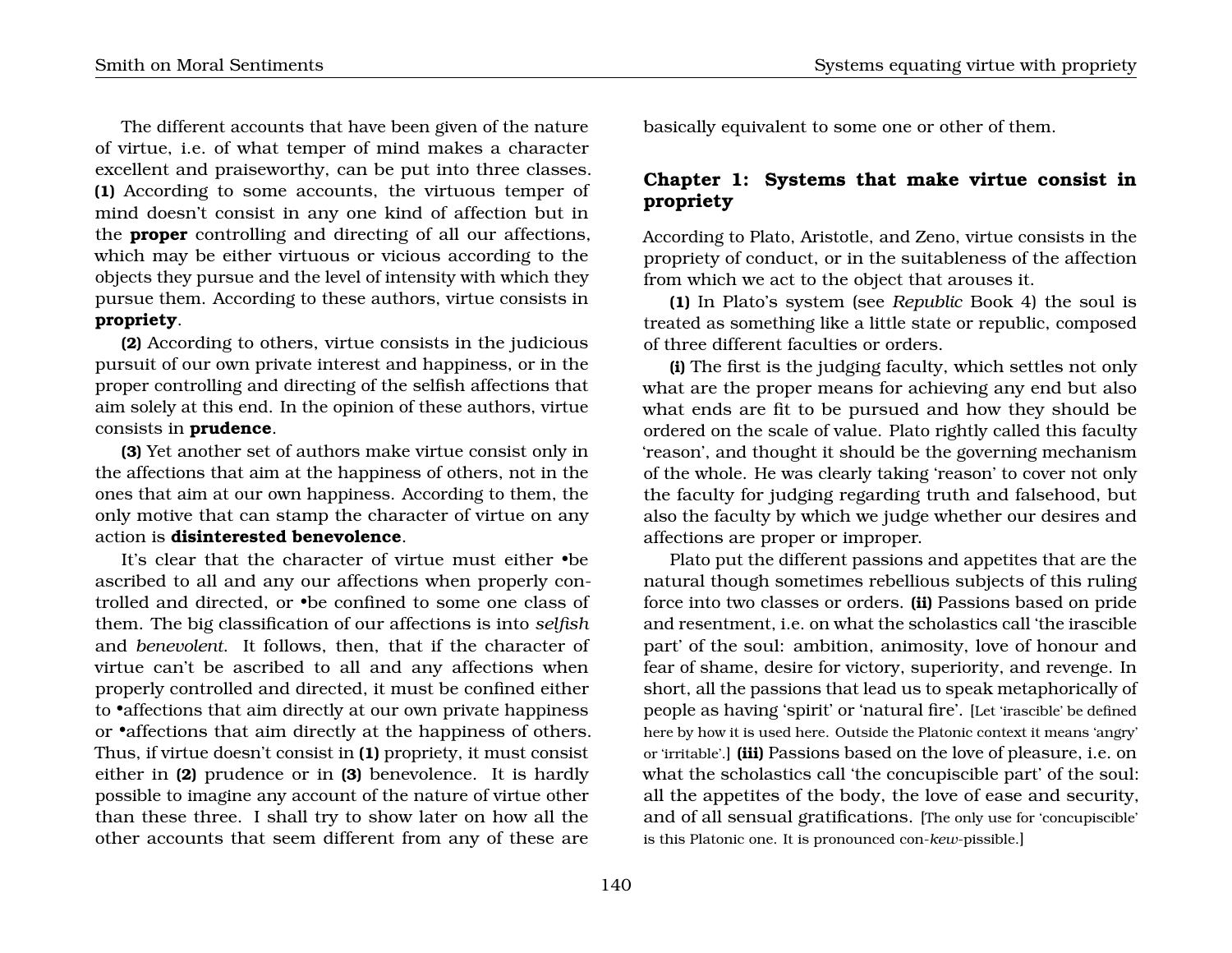When we interrupt a plan of conduct that **(i)** reason prescribes—a plan that we had in our cool hours selected as the most proper one for us to follow—it is nearly always because we are being prompted by one or other of those two different sets of passions, either **(ii)** by ungovernable ambition and resentment, or **(iii)** by the nagging demands of present ease and pleasure. But though these two classes of passions are so apt to mislead us, they are still regarded as necessary parts of human nature—**(ii)** to defend us against injuries, to assert our rank and dignity in the world, to make us aim at what is noble and honourable, and to make us notice others who act in the same manner; **(iii)** to provide for the support and necessities of the body.

According to Plato the essential virtue of **prudence** involves the strength, acuteness, and perfection of **(i)** the governing force, ·reason·. Prudence, he said, consists in a correct and clear discernment, with the help of general and scientific ideas, of the ends that are proper to pursue and of the means that are proper for achieving them.

When **(ii)** the first set of passions—those of the irascible part of the soul—are strong and firm enough to be able, under the direction of reason, to despise all dangers in the pursuit of what is honourable and noble, that (·said Plato·) constitutes the virtue of **fortitude and magnanimity**. These passions, according to this system, are more generous and noble than **(iii)** the others. It was thought that they are often reason's helpers, checking and restraining the inferior animal appetites. We're often angry at ourselves, objects of our own resentment and indignation, when the love of pleasure prompts to do something that we disapprove of; and when this happens (·Plato held·) **(ii)** the irascible part of our nature is being called in to assist **(i)** the rational part against **(iii)** the concupiscible part.

When those three parts of our nature are in perfect

harmony with one another, when neither the **(ii)** irascible nor the **(iii)** concupiscible passions ever aim at any gratification that **(i)** reason doesn't approve of, and when reason never commands anything that these two wouldn't be willing to perform anyway, this. . . .perfect and complete harmony of soul constitute the virtue whose Greek name is usually translated by 'temperance', though a better name for it might be '*good temperament*', or '*sobriety and moderation of mind*'.

**Justice**, the last and greatest of the four cardinal virtues is what you have (according to Plato) when each of those three faculties of the mind confines itself to its proper work without trying to encroach on that of any other, when reason directs and passion obeys, and when each passion performs its proper duty and exerts itself towards its proper end easily and without reluctance, and with the degree of force and energy that is appropriate for the value of what is being pursued. . . .

The Greek word that expresses 'justice' has several meanings; and I believe that the same is true for the corresponding word in every other language; so those various meanings must be naturally linked in some way. •In one sense we are said to do justice to our neighbour when we don't directly harm him or his estate or his reputation. This is the justice that I discussed earlier, the observance of which can be extorted by force, and the violation of which exposes one to punishment. •In another sense we are said to do justice to our neighbour only if we have for him all the love, respect, and esteem that his character, his situation, and his connection with ourselves make it proper for us to feel, and only if we act accordingly. It's in this sense that we are said to do injustice to a man of merit who is connected with us if, though we do him no harm, we don't exert ourselves to serve him and to place him in the situation in which the impartial spectator would be pleased to see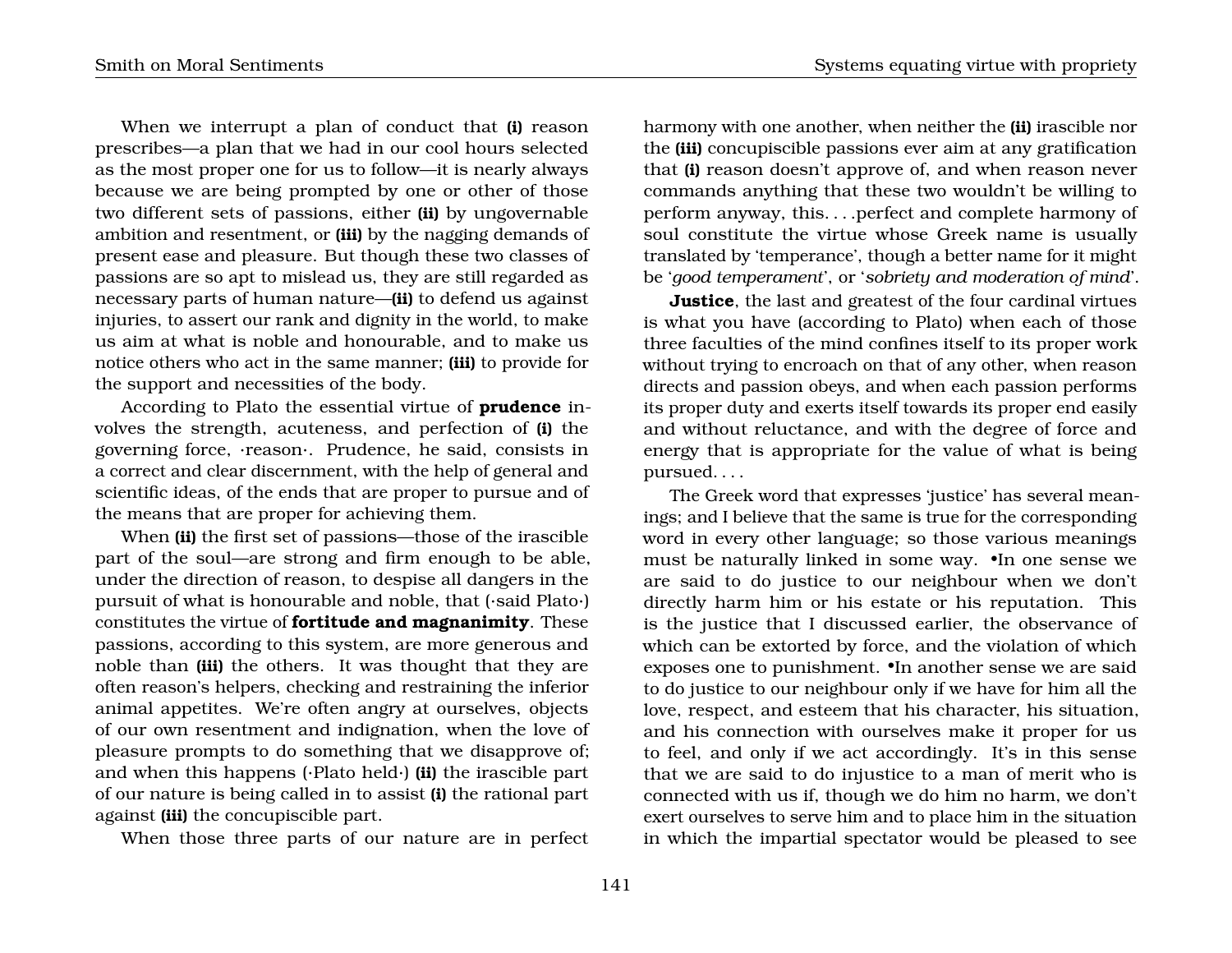him. [Smith reports on names that have been given to the kinds of justice corresponding to the two senses by Aristotle and the Scholastics and by Hugo Grotius, the pioneering theorist of international law. Then he introduces a third sense of 'justice' which he thinks exists in all languages. It is a sense in which *any* mistake in morals or valuation can be described as not doing justice to something-or-other. He concludes:] This third sense is evidently what Plato took justice to be, which is why he holds that justice includes within itself the perfection of every sort of virtue.

That, then, is Plato's account of the nature of virtue, or of the mental temperament that is the proper object of praise and approval. He says that virtue is the state of mind in which every faculty stays within its proper sphere without encroaching on the territory of any other, and does its proper work with exactly the degree of strength and vigour that belongs to it. This is obviously just what I have been saying about the propriety of conduct.

**(2)** According to Aristotle (*Nichomachean Ethics* II.5 and III.6) virtue consists in being habitually central, evenly balanced, non-extreme, according to right reason. [Smith: 'consists in the habit of mediocrity according' etc.] In his view every particular virtue lies in a kind of middle between two opposite vices—one offending by being too much affected by something and the other offending by being too little affected by it. Thus the virtue of **fortitude** or **courage** lies in the middle between the opposite vices of •cowardice and of •wild rashness, each of which offends through being •too much or •too little affected by fearful things. The virtue of **frugality** lies in a middle between avarice and profusion, each of which involves •too little or •too much attention to the objects of self-interest. Similarly, **magnanimity** lies in the middle between arrogance and pusillanimity [see note on page [6](#page-7-0)], each of which involves a •too extravagant or •too weak sentiment

of one's own worth and dignity. I need hardly point out that this account of virtue also corresponds pretty exactly with what I have already said about the propriety and impropriety of conduct.

Actually, according to Aristotle (*Nichomachean Ethics* II.1- 4), virtue consists not so much in those moderate and right affections as in the *habit* of this moderation. To understand this you have to know that •virtue can be considered as a quality of an •action or of a •person. Considered as the quality of an •action, it consists in the reasonable moderateness of the affection from which the action comes, whether or not this disposition is habitual to the person (Aristotle agreed with this). Considered as the quality of a •person, it consists in the habit of this reasonable moderateness, i.e. in its having become the customary and usual disposition of that person's mind. Thus, an action that comes from a passing fit of generosity is undoubtedly a generous action, but the man who performs it may not be a generous person because this may be the only generous thing he ever did. The motive and disposition of heart from which this action came may have been right and proper; but this satisfactory frame of mind seems to have come from a passing whim rather than from anything steady or permanent in the man's character, so it can't reflect any great honour on him. . . . If a single action was sufficient to qualify the person who performed it as virtuous, the most worthless of mankind could claim to have all the virtues, because there is no man who hasn't occasionally acted with prudence, justice, temperance, and fortitude! But though single good actions don't reflect much praise on the person who performs them, a single vicious action performed by someone whose conduct is usually proper greatly diminishes and sometimes destroys altogether our opinion of his virtue. A single action of this kind shows well enough that his habits are not perfect, and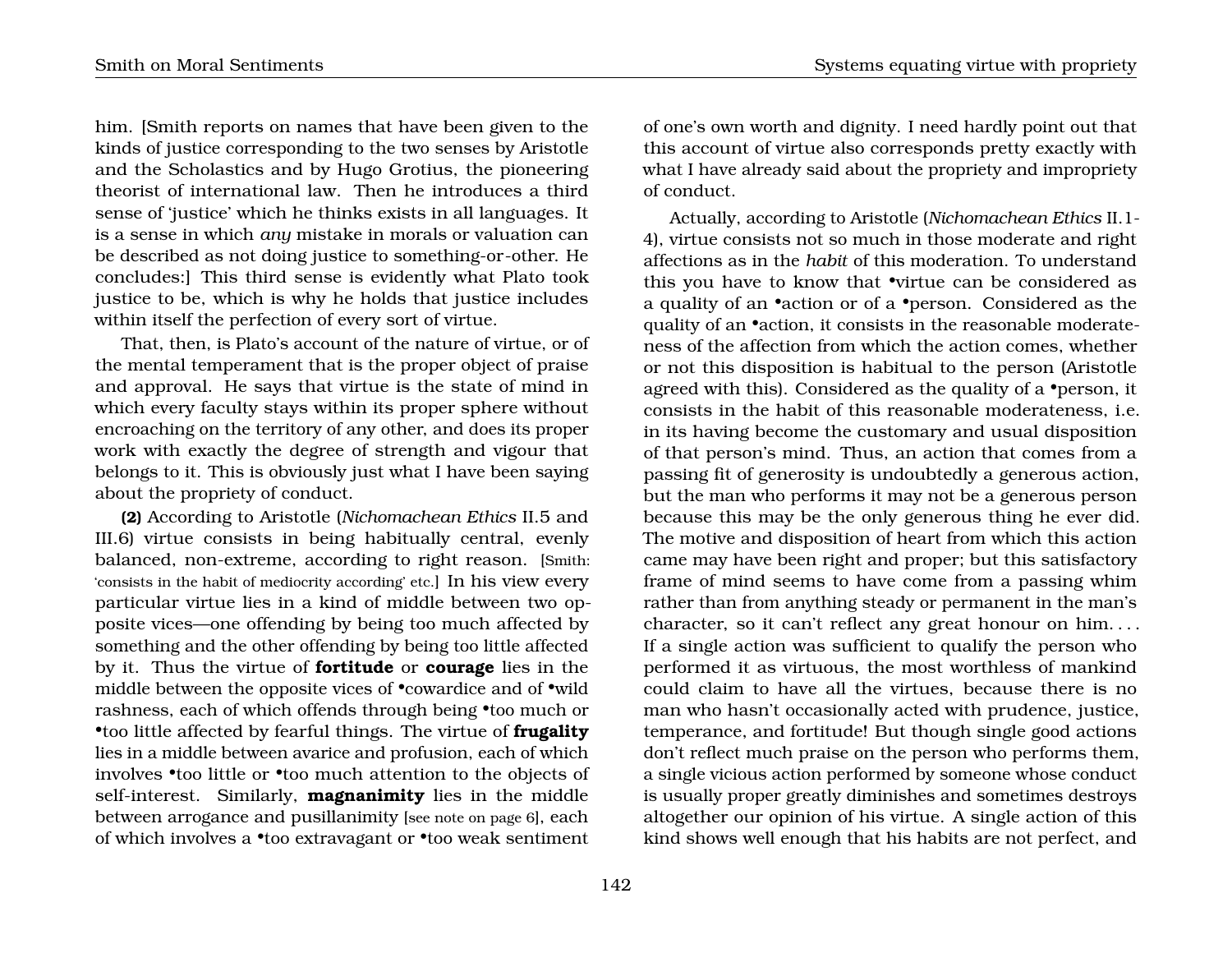that he can't be depended on as we might have thought he could, judging by his usual behaviour.

When Aristotle made virtue consist in practical habits (*Magna Moralia* I.1), he was probably saying this against Plato's thesis that just sentiments and reasonable judgments concerning what is fit to be done or to be avoided are all that is needed for the most perfect virtue. [In the next sentence, 'science' is used in its early modern sense of 'rigorously disciplined, deductively = "demonstratively" established and organized body of knowledge'.] Virtue, according to Plato, might be considered as a kind of science; and he thought that anyone will act rightly if he can see clearly and demonstratively what is right and what is wrong. Passion might make us act contrary to doubtful and uncertain opinions but not contrary to plain and evident judgments. Aristotle disagreed; he held that no conviction of the understanding can get the better of ingrained habits, and that good morals arise not from knowledge but from action.

**(3)** According to Zeno, the founder of the Stoic doctrine, every animal is recommended by nature to its own care and is endowed with a drive of self-love so that it can try to survive and to keep itself as healthy as it possibly can. (See Cicero, *De Finibus* III; Diogenes Laertius, *Lives and Opinions of Eminent Philosophers*.) The self-love of man takes in •his body and all its organs and •his mind and all its faculties and powers; it wants the preservation and maintenance of *all* of these in their best and most perfect condition. Whatever tends to support •this state of affairs is pointed out to him by nature as fit to be chosen; and whatever tends to destroy •it is pointed out as fit to be rejected. Thus

health, strength, agility and ease of body, as well as physical conveniences that could promote these wealth, power, honours, the respect and esteem of those we live with

—are naturally pointed out to us as *eligible*, i.e. as things that it is better to have than to lack. And on the other side,

sickness, infirmity, awkwardness of movement, bodily pain

as well as all the physical inconveniences that tend to bring these on—

poverty, lack of authority, the contempt or hatred of those we live with

—are similarly pointed out to us as things to be shunned and avoided. Within each of these two contrasting classes of states there are value orderings. Thus, health seems clearly preferable to strength, and strength to agility; reputation to power, and power to riches. And in the second class of states, sickness is worse than awkwardness of movement. disgrace is worse than poverty, and poverty is worse than lack of power. Virtue and the propriety of conduct consist making our choices in ways that conform to these natural value-orderings. . . .

Up to here, the Stoic idea of propriety and virtue is not different from that of Aristotle and the ancient Aristotelians. ·The next paragraph is a statement of the Stoics' views, not of mine·.

Among the basic items that nature has recommended to us as eligible is the prosperity of our family, of our relatives, of our friends, of our country, of mankind, and of the universe in general. Nature has also taught us that because the prosperity of •two is preferable to the prosperity of •one, the prosperity of •many or of •all must be infinitely more preferable still. Each of us is only *one*; so when our prosperity was inconsistent with that of the whole or of any considerable part of the whole, we ought to choose to give way to what is so vastly preferable. All the events in this world are directed by the providence of a wise, powerful, and good God; so we can be sure that whatever happens tends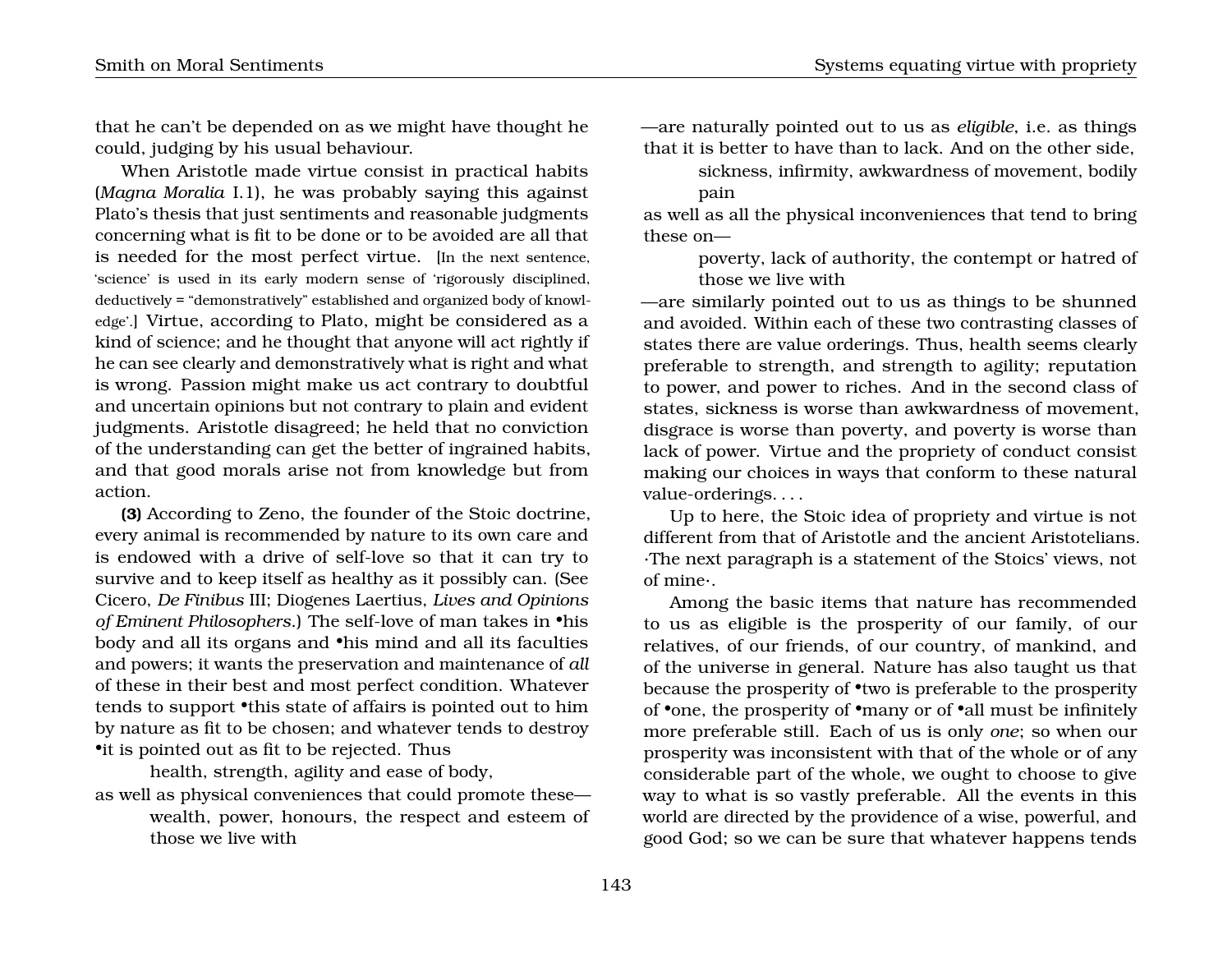to the prosperity and perfection of the whole. So if we are ever poor, sick, or in any other distress, we should first of all do our best—as far as justice and our duty to others will allow—to rescue ourselves from this disagreeable state of affairs. But if that turns out to be impossible, we ought to rest satisfied that the order and perfection of the universe requires that we should in the meantime continue in this situation. And because the prosperity of the whole should appear even to us as preferable to such an insignificant a part as ourselves, we should at each moment *like* the state we are in, whatever it is—that's what is needed if we are to maintain the complete propriety of sentiment and conduct that constitutes the perfection of our nature. Of course if an opportunity to escape ·from our poverty, sickness, or whatever· presents itself, it's our duty to take it. In that case, it will be evident that the order of the universe no longer requires us to continue in that state, and the great Director of the world has plainly called on us to leave it, by clearly pointing out how to do it. Similarly with the adversity of our relatives, our friends, our country. If we can, without violating any more sacred obligation, •prevent or •put an end to their calamity, it is undoubtedly our duty to do so. The propriety of action, i.e. the rule that Jupiter has given us for the direction of our conduct, evidently requires this of us. But if it's entirely out of our power to do •either, we ought to regard this outcome as the most fortunate that could possibly have happened; because we can be sure that it tends most to the prosperity and order of the whole, which was what we ourselves will most desire if we are wise and equitable. . . .

Epictetus wrote this:

'In what sense are some things said to be •according to **our** nature, and others to be •contrary to it? It is in the sense in which we consider **our**selves as

separated and detached from everything else. ·Here is an analogue of the point I am making·:

When you consider your right foot as separated and detached, you can say that it's according to the nature of the foot to be always clean. But if you consider it as a ·functioning· foot and not as detached from the rest of the body, it's fitting for it sometimes to trample in the dirt, sometimes to tread on thorns, perhaps even to be amputated for the sake of the whole body; and if those things can't happen to it, it is no longer a *foot*. Now, apply that to how we think about ourselves. What are you? A man. If you consider yourself as separated and detached ·from the rest of the universe·, it is according to your nature to live to old age, and to be rich and healthy. But if you consider yourself as a *man* and as a part of a whole ·universe·, the needs of that universe may make it fitting for you sometimes to be sick, sometimes to suffer the inconvenience of a sea voyage, sometimes to be in want—and perhaps eventually to die before your time. Why, then, do you complain? Don't you know that by this kind of complaint you stop being a man?, just as the insistence on the foot's cleanliness stops it from being a foot?'

[Smith devotes a long further paragraph to a more detailed statement of the Stoic's view that whatever happens to him is a matter for rejoicing because it must be what God wanted to happen. In a paragraph after that, he makes the point that on this Stoic view there is almost no basis for a good man to prefer any course of events to any other. Continuing:] The propriety or impropriety of his projects might be of great consequence to him, but their success or failure couldn't matter to him at all. If he preferred some outcomes to others, if he chose some states of affairs x and rejected others y, it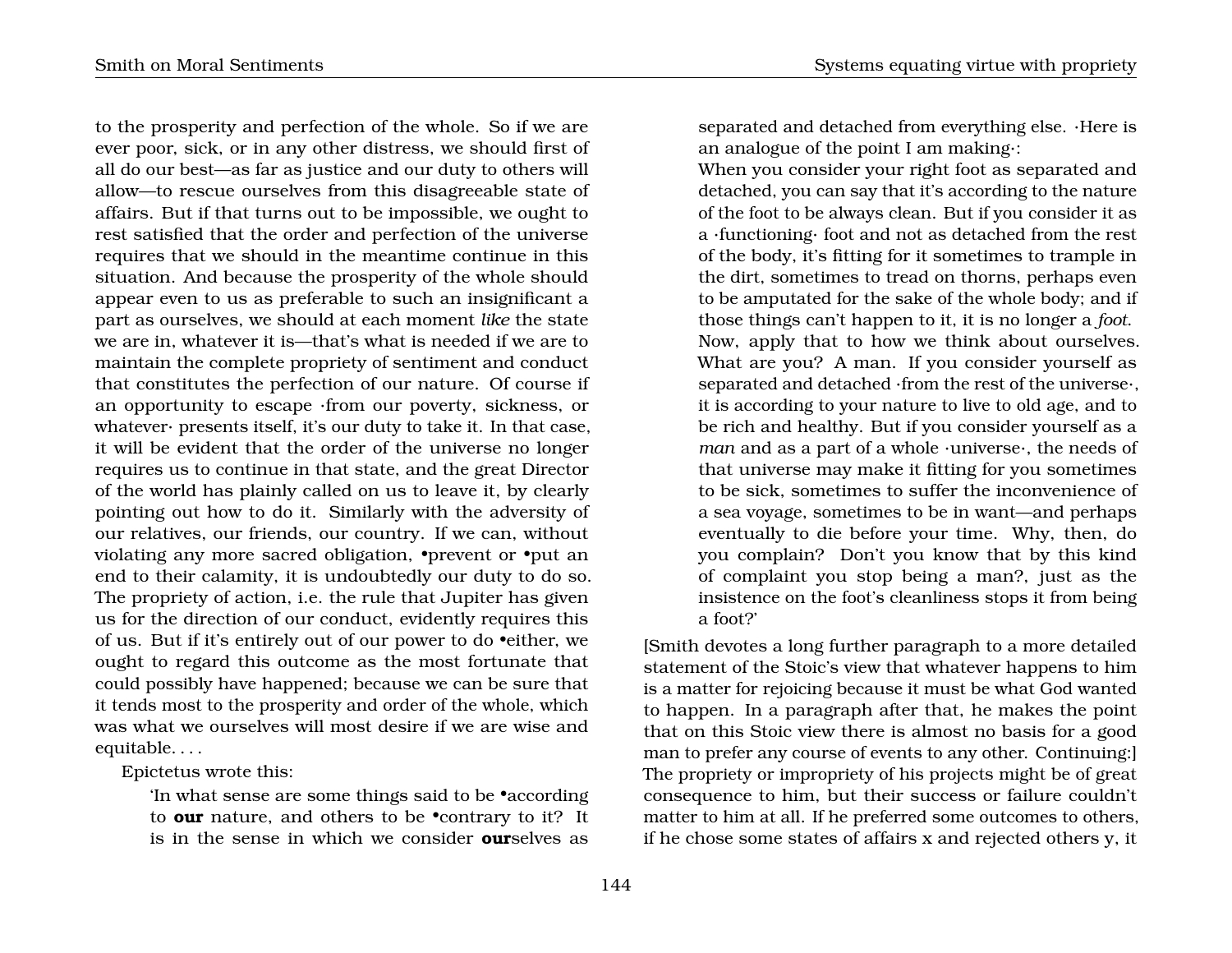was not because he regarded x as in any way intrinsically better than y, or thought that x would make him happier than y would; it would be simply because the propriety of action, the rule that the Gods had given him for the direction of his conduct, required him to choose x and reject y. All his affections were absorbed and swallowed up in two great affections; **(a)** for the discharge of his own duty, and **(b)** for the greatest possible happiness of all rational and sentient beings. For **(b)** he relied with perfect confidence on the wisdom and power of the great Superintendent of the universe. His only anxiety was about satisfying affection **(a)**—not about the outcome but about the propriety of his own endeavours. . . .

[Now Smith offers three book-pages of development of the idea that for a good Stoic—one whose passions are under control and whose only concern is to act rightly—it will be 'easy' to do the right thing in all situations: whether in prosperity or in adversity, all he has to do is to thank Jupiter for having treated him in the way He did. Smith speaks (on the Stoic's behalf) of the 'exalted delight' a good man has in facing hard times and never acting wrongly. He moves smoothly on from this to a paragraph leading to a long discussion of suicide:]

The Stoics seem to have regarded human life as a game of great skill in which there was also an element of chance (or what the man in the street takes to be chance). In such games the stake is commonly a trifle, and the whole pleasure of the game arises from playing well, fairly, and skillfully. If in such a game a good player has bad luck and happens to lose, he should be cheerful about this, not seriously sad. He has made no mistakes, has done nothing that he ought to be ashamed of; and he has enjoyed the whole pleasure of the game. And on the other hand if by chance a bad player happens to win, that success can't give him much

satisfaction. He is humiliated by the memory of all the mistakes he has made. Even during the play he is cut off from much of the pleasure that the game can give by his constant doubts—unpleasant *frightened* doubts—about whether his plays are going to succeed, and his repeated embarrassment at seeing that he has played badly. The Stoic view is that human life, with all the advantages that can possibly accompany it, should be seen as a mere two-penny stake—something too insignificant to warrant any anxious concern. . . .

The Stoics said that human life itself, as well as every good or bad thing that can accompany it, can properly be chosen and can properly be rejected, depending on the circumstances. If your actual situation involves more circumstances that are agreeable to nature [Smith's phrase] than ones that are contrary to it—more circumstances that are objects of choice than of rejection—then •*life* is the proper object of your choice; if you are to behave rightly, you should remain in •it. But if your actual situation involves, with no likelihood of improvement, more circumstances that are contrary to nature than ones agreeable to it—more circumstances that are objects of rejection than of choice—then if you are wise you'll see •*life* itself as an object of rejection. You won't merely be free to move out of •it; the propriety of conduct, the rule the Gods have given you for the direction of your conduct, *require* you to do so.... If your situation is on the whole disagreeable,. . . .said the Stoics, by all means get out of it. But do this without, repining, murmuring or complaining. Stay calm, contented, rejoicing, thanking the gods •who have generously opened the safe and quiet harbour of death, always ready to let us in out of the stormy ocean of human life; •who have prepared this...great asylum...that is beyond the reach of human rage and injustice, and is large enough to contain all those who want to retire to it and all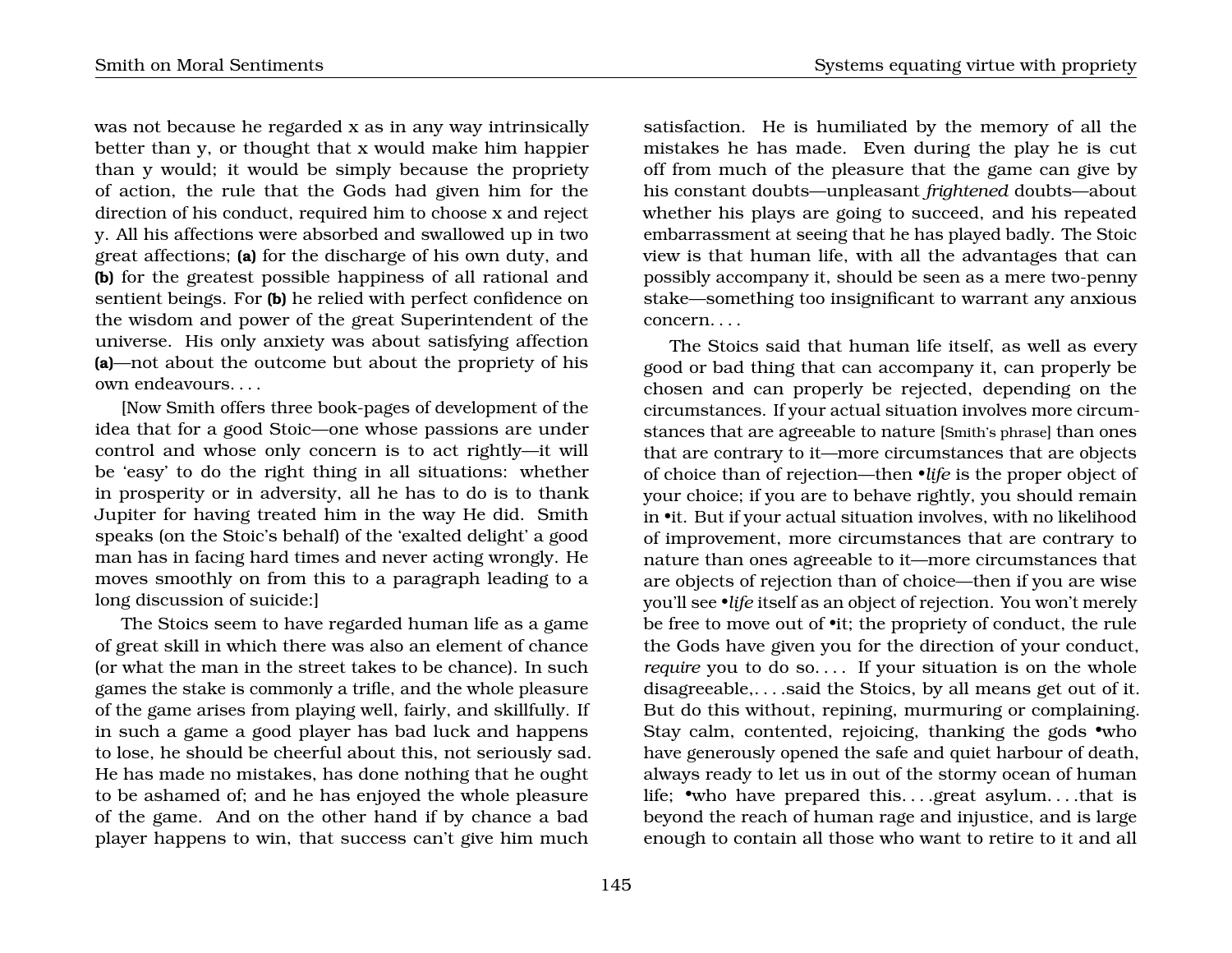those who don't—an asylum that deprives everyone of every pretence of complaining, or even of imagining that there can be evils in human life apart from ones that a man may suffer through his own folly and weakness.

The Stoics, in the few fragments of their philosophy that have come down to us, sometimes seem to imply that it would be all right for someone to end his life just because it had displeased him in some minor way. . . . But that is misleading: they really held that the question 'Shall I leave my life, or remain in it?' is important, and has to be seriously deliberated. We ought never to leave our life (they held) until we are clearly called on to do so by the superintending Power that gave us our life in the first place. But they thought one might be *called on to do so* before one had reached old age and the end of the normal span of human life. Whenever the superintending Power has managed things in such a way that our condition in life is, on the whole, something it is right to reject rather than to choose, *then* the great rule of conduct that he has given us requires us to leave our life. That is when we might be said to hear the awful and benevolent voice of that divine Being calling on us to do so.

That's why the Stoics thought that it might be the duty of a wise man to move out of life though he was perfectly happy, and the duty of a weak man to remain in it though he was inevitably miserable. [Smith's explanation of this can be put more briefly than he does. The wise man's life might be going badly enough to be 'a proper object of rejection' although he was wise enough to be perfectly happy because the universe was unrolling as it should; the weak man's life might be going well enough to make it wrong for him to reject it, although he wasn't smart enough to avail himself of his opportunities and was therefore unhappy with a life that was mainly going well for him. Smith supports this with a reference to Cicero's *De Finibus* III.]

[Then two book-pages on the historical background of the Stoic doctrine. Stoicism flourished, Smith says, at a time when the Greek city-states were at war with one another; the war was extraordinarily cruel and destructive, and most of the states were too small to offer their citizens much security. In this context, Stoicism provided Greek 'patriots and heroes' with something that could support them if they eventually had to face slavery, torture, or death. Smith compares this with the 'death-song' that an 'American savage' prepared in advance as something he could defiantly sing while being tortured to death. The philosophies of Plato and Aristotle also offered 'a death-song that the Greek patriots and heroes might use on the proper occasions', but Smith says that 'the Stoics had prepared by far the most animated and spirited song'. Writing about the ancient Greek philosophers generally, and not just the Stoics, Smith says memorably:] The few fragments that have come down to us of what the ancient philosophers had written on these subjects constitute one of the most instructive remains of antiquity, and also one of the most interesting. The spirit and manliness of their doctrines make a wonderful contrast with the desponding, plaintive, and whining tone of some modern systems. . . .

[Smith remarks at length that suicide 'seems never to have been common among the Greeks' and that it 'appears to have been much more prevalent among the proud Romans than it ever was among the lively, ingenious, and accommodating Greeks'. He discusses some individual Greek cases, and questions the reliability of the reports. In the time of the Roman emperors, he says, 'this method of dying seems to have been for a long time perfectly fashionable'—an exercise of vanity and exhibitionism!]

The push towards suicide, the impulse that offers to teach us that the violent action of taking one's own life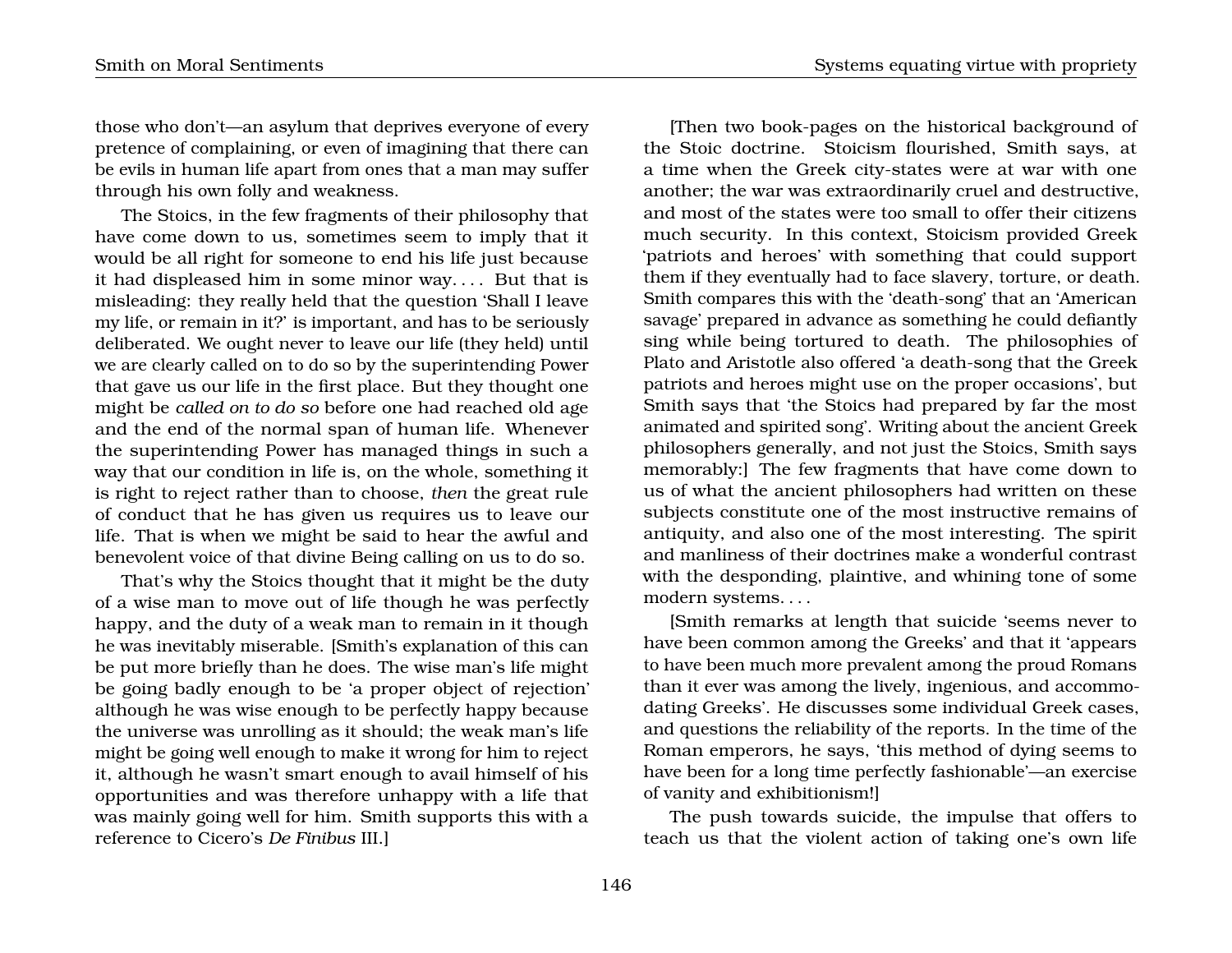ought sometimes to be applauded and approved, seems to be purely something that philosophy has produced. When Nature is sound and healthy she never seems to prompt us to suicide. It's true that there is a species of melancholy (a disease to which human nature. . . .is unhappily subject) that seems to be accompanied with what one might call an irresistible desire for self-destruction. This disease has often driven its wretched victims to this fatal extreme—often when their external circumstances were highly prosperous, and sometimes in defiance of serious and deeply ingrained sentiments of religion. People who perish in this miserable way are proper objects not of censure but of pity. To try to punish them, when they are beyond the reach of all human punishment, is as unjust as it is absurd. . . . Nature, when sound and healthy, prompts us to •avoid distress on all occasions, and on many occasions to •defend ourselves against it, even at the risk—or indeed the certainty—of dying in the attempt. But when we haven't been able to defend ourselves from distress but haven't died trying, no natural impulse—no regard for the approval of the imagined impartial spectator, i.e. for the judgment of the man within the breast—seems to call on us to escape from distress by destroying ourselves. When we are driven to decide on suicide, what drives us is only our awareness of our own weakness, of our own inability to bear the calamity in a properly manly and firm manner. . . .

The two doctrines on which the entire fabric of Stoical morality is based are these:

- **(i)** disregard for ·the difference between· life and death, and
- **(ii)** complete submission to the order of Providence, complete contentment with every outcome that the current of human affairs could possibly cast up.

The independent and spirited (though often harsh) Epictetus

can be seen as the great apostle of **(i)**, and the mild, humane, benevolent Antoninus is the great apostle of **(ii)**.

**(i)** After a life with many vicissitudes, Epictetus was banished from Rome and Athens, and lived in exile knowing that at any moment he could receive a death sentence from the tyrannical emperor who had banished him. His way of preserving his tranquillity was to develop in his mind a strong sense that human life is insignificant. ·In his writings· he never exults so much (and so his eloquence is never so animated) as when he is representing the futility and nothingness of all life's pleasures and all its pains.

**(ii)** The good-natured Emperor ·Antoninus· (known in philosophy as Marcus Aurelius) was the absolute ruler of the whole civilized world, and certainly had no special reason to complain about the share of good things the world had given him. But he delights in expressing his contentment with the ordinary course of things, pointing out beauties even in things where ordinary observers are not apt to see any. There is a propriety and even an engaging grace, he observes, in old age as well as in youth; and the weakness and decrepitude of age are as suitable to nature as is youth's bloom and vigour. And it's just as proper for old age to end in death as it is for childhood to end in youth and for youth to end in manhood. In another place he writes this:

> 'A physician may order some man to ride on horseback, or to have cold baths, or to walk barefooted; and we ought to see Nature, the great director and physician of the universe, as ordering that some man shall have a disease, or have a limb amputated, or suffer the loss of a child. From the prescriptions of ordinary physicians the patient swallows many a bitter dose of medicine, and undergoes many painful operations, gladly submitting to all this in the hope—and that's all it is: *hope*—that health may be the result. Well, the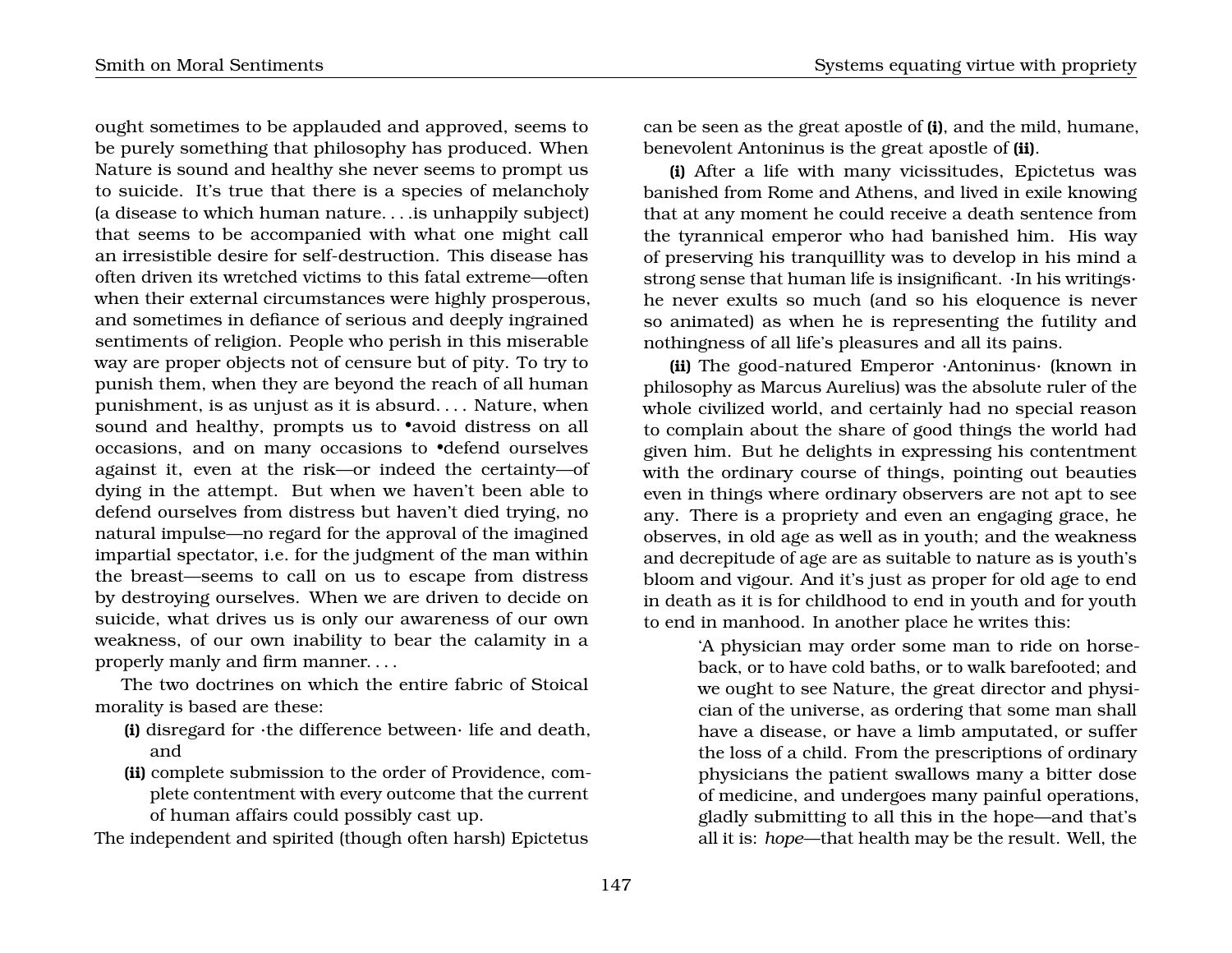Smith on Moral Sentiments Systems equating virtue with propriety

patient can in the same way hope that the harshest prescriptions of the great Physician of nature will in the same way contribute to his own health, his own final prosperity and happiness; and he can be quite sure that they don't merely •contribute but •are indispensably necessary to the health, prosperity and happiness of the universe, to the furtherance and advancement of Jupiter's great plan. If they weren't, the universe would never have produced them; its all-wise Architect and Director wouldn't have allowed them to happen. The parts of the universe are exactly fitted together, and all contribute to composing one immense and connected system; so every part, even the most insignificant parts, of the sequence of events is an *essential* part of that great chain of causes and effects that never began and will never end—a part that is necessary not only for the universe's prosperity but also for its very survival. Anyone who doesn't cordially embrace whatever happens to him, is sorry that it has happened to him, wishes that it hadn't happened to him, is someone who wants as far as he can to *stop the motion of the universe*, to break that great series of events through which the universal system is continued and preserved, and for some little convenience of his own to disorder and discompose the whole machine of the world. . . .'

From these high-minded doctrines the Stoics, or at least some of them, tried to deduce all the rest of their paradoxical philosophy. ·I shall call attention to just two of their paradoxical doctrines·.

**A:** The wise Stoic tries to enter into the views of the great Superintendent of the universe, and to see things in the light in which that divine Being sees them. But to this great Superintendent all the different events that the

course of his providence may bring forth—from the smallest to the greatest, e.g. from the bursting of a bubble to the bursting of a world, are •equally parts of the great chain that he has predestined from all eternity, are •equally the effects of the same unerring wisdom, of the same universal and boundless benevolence. **So all those different events must be on a par for the Stoic wise man too**. One little department within those events has been assigned to him, and he has some little management and direction of them. In this department he tries to act as properly as he can, and to conduct himself according to the orders that (he thinks) he has been given. But he has no anxious or passionate concern over the success or failure of his own most faithful endeavours. Regarding the little system that has been to some extent committed to his care, it means *nothing* to him whether it has the highest prosperity or is totally destroyed. If that outcome—•prosperity or •destruction—had depended on him, he would have chosen •one and rejected •the other. But it doesn't depend on him; so he trusts to a wisdom greater than his, and is satisfied that the outcome, whatever it may be, is the one he would have devoutly wished for if he had known all the facts about how things are interconnected. Whatever he does under the influence and direction of those principles is equally perfect; snapping his fingers is as meritorious, as worthy of praise and admiration, as laying down his life in the service of his country. . . .

**B:** Just as those who arrive at this state of perfection are equally happy, so all those who fall short of it by any amount, however small, are equally miserable. In the Stoics' view, just as

> a man who is only an inch below the surface of the water can't breathe any more than someone who is a hundred yards down,

so also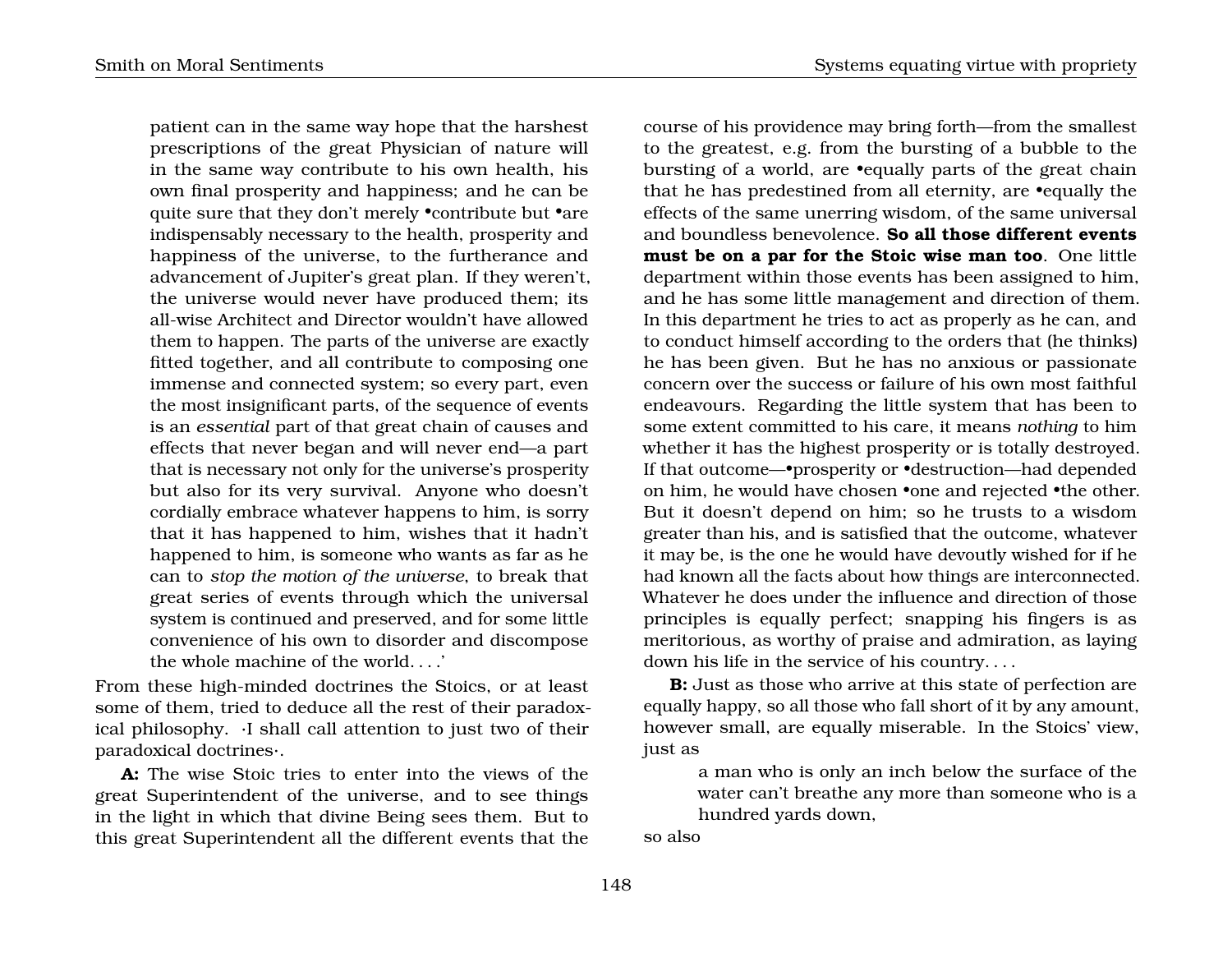Smith on Moral Sentiments Systems equating virtue with propriety

a man who hasn't *completely* subdued all his private, partial, and selfish passions, who has an earnest desire for *anything* other than universal happiness, who hasn't *completely* emerged from that abyss of misery and disorder that he has been in because of his anxiety for the satisfaction of those private, partial, and selfish passions, can't breathe the free air of liberty and independence, can't enjoy the security and happiness of the wise man, any more than someone who is enormously far from that situation. [Here and in what follows, 'partial' means 'not impartial', or 'biased'.]

Just as all the actions of the wise man are perfect, equally perfect, so all the actions of the man who hasn't arrived at this supreme wisdom are faulty, and, according to some of the Stoics, equally faulty. One truth can't be more true than another, and one falsehood can't be more false than another; and similarly one honourable action can't be more honourable than another, nor can one shameful action be more shameful than another. . . . A man who has killed a cock improperly and without a sufficient reason is morally on a par with a man who has murdered his father.

The first of those two paradoxes seems bad enough, but the second is obviously too absurd to deserve serious consideration. It's so absurd, indeed, that one suspects that it must have been somewhat misunderstood or misrepresented. I can't believe that men such as Zeno or Cleanthes—men whose eloquence was said to be both simple and very uplifting—could be the authors of these two paradoxes of Stoicism, or of most of the others. The others are in general mere impertinent quibbles, which do so little honour to Stoicism that I shall say no more about them. I'm inclined to attribute them to Chrysippus. He was indeed a disciple and follower of Zeno and Cleanthes; but from what we know of him he seems to have been a mere

argumentative pedant, with no taste or elegance of any kind. He may have been the first who put Stoicism into the form of a scholastic or technical system of artificial definitions, divisions, and subdivisions; which may be one the most effective ways of extinguishing whatever good sense there is in a moral or metaphysical doctrine! It is easy to believe that such a man could have construed too literally some of the lively expressions that his masters used in describing the happiness of the man of perfect virtue and the unhappiness of whoever fell short of that character.

[Smith says that the Stoics in general seem to have allowed that there are different degrees of wrongness of behaviour, and he reports some technical terms that were used in this connection by Cicero and Seneca. None of this is needed for what comes next. Having said that the main lines of the moral philosophies of Plato and of Aristotle *are* in line with his own views, Smith now implies that Stoicism *is not*. But he doesn't put it like that. Rather, he says:]

The plan and system that Nature has sketched out for our conduct seems to be altogether different from that of the Stoic philosophy.

The events that immediately affect the little department in which we ourselves have some management and direction the events that immediately affect ourselves, our friends, our country—are the ones that Nature •makes us care about most and •makes the main causes of our desires and aversions, our hopes and fears, our joys and sorrows. When those passions are too violent (as they are apt to be), Nature has provided a proper remedy and correction. The real or even the imaginary presence of the impartial spectator, the authority of the man within the breast, is always at hand to awe our passions into coming down to a properly moderate level.

If despite our best efforts all the events that can affect our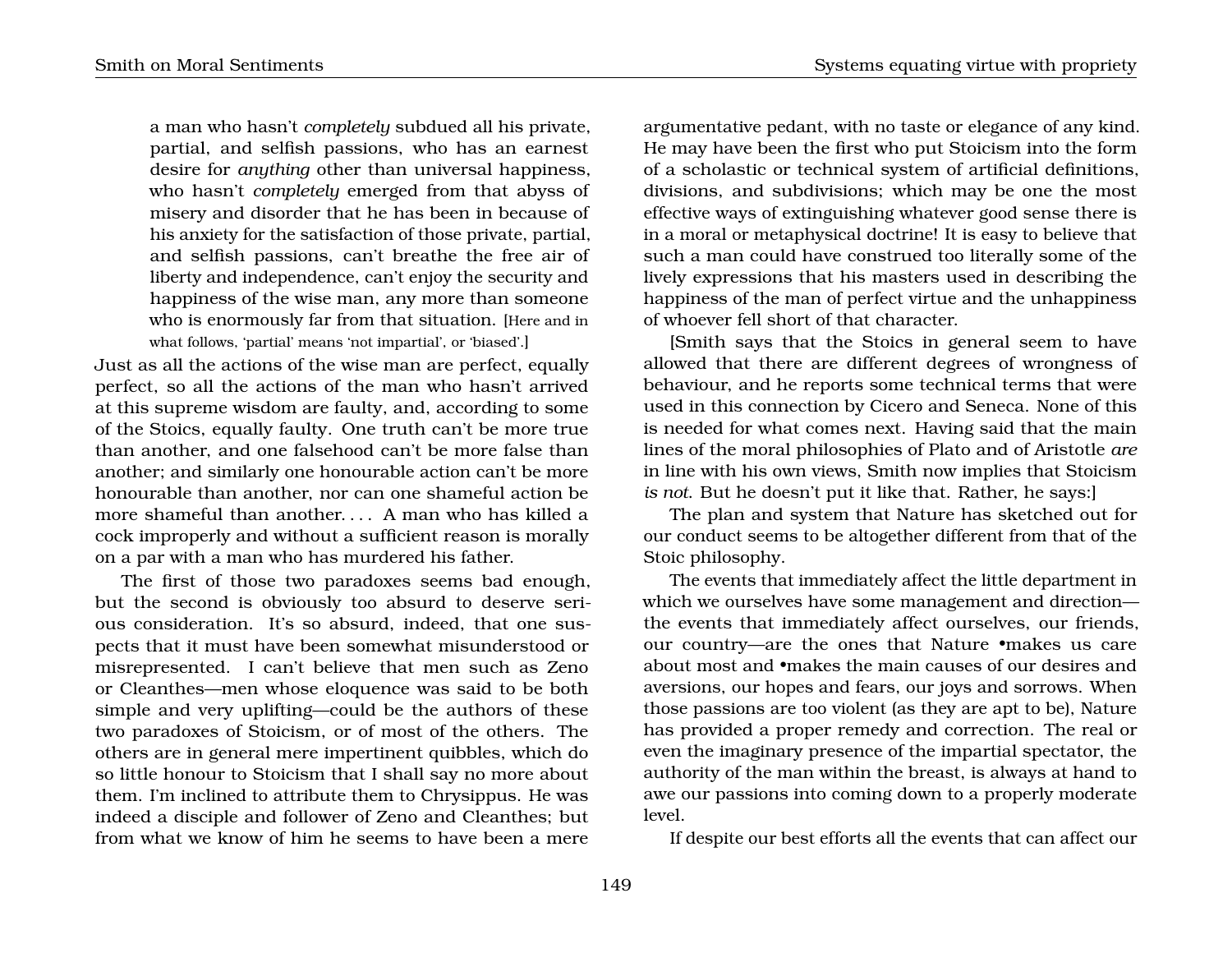little department turn out to be unfortunate and disastrous, Nature hasn't left us without consolation. We can get comfort not only from the complete approval of the man within the breast but also from a still nobler and more generous source, namely

> a firm reliance on, and a reverential submission to, the benevolent wisdom which directs all the events of human life, and which (we can be sure) would never have allowed those misfortunes to happen if they hadn't been utterly necessary for the good of the whole.

But Nature has *not* prescribed this lofty thought to us as the great business and occupation of our lives! She merely points it out to us as consolation in our misfortunes. The Stoic philosophy prescribes this thought as though turning it over in our minds were the main thing we have to do with our lives. That philosophy teaches us that we are not to care earnestly and deeply about anything except •the good order of our own minds, the propriety of our own choosings and rejections, and •events that concern a department where we don't and shouldn't have any sort of management or direction, namely the department of the great Superintendent of the universe. By

•the perfect passiveness that it prescribes to us, by •trying not merely to moderate but to eradicate all our private, partial, and selfish affections, by

•not allowing us to have feelings for what happens to ourselves, our friends, our country—not even the sympathetic and reduced passions of the impartial spectator,

*Stoicism* tries to make us entirely indifferent and unconcerned about the success or failure of everything that *Nature* has prescribed to us as the proper business and occupation of our lives.

Although the reasonings of philosophy may confound and perplex the understanding, they can't break down the necessary connection Nature has established between causes and their effects. The causes that naturally arouse our desires and aversions, our hopes and fears, our joys and sorrows, produce their proper and necessary effects on each individual, according to his actual level of sensitivity, and all the reasonings of Stoicism can't stop that. However, the judgments of the man within the breast *might* be considerably affected by those reasonings, and that great inmate might be taught by them to attempt to overawe all our private, partial, and selfish affections into a more or less perfect tranquillity. Directing the judgments of this inmate is the great purpose of all systems of morality. There's no doubt that the Stoic philosophy had great influence on the character and conduct of its followers; and though it might sometimes have incited them to unnecessary violence, its general tendency was to stir them up to perform actions of heroic magnanimity and extensive benevolence.

**(4)** [This follows the treatment of **(3)** Stoicism which began on page [143.](#page-143-0)] Besides these ancient systems there are some modern ones according to which virtue consists in propriety, i.e. in the suitableness of •the affection from which we act to •the cause or object that arouses it. Clark's system places virtue in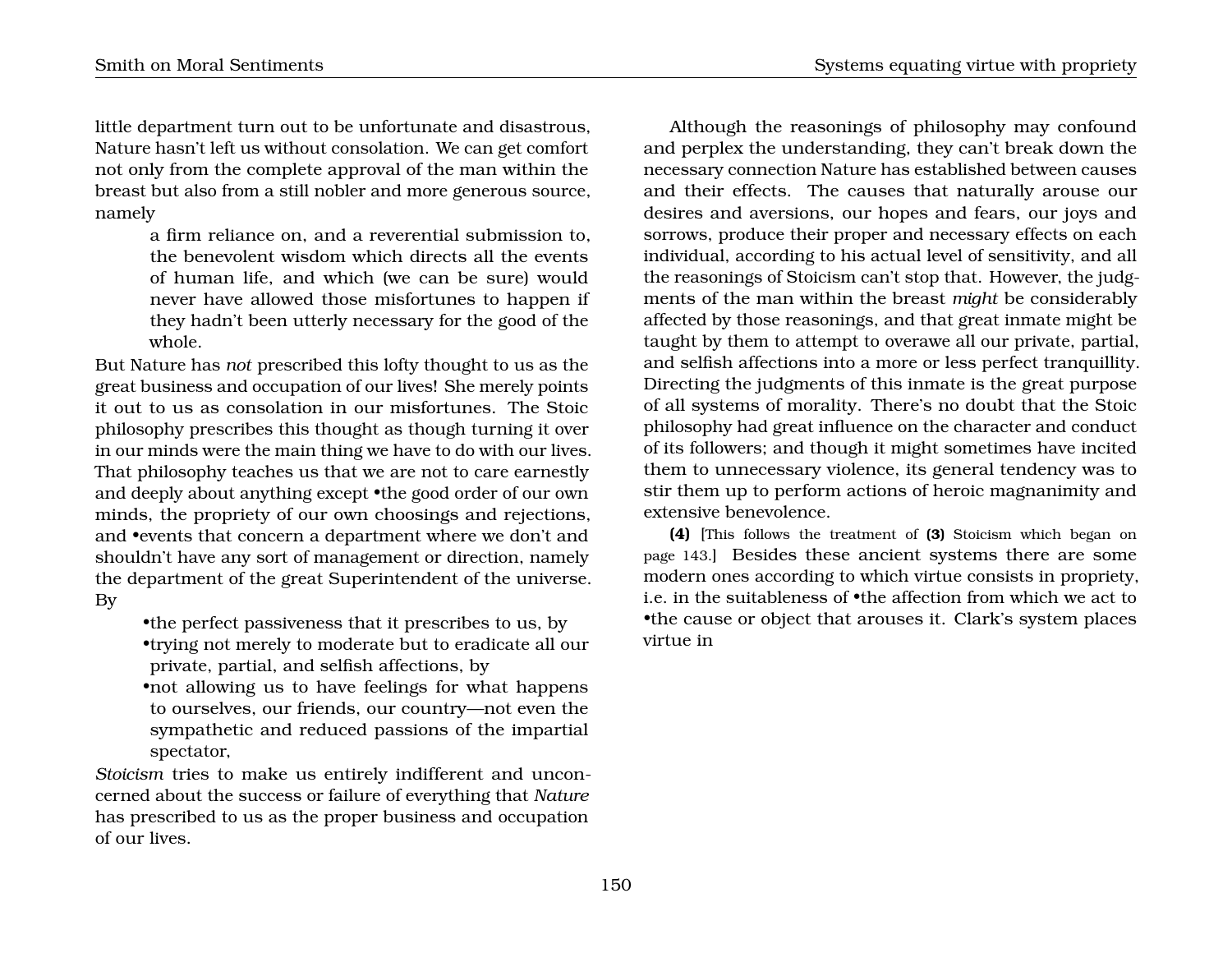•acting according to the relations of things, i.e. in •regulating our conduct according to whether a proposed action would fit, or be congruous with, certain things or certain relations;

### Wollaston's system places virtue in

•acting according to the truth of things, according to their proper nature and essence, i.e. **•**treating them as what they really are and not as what they are not; Lord Shaftesbury's system identifies virtue with

> •maintaining a proper balance of the affections, allowing no passion to go beyond its proper sphere.

These theories are all more or less inaccurate presentations of the same fundamental idea.

None of those systems gives—none of them even *claims* to give—any precise or distinct criterion that will guide us in discovering or judging this fitness or propriety of affections. The only place where that precise and distinct measure can be found is in the sympathetic feelings of the impartial and well-informed spectator.

Each of those systems gives a description of virtue that is certainly correct as far as it goes. (I should really say 'gives or intends to give'—some of the modern authors don't express themselves very well.) There's no virtue without propriety, and wherever there is propriety some degree of approval is due. But this is an incomplete account of virtue. Propriety is indeed an essential ingredient in every virtuous action, but it's not always the sole ingredient. Beneficent actions have in them another quality which seems to entitle them not only to approval but also to reward. None the systems I have mentioned accounts either easily or sufficiently for  $\bullet$ the superior degree of esteem that seems due to such actions, or for •the variety of sentiments that they naturally arouse. And their description of vice is also incomplete in a similar way. Impropriety is a necessary ingredient in every vicious action, but it isn't always the sole ingredient. Deliberate actions that cause real harm to those we live with are not merely improper but have a special quality of their own that seems to make them deserve not only disapproval but punishment, and to be objects not only of dislike but of resentment and revenge. None of those systems easily and sufficiently accounts for the higher degree of detestation that we feel for such actions. (·Also, impropriety doesn't necessarily involve immorality·: there is often the highest degree of absurdity and impropriety in actions that are harmless and insignificant.)

### <span id="page-154-0"></span>**Chapter 2: A system that makes virtue consist in prudence**

The most ancient of the systems that make virtue consist in prudence, and of which any considerable record has come down to us, is that of Epicurus. He is said to have borrowed all the leading principles of his philosophy from some of his predecessors, especially Aristippus; but that's what his enemies said, and it's probable that at least his way of applying those principles was altogether his own.

According to Epicurus, bodily pleasure and pain are the sole ultimate objects of natural desire and aversion. (Cicero, *De Finibus* I; Diogenes Laertius, *Lives and Opinions of Eminent Philosophers*, I.10.) Of course it might sometimes seem that some pleasure should be avoided; but that is only because by enjoying it we would be losing some greater pleasure or incurring some pain that wouldn't have been compensated for by the pleasure that led to it. And similarly for cases where it seems that some pain should be chosen—as a way of avoiding some other worse pain, or of getting a pleasure that would more than make up for the pain. Given those explanations, Epicurus thought it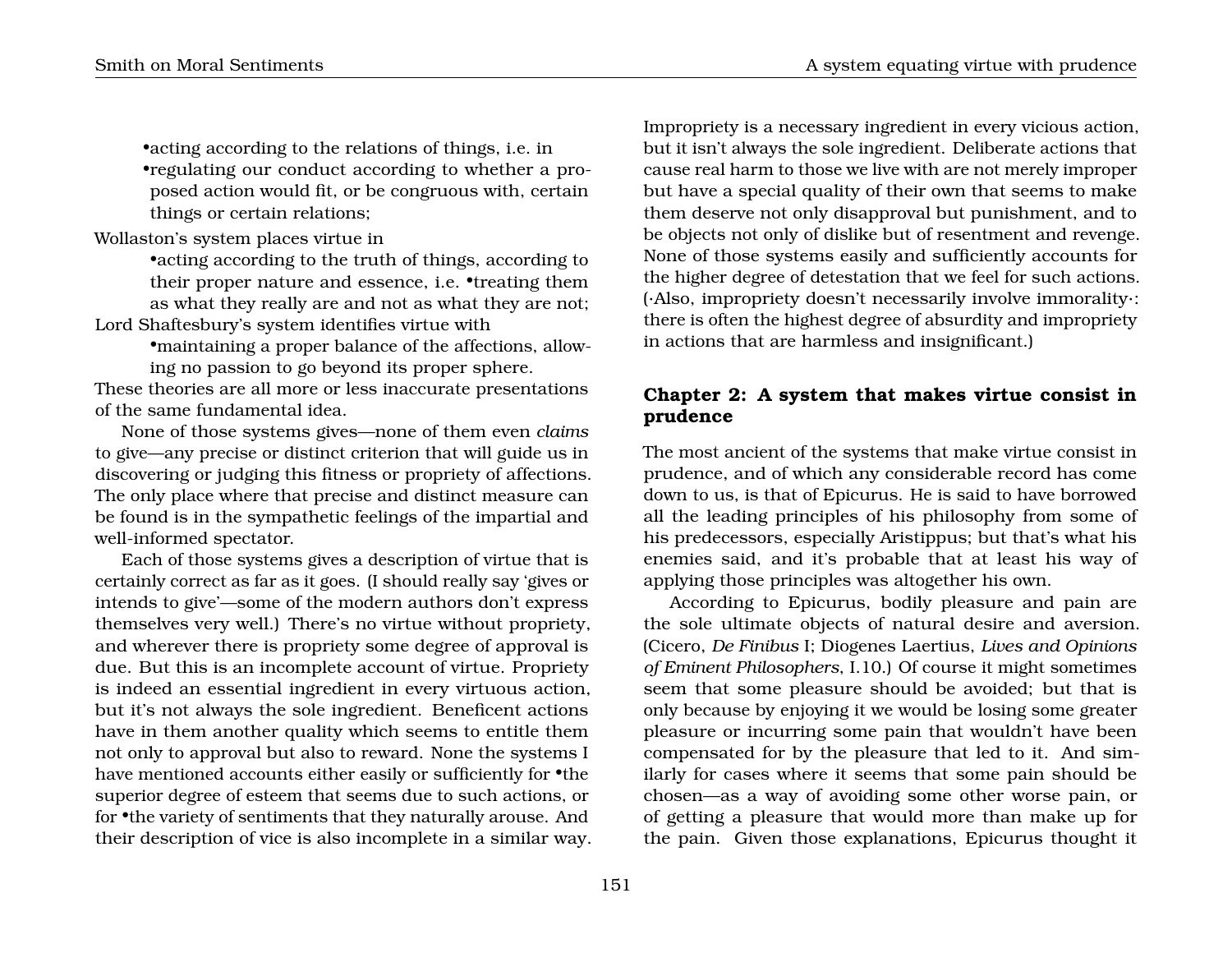to be really obvious—and not in need of proof—that bodily pain and pleasure are *always* natural objects of desire and aversion, and that they are the *only* ultimate objects of those passions. According to him, anything else that is either desired or avoided is so because of its tendency to produce one or other of those sensations. •The tendency to procure pleasure makes power and riches desirable, as the contrary tendency to produce pain makes poverty an object of aversion. •Honour and reputation are valued because the esteem and love of those we live with are a great help in getting us pleasure and defending us from pain. •Disgrace and notoriety are to be avoided because the hatred, contempt and resentment of those we lived with destroys all security and lays us wide open to the greatest bodily evils.

[The next two pages expound the views of Epicurus, and that's all they do. Smith resumes speaking for himself in the paragraph starting 'Such is the doctrine of Epicurus. . . ' on page [153.](#page-154-0)]

All the pleasures and pains of the •mind are ultimately derived from those of the •body. The mind is happy when it thinks of the past pleasures of the body and hopes for more to come; and it is miserable when it thinks of pains that the body has endured, and dreads the same or greater thereafter.

But the pleasures and pains of the mind, though ultimately derived from those of the body, are vastly greater than their originals. The body feels only the sensation of the •present instant, whereas the mind also feels the •past by memory and the •future by anticipation, and consequently suffers and enjoys much more. When we are suffering the greatest bodily pain, we'll always find—if we attend to it—that what chiefly torments us is not the suffering of the present instant but either the agonizing memory of the past or the even more horrible fear of the future. The pain of each instant, considered by itself and cut off from everything that happens before or after it, is a trifle, not worth attending to. Yet that is all that the body can ever be said to suffer. Similarly, when we enjoy the greatest pleasure we'll always find that the bodily sensation—the sensation of the present instant—creates only a small part of our happiness, and that our enjoyment mainly comes from the cheerful recollection of the past or the still more joyous anticipation of the future, so that the mind always contributes by far the largest share of the entertainment.

Since our happiness and misery mainly depend on the mind, if *this* part of our nature is well disposed, and our thoughts and opinions are as they should be, it doesn't matter much how our body is affected. Though in great bodily pain, we can still enjoy a considerable share of happiness if our reason and judgment keep the upper hand. We can entertain ourselves with memories of past pleasures and hopes for future ones; and we can soften the severity of our pains by bearing in mind what it is that at this moment we *have to* suffer. Thinking about this can lessen our suffering in any of four ways by leading us to ponder four thoughts. **(1)** All I am compelled to suffer is merely the bodily sensation, the pain of the present instant, and that can't be great. **(2)** Any agony that I suffer from the fear that my pain will continue is an effect of an opinion of my mind, and I can correct that by having sentiments that are more correct. **(3)** If my pains are violent they probably won't last long; and if they go on for long they will probably be moderate, and will be interrupted from time to time. **(4)** Death is always available to me as an option; it would put an end to all sensation, whether of pain or of pleasure, and can't be regarded as an evil. When we exist, death doesn't; and when death exists, we don't; so death can't matter to us.

If the actual sensation of positive pain is, in itself, •so little to be feared, the sensation of pleasure is •still less to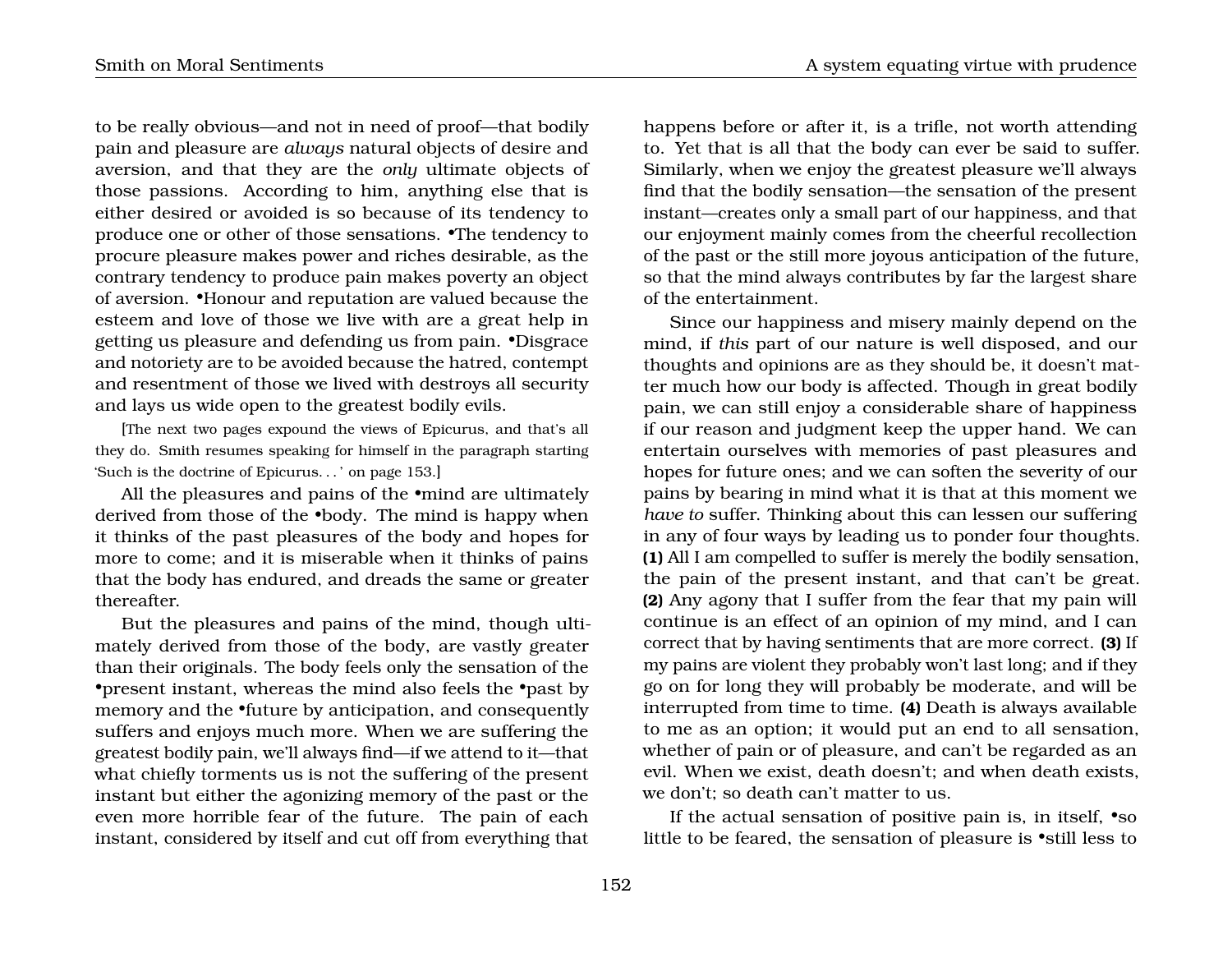be desired. The sensation of pleasure is naturally much less forceful [Smith: 'pungent'] than that of pain; so if pain can take so little from the happiness of a well-disposed mind, pleasure could add hardly anything to it. When the body is free from pain and the mind from fear and anxiety, the added sensation of bodily pleasure can't matter much; it might diversify someone's mental content but can't properly be said to increase the happiness of his situation.

Thus, the most perfect state of human nature, the most complete happiness that man is capable of enjoying, is *bodily ease and security or tranquillity of mind*. To obtain this great end of natural desire is the sole object of all the virtues, which are desirable not on their own account but because of their tendency to bring about this situation ·of ease and tranquillity·.

Take the case of **prudence**. It is the source and energiser of all the virtues, but it isn't desirable on its own account. That careful and laborious and circumspect state of mind always on the watch for even the most distant consequences of every action—can't be pleasant or agreeable for its own sake. What makes it valuable is its tendency to procure the greatest goods and to keep off the greatest evils.

Similarly with **temperance**—curbing and restraining our natural passions for enjoyment, which is the job of temperance, can't ever be desirable for its own sake. The whole value of this virtue arises from its utility, from its enabling us to postpone the present enjoyment for the sake of a greater to come, or to avoid a greater pain that might ensue from it. Temperance, in short, is nothing but prudence with regard to pleasure.

The situations that **fortitude** would often lead us into keeping hard at work, enduring pain, risking danger or death—are surely even further from being objects of natural desire. They are chosen only to avoid greater evils. We

submitted to hard work in order to avoid the greater shame and pain of poverty, and we risk danger and death •in defence of our liberty and property, which are means and instruments of pleasure and happiness, or •in defence of our country, the safety of which necessarily includes our own safety. Fortitude enables us to do all this cheerfully, as the best that is possible in our present situation; it's really just prudence—good judgment and presence of mind in properly appreciating pain, labour, and danger, always choosing the less in order to avoid the greater.

It is the same case with **justice**. Abstaining from taking something that belongs to someone else isn't desirable on its own account: it's not certain that it would be *better for you* if I kept this item of mine than that you should possess it. But you oughtn't to take any of my belongings from me because if you do you'll provoke the resentment and indignation of mankind. ·If that happens·, the security and tranquillity of your mind will be destroyed. You'll be filled with fear and confusion by the thought of the punishment that you will imagine men are always ready to inflict on you. . . . The other sort of justice that consists in giving good help to various people according to their relations to us—as neighbours, kinsmen, friends, benefactors, superiors, or equals—is recommended by the same reasons. Acting properly in all these different relations brings us the esteem and love of those we live with, and doing otherwise arouses their contempt and hatred. By the one we naturally secure, and by the other we necessarily endanger, our own ease and tranquillity, which are the great and ultimate objects of all our desires. So the whole virtue of justice—the most important of all the virtues—is no more than discreet and prudent conduct with regard to our neighbours.

Such is the doctrine of Epicurus concerning the nature of virtue. It may seem extraordinary that this philosopher,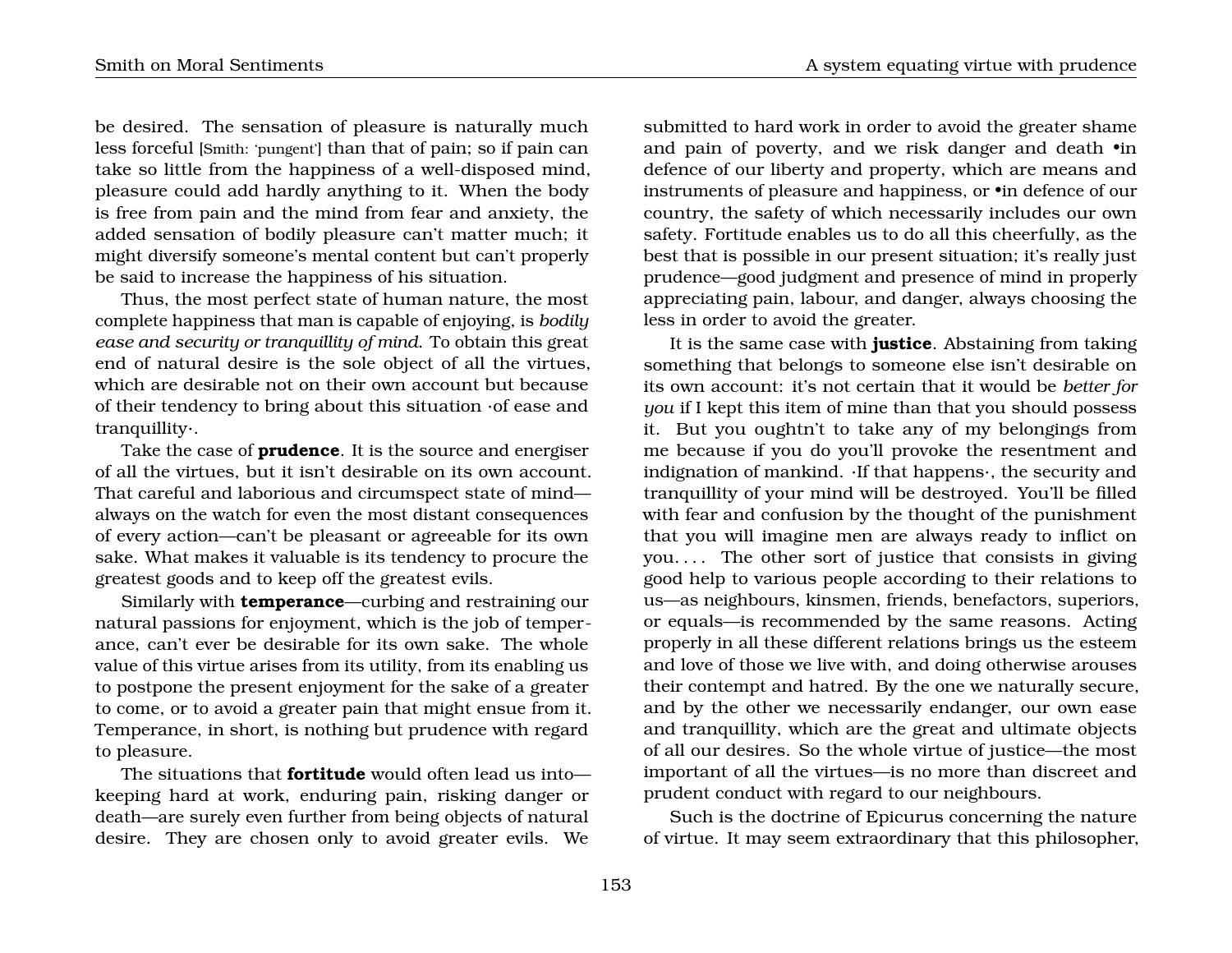who was said to be personally very likeable, should have overlooked the fact that

- •whatever those virtues (or the contrary vices) tend to produce in the way of bodily ease and security, the sentiments they naturally arouse in others are objects of a much more passionate desire (or aversion) than all their other consequences; that
- •every well-disposed mind attaches more value to being likeable, being respectworthy, being a proper object of esteem, than to all the ease and security that may *come from* such love, respect, and esteem; that
- •being odious, being contemptible, being a proper object of indignation, is more dreadful than any bodily suffering that can *come from* such hatred, contempt, or indignation;

and that consequently our desire to be virtuous and our aversion to being vicious can't arise from any concern for the bodily effects that either virtue or vice is likely to produce.

There's no doubt that this system is utterly inconsistent with the one I have been trying to establish. But it is easy enough to see what way of looking at things gave Epicurus's system its plausibility. The Author of nature has wisely arranged things so that, even in this life, virtue is ordinarily. . . .the surest and readiest means of obtaining both safety and advantage. Our success or failure in our projects must depend largely on whether people commonly have a good or a bad opinion of us, and on whether those we live with are generally disposed to help us or oppose us. But the best, surest, easiest, most readily available way to get people to think well of us is to *deserve* their good opinion, to be proper objects of their approval. . . . So the practice of virtue is in general very advantageous to our interests, and the practice of vice is contrary to our interests; and these facts undoubtedly stamp an *additional* beauty and propriety on virtue and a *new* ugliness and impropriety on vice. In this way temperance, magnanimity, justice, and beneficence come to be approved of not only for what they essentially *are* but also for their role as very real prudence. And similarly, the contrary vices of intemperance, pusillanimity, injustice, and either malevolence or sordid selfishness come to be disapproved of not only for what they essentially are but also for their role as short-sighted folly and weakness. It seems that when Epicurus considered any virtue he attended only to this kind of propriety. It's the one that is most apt to occur to those who are trying to persuade others to behave well. When someone's conduct (and also perhaps things he says) make it clear that the natural beauty of virtue isn't likely to have much effect on him, how *can* he be moved in the direction of better behaviour except by showing him the folly of his conduct, and how much he himself is likely eventually to suffer by it?

By reducing all the •different virtues to this •one species of propriety, Epicurus did something that comes naturally to all men but is especially beloved of philosophers as a way of displaying their ingenuity! I am talking about the practice of explaining all appearances in terms of as few causes or sources as possible. And it's clear that he was taking this even further when he equated all the primary objects of natural desire and aversion with bodily pleasures and pains. This great patron of atomism, who so enjoyed deducing •all the powers and qualities of bodies from •the most obvious and familiar of them—namely, the shapes, motions, and arrangements of the small parts of matter—no doubt felt a similar satisfaction when he explained •all the sentiments and passions of the mind in terms of •those that are most obvious and familiar.

The system of Epicurus agrees with those of Plato, Aristotle, and Zeno, in making virtue consist in acting in the most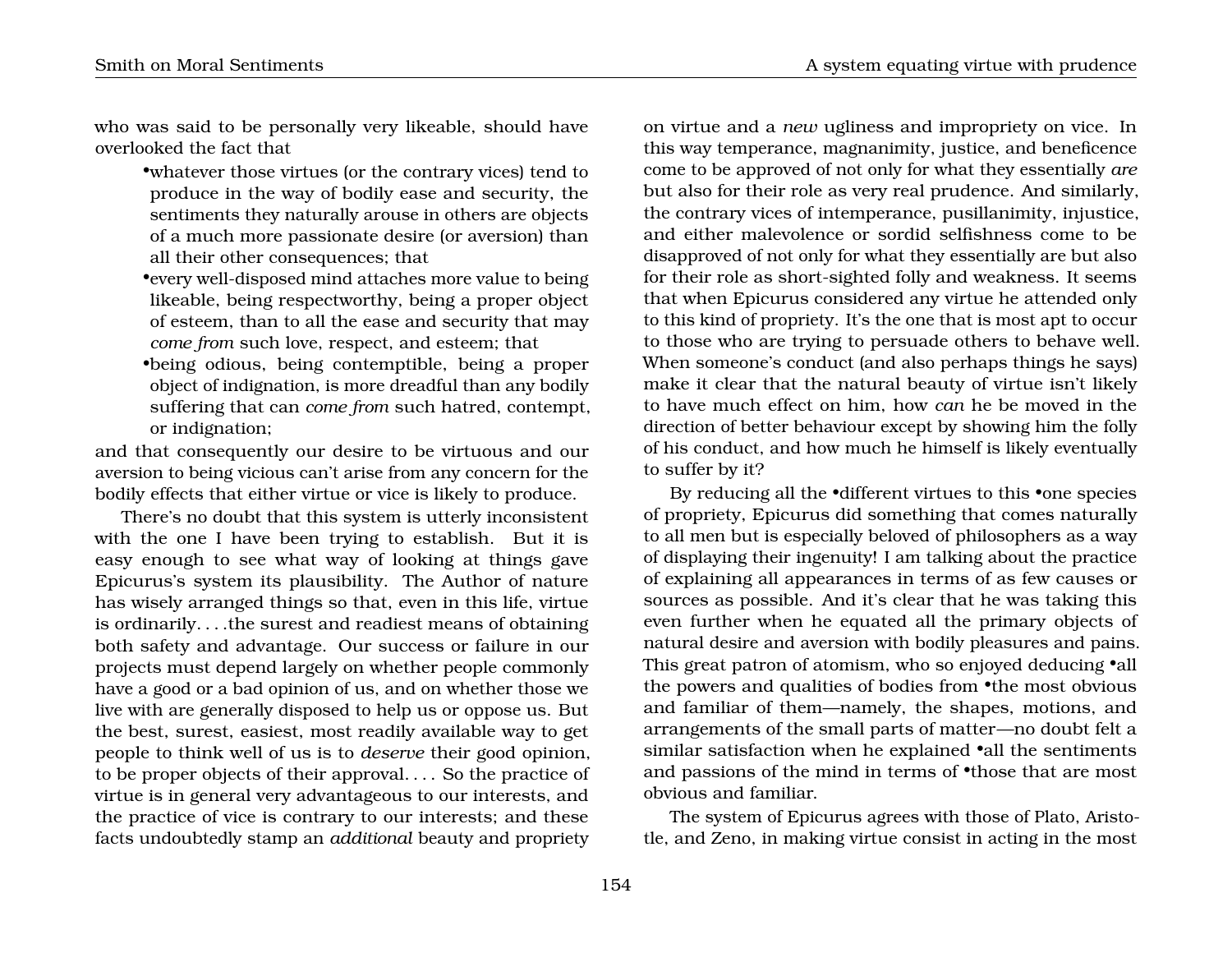suitable manner to obtain the primary objects of natural desire. It differs from all of them in two other respects—its account of what the primary objects of natural desire *are*, and its account of the excellence of virtue, i.e. of why virtue ought to be esteemed.

According to Epicurus the primary objects of natural desire are bodily pleasure and pain, and that's all; whereas the other three philosophers held that many other objects are ultimately desirable for their own sakes—e.g. knowledge, and happiness for our relatives, our friends, and our country.

Also, according to Epicurus virtue doesn't deserve to be pursued for its own sake, and isn't one of the ultimate objects of natural appetite. He held that virtue is something to be chosen only because of its tendency to prevent pain and to procure ease and pleasure. In the opinion of the other three philosophers, on the other hand, virtue is desirable not merely •as a means for procuring the other primary objects of natural desire but •as something that is in itself more valuable than all of them. Because man is born for action, they held, his happiness must consist not merely in the agreeableness of his passive sensations but also in the propriety of his active efforts.

# <span id="page-158-0"></span>**Chapter 3: Systems that make virtue consist in benevolence**

The system that makes virtue consist in benevolence is of great antiquity, though I don't think it is as old as any of the ones I have been discussing. It seems to have been the doctrine of the greater part of those philosophers who, in the time of Augustus and shortly thereafter, called themselves 'Eclectics' and claimed to be following mainly the opinions of Plato and Pythagoras—which is why they are often called 'later Platonists'.

In the divine nature, according to these authors, benevolence or love is the sole driver of action, and directs the exercise of all the other attributes. God employed his •wisdom in finding out the means for bringing about the ends that his goodness suggested, and he exercised his infinite •power in bringing them about. But •benevolence was the supreme and governing attribute, and the other attributes were subservient to it. The ultimate source of the whole excellence. . . .of God's operations is his benevolence. The whole perfection and virtue of the human mind consists in its •having some resemblance to, some share in, the perfections of God, and therefore in its •being filled with the same drive of benevolence and love that influences all the actions of the Deity. The only actions of men that were truly praiseworthy, or could claim any merit in God's sight, are ones that flowed from benevolence. It is only by actions of charity and love that we can suitably imitate the conduct of God, expressing our humble and devout admiration of his infinite perfections. Only by fostering in our own minds the divine drive towards benevolence can we make our own affections resemble more closely God's holy attributes, thereby becoming more proper objects of his love and esteem; until at last we arrive at the state that this philosophy is trying to get us to, namely immediate converse and communication with God.

This system was greatly admired by many ancient fathers of the Christian church, and after the Reformation it was adopted by several ·protestant· divines—eminently pious and learned men, *likeable* men—especially Ralph Cudworth, Henry More, and John Smith of Cambridge. But there can be no doubt that of all this system's patrons, ancient or modern, the late Francis Hutcheson was incomparably the most acute, the clearest, the most philosophical, and—the most important point—the soberest and most judicious. [Hutcheson died, aged 52, a dozen years before Smith wrote this.]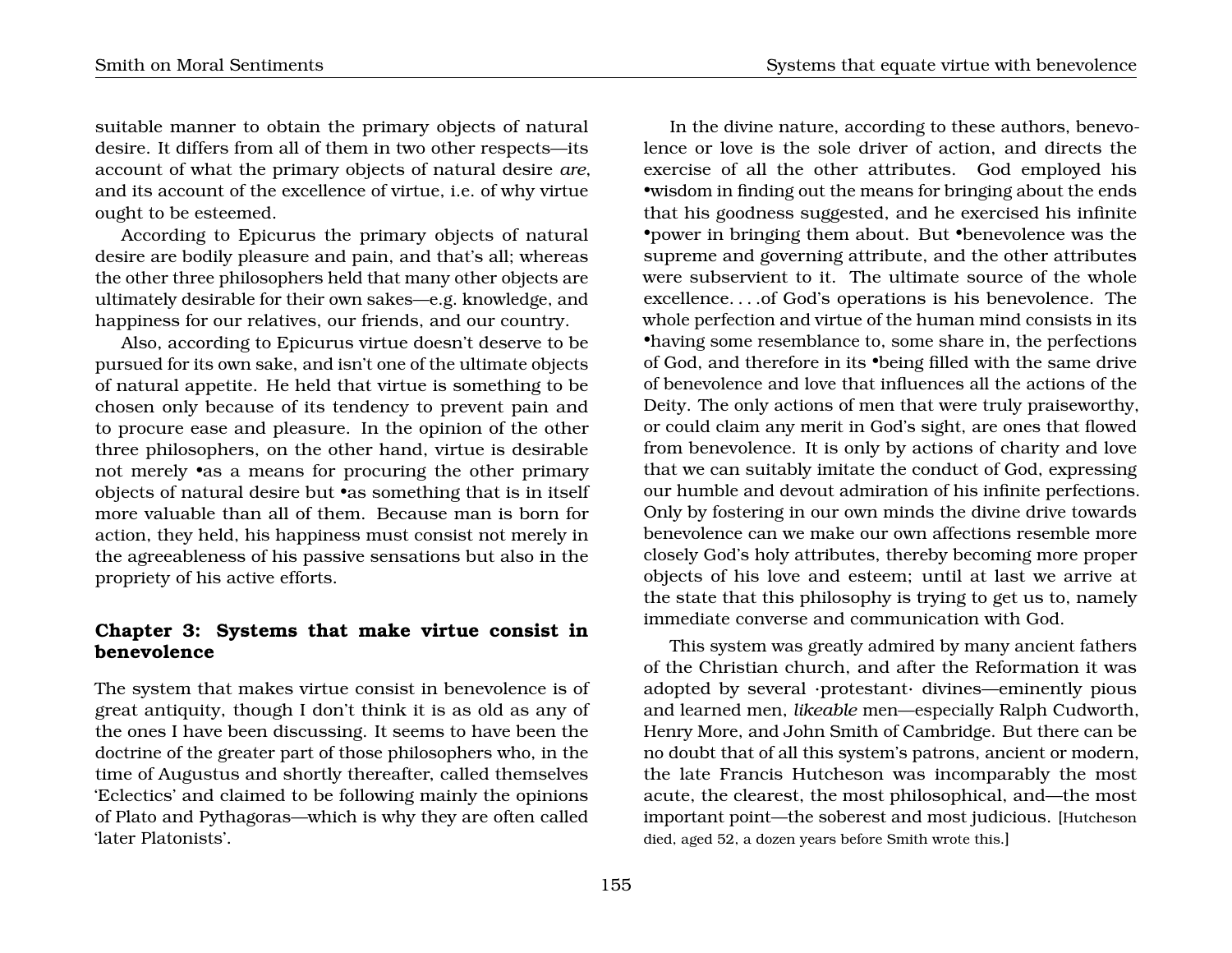Many aspects of human nature support the idea that virtue consists in benevolence. I have pointed out that proper benevolence

•is the most graceful and agreeable of all the affections, that

•it is recommended to us by a double sympathy, that •because it necessarily tends to do good, it is a proper object of gratitude and reward,

and that for all these reasons

•it appears to our natural sentiments to have a higher merit than any other virtue.

I have also remarked that even the excesses [Smith writes 'weaknesses'; evidently a slip] of benevolence are not disagreeable to us, whereas those of every other passion are always extremely disgusting. Everyone loathes excessive malice, excessive selfishness, and excessive resentment; but the most excessive indulgence even of partial friendship is not so offensive. . . .

Just as benevolence gives to the actions it produces a beauty that is superior to all others, so the lack of benevolence—and even more the contrary inclination, malevolence—gives to all its manifestations in behaviour a special ugliness all of its own. Pernicious actions are often punishable simply because they show a lack of sufficient attention to the happiness of our neighbour.

Besides all this, Hutcheson observed that when an action that was supposed to have come from benevolent affections turns out to have had some other motive, our sense of the merit of this action is lessened in proportion to how much influence this motive is believed to have had over the action. (Hutcheson, *Inquiry Concerning Virtue*, sections 1 and 2 [thus Smith's reference; actually, that's the title of a work by Shaftesbury; Smith presumably meant to refer to Hutcheson's *Inquiry into the original of our idea of Virtue*].) If an action supposed to

come from •gratitude turns out to have arisen from •an expectation of some new favour, or if an action supposed to have come from •public spirit turns out to have been motivated by a •hope for reward-money, such a discovery will entirely destroy all notion of merit or praiseworthiness in either of these actions. Thus, the mixture of any selfish motive. . . .lessens or abolishes the merit that the action would otherwise have had, and Hutcheson thought that this made it obvious that virtue must consist in pure and disinterested benevolence alone.

And when an action that is commonly supposed to come from a selfish motive turns out to have arisen from a benevolent one, that greatly enhances our sense of the action's merit. . . . This fact seemed to Hutcheson to be a further confirmation of his thesis that benevolence is the only thing that can make any action virtuous.

And finally he thought that the correctness of his account of virtue is shown by the fact that in all the disputes of casuists [= 'theorists of *applied* ethics'] concerning the rectitude of conduct, the public good is the standard to which they constantly refer, thereby all accepting that whatever tends to promote the happiness of mankind is right and laudable and virtuous, and whatever tends to go against it is wrong, blameworthy, and vicious. In debates about passive obedience and the right of resistance, the sole disagreement among men of sense concerns the answer to this:

> When privileges are invaded, which response is likely to bring the greater evils—universal submission or temporary insurrection?

As for *this* question:

Would the upshot that tended most to the happiness of mankind be the morally good one?

—nobody, Hutcheson said, even bothered to ask it!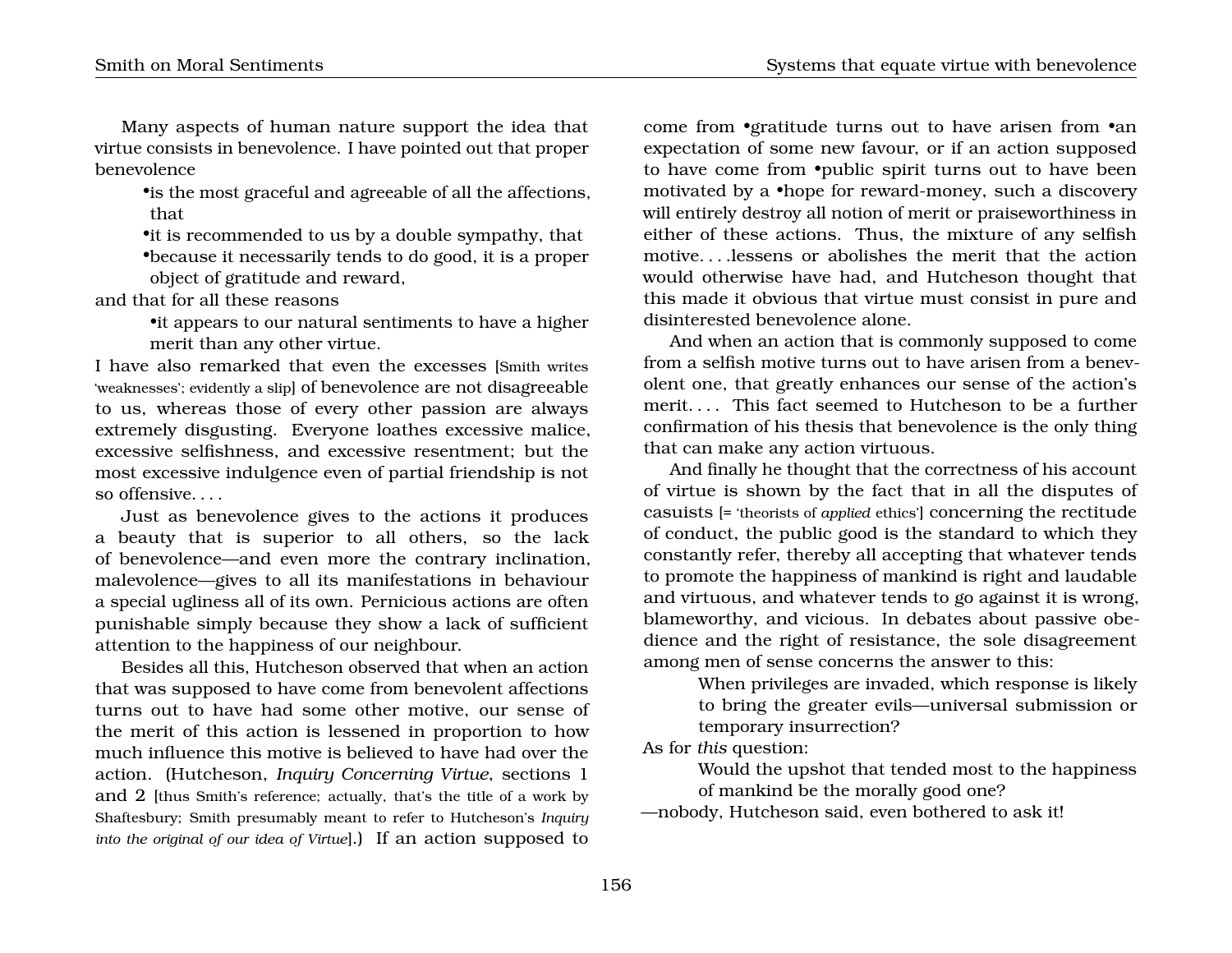Since benevolence is the only motive that can make an action virtuous, the greater the benevolence that an action shows the greater is the praise that it deserves.

The actions that aim at the happiness of a great community, because they show a more enlarged benevolence than do actions aiming only at the happiness of a smaller system, are correspondingly more virtuous. So the *most* virtuous of all affections is the one that embraces as its object the happiness of all thinking beings; and the *least* virtuous of the affections that could be called 'virtuous' *at all* is the one that aims no further than at the happiness of some one individual—a son, a brother, a friend. [See note about 'affection' on page [116.](#page-119-0)]

The perfection of virtue, ·Hutcheson held·, consists in

- •directing all our actions to promote the greatest possible good,
- •submitting all inferior affections to the desire for the general happiness of mankind,
- •regarding oneself as merely one of the many, whose prosperity is to be pursued no further than is consistent with the prosperity of the whole.

Self-love can never be virtuous in any degree or in any direction, ·Hutcheson said·. When it obstructs the general good, it is vicious. When its only effect is to make the individual take care of his own happiness, it is merely innocent—not deserving of praise or blame. A benevolent action is especially virtuous if it is performed in defiance of some strong motive from self-interest, because that demonstrate the strength and vigour of that person's benevolent drive.

Hutcheson was so far from allowing self-love ever to be a motive of virtuous actions that, according to him, the merit of a benevolent action is lessened if the person wanted the pleasure of self-approval, the comfortable applause of his own conscience. He saw this as a selfish motive which, so

far as it contributed to any action, showed the weakness ·in that person at that time· of the pure and disinterested benevolence that is the only thing that can make a human action virtuous. Yet in the common judgments of mankind, this concern for the approval of our own minds, far from being considered as reducing the virtue of any action, is looked on as the only motive that deserves the label 'virtuous'.

Well, that is how virtue is described in this likeable system, a system that has a special tendency •to nourish and support the noblest and most agreeable of all affections—and not only •to stop self-love from acting unjustly but also to some extent •to discourage self-love altogether by implying that it can never reflect any honour on those who are influenced by it.

Some of the other systems I have described don't sufficiently explain what gives the supreme virtue of benevolence its special excellence, whereas this system of Hutcheson's seems to have the opposite defect, of not sufficiently explaining why we approve of the inferior virtues of prudence, vigilance, circumspection, temperance, constancy, firmness. The only feature of an affection that this system attends to *at all* is its aim, the beneficent or harmful effects that it tends to produce. Its propriety or impropriety, its suitableness and unsuitableness to the cause that arouses it, is completely ignored.

Also, a regard for our own private happiness and interest seems often to be a praiseworthy motive for action. It is generally supposed that self-interested motives are what lead us to develop the habits of economy, industry, discretion, attention, and application of thought, and these are taken by everyone to be praiseworthy qualities that deserve everyone's esteem and approval. It's true of course that an action that ought to arise from a benevolent affection seems to have its beauty spoiled by an admixture of a selfish motive;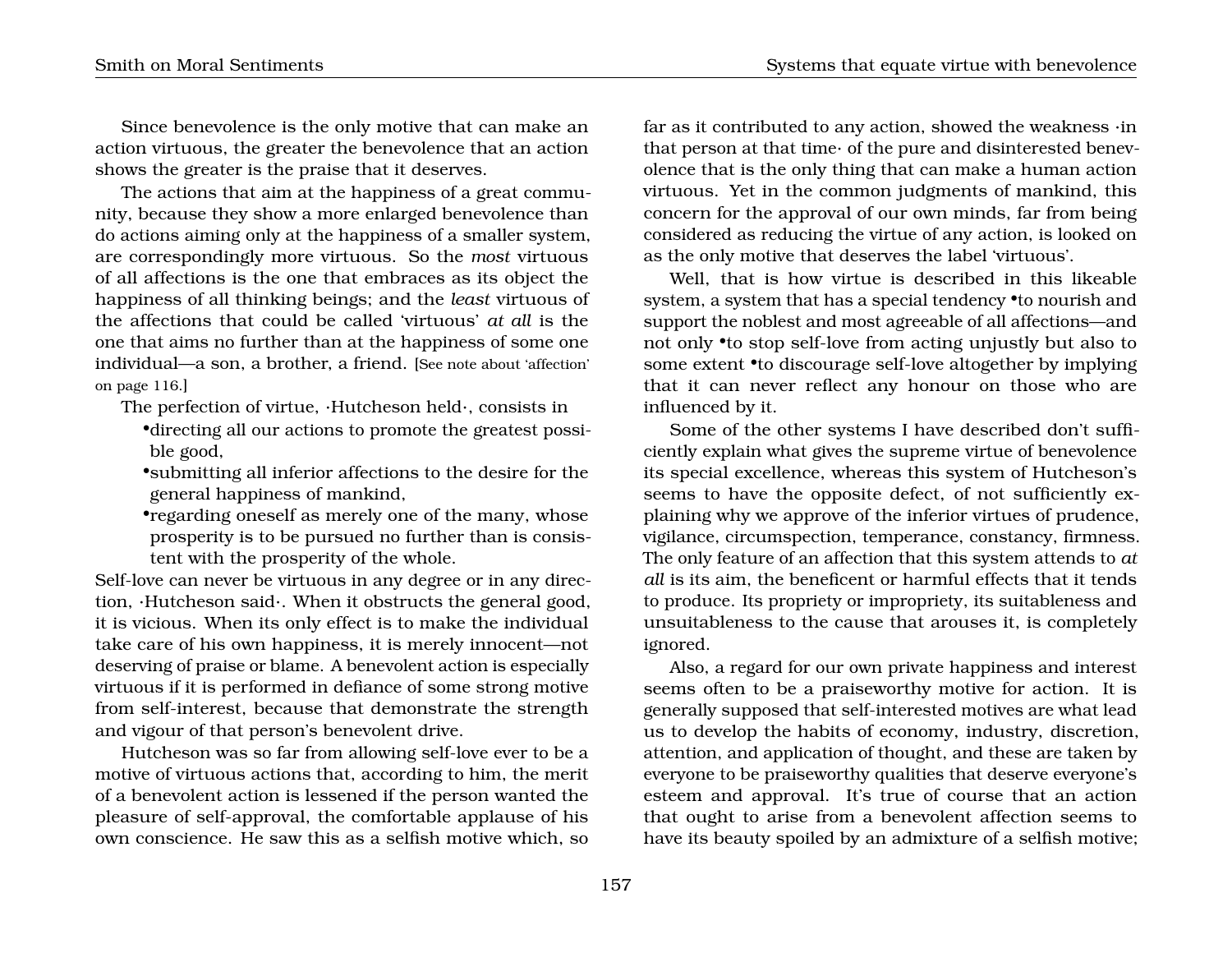but that isn't because self-love can never be the motive of a virtuous action, but only because in the given case the benevolent motive appears to lack its proper degree of strength and to be altogether unsuitable to its object. The person's character seems to be imperfect, and on the whole to deserve blame rather than praise. When an action for which self-love alone ought to be a sufficient motive has an admixture of benevolence in its motivation, *that* isn't so likely to diminish our sense of the action's propriety or of the virtue of the person who performs it. We're not ready to suspect anyone of being defective in selfishness!. . . . But if we really believe, of any man, that if it weren't for a concern for his family and his friends he wouldn't take proper care of his health, his life, or his fortune,. . . .that would undoubtedly be a failing, though one of those likeable failings that make a person an object of pity rather than of contempt or hatred. It would somewhat lessen the dignity and worthiness of his character, however. Carelessness and lack of economy are universally disapproved of—not as coming from a lack of benevolence but from a lack proper attention to the objects of self-interest.

Although the standard by which applied-ethics people often decide what is right or wrong in human conduct is whether a proposed action tends to the welfare or to the disorder of society, it doesn't follow that a •concern for society's welfare is the sole virtuous motive for action—merely that in any competition •it ought to outweigh all other motives.

Benevolence may perhaps be God's only action-driver; there are several not improbable arguments that tend to persuade us that it is so. It's hard to conceive what *other* motive can drive the actions of an independent and all-perfect Being who has no need for anything external and whose happiness is complete in himself. But be that as it may, *man* is an imperfect creature whose existence needs to be supported by many things external to him, and who must often act from many other motives. Think about the affections that ought—by the nature of our being—often to influence our conduct, and ask youself 'Can such affections *never* appear virtuous or deserve anyone's commendation?' How hard our condition would be if *that* were so!

I have described three systems:

**(1)** the ones that place virtue in propriety,

- **(2)** the ones that place virtue in prudence, and
- **(3)** the ones that place virtue in benevolence.

Those are the principal accounts that have been given of the nature of virtue. All the other descriptions of virtue ·that philosophers have presented·, however different they may *look*, are easily reducible to one of those three.

The system that places virtue in •obedience to the will of the Deity can be counted among **(2)** or among **(1)**. Consider the question 'Why ought we to obey the will of the Deity?' This question would be impious and perfectly absurd if it came from doubt about *whether* we ought to obey him; ·but there is an acceptable role for the question to play, because· it can admit of two different answers. We'll have to say

- **(2)** we ought to obey the will of the Deity because he is a Being of infinite power who will reward us eternally if we do obey him and punish us eternally if we don't; or
- **(1)** independently of any concern for our own happiness or for rewards and punishments of any kind, it is *fitting* that a creature should obey its creator, that a limited and imperfect being should submit to one whose perfections are infinite and incomprehensible.

Those are the only two answers that we *conceive* to that question. If **(2)** is the right answer then virtue consists in prudence, or in the proper pursuit of our own final interest and happiness. . . . If **(1)** is the right answer, then virtue must consist in propriety. . . .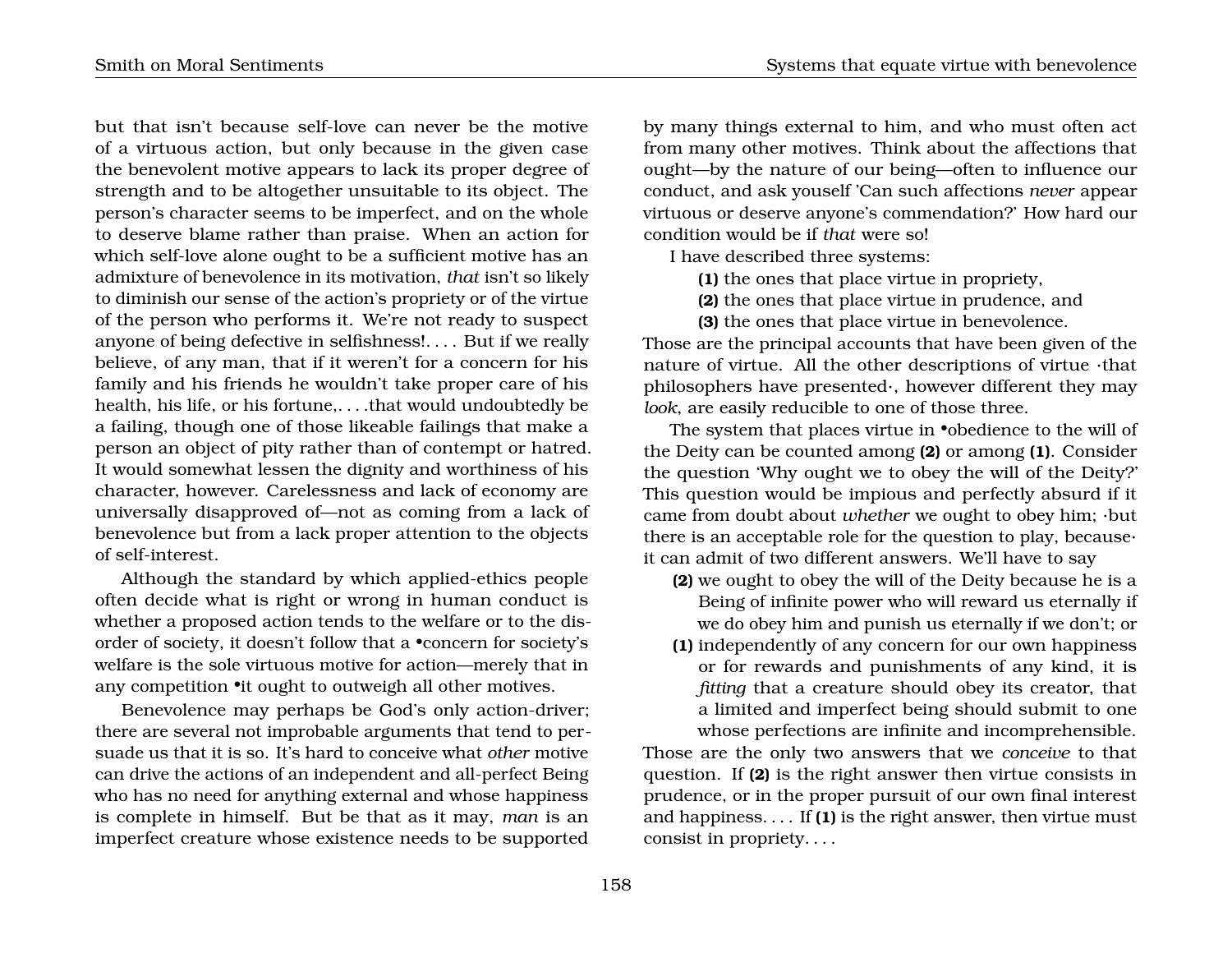The system that places virtue in *utility* belongs in **(1)**. According to this system, all the qualities of the mind that are agreeable or advantageous to the person himself or to others are approved of as virtuous, and the contrary qualities disapproved of as vicious. And the agreeableness or utility of any affection depends on its degree, i.e. on how strongly or intensely the person has it. Every affection is useful when it is confined to a certain degree of moderation, and every affection is disadvantageous when it exceeds the proper bounds. According to this system, therefore, virtue consists not in any one affection but in the proper degree of all the affections. The only difference between this and the system I have been working to establish is that it makes utility—rather than sympathy, i.e. the corresponding affection of the spectator—the natural and basic measure of this proper degree.

### **Chapter 4: Licentious systems**

All the systems I have presented assume that there is a real and essential distinction between vice and virtue, whatever these qualities may consist in. There is a real and essential difference between **(1)** the propriety and impropriety of any affection, between **(3)** benevolence and any other motive for action, between **(2)** real prudence and shortsighted folly or precipitate rashness. And all of them contribute to encouraging praiseworthy dispositions and discouraging blameworthy ones.

[Smith now gives the three a paragraph each in which the system in question is criticised for not getting the moral balance exactly right. This repeats things he has said already, and is given here just to set the scene for what will come in the next paragraph but one.]

Despite these defects, the general tendency of each of those three systems is to encourage the best and most laudable habits of the human mind; and it would be a good thing for society if mankind in general (or even just the few who claim to live according to some philosophical rule) were to regulate their conduct by the precepts of any one of the three. We may learn from each of them something that is both valuable and peculiar. [Smith goes into details about this, in praise of each of the three, with a special emphasis on Epicurus. Then:]

There is, however, another system that seems to remove entirely the distinction between vice and virtue, so that its tendency is wholly pernicious; I mean the system of Mandeville, ·presented in his book *The Fable of the Bees; or Private Vices, Public Benefits*·. [Mandeville died 26 years before the present work was published.] Although this author's opinions are in almost every respect erroneous, some aspects of human nature, when looked at in a certain way, seem at first sight to favour them. When they are described and exaggerated by Mandeville's lively and humorous though coarse and rustic eloquence, they give his doctrines an air of truth and probability that is apt to impose on the unskillful.

Mandeville regards anything done from a sense of propriety, from a concern for what is commendable and praiseworthy, as being done from a love of praise and commendation or in his words 'done from vanity'. Man, he observes, is naturally much more interested in his own happiness than in anyone else's, and it is impossible for him ever to prefer—really, in his heart—someone else's prosperity to his own. Whenever he appears to do so, we can be sure that he is deceiving us, and acting from the same selfish motives as he does at all other times. One of the strongest of his selfish passions is vanity—he is always easily flattered and greatly delighted with the applause of those around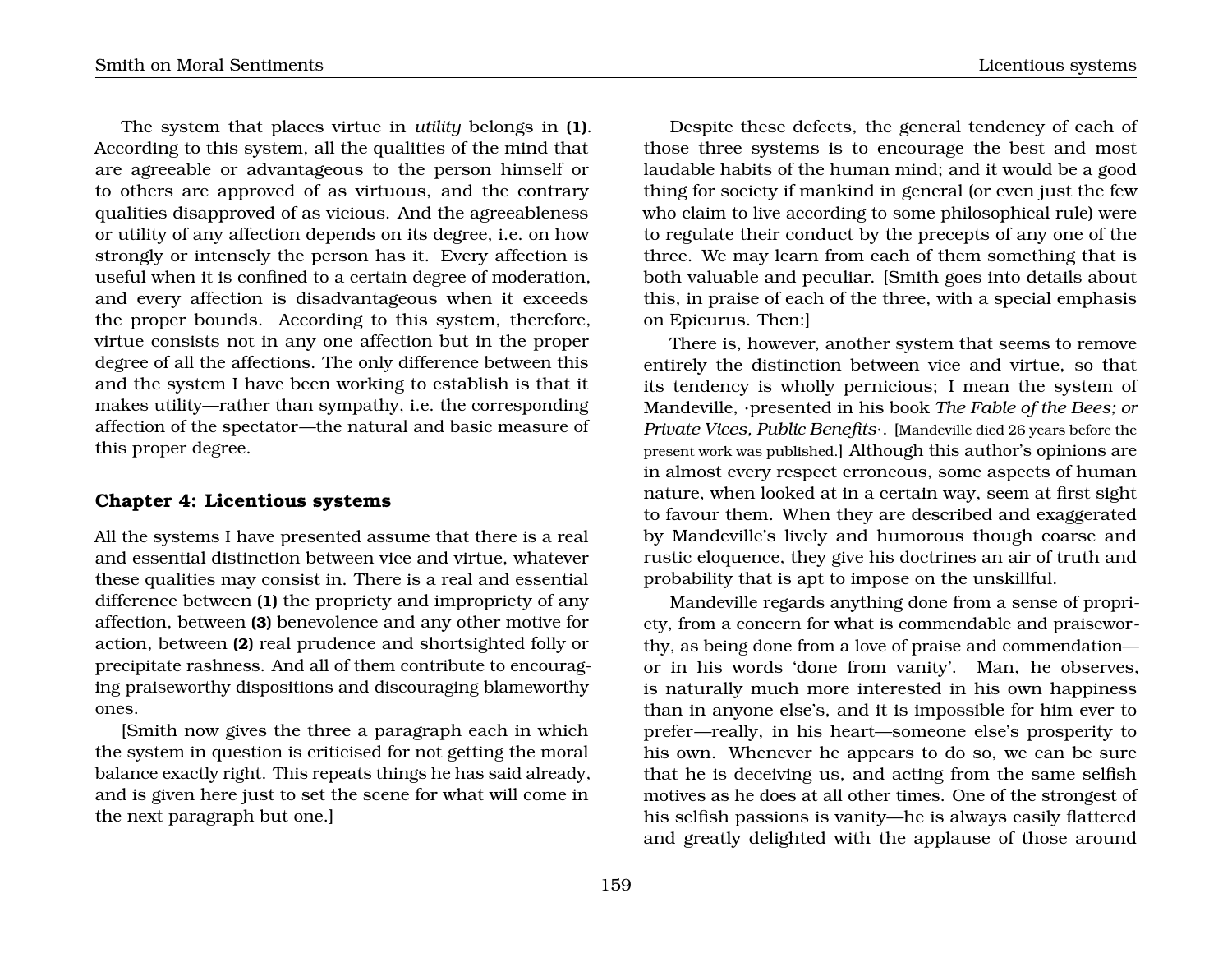him. When he *appears* to sacrifice his own interests to those of his companions, he knows that his conduct will be highly agreeable to their self-love and that they won't fail to express their satisfaction by giving him extravagant praises. He thinks that the pleasure he'll get from this outweighs the interest that he abandons in order to get it. So •his conduct on this occasion is really just as selfish, and arises from just as mean a motive, as his conduct at any other time. He is flattered with the belief that •it is entirely disinterested, and he *flatters himself* with it too; because if this were not supposed, his behaviour wouldn't seem to him or to anyone else to merit any commendation. So all public spirit, all preference of public to private interest, is according to Mandeville a mere cheat and imposition on mankind; and the human virtue that is so much boasted of, and that is the occasion of so much emulation among men, is the mere offspring of pride impregnated by flattery!

Can the most generous and public-spirited actions be regarded as in some sense coming from self-love? I shan't try to answer that now. The answer to it is no help in establishing the reality—·or the *non*-reality·—of virtue, because self-love can often be a virtuous motive for action. I'll only try to show that **(1)** the desire to do what is honourable and noble, to make ourselves proper objects of esteem and approval, cannot with any propriety be called 'vanity'. Even **(2)** the love of well-grounded fame and reputation, the desire to acquire esteem by what is really estimable, does not deserve that name. **(1)** is the love of virtue, the noblest and best passion in human nature. **(2)** is the love of true glory, a passion that in dignity appears to come just below the love of virtue. [Smith describes the sort of person who *is* guilty of vanity: someone who

•wants praise for qualities that don't deserve as much praise as he wants, or

•cares about fancy clothing and trivial bits of 'elegant' behaviour, or

- •wants to be praised for something that *he* didn't do, or
- •comes across as 'important' although he isn't, or •gets himself congratulated on adventures that in fact
- he didn't have, or

•claims to be the author of something he didn't write;

*that* person really is vain in the proper sense of the word. Also:] **(3)** Someone is rightly said to be guilty of vanity if he •isn't contented with the silent sentiments of esteem and approval, •is fonder of noisy acclamations than of the sentiments themselves, •is never satisfied except when his own praises are ringing in his ears, •tries really hard to get external marks of respect, • is fond of titles, of compliments, of being visited, of being attended, of being taken notice of in public places with the appearance of deference and attention. *This* trivial passion is entirely different from either of the other two; it's a passion of the lowest and least of mankind, just as **(1)** and **(2)** are passions of the noblest and greatest.

But though these three passions—**(1)** the desire to make ourselves proper objects of honour and esteem, i.e. to become honourable and estimable, **(2)** the desire to acquire honour and esteem by really deserving those sentiments, and **(3)** the trivial desire for praise no matter how or why it comes—are widely different; though two are always approved of while the third never fails to be despised; there is a certain remote affinity among them; and that is what the humorous and entertaining eloquence of this lively author has exaggerated and used to deceive his readers. There is an affinity between **(3)** vanity and **(2)** the love of true glory, in that both these passions aim at getting esteem and approval. But they are different in this—**(2)** is a just, reasonable, and equitable passion, while **(3)** is unjust, absurd, and ridiculous. The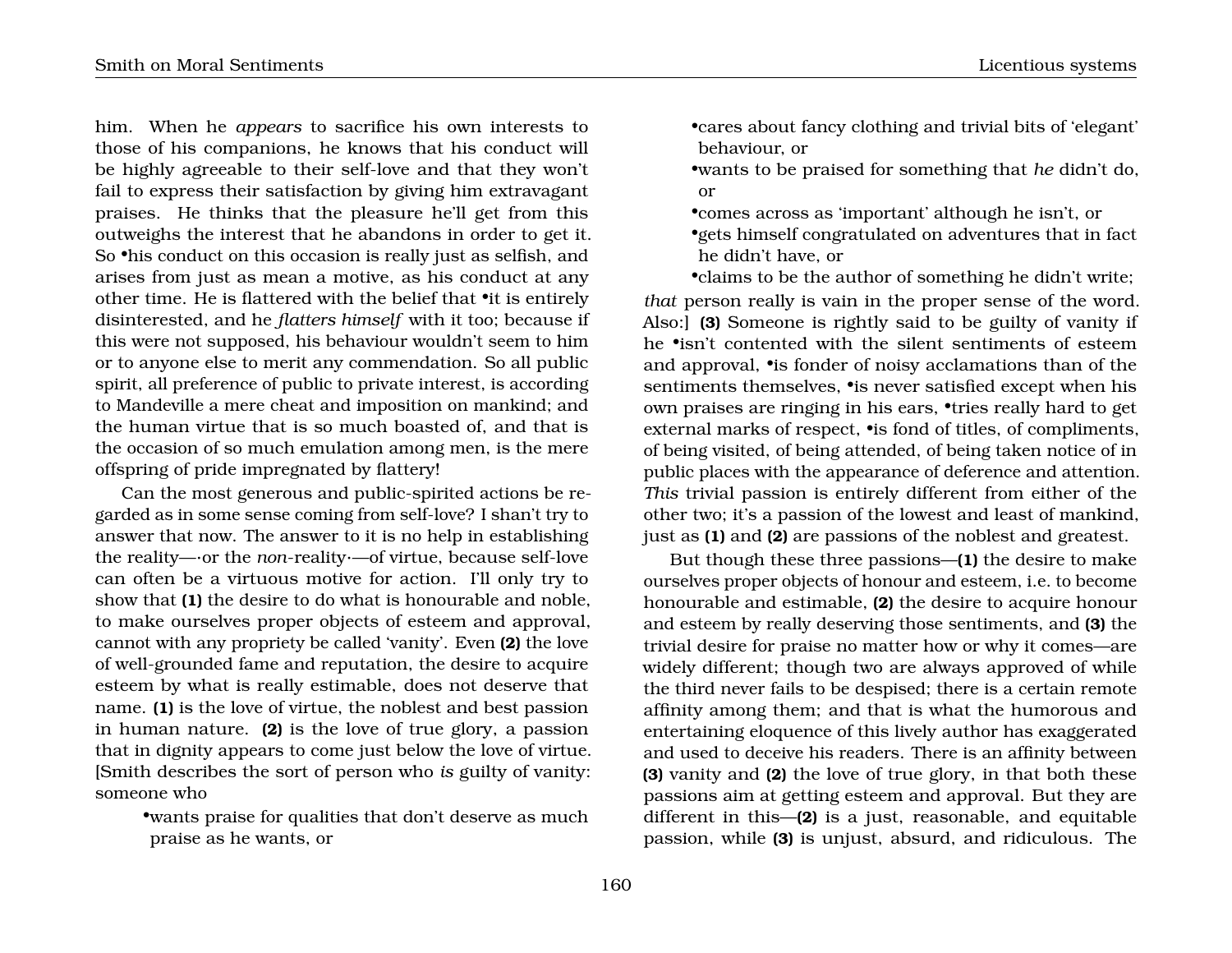man who wants to be esteemed for something that really is estimable wants only what he is justly entitled to—you would be *wronging* him by refusing it. Whereas a man who wants esteem on any other terms is asking for something that he has no just claim to. [Smith adds details about ways in which the **(3)** person is sure to behave badly. Then:]

There is also an affinity between **(1)** the desire to become honourable and estimable and **(2)** the desire for honour and esteem, between the love of virtue and the love of true glory. They are alike in both aiming at being honourable and noble, and also in a respect in which **(2)** the love of true glory resembles **(3)** what is properly called vanity—namely having some reference to the sentiments of others. The man of the greatest magnanimity who **(1)** desires virtue for its own sake and cares least about what mankind actually think of him is still delighted with thoughts of what they should think, with an awareness that though he may be neither honoured nor applauded he is still a proper object of honour and applause.... But there is still a great difference between **(1)** and **(2)**. . . . The man **(1)** who acts solely from a concern for what is right and fit to be done, a concern for what is a proper object of esteem and approval even if these sentiments are never bestowed on him, acts from the most sublime and godlike motive that human nature is even capable of conceiving. In contrast with that, the man **(2)** who doesn't just want to •deserve approval but is also anxious to •get it, though he too is praiseworthy in the main, has motives with a greater mixture of human infirmity in them. He risks being humiliated by the ignorance and injustice of mankind, and his happiness is vulnerable to the envy of his rivals and the folly of the public. The happiness of **(1)** the other is altogether secure and independent of fortune, and of the whims of those he lives with. If contempt and hatred are thrown on him by the ignorance of mankind,

he isn't humiliated because he regards this as not really aimed at *him*. Mankind despise and hate him because they have a false notion of his character and conduct. If they knew him better, they *would* esteem and love him. . . . It seldom happens, however, that human nature arrives at *this* degree of firmness. Only weak and worthless people are much delighted with •false glory, and yet by a strange inconsistency •false disgrace is often capable of humiliating those who appear the most resolute and determined.

Mandeville isn't satisfied with representing the trivial motive of vanity as the source of all the actions that are commonly regarded as virtuous. He also tries to point out many other respects in which human virtue is imperfect. In every case, he claims, it falls short of the complete self-denial that it lays claim to, and is commonly a mere concealed indulgence of our passions rather than a victory over them. He treats as gross luxury and sensuality any relation to •pleasure except the most ascetic abstinence from •it. He counts as a luxury anything that goes beyond what is absolutely necessary for the support of human nature, so that there is vice even in the use of a clean shirt, or of a convenient place to live. He doesn't morally distinguish •lawful sexual relations between husband and wife from •harmful ·and unlawful· gratification of sexual desire; and he sneers at a 'temperance' and a 'chastity' that can be practised at so cheap a rate, ·i.e. the cheap rate of merely being married to your sexual partner·. The ingenious sophistry of his reasoning, is here, as on many other occasions, covered by the ambiguity of language. [Smith explains this at considerable and slightly tangled length. When someone has a disagreeable and offensive degree of the passion *love of sex*, this disturbs and upsets people, which means that they *notice* it and want to have a name for it; the chosen name in English being 'lust'. When someone has this desire in a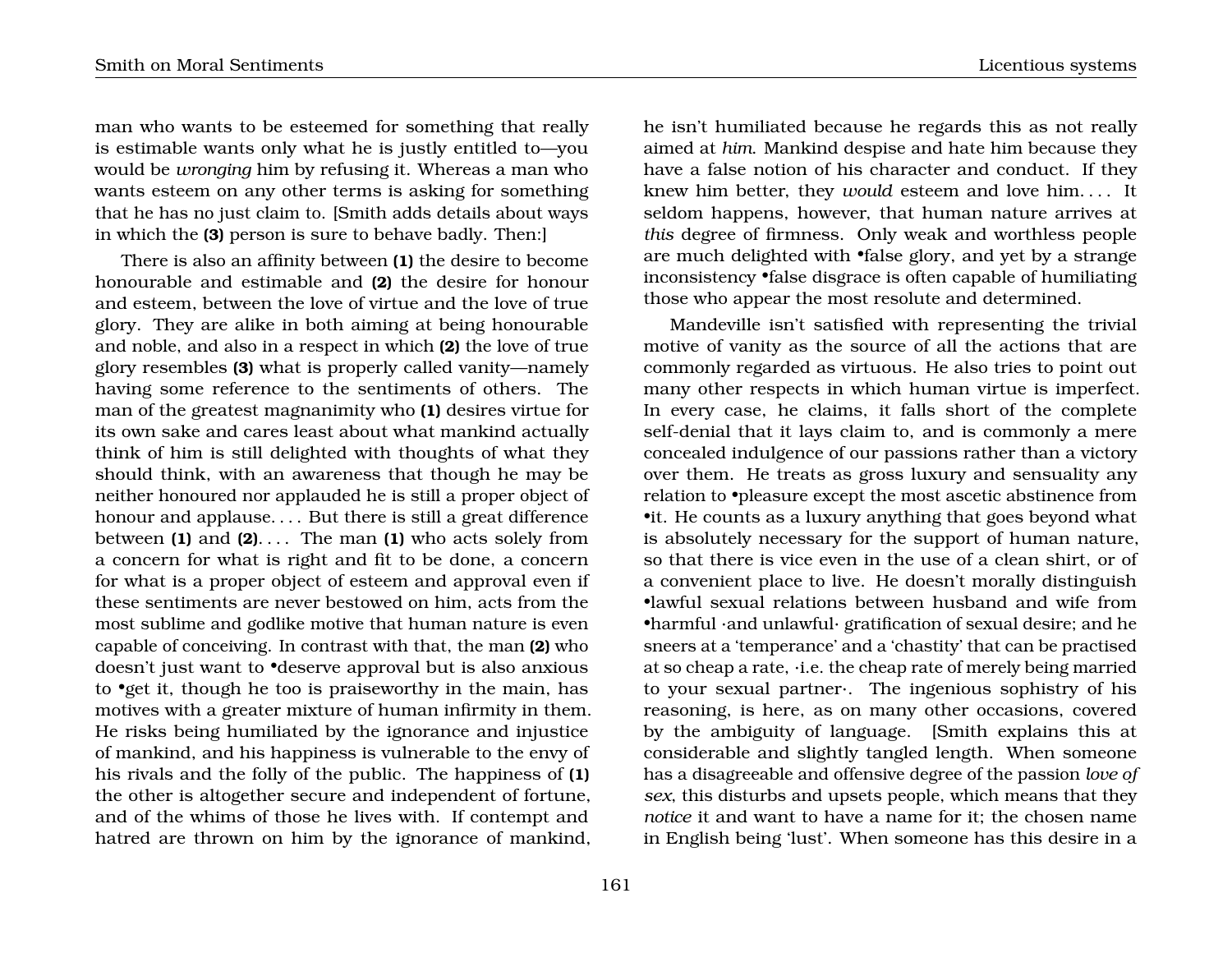degree that *doesn't* upset onlookers, they may completely overlook it, and if they do want to talk about it they give it a name that expresses the fact of its being kept down to a moderate level, the name being 'chastity'. Smith's other example is the love of pleasure, and the words 'luxury' for an extreme degree of this passion and 'temperance' for the fact that someone's love of pleasure is suitably bounded. [That was true of 'luxury' in his day, though not in ours.] Mandeville's trick has been to assume that 'he is temperate' means that he has no love of pleasure, and that 'he is chaste' means that he has no love of sex; and he claims to uncover the scandalous fact that supposedly temperate people do have some love of pleasure, and that supposedly chaste ones have some love of sex. By proceeding in this way, Smith continues:] Mandeville imagines that he has entirely demolished the reality of the virtues of temperance and chastity. . . . But those virtues don't require that one be entirely numb to the objects of the passions they try govern. They aim only at keeping the violence of those passions below the level at which they might harm the individual or disturb or offend society.

The great fallacy of Mandeville's book is its representing any passion that is

> •vicious when it occurs with a certain intensity and aims in a certain direction

as though it were

•vicious whenever it occurs with any degree of intensity and whatever direction it aims in.

That's how he goes about treating as *vanity* any passion that involves any reference to the sentiments that other people do have or ought to have; and it's how he arrives at his favourite conclusion, namely that 'private vices are public benefits'. If the love of magnificence, a taste

> for the elegant arts and improvements of human life, for whatever is agreeable in dress, furniture,

architecture, statuary, painting, and music is to be regarded as 'luxury', 'sensuality', and 'showing off', even in those whose are in a position to indulge those passions without harming anyone else, then indeed luxury, sensuality, and showing off *are* indeed public benefits! That's because without the qualities to which Mandeville sees fit to give such nasty names, the arts of refinement would have no encouragement, and would eventually die for lack of employment. The real foundation of this licentious system was a set of popular ascetic doctrines that had been current before Mandeville's time and identified •virtue with •the complete wiping out of all our passions. It was easy for him to prove **(1)** that this entire conquest of all human passions never happened, and **(2)** that if it did occur universally, that would be pernicious to society because it would put an end to all industry and commerce and—in a way—to the whole business of human life. He used **(1)** to give himself the appearance of proving that there is no real virtue, and that what claimed to be virtue was a mere cheat and imposition on mankind; and he used **(2)** to give himself the appearance of proving that •private vices are public benefits because without •them no society could prosper or flourish.

Such is the system of Mandeville, which ·was published 45 years ago and· once made so much noise in the world. It may not have given rise to more vice than there would have been without it; but it did at least encourage vice that arose from other causes to appear more boldly and to proclaim the corruptness of its motives with a bold openness that had never been heard of before.

This system. . . .could never have imposed on so many people, or given rise to such a general alarm among the friends of better principles, if it hadn't in some respects bordered on the truth. ·I am not saying that *no* theory can get widespread acceptance unless it is close to the truth·.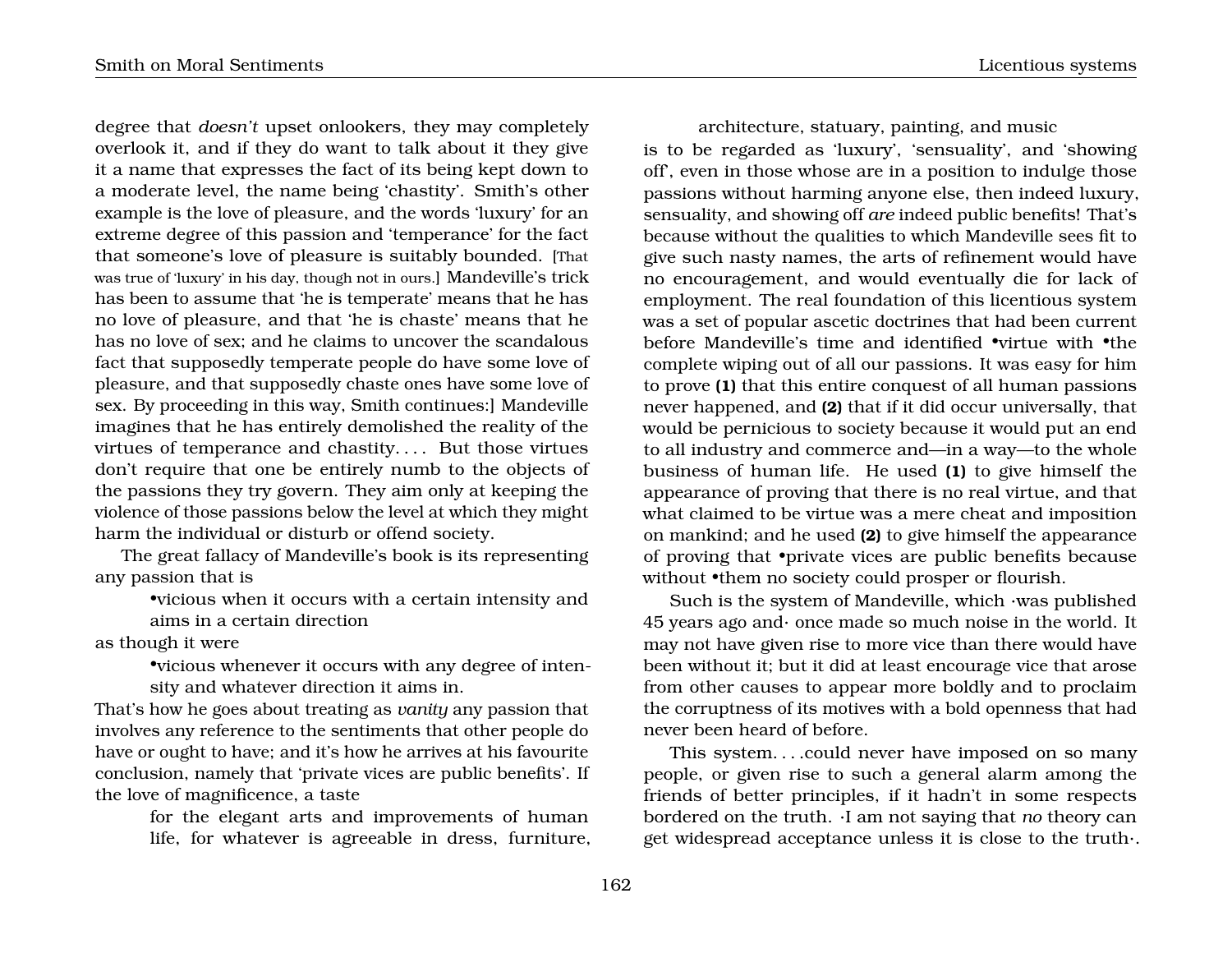A theory in **natural philosophy** [here = 'science'] may seem plausible and be for a long time generally accepted, without having any basis in nature or any sort of resemblance to the truth. Descartes's 'vortices' were regarded by a ingenious nation, ·the French·, for nearly a century as a satisfactory account of the revolutions of the heavenly bodies. Yet it has been demonstrated to *everyone's* satisfaction that these supposed causes of those wonderful effects not only don't actually exist but are utterly impossible, and that if they did exist they couldn't produce the effects that Descartes ascribed to them. But it's not like that with systems of **moral philosophy**. An author claiming to account for the origin of our moral sentiments can't deceive us so grossly, or depart so far from all resemblance to the truth ·as did the Cartesian theory of 'vortices'·. When a traveller describes some distant country, he can pass off groundless and absurd fictions as established matters of fact. But when someone offers to inform us of •what is going on in our neighbourhood, and of •the affairs of the parish that we live in, although he may get us to accept many falsehoods (if we don't take the trouble to examine things with our own eyes), the greatest falsehoods that he gets us to accept must have *some* resemblance to the truth, and must even have a considerable mixture of truth in them. . . .

### **Section 3: The different systems that have been formed concerning the source of approval**

#### **Introduction**

After the inquiry into the nature of virtue, the next most important question in moral philosophy concerns the source of *approval*—the power or faculty of the mind that makes certain characters agreeable or disagreeable to us, makes us prefer one tenor of conduct to another, calling one 'right' and the other 'wrong', and consider one as an object of approval, honour, and reward and the other as an object of blame, censure, and punishment.

Three accounts have been given of the generator of approval. Some people hold that we approve and disapprove of actions—our own and other people's—purely from **(1)** self-love, i.e. from what we think about their tendency to ·lead to· our own happiness or disadvantage. Others say that **(2)** reason—the faculty by which we distinguish truth from

falsehood—enables us to distinguish what is fit from what is unfit, both in actions and affections. According to yet others, this distinction is wholly an effect of **(3)** immediate sentiment and feeling, arising from the satisfaction or disgust that certain actions or affections produce in us. So there they are, the three different sources that have been assigned for the principle [see note below] of approval: **(1)** self-love, **(2)** reason, **(3)** sentiment.

Before I go on to describe those different systems, I should remark that finding the right answer to this question, though it's very important for moral theory, has no practical significance. The question about the nature of virtue is bound to have some influence on our notions of right and wrong in many particular cases, but the question about the principle of approval can't possibly have any such effect. It's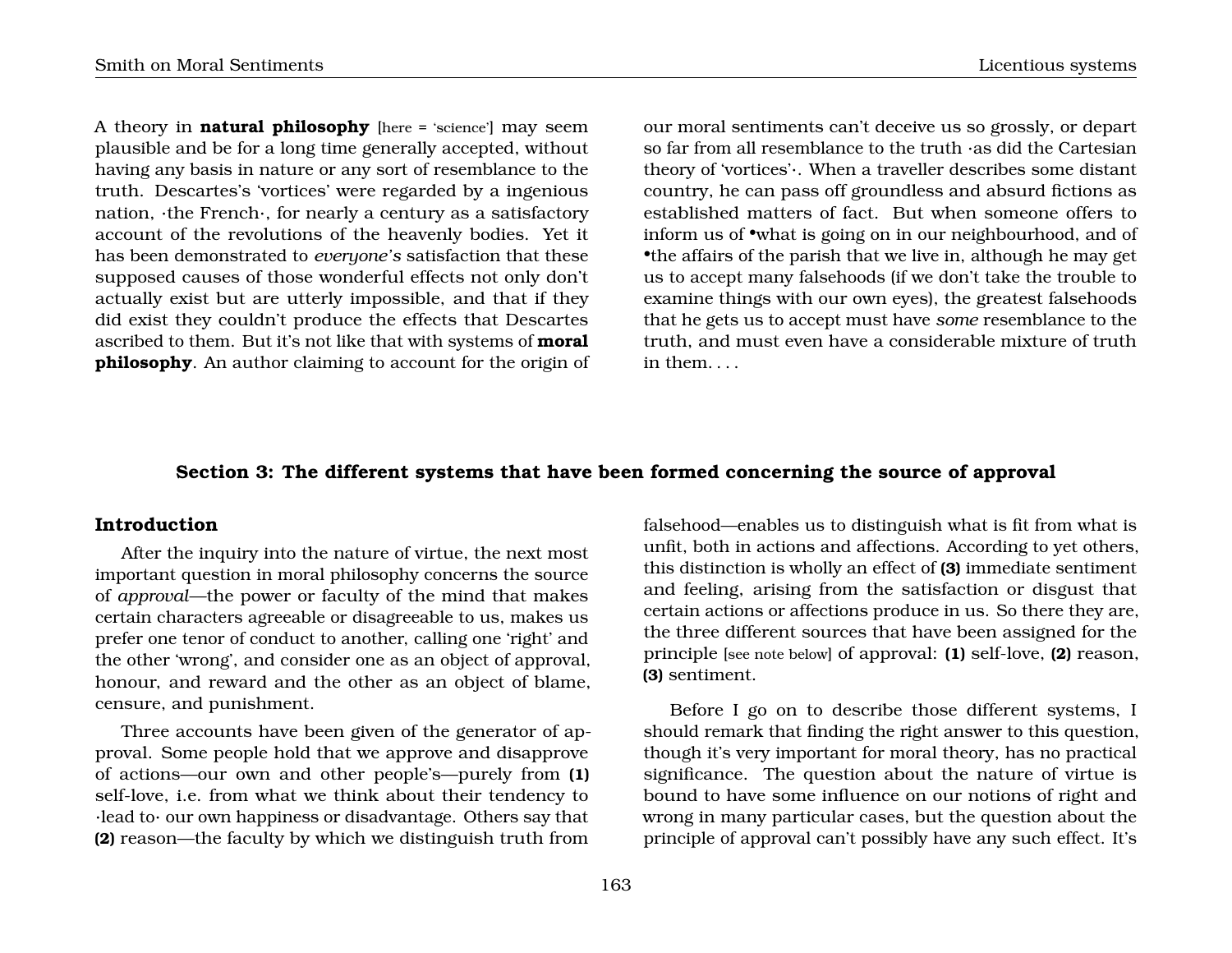only from philosophical curiosity that we try to discover what the inner contrivance or mechanism is from which those different notions or sentiments arise. [In the early modern period, the word 'principle' was sometimes used with the meaning we have for it, in which a principle is a proposition with a special status; but it was *much more often* used to mean 'source' or 'cause' or 'drive'—something entirely non-propositional that brings about some event or state of affairs. In the present version 'principle' is usually replaced by one of those other words when it has been used in this early-modern sense—e.g. in the heading of the present Section, where 'principle' has been replaced by 'source'. We have just met an agreeably clear bit of evidence of how the land lies: after saying that his topic is a question about **the principle of approval**, Smith goes straight on to say that it's an inquiry into the inner **contrivance or mechanism** from which approval arises.]

# **Chapter 1: Systems that trace the source of approval back to self-love**

Those who explain approval as arising from self-love don't all account for it in the same manner, and *all* their different systems contain a good deal of confusion and imprecision. According to Hobbes and many of his followers—such as Pufendorf and Mandeville—man is driven to take refuge in society not by any natural love for his own kind but because without the help of others he is incapable of surviving with ease or safety. According to this theory, society becomes *necessary* for a man, and anything that favours the support and welfare of •society he regards as having an indirect tendency to promote •his own interests; and anything that is likely to disturb or destroy •society he regards as to some extent harmful or pernicious to •himself. Virtue is the great support of society, and vice its great disturber. That is why virtue is agreeable to every man and vice is offensive to him; he sees virtue as pointing to the prosperity of the society that

is so necessary for the comfort and security of his existence, and vice as pointing to its ruin and disorder.

As I remarked earlier, there can be no doubt that virtue's tendency to promote the order of society and vice's tendency to disturb it reflects a great beauty in virtue and a great ugliness in vice; and I mean that we get this sense of beauty and ugliness when we consider this matter coolly and philosophically—·i.e. setting aside the fact that we have a stake in society's surviving and flourishing·. When we think about human society in a certain abstract and philosophical light, it appears like an immense *machine* whose regular and harmonious movements produce countless agreeable effects. As with any other beautiful and noble machine made by men, whatever tends to make its movements smoother and easier will derive a beauty from this effect, and whatever tends to obstruct its movements will displease on that account. So virtue, which is like the fine polish to the wheels of society, necessarily pleases; while vice, like the vile rust that makes the wheels jar and grate on one another, is as necessarily offensive. So this account of the origin of approval and disapproval, to the extent that it derives them from a concern for the order of society, turns into the account that gives beauty to *utility* (I explained this earlier); and *that*'s the source of all the plausibility that this  $\cdot$ Hobbes $\cdot$  system has. When those authors

•describe the countless ways in which a cultivated and social life is better than a savage and solitary one,

•go on about how virtue and good order are needed for social life to survive, and

•demonstrate how certain it is that the prevalence of vice and lawlessness tends to bring back the savage life,

the reader is charmed with the novelty and grandeur of the views that they open to him. He now clearly sees a beauty in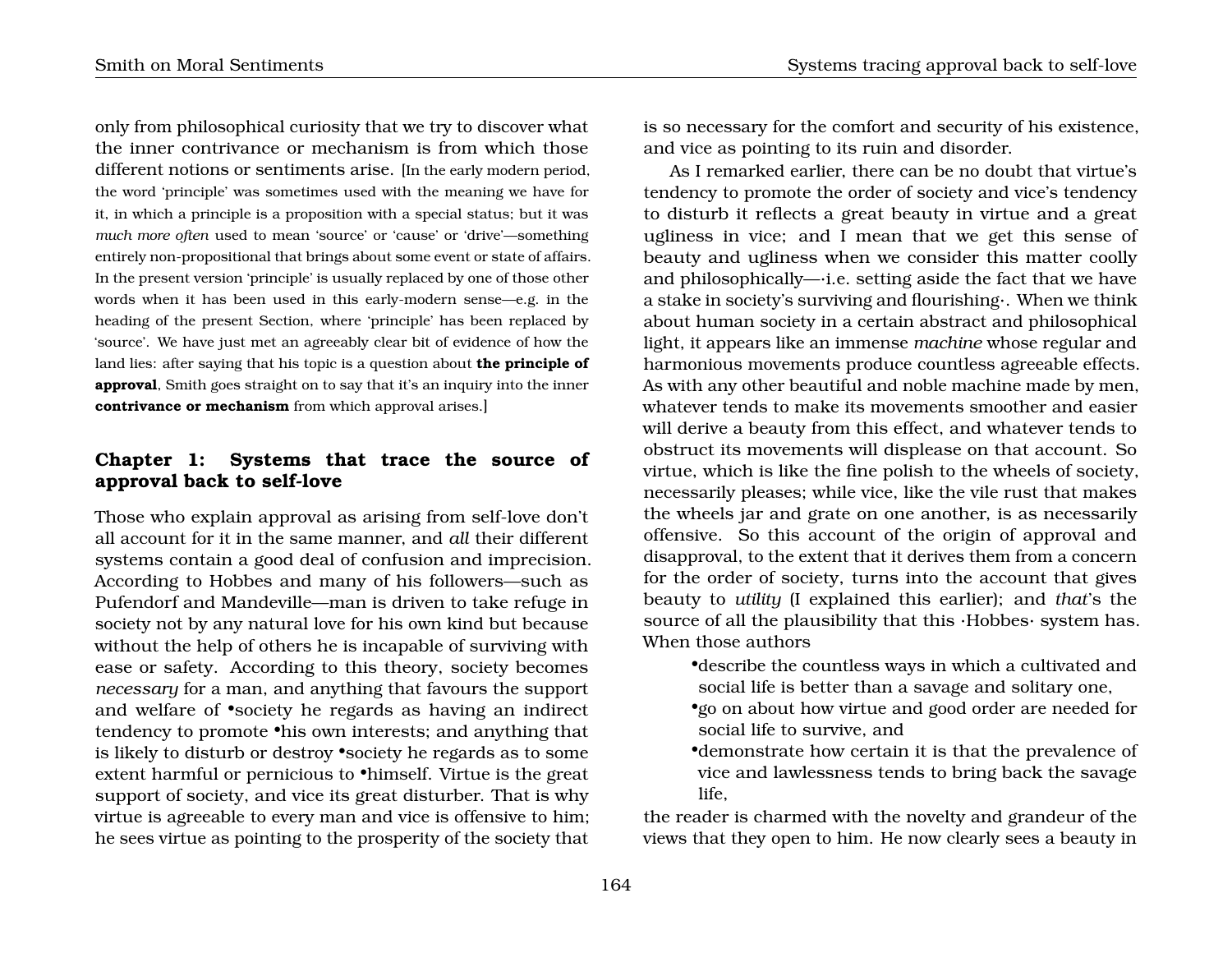virtue and an ugliness in vice that he hadn't noticed before, and is commonly so delighted with the discovery that he doesn't takes time to reflect that this political view, having never occurred to him in his life before, can't *possibly* be the source of the approval and disapproval that he has always been accustomed to give to virtue and vice.

When those authors derive from self-love our interest in the welfare of society and the esteem that we therefore give to virtue, they don't mean that when we now applaud the virtue of Cato and detest the villainy of Catiline our sentiments are influenced by any thought of getting benefit from Cato or being harmed by Catiline!. . . . The Hobbesian philosophers never imagined that when we applaud Cato and blame Catiline we are influenced by some belief about how the behaviour of those citizens of ancient Rome might cause events that help or harm us *now*. Their view was rather that these moral sentiments of ours are influenced by ·the thought of· the help or harm we might have received if we had lived at that time in that place, or by ·the thought of· help or harm that might still come our way if we encounter characters of the same kinds as Cato and Catiline. So really the idea that those authors were groping for, but were never able to get hold of firmly, was the idea of the indirect *sympathy* that we feel with the gratitude or resentment of those who received the benefit or suffered the damage resulting from such opposite characters. *That* is what they were vaguely gesturing towards when they said that what prompted our applause or indignation was not •the thought of what we had gained or suffered but rather •the conception or imagination of what we might gain or suffer if we were to act in society with such associates.

But there is nothing selfish about sympathy! When I sympathize with your sorrow or your indignation, it may be claimed that my emotion is based on self-love because it arises from bringing your case home to myself, putting myself in your situation, and in that way getting a sense of what I would feel in those circumstances. But although it's true that sympathy arises from an imaginary change of situations with the person principally concerned, this imaginary change is not supposed to happen to

•me in my own person and character,

but to

•me in the character of the person with whom I sympathize.

When I sympathize with you over the death of your only son, in order to enter into your grief I don't think about

> •what I, a person of such-and-such a character and profession, would suffer if I had an only son who died.

What I think about is rather

•what I would suffer if I were really you.

In this thought I don't just switch your •circumstances with mine; I change •persons and •characters. So my grief is not in the least selfish: it is entirely on your account, and not in the least on my own. . . . A man may sympathize with a woman in the labour of child-birth, but he can't possibly conceive *himself* —in his own proper person and character—as suffering her pains. That whole account of human nature, which

> •derives all sentiments and affections from self-love, which

•has made so much noise in the world, but which

•appears never yet to have been fully and clearly explained,

seems to me to have arisen from some confused failure to grasp what sympathy is.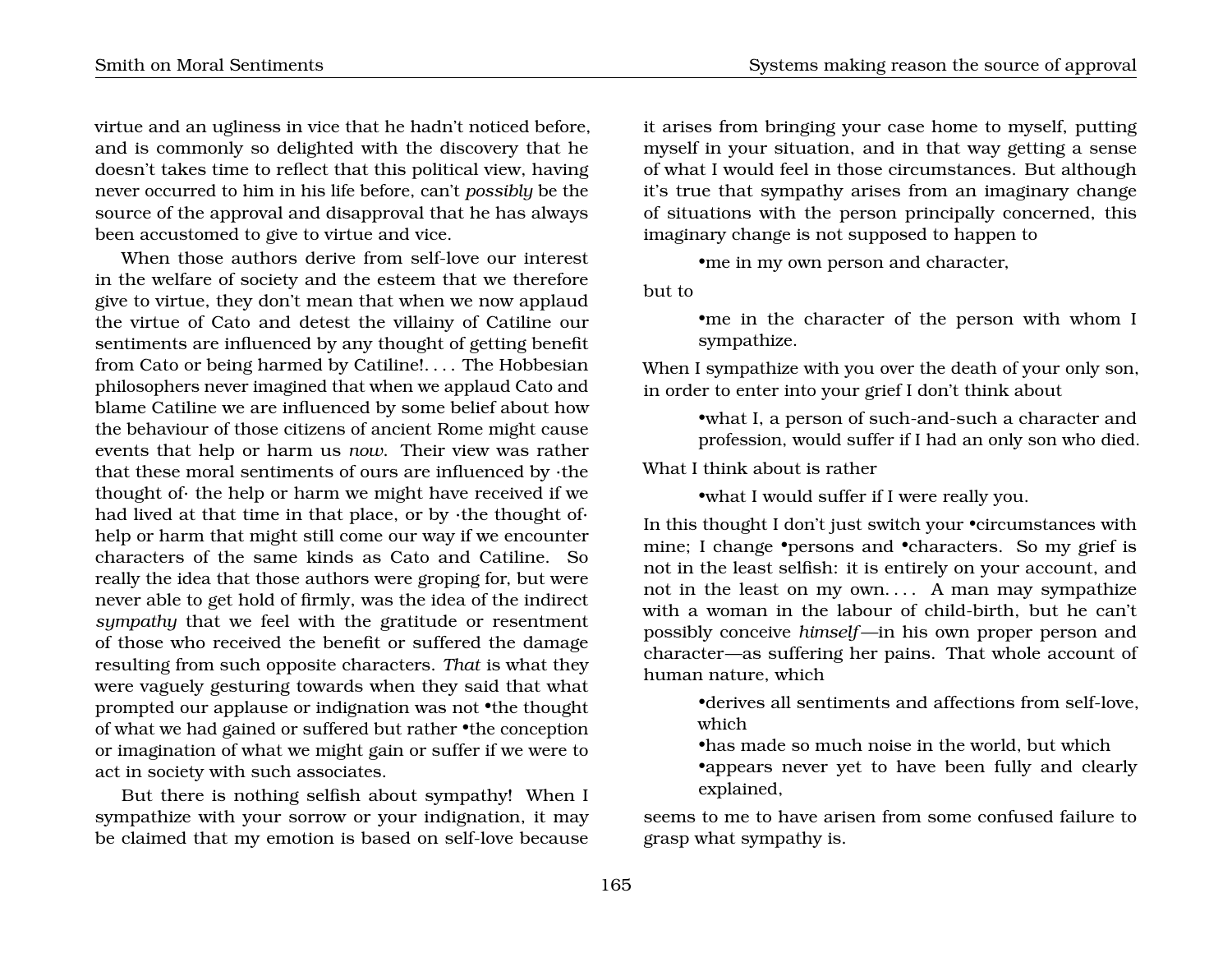# **Chapter 2: Systems that make reason the source of approval**

It is well known to have been Hobbes's view that a state of nature is a state of war; and that before civil government was set up there could be no safe or peaceable society among men. According to him, therefore, preserving society is supporting civil government, and destroying civil government was the same thing as putting an end to society. But the existence of civil government depends on people's obeying the supreme magistrate [here = 'the ruler']. The moment he loses his authority all government is at an end. So, Hobbes concludes, because ·a desire for· self-preservation teaches men to applaud whatever tends to promote the welfare of society and to blame whatever is likely to harm it, that same desire ought to teach them to applaud all instances of obedience to the civil magistrate and to blame all disobedience and rebellion—it •ought to, and it •will if they think and speak consistently. Thus, the ideas of *laudable* and *blameworthy* ought coincide with the ideas of *obedient* and *disobedient*; so the laws of the civil magistrate ought to be regarded as the sole ultimate standards of what is just and unjust, right and wrong.

It was Hobbes's announced intention, in publishing these notions, to bring men's consciences immediately under the civil powers—*not* the ecclesiastical powers, whose turbulence and ambition he regarded as the principal source of the disorders of society (he had been taught to think this by the example of his own times, ·which covered the entire Cromwellian revolution against Charles I·). This made his doctrine especially offensive to theologians, who accordingly vented their indignation against him with great ferocity and bitterness. It was also offensive to all sound moralists because it supposed that there is no *natural* distinction

between •right and •wrong, that •these could be changed, being dependent on what the civil magistrate *chooses* to command. So Hobbes's account of things was attacked from all directions, and with all sorts of weapons, by sober reason as well as by furious declamation.

In order to refute this odious doctrine it was necessary to prove that in advance of any law or man-made institutions the ·human· mind was *naturally* endowed with a faculty by which it distinguished in certain actions and affections the qualities of right, praiseworthy, and virtuous, and in others those of wrong, blameworthy and vicious.

Cudworth in his *Treatise concerning Eternal and Immutable Morality* rightly said that law couldn't be the original source of those distinctions, ·using the following argument·. Suppose that there is a law: then either

**(1)** it is right to obey it and wrong to disobey it, or

**(2)** it makes no moral difference whether we obey it or disobey it.

If **(2)** is correct, then there's a law that obviously couldn't be the source of the distinction between right and wrong; and if **(1)** is right, then this presupposes that there is a standard for right and wrong independently of this law, a standard in terms of which we can say that obedience to the law squares with the idea of right, and disobedience squares with the idea of wrong.

So the mind has a notion of those distinctions antecedent to all law; and from this it seems to follow (·Cudworth said·) that this notion was derived from reason, which distinguishes right from wrong in the same way that it distinguishes truth from falsehood. There is some truth in this conclusion, though in some ways it is rather hasty. It was easier to accept back then, when the abstract science of human nature was still in its infancy, and the different roles and powers of the different faculties of the human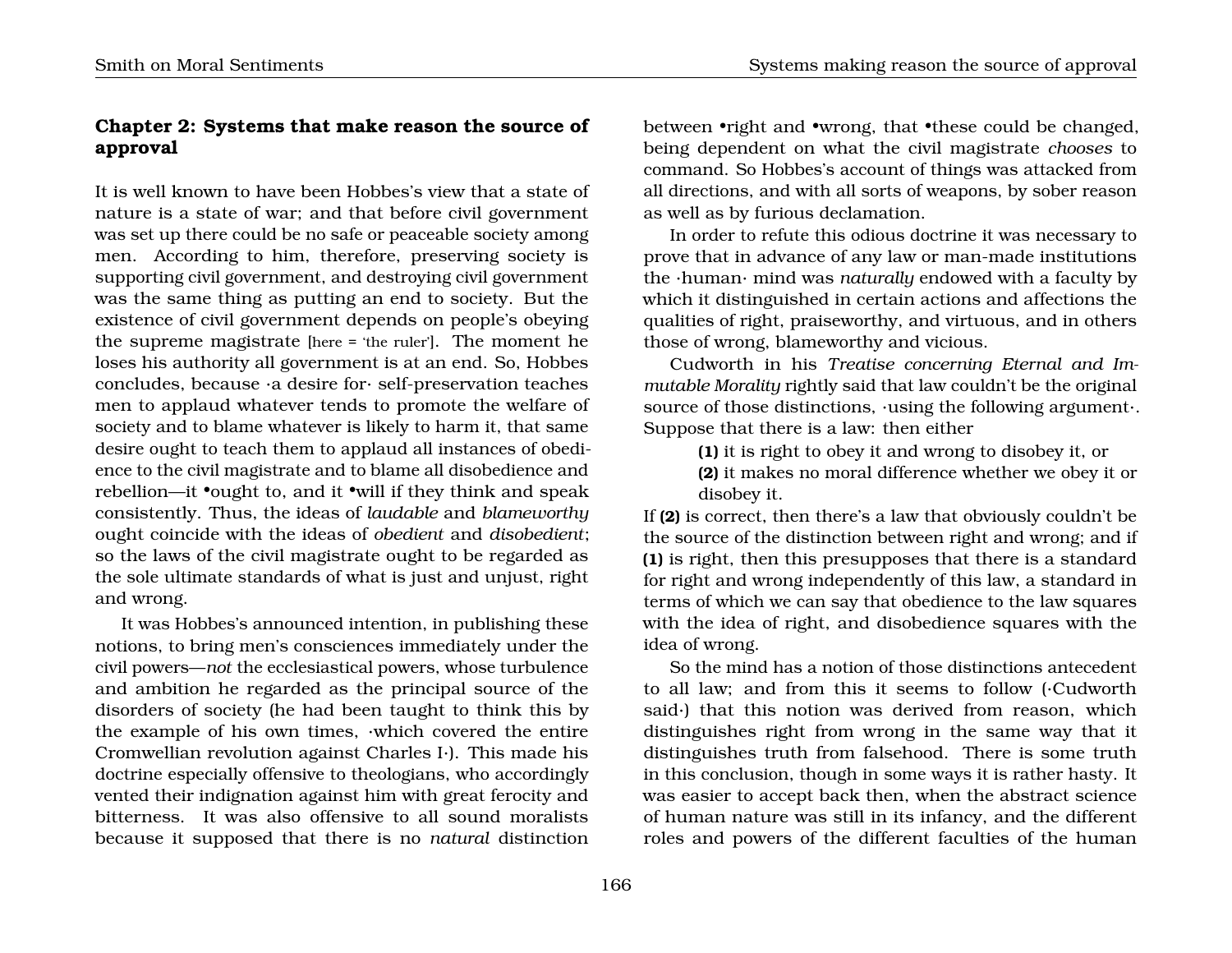mind hadn't yet been carefully examined and distinguished from one another. [This could refer to Hume's work; he published his *Treatise* and both *Enquiries* in the 28 years between the publication of that work of Cudworth's and Smith's writing of the present work. (Cudworth's book was first published 43 years after his death.)] When this controversy with ·the views of· Hobbes was being carried on with such warmth and keenness, no-one had thought of any other faculty from which such moral ideas could be supposed to arise. And so at that time it was widely accepted that the essences of virtue and vice consist not in conformity or disagreement of human actions with •the law of a superior, but in their conformity or disagreement with •reason, which thereby came to be regarded as the original source and driver of approval and disapproval.

That virtue consists in conformity to reason is true *in some respects*, and reason can rightly considered as *in some sense* the source and driver of approval and disapproval, and of all solid judgments about right and wrong. It is by reason that we discover the general rules of justice by which we ought to regulate our actions; and it is by reason that we form the more vague and indeterminate ideas of what is prudent, or decent, or generous or noble, which we carry around with us, doing our best to model the tenor of our conduct on them [see note on 'tenor' on page [85](#page-87-0)]. Like *all* general maxims, the general maxims of morality are based on experience and induction. We observe in a variety of particular cases what pleases or displeases our moral faculties,. . . .and by induction from this experience we set up the general rules. And induction is always regarded as an operation of reason. So it is right to say that we derive from reason all those general maxims and ideas. ·This is an important result, because· general maxims regulate most of our moral judgments. Those judgments would be extremely uncertain and precarious if they depended entirely

on something as variable as immediate sentiment and feeling, which the different states of health and mood can alter so essentially. Thus, our most solid judgments about right and wrong are regulated by maxims and ideas derived from an induction of reason; so it is correct to say that virtue consists in conformity to reason, and we can go that far with the thesis that reason is the source and driver of approval and disapproval.

But ·that's as far as we can go·; it is altogether absurd and unintelligible to suppose that our first ·or most basic· perceptions of right and wrong can be derived from reason, even in the particular cases on the basis of which we form general moral rules. These first perceptions can't be an object of reason; they must be matters of immediate sense and feeling. (That holds true for *all* experiences on which *any* general rules are based.) We form the general rules of morality by finding in a vast variety of instances that one tenor of conduct constantly pleases in a certain way and that another constantly displeases. But reason can't make any particular object either agreeable or disagreeable to the mind •for its own sake. Reason can show that this object is a means to getting something else that is naturally either pleasing or displeasing, and in this way reason can make it either agreeable or disagreeable •for the sake of something else. But nothing can be agreeable or disagreeable for its own sake unless it is made to be so by immediate sense and feeling. So if virtue in each particular case necessarily pleases for its own sake, and if vice equally certainly displeases the mind, then what reconciles us to virtue and alienates us from vice can't be reason; it has to be immediate sense and feeling. [Smith now offers a short paragraph in which he seems to lose track of what he wanted to say. Its main point is to liken distinguishing virtue from vice to distinguishing pleasure from pain.]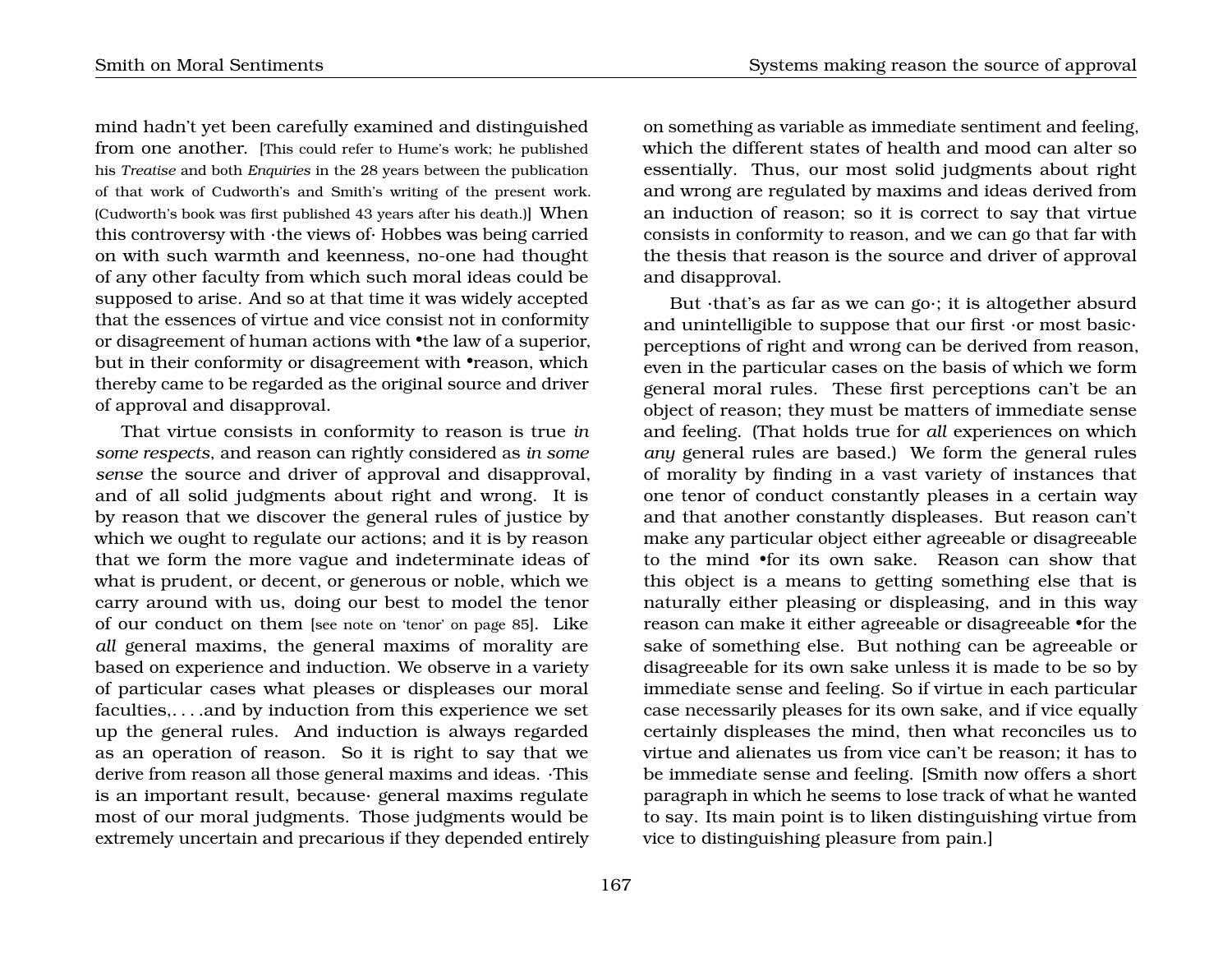But because reason can in a certain sense be regarded as the source of •approval and disapproval, •these sentiments were carelessly regarded as basically flowing from the operations of reason; and that went on for a long time. Hutcheson had the merit of being the first who distinguished with any degree of precision in what respect all moral distinctions may be said to arise from reason, and in what respect they are founded on immediate sense and feeling. In his illustrations of the moral sense he has explained this so fully, and I think so unanswerably, that any remaining controversy about the subject must be due either to inattention to what Hutcheson wrote or to a superstitious attachment to certain forms of expression. . . .

# <span id="page-171-0"></span>**Chapter 3: Systems that make sentiment the source of approval**

Systems that make *sentiment* the source of approval can be divided into two classes.

**(1)** According to some writers, our approvals express a sentiment of a special kind; we have a particular power of perception that the mind employs when it encounters certain actions or affections. Some of them have an agreeable effect on this faculty, and they are given the labels 'right', 'praiseworthy', and 'virtuous'. Others have a disagreeable effect on the faculty, and are labelled 'wrong', 'blameworthy', and 'vicious'. These writers regard this sentiment as being of a special nature distinct from every other, and as the effect of a particular power of perception—·as distinct from any of the others as the sense of sight is distinct from the sense of hearing·—so they give it a name of its own and call it a 'moral sense'.

**(2)** According to others, we can account for the business of *approving* without having to suppose any new power of perception that has never been heard of before. They think that Nature acts here—as everywhere else—with the strictest economy, producing a multitude of effects from a single cause; and that all the effects ascribed to this peculiar faculty of 'moral sense' can be explained in terms of *sympathy*, a power that we obviously *do* have and that has always been known and noticed. [In the last paragraph of this chapter Smith briefly deals with **(2)**; the rest of the chapter is all about **(1)**.]

Hutcheson was at great pains to show that the approval is not driven by self-love. [Smith refers to Hutcheson's *Inquiry concerning Virtue*; for what he probably meant, see note on page [156.](#page-158-0)] He demonstrated too that it couldn't arise from any operation of reason. The only remaining possibility, he thought, was that approval is an exercise of a faculty of a special kind that Nature has given to the human mind purely so as to produce this one particular and important effect. With self-love and reason ruled out, it didn't occur to him that the desired explanation might come from some other *known* faculty of the mind.

He called this ·supposed· new power of perception a moral sense, and thought it to be somewhat analogous to the external senses. Just as the bodies around us, by affecting our external senses in a certain way, appear to possess the different qualities of sound, taste, odour, colour; so the various affections of the human mind, by touching the moral sense in a certain manner, appear to possess the different qualities of likeable and odious, of virtuous and vicious, of right and wrong.

According to this system, the various senses—or powers of perception—from which the human mind derives all its simple ideas are of two kinds: **(1)** the direct or antecedent senses and **(2)** the reflex or consequent senses. **(1)** The direct senses are the faculties through which the mind gets its perceptions of qualities of things that don't presuppose a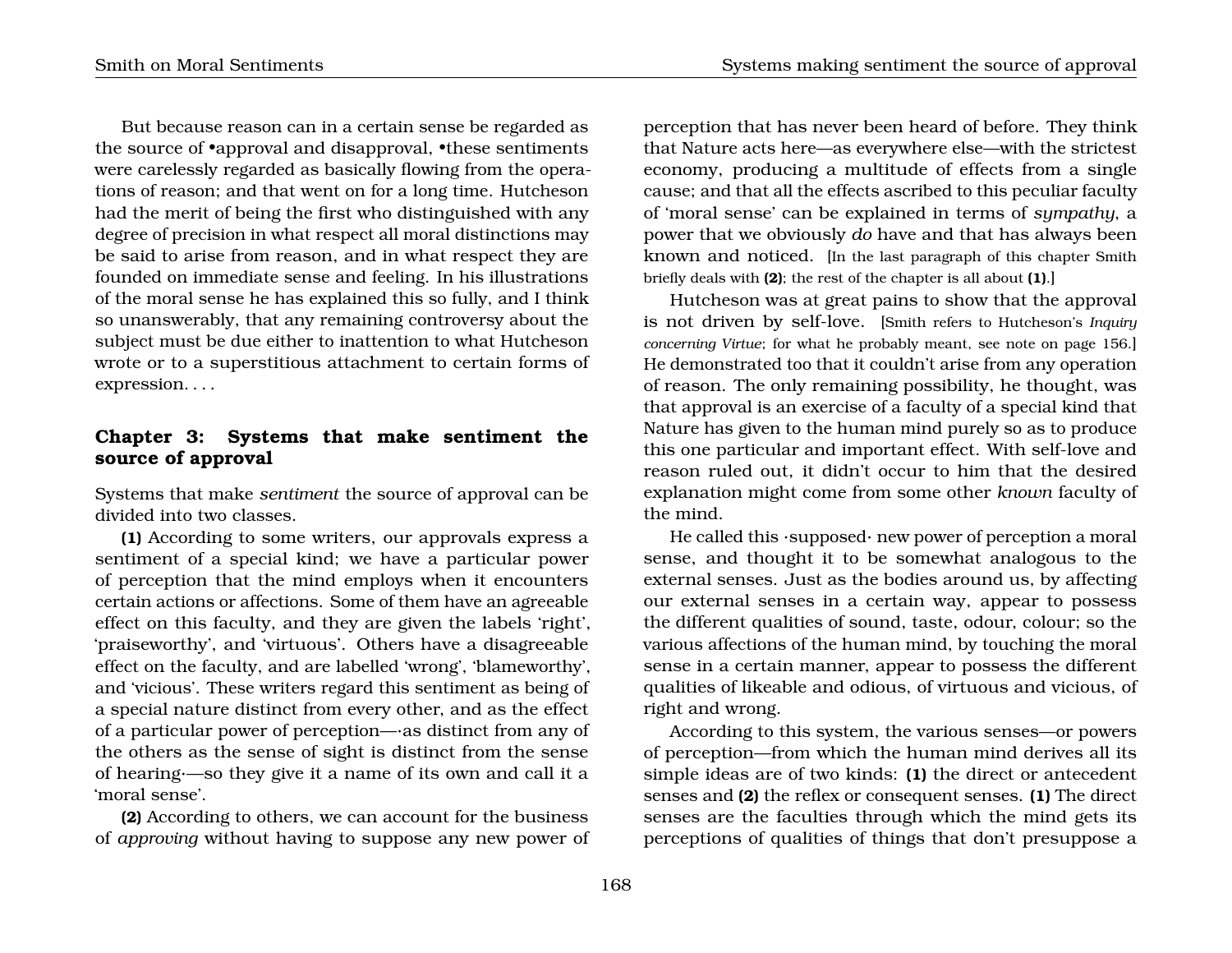previous perception of any other qualities. Thus sounds and colours are objects of the direct senses. Hearing a sound or seeing a colour doesn't require us to perceive some other quality or object first. **(2)** The reflex or consequent senses are the faculties through which the mind gets perceptions of qualities of things that *do* presuppose a previous perception of some other qualities. For example, harmony and beauty are objects of the reflex senses: to perceive the harmony of a sound or the beauty of a colour we must first perceive the sound or the colour. The moral sense was regarded as a faculty of this kind. According to Hutcheson, the faculty that Locke called 'reflection', from which he derived the simple ideas of the passions and emotions of the human mind, is **(1)** a direct internal sense. And the faculty by which we perceive the beauty or ugliness—the virtue or vice—of those passions and emotions is **(2)** a reflex internal sense.

Hutcheson tried to support this doctrine further by pointing out that it is agreeable to the analogy of nature, because the mind does have a variety of other reflex senses exactly similar to the moral sense. Examples: a sense of beauty and ugliness in external objects; a public sense through which we sympathize with the happiness or misery of our fellow-creatures; a sense of shame and honour; a sense of ridicule.

But despite all the trouble this philosopher put into proving •his 'moral sense' theory,. . . .one of its *admitted* consequences will strike many of us as flatly refuting •it. He accepts that it would be highly absurd to ascribe to any •sense a quality belonging to •objects of that sense. ·He is right about this·: who ever thought of calling the sense of sight 'black' or 'white', the sense of hearing 'loud' or 'soft', or the sense of tasting 'sweet' or 'bitter'? Well, according to Hutcheson it is equally absurd to say that our moral faculties are 'virtuous' or 'vicious', 'morally good' or

'morally evil'. These are qualities of the objects of those faculties, not of the faculties themselves. Suppose we are confronted by someone who is so absurdly constituted that he approves of cruelty and injustice as the highest virtues, and disapproves of fairness and humaneness as the most pitiful vices. Such a constitution of mind might be regarded as bad for the individual and bad for society, and also as strange, surprising, and unnatural in itself; but—Hutcheson contends—it could not without absurdity be called vicious or morally evil.

But now suppose we see someone shouting with admiration and applause at a barbarous and undeserved execution that some insolent tyrant has ordered—we won't think we are guilty of any great absurdity in saying that this behaviour is vicious and morally evil in the highest degree, although all it expresses are •depraved moral faculties, or •an absurd approval of this dreadful conduct.... In such a case I think we might for a while ignore our sympathy with the victim and feel nothing but horror and detestation at the thought of this dreadful spectator. We would abominate him even more than we would the tyrant who ordered the execution; he might have been goaded on by strong passions of jealousy, fear, and resentment, which would make him more excusable than the spectator. *His* sentiments seem to be entirely without cause or motive, and therefore to be perfectly and completely detestable. There's no perversion of sentiment or affection that our heart would. . . .reject with greater hatred and indignation than one of this kind; and so far from regarding such a constitution of mind as being merely 'strange' or 'unsuitable' and not in any respect vicious or morally evil, we would consider it rather as the last and most dreadful stage of moral depravity.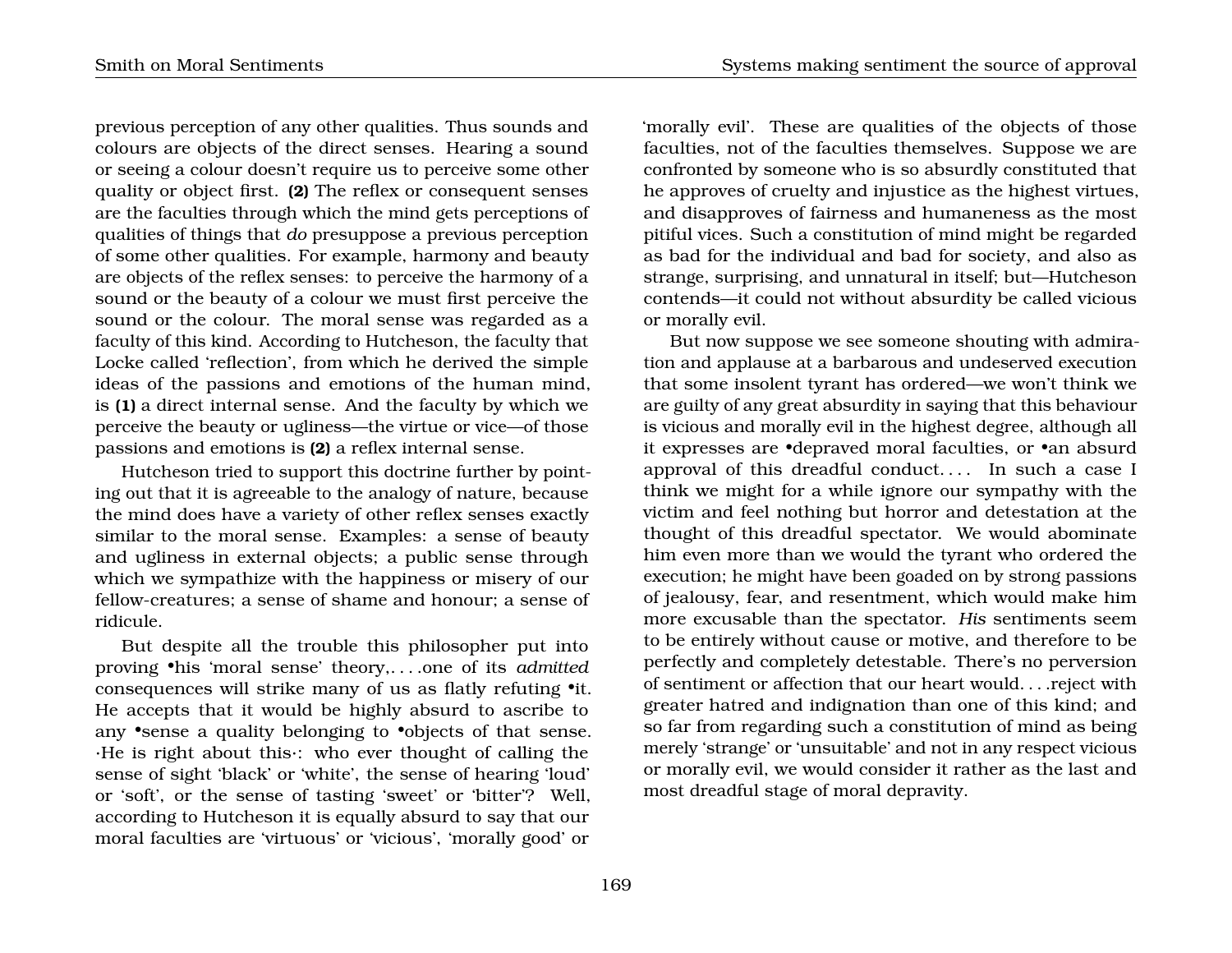Smith on Moral Sentiments Systems making sentiment the source of approval

And on the other side of the ledger, correct moral sentiments naturally appear to be to some extent praiseworthy and morally good. If a man's applause and censure are always precisely suited to the value or unworthiness of the object, he seems to deserve a certain amount of moral approval for that. We admire the delicate precision of his moral sentiments; they provide leadership for our own judgments, and their uncommon and surprising justness arouses our wonder and applause. It's true that we can't always be sure that this person's *conduct* will match up to the precision and accuracy of his *judgments* about the conduct of others. Virtue requires •habit and •firmness of mind, as well as •delicacy of sentiment; and unfortunately the former qualities are sometimes lacking in people who have the latter in the greatest perfection. Still, this disposition of mind, although it may sometimes be accompanied by imperfections, is incompatible with anything grossly criminal and is the best foundation on which to build the superstructure of perfect virtue. There are many men who mean well, and seriously intend to do what they think is their duty, who notwithstanding are disagreeable because of the coarseness of their moral sentiments.

You may want to object:

Although the source of approval isn't based on any power of perception analogous to the external senses, it may still be based on a special sentiment that serves this one particular purpose and no other. Approval and disapproval are •certain feelings or emotions that arise in the mind when it sees or contemplates characters and actions; and just as resentment might be called 'a sense of injuries' and gratitude 'a sense of benefits', so •these feelings can properly be called 'a sense of right and wrong' or 'a moral sense'.

But this account of things, though not open to the same

objections as the previous account, is exposed to ·two· others that are equally unanswerable.

**(1)** Whatever variations any specific kind of emotion may undergo, it still preserves the general features that mark it off as being of that kind; and these general features are always more striking and noticeable than any variation which it may undergo in particular cases. For example: *anger* is an emotion of a specific kind, so that its general features always stand out more clearly than all the variations it undergoes in particular cases. Anger against a •man differs somewhat from anger against a •woman, which differs from anger against a •child. In each of those cases the general passion of anger appears in a different version because of the particular character of its object; you'll easily see this if you *attend* ·to what goes on in you when you are angry·. But what predominate in all these cases are the general features of the passion. To distinguish *these* you don't need any precise observation, whereas a delicate attention is needed if one is to discover *their variations*; everyone is aware of the general features, while hardly anyone notices the variations. Well, then, if approval and disapproval were emotions of a particular kind distinct from every other kind—in the way gratitude and resentment are—we would expect that each of them in all the variations it undergoes would still retain the general features that mark it off as an emotion of that particular kind, clear, plain, and easily distinguishable. But that isn't what happens. Attend to what you really feel on different occasions when you approve of something. You'll find that your emotion in one case is often totally different from [Smith's phrase] what it is in another, and that you can't find *any* features that those particular emotional episodes have in common. Your approval of a •tender, delicate, and humane sentiment ·in someone else· is quite different from your approval of sentiment that strikes you as •great, daring,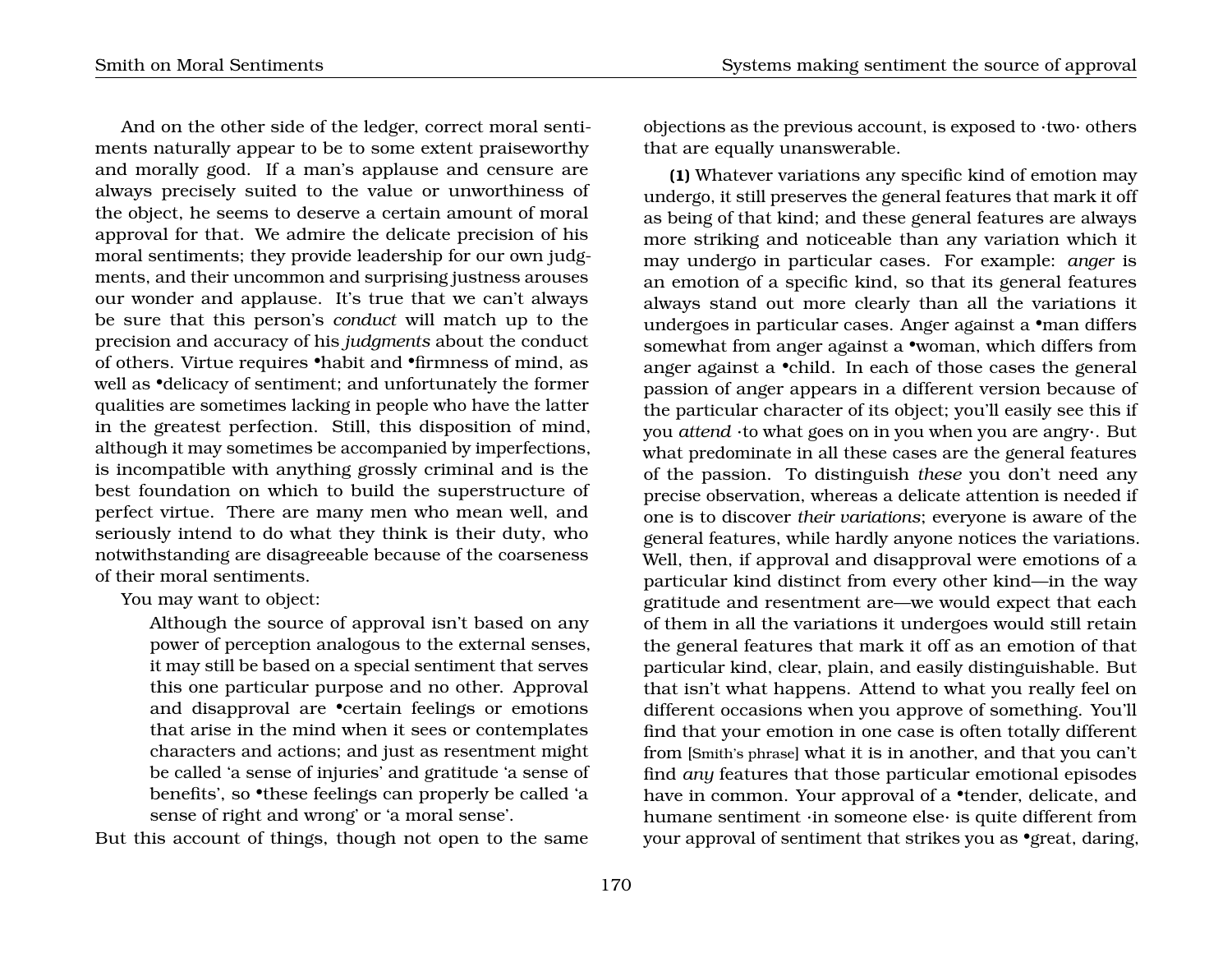and magnanimous. Your approval of each may be perfect and entire; but you are •softened by one and •elevated by the other, and there's no sort of resemblance between the emotions they arouse in you. This is bound to be the case if my theory of the moral sentiments is true: the emotions of the persons you approve of are different and indeed opposite in those two cases; your approval arises from sympathy with those opposite emotions; so *of course* what you feel on the one occasion can't have any resemblance to what you feel on the other. But this couldn't be right if approval consisted in a special emotion that •is triggered by a view of some sentiment in someone but •has nothing in common with that sentiment. And all this can be re-applied to *dis*approval. Our horror at cruelty has *no* resemblance to our contempt for mean-spiritedness. When we encounter cruelty, the discord we feel between our minds and the mind of cruel person is quite different from the discord we feel between our mind and the mind of someone who is mean-spirited.

**(2)** I would remind you of my earlier point that as well as approving or disapproving of

> •the different passions or affections of the human mind that we encounter,

we also find it natural to approve or disapprove of

•people's approvals and disapprovals.

How can that be so if the theory now under investigation is right? In fact, to the question

> •How does it come about that we approve of proper approvals and disapprove of improper approvals?

only one answer can possibly be given. It is this: When •you approve ·or disapprove· of •his conduct, your frame of mind coincides with •mine; and so I approve of your approval ·or disapproval· and consider it as to some extent morally good. And when •your approval ·or disapproval· creates a mis-match between your frame of mind and my own, I disapprove of •it and consider it as to some extent morally evil. So it must be granted that at least in this one ·kind of case, where A (dis)approves of B's (dis)approval of  $C$ . what constitutes A's moral (dis)approval is the coincidence or opposition between A's sentiments and B's. And if that's what (dis)approval amounts to in this one ·kind of· case, why shouldn't it be what it amounts to in every other? Why imagine a *new* power of perception to account for those sentiments?

*Any* account of approval that makes it depend on a special sentiment distinct from every other is open to the following objection: It is strange that this sentiment, which Providence undoubtedly intended to be the governing force in human nature, should have been overlooked to such an extent that it doesn't have a name in any language! The phrase 'moral sense' is a recent invention and can't yet be considered as part of the English tongue. It was only a few years ago that the word 'approbation' [= 'approval'] was appropriated to mean something of this kind. In propriety of language we approve of whatever is entirely to our satisfaction, the form of a building, the design of a machine, the flavor of a dish of meat. The word 'conscience' doesn't immediately stand for any moral faculty by which we approve or disapprove. Conscience does presuppose the existence of •some such faculty, and the word used properly signifies our awareness that we have acted agreeably or contrary to •its directions. When love, hatred, joy, sorrow, gratitude, resentment—and so many other passions that are all supposed to be governed by force of (dis)approval—have made themselves considerable enough to get labels, isn't it surprising that the sovereign of them all should have been so little noticed that no-one apart from a few philosophers has thought it worthwhile to give it a name?. . . .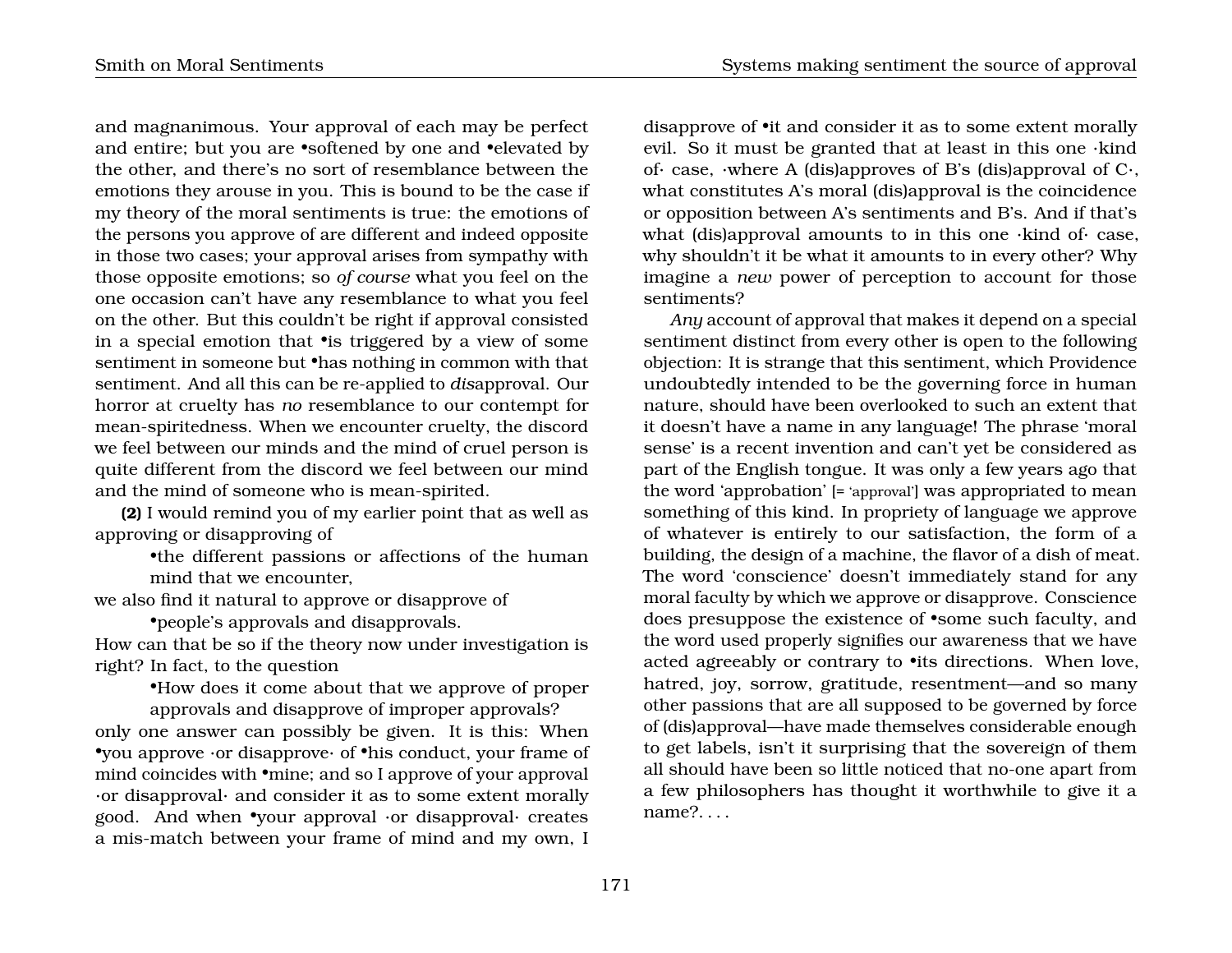[Picking up now from paragraph **(2)** on page [168:](#page-171-0)] There's another system that tries to account for the origin of our moral sentiments in sympathy, but not in the way that I have been trying to establish. I have already given some account of it in Part IV above. This is a system that places virtue in *utility*, and explains the pleasure with which the spectator surveys the utility of any quality in terms of •sympathy with the happiness of those who get the benefit of it. This is different from the •sympathy by which we enter into the motives of the benefactor and from the •sympathy by which we go along with the gratitude of the beneficiaries. The causal story here is like the story of what happens when we approve of a well-designed machine. But no machine can be an object of either of those two last mentioned sympathies—sympathy with motives and sympathy with gratitude.

### <span id="page-175-0"></span>**Section 4: What different authors have said about the practical rules of morality**

toc

I noted in Part III above [page [93](#page-93-0)] that the rules of justice are the only rules of morality that are precise and detailed; that the rules of all the other virtues are loose, vague, and indeterminate. And I likened the rules of justice to rules of *grammar*, and those of the other virtues to rules that critics lay down for the achievement of what is sublime and elegant in composition, presenting us with a general idea of the perfection we ought to aim at rather than giving us any certain and infallible directions for acquiring it.

Because the different rules of morality can differ so much in their degrees of precision, authors wanting to collect and digest them into systems have gone about this in two different ways. **(1)** One set has followed through the whole loose method that they were naturally directed to by considering any one species of virtues. **(2)** The other set has universally tried to introduce into their precepts the kind of precision that only some of them are capable of. **(1)** have written like critics, **(2)** like grammarians.

**(1)** The first group include all the ancient moralists, and others. They have contented themselves with describing the different vices and virtues in a general manner, and with pointing out the ugliness and misery of one disposition and the propriety and happiness of the other; they haven't pretended to lay down many precise rules that are to hold good in all particular cases, with no exceptions. What they *have* done are two things. **(a)** They have tried to say, as precisely as language will allow,

> •what the sentiment of the heart is on which each specific kind of virtue is founded—what sort of internal feeling or emotion constitutes the essence of friendship, of humaneness, of generosity, of justice, of magnanimity, and of all the other virtues; and •what the sentiment of the heart is in the vices that are the opposites of those virtues.

**(b)** And they have tried to say what is the general way of acting—the ordinary tone and tenor of conduct—to which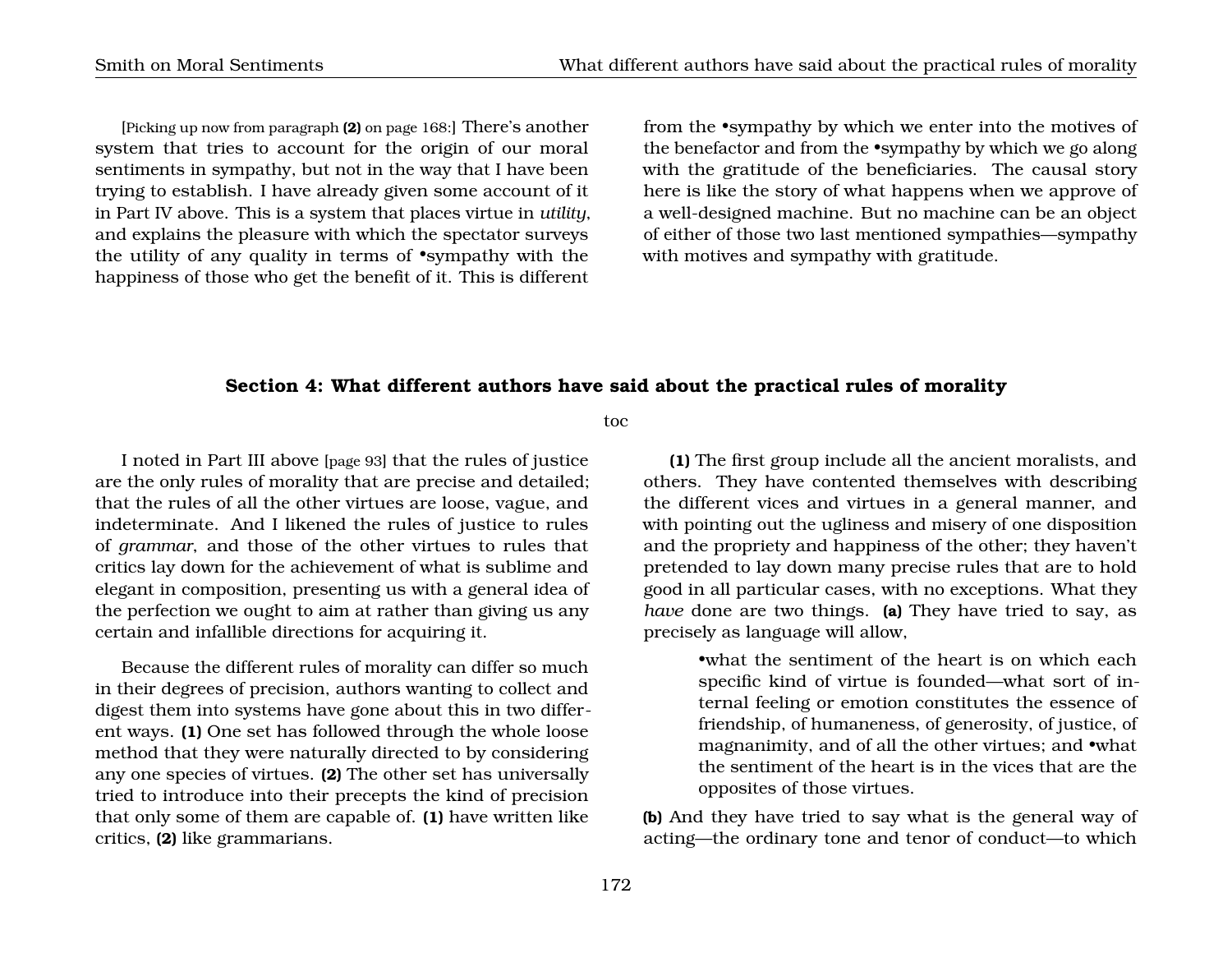each of those sentiments would direct us, i.e. what kind of conduct ordinarily goes with a person's being friendly, or generous, or brave, or just, or humane.

**(a)** Sketching the sentiment of the heart on which each particular virtue is based requires a pencil that is both delicate and precise, but it's a task that can be carried out with some degree of exactness. Of course it isn't possible to express *all* the variations that each sentiment either does or ought to undergo according to every possible variation of circumstances. The variations are endless, and language lacks names for ·most of· them. Consider for example the sentiment of friendship.

- •The feeling of our friendship for an old man differs from what we feel for a young man.
- •The feeling of our friendship for an austere man differs from what we feel for someone who has softer and gentler manners.
- •The feeling of our friendship for a gentle man differs from what we feel for one who has cheerful vivacity and spirit.
- •The feeling of our friendship for a man differs from what we feel for a woman, even when there is no sexual feeling mixed in with it.

What author could list and describe these and all the other infinite varieties that friendship can undergo? Still, the general sentiment of friendship and familiar attachment that is common to them all can be pinned down precisely enough. Although the picture that is drawn of it will always be incomplete, it may provide enough of a likeness to enable us to know the original when we meet with it, and even to distinguish it from other sentiments that are considerably like it, such as good-will, respect, esteem, admiration.

**(b)** To describe in a general way the way of acting to which each virtue would ordinarily prompt us is even easier. In fact it is hardly possible to **(a)** describe the internal sentiment or emotion on which a virtue is based without doing **(b)** something of this kind. It isn't possible to express in language the invisible features of all the different special forms of a passion as they show themselves **within**. The only way to mark them off from one another is by describing the effects that they produce **without**—facial expression and external behaviour, the resolutions they suggest, the actions they prompt to. That is what led Cicero in Book 1 of his *Offices* to direct us to the *practice* of the four cardinal virtues; and led Aristotle in the practical parts of his *Ethics* to point out to us the different *habits* by which he would have us regulate our behaviour—habit such as those of liberality, magnificence, magnanimity. . . .

Such works present us with nice lively pictures of manners. Their liveliness stirs up our natural love of virtue, and increases our hatred of vice; by the rightness and delicacy of their observations they can help to correct. . . .our natural sentiments concerning the propriety of conduct,. . . .helping us to get our behaviour more exactly right, by standards that we might not have thought of without such instruction. This treatment of the rules of morality is the science that is properly called 'Ethics'—a science that •can't be done with great precision (it's like criticism in that respect) but that •is nevertheless highly useful and agreeable. It is more open than any other science to using the ornaments of eloquence, through which it gives even the smallest rules of duty a new importance. Its precepts, thus adorned, can produce noble and lasting impressions on young people, getting them while they are young enough to be flexible. . . . Anything that precept and exhortation [= roughly 'commanding and pleading'] can do to spur us to the practice of virtue is done by this science delivered in this way. [That completes **(1)**, started on page [172.](#page-175-0)]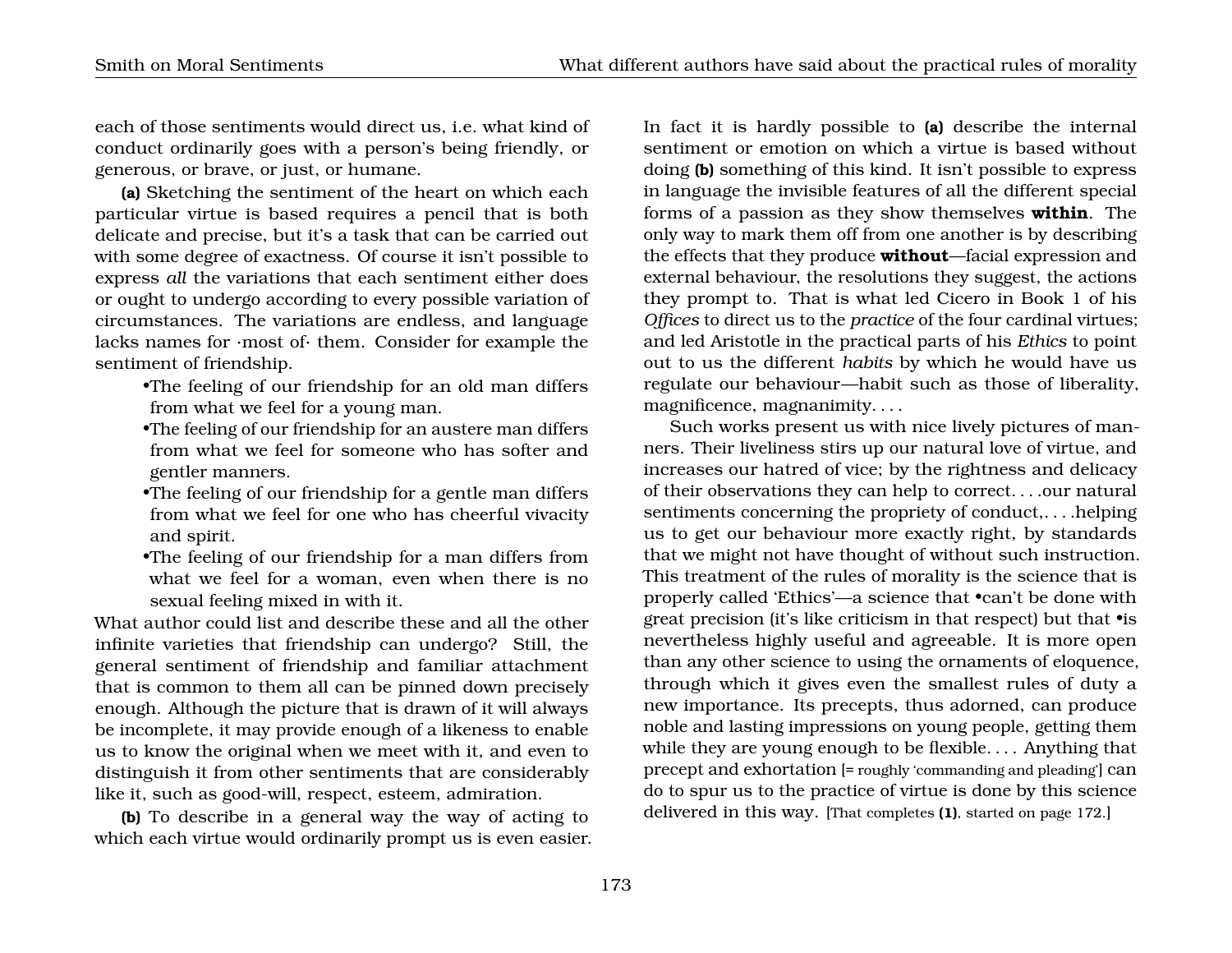**(2)** The second set of moralists •don't content themselves with characterizing in this general manner the tenor of conduct that they want to recommend to us, but •work to lay down exact and precise rules to govern every detail of our behaviour. This group includes:

- **(a)** All the casuists [= 'applied-ethics theorists'] of the middle and latter ages of the Christian church, as well as
- **(b)** All those who, during those times or in the century just past, have written about 'natural jurisprudence', as they call it.

Because justice is the only virtue for which such exact rules can properly be given, it's the one that has had most consideration from both of those sub-groups of writers. But they treat it very differently.

**(b)** Those who write about the principles of jurisprudence attend only to what the person to whom the obligation is due ought to think he is entitled to get *by force*—what every impartial spectator would approve of him for getting in that way, or what a duly appointed judge or arbiter ought to *require* the other person to allow or do. **(a)** The casuists attend less to

•what one can properly use force to get from someone than to

> •what the person who owes the obligation ought to think himself bound to perform because of a sacred and scrupulous regard for the general rules of justice, and of a conscientious fear of wronging his neighbour or of violating the integrity of his own character.

What jurisprudence is *for* is to prescribe rules for the decisions of judges and arbiters. What casuistry is for is to prescribe rules for the conduct of a good man. If the rules of jurisprudence were perfectly complete, and if we always obeyed them all, what would we then deserve? Nothing but •freedom from external punishment! But if the rules

of casuistry were such as they ought to be, and we always obeyed them all, the exact and scrupulous delicacy of our behaviour would entitle us to •considerable praise.

It can happen that a good man ought to think himself bound by a sacred and conscientious respect for the general rules of justice to do something that it would be utterly unjust to extort from him, or for any judge or arbiter to impose on him by force. A trite example: a traveller is obliged by his fear of death to promise a certain sum of money to a highwayman. Should a promise that is in this manner extorted by unjust force be regarded as obligatory? That question has been much debated.

If we take it merely as a question of jurisprudence, the answer is obvious: it would be absurd to suppose that the highwayman can be entitled to use force to constrain the traveller to keep his promise. Extorting the promise was a crime that deserved severe punishment, and extorting the promise-keeping would only be adding a second crime to the first. . . . It would be a ridiculous absurdity to suppose that a judge ought to enforce the keeping of such promises, or that the magistrate [here = 'the legal system'] ought to allow actions at law concerning them. So if we consider this question as a question in **jurisprudence**, the answer is easy.

But if we understand it rather as a question in **casuistry**, it isn't so easily answered. Consider a good man who has a conscientious regard for the sacred rule of justice commanding that all serious promises be kept: will *he* think himself obliged to keep his promise to the highwayman? There really is a *question* about this. Everyone will agree that

•this good man isn't obliged to care about the disappointment of the wretch who brought him into this situation, that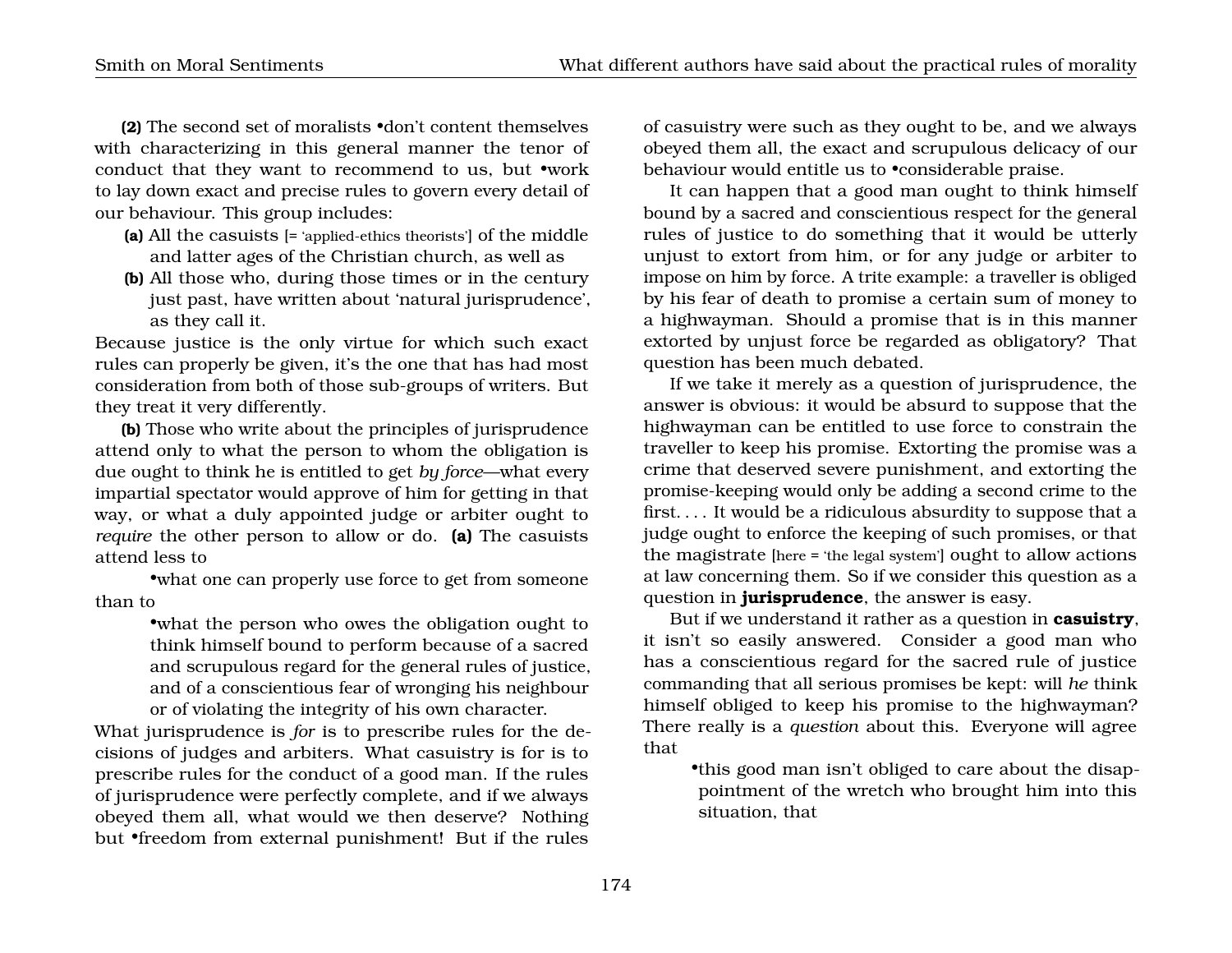•no injury is done to the robber ·by the promise's not being kept·, and consequently that

•payment of the promise can't be extorted by force. ·That stops jurisprudence from ruling that the promise should be kept, but casuistry may still have something to say·. It may be the case that

> •this good man owes some respect to his own dignity and honour, to the inviolable sacredness of the part of his character that makes him reverence the law of truth and hate everything that smacks of treachery and falsehood.

It's not obvious that this is false; and the casuists are greatly divided about such cases. On one side there are those who unhesitatingly say that no sort of regard is due to any such promise, and that to think otherwise is mere weakness and superstition. Cicero was one of these, among the ancients, and Pufendorf among the moderns. Also, above all, Hutcheson, who in most cases was by no means a loose ·or unduly permissive· casuist. On the other side are some of the ancient fathers of the church (e.g. Augustine) as well as some eminent modern casuists; they judge that all such promises are obligatory.

If we bring the common sentiments of mankind to bear on the question, we get the answer that **some** regard is due even to a promise of this kind, but that it's impossible to determine **how much** by any general rule that will apply to all cases without exception. A man who is quite frank and easy in making promises of this kind, and who violates them quite casually, is not someone we would choose as a friend and companion. A gentleman who promised a highwayman five pounds and didn't pay would incur some blame. But if the promised sum was very large, it might be more doubtful what was the right thing to do. Suppose that keeping the promise would entirely ruin the family of the promiser, or

that the sum was large enough be sufficient for promoting the most useful purposes, *then* it would seem to be in some measure criminal, or at least extremely improper, to put it into such worthless hands merely for the sake of a punctilio [= 'a nit-picking point in morals']. A man who beggared himself, or one who threw away a hundred thousand pounds (even if he could afford that vast sum) so as to keep his word to a thief would appear to the common sense of mankind to be utterly absurd and extravagant. Such profusion would seem inconsistent with his duty—with what he owed both to himself and to others. . . . But it's obviously impossible to lay down any precise rule saying how much respect should be had for such a promise, or what the greatest sum is that could be owing because of it. This would vary according to

—the characters of the persons,

—their circumstances,

—the solemnity of the promise, and

—what in detail happened in the hold-up on the highway. ·Regarding that last item·: If the promiser had been treated with a great deal of the sort of elaborate politeness that is sometimes to be met with in really bad people, the promise would seem to have more force than it would otherwise have had. It may be said in general that

> exact propriety requires that all such promises should be kept, except when that would be inconsistent with some other duties that are more sacred, such as •regard for the public interest, •regard for those who should be provided for out of gratitude, natural affection, or respect for the laws of proper beneficence.

But, I repeat, we have no precise rules to determine what actions such motives require or, therefore, to determine when those virtues are inconsistent with keeping such promises.

We should remember, though, that whenever such promises are broken—even if for the most necessary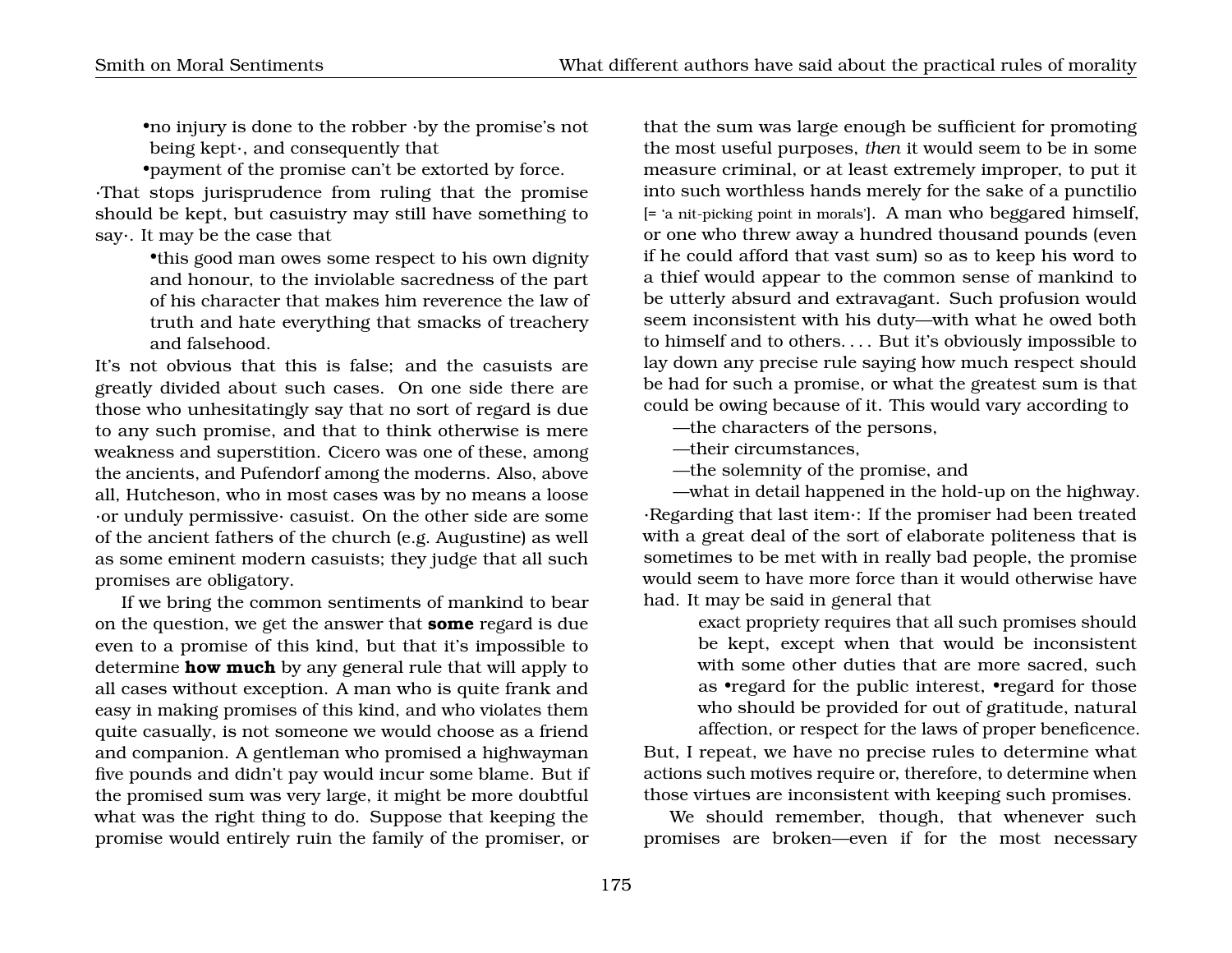reasons—that will always bring some degree of dishonour to the person who made them. After they are made, we may be convinced that it would be wrong to keep them, but still there is some fault in having made them ·in the first place·. It is, at least, a departure from the highest and noblest maxims of magnanimity and honour; a brave man ought to die rather than make a promise that it would be foolish to keep and disgraceful to break. For some degree of disgrace always accompanies a situation of this kind. Treachery and falsehood are vices so dangerous, so dreadful, and at the same time so •easy to practice and often so •safe, that we are more protective concerning them than concerning almost any other. So our imagination attaches the idea of shame to all violations of faith, in every circumstance and in every situation. In this respect they resemble the violations of chastity in the fair sex, a virtue of which (for the same reasons) we are excessively protective; and our sentiments concerning female chastity are not more delicate than our sentiments concerning the breaking of promises. A breach of chastity dishonours the woman irretrievably. No details of the case. . . .can excuse it; no sorrow or repentance can atone for it. We are so hard to satisfy in this respect that even a rape dishonours ·the victim·: in our imagination the innocence of her mind can't wash out the pollution of her body. It is just like that with breaking one's word when it has been solemnly pledged, even if it was to the most worthless of mankind. Fidelity [here = 'promise-keeping'] is such a *necessary* virtue that we see it as being in general due even to those to whom nothing else is due, and whom we think it lawful to kill and destroy. The culprit may plead that he promised only in order to save his life, and that he broke his promise because keeping it would be inconsistent with some other respectworthy duty; these facts may alleviate his dishonour but they can't entirely wipe it out. He appears

to have been guilty of an action that has some degree of shame inseparably connected with it in the imaginations of men, He has broken a promise that he had solemnly said he would keep; and his character, if not irretrievably stained and polluted, at least has affixed to it a ridicule that it will be difficult to get rid of entirely. No man who had gone through an adventure of this kind would be fond of telling the story!

This example may serve to show how casuistry differs from jurisprudence, even when both are dealing with the obligations of the general rules of justice.

But though this difference is real and essential, though those two sciences have quite different purposes, the sameness of their subject-matter has made them alike—so much so that most authors who announce that they are doing jurisprudence raise various questions of which they answer *some* according to the principles of jurisprudence and *others* according to those of casuistry, without distinguishing them and perhaps without even being aware of this switch whenever it occurs.

But casuistry is by no means confined questions about what would be demanded of us by a conscientious respect for the •general rules of justice. It also takes in many •other parts of Christian and moral duty. What seems principally to have led to the development of casuistry was the custom of spoken confession, introduced by the Roman Catholic superstition in times of barbarism and ignorance. By that institution everyone's most secret actions and even thoughts that could be suspected of veering away ever so slightly from the rules of Christian purity were to be revealed to the confessor. The confessor told his penitents whether and how they had violated their duty, and what penance they would have to undergo before he could absolve them in the name of the offended Deity.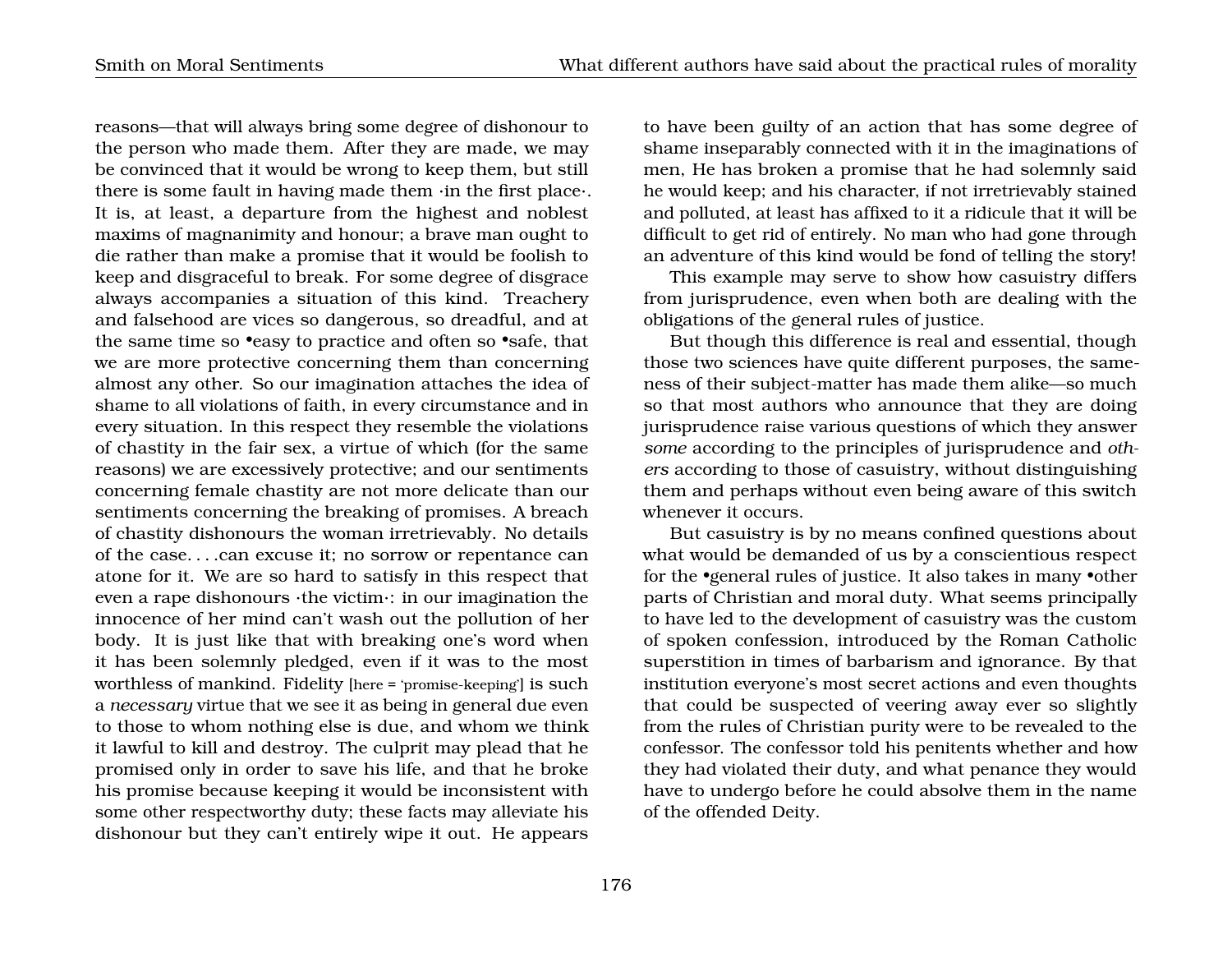The consciousness of having done wrong, or even the *suspicion* of it, is a load on every mind; and it is accompanied by anxiety and terror in everyone who isn't hardened by long habits of wickedness. Here as in all other distresses men are naturally eager to unburden themselves of the oppression they feel on their thoughts, by revealing the agony of their mind to someone whose secrecy and discretion they can trust in. The shame they suffer from this acknowledgment is fully compensated for by the lessening of their uneasiness that nearly always comes from the sympathy of their confidant, ·the confessor·. They get relief from the discovery that they are not entirely unworthy of respect; and that however their past conduct may be censured, their present disposition is approved of and may be sufficient to make up for the past, or at least to bring them some degree of esteem from their friend, ·the confessor·. In those times of superstition a numerous and skillfully contriving clergy insinuated themselves into the confidence of almost every private family. [Smith continues at some length describing the priests as cunningly working themselves into the position of accepted moral authorities. Then:] To qualify themselves as confessors thus became a necessary part of the study of churchmen and divines; and that led them to collect what are called 'cases of conscience', difficult and delicate situations where it is hard to decide what is the right thing to do. Such collections, they imagined, might be useful to the directors of consciences and to those who were to be directed; and that is how books of casuistry were started.

The casuists mainly dealt with moral duties of which it is true that

•they can at least to some extent be covered by general rules, and

•the violation of them is naturally followed by some degree of remorse and some fear of punishment.

The institution that gave rise to their works—·namely, confession·—was designed soothe the terrors of conscience that come with the infringement of such duties. But one can fall short in *some* virtues without any severe moral worries of this kind; no-one applies to his confessor for absolution because he didn't do the most generous, the most friendly, or the most magnanimous thing that could possibly have been done in his circumstances. The rule that is violated in failures of this kind is usually not determinate, and—a second point—is generally of such a kind that although one might be entitled to honour and reward for obeying it, one isn't exposed to positive blame, censure, or punishment if one violates it. The exercise of virtues of that kind seems to have been regarded by the casuists as a sort of work of supererogation, which couldn't be strictly demanded and which therefore didn't have to be discussed by them. ['Supererogation' is still a standard English word, if not a very common one. A supererogatory act is one that goes beyond the call of duty, one that it is praiseworthy to perform and not blameworthy to not-perform.]

The breaches of moral duty that *did* come before the tribunal of the confessor, and on that account came within the s cope of the casuists, were chiefly of three kinds.

**(1)** Breaches of the rules of justice. These rules are all explicit, firm, and definite, and violating them naturally brings an •awareness of deserving and a •fear of suffering punishment from both God and man.

**(2)** Breaches of the rules of chastity. In all the grosser instances these are real breaches of the rules of justice, and no-one can be guilty of them without doing unpardonable harm to someone else. In lesser instances, where the breaches amount only to violations of the exact rules of conduct that ought to be observed in relations between the two sexes, they aren't violations of the rules of justice. Still, they are generally violations of a pretty plain rule, and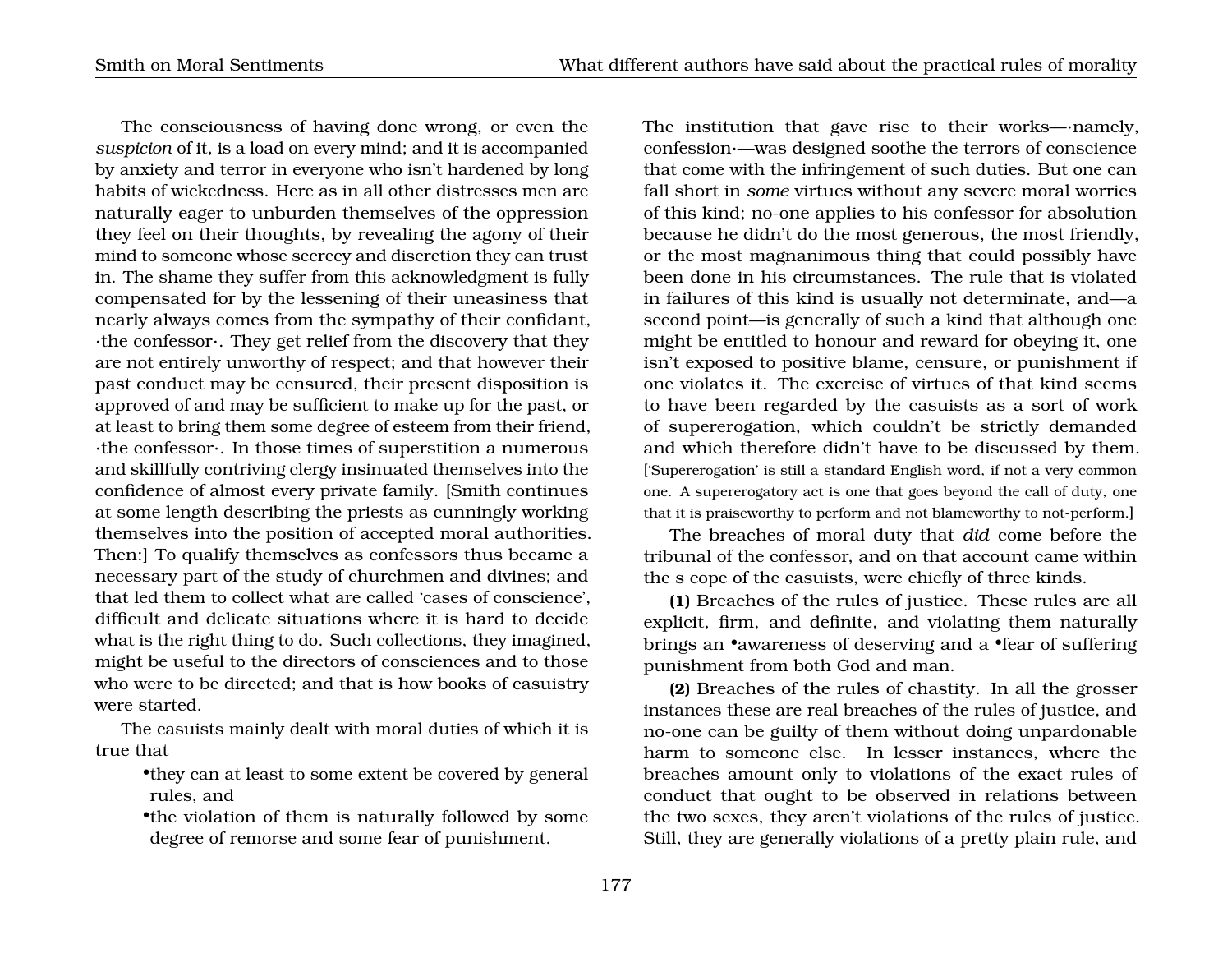they tend, in at least one of the sexes, •to bring disgrace on the person who has been guilty of them and thus to •be accompanied attended in scrupulous people with some degree of shame and remorse.

**(3)** Breaches of the rules of veracity. Although the violation of truth is often a breach of justice, it isn't always so, which is why such violations can't always expose the person to any external punishment. The vice of ordinary everyday lying, though a miserable meanness, often doesn't harm anyone; and in those cases no-one can claim to have a right of revenge or a right to compensation. But the violation of truth, though not always a breach of justice, is always a breach of a plain rule, and it naturally tends to bring shame on the person who is guilty of it.

## ·AN ASIDE ON TRUTHFULNESS·

Young children seem to have an instinctive disposition to believe whatever they are told. Nature seems to have judged it necessary for their survival that they should, for a while at least, have complete confidence in the people who entrusted with the care of their childhood and of the earliest and most necessary parts of their education. So they are excessively credulous, and it requires long experience of the falsehood of mankind to reduce them to a reasonable degree of caution and distrust. In adults the degrees of credulity are clearly different. The wisest and most experienced are generally the least credulous. But there's hardly a man alive who isn't more credulous than he ought to be, and who doesn't often believe tales that not only •turn out to be perfectly false but also •could have been spotted as false through a quite small amount of reflection and attention. One's natural disposition is always to believe. Only through acquired wisdom and experience do we learn incredulity, and we don't often learn enough. The wisest and most cautious of us often accepts stories that he himself is afterwards both ashamed and

astonished that he could possibly think of believing.

The man we believe is our leader and director in the matters concerning which we believe what he tells us, and we look up to him with a certain amount of esteem and respect. But just as we move from admiring other people to wanting to be admired ourselves, so also we move from being led and directed by other people to wanting to be leaders and directors ourselves. And just as we can't always be satisfied merely with being admired unless we can persuade ourselves that we are to some extent really worthy of admiration, so also we can't always be satisfied merely with being believed unless we are aware that we are really worthy of belief. Just as the desire for praise and the desire for praiseworthiness are (though closely related) distinct and separate desires, so also the desire to be believed and the desire to be worthy of belief are (though closely related) equally distinct and separate desires.

The desire to be believed—the desire to persuade, lead and direct other people—seems to be one of the strongest of all our natural desires. It may be the instinct on which the faculty of speech is based. . . . No other animal has this faculty, and we can't find in any other animal any desire to lead and direct the judgment and conduct of its fellows. Great ambition—the desire for real superiority, the desire to lead and direct—seems to be exclusive to man; and *speech* is the great instrument of ambition—of real superiority, of leading and directing the judgments and conduct of other people.

It is always humiliating not to be believed, and it is doubly so when we suspect that the reason we aren't believed is that we are regarded as •unworthy of belief and as •capable of seriously and deliberately deceiving. To tell a man that he lies is the gravest of all insults. Yet anyone who seriously and deliberately deceives others *must* be aware that he deserves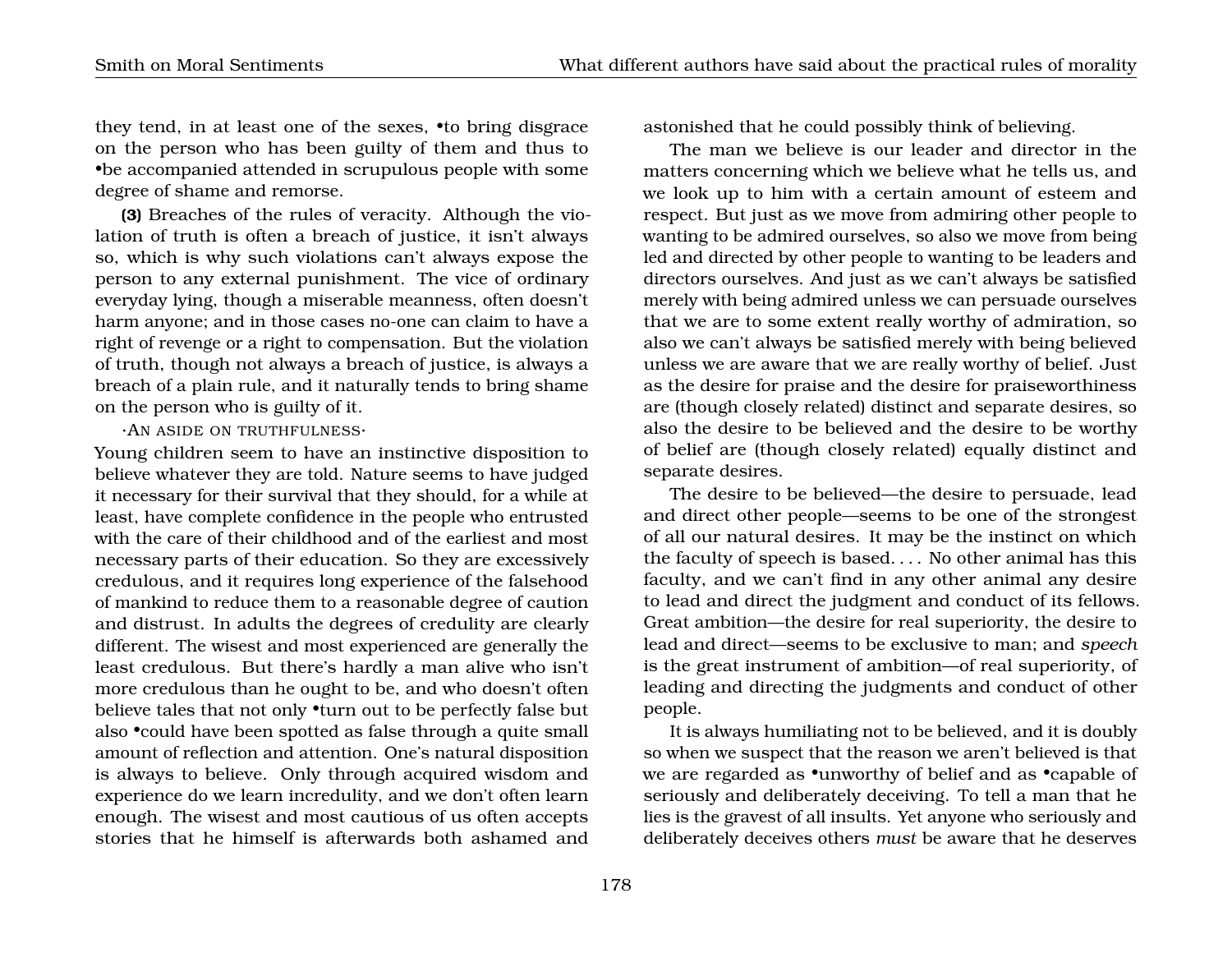this insult, that he doesn't deserve to be believed, and that he is giving up any claim to the sort of trust that he needs if he is to have any sort of ease, comfort, or satisfaction in the society of his equals. A man who had the misfortune to imagine that nobody believed a single word he said would feel himself an outcast from human society, would dread the thought of going into it, or of presenting himself before it; and I think he would probably die of despair. But it is likely that no man ever had good reason to have *this* belief about his situation. The most notorious liar, I'm inclined to think, tells the truth at least twenty times for once that he seriously and deliberately lies; and just as in the most cautious people the disposition to believe is apt to prevail over the disposition to doubt and distrust, so also in those who care least about truth the natural disposition to tell it usually prevails over the disposition to deceive, or in any way to alter or disguise it.

We are humiliated when we happen to deceive other people, even though it was unintentional and a result of having been deceived ourselves. Although this involuntary falsehood is often not a sign of any lack of truthfulness—of any lack of the most perfect love of truth—it is always to some extent a sign of  $\bullet$ lack of judgment, of failure of memory, of •improper credulity, of •some degree of impulsiveness and rashness. It always lessens our authority to persuade, and always casts some doubt on our fitness to lead and direct. Still, the man who sometimes misleads because he has made a mistake is very different from the one who is capable of wilfully deceiving. The former may safely be trusted on many occasions, the latter almost never.

Frankness and openness win confidence. We trust the man who seems willing to trust us. We see clearly, we think, the road along which he means to lead us, and we are glad to give ourselves over to his guidance and direction. Reserve

and concealment, on the other hand, call forth *un*confidence. We're afraid to follow a man who is going we-don't-knowwhere. Also, what makes conversation and society such a pleasure is a certain correspondence of sentiments and opinions, a certain harmony of minds that blend and keep time with one another like musical instruments. But this delightful harmony can't be obtained unless there is a free communication of sentiments and opinions. So we all want to feel how each other is affected, to penetrate into each others' bosoms and observe the sentiments and affections that really exist there. The man who co-operates with us in this natural passion, who invites us into his heart,. . . .seems to offer a kind of hospitality that is more delightful than any other. [Smith goes on at rather laborious length about •the pleasures of open-hearted communication, •the dangers of going too far and prying into things that others want to keep private, •the unpleasantness of a person who repels *all* our attempts to get to know him, •the strengths and dangers of being temperamentally reserved and secretive, and •the upsettingness of learning that one has innocently passed along a falsehood. He works a few mentions of the casuists into all this, and eventually returns to them as his main topic, with a quick recapitulation:]

So the chief topics of the writings of the casuists were these:

- **(1)** the conscientious respect that should be paid to the rules of justice; how far we ought to respect the life and property of our neighbour; the duty of restitution;
- **(2)** the laws of chastity and modesty, and what constituted the 'sins of concupiscence', as they called them [= 'sins involving an immoderate desire for worldly things'];
- **(3)** the rules of veracity, and the obligation of oaths, promises, and contracts of all kinds.

The casuists in their works tried to take things that only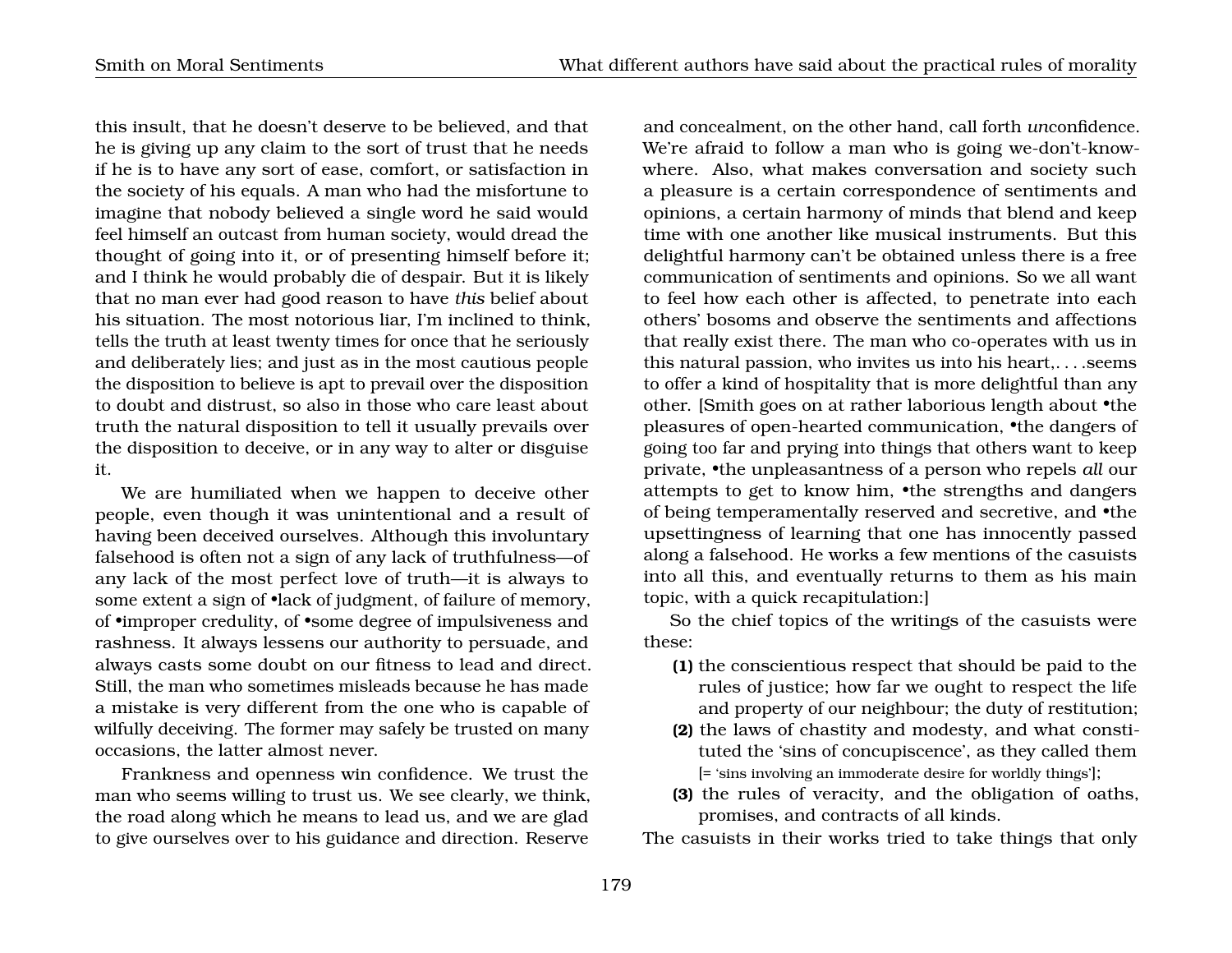•feeling and sentiment can judge of, and to direct them by •precise rules—tried and failed! How could one ascertain by rules

- •the exact point at which in any given case a delicate sense of justice begins to turn into a trivial and weak fussiness of conscience?
- •when secrecy and reserve begin to grow into dissimulation?
- •how far an agreeable irony can be carried, and at what precise point it begins to degenerate into a detestable lie?
- •what is the highest pitch of freedom and ease of behaviour that can be regarded as graceful and becoming, and when does it start to turn into a negligent and thoughtless licentiousness?

With regard to all such matters, what would be right in one case would hardly be exactly right in any other, and what constitutes behaving in a fully satisfactory way varies from case to case because of tiny differences in the situations. Books of casuistry, therefore, are generally as useless as they are commonly tiresome. They couldn't give much help to anyone who consulted them occasionally, even if their decisions were always right, because it is so unlikely that a casuist author will have considered cases *exactly* parallel to the one he is now being consulted about. Someone who is really anxious to do his duty must be weak if he thinks he has much use for works of casuistry; and as for someone who doesn't care much about his duty, the style of those writings makes them unlikely to awaken him to care more. None of them tend to animate us to what is generous and noble. None of them tend to soften us to what is gentle and humane. Many of them, on the contrary, tend rather to teach us to logic-chop with our own consciences, and by their vain subtleties serve to authorize countless evasive

refinements concerning the most essential articles of our duty. The frivolous precision that they tried to introduce into subjects that don't admit of it was almost certain to betray them into those dangerous errors; and at the same time it made their works dry and disagreeable, full of abstruse and metaphysical distinctions, but unable to arouse in the heart any of those emotions that it is the principal use of books of morality to arouse.

[In preparation for this paragraph, recall that Smith has identified three kinds of writings on morality, to which he gives the labels 'ethics', 'casuistry' and 'jurisprudence'.] The two useful parts of moral philosophy, therefore, are Ethics and Jurisprudence; Casuistry ought to be rejected altogether. •The ancient moralists appear to have judged much better ·than did the mediaeval and modern casuists·. When •they treated those same subjects they didn't make a parade of minute exactness, but settled for describing in a general way the sentiments on which justice, modesty, and veracity are founded, and the ordinary ways of acting to which those virtues would commonly prompt us.

[Some ancient philosophers did produce what looks like casuistry, Smith admits; he mentions Book 3 of Cicero's *Offices*. But he says that they weren't attempting any sort of completeness, and were only illustrating situations where there is a question as to whether the ordinary rules of duty should be adhered to.]

Every system of man-made law can be seen as a more or less imperfect attempt at a system of natural jurisprudence, or at an enumeration of the particular rules of justice. Because the violation of •justice is something men will never submit to from one another, the public magistrate [see note on page [44](#page-45-0)] has to use the power of the commonwealth to enforce the practice of this •virtue. If this were not done, civil society would become a scene of bloodshed and disorder,